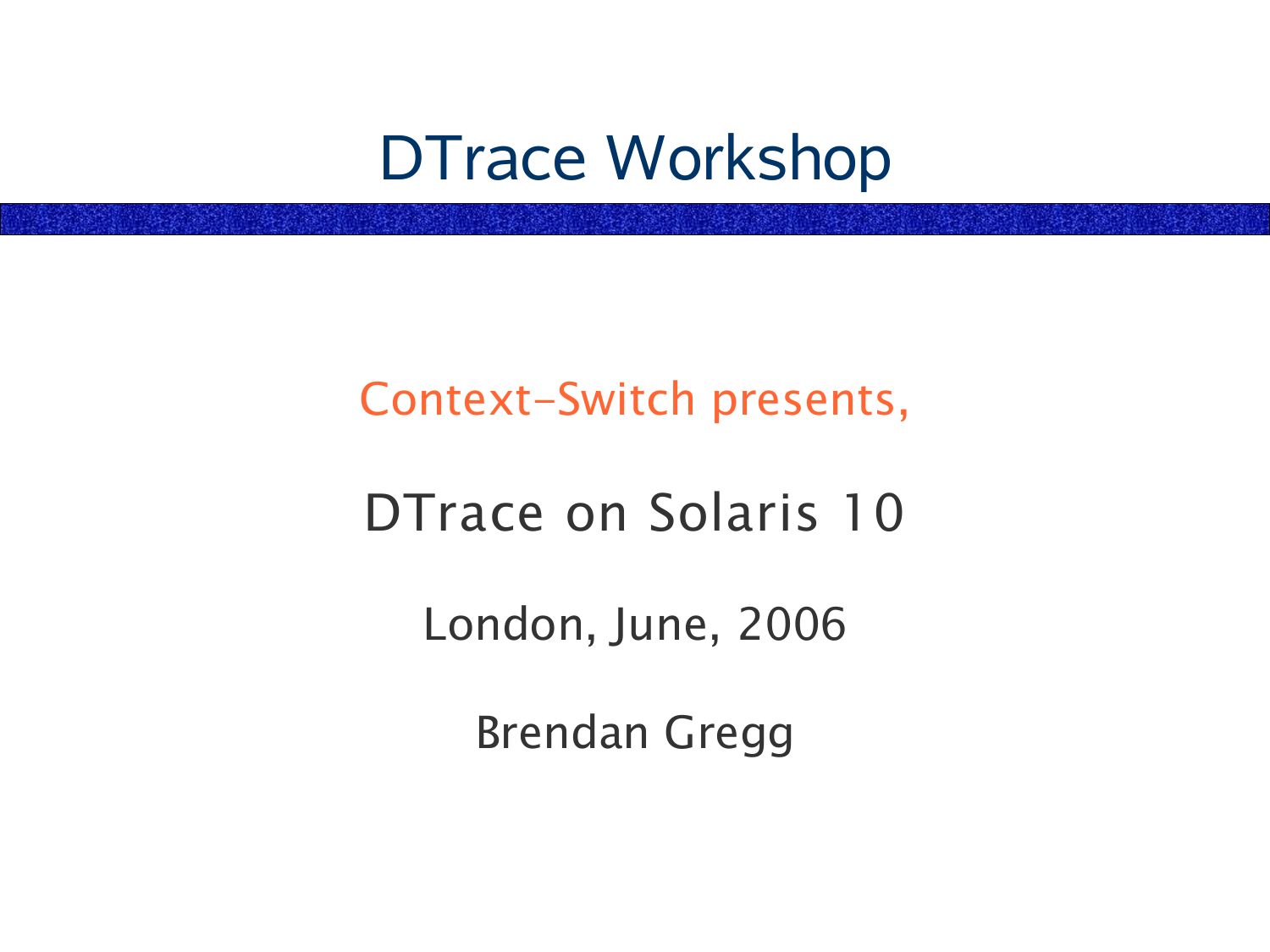This document has been provided on an "as is" basis, WITHOUT WARRANTY OF ANY KIND, either expressed or implied, without even the implied warranty of merchantability or fitness for a particular purpose. This document could include technical inaccuracies, typographical errors and even spelling errors (or at the very least, Australian spelling).

Various content, including diagrams and material from the DTraceToolkit, are copyright © 2006 by Brendan Gregg.

This document was NOT written by Sun Microsystems, and opinions expressed are not those of Sun Microsystems unless by coincidence.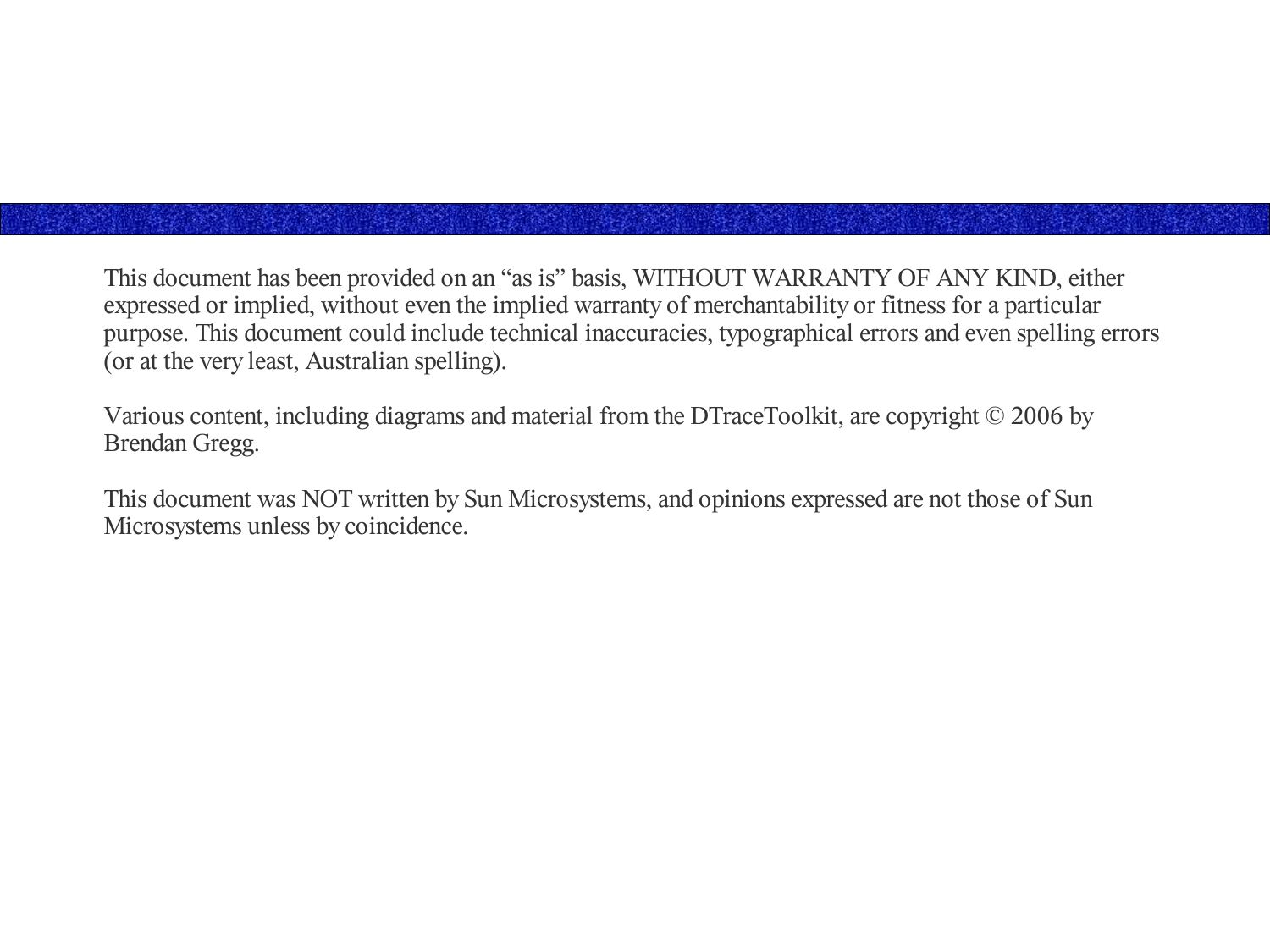# This Workshop

### **DAY 1**

- Solaris 9 Performance Monitoring
- Introducing DTrace
- **DAY 2**
	- Programming in D
	- The DTrace Mentality
- **DAY 3**
	- Fixing DTrace Faults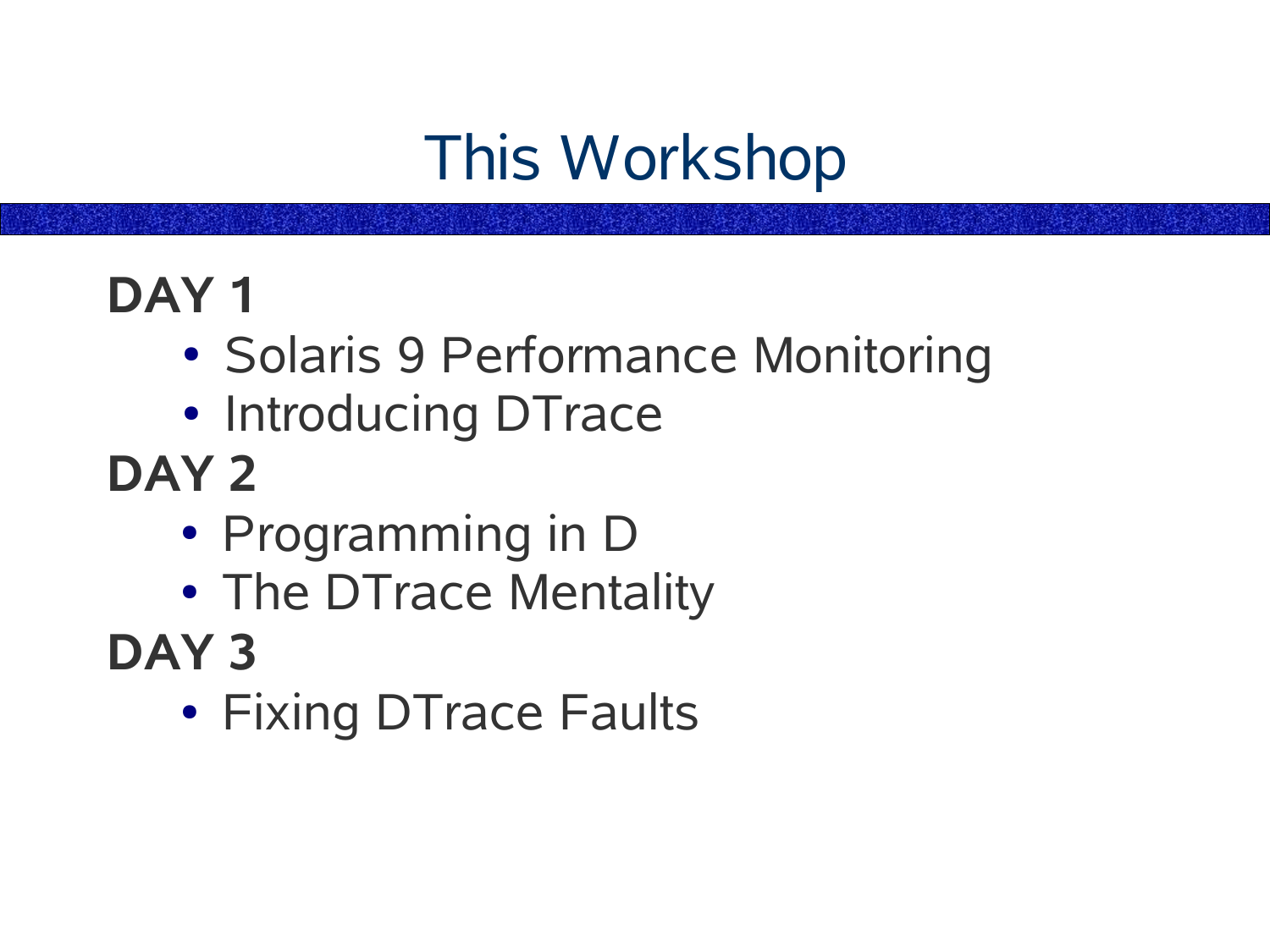## **Chapters**

- Chapter 1 Solaris 9 Performance Tools
- Chapter 2 Introducing DTrace
- Chapter 3 Command Line DTrace
- Chapter 4 DTrace one-liners
- Chapter 5 DTrace Mentality 1
- Chapter 6 Providers
- Chapter 7 The D Language
- Chapter 8 Advanced Scripting
- Chapter 9 The DTraceToolkit
- Chapter 10 DTrace Mentality 2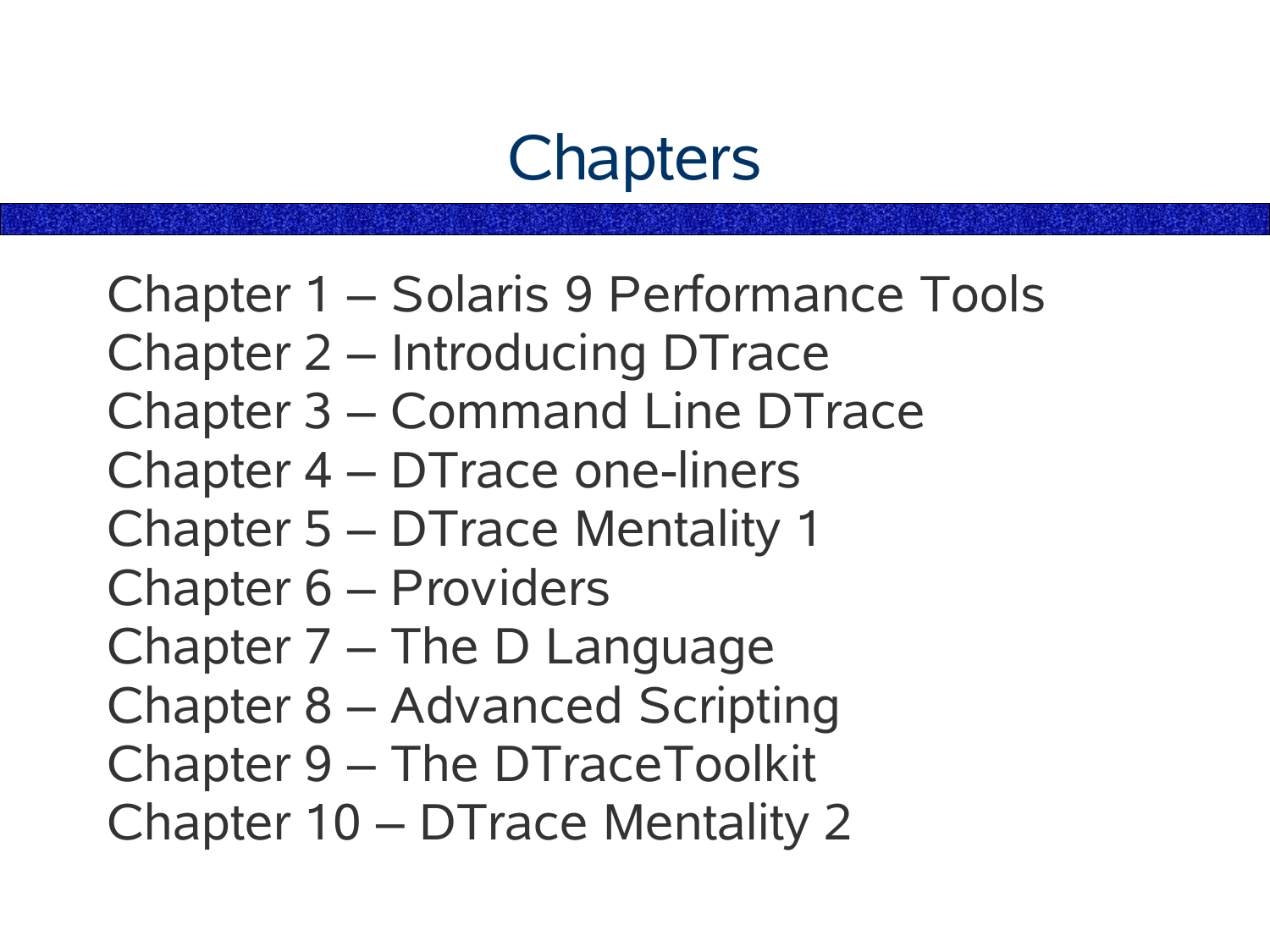

Some topics presented are based on,

● **Solaris Performance and Tools**: DTrace and MDB Techniques for Solaris 10 and OpenSolaris (McDougall/Mauro/Gregg)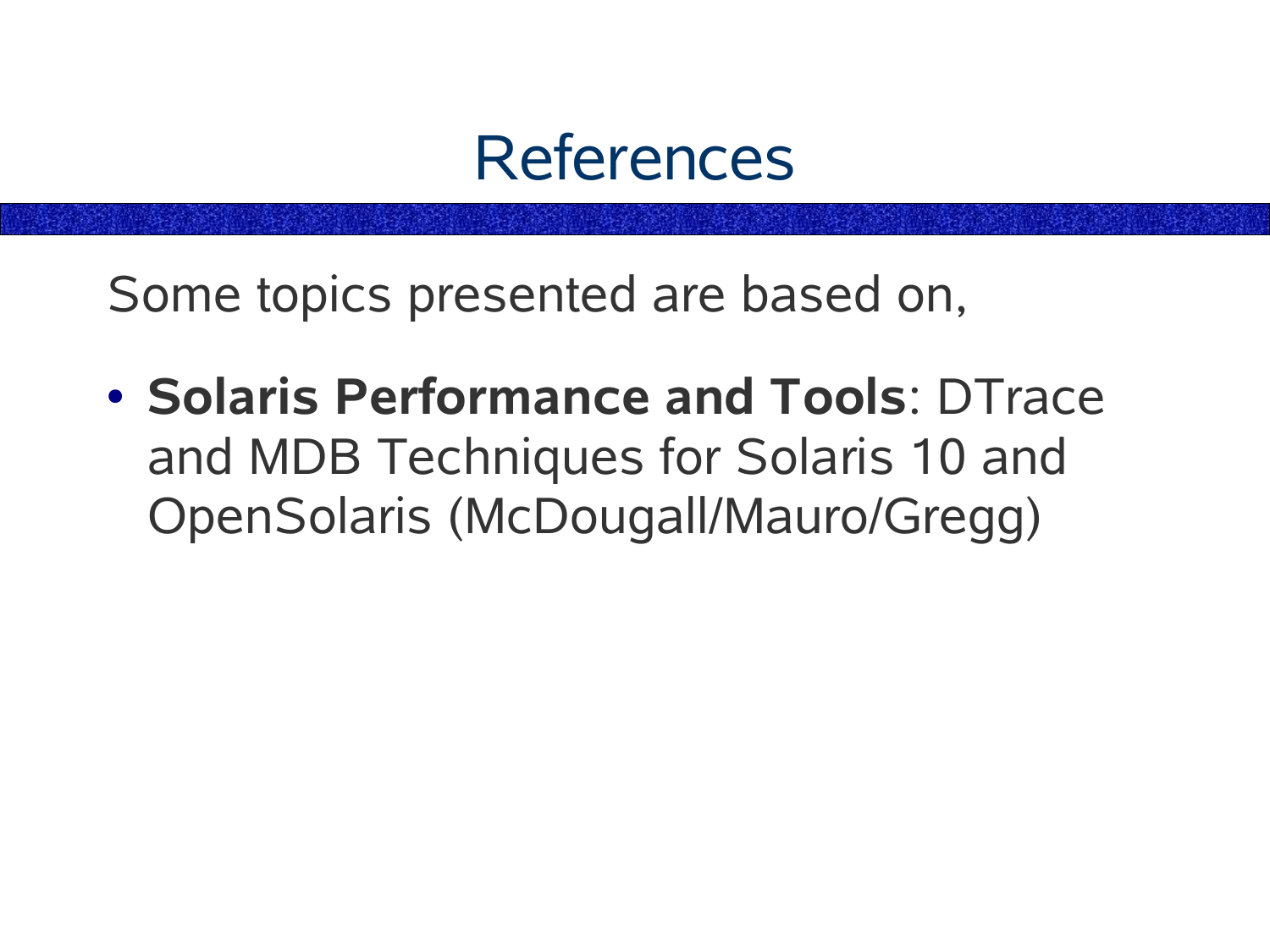## **Slides**

- These slides cover key topics
- I will cover many side topics, elaborate further, answer questions, run demos, ...
- $\bullet$  as such, when I deviate from the slides  $$ don't panic! It's part of the course.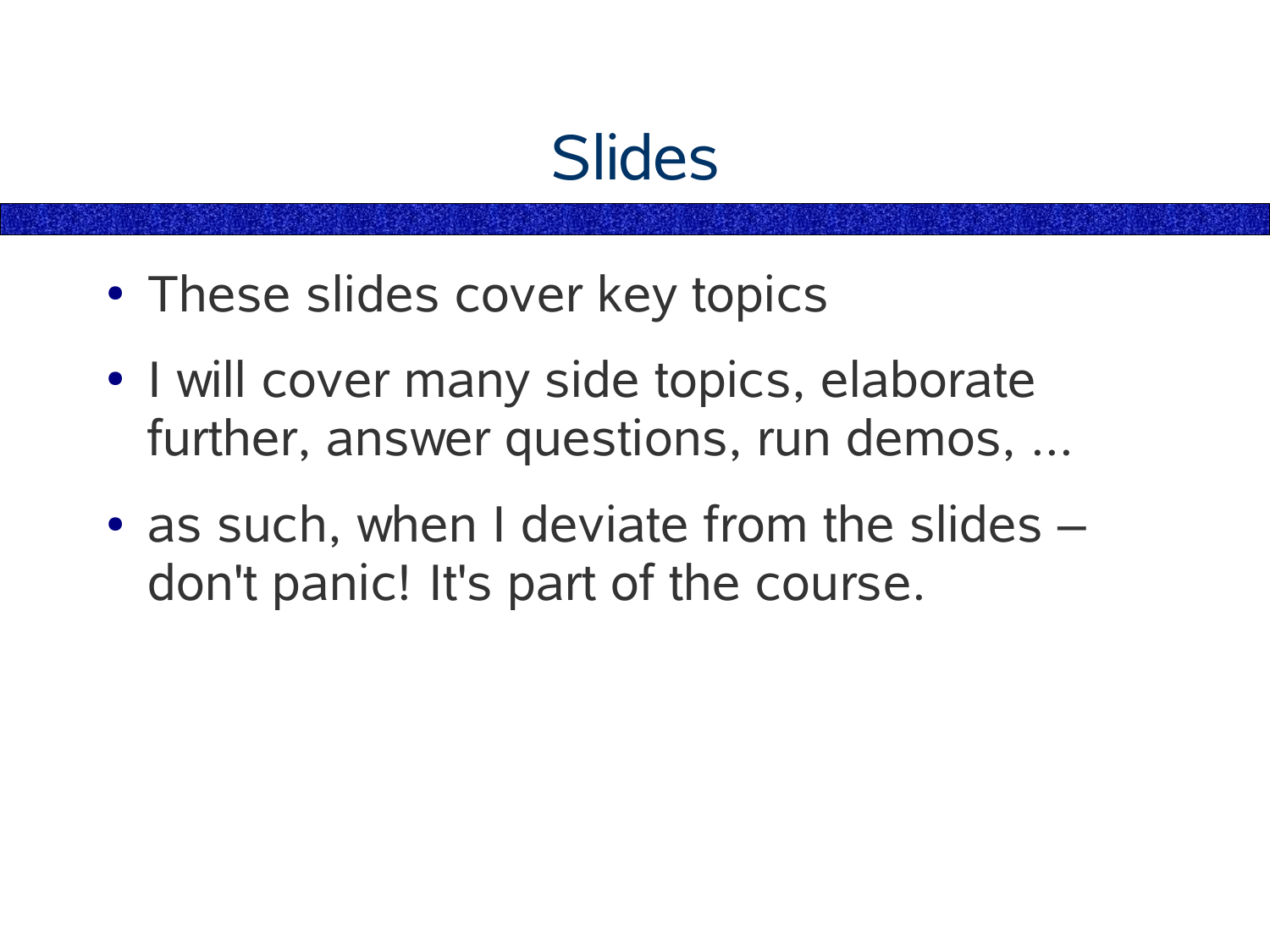## Chapter 1

#### **Solaris 9 Performance Monitoring**

- What can be observed
- What *can't* be observed
- Key DTrace wins
- Start here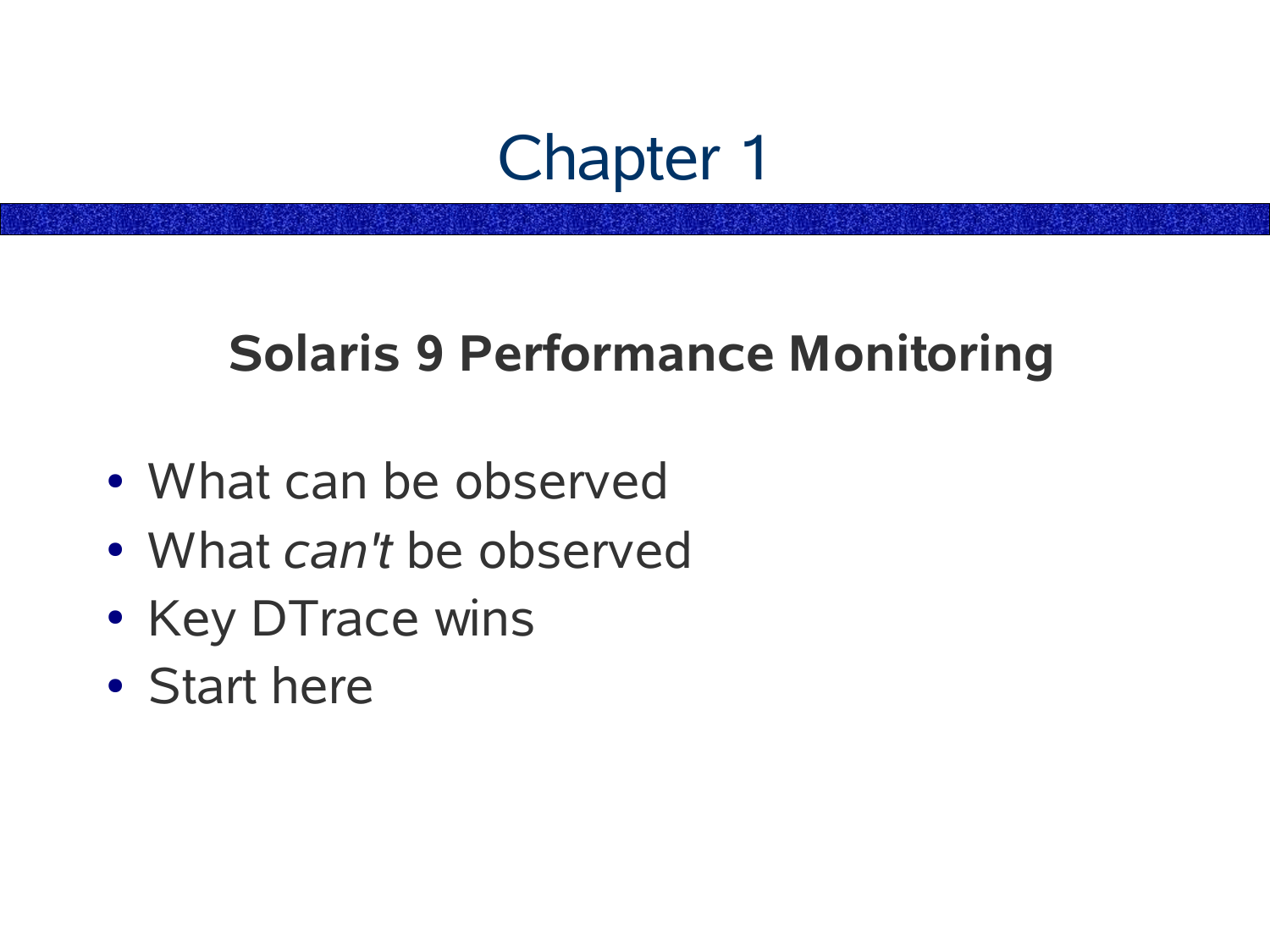## Example Fault

• Where has my CPU gone?

using Solaris 9 tools

*... interactive demo ...*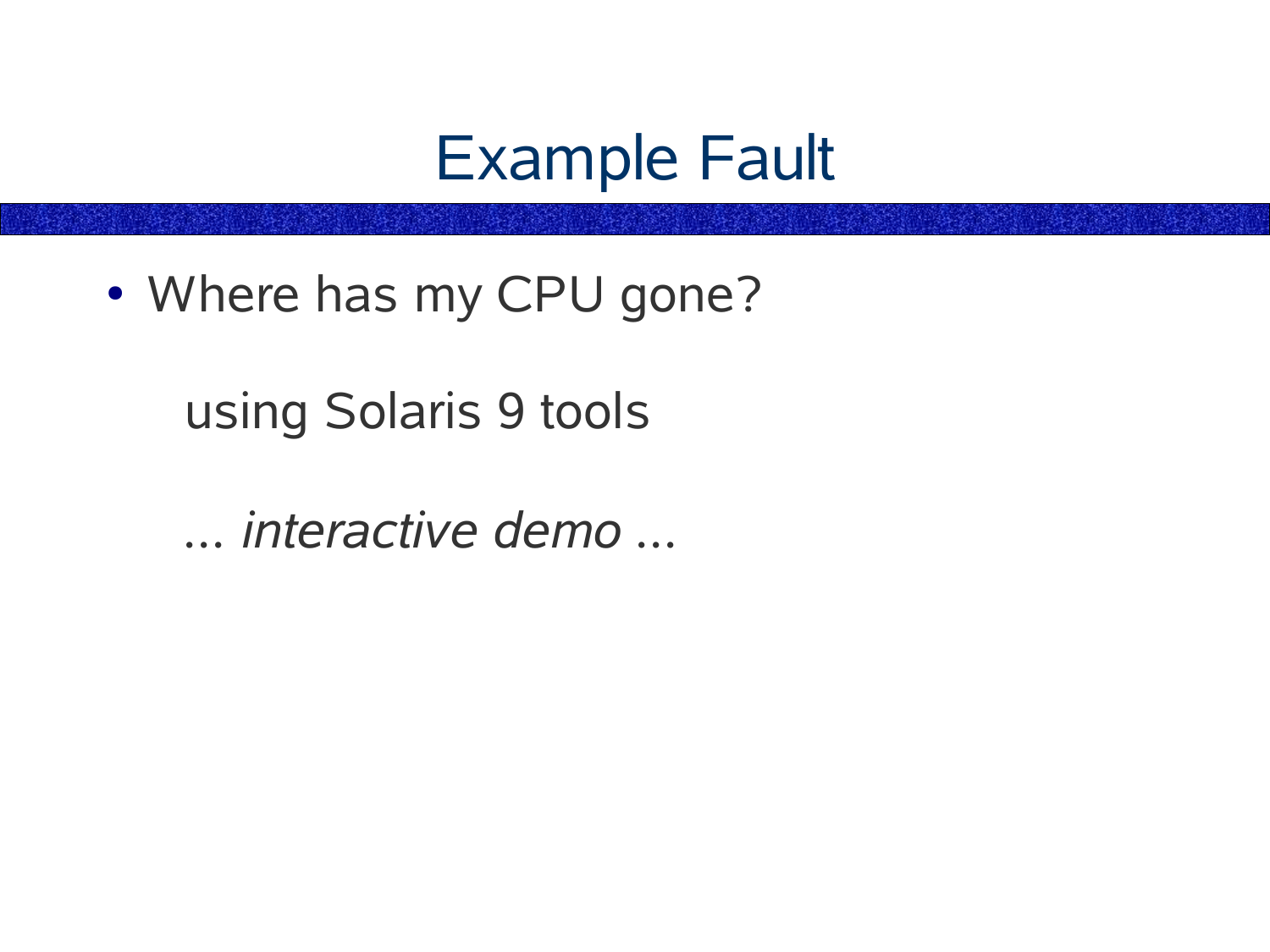## The Solaris Toolkit

Consists of many, many tools

- ps, prstat, ptree, pstack, pmap
- vmstat, mpstat, iostat, netstat
- sar
- kstat, ndd, mdb
- truss, sotruss, apptrace, prex
- cpustat, trapstat, lockstat

• ...

These is no single tool to rule them all (not even DTrace)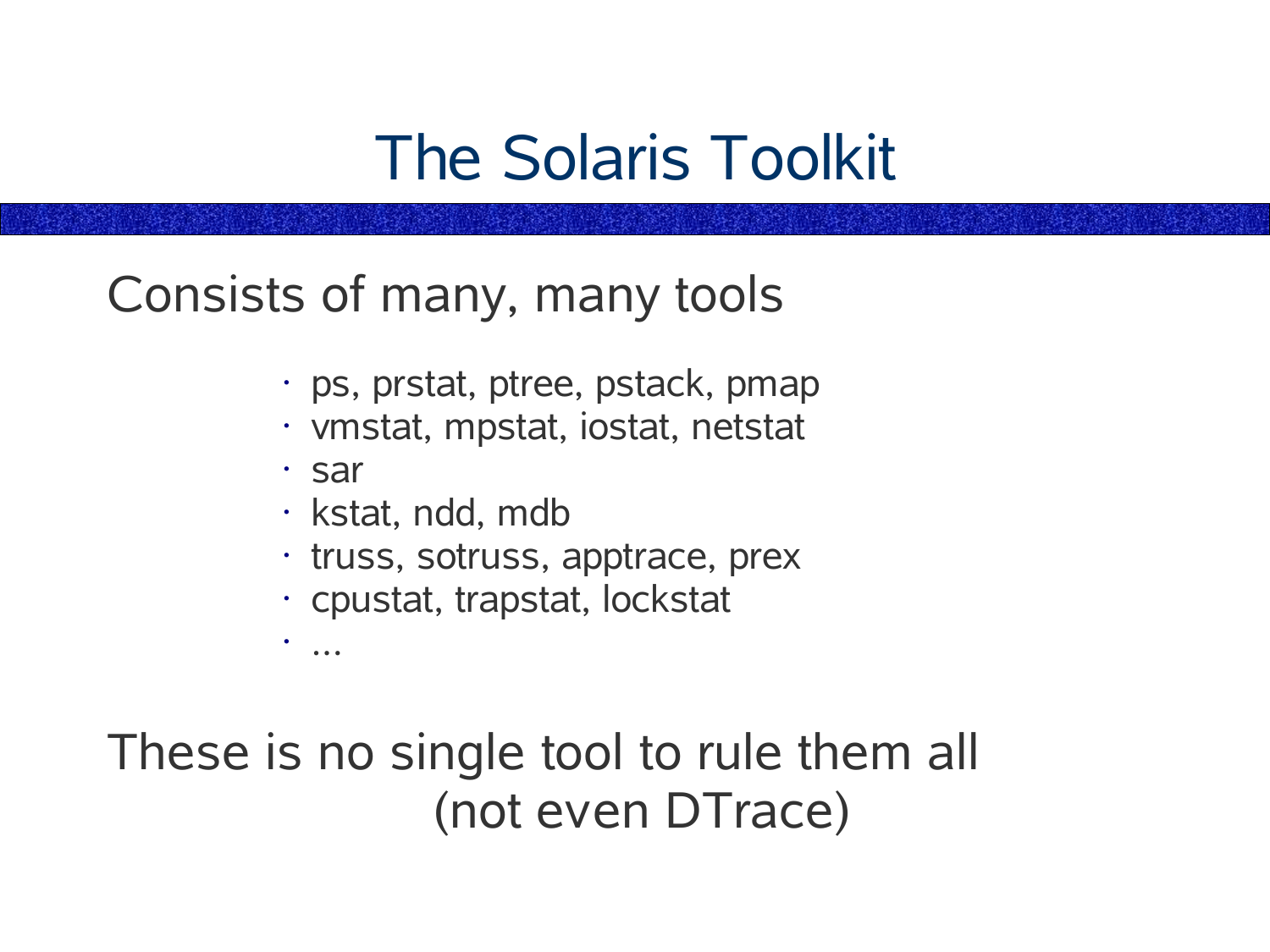## I have *tried*

#### sysperfstat

#### **\$ sysperfstat 1**

|          | ------  |                 | Utilisation      | ------          | ------     |            | Saturation | $   -$     |
|----------|---------|-----------------|------------------|-----------------|------------|------------|------------|------------|
| Time     | $8$ CPU | <b>&amp;Mem</b> | <b>&amp;Disk</b> | <b>&amp;Net</b> | <b>CPU</b> | <b>Mem</b> | Disk       | <b>Net</b> |
| 23:27:41 | 0.85    | 44.11           | 2.40             | 0.19            | 0.01       | 0.00       | 0.00       | 0.00       |
| 23:27:42 | 3.00    | 80.98           | 0.00             | 0.00            | 0.00       | 0.00       | 0.00       | 0.00       |
| 23:27:43 | 2.00    | 80.98           | 0.00             | 0.00            | 0.00       | 0.00       | 0.00       | 0.00       |
| 23:27:44 | 17.00   | 80.98           | 0.00             | 0.00            | 0.00       | 0.00       | 0.00       | 0.00       |
| 23:27:45 | 46.00   | 80.49           | 22.05            | 54.20           | 1.00       | 0.00       | 0.00       | 0.00       |
| 23:27:46 | 50.00   | 79.83           | 14.19            | 78.18           | 0.00       | 0.00       | 0.00       | 0.00       |
| 23:27:47 | 48.00   | 79.39           | 8.04             | 80.94           | 0.00       | 0.00       | 0.00       | 0.00       |
| 23:27:48 | 54.00   | 79.62           | 3.06             | 70.89           | 4.00       | 0.00       | 0.00       | 0.00       |
| 23:27:49 | 39.00   | 79.43           | 6.78             | 74.52           | 0.00       | 0.00       | 0.00       | 0.00       |

Such a tool serves one role but not all. In this case, it provides the "view from 20,000 feet".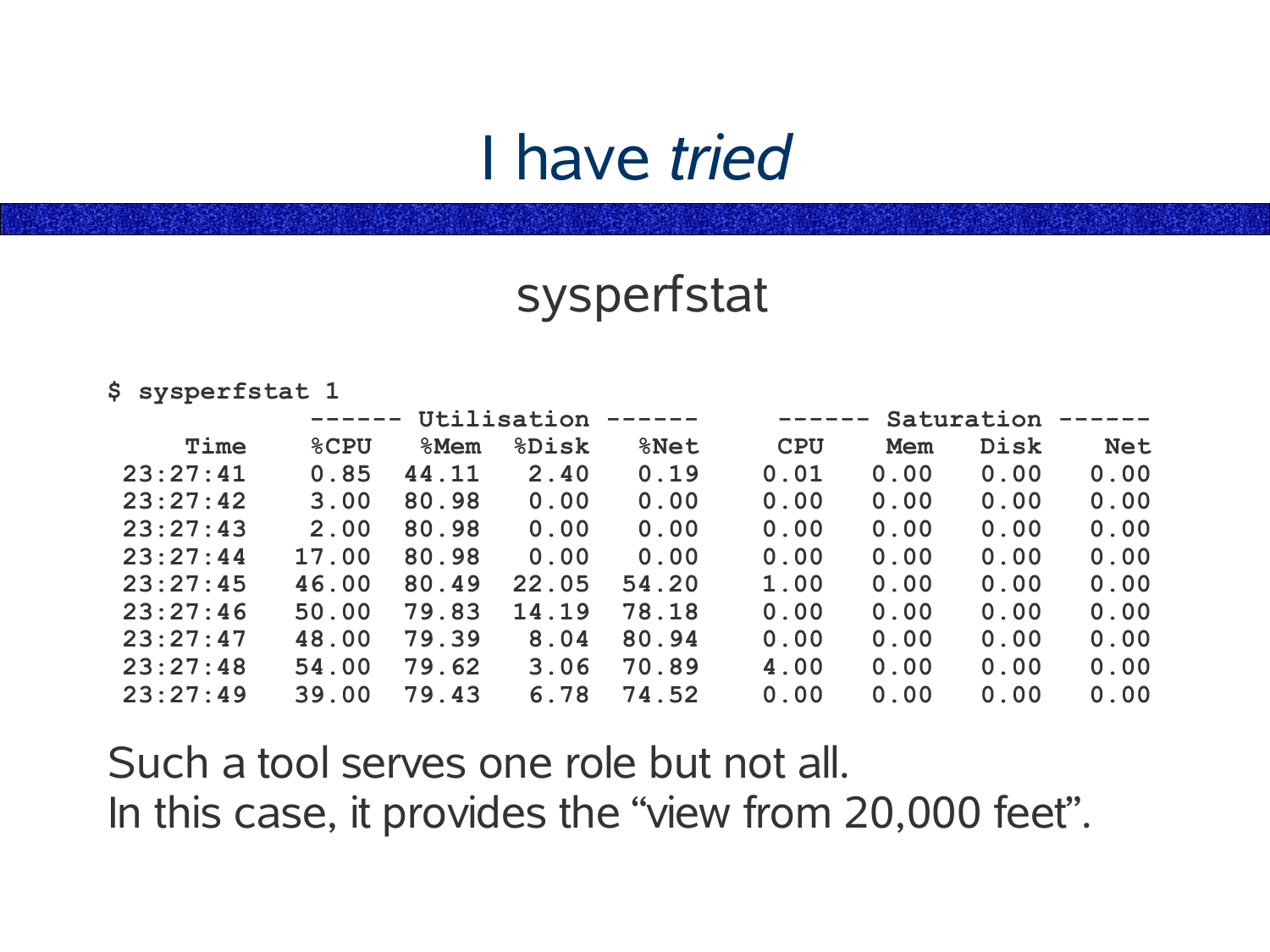# Coping With Many Tools

- Categorise by Approach
- Categorise by Resource Type
- Checklists of tools (these slides)
- Study some, be aware what else exists just remembering that something is doable is valuable!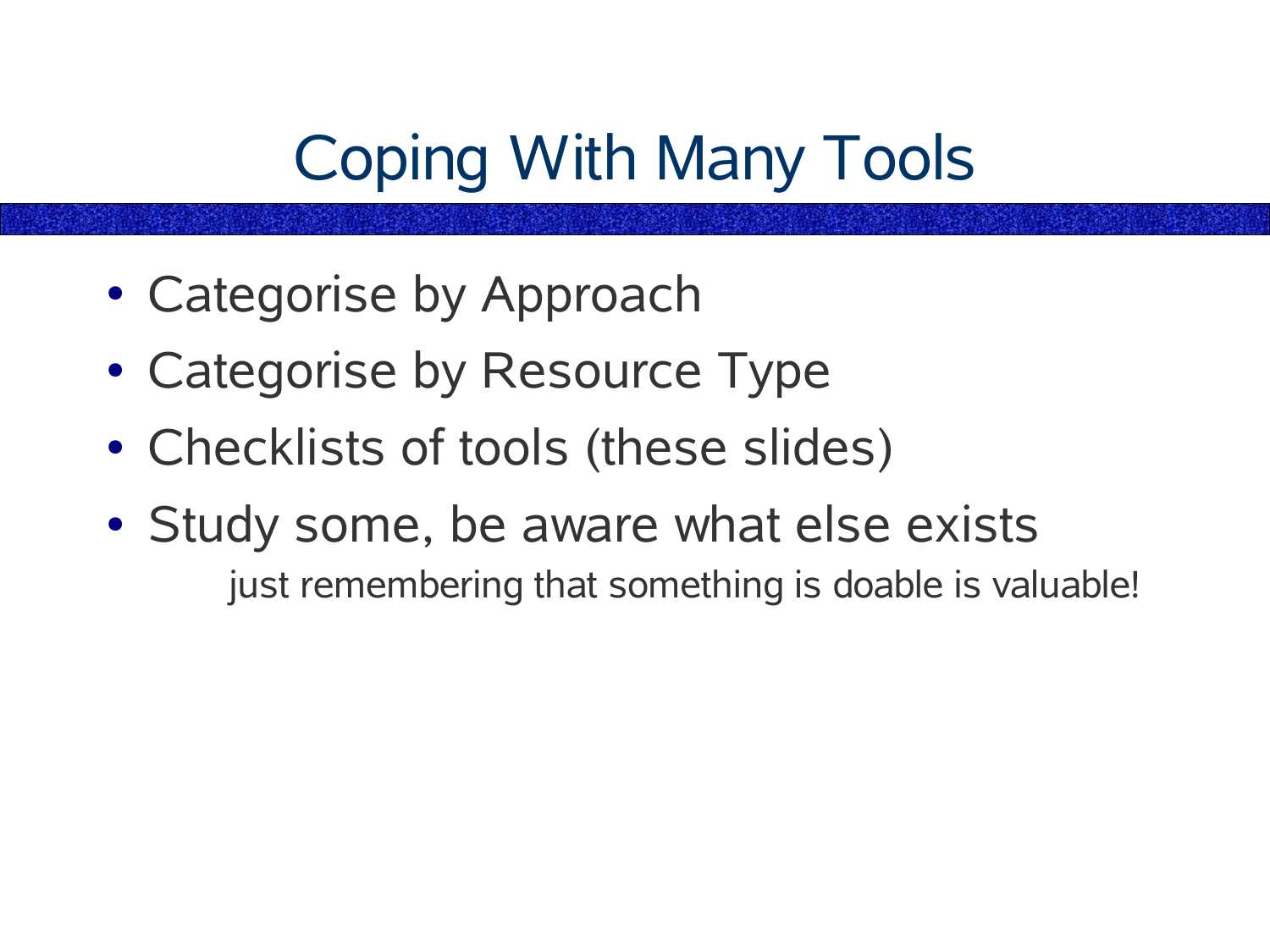# Categorise by Approach

## **1. Monitoring**

Monitoring multiple hosts Gathering long term data

## **2. Identification**

Examining system-wide health

## **3. Analysis**

Focusing on details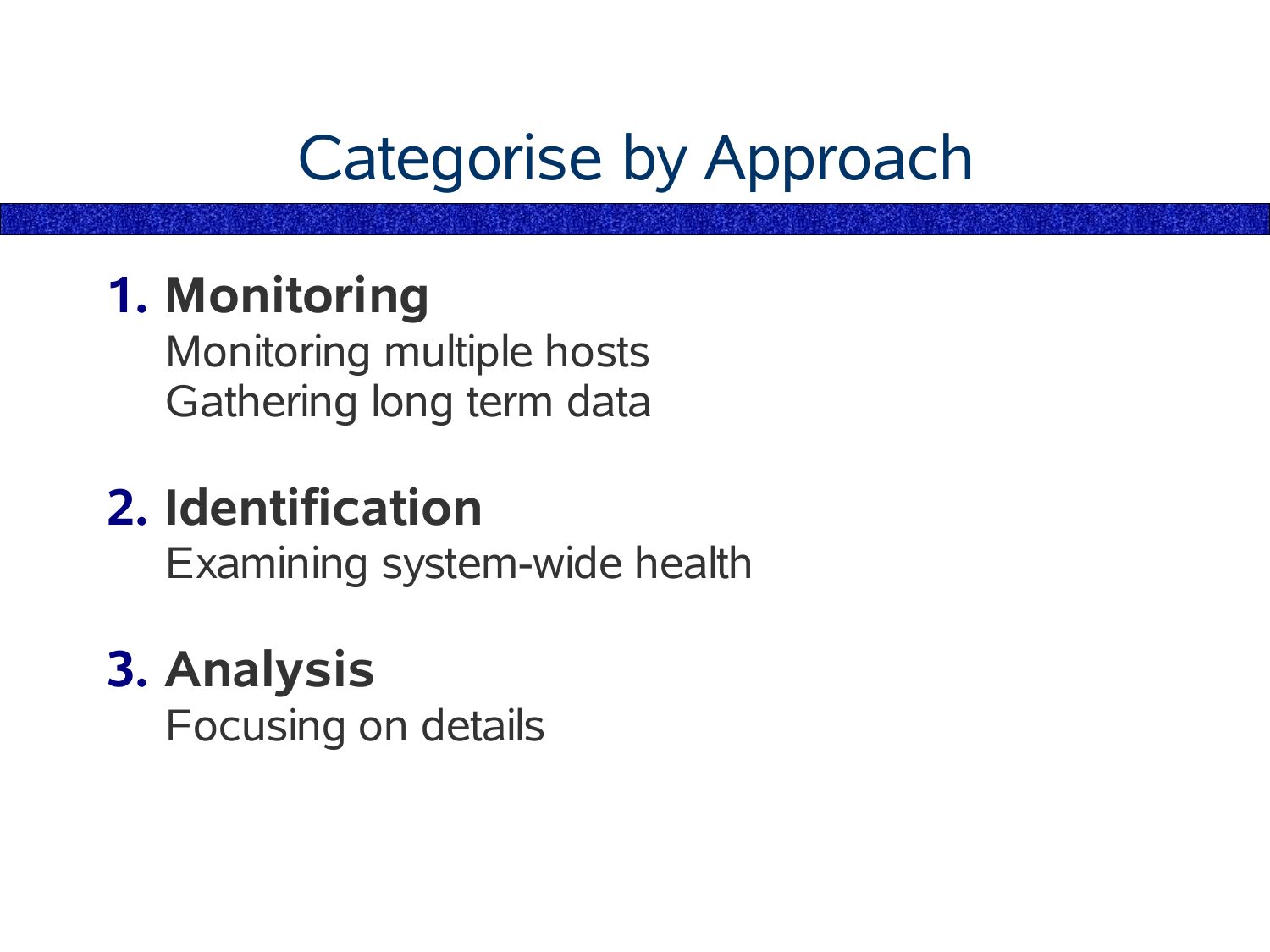

#### **1. Monitoring** SNMP, sar, SunMC

#### **2. Identification**

kstat (vmstat, mpstat, iostat) procfs (ps, prstat) mnttab (df)

## **3. Analysis**

truss, apptrace, prex, lockstat, ...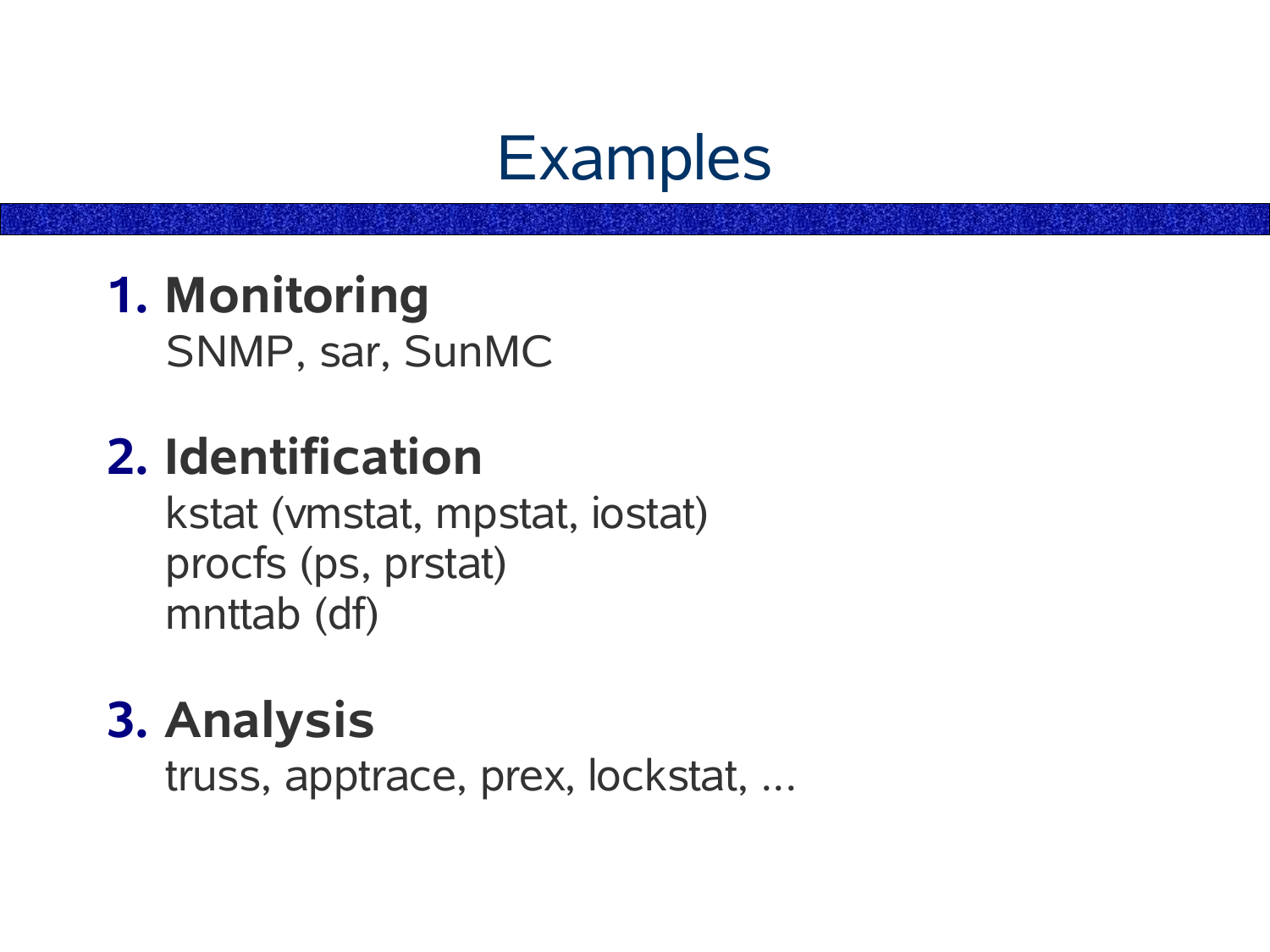## *Hints*

- Be careful when using sar:
	- sar has sampling issues
	- the default configuration needs tuning
	- try **truss -ft ioctl sar -u 1 5** (yes, sar reads everything. compare to mpstat)
- Solaris 10 now uses Net-SNMP
	- USM usernames, passwords, encryption
	- VACM restricting views (these greatly improve security)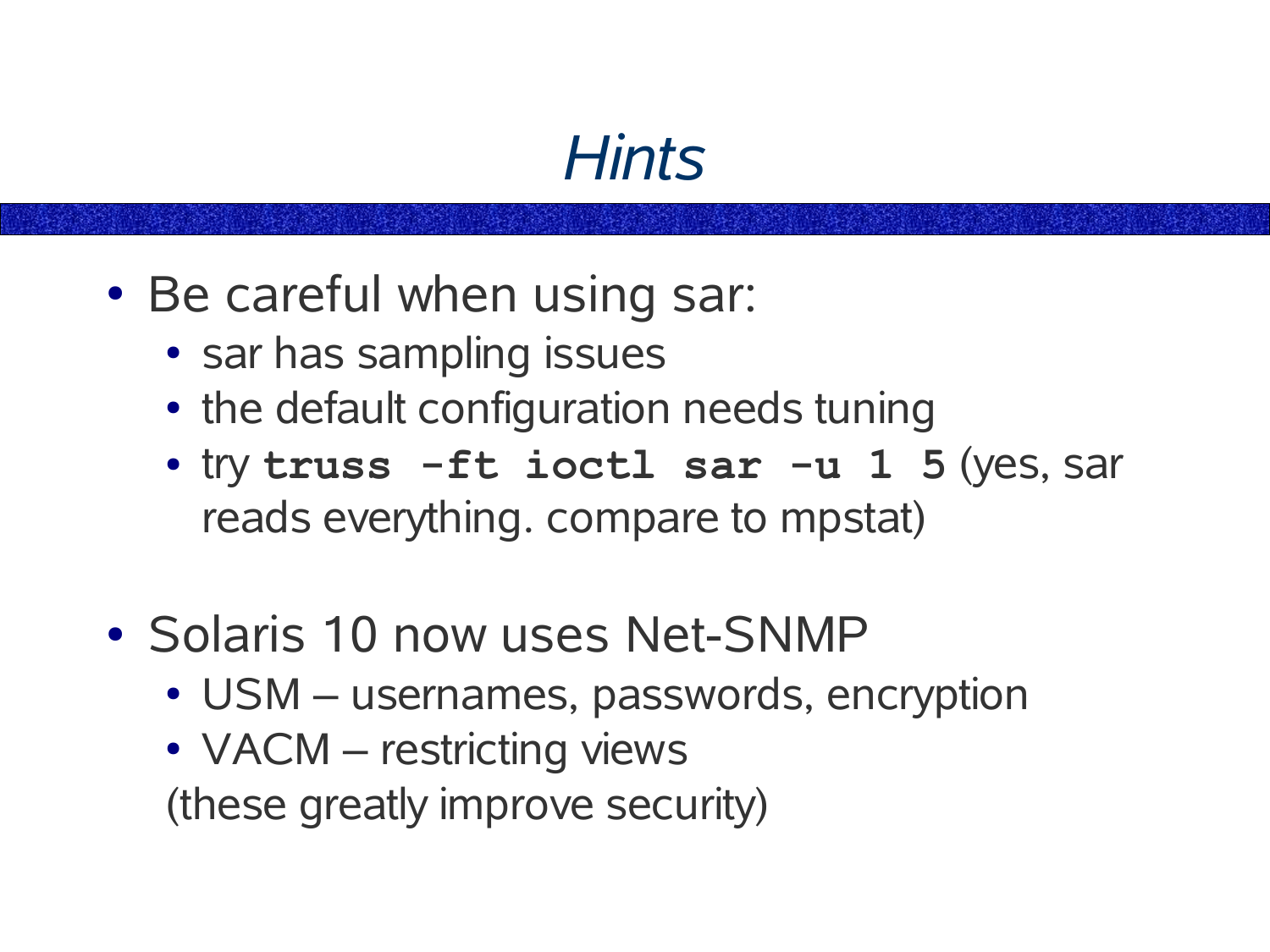# Categorise by Resource Type

● **CPU**

vmstat, mpstat, sar, prstat, ps

● **Memory**

vmstat, swap, ::memstat, prstat, ps, pmap

● **Disk**

iostat, *taztool*, *iosnoop*, *iotop*

● **Network**

netstat, kstat, ndd, *nx.se*, *nicstat*

● **...**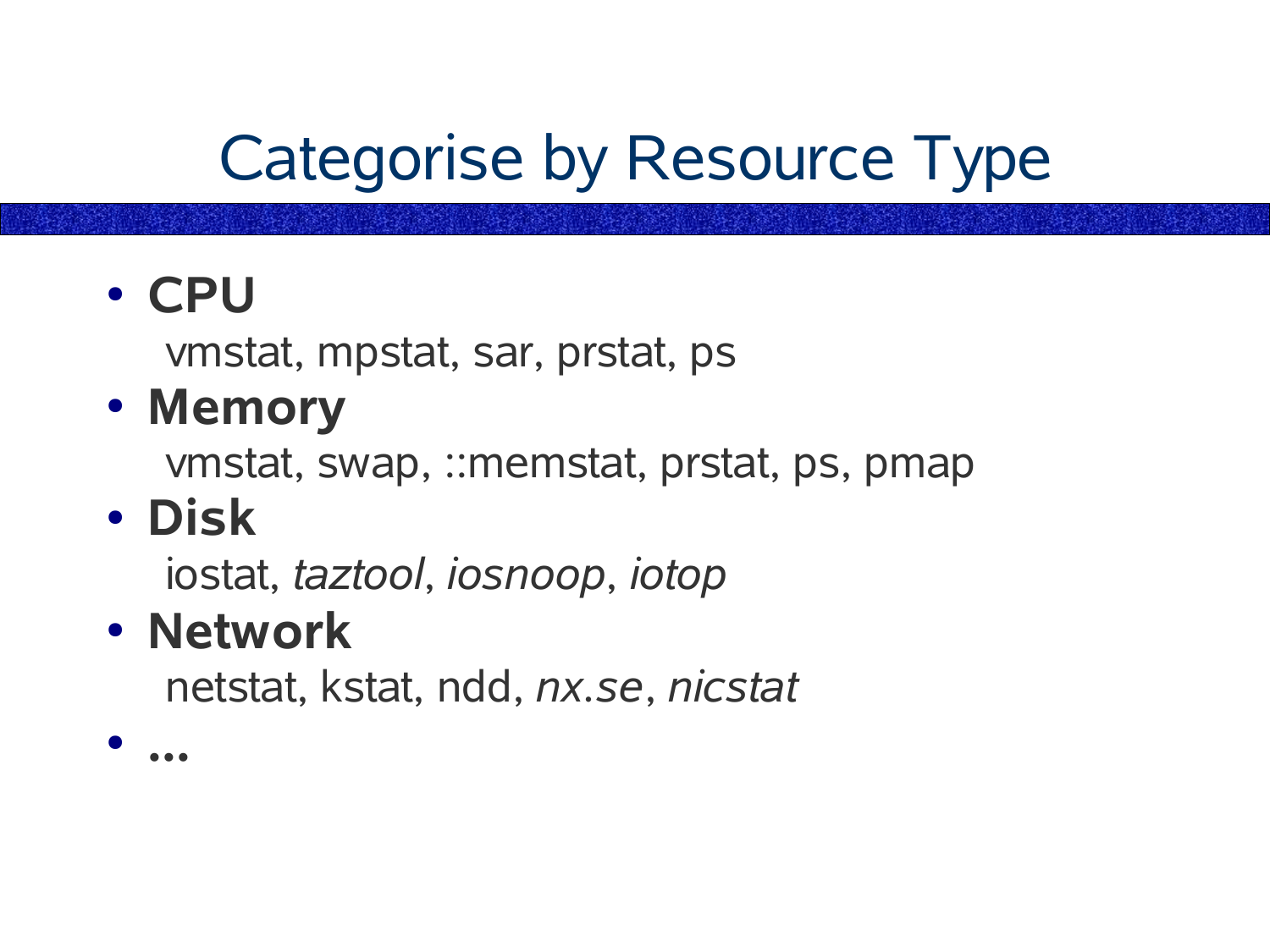# Tools Checklist

The following list of tools serves to:

- provide a checklist
- $\cdot$  show what is doable  $-$  you'll remember later
- show what *can* be done the right tool for the job
- show what *can't* be done where DTrace can help
- provide starting points for using DTrace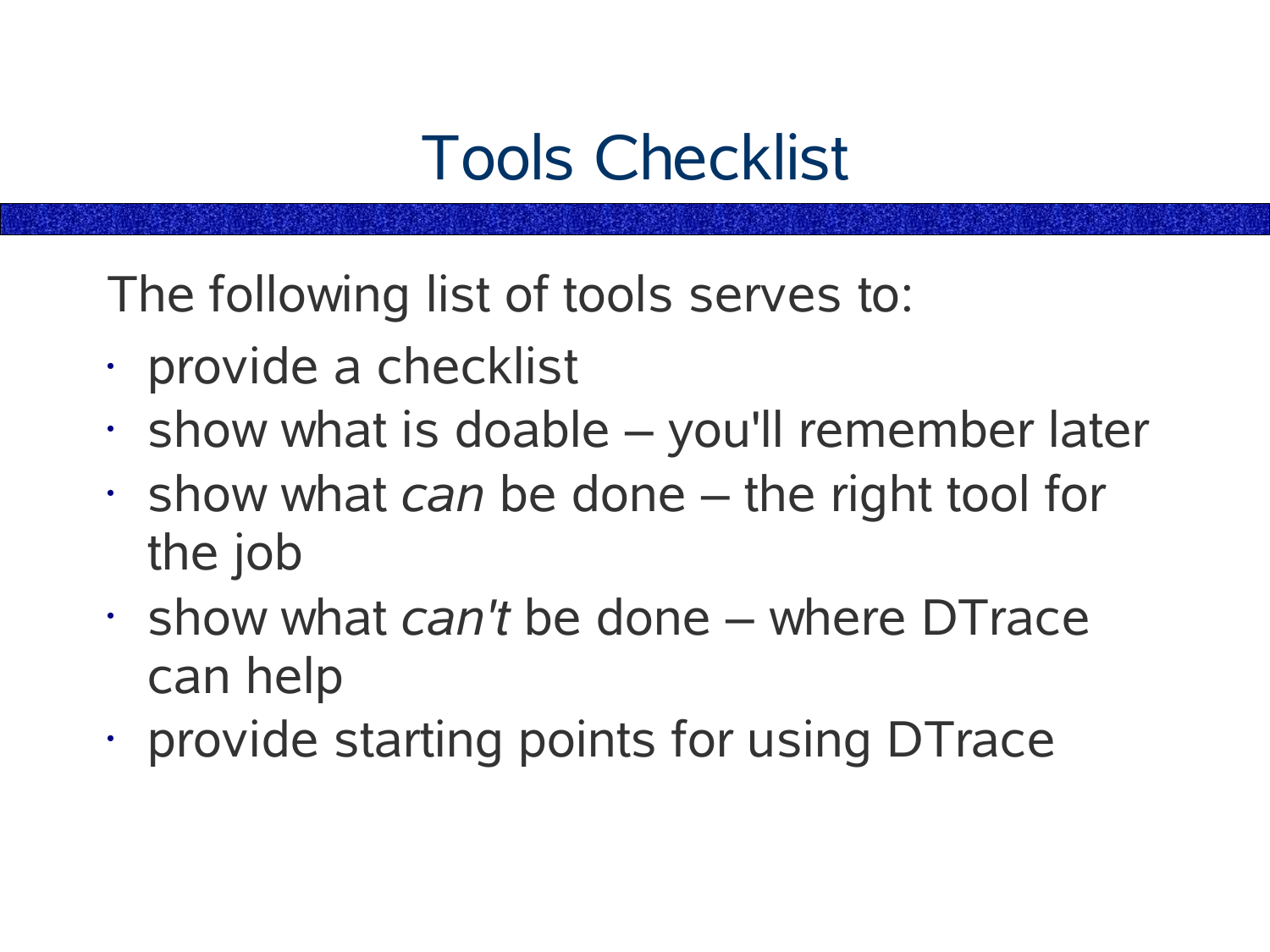# Tools Checklist

- uptime
- ps
- /usr/ucb/ps
- prstat
- prstat -m
- vmstat
- mpstat
- iostat
- prex/tnf\*
- psio
- netstat -i
- nx.se
- nicstat
- netstat -rn
- sar
- sar -u
- sar -q
- kstat
- K9Toolkit
- ndd
- checkcable
- cpustat
- CacheKit
- busstat
- trapstat
- lockstat
- lockstat -I
- truss
- sotruss
- apptrace
- truss -ua.out
- adb
- $\cdot$  mdb -k
- $\cdot$  mdb -p
- lastcomm
- BSM auditing
- snmpwalk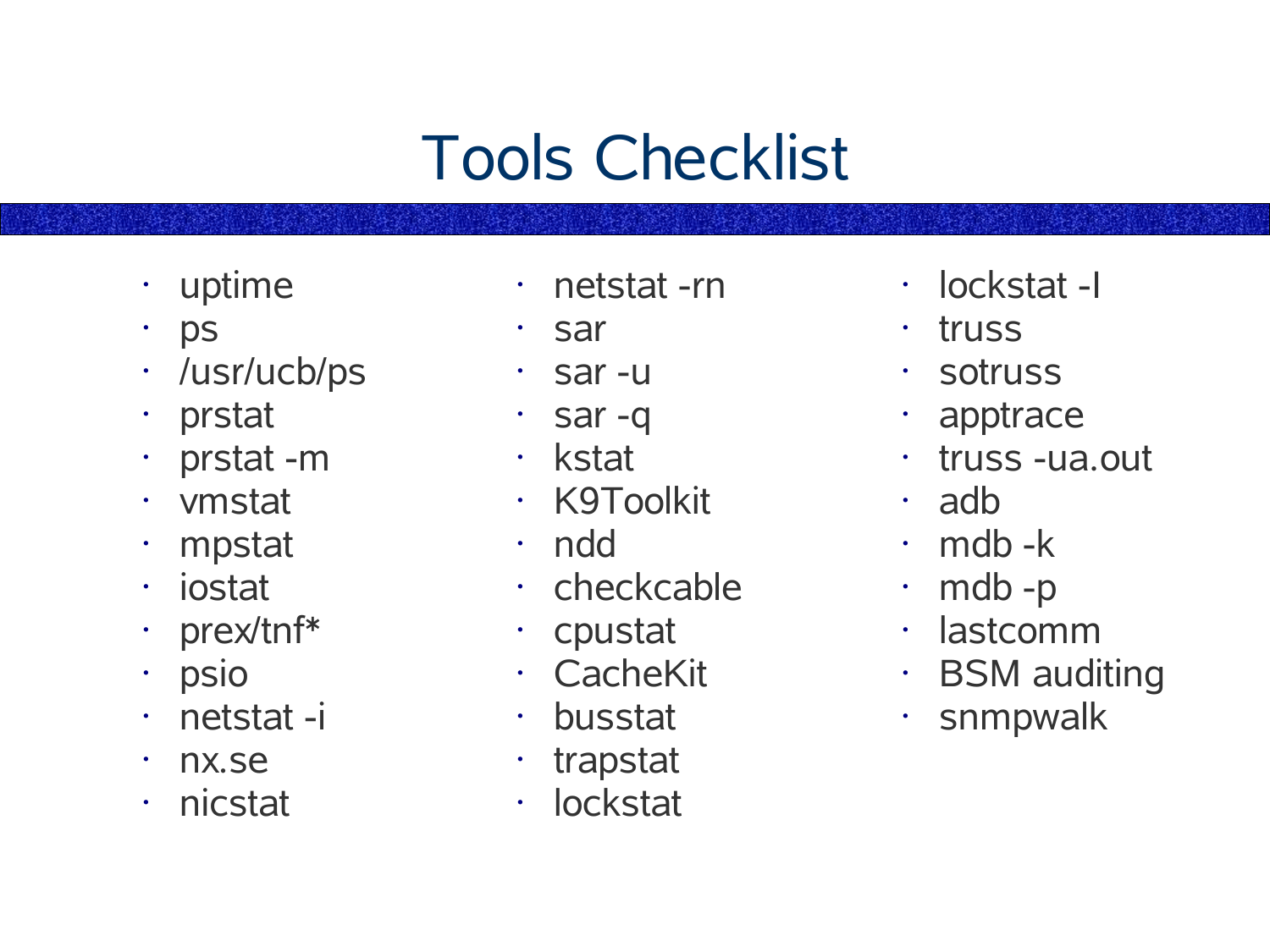# uptime

**\$ uptime**

**2:38am up 347 day(s), 9:08, 5 users, load average: 0.01, 0.02, 0.03**

- load average: 1, 5 and 15 minute averages.
	- These were once the average length of the combined dispatcher queues + currently running threads, sampled during clock().
	- It is now microstate accounting based, and is all the threads usr + sys + CPU latency times.
	- load averages tend to over-simplify CPU issues.
- *Can't customise the interval*
- *DTrace can trace scheduler activity*
- BTW 347 days is nothing; I maintain the "Sun Book of Records" (search google), where the current record is 2001 days!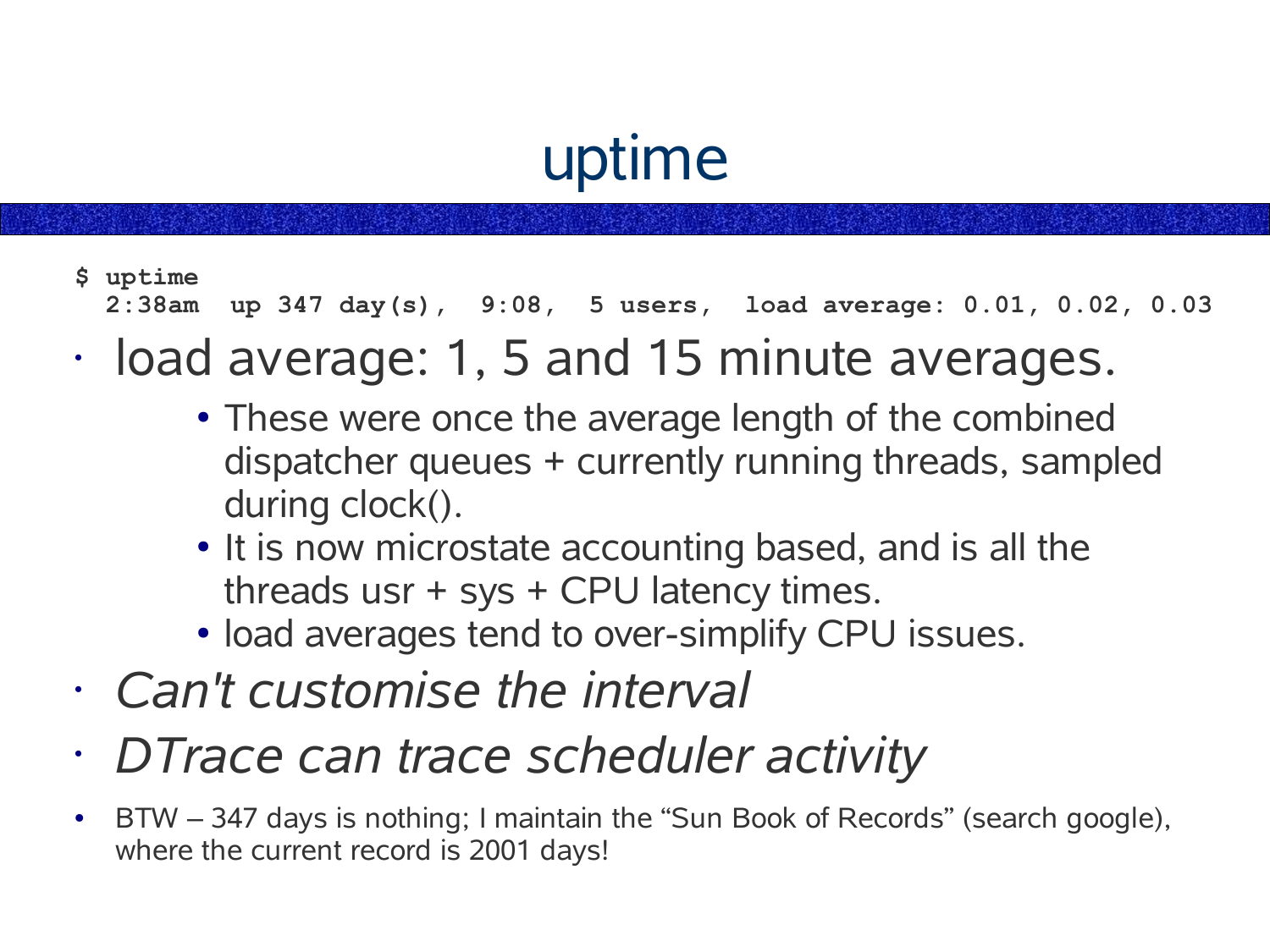#### ps

|  | ,<br>-- | -2<br>┍<br>1<br>. . |
|--|---------|---------------------|
|--|---------|---------------------|

| UID                               | <b>PID</b>   | <b>PPID</b>  | $\mathbf C$             | STIME TTY | TIME CMD                         |
|-----------------------------------|--------------|--------------|-------------------------|-----------|----------------------------------|
| root                              | $\mathbf 0$  | $\mathbf 0$  | $\overline{\mathbf{0}}$ | May 28 ?  | $0:08$ sched                     |
| root                              | 1            |              | $0\quad 0$              | May 28 ?  | $0:48$ /etc/init -               |
| root                              | $\mathbf{2}$ | $\mathbf 0$  | $\overline{\mathbf{0}}$ | May 28 ?  | $0:02$ pageout                   |
| root                              | $\mathbf{3}$ |              | $0\quad 0$              | May 28 ?  | 89:39 fsflush                    |
|                                   | root 2316    |              | $1\quad 0$              | May 28 ?  | $0:00$ /usr/lib/saf/sac -t 300   |
| nobody 22112 22111                |              |              | $\overline{\mathbf{0}}$ | Feb 15 ?  | 231:44 (squid)                   |
|                                   | root 2061    |              | $1 \quad 0$             | May 28 ?  | $0:12$ /usr/sbin/rpcbind         |
| root                              | 73           | $\mathbf{1}$ | $\overline{\mathbf{0}}$ | May 28 ?  | 0:00 /usr/lib/sysevent/syseventd |
| root                              | 78           | $1 \quad$    | $\overline{0}$          | May 28 ?  | $0:01$ /usr/lib/picl/picld       |
| $\bullet\quad\bullet\quad\bullet$ |              |              |                         |           |                                  |
|                                   |              |              |                         |           |                                  |

- Useful to check long-term processes
- *Default fields not hugely useful, use -o*
- *DTrace can access similar procfs statistics, and gather many additional statistics*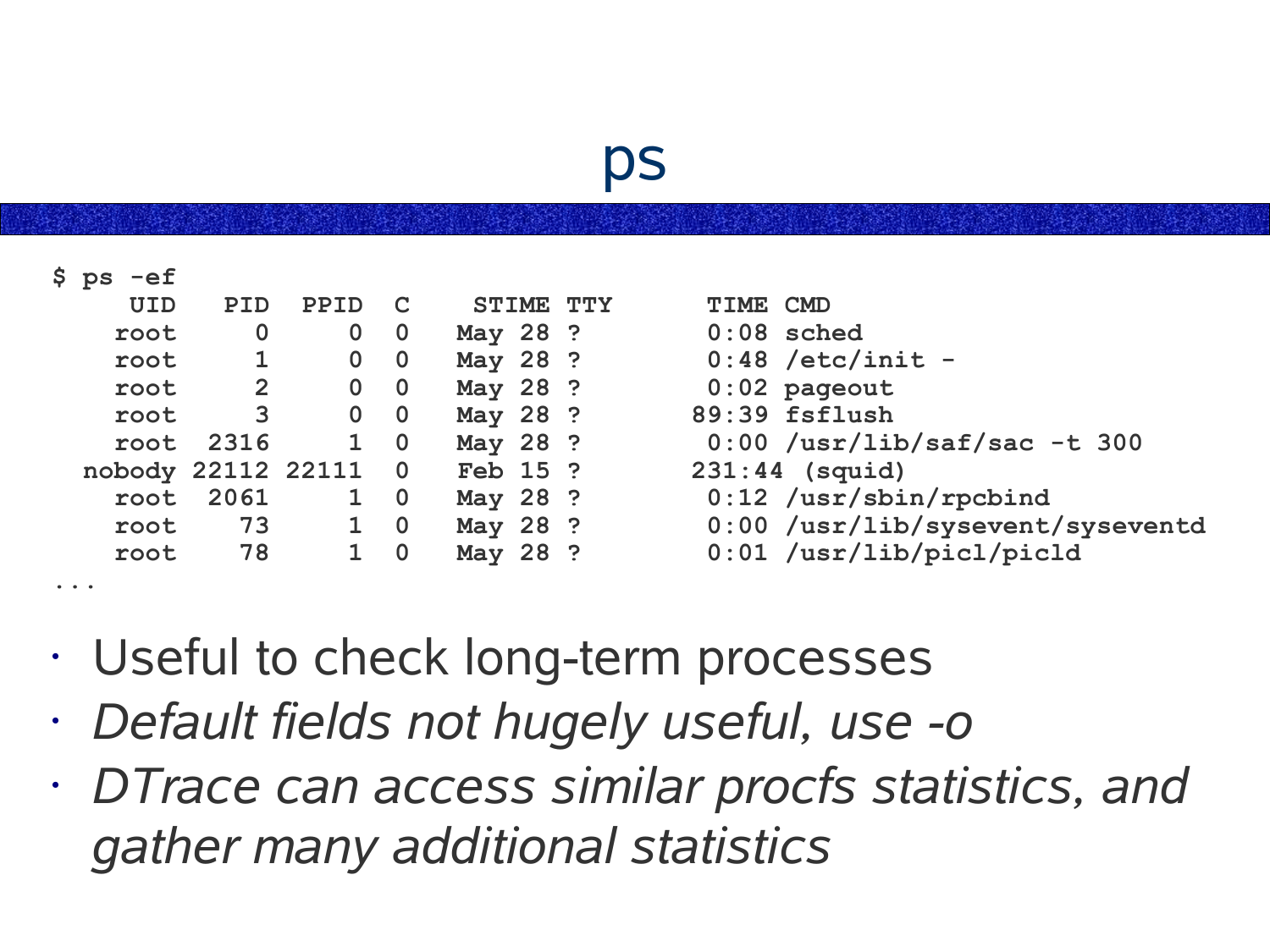# /usr/ucb/ps

| $$ /usr/ucb/ps$ auxww             |                               |                         |                  |       |                                                                                                                                                                                                                                |                          |                                                |
|-----------------------------------|-------------------------------|-------------------------|------------------|-------|--------------------------------------------------------------------------------------------------------------------------------------------------------------------------------------------------------------------------------|--------------------------|------------------------------------------------|
| <b>USER</b>                       | PID %CPU %MEM SZ RSS TT       |                         |                  |       | $\mathbf S$                                                                                                                                                                                                                    | <b>START</b>             | TIME COMMAND                                   |
| root 3768 3.0 0.8 3216 2856 pts/2 |                               |                         |                  |       |                                                                                                                                                                                                                                |                          | 0 $16:24:40$ 0:00 $\sqrt{usr/ucb}$ ps $-auxww$ |
| root 3453 0.2 0.8 4544 2904 ?     |                               |                         |                  |       |                                                                                                                                                                                                                                |                          | S 15:59:10  0:01 /usr/lib/ssh/sshd             |
| root 498 0.1 0.8 4680 2944 ?      |                               |                         |                  |       |                                                                                                                                                                                                                                |                          | S May 03 0:29 /usr/lib/ssh/sshd                |
| brendan                           | 17545 0.1 0.6 2648 2080 pts/2 |                         |                  |       | S and the set of the set of the set of the set of the set of the set of the set of the set of the set of the set of the set of the set of the set of the set of the set of the set of the set of the set of the set of the set |                          | May $08$ $0:04$ /bin/bash                      |
| brendan                           | 3769 0.1 0.3 984 808 pts/2    |                         |                  |       |                                                                                                                                                                                                                                | S 16:24:40 0:00 head     |                                                |
| brendan                           | 2408 0.1 1.4 6800 5112 ?      |                         |                  |       | $\mathbf S$                                                                                                                                                                                                                    | May 28 92:28 SCREEN      |                                                |
| root                              | 2037                          |                         | $0.1$ $0.3$ 2024 | 800 ? |                                                                                                                                                                                                                                |                          | S May 28 168:21 /usr/sbin/in.routed            |
| root                              |                               | 3765 0.1 0.3 1016 816 ? |                  |       |                                                                                                                                                                                                                                | S 16:24:28 0:00 sleep 15 |                                                |
| nobody                            | 22112 0.1 22.79150484352 ?    |                         |                  |       |                                                                                                                                                                                                                                | S Feb 15 231:44 (squid)  |                                                |

|                                                                                                                                                                                                                                | S START                  | TIME COMMAND                      |
|--------------------------------------------------------------------------------------------------------------------------------------------------------------------------------------------------------------------------------|--------------------------|-----------------------------------|
|                                                                                                                                                                                                                                | $0\;16:24:40$            | $0:00$ /usr/ucb/ps -auxww         |
|                                                                                                                                                                                                                                | S <sub>15:59:10</sub>    | $0:01$ /usr/lib/ssh/sshd          |
|                                                                                                                                                                                                                                |                          | S May 03 0:29 /usr/lib/ssh/sshd   |
|                                                                                                                                                                                                                                |                          | S May 08 $0:04$ /bin/bash         |
|                                                                                                                                                                                                                                | S 16:24:40 0:00 head     |                                   |
|                                                                                                                                                                                                                                | S May 28 92:28 SCREEN    |                                   |
| S and the set of the set of the set of the set of the set of the set of the set of the set of the set of the set of the set of the set of the set of the set of the set of the set of the set of the set of the set of the set |                          | May 28 168:21 /usr/sbin/in.routed |
|                                                                                                                                                                                                                                | S 16:24:28 0:00 sleep 15 |                                   |
|                                                                                                                                                                                                                                | S Feb 15 231:44 (squid)  |                                   |

- Sorting by %CPU is nice
- *Fields colliding is not nice*
- **pargs** is better at viewing full arg listings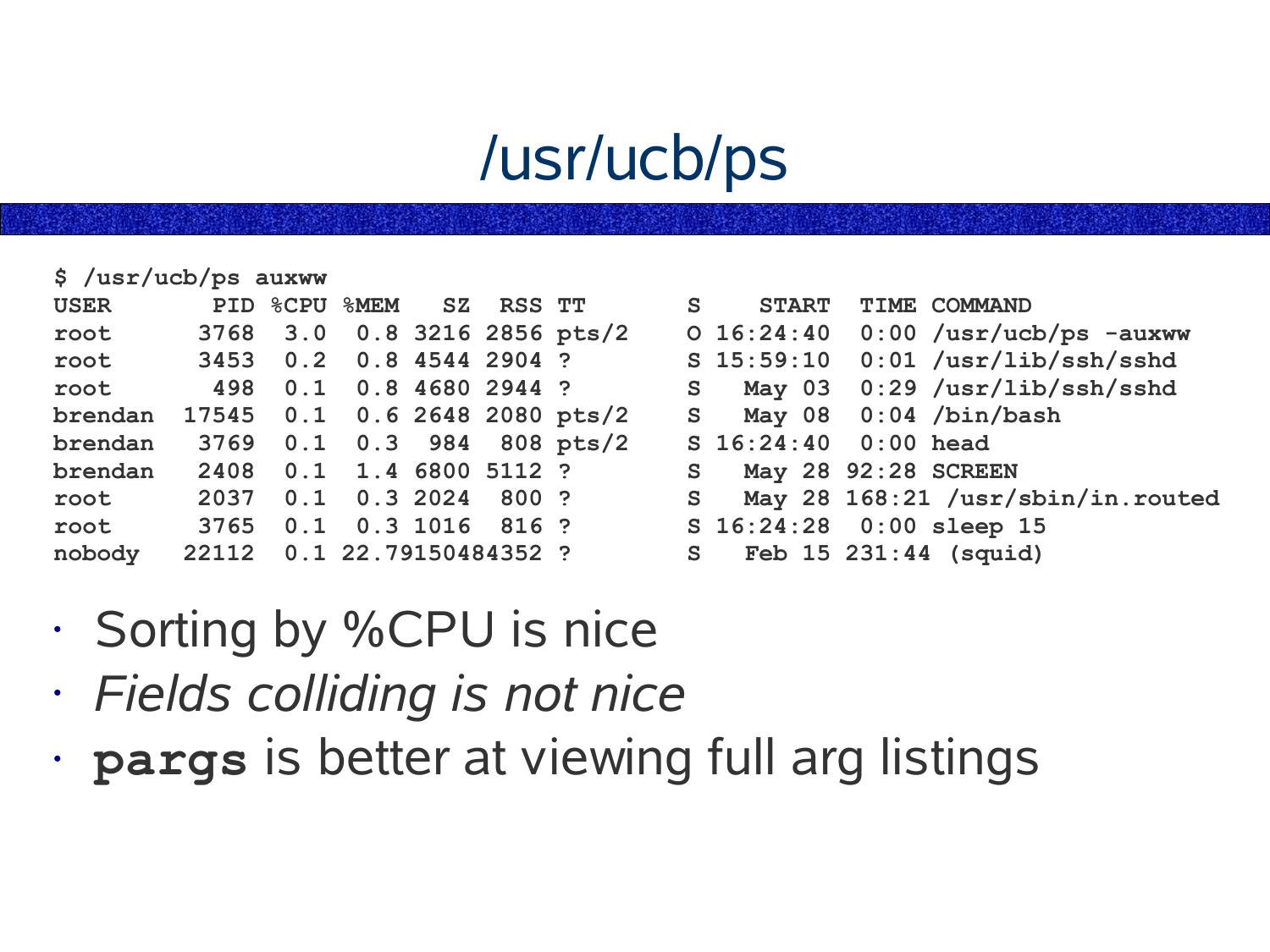## prstat

#### **\$ prstat**

| PID USERNAME                     |  | <b>SIZE RSS STATE</b> |    | PRI NICE                |                                                                 | TIME CPU PROCESS/NLWP                                      |
|----------------------------------|--|-----------------------|----|-------------------------|-----------------------------------------------------------------|------------------------------------------------------------|
| 3453 root 4544K 2904K sleep      |  |                       |    | 59 0                    | $0:00:01$ 0.7% sshd/1                                           |                                                            |
| 2408 brendan 6800K 5112K sleep   |  |                       |    | 59 0                    |                                                                 | $1:32:29$ 0.7% screen-3.9.8/1                              |
| <b>5558 irc</b>                  |  | 8152K 3832K sleep     |    | 59 0                    | $0:15:41$ 0.4% irssi/1                                          |                                                            |
| 3944 brendan 4584K 4224K cpu0 39 |  |                       |    | $\overline{0}$          |                                                                 | $0:00:00$ 0.4% prstat/1                                    |
| 25442 brendan 2312K 296K sleep   |  |                       | 59 | $\overline{\mathbf{0}}$ |                                                                 | $0:05:05$ 0.1% telnet/1                                    |
| <b>3939 root</b>                 |  | 1016K 816K sleep      |    | 59 0                    | $0:00:00$ 0.0% sleep/1                                          |                                                            |
| 17545 brendan 2648K 2080K sleep  |  |                       |    | 49 0                    | $0:00:04$ 0.0% bash/1                                           |                                                            |
|                                  |  |                       |    |                         |                                                                 | 2037 root  2024K 800K sleep 59  0 2:48:21 0.0% in.routed/1 |
|                                  |  |                       |    |                         | Total: 114 processes, 197 lwps, load averages: 0.04, 0.02, 0.03 |                                                            |

- Great summary view
- Doesn't wallop the CPU
- *DTrace can also provide updating summaries, of a simple nature*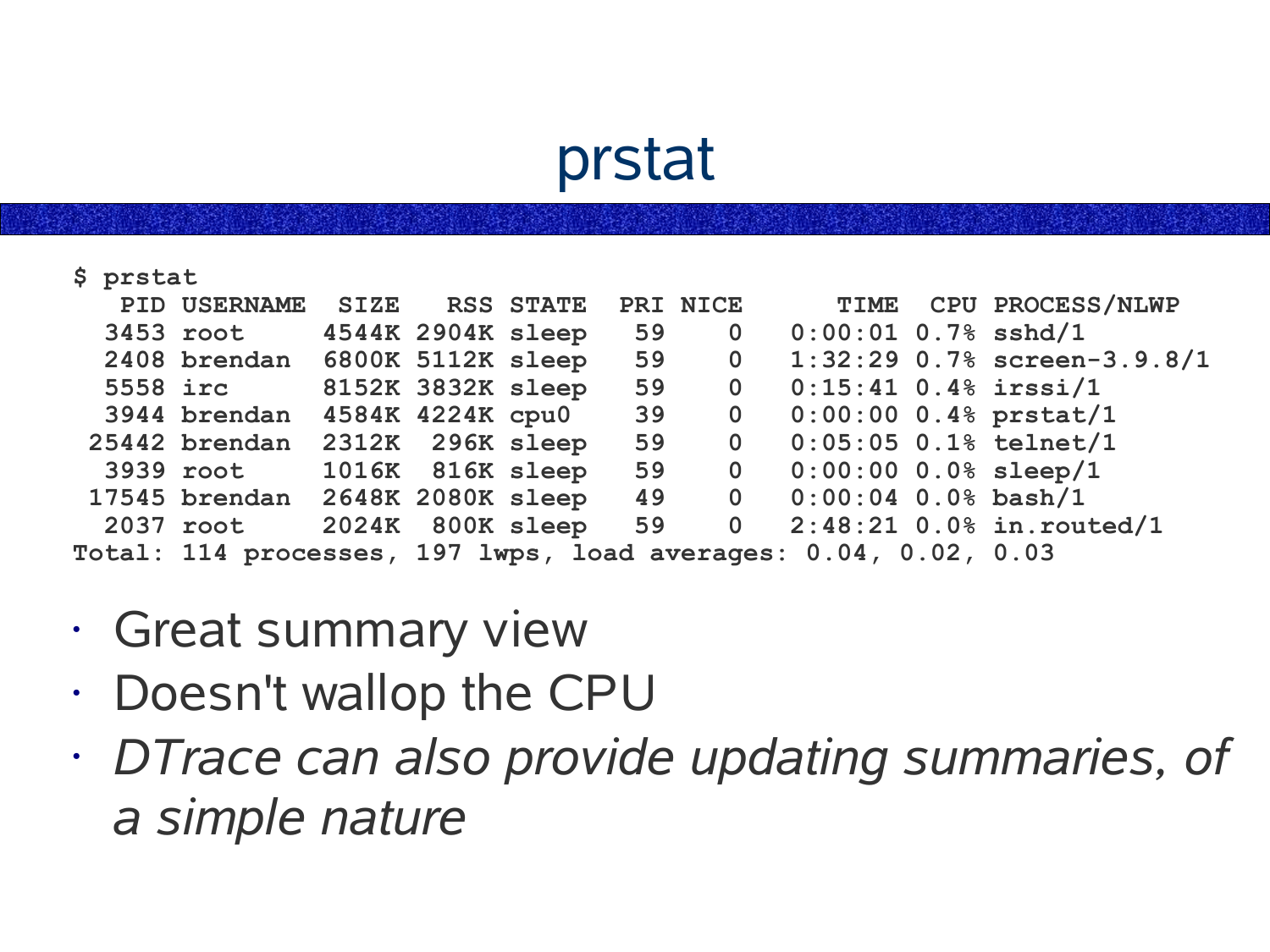### prstat -m

**\$ prstat -m**

|            |                                                                 |             |            |                                                                                          |                         |            |           |                                     |                         |                         | PID USERNAME USR SYS TRP TFL DFL LCK SLP LAT VCX ICX SCL SIG PROCESS/NLWP |
|------------|-----------------------------------------------------------------|-------------|------------|------------------------------------------------------------------------------------------|-------------------------|------------|-----------|-------------------------------------|-------------------------|-------------------------|---------------------------------------------------------------------------|
|            | 3999 brendan 0.4 1.3 0.0 0.0 0.0 0.0 98 0.0                     |             |            |                                                                                          |                         |            |           | 9                                   |                         | 0 259                   | 0 prstat/1                                                                |
|            | 2408 brendan 0.7 0.1 0.0 0.0 0.0 0.0 99 0.0 6                   |             |            |                                                                                          |                         |            |           |                                     | $\overline{0}$          |                         | 30 0 screen-3.9.8/1                                                       |
|            | 19763 brendan                                                   |             |            |                                                                                          |                         |            |           | $0.0$ 0.0 0.0 0.0 0.0 0.0 100 0.0 5 |                         | 0 <sub>13</sub>         | 0 sdtperfmeter/1                                                          |
|            | 2150 root                                                       | 0.0 0.0     | $\sim$ $-$ |                                                                                          |                         | $\sim$ $-$ | $100 -$   | 8                                   | $\mathbf{O}$            | 26                      | $0$ nscd/25                                                               |
|            | 78 root                                                         | $0.0 0.0 -$ |            | $\mathcal{L}(\mathcal{L})$ and $\mathcal{L}(\mathcal{L})$ and $\mathcal{L}(\mathcal{L})$ |                         |            | $- 100 -$ | $\overline{0}$                      | $\mathbf 0$             | $\mathbf 0$             | 0 $picld/4$                                                               |
|            | 73 root                                                         | 0.0 0.0     |            |                                                                                          | $\sim$ $     -$         |            | $- 100 -$ | $\overline{0}$                      | $\mathbf 0$             | $\mathbf 0$             | 0 syseventd $/14$                                                         |
|            | 2061 root                                                       | 0.0 0.0     | $\sim$ $-$ | $\sim$ $-$                                                                               | $\sim$ 100 $-$          |            | $- 100 -$ | $\overline{0}$                      | $\overline{\mathbf{0}}$ | $\overline{\mathbf{0}}$ | 0 $r$ pcbind/1                                                            |
| 22112 root |                                                                 | 0.0 0.0     | $\sim$ $-$ | $\equiv$                                                                                 | $\sim 100$ km s $^{-1}$ | $\sim$ $-$ | $100 -$   | $\overline{2}$                      | $\overline{\mathbf{0}}$ | $\overline{2}$          | $0$ squid/1                                                               |
|            | Total: 114 processes, 197 lwps, load averages: 0.00, 0.02, 0.02 |             |            |                                                                                          |                         |            |           |                                     |                         |                         |                                                                           |

- Microstate accounting great breakdown of process time (very useful!)
- *Restricted to pre-determined accounting states*
- *DTrace can measure custom states*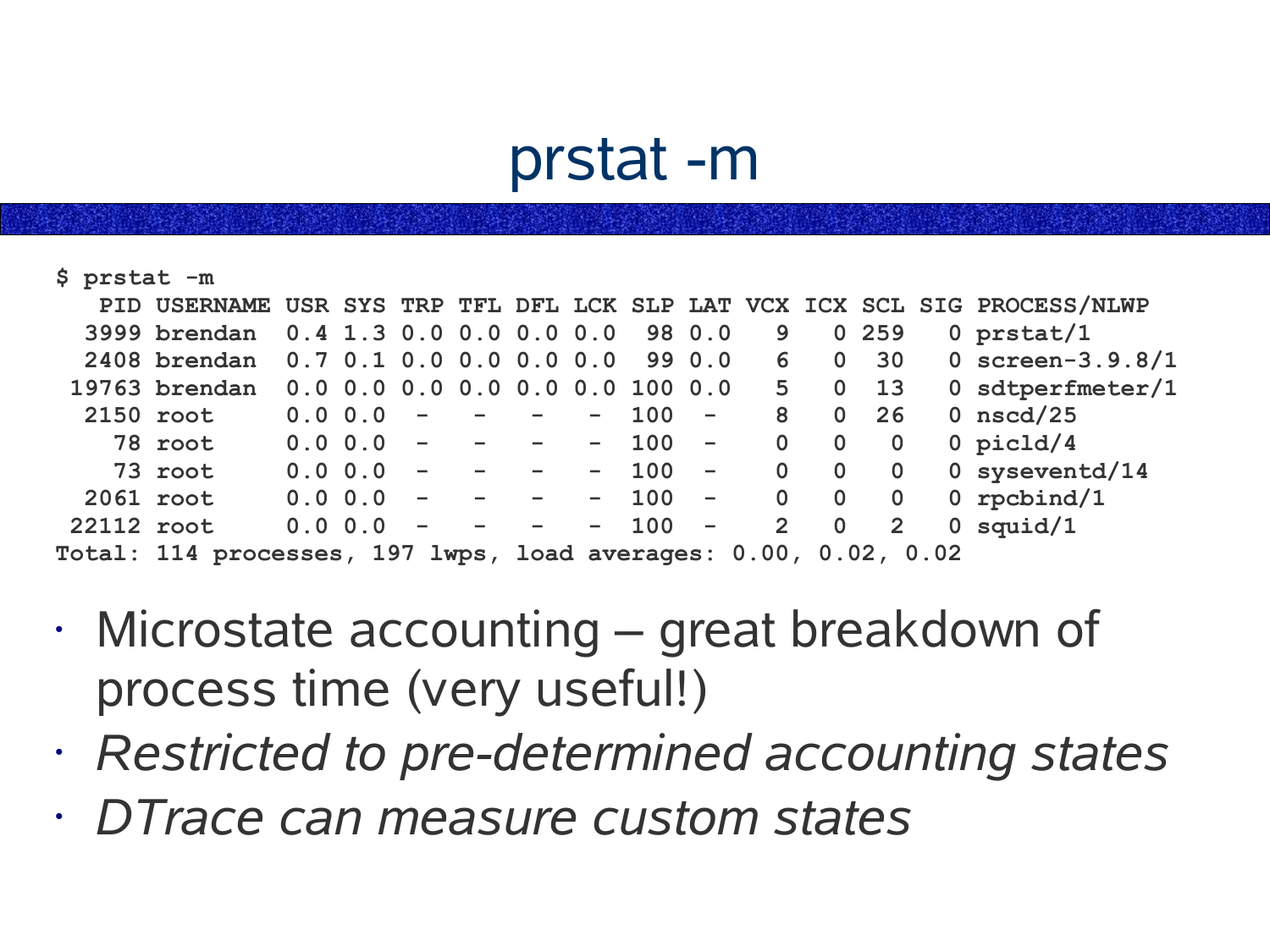## vmstat

|  |      | $$$ vmstat 1 3                                                     |  |  |      |  |  |      |  |        |  |     |  |
|--|------|--------------------------------------------------------------------|--|--|------|--|--|------|--|--------|--|-----|--|
|  | kthr | memory                                                             |  |  | page |  |  | disk |  | faults |  | cpu |  |
|  |      | r b w swap free re mf pi po fr de sr dd dd f0 s3 in sy cs us sy id |  |  |      |  |  |      |  |        |  |     |  |
|  |      | 0 0 21 422864 68800 3 16 5 0 0 0 0 0 0 0 0 0 126 106 135 1 0 98    |  |  |      |  |  |      |  |        |  |     |  |
|  |      | 0 0 51 434616 55560 32 174 0 0 0 0 0 0 0 0 0 0 403 442 123 1 3 96  |  |  |      |  |  |      |  |        |  |     |  |
|  |      | 0 0 51 434616 55560 0 0 0 0 0 0 0 0 0 0 0 0 401 250 116 0 0 100    |  |  |      |  |  |      |  |        |  |     |  |

**\$ vmstat -p 1 3**

|              | memory |    |       | page     |    |    | executable |     |     |     | anonymous |     | filesystem |     |     |  |
|--------------|--------|----|-------|----------|----|----|------------|-----|-----|-----|-----------|-----|------------|-----|-----|--|
| swap         | free   | re | mf fr |          | de | sr | epi        | epo | epf | api | apo       | apf | fpi        | fpo | fpf |  |
| 422864 68800 |        |    | 3 16  |          |    |    |            |     |     |     |           |     |            |     |     |  |
| 434616 55560 |        |    |       | $\bf{0}$ |    |    |            |     |     |     |           |     |            |     |     |  |
| 434616 55560 |        |    |       |          |    |    |            |     |     |     |           |     |            |     |     |  |

- Best system-wide view
- *Can't view statistics by-process, by-zone, ...*
- *DTrace can!*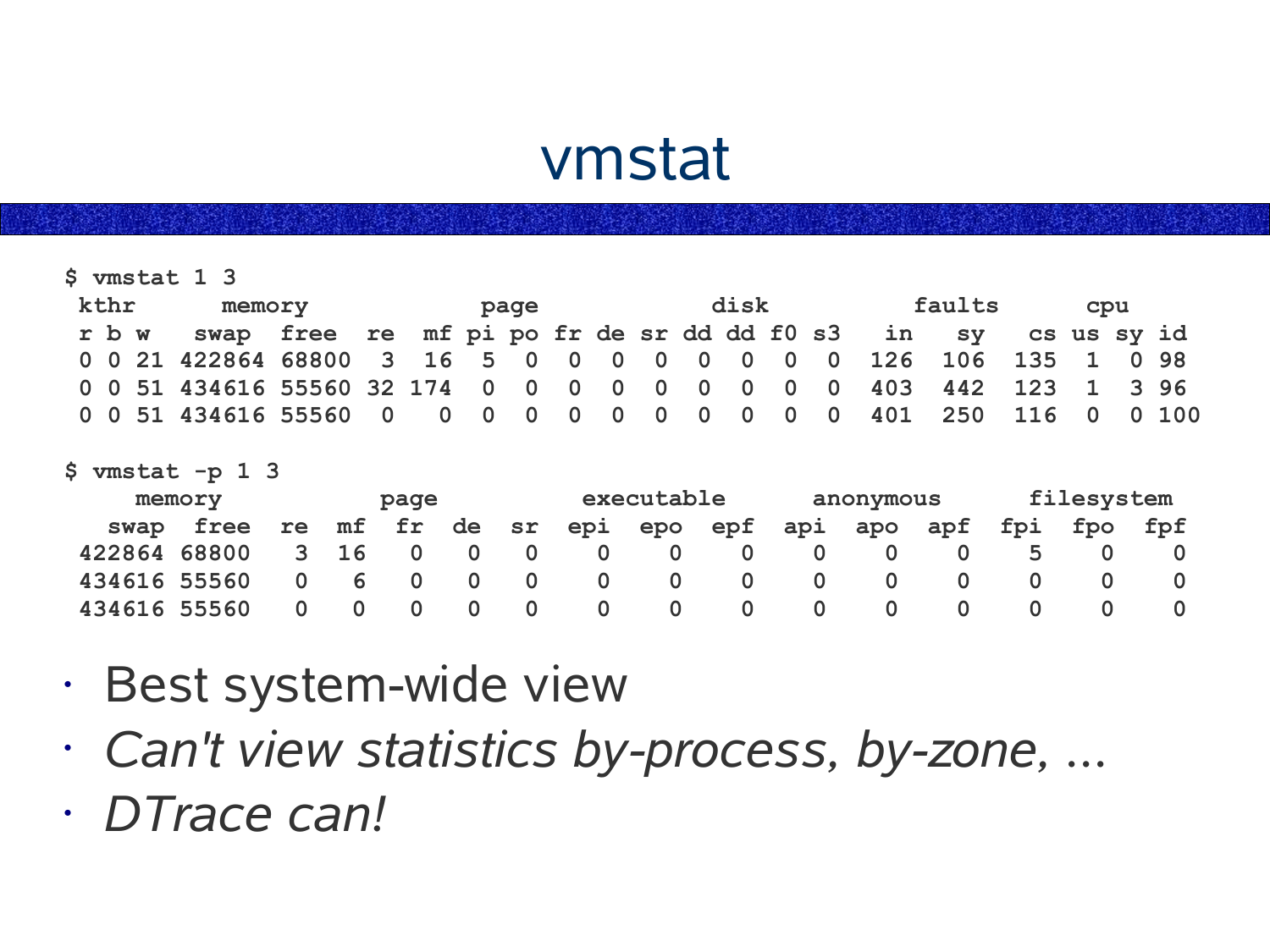## mpstat

|                                                                                             | $$$ mpstat $5$     |                |                |     |            |        |             |                         |                |                                                                         |              |                         |      |
|---------------------------------------------------------------------------------------------|--------------------|----------------|----------------|-----|------------|--------|-------------|-------------------------|----------------|-------------------------------------------------------------------------|--------------|-------------------------|------|
|                                                                                             |                    |                |                |     |            |        |             |                         |                | CPU minf mjf xcal intr ithr csw icsw migr smtx srw syscl usr sys wt idl |              |                         |      |
|                                                                                             | $0\quad 16\quad 0$ |                | $\mathbf 0$    | 127 | 26 135 1 0 |        |             |                         | $0\qquad 0$    |                                                                         | 106 1 0 0 98 |                         |      |
| $\mathbf{1}$                                                                                | 19                 | $\overline{0}$ | $\mathbf 0$    | 149 | 29 155     |        | $2 \t 0$    | $\overline{\mathbf{0}}$ |                | $0\qquad 123$                                                           |              | $3 \quad 1$             | 0 96 |
|                                                                                             | $2 \t 13$          | $\overline{0}$ | $\bf{0}$       | 98  |            | 17 112 | $0\qquad 0$ | $\overline{0}$          | $\overline{0}$ | 94                                                                      | $\mathbf{1}$ | $\overline{\mathbf{O}}$ | 0 98 |
| $\mathbf{3}$                                                                                | 15                 | $\Omega$       | $\overline{0}$ | 104 | 23 144     |        |             |                         |                | 1 0 0 0 112                                                             |              | 2 0 0 97                |      |
| $\begin{array}{cccccccccccccc} \bullet & \bullet & \bullet & \bullet & \bullet \end{array}$ |                    |                |                |     |            |        |             |                         |                |                                                                         |              |                         |      |

- Good by-CPU summary
- *DTrace can also measure by-CPU*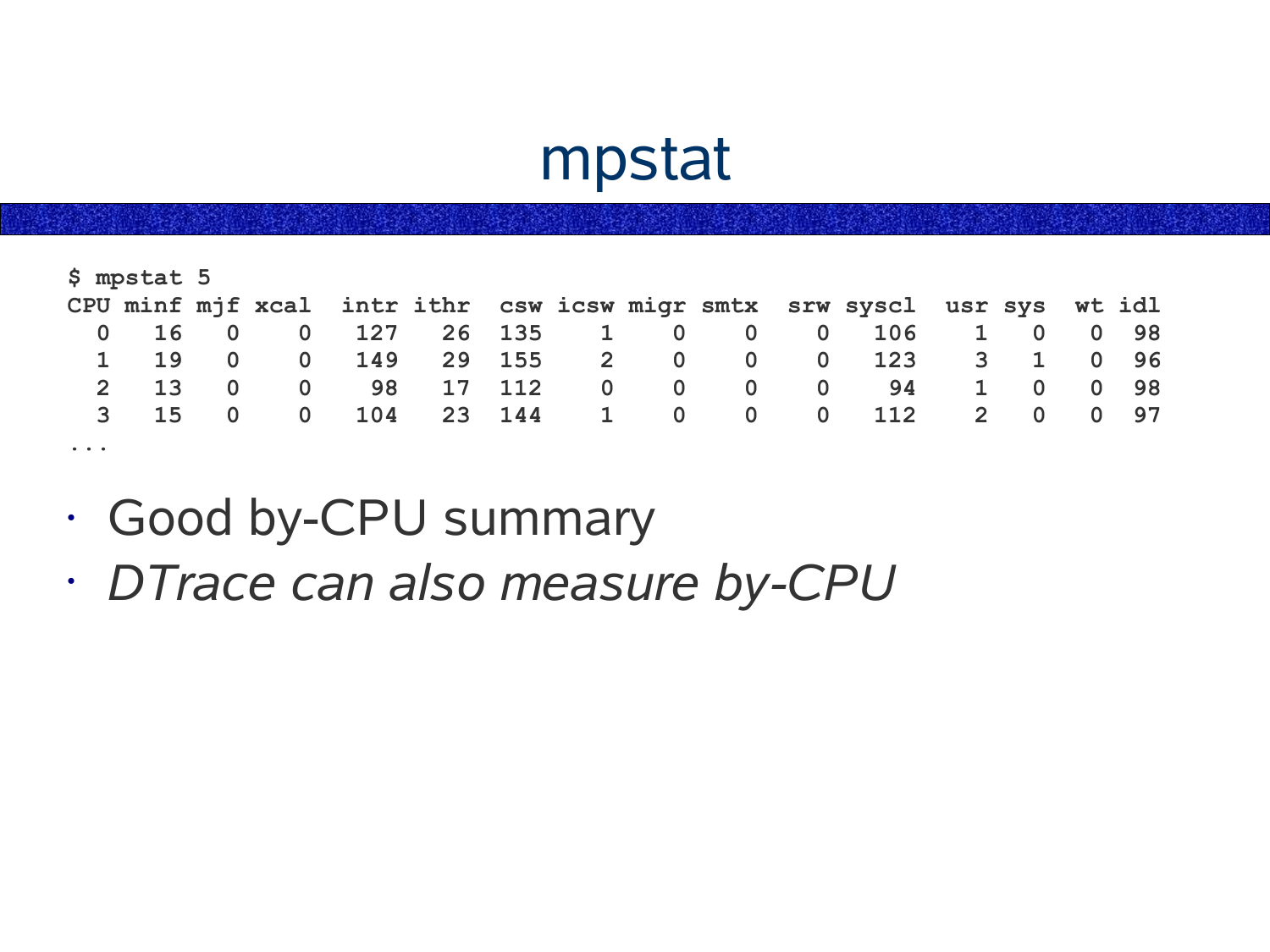## iostat

**\$ iostat -xnmPz 1**

|   | extended device statistics |     |      |     |     |     |                              |      |              |              |                             |  |  |  |  |
|---|----------------------------|-----|------|-----|-----|-----|------------------------------|------|--------------|--------------|-----------------------------|--|--|--|--|
|   | r/s                        | w/s | kr/s |     |     |     | kw/s wait actv wsvc t asvc t |      | े W          |              | %b device                   |  |  |  |  |
|   | 0.0                        | 0.0 | 0.1  | 0.1 | 0.0 | 0.0 | 19.4                         | 11.6 | $\mathbf{0}$ |              | $0$ $c0t0d0s0$              |  |  |  |  |
|   | 0.0                        | 0.0 | 0.0  | 0.0 | 0.0 | 0.0 | 56.4                         | 11.4 | $\mathbf{0}$ |              | 0 c0t0d0s1                  |  |  |  |  |
|   | 0.0                        | 0.0 | 0.0  | 0.0 | 0.0 | 0.0 | 94.9                         | 15.6 | $\mathbf{0}$ |              | $0$ $c0t0d0s3$              |  |  |  |  |
|   | 0.0                        | 0.0 | 0.0  | 0.0 | 0.0 | 0.0 | 92.4                         | 14.6 | $\mathbf{0}$ |              | $0$ $c0t0d0s4$              |  |  |  |  |
|   | 0.0                        | 0.0 | 0.0  | 0.0 | 0.0 | 0.0 | 37.7                         | 10.0 | $\mathbf 0$  |              | 0 c0t0d0s5                  |  |  |  |  |
|   | 0.0                        | 0.0 | 0.0  | 0.0 | 0.0 | 0.0 | 15.8                         | 12.1 | $\mathbf{0}$ |              | $0$ c0t0d0s7 (/data)        |  |  |  |  |
|   | 0.0                        | 0.1 | 0.4  | 0.4 | 0.0 | 0.0 | 1.8                          | 4.3  | $\mathbf 0$  |              | $0$ c0t2d0s0 $\binom{7}{2}$ |  |  |  |  |
|   | 0.1                        | 0.2 | 4.1  | 3.1 | 0.0 | 0.0 | 37.4                         | 6.7  | $\mathbf 0$  |              | $0$ c0t2d0s1 (/export/home) |  |  |  |  |
|   | 0.1                        | 0.0 | 0.2  | 0.5 | 0.0 | 0.0 | 3.3                          | 12.7 | $\mathbf 0$  |              | 0 c0t2d0s3 (/squidcache)    |  |  |  |  |
|   | 0.0                        | 0.0 | 0.0  | 0.0 | 0.0 | 0.0 | 0.0                          | 4.4  | $\mathbf 0$  | $\mathbf{0}$ | $mars: vold (pid2295)$      |  |  |  |  |
| . |                            |     |      |     |     |     |                              |      |              |              |                             |  |  |  |  |

- Excellent per-disk/partition/controller summary
- *No by-process summary, or event details*
- *DTrace solves both*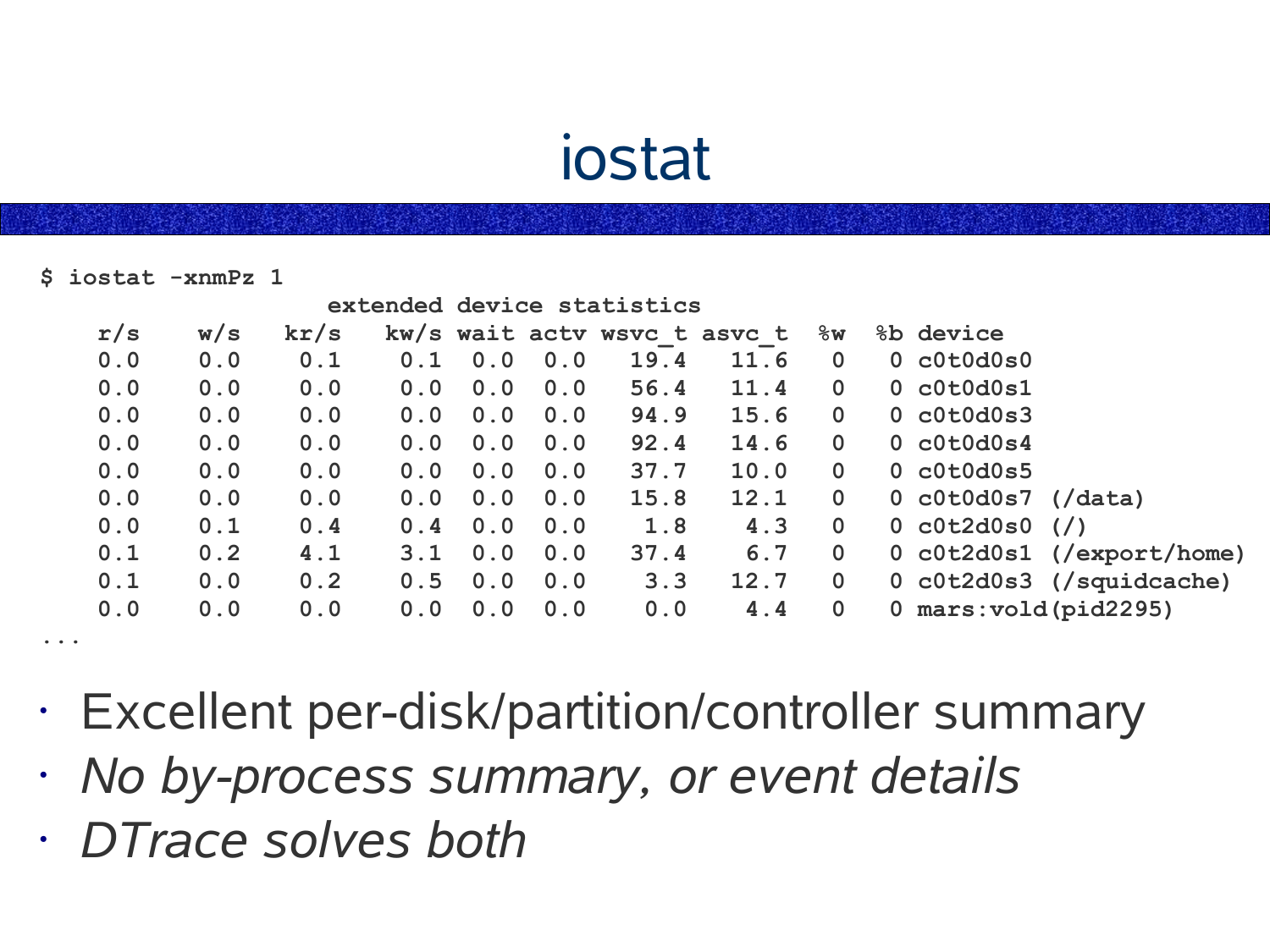## prex/tnfxtract/tnfdump

- prex: enables static probes to record event details to a buffer
- tnfxtract: extracts buffer contents
- tnfdump: converts buffer contents to text
- *DTrace has this exact functionality, and more (dynamic)*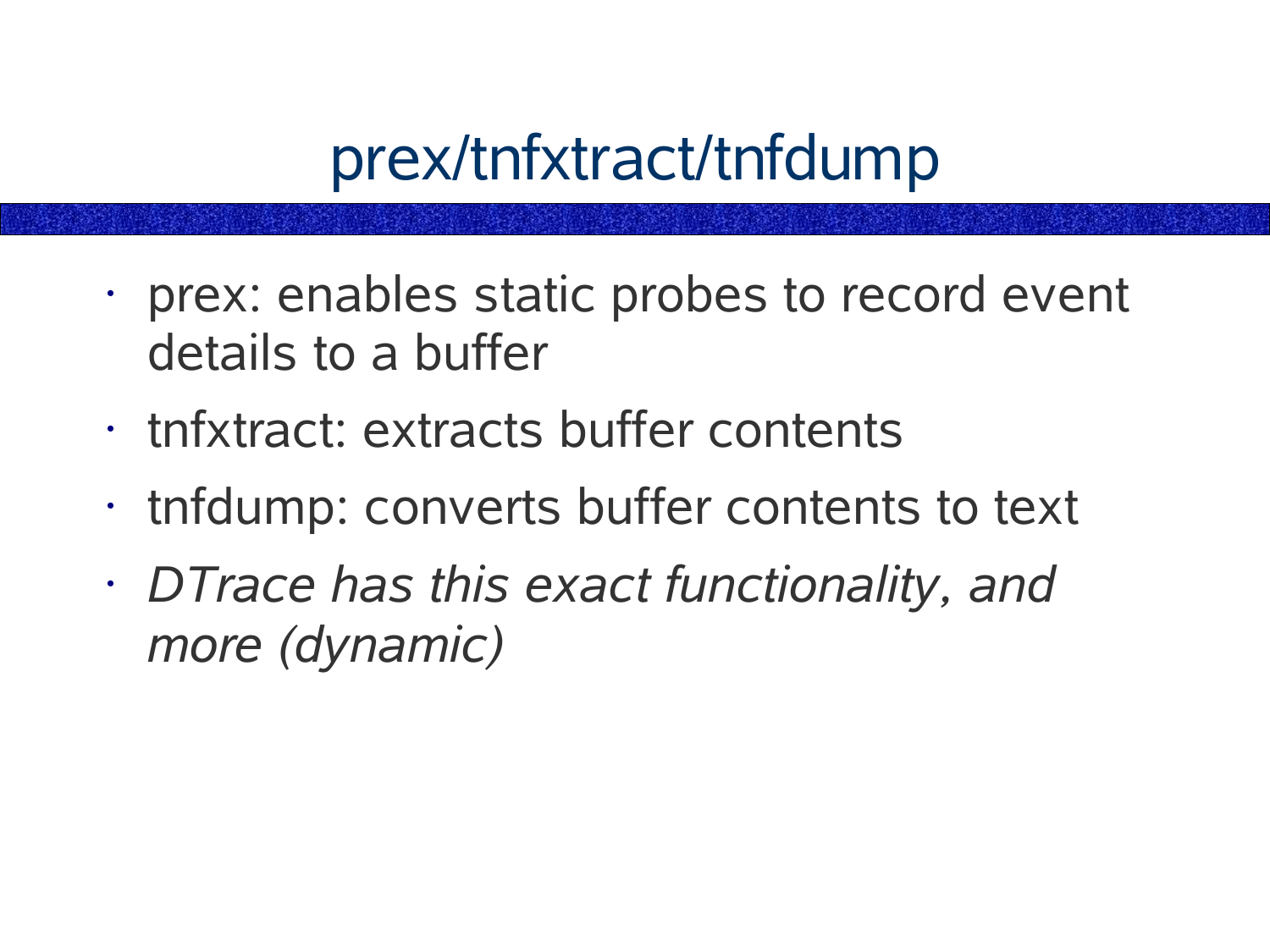## prex/tnfxtract/tnfdump

```
# tnfdump out1.tnf
probe tnf_name: "pagein" tnf_string: "keys vm pageio io;file ../../
  common/os/
bio.c;line 1333;"
probe tnf_name: "strategy" tnf_string: "keys io blockio;file ../../
  common/os/
driver.c;line 411;"
probe tnf_name: "biodone" tnf_string: "keys io blockio;file ../../
  common/os/b
io.c;line 1222;"
---------------- ---------------- ----- ----- ---------- --- 
  -------------------
     ------ ------------------------
    Elapsed (ms) Delta (ms) PID LWPID TID CPU Probe Name
       Data / Description . . .
---------------- ---------------- ----- ----- ---------- --- 
  -------------------
------ ------------------------
        0.000000 0.000000 5926 1 0xd423fe00 0 pagein
       vnode: 0xd678de40 offset: 0 size: 8192
        0.029433 0.029433 5926 1 0xd423fe00 0 strategy
       device: 26738688 block: 1616 size: 8192 buf: 0xd7c32aa8 flags: 34078801
       12.298443 12.269010 0 0 0xd3a00de0 0 biodone
       device: 26738688 block: 1616 buf: 0xd7c32aa8
```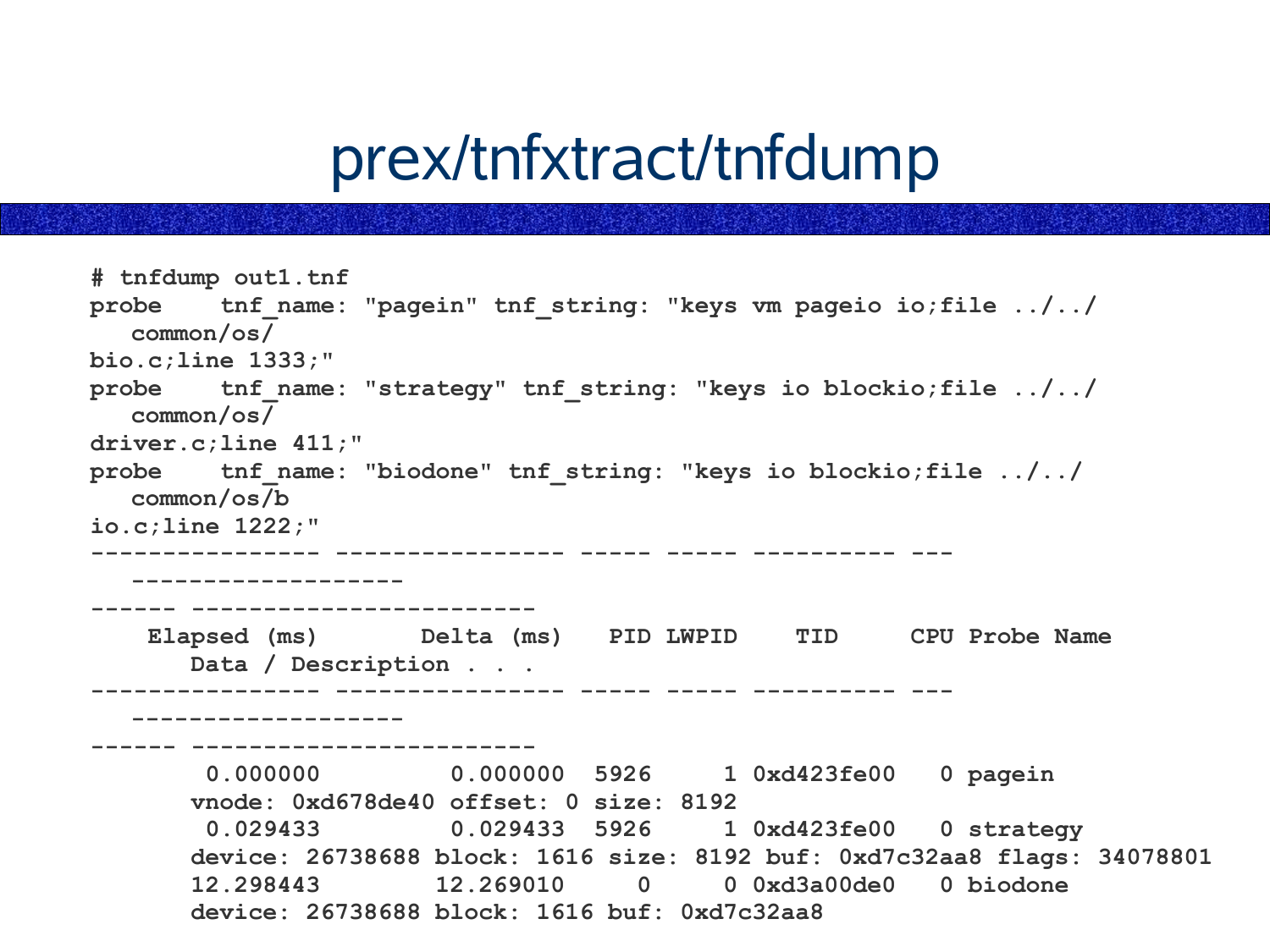## psio

| $#$ ./psio 1                                                                                |                |                                   |                                          |          |                            |  |
|---------------------------------------------------------------------------------------------|----------------|-----------------------------------|------------------------------------------|----------|----------------------------|--|
| UID                                                                                         |                |                                   | PID PPID %I/O STIME TTY                  | TIME CMD |                            |  |
|                                                                                             |                |                                   | brendan 13271 10093 65.4 23:20:16 pts/20 |          | 0:01 grep brendan contents |  |
|                                                                                             |                |                                   | root 0 0 0.0 Mar 16 ?                    |          | $0:16$ sched               |  |
| root                                                                                        | $\overline{1}$ |                                   | $0 \t 0.0$ Mar 16 ?                      |          | $0:10$ /etc/init -         |  |
| root                                                                                        |                | $\overline{2}$ and $\overline{2}$ | $0 \t 0.0$ Mar 16 ?                      |          | $0:00$ pageout             |  |
| $\begin{array}{cccccccccccccc} \bullet & \bullet & \bullet & \bullet & \bullet \end{array}$ |                |                                   |                                          |          |                            |  |

- http://www.brendangregg.com/psio.html
- Solved %Disk I/O by-process
- *Could only run for short intervals*
- *DTrace takes this much further – tracing events, by-process info, ...*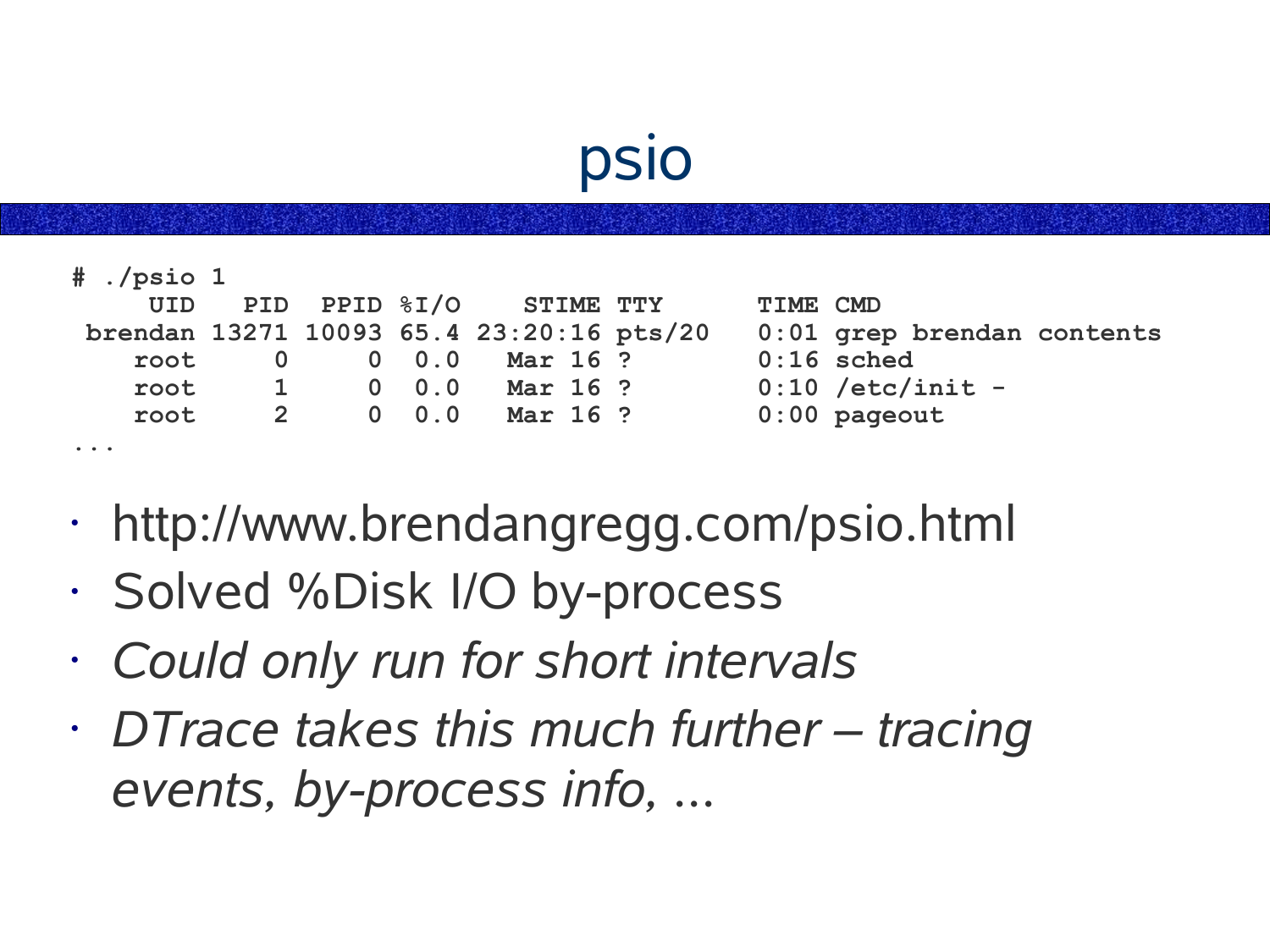## netstat -i

| $$$ netstat $-i$ 1 5    |                          |            |        |  |    |               |    |                                                                 |  |   |
|-------------------------|--------------------------|------------|--------|--|----|---------------|----|-----------------------------------------------------------------|--|---|
|                         | input                    | $h$ me $0$ | output |  |    | input (Total) |    | output                                                          |  |   |
|                         |                          |            |        |  |    |               |    | packets errs packets errs colls packets errs packets errs colls |  |   |
|                         | 206999694 32 223490272 0 |            |        |  |    |               |    | 326931321 32 343421899 0                                        |  | O |
| $\overline{\mathbf{4}}$ |                          |            |        |  |    |               |    |                                                                 |  |   |
| 8                       |                          | 9          |        |  | 10 |               | 11 |                                                                 |  |   |
| 28                      | $\bf{0}$                 | 35         |        |  | 30 |               | 37 |                                                                 |  |   |
| 50                      |                          | 54         |        |  | 52 |               | 56 |                                                                 |  |   |

- An approximation of activity
- *No further details for analysis*
- *Packets are not bytes*
- *Both kstat and DTrace provide more info*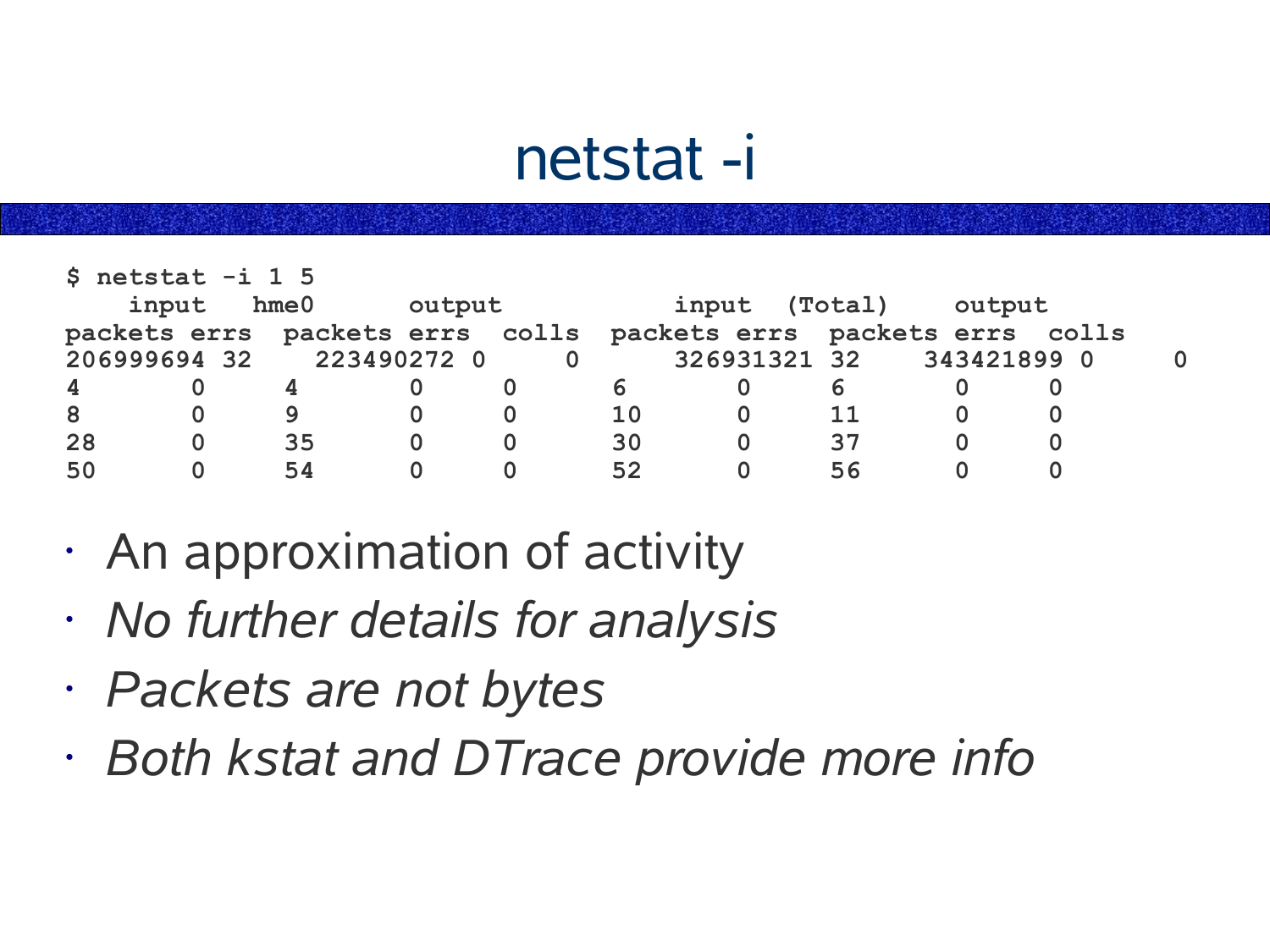#### nx.se

**\$ se nx.se 1 Current tcp RtoMin is 400, interval 1, start Thu May 11 18:22:37 2006 18:22:38 Iseg/s Oseg/s InKB/s OuKB/s Rst/s Atf/s Ret% Icn/s Ocn/s tcp 2.0 2.0 0.06 0.13 0.00 0.00 0.0 0.00 0.00 Name Ipkt/s Opkt/s InKB/s OuKB/s IErr/s OErr/s Coll% NoCP/s Defr/s hme0 3.0 3.9 0.22 0.34 0.000 0.000 0.0 0.00 0.00 18:22:39 Iseg/s Oseg/s InKB/s OuKB/s Rst/s Atf/s Ret% Icn/s Ocn/s tcp 1.0 1.0 0.04 0.32 0.00 0.00 0.0 0.00 0.00 Name Ipkt/s Opkt/s InKB/s OuKB/s IErr/s OErr/s Coll% NoCP/s Defr/s hme0 3.0 3.9 0.22 0.34 0.000 0.000 0.0 0.00 0.00**  $^{\wedge}C$ 

- From the SE Toolkit
- Provides many more useful details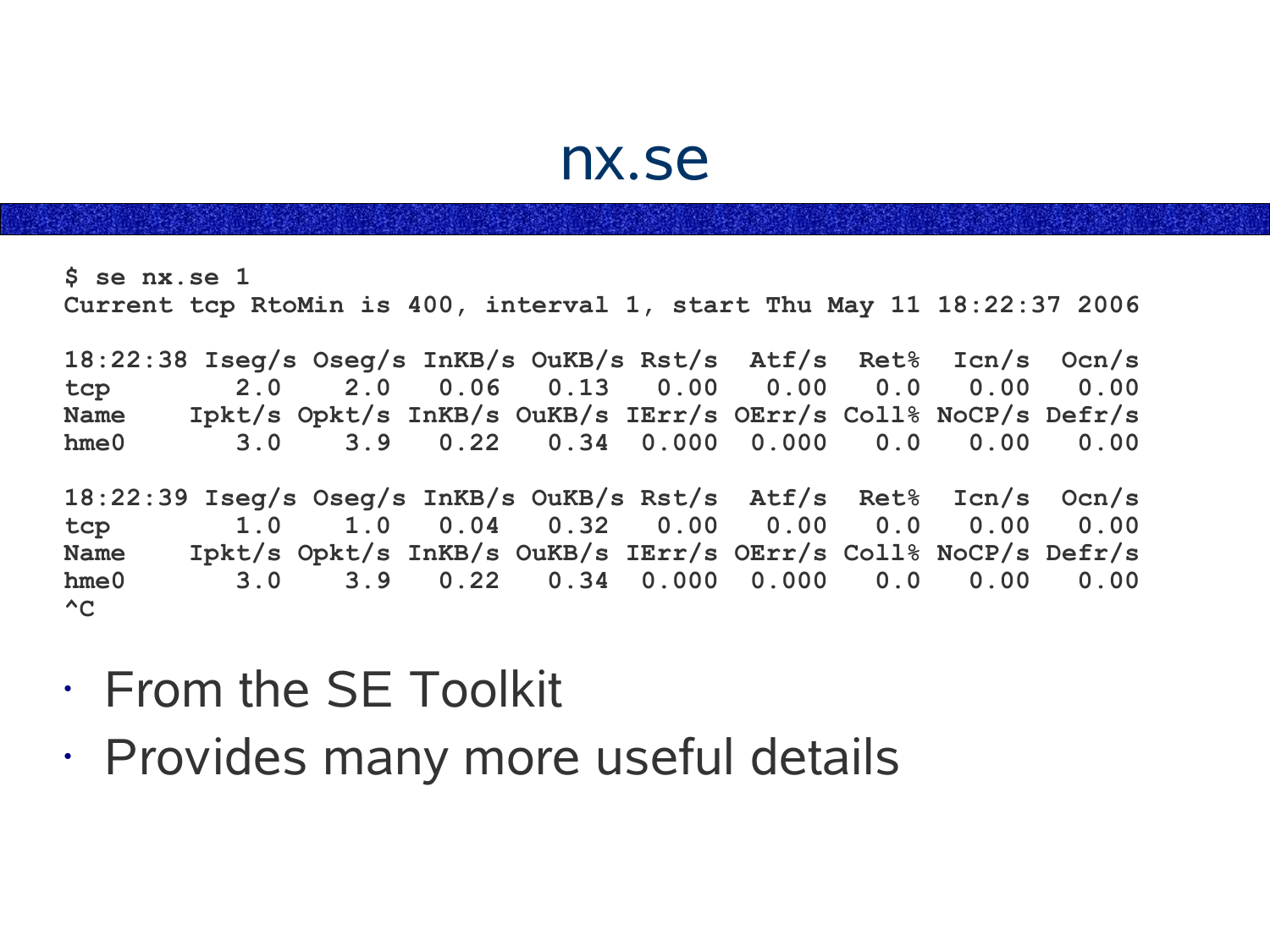## nicstat

| \$ nicstat 1 |            |       |       |       |       |        |             |       |      |
|--------------|------------|-------|-------|-------|-------|--------|-------------|-------|------|
| Time         | Int        | rkb/s | wKb/s | rPk/s | wPk/s | rAvs   | <b>WAVS</b> | %Util | Sat  |
| 18:23:49     | $h$ me $0$ | 4.12  | 4.69  | 6.88  | 7.43  | 613.61 | 645.92      | 0.07  | 0.00 |
| 18:23:50     | $h$ me $0$ | 0.19  | 0.23  | 2.01  | 2.01  | 98.00  | 116.00      | 0.00  | 0.00 |
| 18:23:51     | $h$ me $0$ | 1.41  | 4.45  | 13.00 | 17.00 | 111.38 | 267.88      | 0.05  | 0.00 |
| 18:23:52     | $h$ me $0$ | 0.99  | 3.64  | 9.00  | 11.00 | 112.89 | 339.09      | 0.04  | 0.00 |
| 18:23:53     | $h$ me $0$ | 0.10  | 0.23  | 1.00  | 2.00  | 98.00  | 116.00      | 0.00  | 0.00 |

- http://www.brendangregg.com/k9toolkit.html
- Uses kstat, written in both C and Perl
- Provides bytes, %Utilisation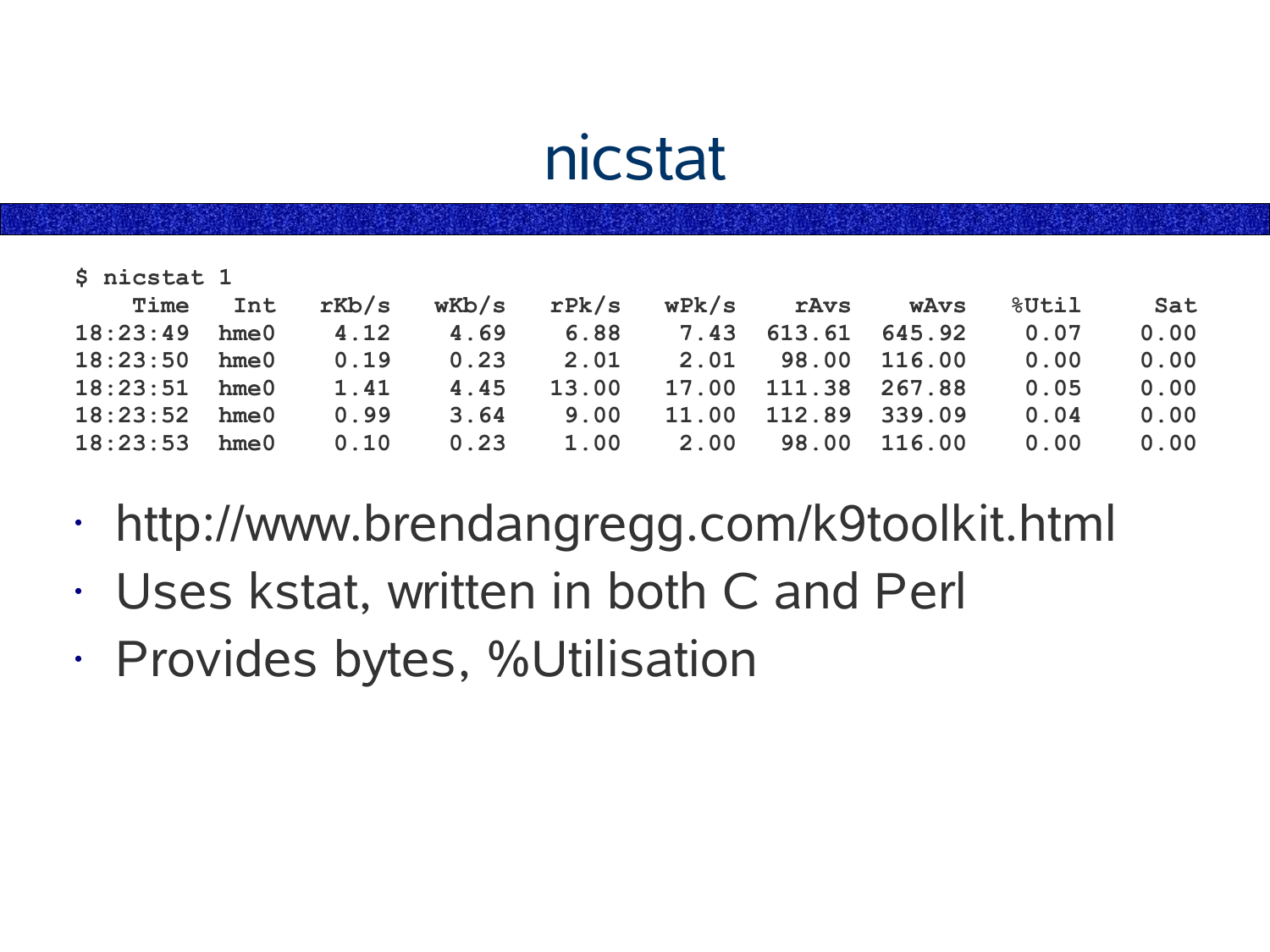### netstat -rn

**\$ netstat -rn**

| Routing Table: IPv4<br>Destination | Gateway        | Flags     | Ref | Use          | Interface      |
|------------------------------------|----------------|-----------|-----|--------------|----------------|
| 220.244.170.56                     | 220.244.170.58 | U         |     | 18146        | hme0:1         |
| 192.168.0.0                        | 192.168.0.2    | U         |     | 12537        | hme0:2         |
| 192.168.1.0                        | 192.168.1.1    | U         |     | 32151        | $h$ me $0$     |
| 224.0.0.0                          | 192.168.1.1    | U         |     | $\mathbf{0}$ | hme0           |
| default                            | 220.244.170.57 | <b>UG</b> |     | 1 326156     |                |
| 127.0.0.1                          | 127.0.0.1      | <b>UH</b> |     | 9116268837   | 1 <sub>0</sub> |

- Check for unexpected routes
- *You discover problems after the fact*
- *DTrace can snoop route changes live*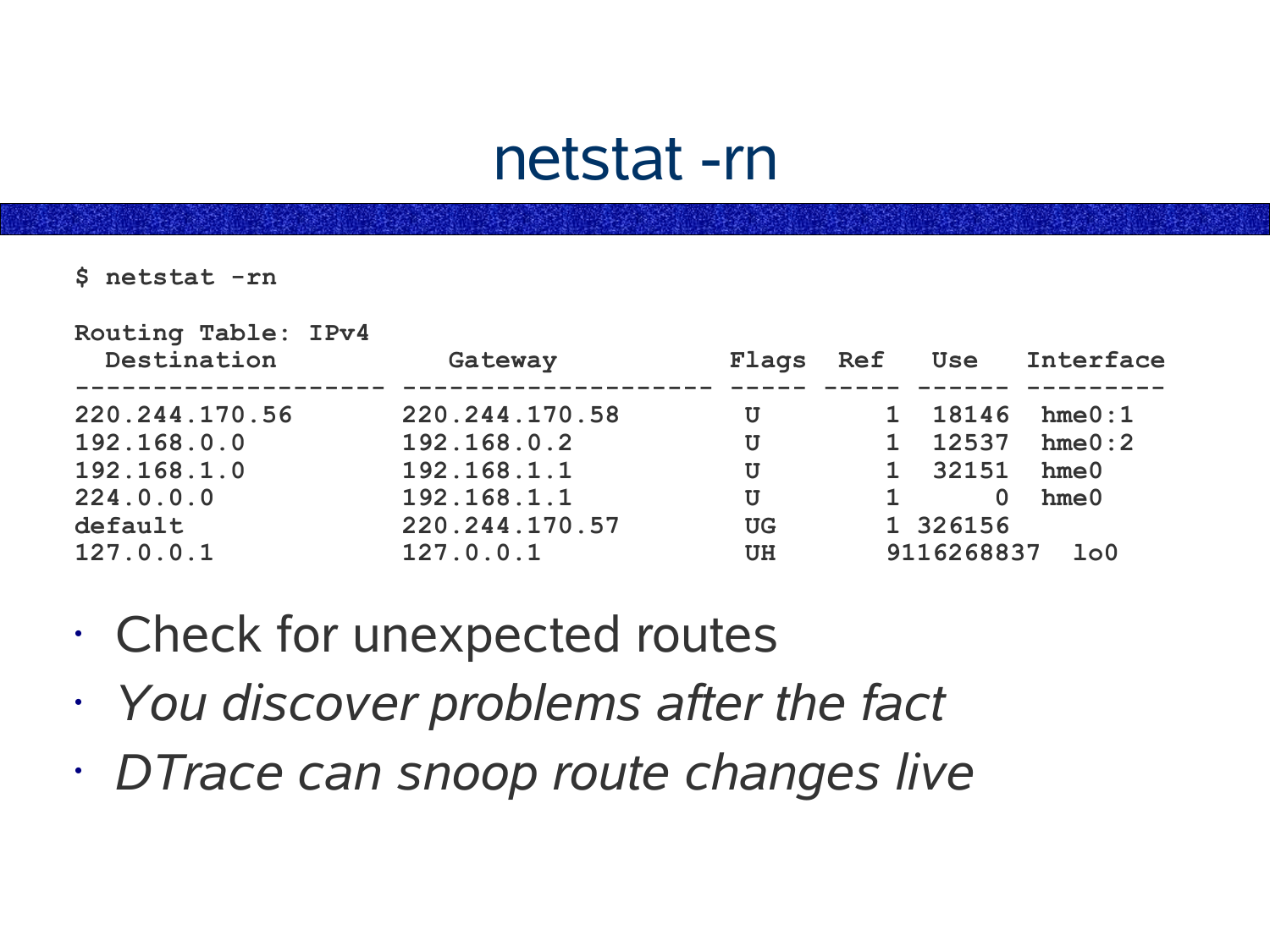#### sar

**\$ sar -u 1 5**

| SunOS mars 5.9 Generic 118558-05 sun4u |                |              |             |       | 05/11/2006 |
|----------------------------------------|----------------|--------------|-------------|-------|------------|
| 18:33:46                               | $8$ usr        | <u>ိုဒys</u> | <b>Swio</b> | %idle |            |
| 18:33:47                               | $\overline{2}$ |              |             | 96    |            |
| 18:33:48                               | 4              |              |             | 95    |            |
| 18:33:49                               | 3              | 4            | 5           | 88    |            |
| 18:33:50                               |                | $\mathbf{2}$ |             | 98    |            |
| 18:33:51                               | 4              | २            |             | 90    |            |
|                                        |                |              |             |       |            |

- System Activity Reporter
- Prints a variety of kstats
- Can collect historic data, to identify long term patterns
- *Has several issues*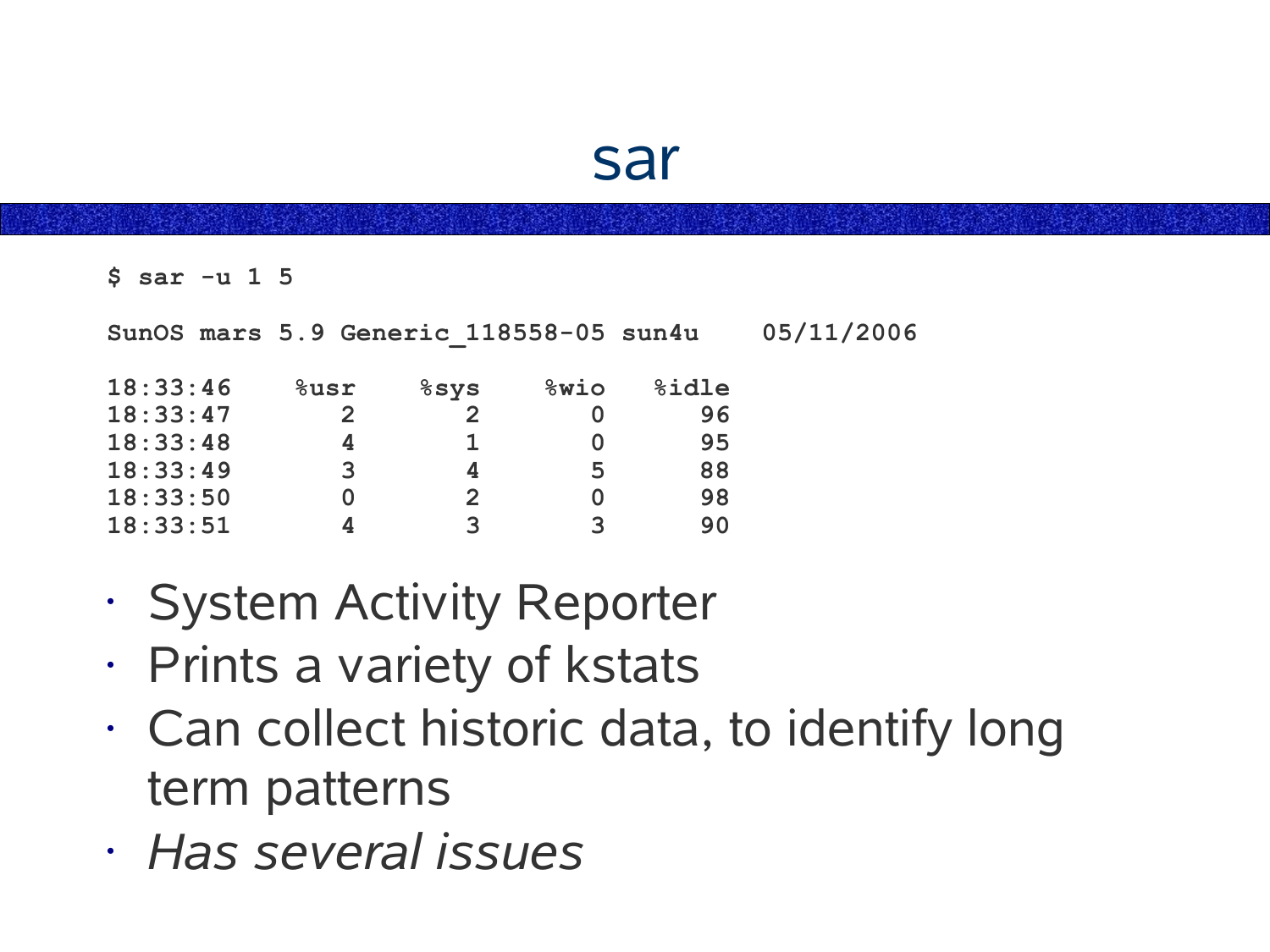#### sar -u

**\$ sar -u**

| SunOS mars 5.9 Generic 118558-05 sun4u |                |                         |             |       | 05/11/2006 |
|----------------------------------------|----------------|-------------------------|-------------|-------|------------|
| 00:00:01                               | <b>%usr</b>    | <u> <sup>8</sup>sys</u> | <b>Swio</b> | %idle |            |
| 01:00:01                               |                |                         |             | 98    |            |
| 02:00:01                               | $\overline{2}$ |                         | 0           | 98    |            |
| 03:00:01                               | 1              |                         | O           | 98    |            |
| 04:00:00                               |                |                         | O           | 98    |            |
| 05:00:01                               | 0              |                         |             | 99    |            |
|                                        |                |                         |             |       |            |

- This shows historic data from sar -u
- %wio is always zero in Solaris 10
- Note that the system is idle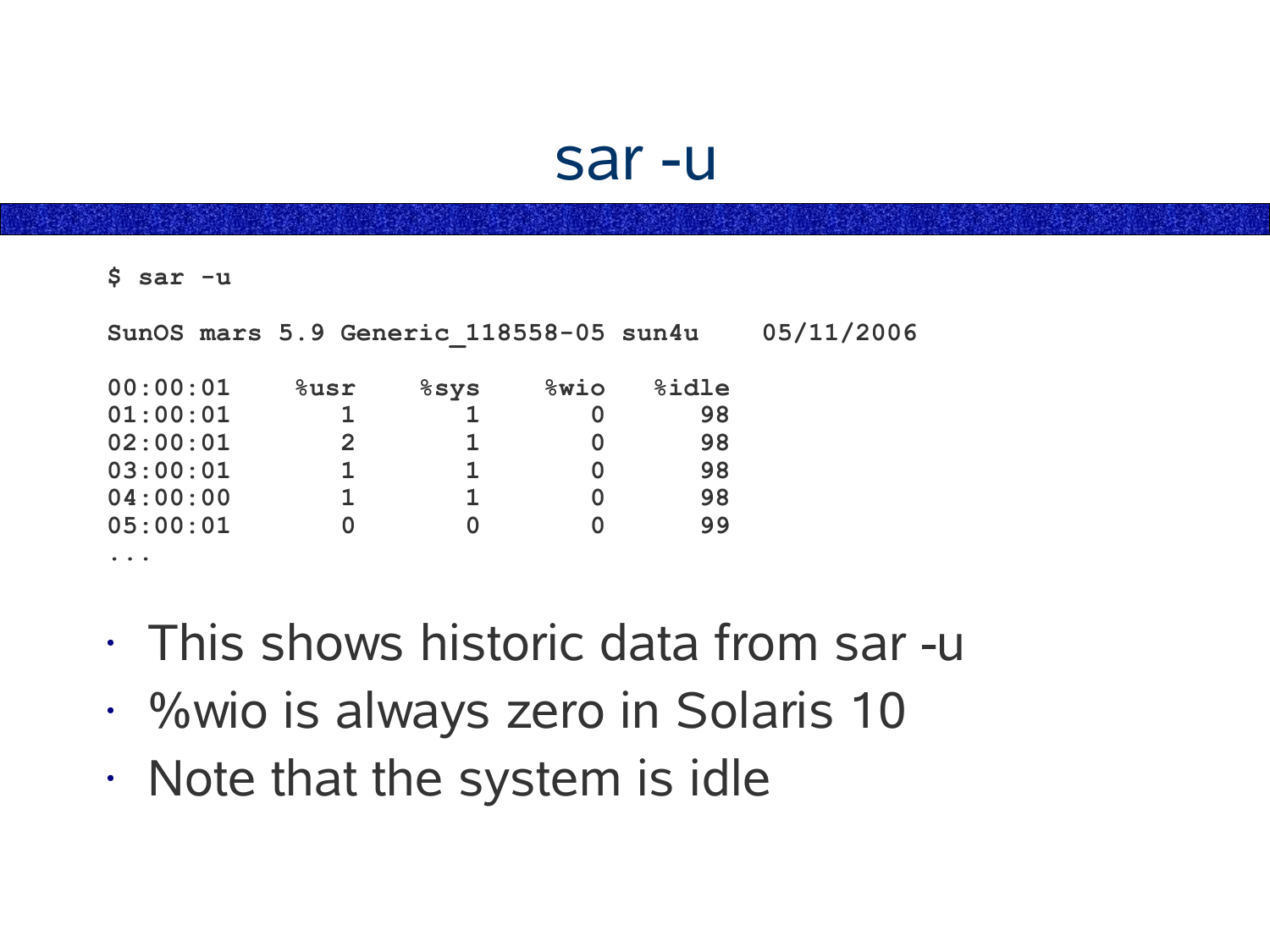#### sar -q

**\$ sar -q**

**SunOS mars 5.9 Generic\_118558-05 sun4u 05/11/2006 00:00:01 runq-sz %runocc swpq-sz %swpocc 01:00:01 1.4 0 51.0 100 02:00:01 1.0 1 51.0 100 03:00:01 1.2 0 51.0 100 04:00:00 1.4 0 51.0 100 05:00:01 1.3 0 51.0 100 ...**

- sar -q shows run queue sizes
- This is the same period as before, and shows a > 1.0 run queue size. huh?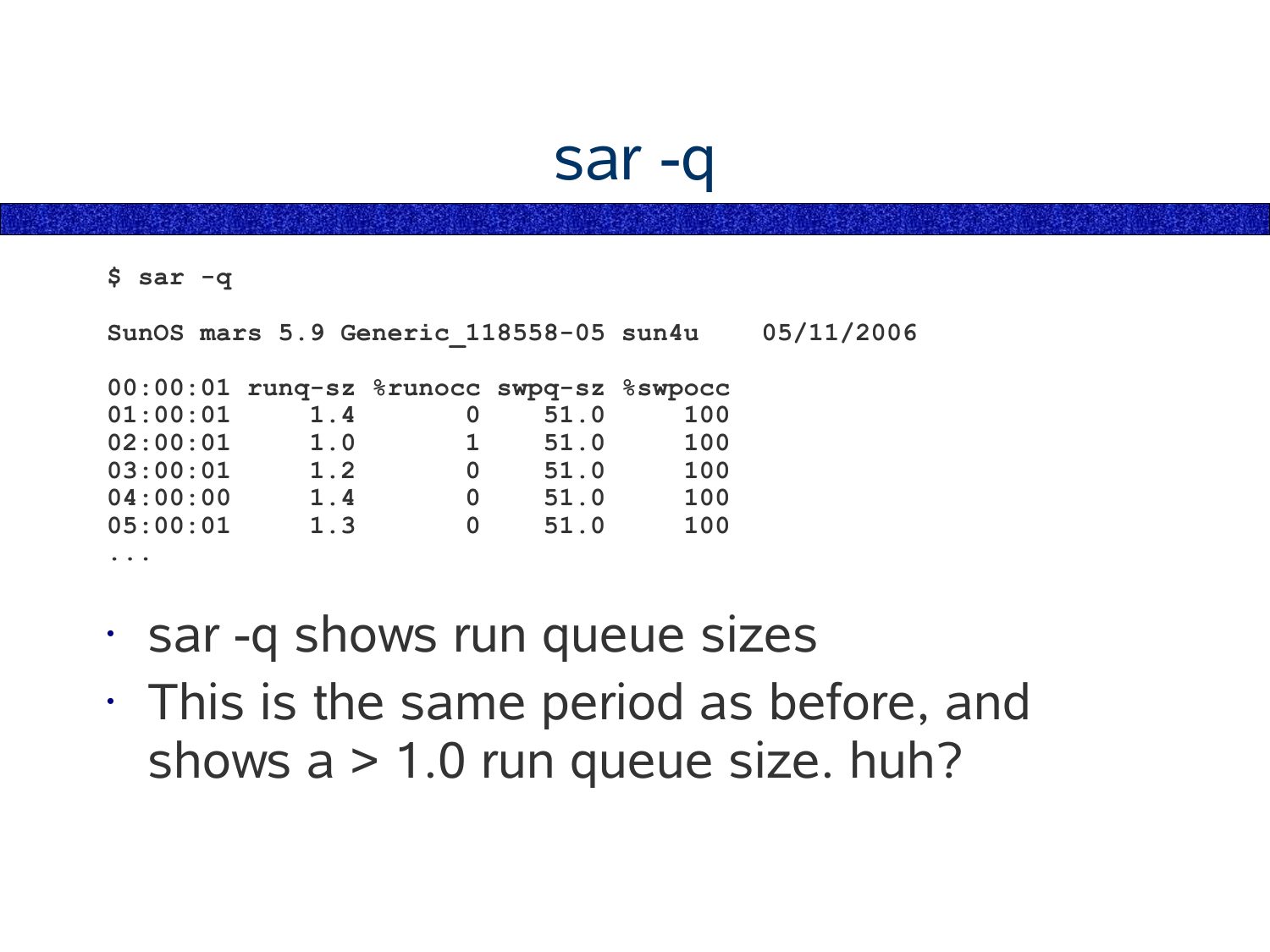## kstat

```
$ kstat -pm cpu_info
cpu_info:0:cpu_info0:chip_id 0
cpu_info:0:cpu_info0:class misc
cpu_info:0:cpu_info0:clock_MHz 333
cpu_info:0:cpu_info0:cpu_type sparcv9
cpu_info:0:cpu_info0:crtime 4.553718221
cpu_info:0:cpu_info0:device_ID 0
cpu_info:0:cpu_info0:fpu_type sparcv9
cpu_info:0:cpu_info0:implementation UltraSPARC-IIi
...
```
- Great resource
- libkstat, Sun::Solaris::Kstat, or /usr/bin/kstat
	- netstat -k is now deprecated
- *Many kstats are not documented*
- *kstat finds problems, DTrace analyses them*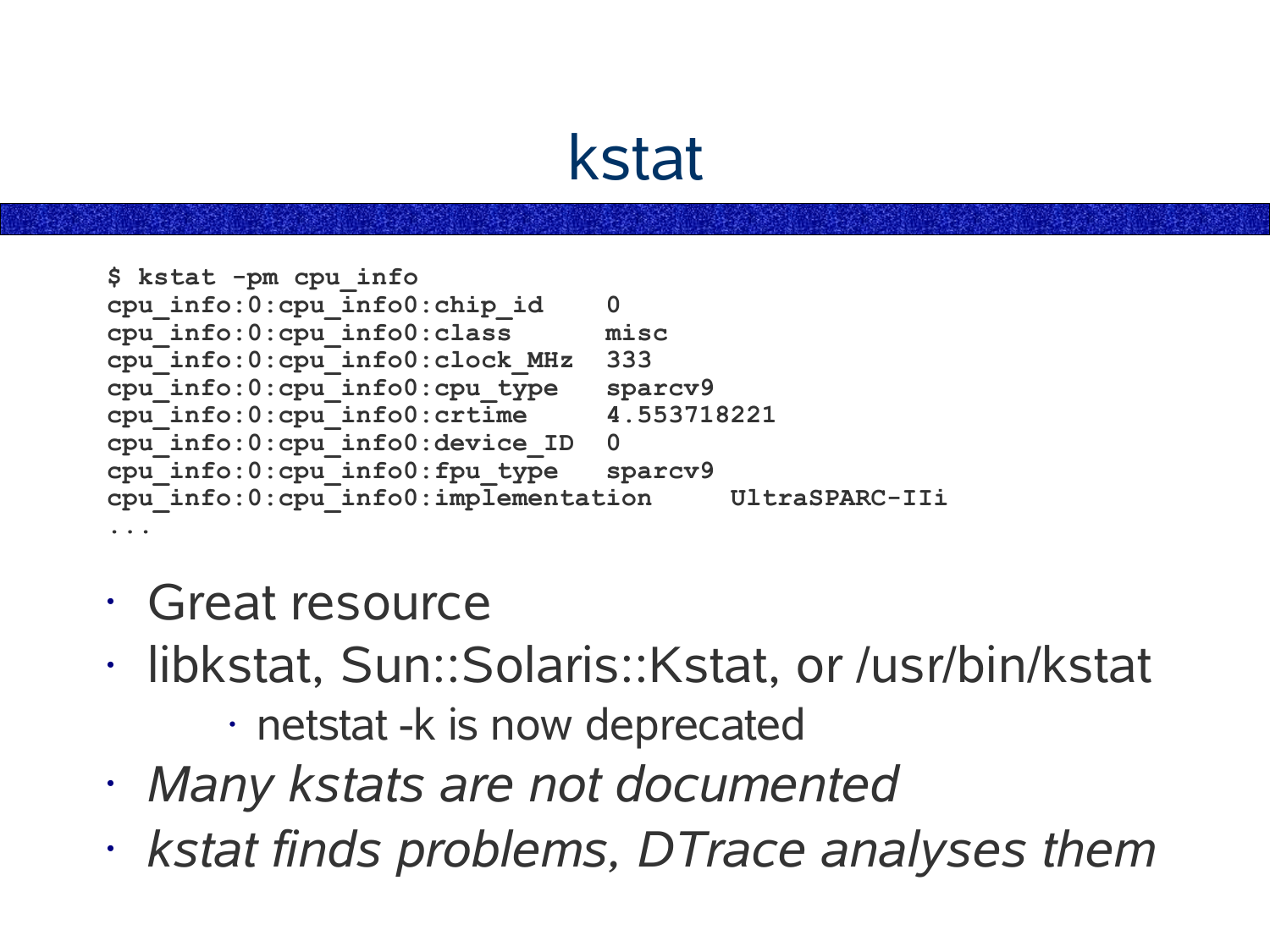## K9Toolkit

- http://www.brendangregg.com/k9toolkit.html
- A Perl kstat collection
- Contains
	- sysperfstat
	- checkcable
	- nicstat
	- prtdevs
	- ...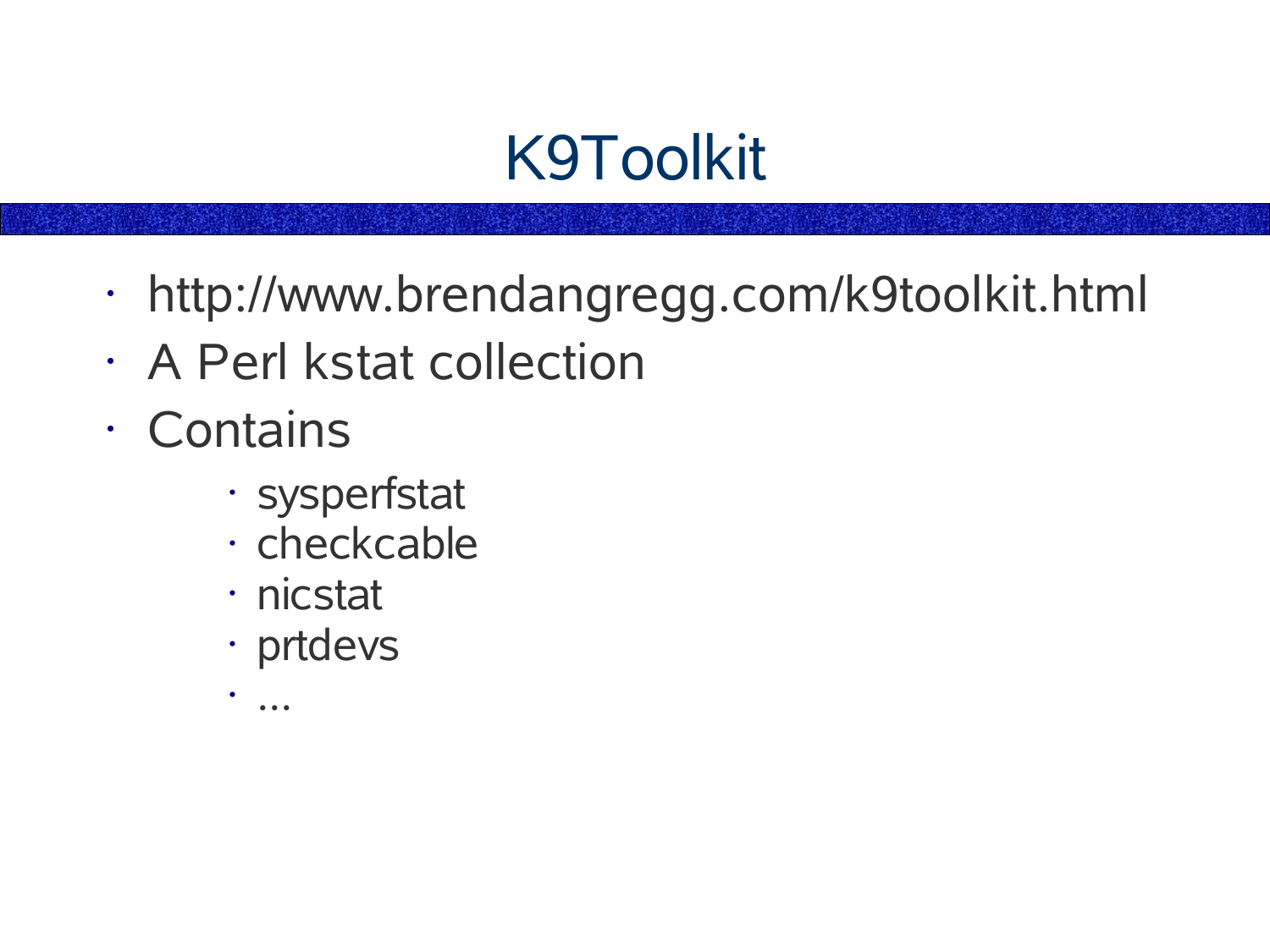### ndd

```
# ndd /dev/hme link_speed
1
```
**# ndd /dev/rtls link\_speed operation failed: Invalid argument**

- Accesses read/write settings for network related drivers
- *consistancy issues between interface types*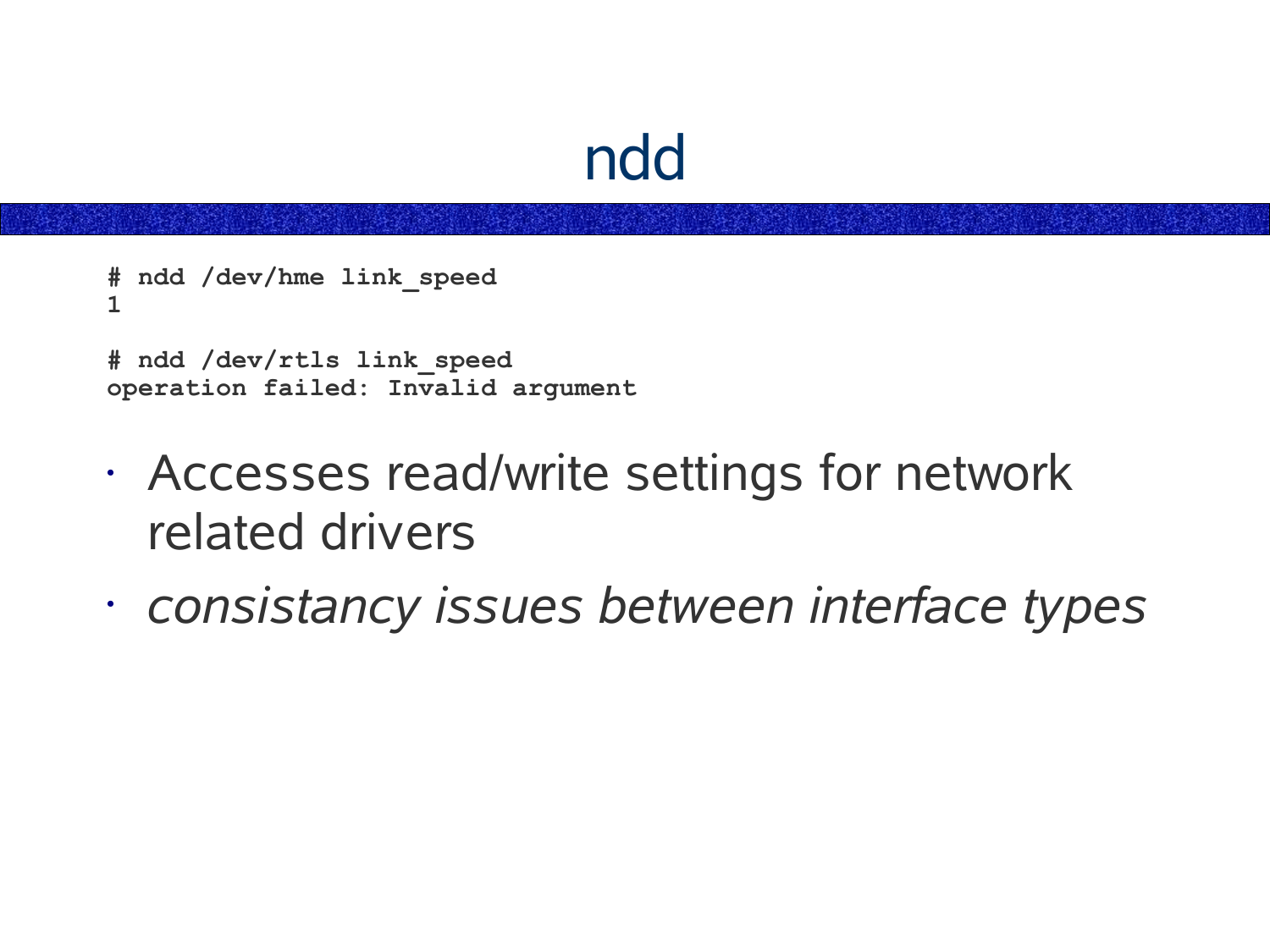### checkcable

| # checkcable                        |                                    |             |     |           |
|-------------------------------------|------------------------------------|-------------|-----|-----------|
| Interface Link Duplex Speed AutoNEG |                                    |             |     |           |
| $h$ me $0$                          | $\mathbf{I} \mathbf{I} \mathbf{P}$ | <b>FULL</b> | 100 | <b>ON</b> |
| $h$ me $1$                          | IIP.                               | HALF        | 10  | ON        |

- http://www.brendangregg.com
- Translates both ndd and kstats
- *May not be needed in the long term (interface kstats are getting better)*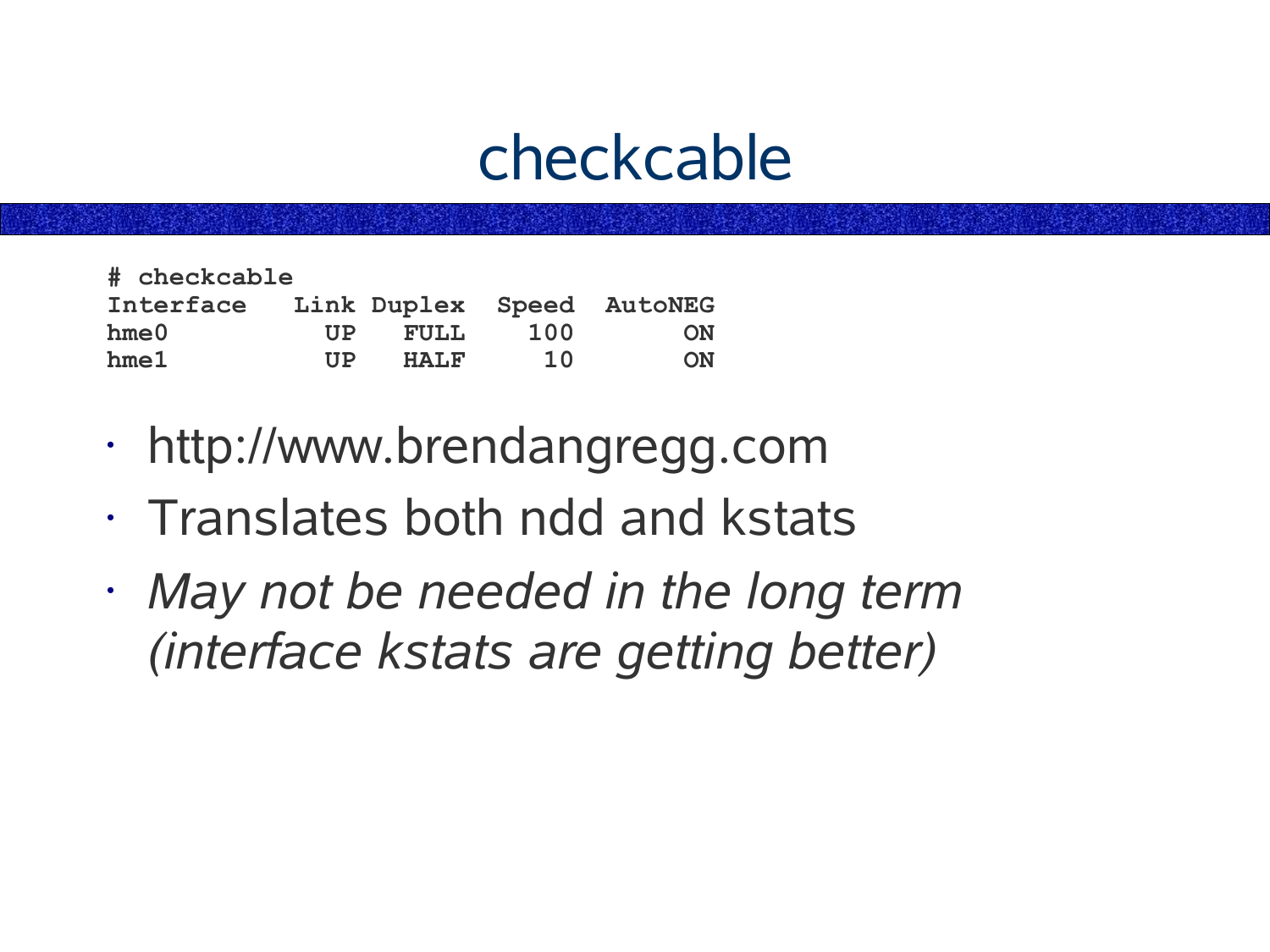### cpustat

|       |   |                | # cpustat -c pic0=EC ref, pic1=EC hit 1 5 |        |  |
|-------|---|----------------|-------------------------------------------|--------|--|
|       |   | time cpu event | pic0                                      | pic1   |  |
| 1.008 | 0 | tick           | 77992                                     | 63504  |  |
| 2.008 | 0 | tick           | 81972                                     | 65364  |  |
| 3.008 | O | tick           | 76869                                     | 62250  |  |
| 4.008 | O | tick           | 77347                                     | 62518  |  |
| 5.008 |   | tick           | 76023                                     | 62405  |  |
| 5.008 |   | 1 total        | 390203                                    | 316041 |  |

- Examine CPU PICs
- Observe I\$, D\$, E\$ performance
- Use cputrack for per-process info
- *Info available is CPU-type dependant*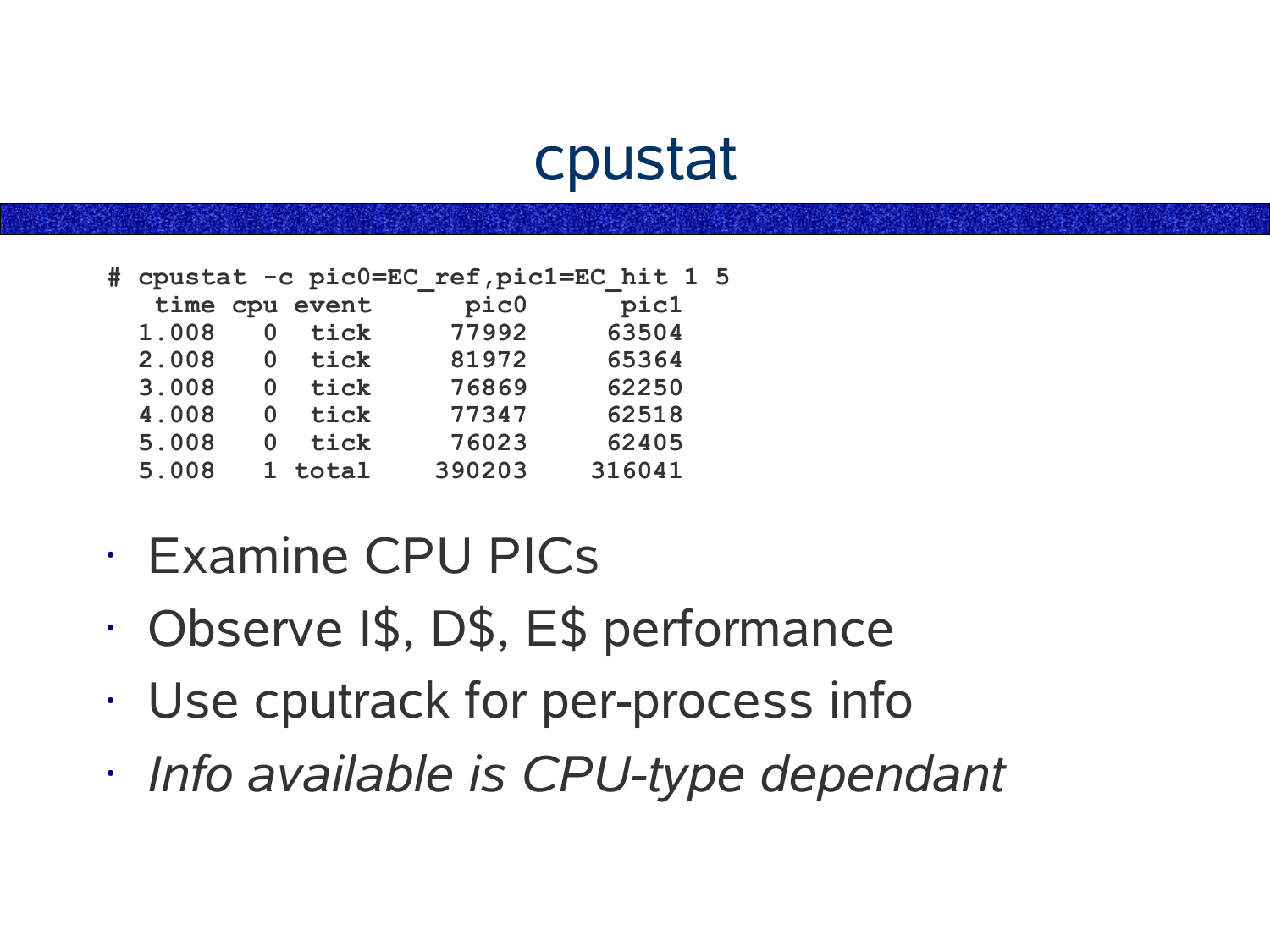### **CacheKit**

**# ccachestat 5 5**

|        | $---$ I-Cache $---$ |       |        | $---$ D-Cache $---$ |       |       | $---$ E-Cache $---$ |       |
|--------|---------------------|-------|--------|---------------------|-------|-------|---------------------|-------|
| total  | miss                | %hit  | total  | miss                | %hit  | total | miss                | %hit  |
| 7424k  | 107k                | 98.55 | 2476k  | 39k                 | 98.39 | 879k  | 200k                | 77.20 |
| 7941k  | 107k                | 98.65 | 3502k  | 53k                 | 98.46 | 860k  | 211k                | 75.43 |
| 39082k | 504k                | 98.71 | 15243k | 293k                | 98.08 | 3420k | 487k                | 85.75 |
| 19926k | 248k                | 98.75 | 4985k  | 103k                | 97.92 | 1531k | 277k                | 81.89 |
| 11028k | 146k                | 98.67 | 5340k  | 95k                 | 98.21 | 1856k | 326k                | 82.42 |

- http://www.brendangregg.com/cachekit.html
- Digs out useful info, calculates hit ratios
- *Needs updates to measure newer CPUs*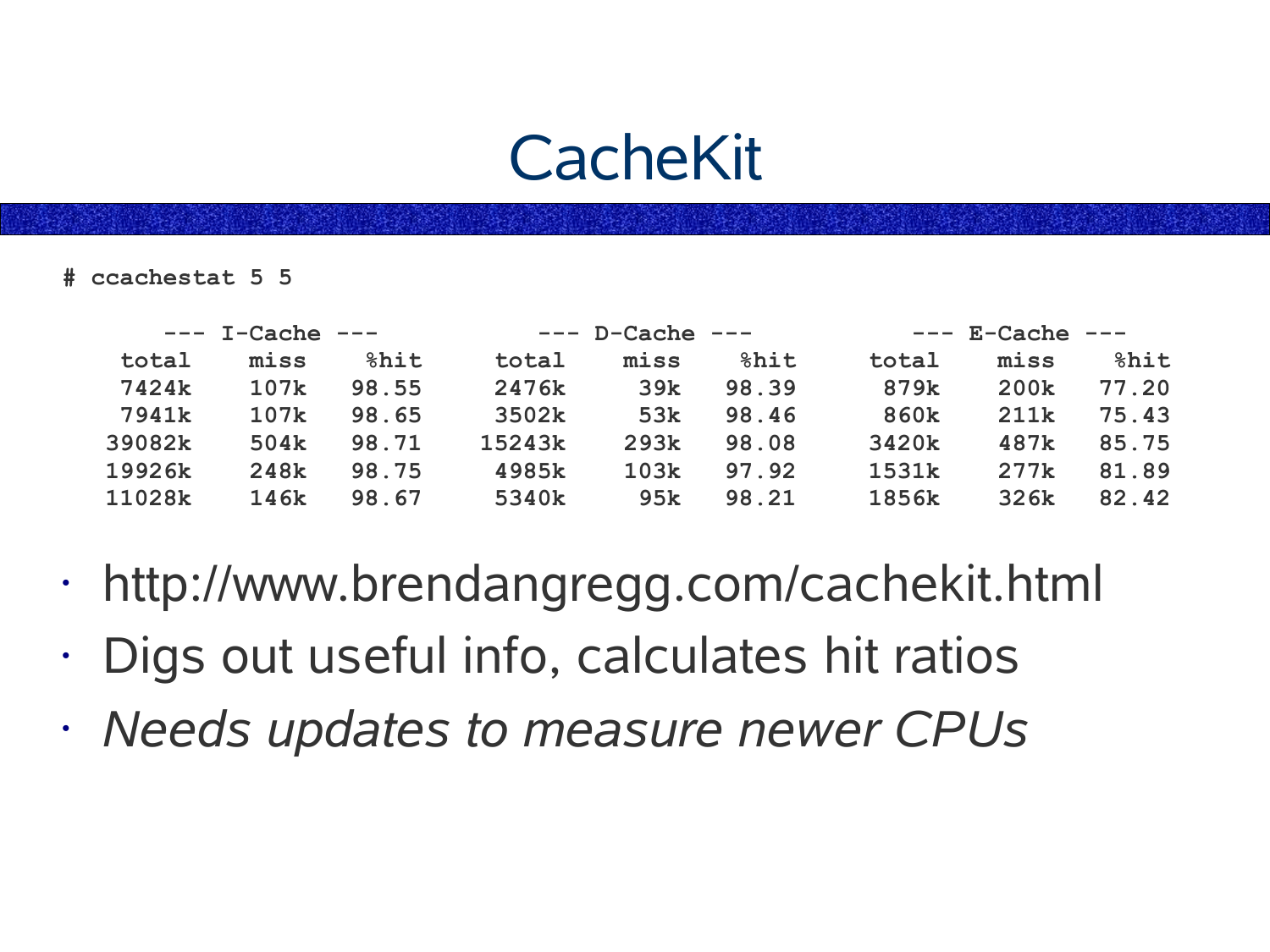### busstat

|                                   |                 | # busstat -w ac, pic0=clock cycles, pic1=mem bank0 rds 2 100 |           |               |       |
|-----------------------------------|-----------------|--------------------------------------------------------------|-----------|---------------|-------|
| time                              | dev             | event0                                                       | pic0      | event1        | pic1  |
| $\overline{2}$                    | ac <sub>0</sub> | clock cycles                                                 | 167242902 | mem bank0 rds | 3144  |
| $\overline{2}$                    | ac1             | clock cycles                                                 | 167254476 | mem bank0 rds | 1392  |
| $\overline{4}$                    | ac <sub>0</sub> | clock cycles                                                 | 168025190 | mem bank0 rds | 40302 |
| $\bullet\quad\bullet\quad\bullet$ |                 |                                                              |           |               |       |

- Measures bus PICs
- *No public PIC documentation (yet)*

Anyone actually used this outside of Sun?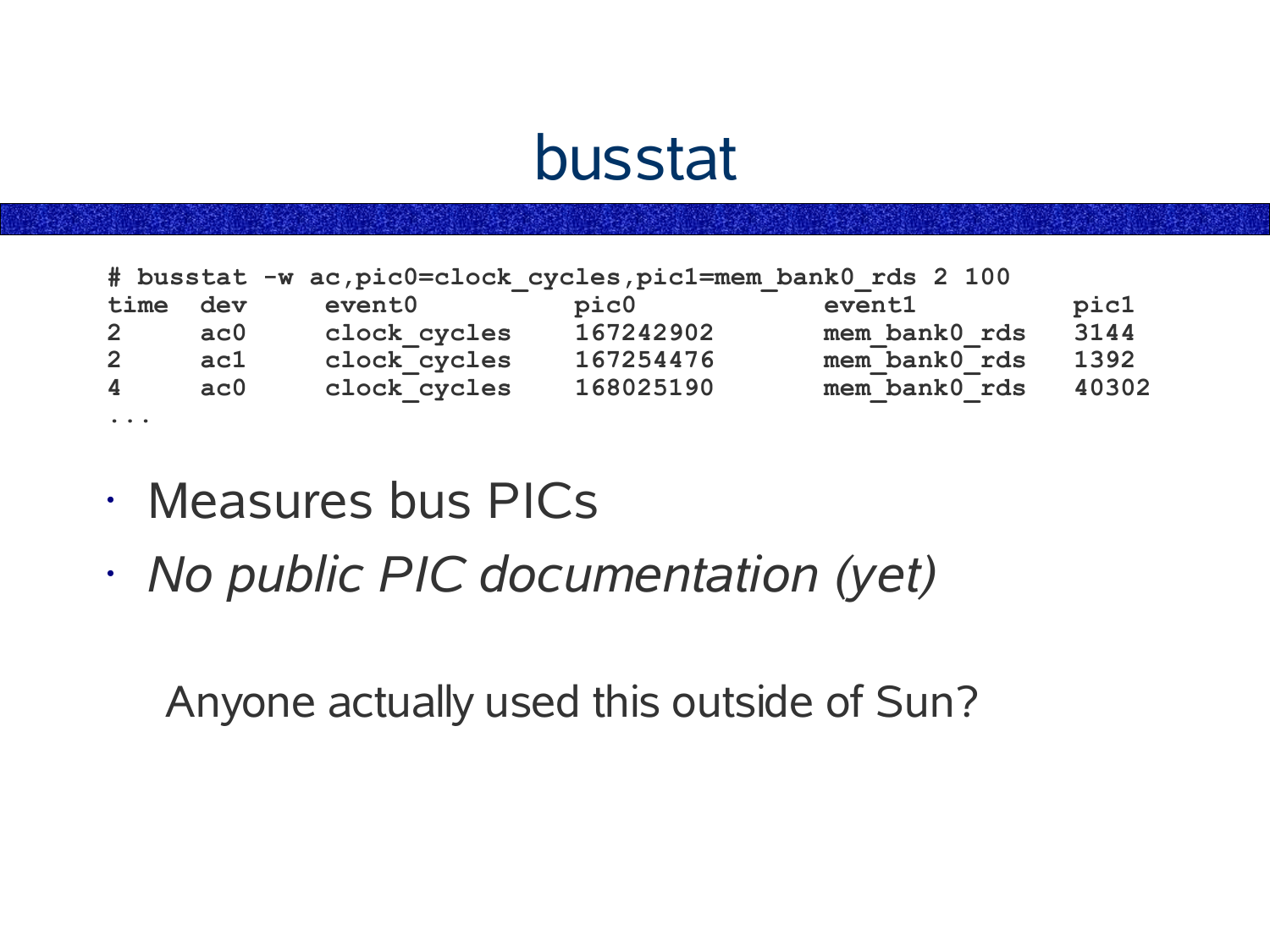### trapstat

|                      | # trapstat -t 10 1  |             |  | cpu m  itlb-miss %tim itsb-miss %tim   dtlb-miss %tim dtsb-miss %tim  %tim |  |                                     |  |
|----------------------|---------------------|-------------|--|----------------------------------------------------------------------------|--|-------------------------------------|--|
| $0 \text{ u}$<br>0 k | 2393 0.1<br>105 0.0 | $0 \t 0.01$ |  | 3950 0.7   11926 0.6<br>96358 5.2                                          |  | $4205$ 0.8   2.2<br>$214$ 0.1   5.3 |  |
|                      | ttl   2498 0.2      |             |  | 3950 0.7   108284 5.7 4419 0.9   7.5                                       |  |                                     |  |

**# trapstat trapstat: not implemented on i86pc**

- MMU statistics
- Check this to see if MPSS needs tuning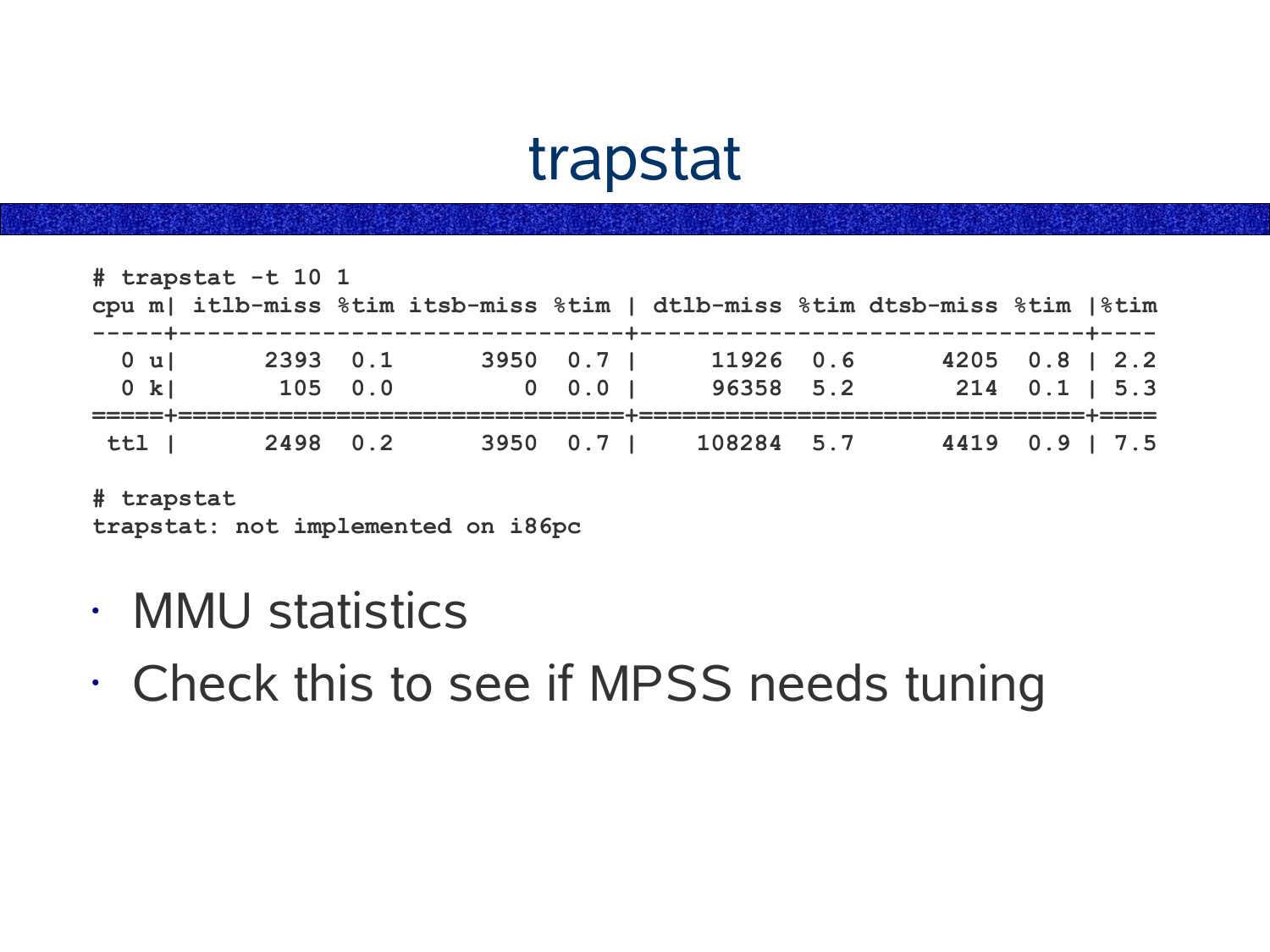### lockstat

**# lockstat -k sleep 5**

**Adaptive mutex block: 6 events in 5.638 seconds (1 events/sec)**

| Count indy cuml rent |                                     |  | nsec Lock |                     | Caller           |  |
|----------------------|-------------------------------------|--|-----------|---------------------|------------------|--|
|                      | $2\quad 33\% \quad 33\% \quad 0.00$ |  |           | 71995 0x30000e723c0 | clock            |  |
|                      | $1\quad 17\% \quad 50\% \quad 0.00$ |  |           | 85133 0x300055ffcb0 | rctl test entity |  |
|                      | $1\quad 17\% \quad 67\% \quad 0.00$ |  |           | 77176 0x300040b2888 | rctl test entity |  |
|                      | $1\quad 17\%$ 83% 0.00              |  |           | 70159 0x30000e72280 | clock            |  |
|                      | 1 17% 100% 0.00                     |  |           | 73192 0x30000e722c0 | clock            |  |
|                      |                                     |  |           |                     |                  |  |

• Kernel lock statistics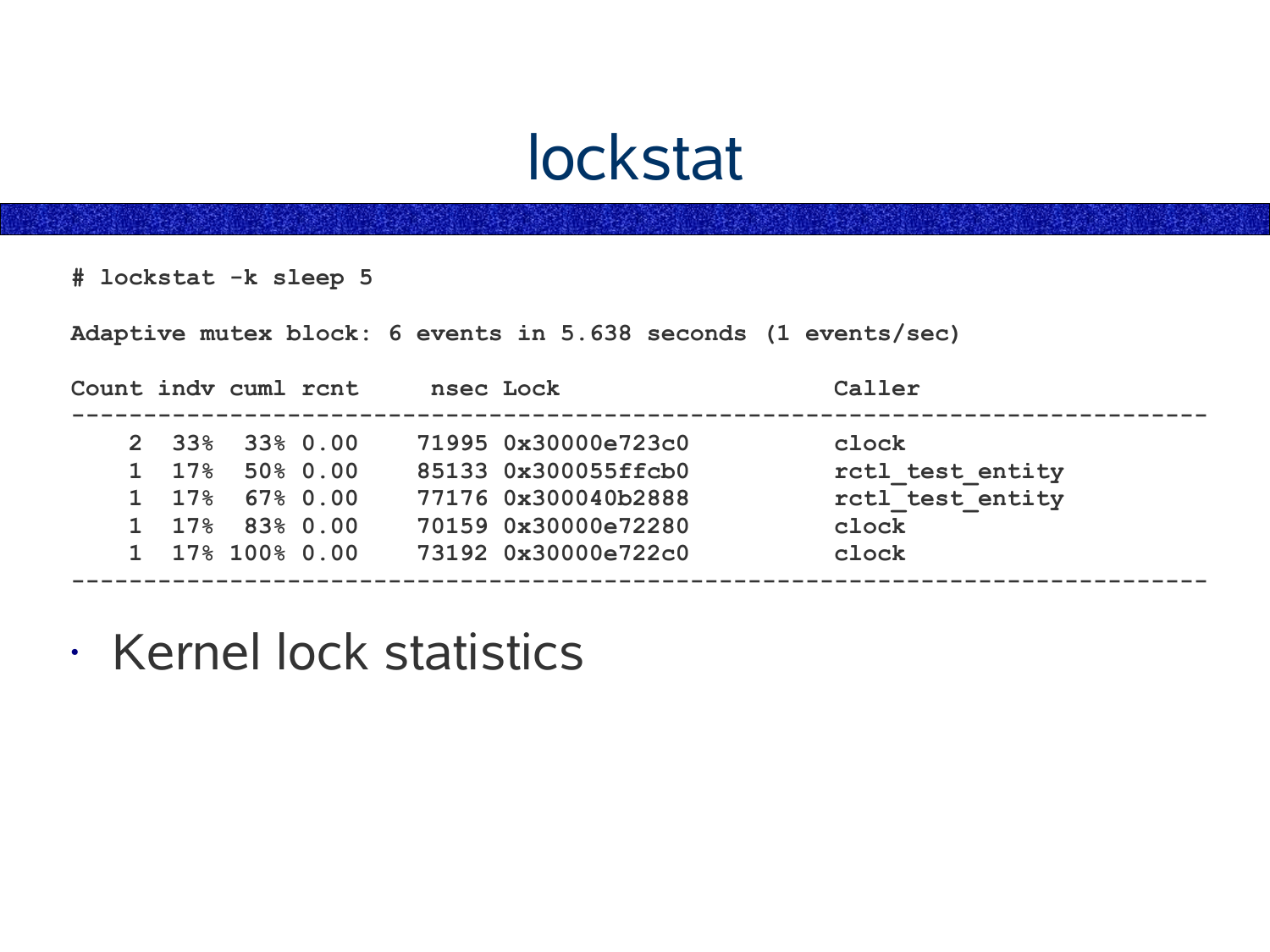#### lockstat -I

**# lockstat -kIi 997 sleep 5**

**Profiling interrupt: 5199 events in 5.208 seconds (998 events/sec)**

| Count indv cuml rent              |                |          | nsec CPU+PIL     | Caller         |
|-----------------------------------|----------------|----------|------------------|----------------|
|                                   |                |          |                  |                |
| 1962                              | 38%            | 38% 0.00 | $6751$ cpu $[0]$ | (usermode)     |
| 264                               | 5 <sup>°</sup> | 43% 0.00 | 7605 cpu [0]     | mutex enter    |
| 187                               | 4%             | 46% 0.00 | 7970 cpu [0]     | dnlc lookup    |
| 170                               | 3 <sup>°</sup> | 50% 0.00 | 7271 cpu [0]     | ut10           |
| 142                               | 3 <sup>8</sup> | 52% 0.00 | 6866 cpu [0]     | lookuppnvp     |
| 119                               | 2 <sup>8</sup> | 55% 0.00 | 6476 cpu [0]     | syscall mstate |
| 112                               | 2 <sup>8</sup> | 57% 0.00 | 7142 cpu [0]     | ufs lookup     |
| 99                                | 2 <sup>°</sup> | 59% 0.00 | $2041$ cpu $[0]$ | idle           |
| $\bullet\quad\bullet\quad\bullet$ |                |          |                  |                |

- **-I** samples the kernel
- *DTrace can both sample and trace*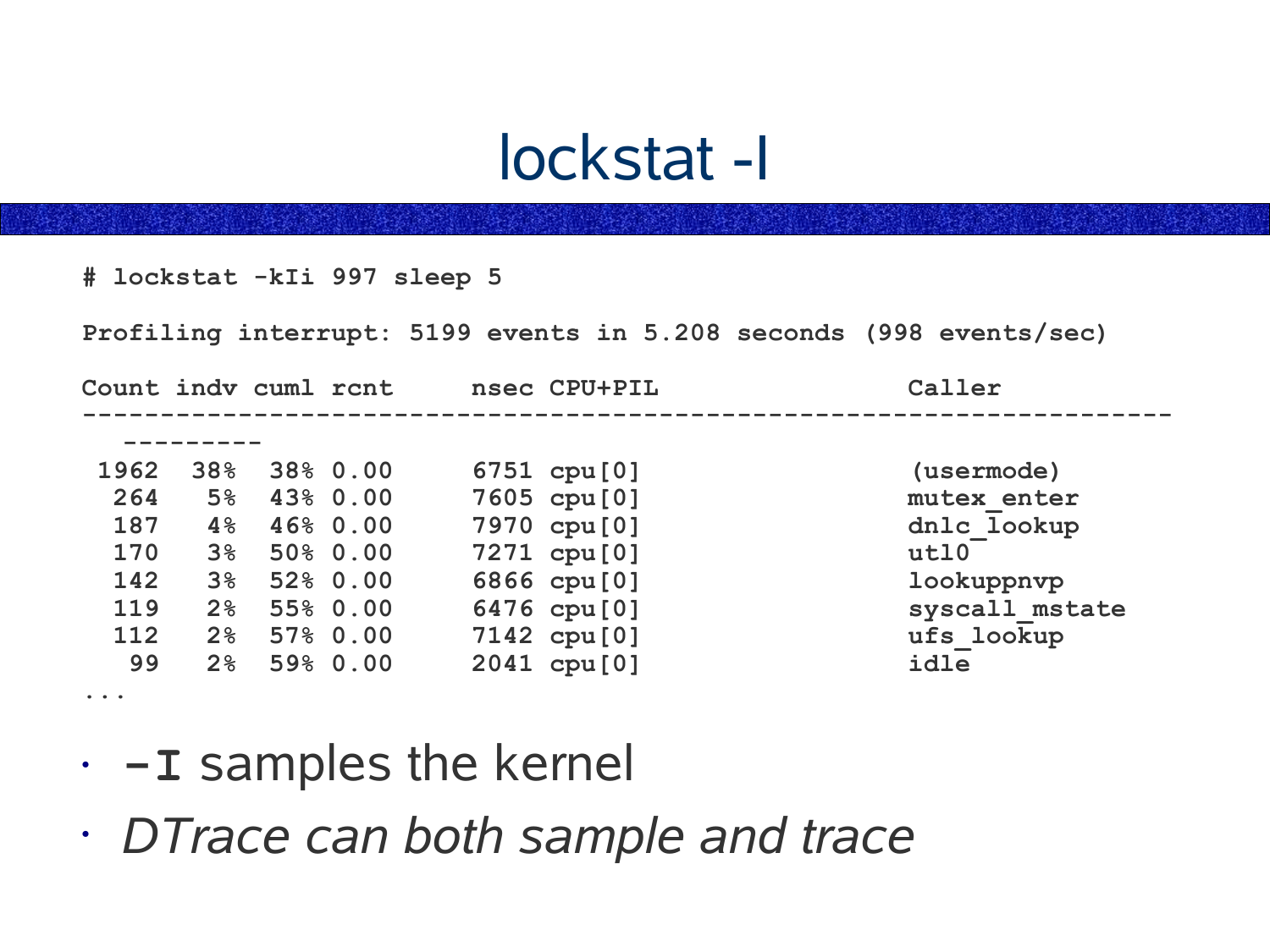#### truss

```
$ truss date
execve("/usr/bin/date", 0xFFBFF754, 0xFFBFF75C) argc = 1
resolvepath("/usr/bin/date", "/usr/bin/date", 1023) = 13
resolvepath("/usr/lib/ld.so.1", "/usr/lib/ld.so.1", 1023) = 16
stat("/usr/bin/date", 0xFFBFF528) = 0
open("/var/ld/ld.config", O_RDONLY) Err#2 ENOENT
stat("/usr/lib/libc.so.1", 0xFFBFF030) = 0
resolvepath("/usr/lib/libc.so.1", "/usr/lib/libc.so.1", 1023) = 18
...
```
- Trace syscalls and signals
- truss is "violent". can slow target by 70%
- *Can't trace all processes at the same time*
- *truss behaves synchronously to syscalls*
- *DTrace buffers system-wide syscall details and reads the buffer asynchronously. slows target < 1%*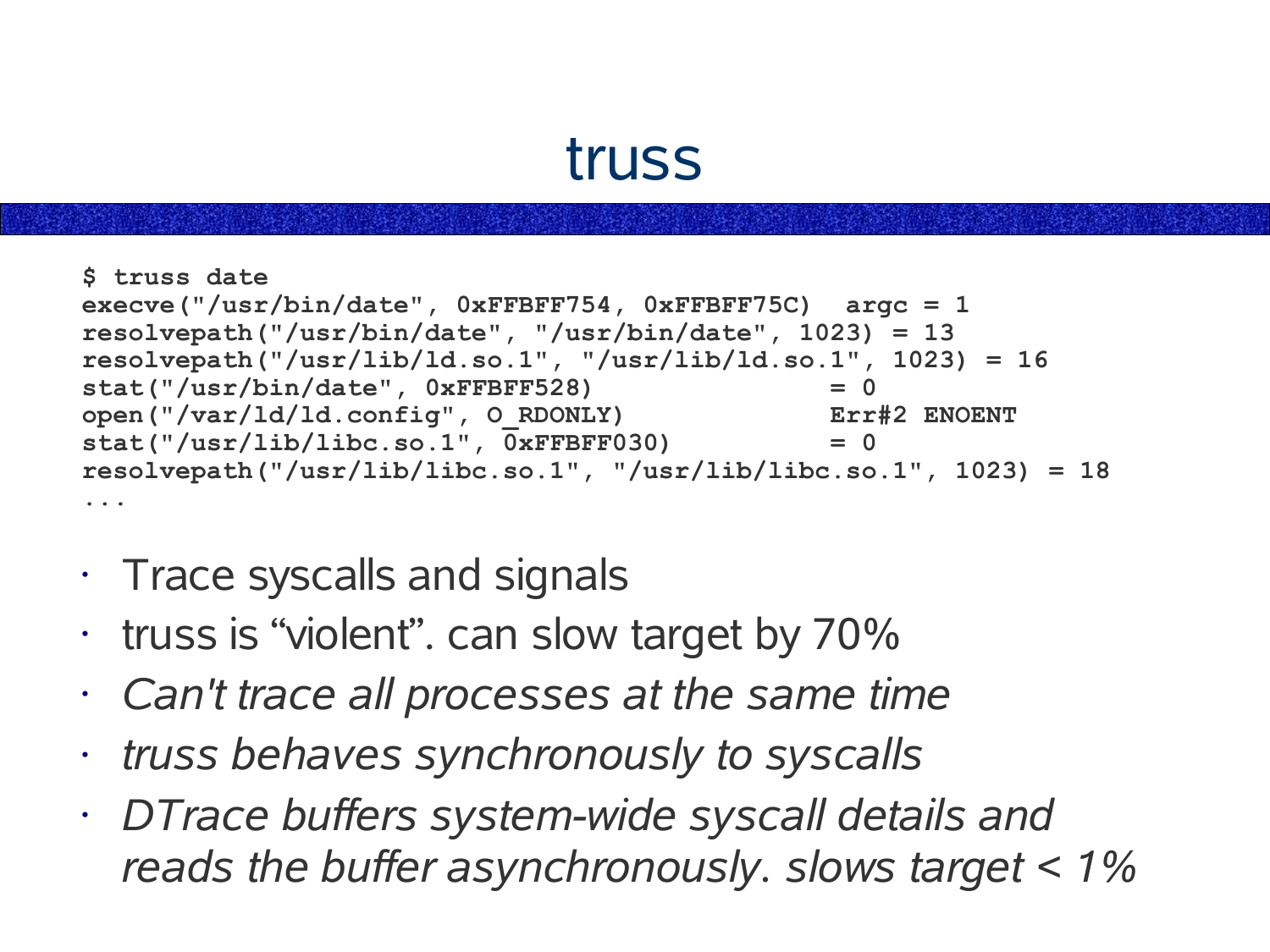#### sotruss

| \$ sotruss date      |               |                                                       |
|----------------------|---------------|-------------------------------------------------------|
| date                 | $\rightarrow$ | $libc.so.1: *atexit(0xff3bfaac, 0x21800, 0x0)$        |
| date                 | $\rightarrow$ | libc.so.1: *atexit( $0x11654$ , $0x21800$ , $0x0$ )   |
| date                 | $\rightarrow$ | libc.so.1:*setlocale(0x6, 0x116dc, 0xff3509e0)        |
| date                 | $\rightarrow$ | libc.so.1:*textdomain(0x116e0, 0x116dc, 0xff3509e0)   |
| date                 | $\rightarrow$ | libc.so.1: $*$ getopt(0x1, 0xffbff684, 0x116f0)       |
| date                 | $\rightarrow$ | libc.so.1: $\star$ time(0x21d98, 0xffbff684, 0x116f0) |
| date                 | $\rightarrow$ | libc.so.1:*nl langinfo(0x3a, 0xffbff684, 0x21d98)     |
| date                 | $\rightarrow$ | $libc.so.1: *localtime(0x21d98, 0x3a, 0x21d98)$       |
| date                 | $\rightarrow$ | libc psr.so.1:*memcpy(0xffbff5f4, 0xff2427b0, 0x24)   |
| date                 | $\rightarrow$ | $libc.so.1: *strtime(0x21d9c, 0x400, 0xff22b094)$     |
| $\ddot{\phantom{a}}$ |               |                                                       |

- Shared library tracing
- Added in Solaris 2.6
- *Not so clever with function arguments*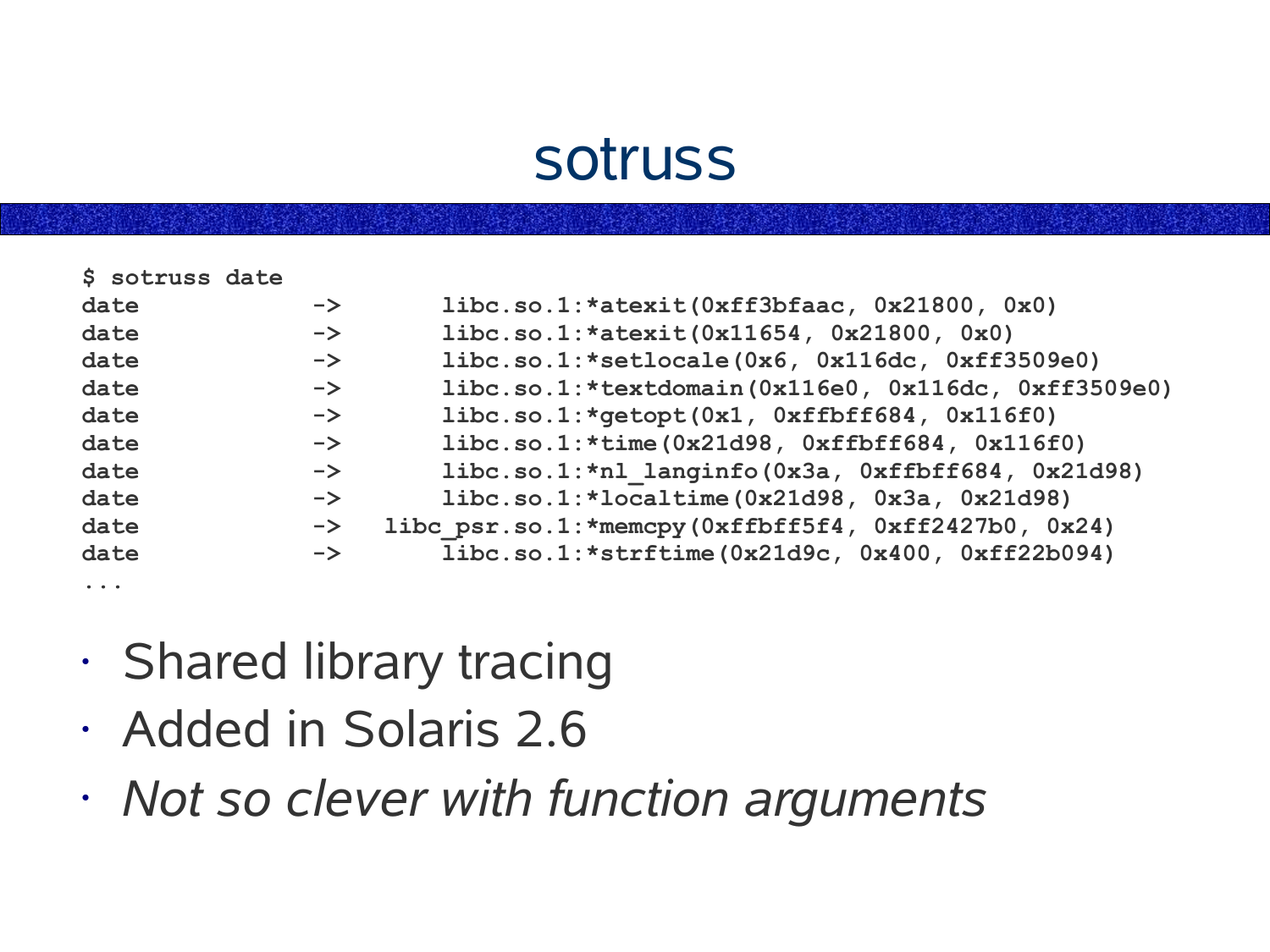#### apptrace

```
$ apptrace date
date -> libc.so.1:atexit(func = 0xff3bfaac) = 0x0
date -> libc.so.1:atexit(func = 0x11654) = 0x0
date -> libc.so.1:setlocale(category = 0x6, locale = "") = "C"
date -> libc.so.1:textdomain(domainname = "SUNW_OST_OSCMD") = 
  "SUNW_OST_OSCMD"
date -> libc.so.1:getopt(argc = 0x1, argv = 0xffbff67c, optstring = "a:u") 
  = 0xffffffff errno = 0 (Error 0)
...
date -> libc.so.1:strftime(s = "Fri May 12 17:16:12 ", maxsize = 0x400, 
  format = "%a %b %e %T %Z %Y", timeptr = 0xffbff5ec) = 0x1c
...
```
- Shared library tracing
- Added in Solaris 8
- Evaluates arguments
- *DTrace has this functionality*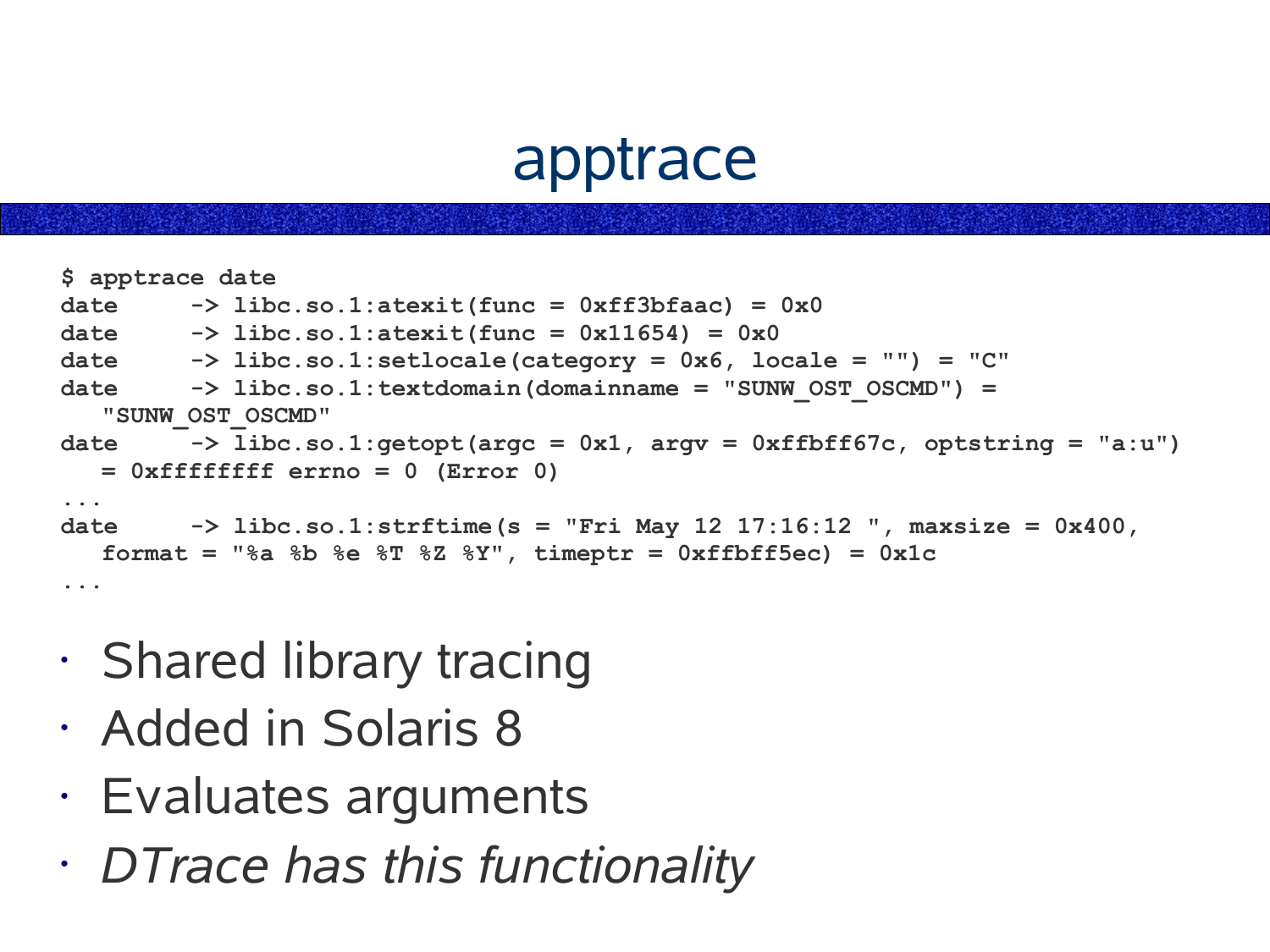#### truss -ua.out

```
$ truss -ua.out banner hello
...
-> _init(0x20f84, 0x21000, 0x0, 0x0)
<- _init() = 0x20f84
-> main(0x2, 0xffbff744, 0xffbff750, 0x21000)
brk(0x000216A0) = 0
brk(0x000236A0) = 0
 -> banner(0xffbff84b, 0x2144c, 0x0, 0x0)
   -> banset(0x20, 0x2144c, 0x0, 0x0)
   <- banset() = 32
   -> convert(0x68, 0x2144c, 0x0, 0x2164a)
   <- convert() = 104
...
```
- Traces user functions
- -u can also trace library calls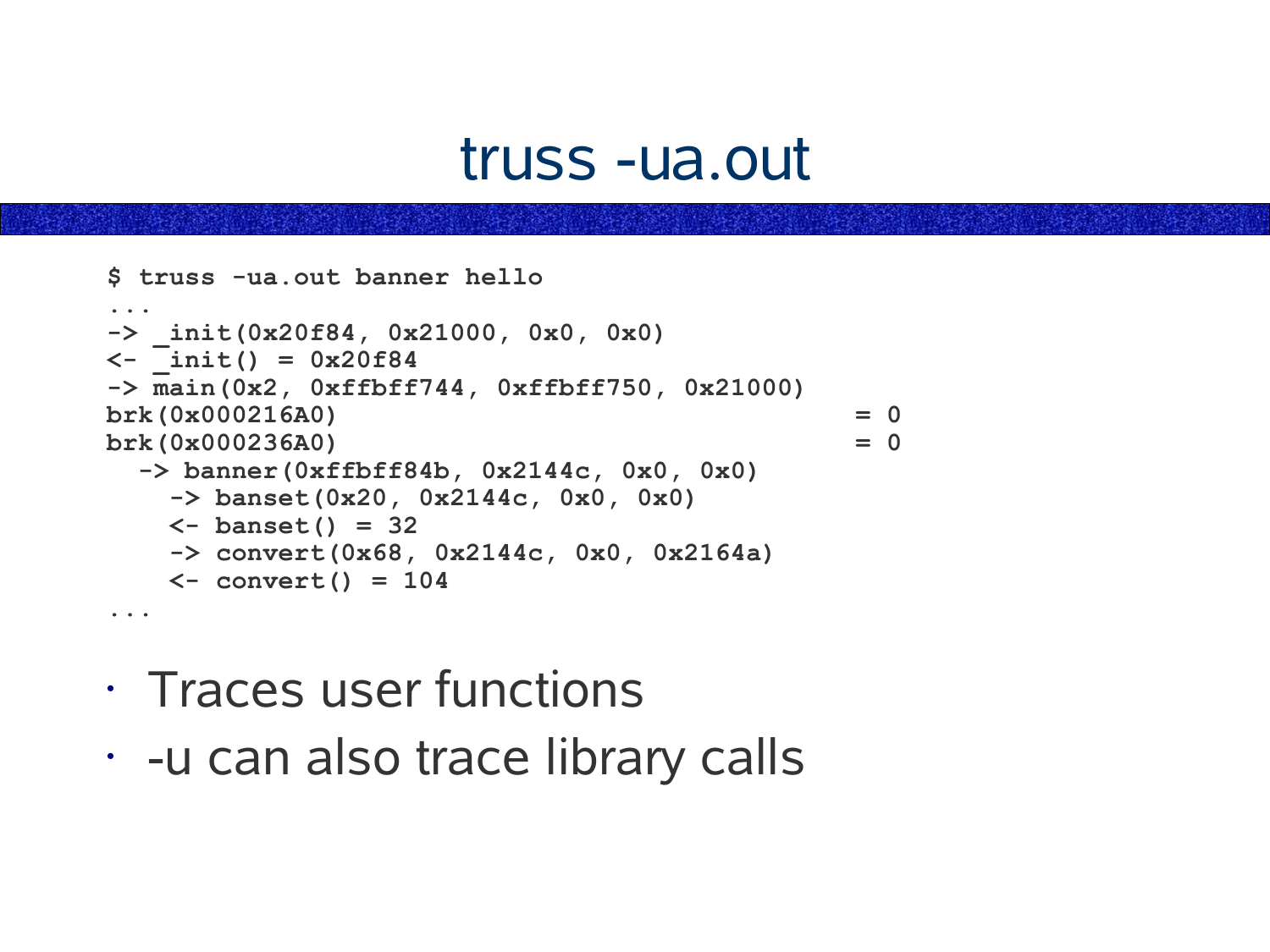### adb/mdb

- Perform core dump analysis processes
- Perform clash dump analysis kernel
- mdb was added in Solaris 8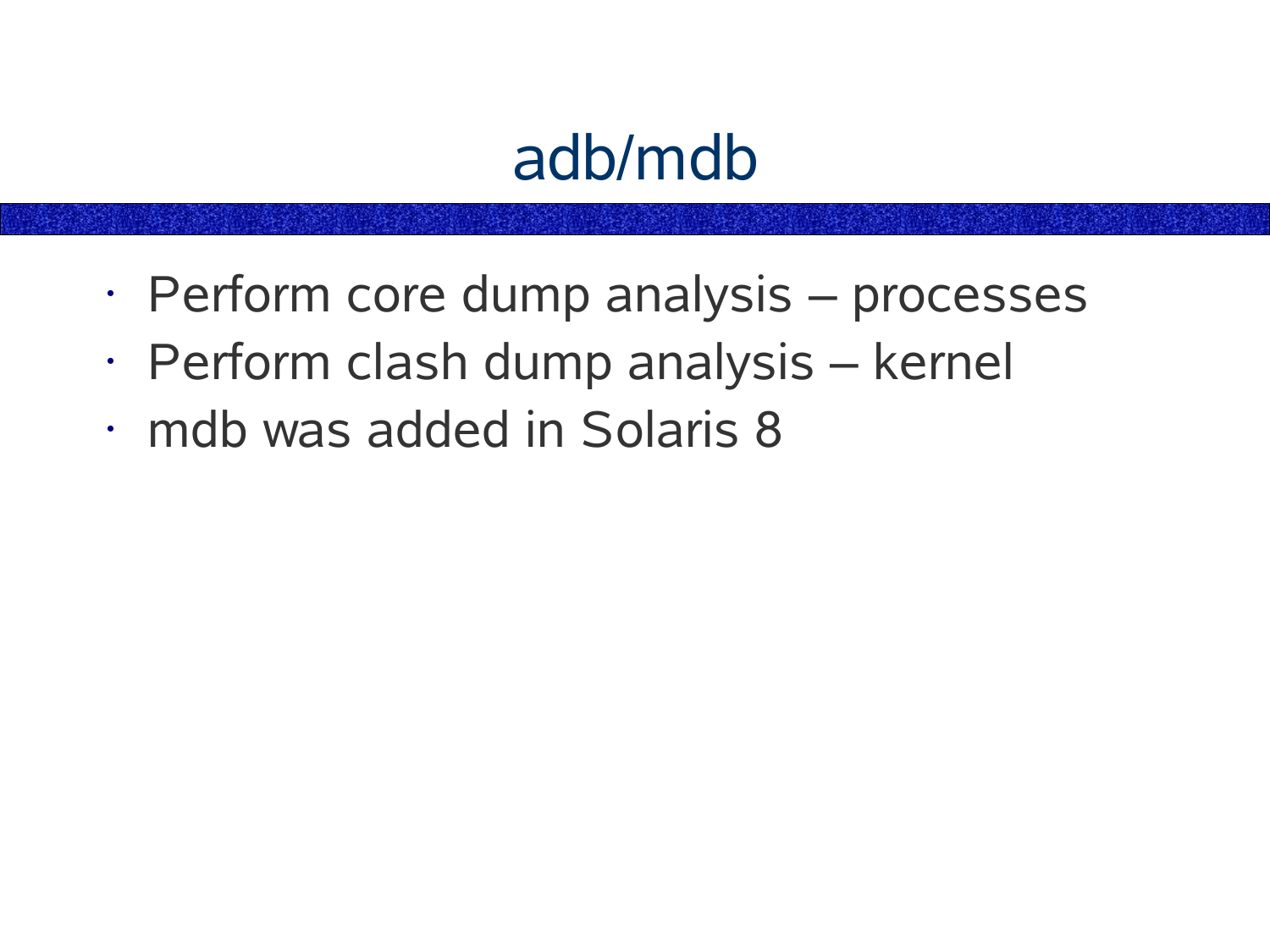### mdb -k

**# mdb -k Loading modules: [ unix krtld genunix specfs dtrace ufs ip sctp usba random fctl nca cpc nfs sppp sd audiosup crypto ] > ::mappings BASE LIMIT SIZE NAME 1000000 18f4000 8f4000 ktextseg 18f4000 1c80000 38c000 kvalloc 70000000 80000000 10000000 kvseg32 edd00000 f0000000 2300000 kdebugseg 2a100000000 2a13ead8000 3ead8000 kpseg 2a750000000 2a753adc000 3adc000 kmapseg 30000000000 70000000000 40000000000 kvseg 70000000000 70000916000 916000 kmem64 fffffa0000000000 fffffe0000000000 40000000000 kpmseg >**

• Visit kernel-land,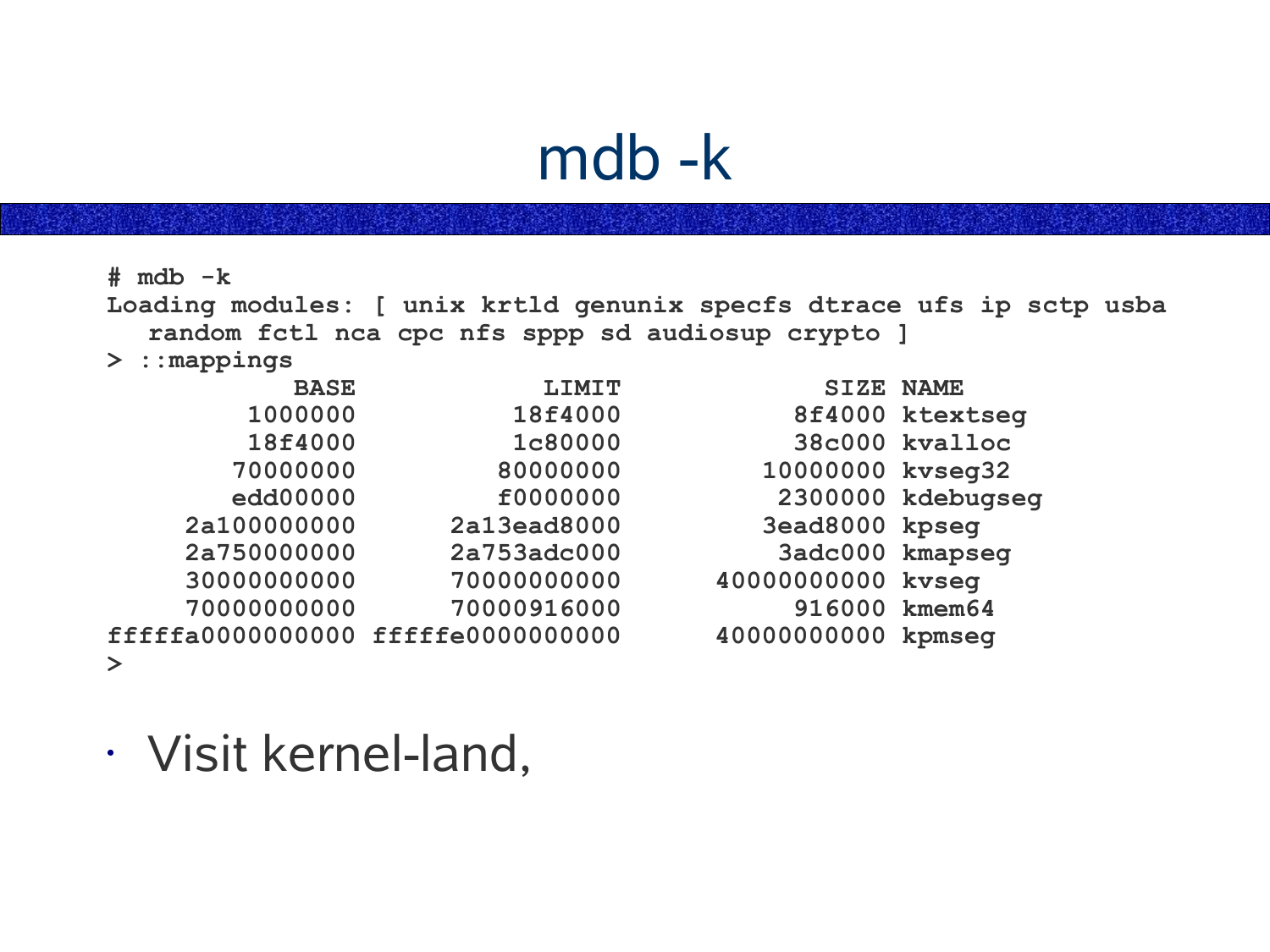### mdb -k

```
> ::pgrep syslog | ::print proc_t
{
    p_exec = 0x30002a822c0
    p_as = 0x300011326c8
    p_lockp = 0x30000e72780
    p_crlock = {
        _opaque = [ 0 ]
    }
    p_cred = 0x3000034ebe8
    p_swapcnt = 0
    p_stat = '\002'
    \overline{p}\text{-}wcode = \sqrt{0}p_pidflag = 0
...
```
- ... walk kernel structures
- *DTrace does this too*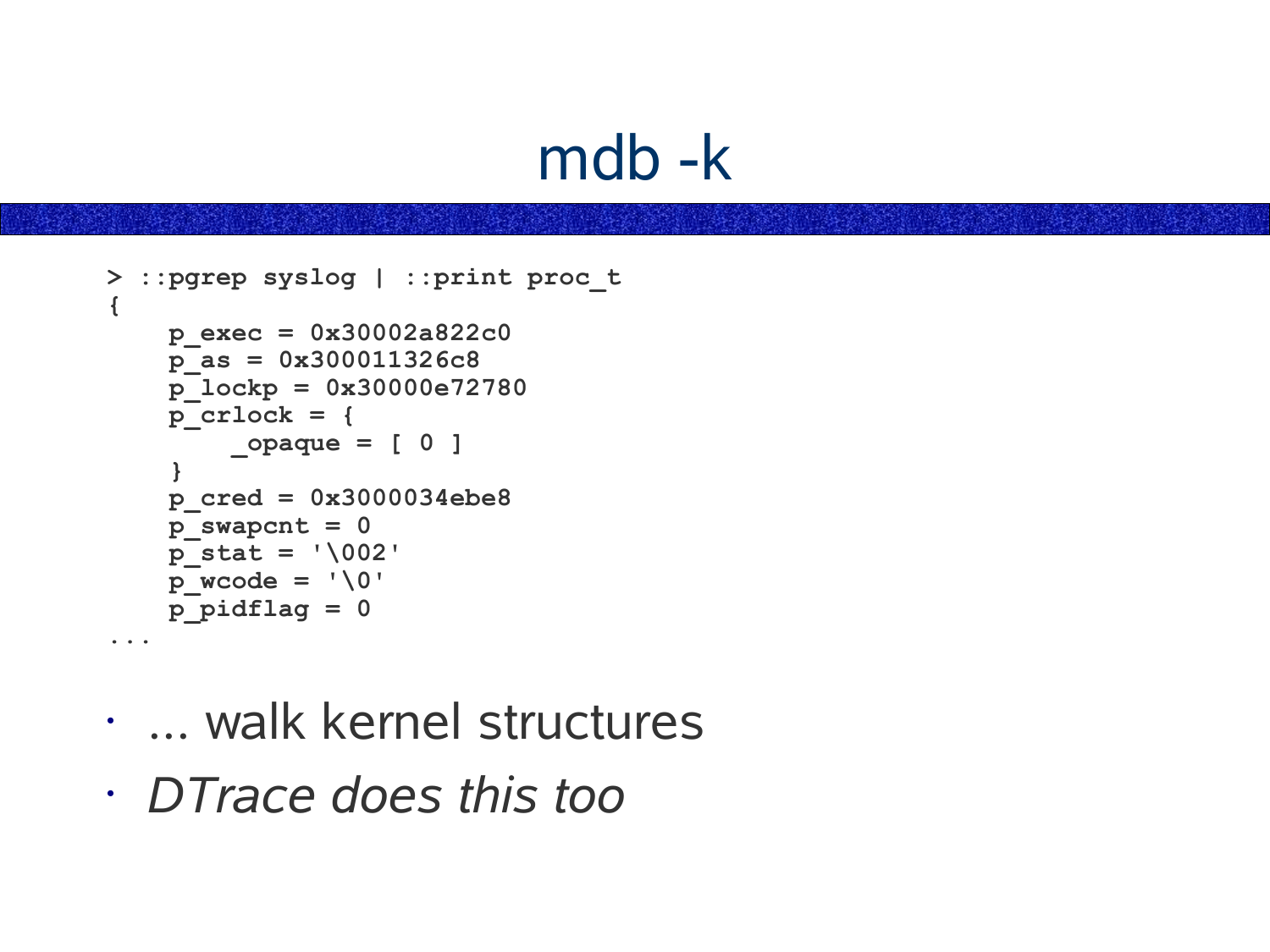# mdb -p

```
# mdb -p `pgrep -o syslogd`
Loading modules: [ ld.so.1 libc.so.1 ]
> ::mappings
   BASE LIMIT SIZE NAME
  10000 22000 12000 /usr/sbin/syslogd
  32000 34000 2000 /usr/sbin/syslogd
  34000 64000 30000 /usr/sbin/syslogd
fe87a000 fe87c000 2000 [ anon ]
fe97a000 fe97c000 2000 [ anon ]
fe980000 fe982000 2000 [ anon ]
fe982000 fe99c000 1a000 [ anon ]
fe99c000 fe99e000 2000 [ anon ]
fe99e000 fe9b8000 1a000 [ anon ]
```
• Visit user-land

**...**

• *DTrace does this too (copyin/copyout)*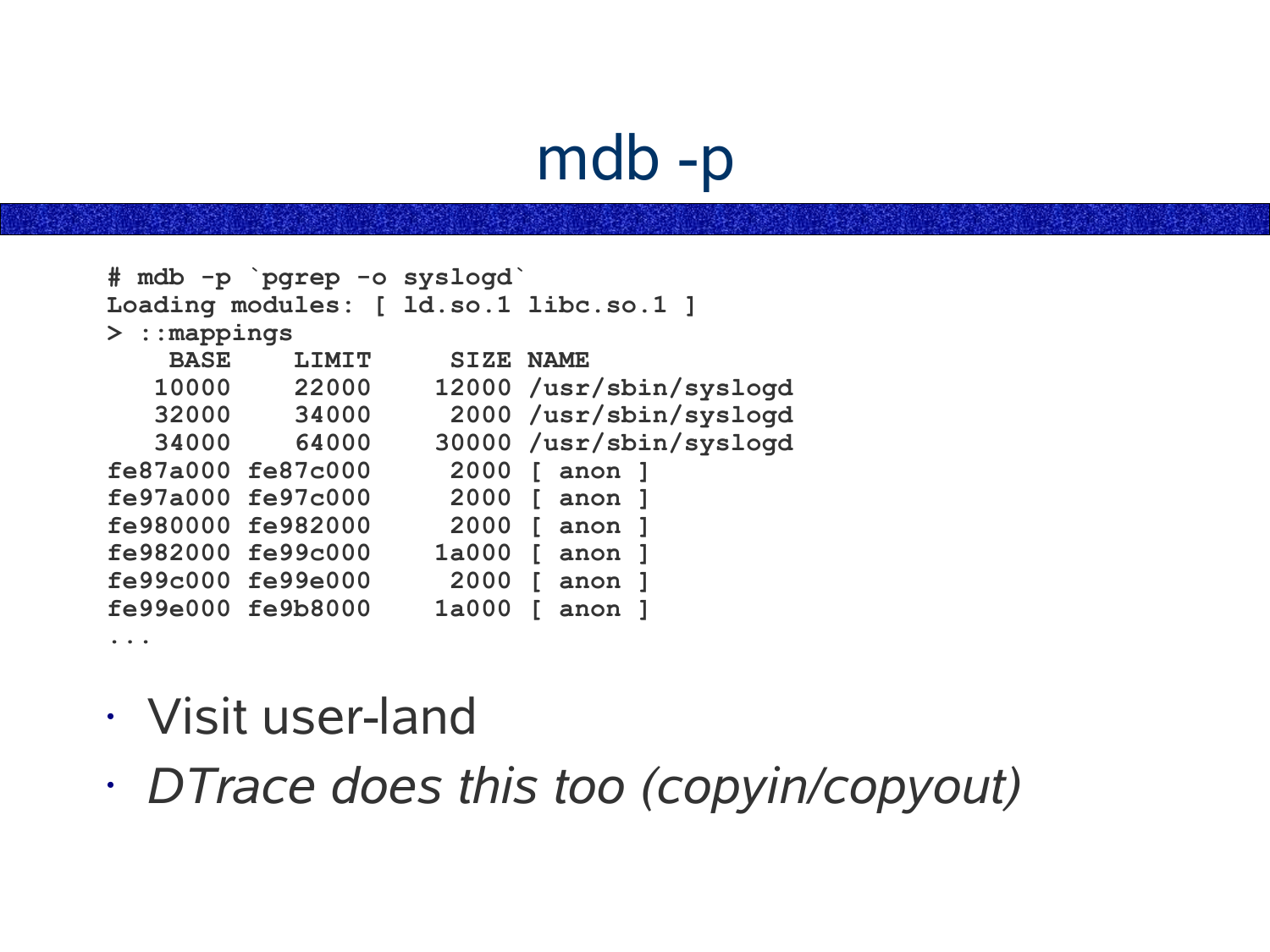### process accounting

| # lastcomm                                                                                 |      |        |  |  |                            |
|--------------------------------------------------------------------------------------------|------|--------|--|--|----------------------------|
| man                                                                                        | root | term/a |  |  | 0.02 secs Fri May 12 18:25 |
| sh                                                                                         | root | term/a |  |  | 0.00 secs Fri May 12 18:25 |
| more                                                                                       | root | term/a |  |  | 0.01 secs Fri May 12 18:25 |
| sh                                                                                         | root | term/a |  |  | 0.00 secs Fri May 12 18:25 |
| mv                                                                                         | root | term/a |  |  | 0.01 secs Fri May 12 18:25 |
| sh                                                                                         | root | term/a |  |  | 0.00 secs Fri May 12 18:25 |
| $\begin{array}{ccccccccccccc} \bullet & \bullet & \bullet & \bullet & \bullet \end{array}$ |      |        |  |  |                            |

|  |  | 0.02 secs Fri May 12 18:25 |
|--|--|----------------------------|
|  |  | 0.00 secs Fri May 12 18:25 |
|  |  | 0.01 secs Fri May 12 18:25 |
|  |  | 0.00 secs Fri May 12 18:25 |
|  |  | 0.01 secs Fri May 12 18:25 |
|  |  | 0.00 secs Fri May 12 18:25 |
|  |  |                            |

- Log process creation
- Extended accounting adds task and flow
- *Limited details, no process args*
- *DTrace does this much better for short intervals*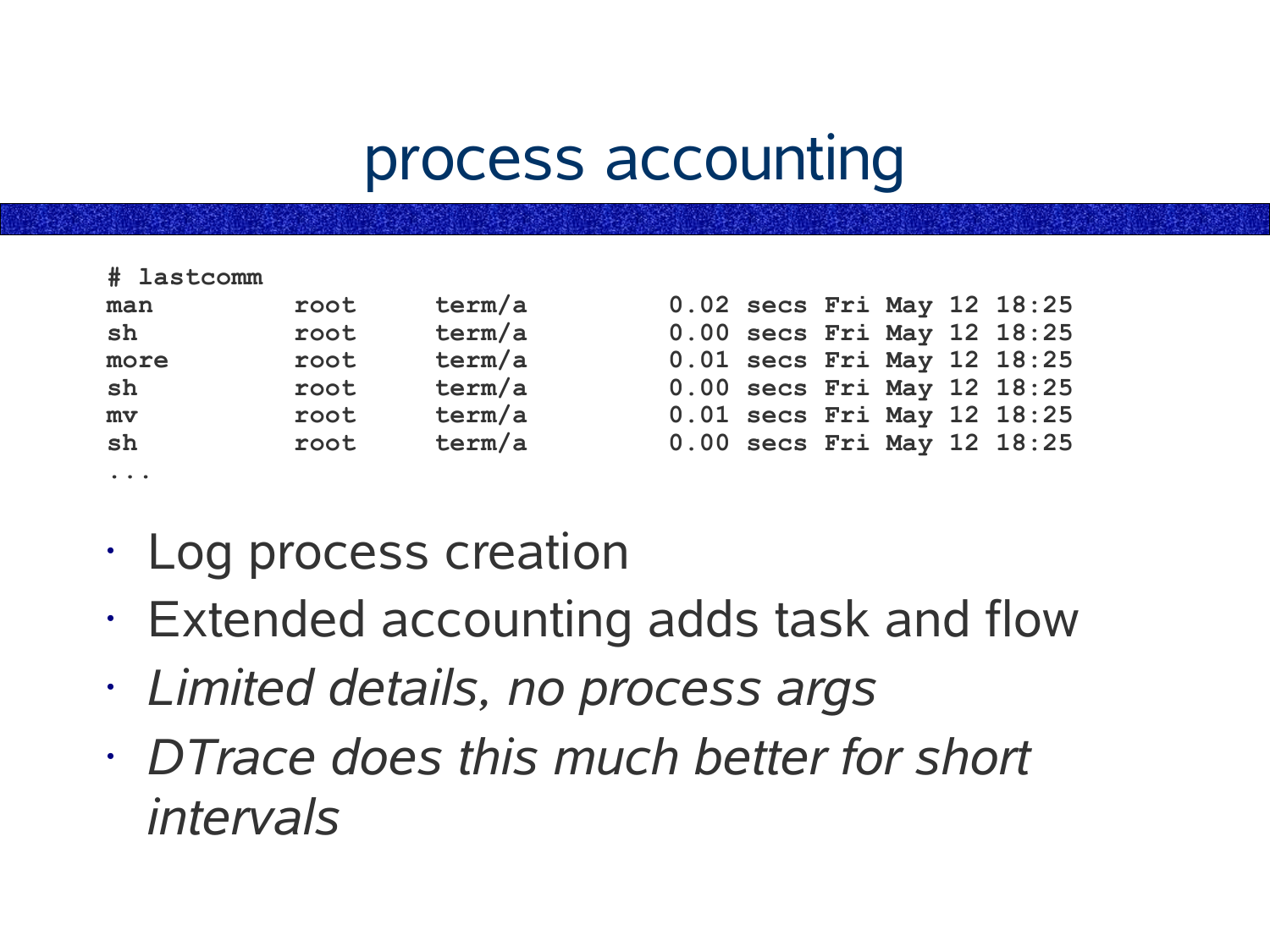## BSM auditing

- Logs plenty of details
- Should be customised
- *Not really an as-needed troubleshooting tool*
- *DTrace serves this role*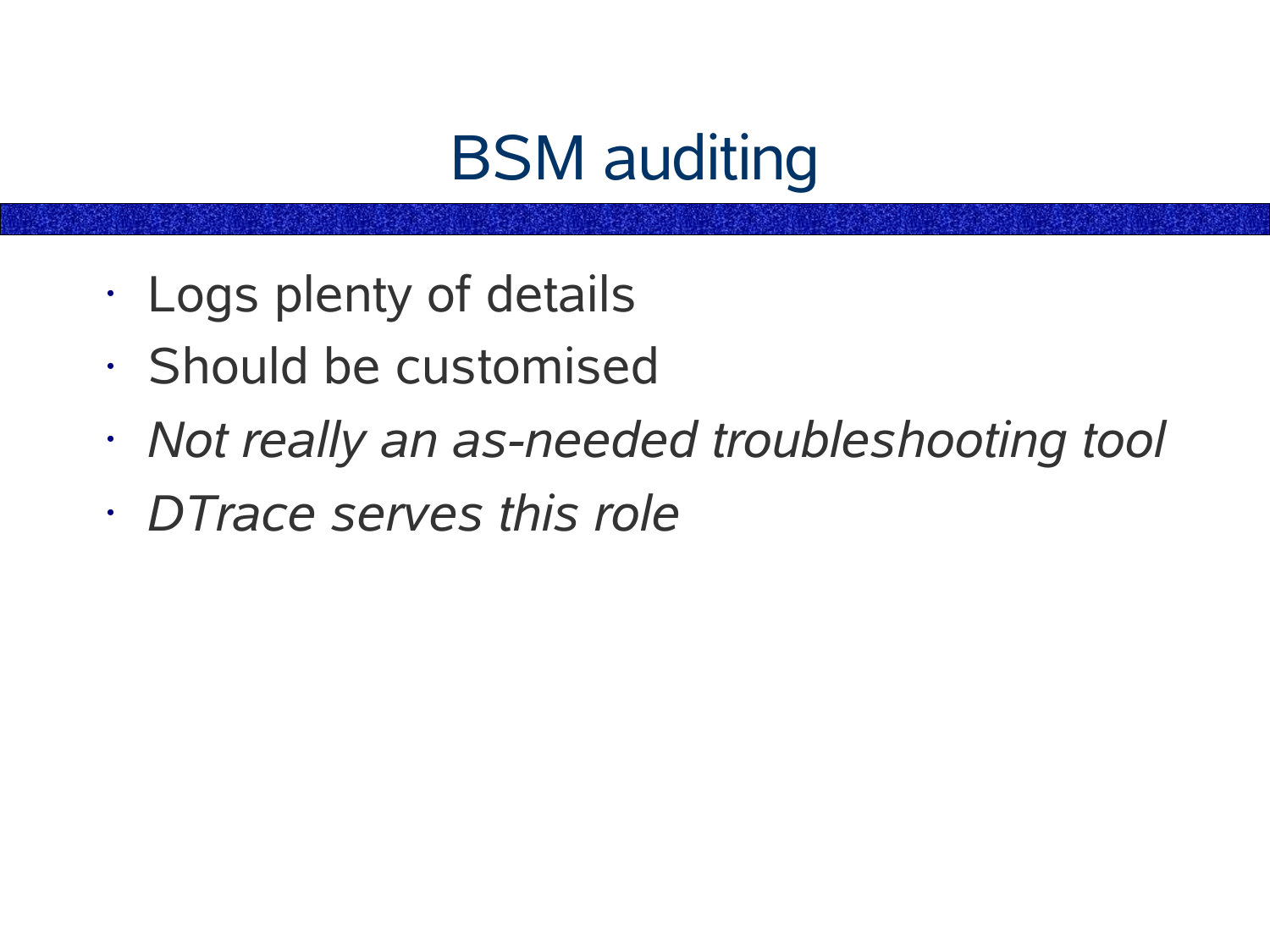### Net-SNMP

```
$ snmpwalk -v1 -c public localhost|more
SNMPv2-MIB::sysDescr.0 = STRING: SunOS jupiter 5.10 Generic i86pc
SNMPv2-MIB::sysObjectID.0 = OID: NET-SNMP-MIB::netSnmpAgentOIDs.3
DISMAN-EVENT-MIB::sysUpTimeInstance = Timeticks: (774102766) 89 days,
  14:17:07.66
SNMPv2-MIB::sysContact.0 = STRING: "System administrator"
SNMPv2-MIB::sysName.0 = STRING: jupiter
SNMPv2-MIB::sysLocation.0 = STRING: "System administrators office"
SNMPv2-MIB::sysServices.0 = INTEGER: 72
SNMPv2-MIB::sysORLastChange.0 = Timeticks: (90) 0:00:00.90
SNMPv2-MIB::sysORID.1 = OID: IF-MIB::ifMIB
SNMPv2-MIB::sysORID.2 = OID: SNMPv2-MIB::snmpMIB
SNMPv2-MIB::sysORID.3 = OID: TCP-MIB::tcpMIB
SNMPv2-MIB::sysORID.4 = OID: IP-MIB::ip
SNMPv2-MIB::sysORID.5 = OID: UDP-MIB::udpMIB
...
```
• Added to Solaris 10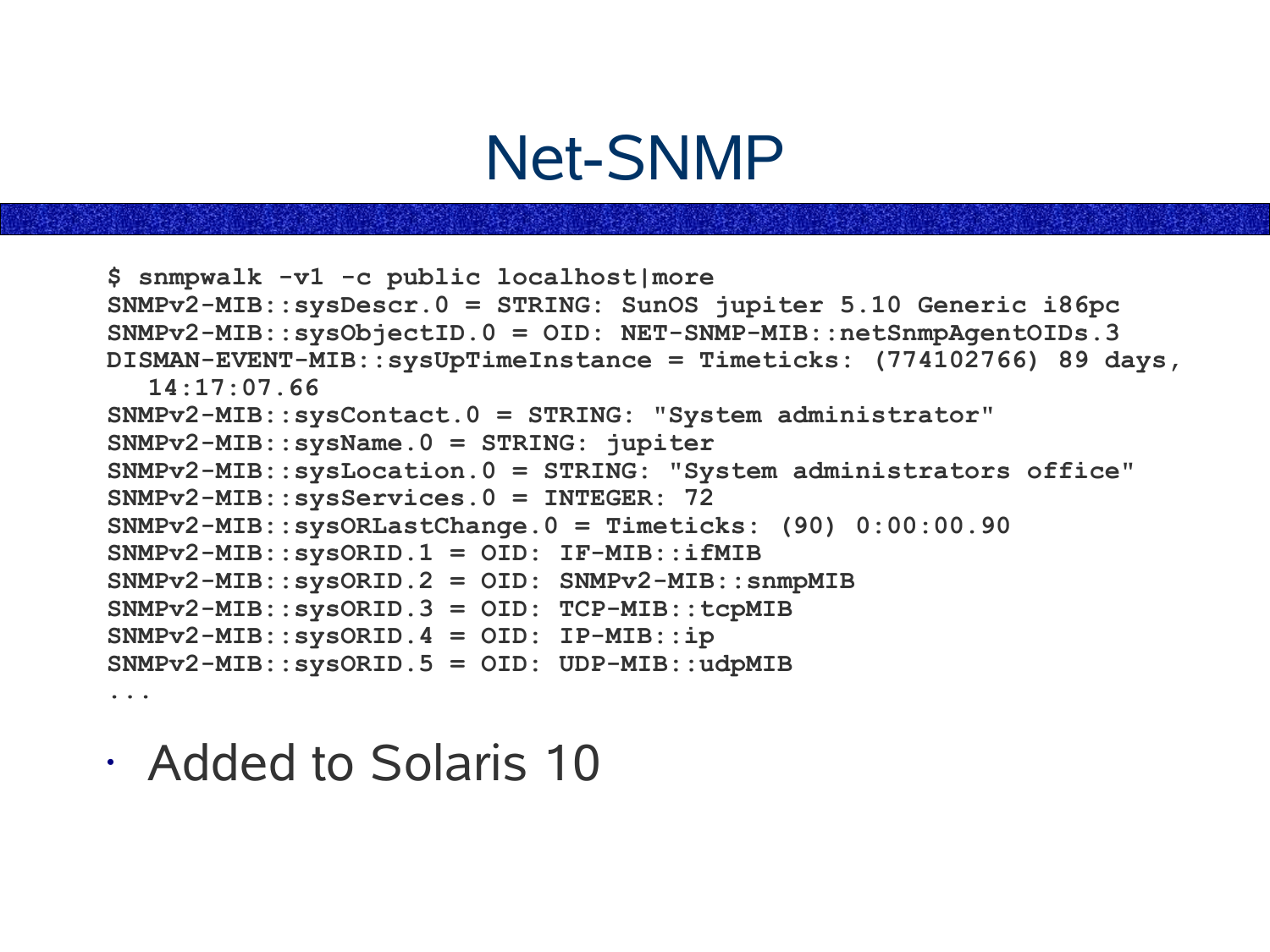### *... Unanswered Questions*

- disk I/O by process. easily.
- network I/O by process.
- short-lived process analysis. easily.
- interrupt driver on-CPU time
- So what else couldn't you answer on older Solaris?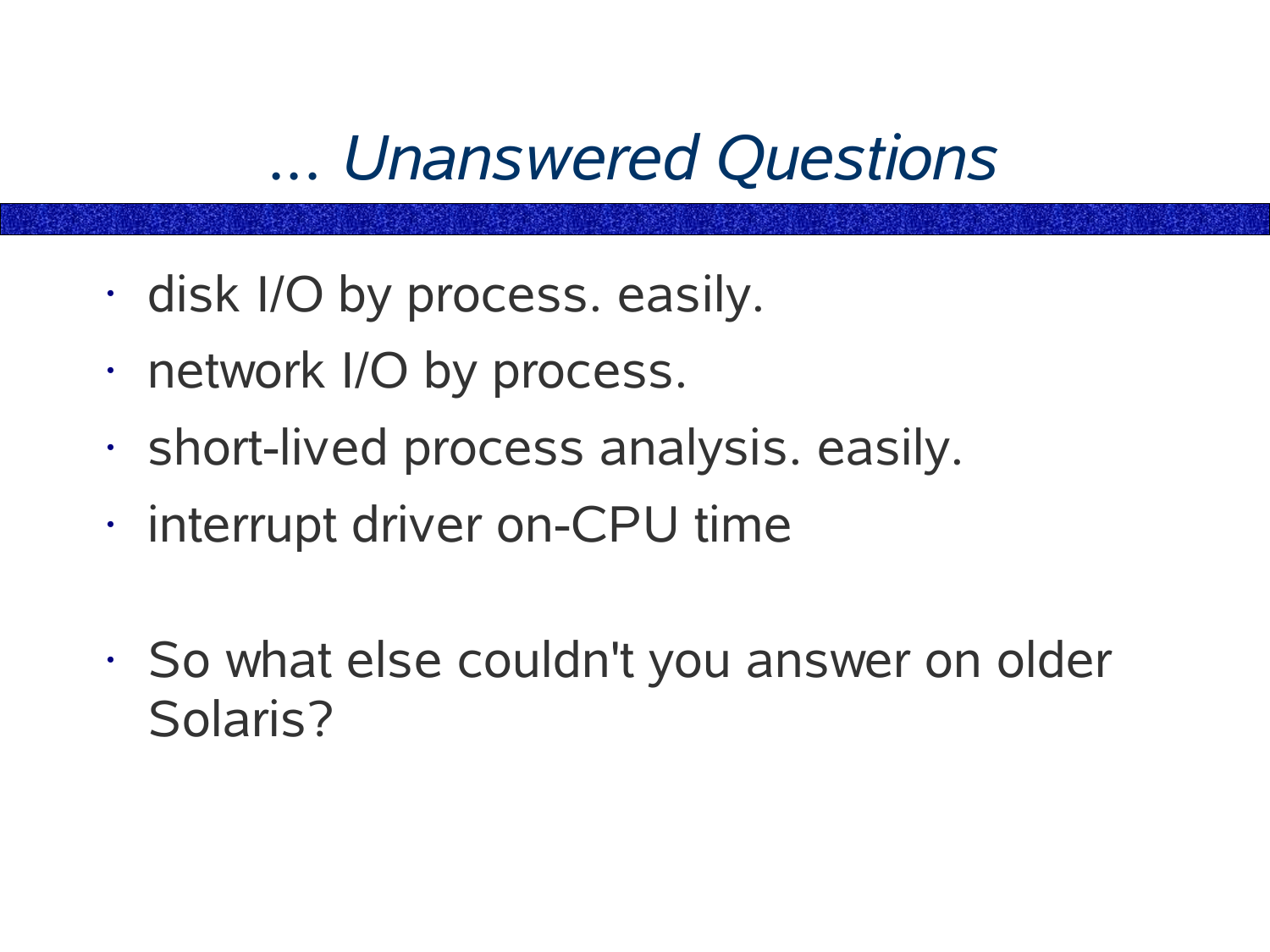## End of Chapter 1

Chapter 1 – Solaris 9 Performance Tools *Chapter 2 – Introducing DTrace* Chapter 3 – Command Line DTrace Chapter 4 – DTrace one-liners Chapter 5 – DTrace Mentality 1 Chapter 6 – Providers Chapter 7 – The D Language Chapter 8 – Advanced Scripting Chapter 9 – The DTraceToolkit Chapter 10 – DTrace Mentality 2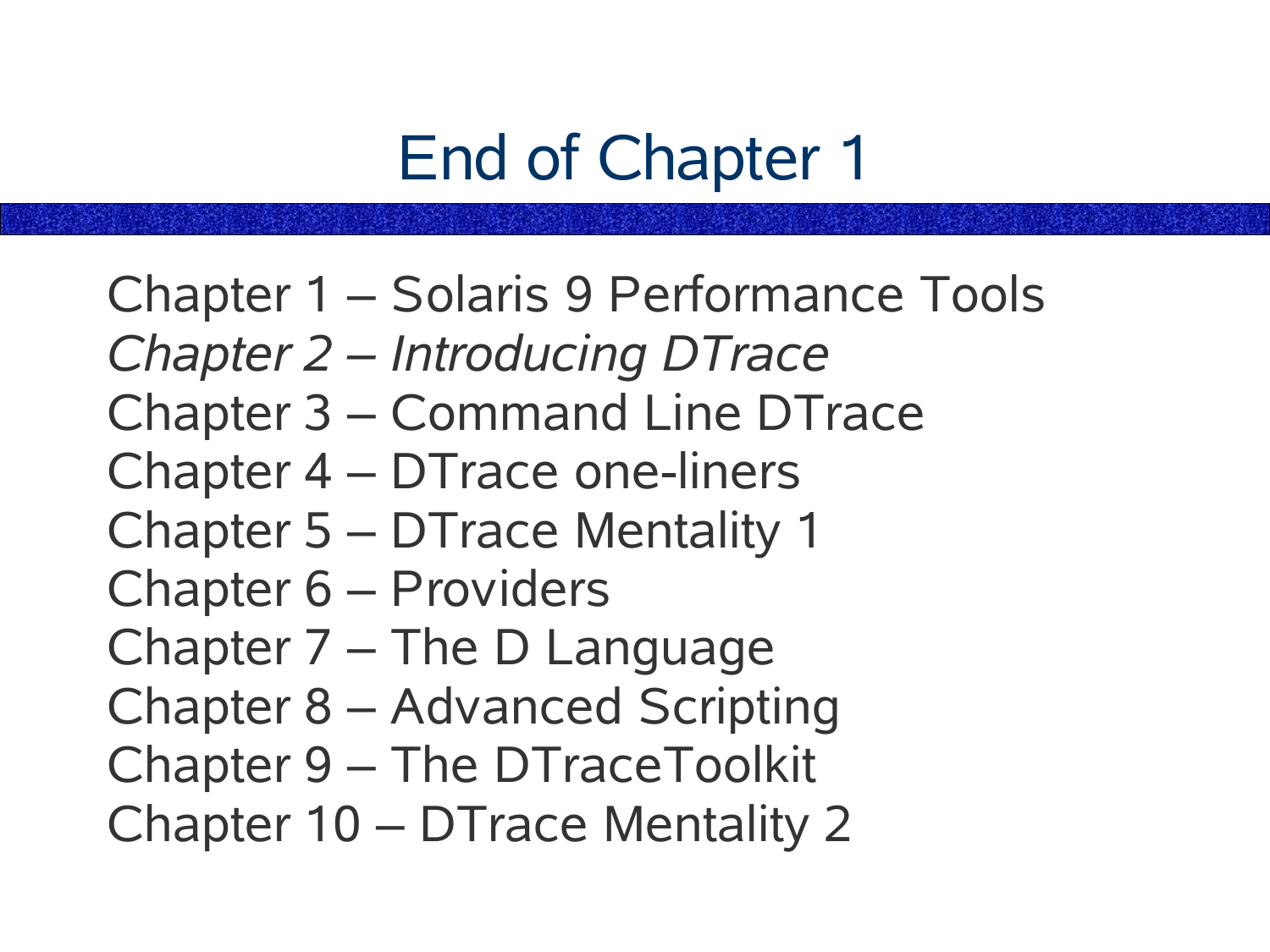### Chapter 2

#### **Introducing DTrace**

- What DTrace is
- What role DTrace plays
- A one-liner Demonstration
- DTrace Scripting
- DTrace resources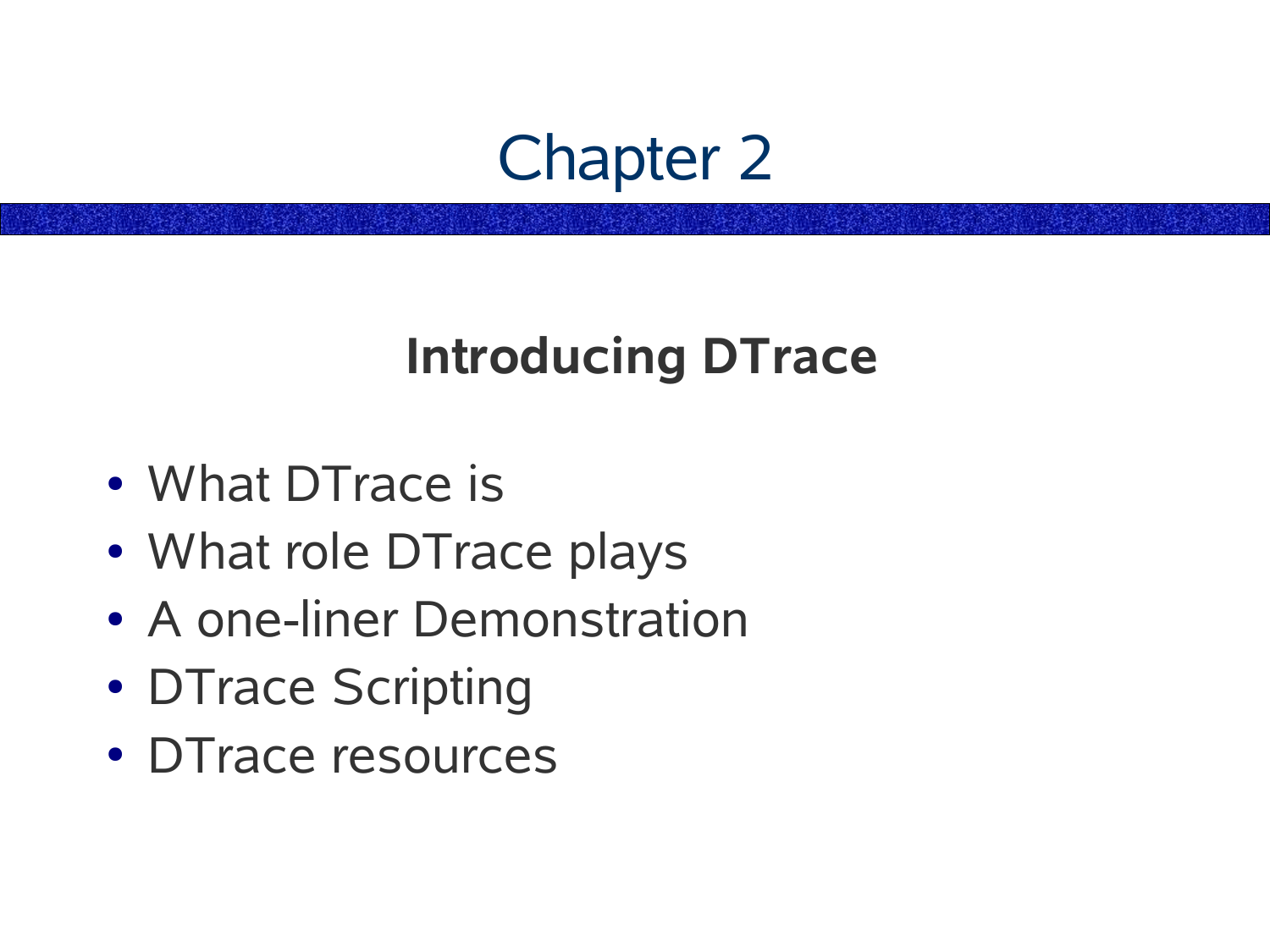### **DTrace**

- Dynamic Tracing
- Solaris 10 & OpenSolaris
- Difficult to fully explain! We will use,
	- a) features b) what it is like c) what is "DTrace" d) when to use it e) demonstrations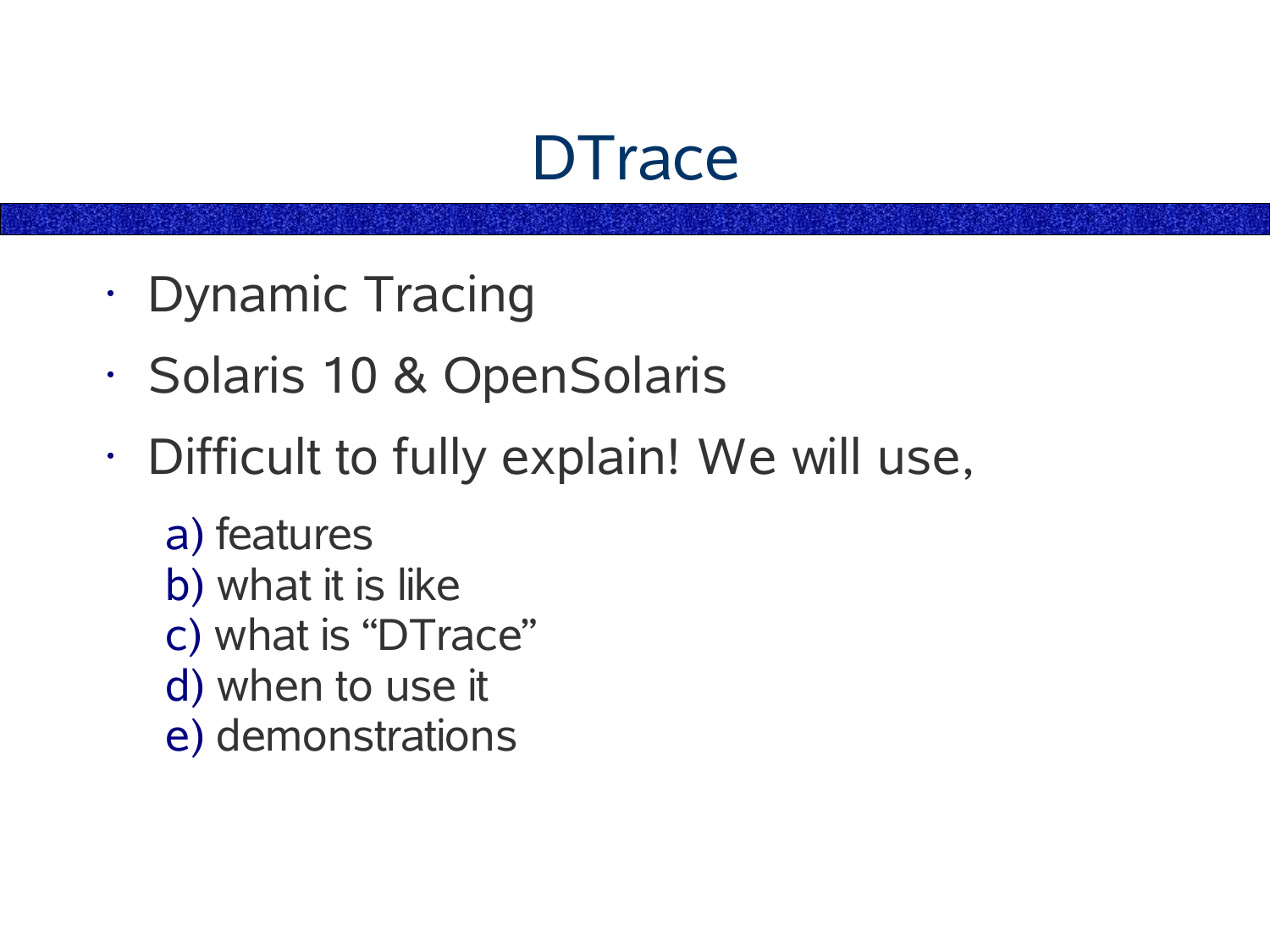### DTrace Features

- A framework for performance observability and debugging in real-time
- Examines from user space to the kernel,
	- user-land functions and instructions
	- library calls and instructions
	- system calls
	- kernel functions
	- device driver functions
	- *...* from the same tool
- Is safe to use in production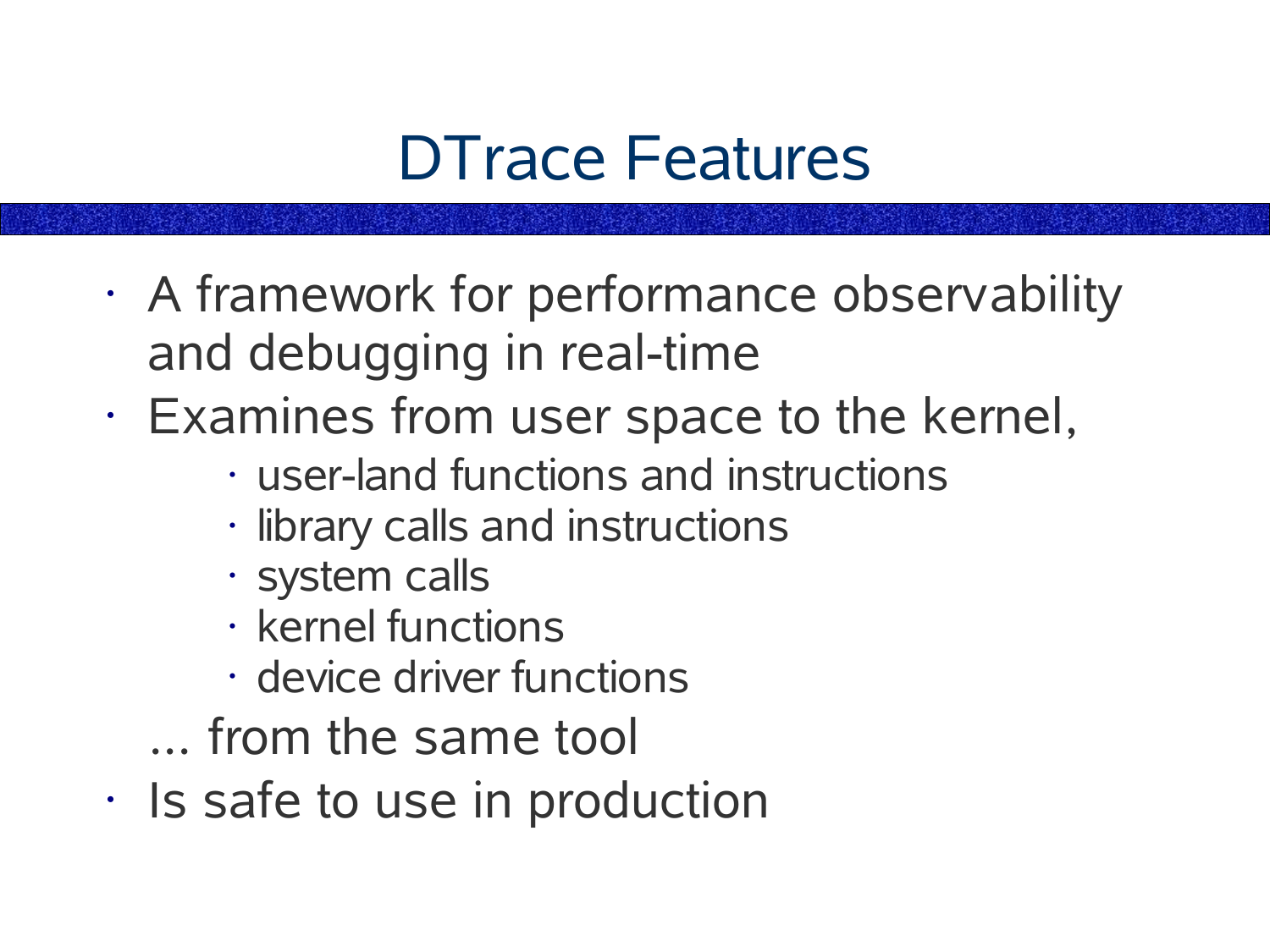### DTrace Features

- Can examine applications without restarting them
- Has low impact when running, and zero impact when not
- Dynamically inserts trace points into the kernel and running applications, called *probes*
- Can trace over 30,000 kernel probes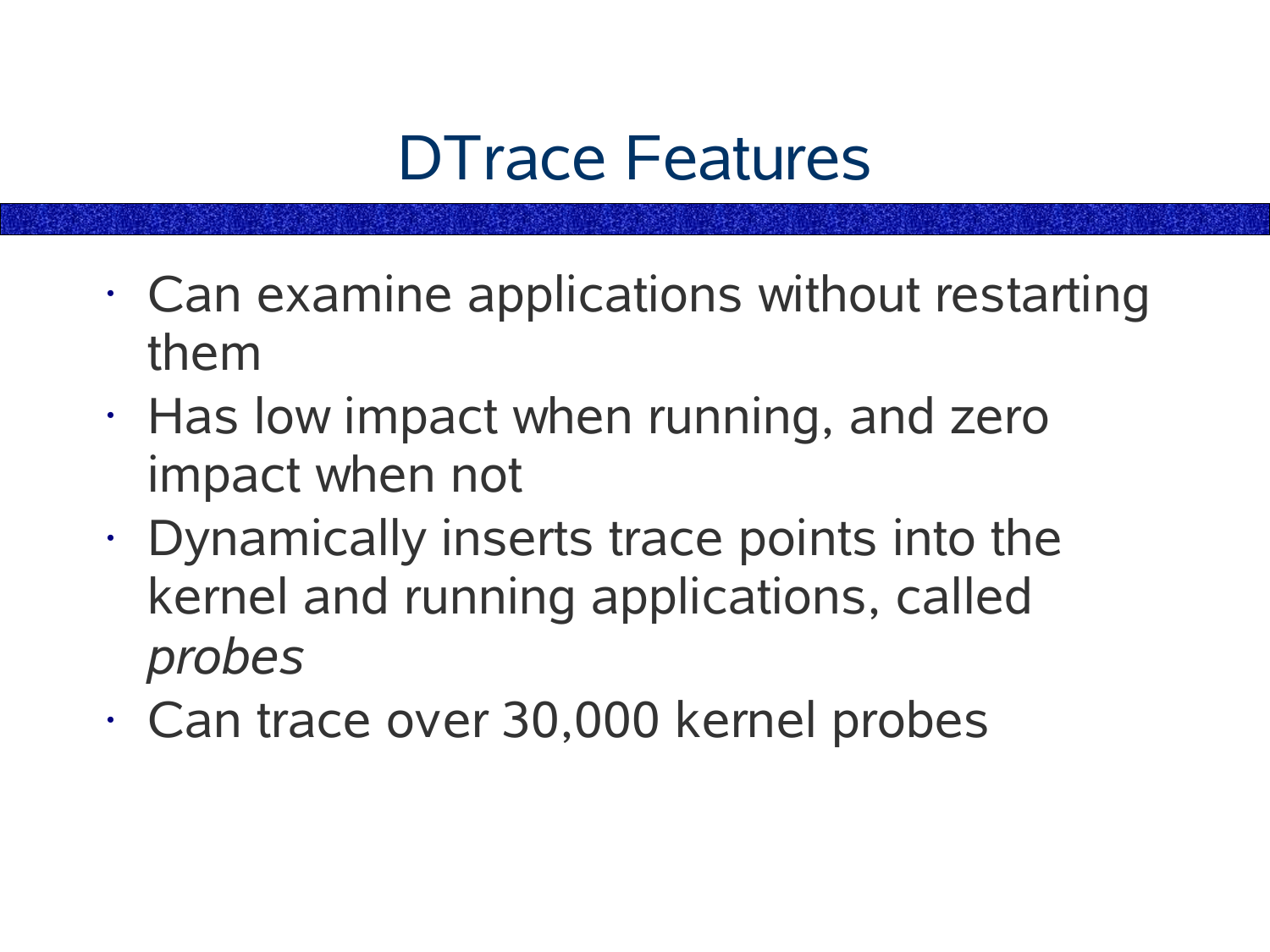### DTrace Features

- Can trace as many application probes as it finds functions and instructions (possibly millions)
- $\cdot$  Can trace system boot activity before init!
- Provides a C-like language for writing custom scripts
- Has solved countless long-term performance issue mysteries – often easily
- One of the most significant additions to the field of Operating Systems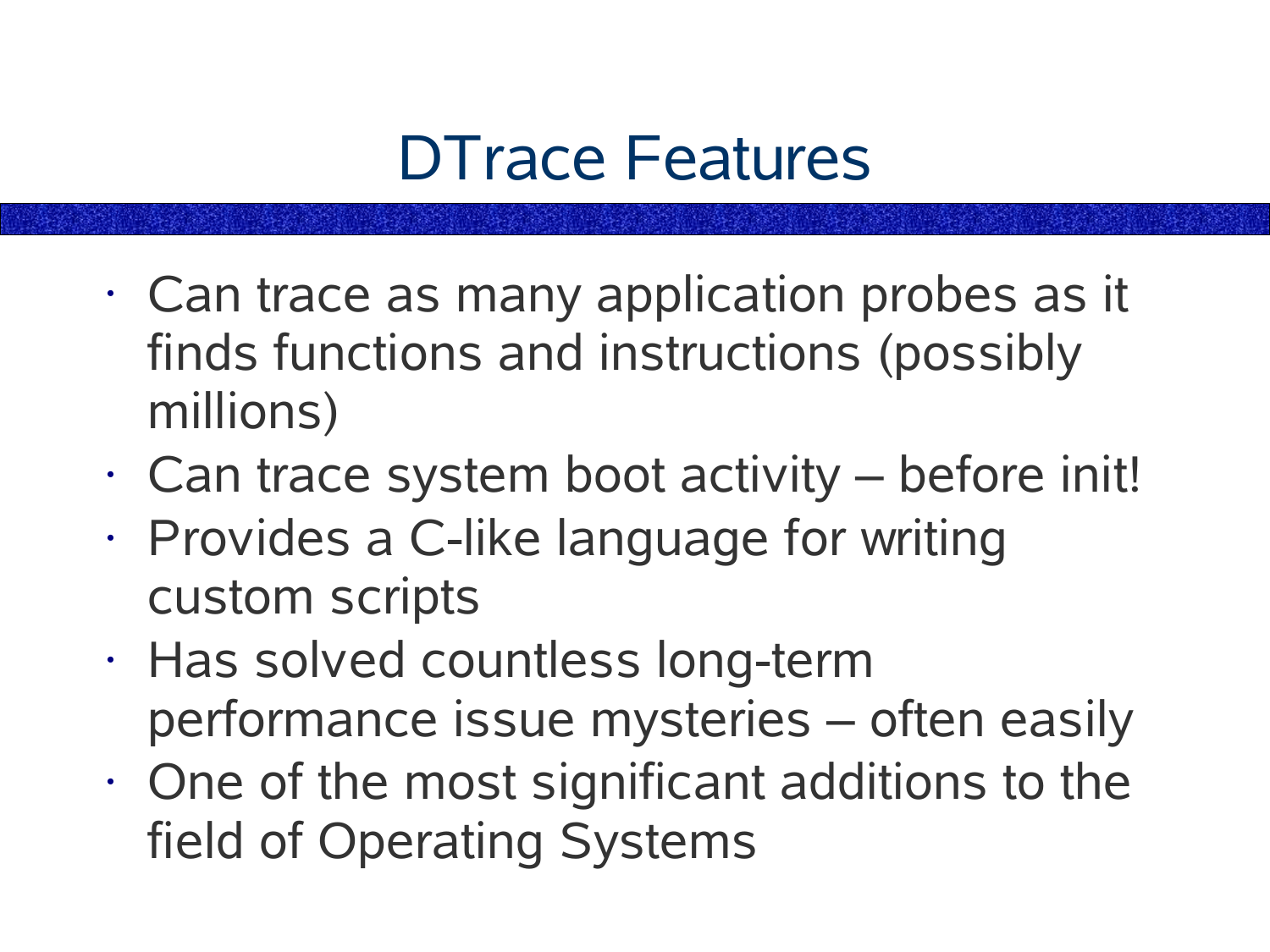## What DTrace is like

#### DTrace has similar features to the following,

- 
- 
- 
- 
- · lockstat
- 
- 
- 

• truss tracing system calls

- $\cdot$  apptrace tracing library calls
- truss -ua.out tracing user functions
- prex/tnf<sup>\*</sup> tracing kernel functions
	- profiling the kernel
- mdb -k access to kernel VM
- mdb -p access to user VM
- C, awk programming languages  $\cdots$  + more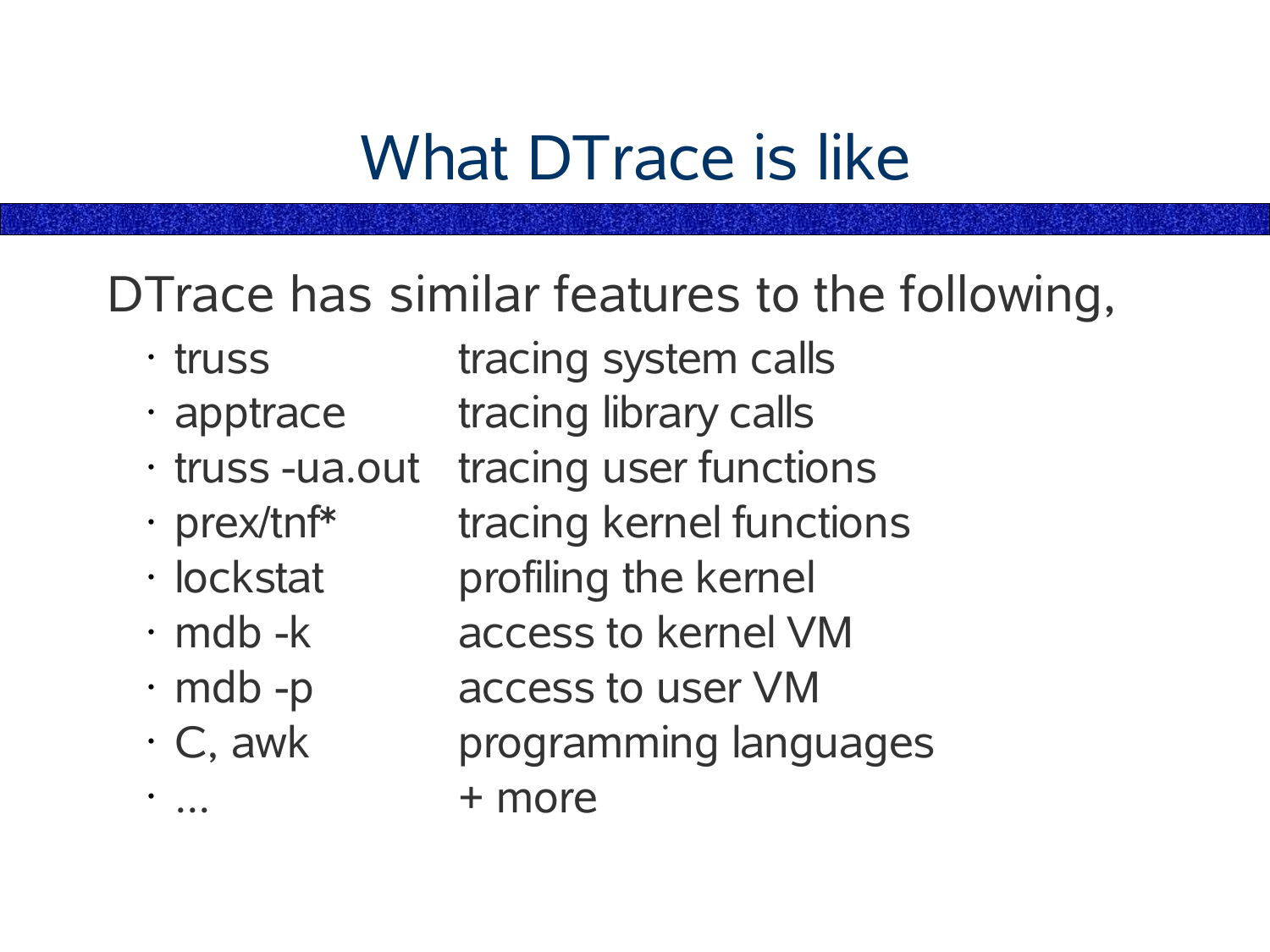### What is "DTrace"

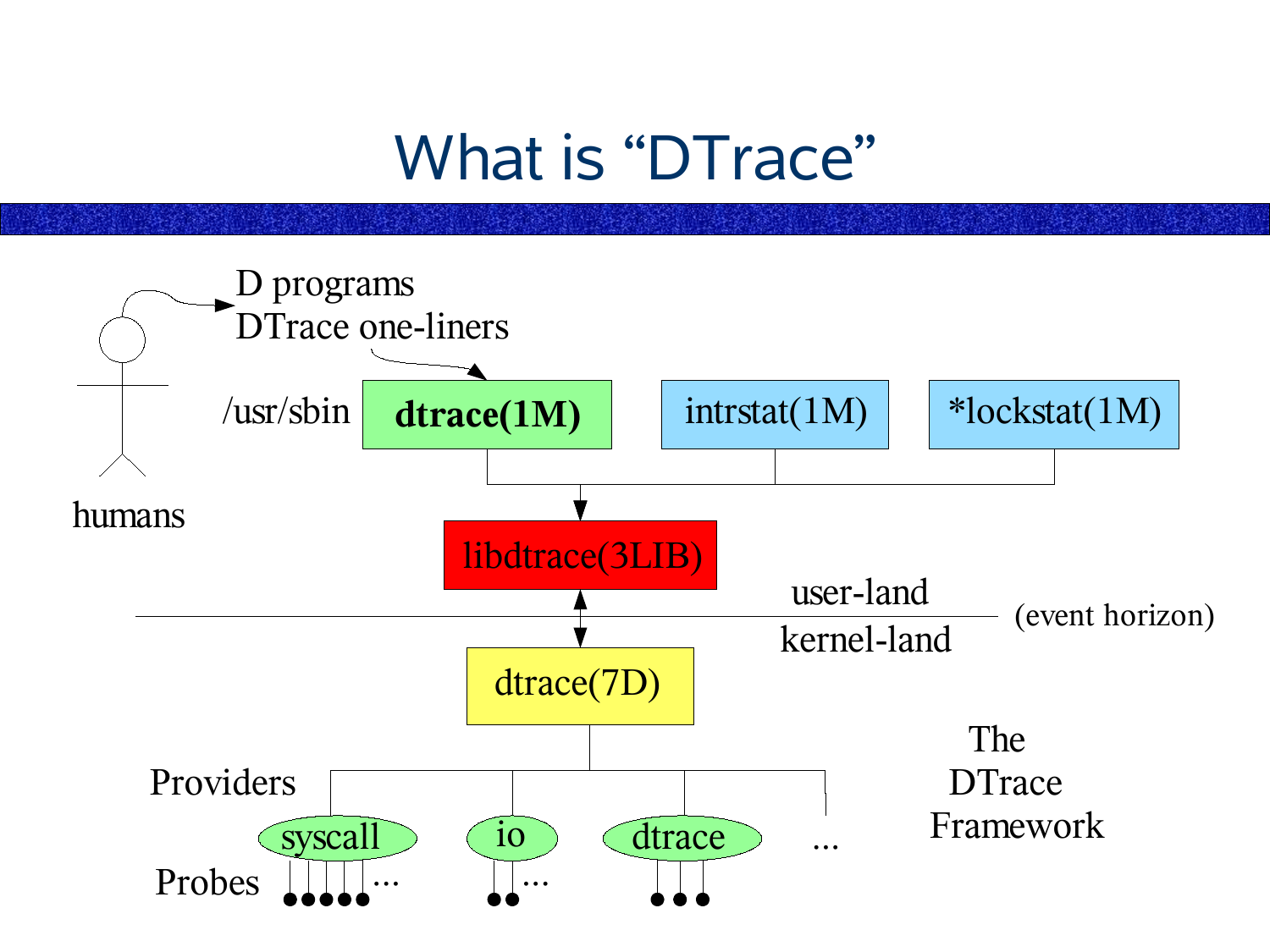### When to use DTrace

Sysadmins can use DTrace for performance analysis and troubleshooting,

#### **1. Monitoring**

SNMP, sar, SunMC, ...

#### **2. Identification**

kstat (vmstat, mpstat, iostat) procfs (ps, prstat), ...

**3. Analysis** *--> DTrace <--*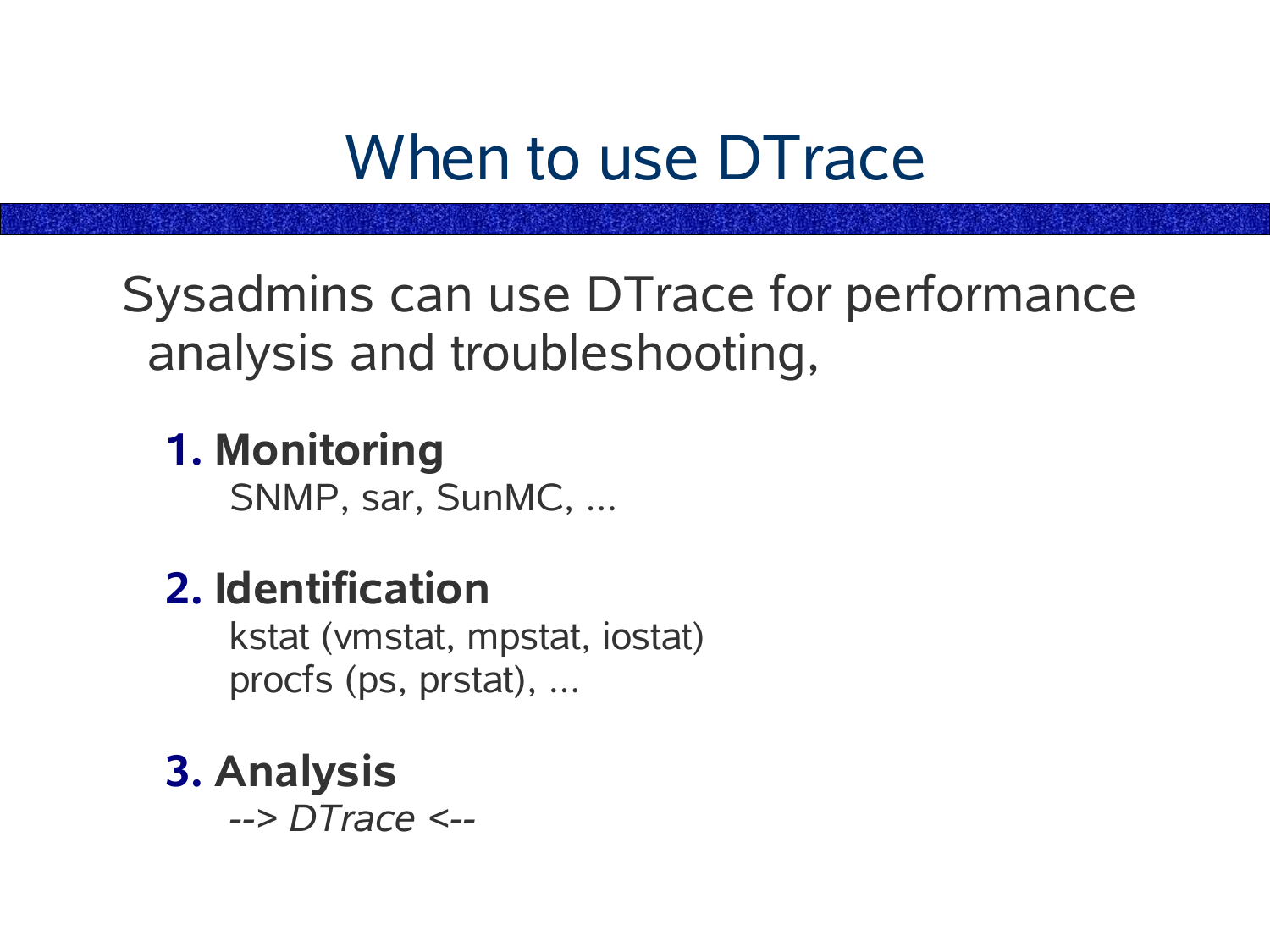### When to use DTrace

Application developers can use DTrace for code profiling and fault finding,

**1. Development**

IDEs, vim/emacs

**2. Testing** Compiler profiling, coded statistics --> *DTrace* <--

**3. Production**

coded statistics --> *DTrace* <--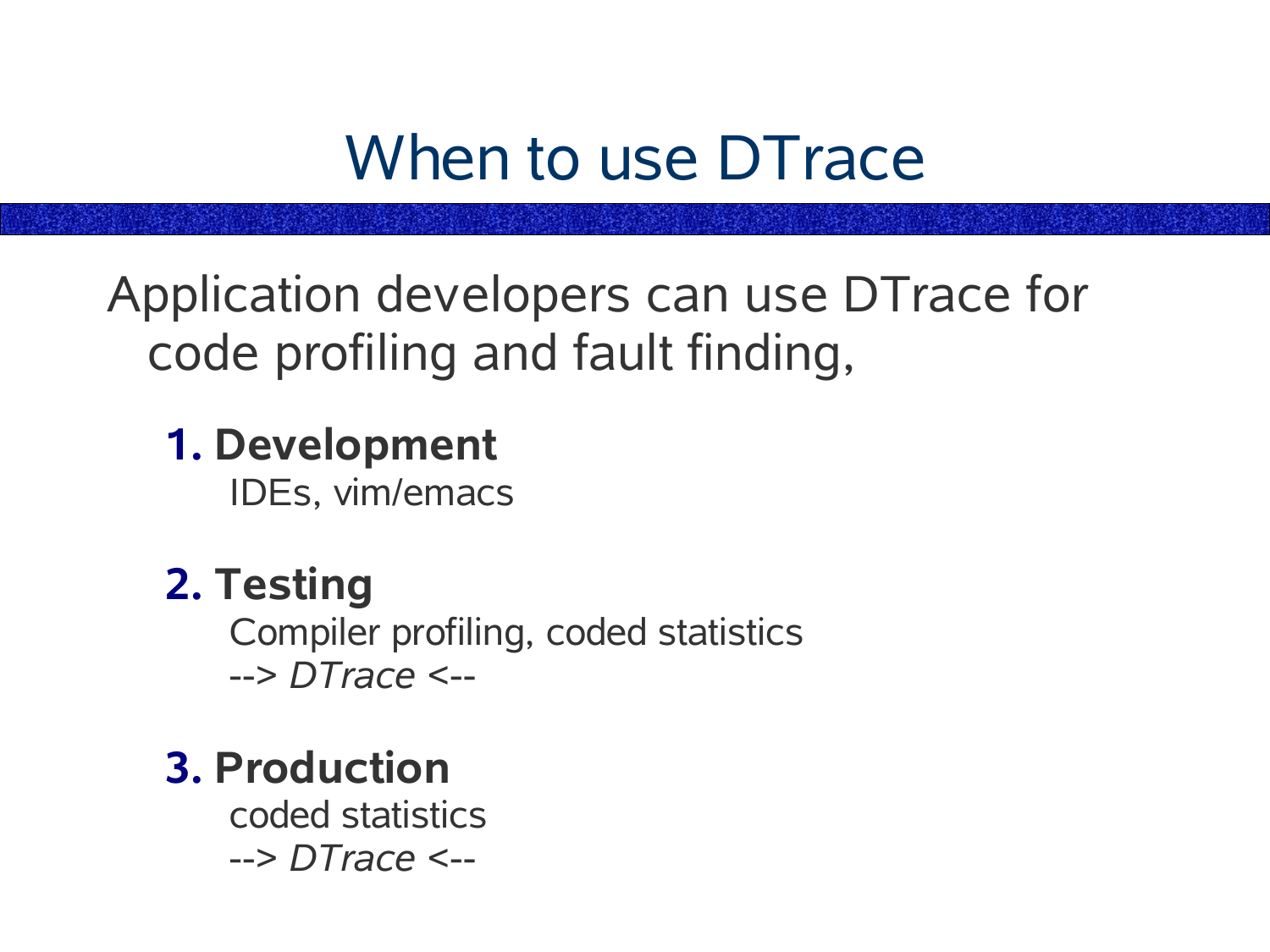### **Demonstration**

- This demonstration will introduce key DTrace components and terminology
- $\cdot$  The aim is to explain the following,

**...**

```
# dtrace -n 'syscall::exec*:return { trace(execname); }'
dtrace: description 'syscall::exec*:return ' matched 2 probes
CPU ID FUNCTION:NAME
 0 5992 exece:return staroffice
 0 5992 exece:return grep
 0 5992 exece:return grep
 0 5992 exece:return soffice
 0 5992 exece:return dirname
 0 5992 exece:return expr
 0 5992 exece:return basename
 0 5992 exece:return expr
 0 5992 exece:return sopatchlevel.sh
 0 5992 exece:return dirname
 0 5992 exece:return expr
```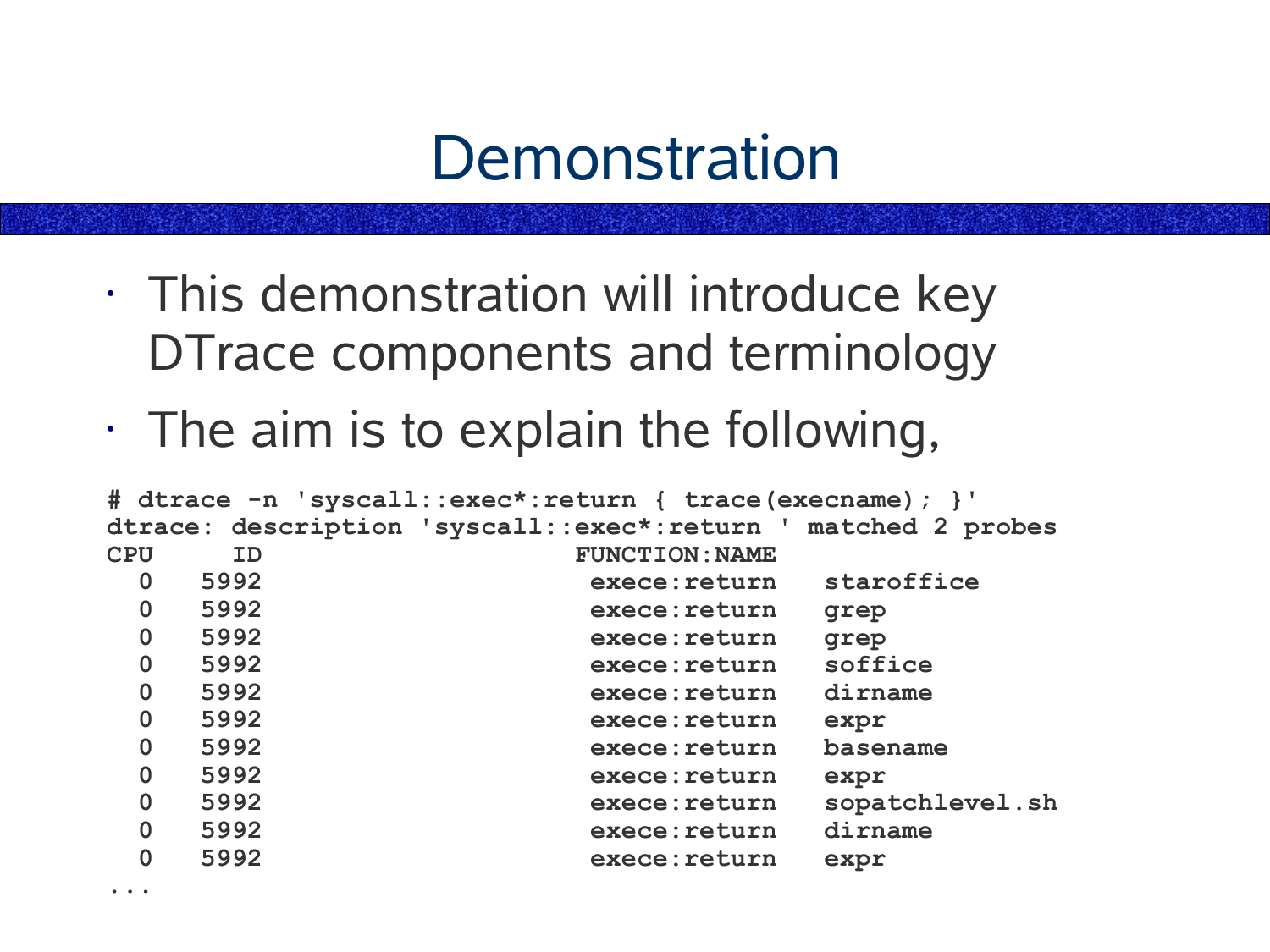# Listing Probes

| #<br>dtrace -1                    |                         |               |                                |
|-----------------------------------|-------------------------|---------------|--------------------------------|
| ID                                | <b>PROVIDER</b>         | <b>MODULE</b> | <b>FUNCTION</b><br><b>NAME</b> |
|                                   | dtrace                  |               | <b>BEGIN</b>                   |
| $\overline{2}$                    | dtrace                  |               | <b>END</b>                     |
| 3                                 | dtrace                  |               | <b>ERROR</b>                   |
| 4                                 | fbt                     | pool          | pool info entry                |
| 5                                 | fbt                     | pool          | pool info return               |
| 6                                 | fbt                     | pool          | pool detach entry              |
| $\bullet\quad\bullet\quad\bullet$ |                         |               |                                |
| 44797                             | # dtrace $-1$   wc $-1$ |               |                                |

- **dtrace -l** lists probes
- $\cdot$  For this demonstration, there were 44796 probes. This number varies depending on the OS build, and which providers have been recently used.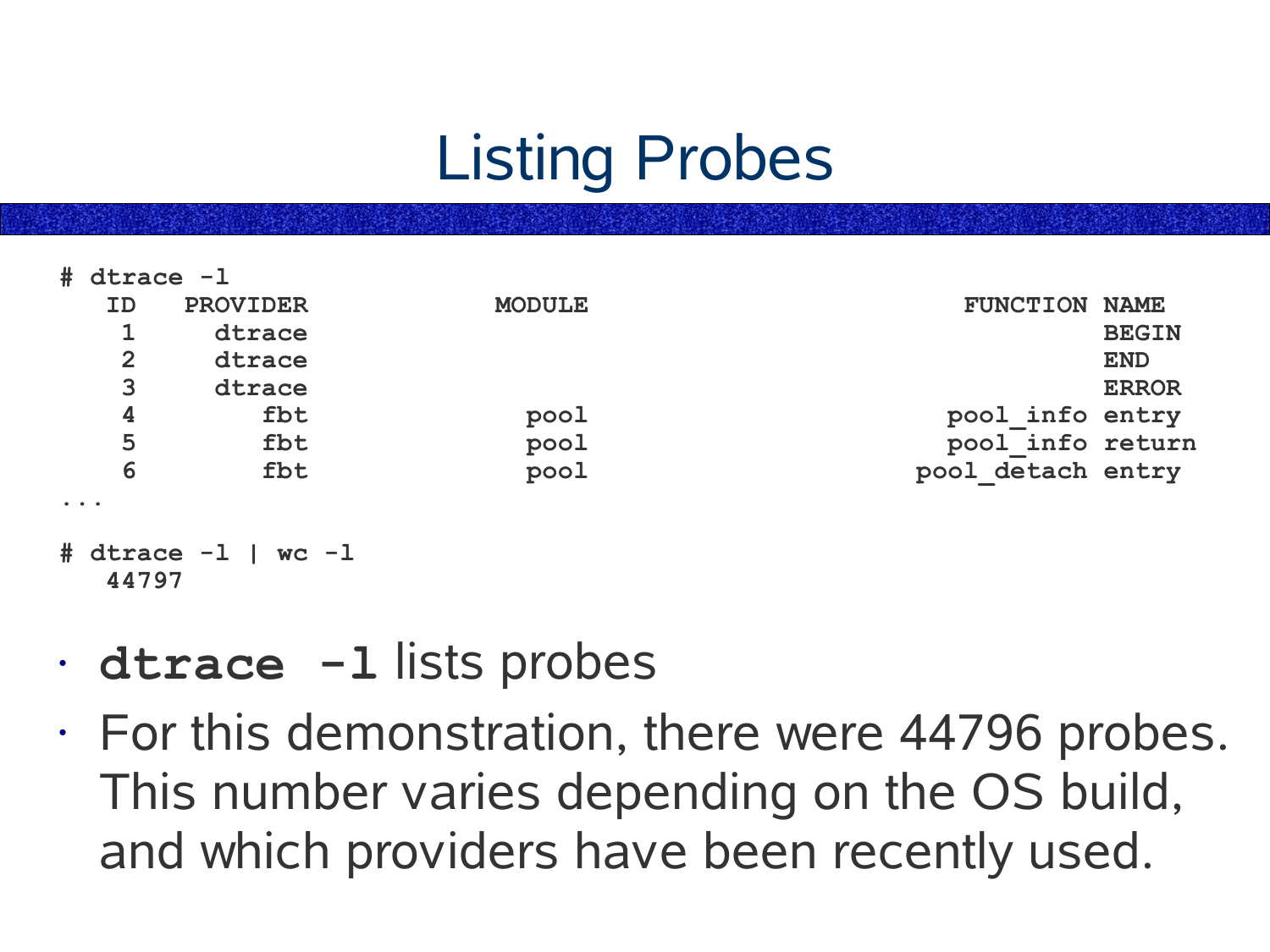## Finding Probes

- Since there are so many probes, being able to find useful probes is a crucial task
- grep can be used to filter the **dtrace -l** output, since grep is well known and RE's are powerful

|      | # dtrace -1   grep syscall   grep exec |             |              |
|------|----------------------------------------|-------------|--------------|
| 1089 | syscall                                |             | exec entry   |
| 1090 | syscall                                |             | exec return  |
| 5991 | syscall                                | exece entry |              |
| 5992 | syscall                                |             | exece return |

 $\cdot$  Here we matched two forms of exec()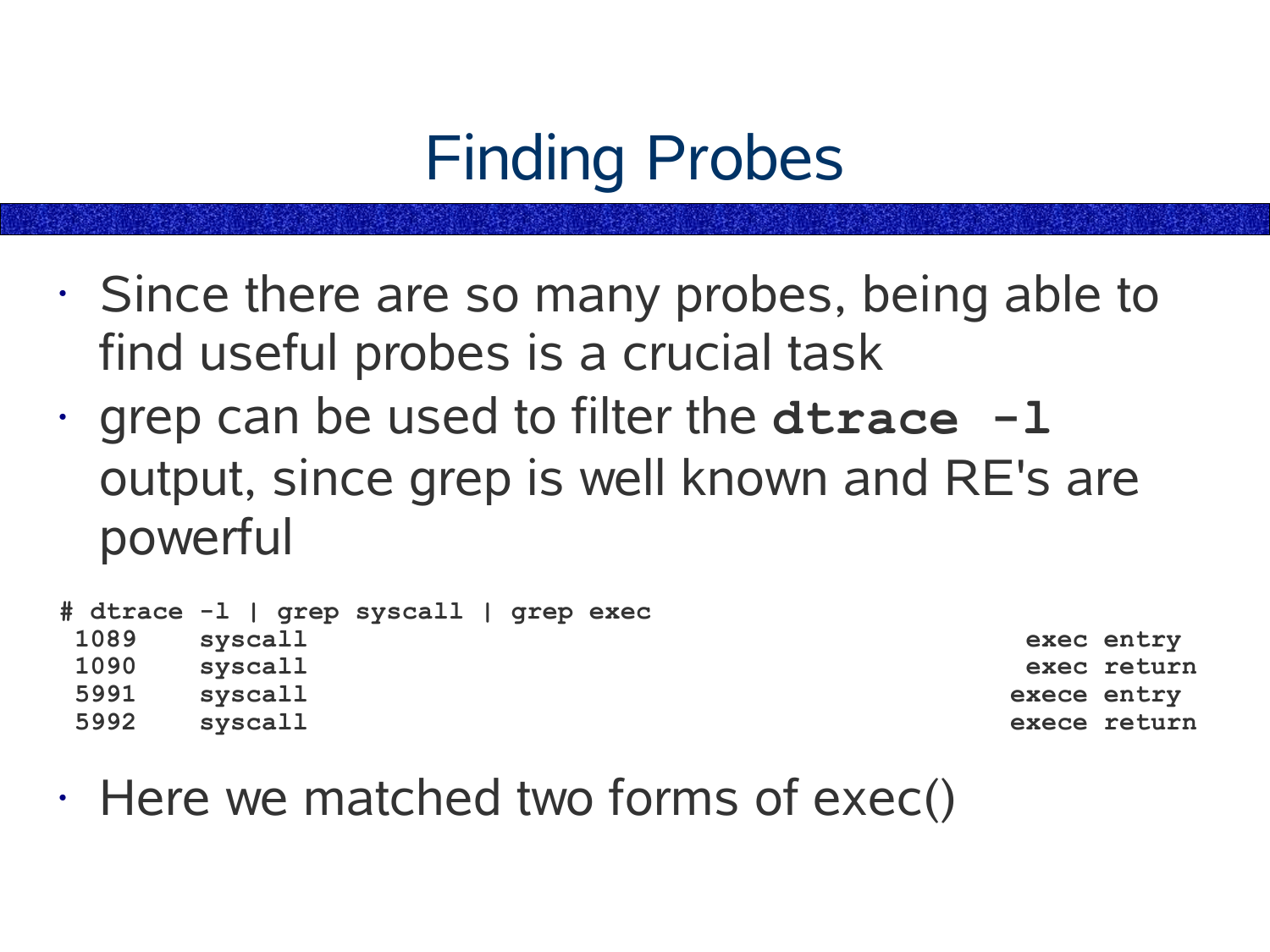# Specifying Probes #1

|                                |                 | # dtrace -ln 'syscall::exec:entry'    |              |
|--------------------------------|-----------------|---------------------------------------|--------------|
| ID                             | <b>PROVIDER</b> | <b>MODULE</b><br><b>FUNCTION NAME</b> |              |
| 1089                           | syscall         |                                       | exec entry   |
|                                |                 |                                       |              |
| # dtrace -ln 'syscall::exec*:' |                 |                                       |              |
| ID                             | <b>PROVIDER</b> | <b>MODULE</b><br><b>FUNCTION NAME</b> |              |
| 1089                           | syscall         |                                       | exec entry   |
| 1090                           | syscall         |                                       | exec return  |
| 5991                           | syscall         |                                       | exece entry  |
| 5992                           | syscall         |                                       | exece return |
|                                |                 |                                       |              |

- First, a single probe was matched by specifying its fully qualified probe name
- Second, multiple probes were matched. "**\***" is a wildcard, as are blank fields ": : "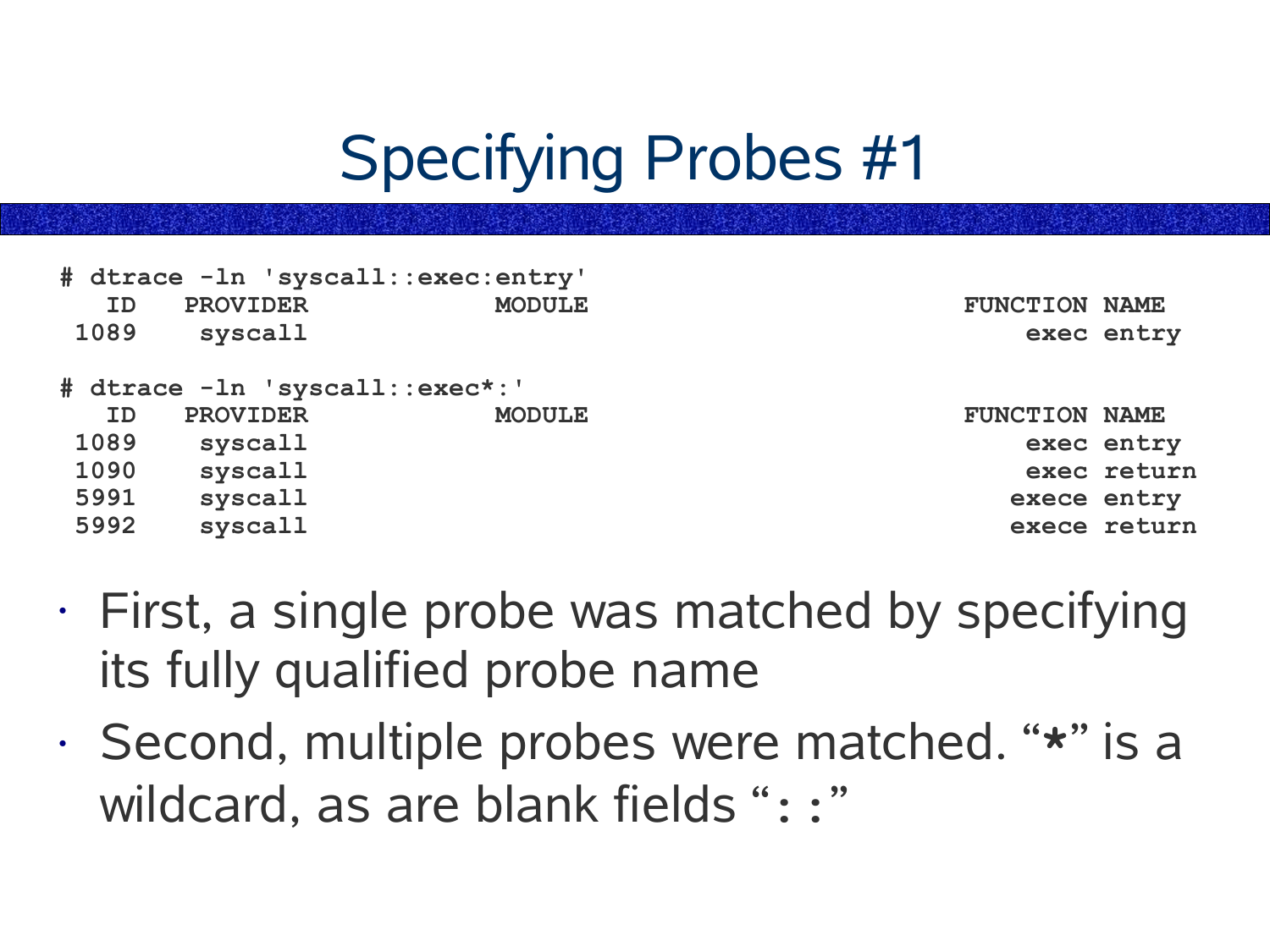# Specifying Probes #2

- $\cdot$  Short cuts exist dropping left-hand fields is the same as wildcards.
- $\cdot$  For example, the following are the same
	- dtrace:::BEGIN
	- :::BEGIN
	- BEGIN
- dtrace:::BEGIN fires when DTrace begins tracing, much the same as awk's BEGIN (and used for the same reasons too – printing headers).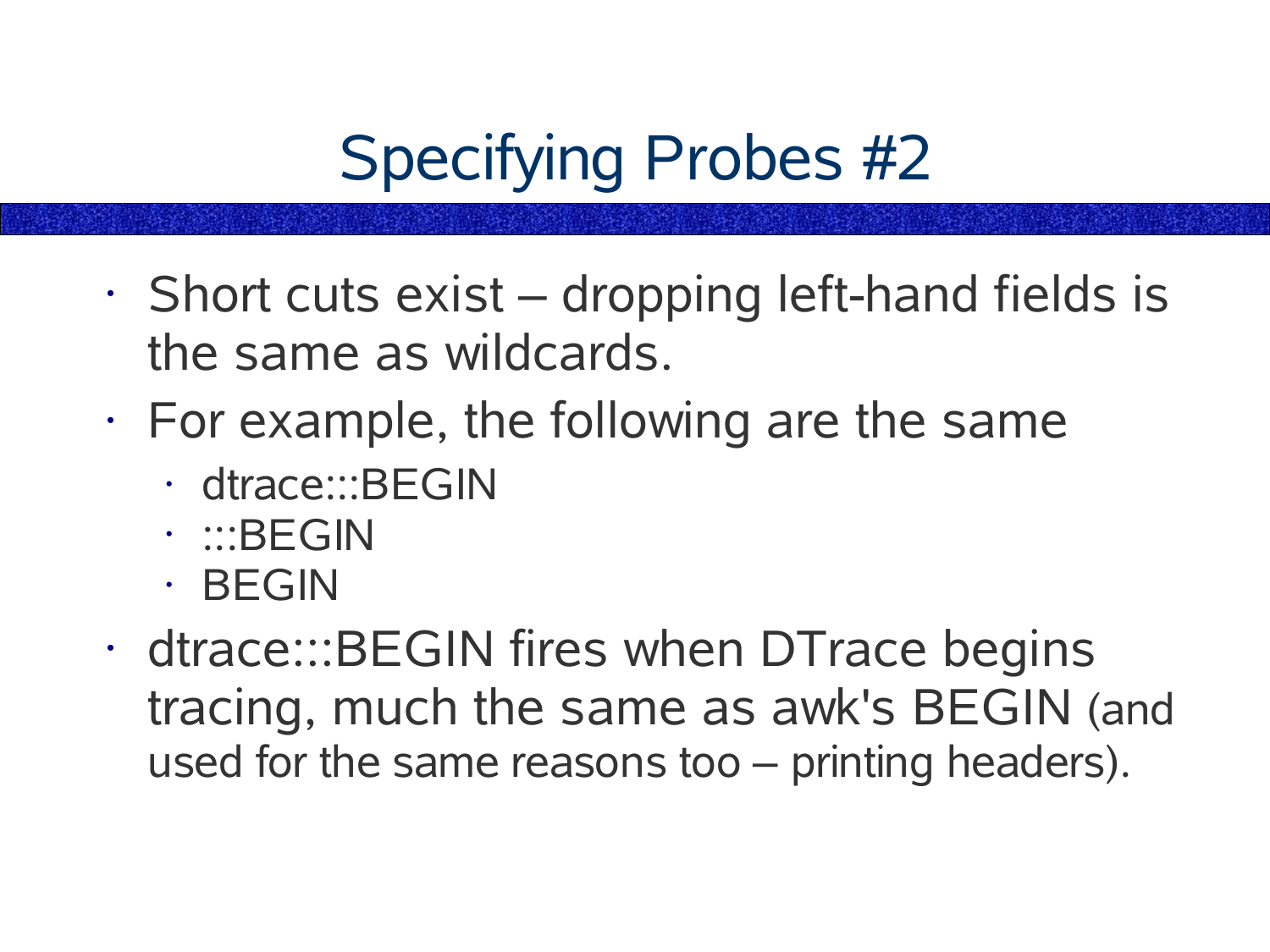# Specifying Probes #3

- The following are *not* the same,
	- syscall::read:entry
	- read:entry

|                      |               | # dtrace -ln 'read:entry' |                 |       |
|----------------------|---------------|---------------------------|-----------------|-------|
| <b>FUNCTION NAME</b> | <b>MODULE</b> |                           | <b>PROVIDER</b> | ID.   |
| read entry           |               | syscall                   |                 | 1073  |
| read entry           | qenunix       | fbt                       |                 | 12978 |
| read entry           | libe. so.1    | pid581                    |                 | 49474 |

 $\cdot$  If we only intended to match the syscall read(), this shortcut matches others by mistake.

#### **Brendan's Style Hint: Use fully-qualified probe names, they are safest**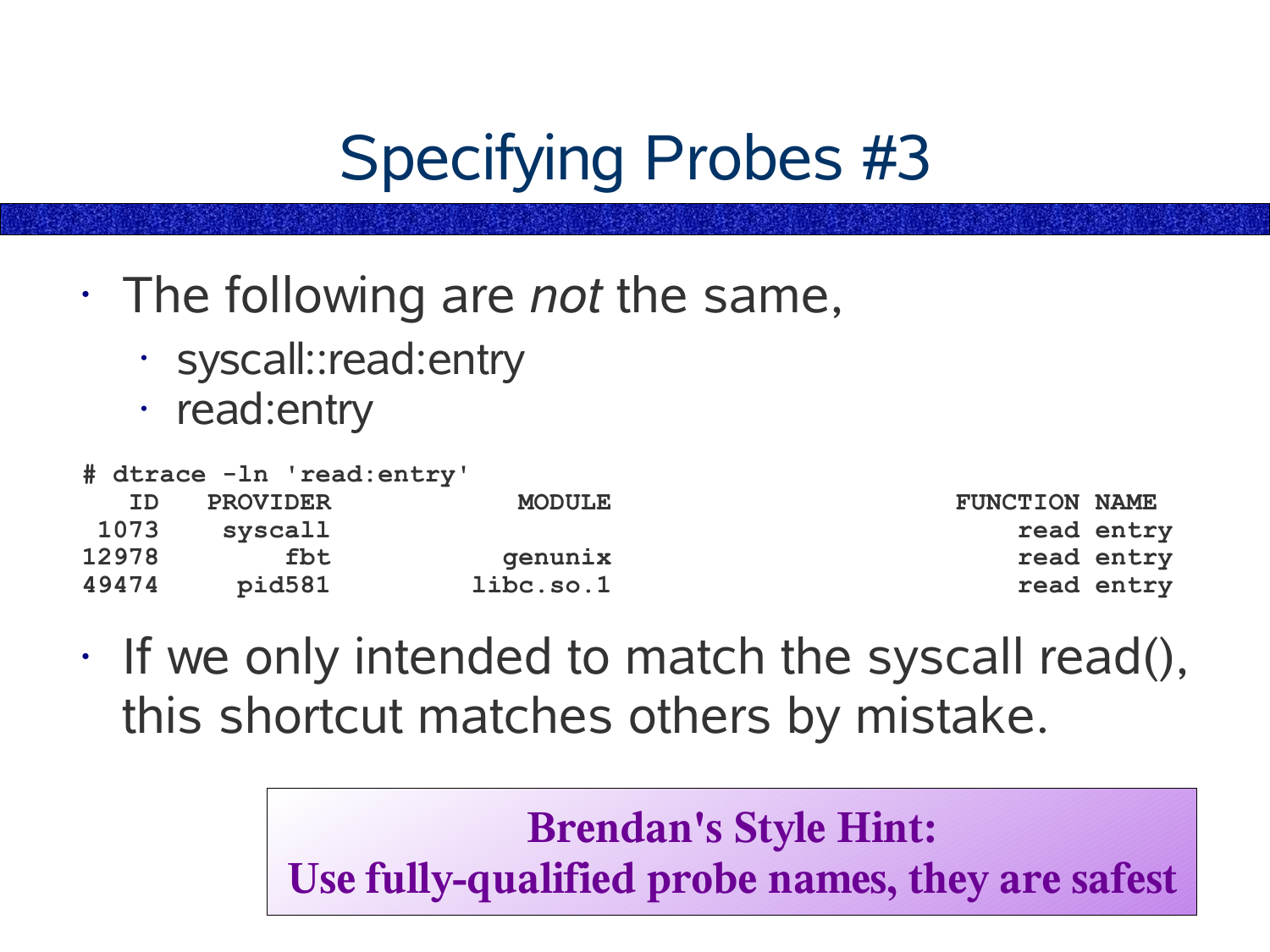#### Probe Names

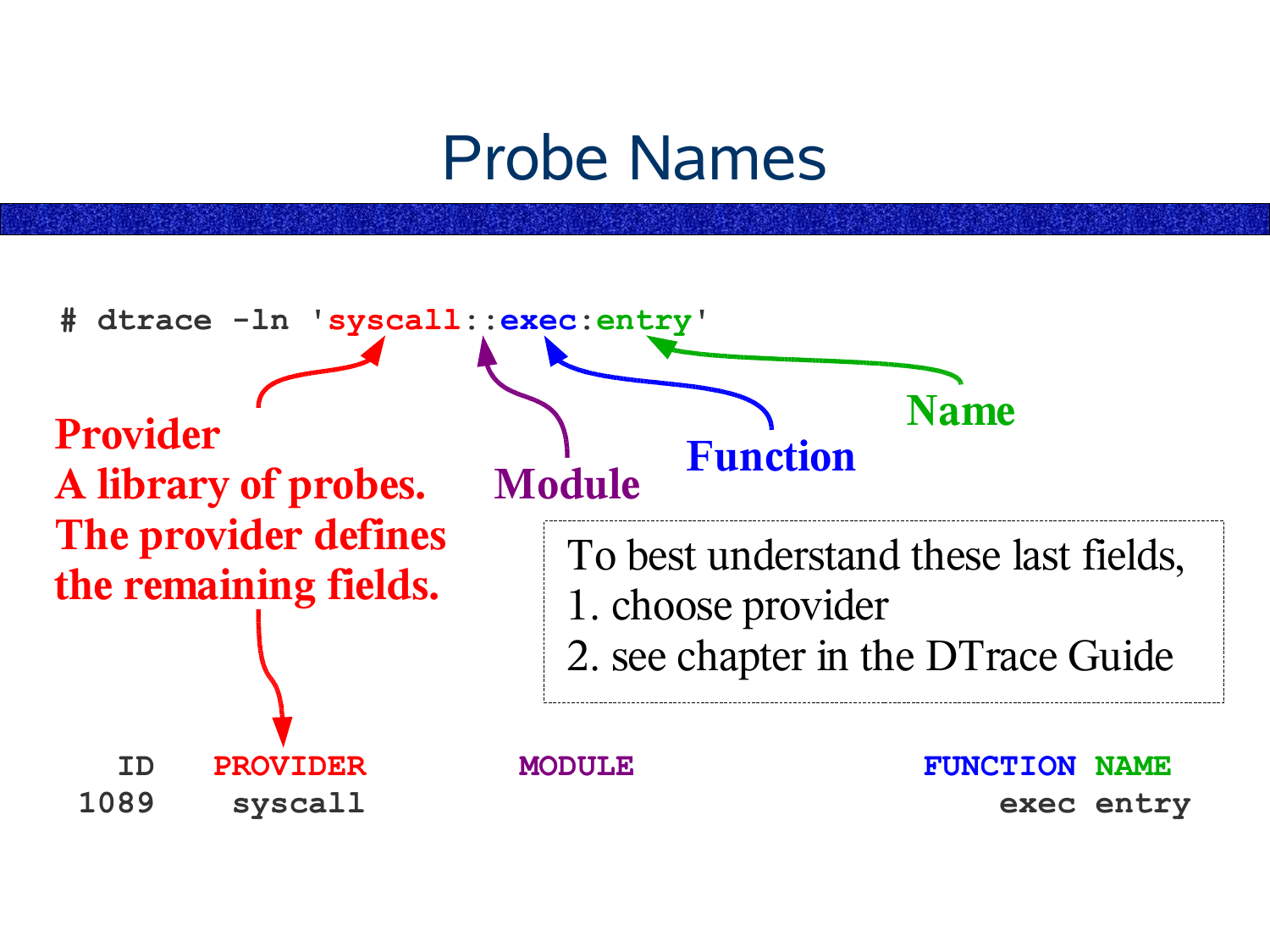# **Tracing**

• After finding the desired probes (**-l**), you are ready to trace activity,

```
# dtrace -n 'syscall::exec*:'
dtrace: description 'syscall::exec*:' matched 4 probes
CPU ID FUNCTION:NAME
 0 5991 exece:entry
 0 5992 exece:return
 0 5991 exece:entry
 0 5992 exece:return
 0 5991 exece:entry
...
```
- This is the default output
- Each output line represents a probe firing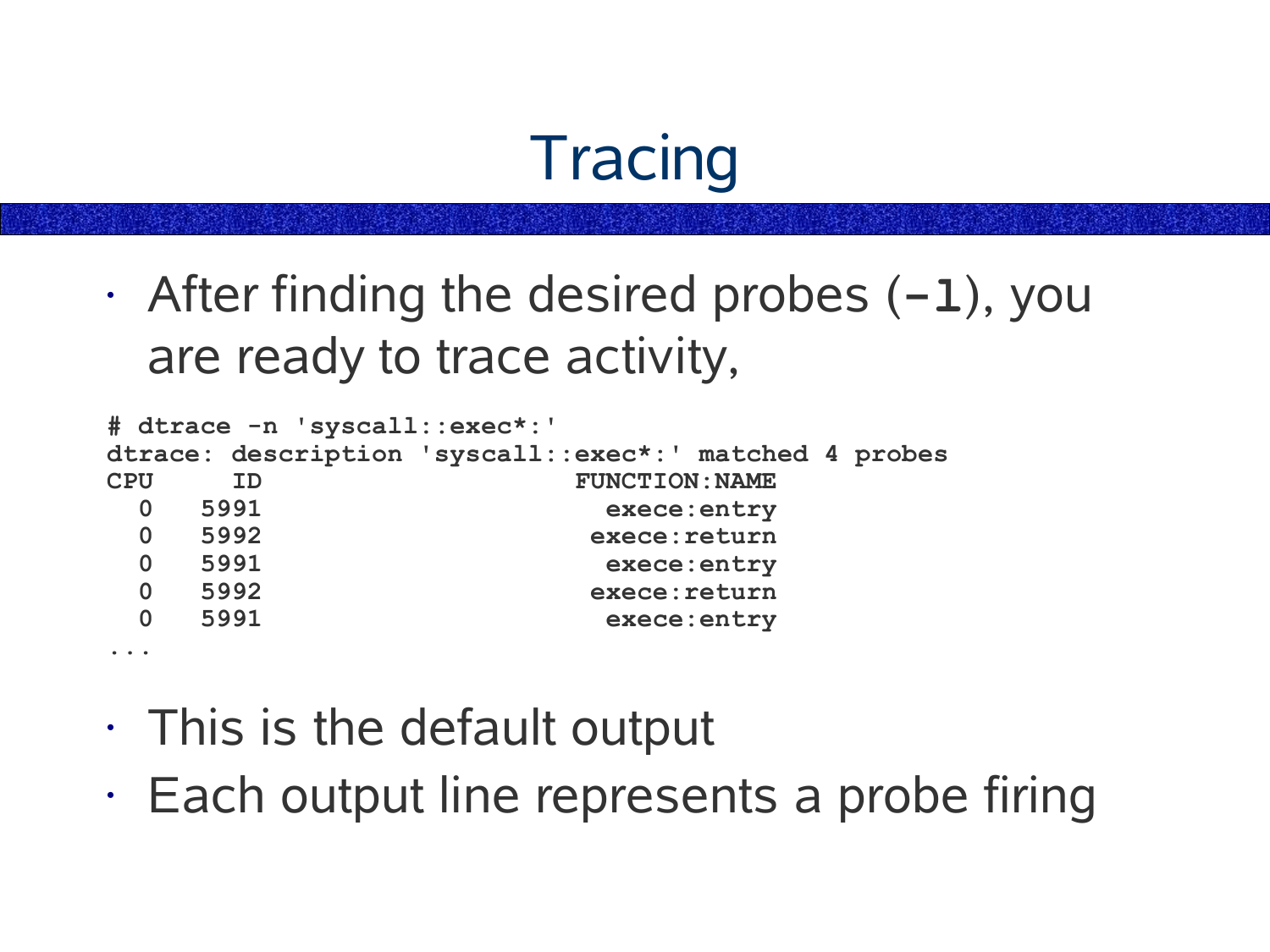### Default Output

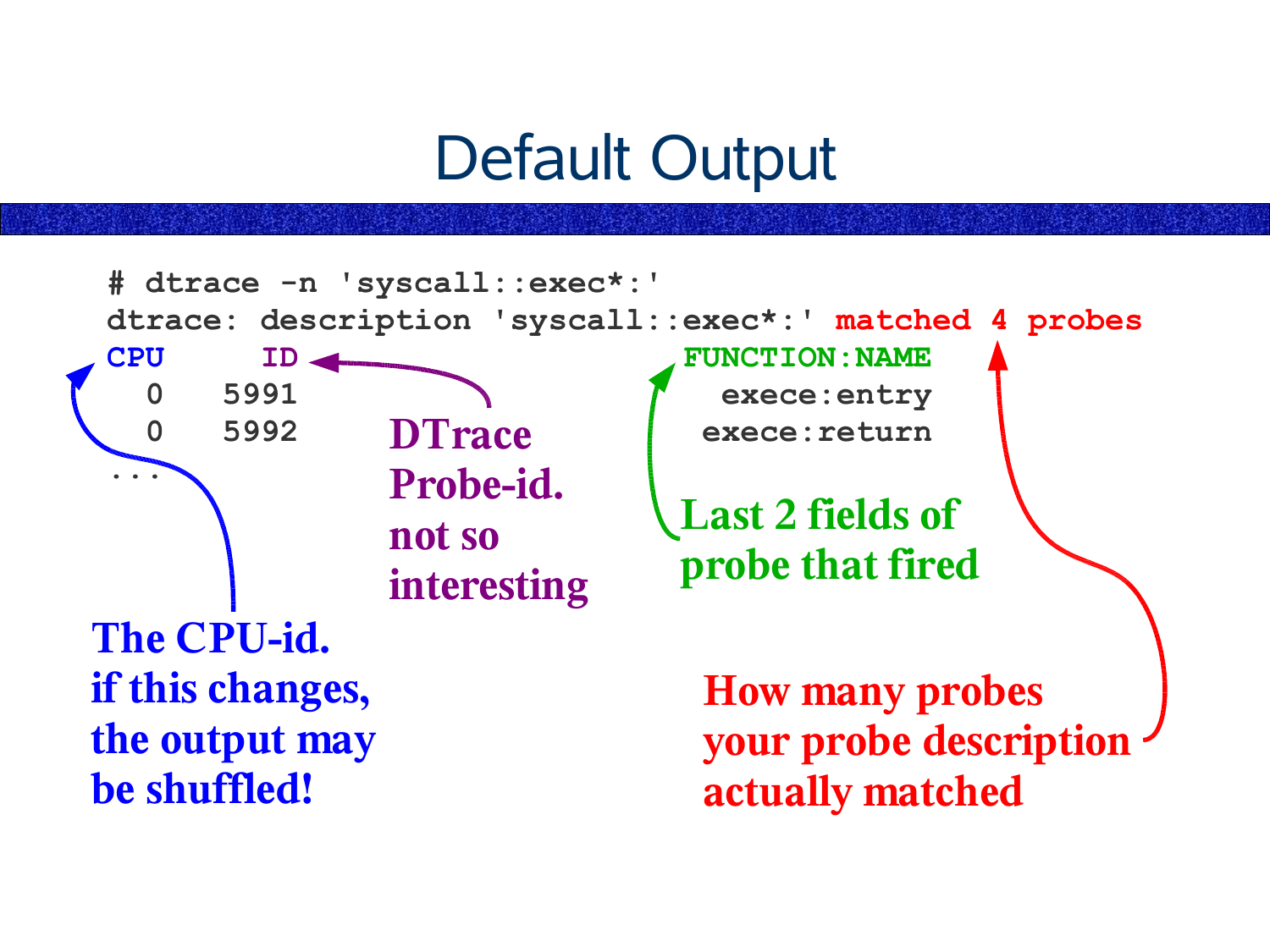#### Actions

• A custom action can be performed when a probe fires

|             |      |    | # dtrace -n 'syscall::exec*: { trace (execname) ; }' |                       |              |                                                         |
|-------------|------|----|------------------------------------------------------|-----------------------|--------------|---------------------------------------------------------|
|             |      |    |                                                      |                       |              | dtrace: description 'syscall::exec*: ' matched 4 probes |
| <b>CPU</b>  |      | TD |                                                      | <b>FUNCTION: NAME</b> |              |                                                         |
|             | 5991 |    |                                                      |                       | exece: entry | bash                                                    |
| $\Omega$    | 5992 |    |                                                      | exece: return         |              | date                                                    |
| $\mathbf 0$ | 5991 |    |                                                      |                       | exece: entry | bash                                                    |
| 0           | 5992 |    |                                                      | exece: return         |              | $\mathbf{1}\mathbf{s}$                                  |
|             |      |    |                                                      |                       |              |                                                         |

- **trace()** prints one argument
- **execname** is the process name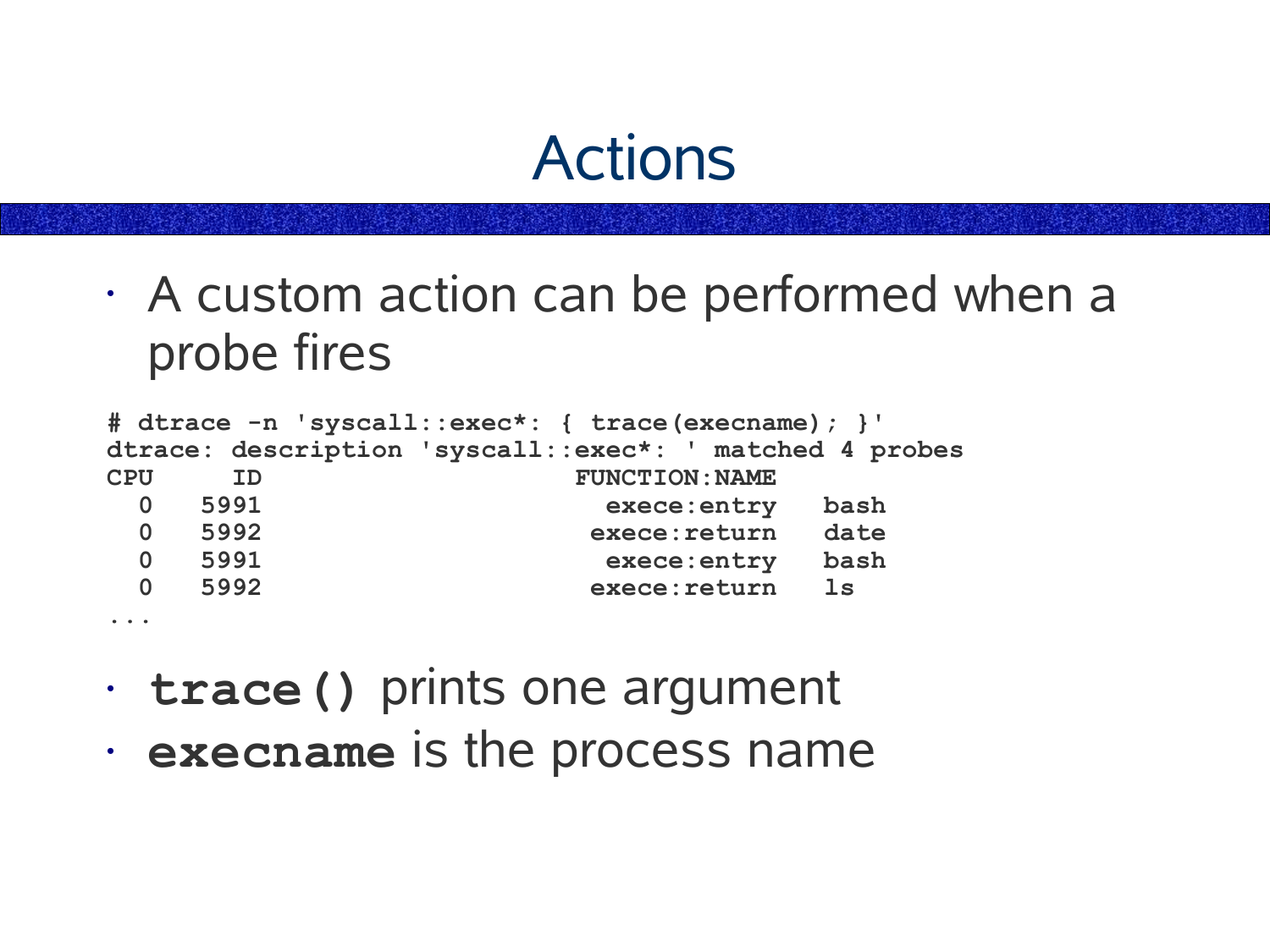#### Process Creation



- fork variants: fork1(2), forkall(2), vfork(2)
- $\cdot$  exec variants: exec(2), exece(2)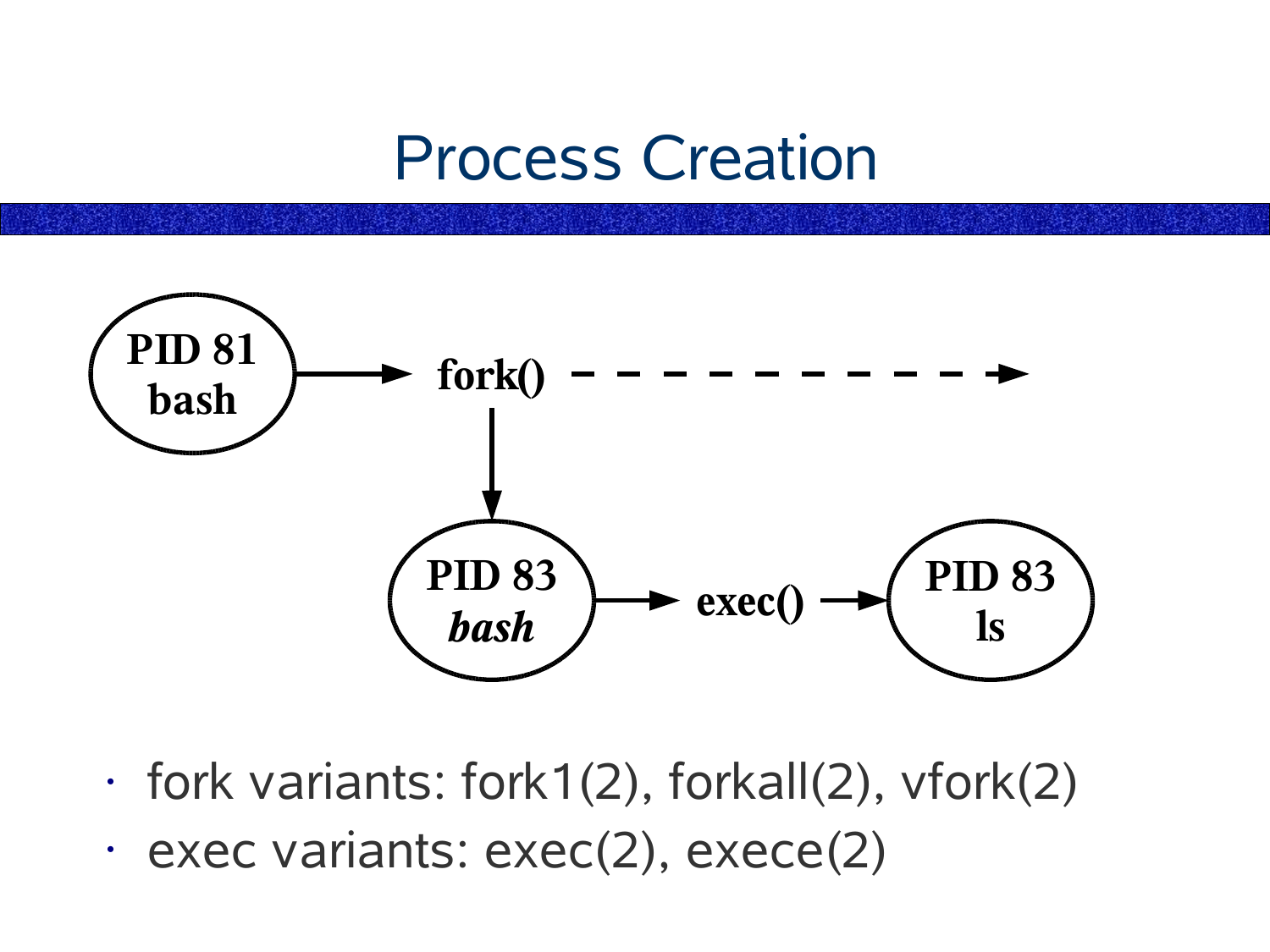# Syscall Entry and Return



• Both syscall entry and return can be traced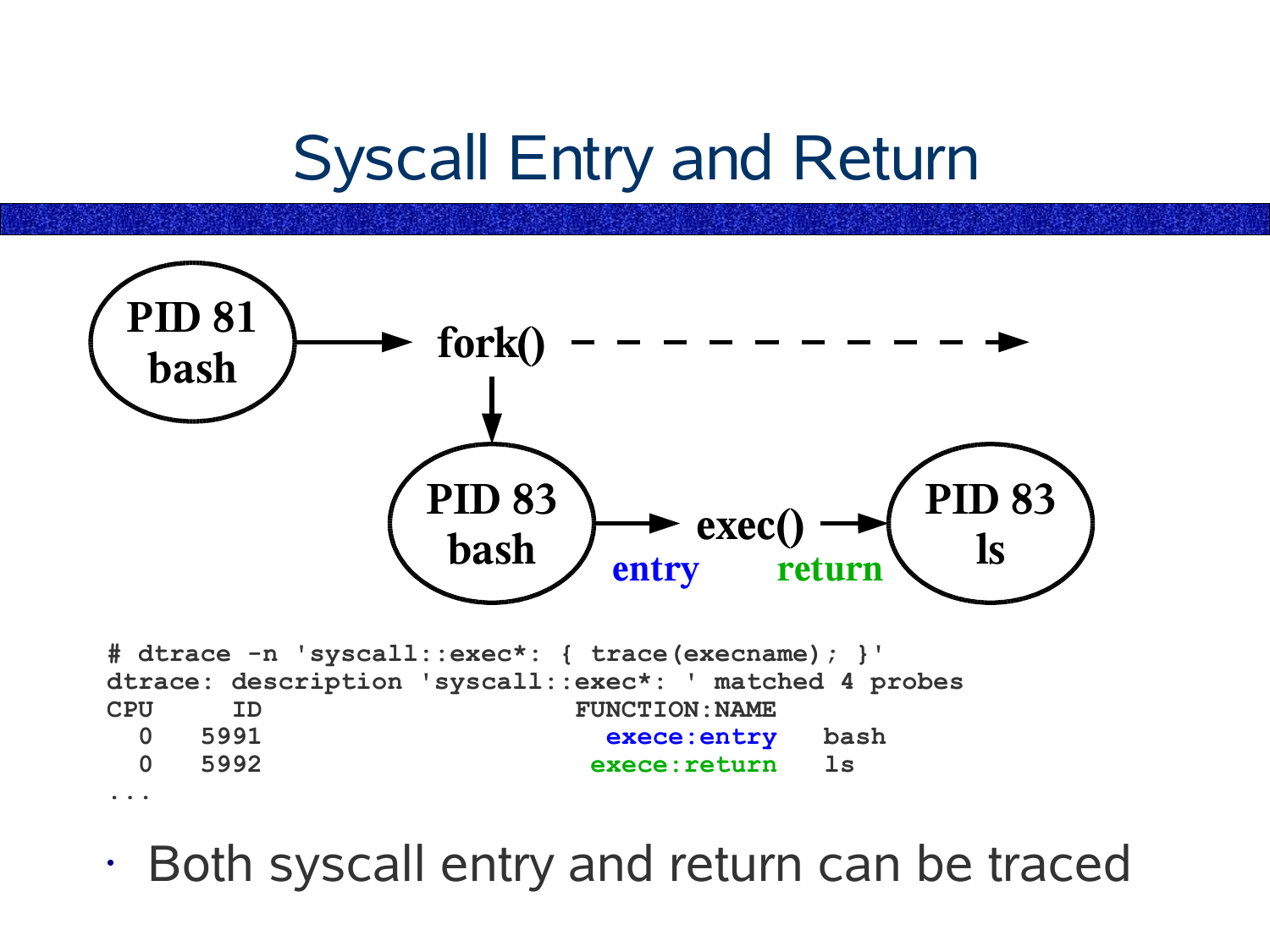# Tracing Process Creation

| # dtrace -n 'syscall::exec*:return { trace(execname) ; } ' |                                                               |                                  |  |  |  |  |  |  |
|------------------------------------------------------------|---------------------------------------------------------------|----------------------------------|--|--|--|--|--|--|
|                                                            | dtrace: description 'syscall::exec*:return ' matched 2 probes |                                  |  |  |  |  |  |  |
| <b>CPU</b>                                                 | <b>ID</b>                                                     | <b>FUNCTION: NAME</b>            |  |  |  |  |  |  |
| $\mathbf 0$                                                | 5992                                                          | staroffice<br>exece:return       |  |  |  |  |  |  |
| $\mathbf 0$                                                | 5992                                                          | exece: return<br>grep            |  |  |  |  |  |  |
| $\mathbf 0$                                                | 5992                                                          | exece: return<br>grep            |  |  |  |  |  |  |
| $\mathbf 0$                                                | 5992                                                          | soffice<br>exece: return         |  |  |  |  |  |  |
| $\mathbf 0$                                                | 5992                                                          | dirname<br>exece: return         |  |  |  |  |  |  |
| $\overline{0}$                                             | 5992                                                          | exece: return<br>expr            |  |  |  |  |  |  |
| $\mathbf 0$                                                | 5992                                                          | basename<br>exece: return        |  |  |  |  |  |  |
| $\mathbf 0$                                                | 5992                                                          | exece: return<br>expr            |  |  |  |  |  |  |
| $\mathbf 0$                                                | 5992                                                          | sopatchlevel.sh<br>exece: return |  |  |  |  |  |  |
| $\mathbf 0$                                                | 5992                                                          | dirname<br>exece: return         |  |  |  |  |  |  |
|                                                            |                                                               |                                  |  |  |  |  |  |  |

**...**

- $\cdot$  For exec() the return probe is traced, as this is when the destination execname is available on-CPU
- This shows new processes from running "soffice"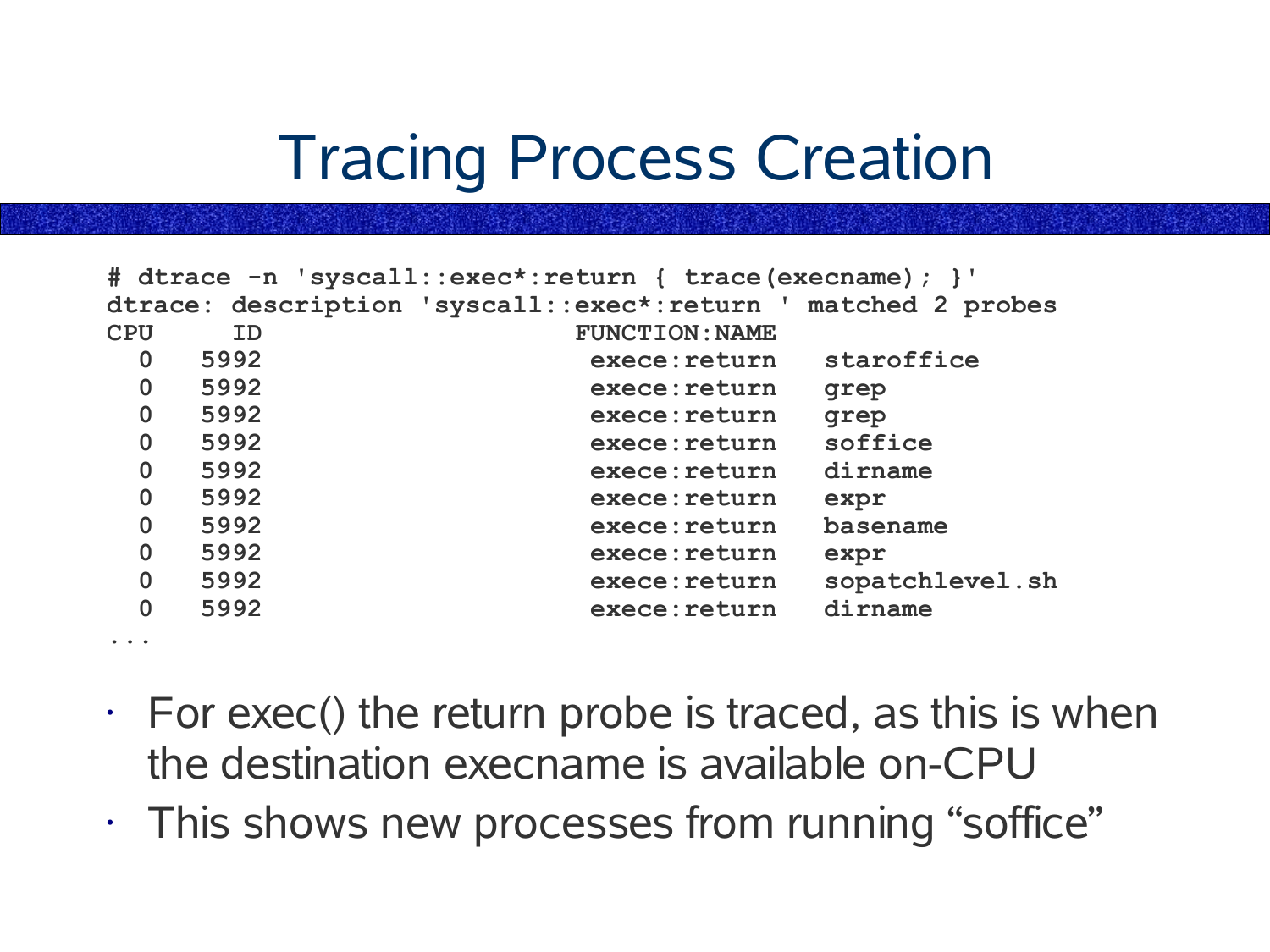### **Terminology**

• A summary of DTrace terminology,



It's important to be able to talk-the-talk...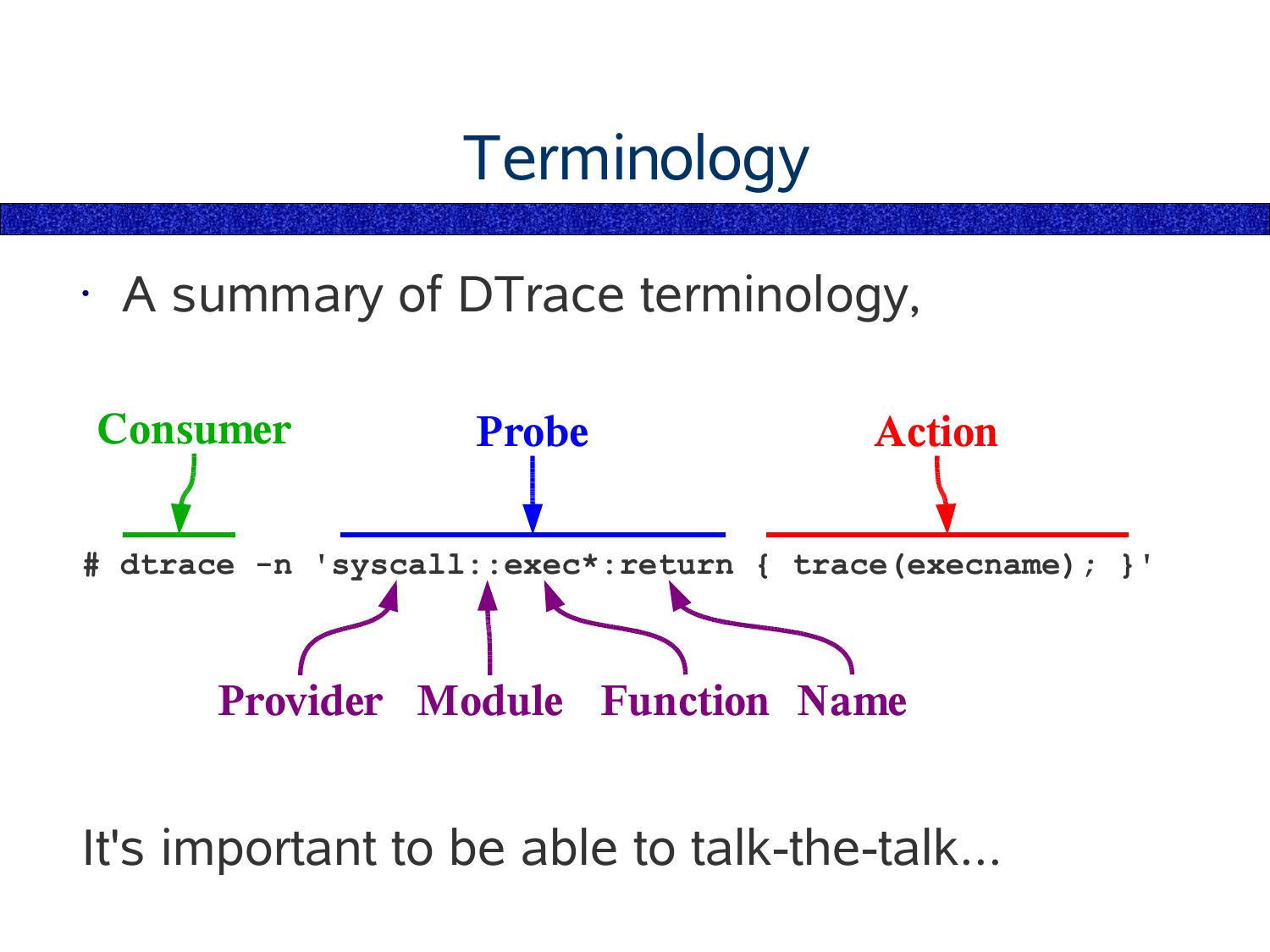### Provider Intro

- There are many providers,
	- **syscall** System call entry and return probes
	- **vminfo** Virtual Memory statistic probes
	- **sysinfo** Classic sysinfo statistic probes
	- **io** Disk and NFS events
	- **sched** system scheduling events
	- **profile** fixed sampling

• **...**

- **dtrace** program BEGIN/END probes
- **pid** user-level tracing
- **fbt** raw kernel tracing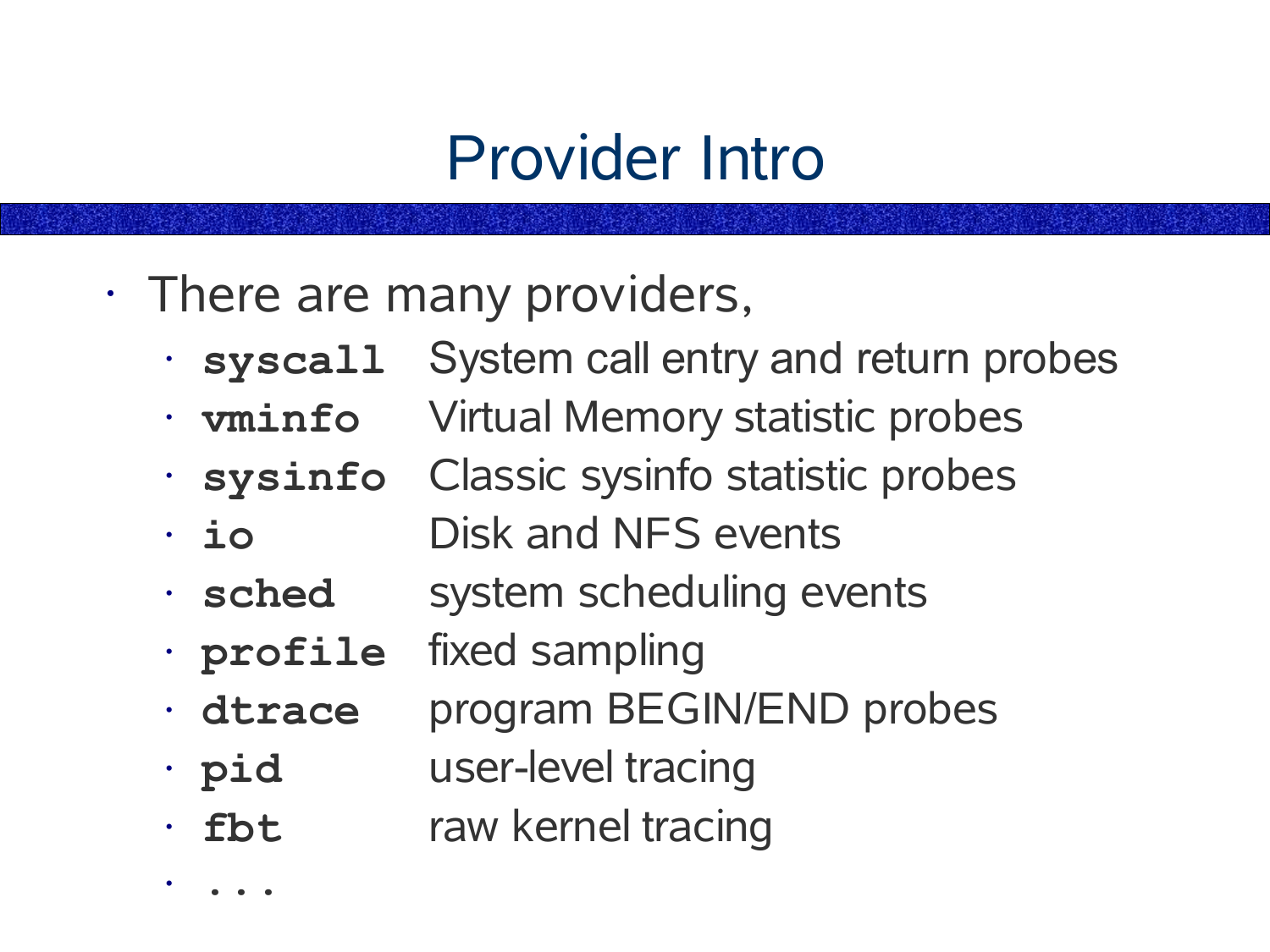# *Provider Questions*

- 1.Where are syscalls documented?
- 2.The pid provider traces user-level activity: Where are library functions documented? Where are user functions documented?
- 3.The fbt provider traces kernel-level activity: Where are kernel functions documented?
- 4.DTrace provides its own custom providers. Where would they be documented?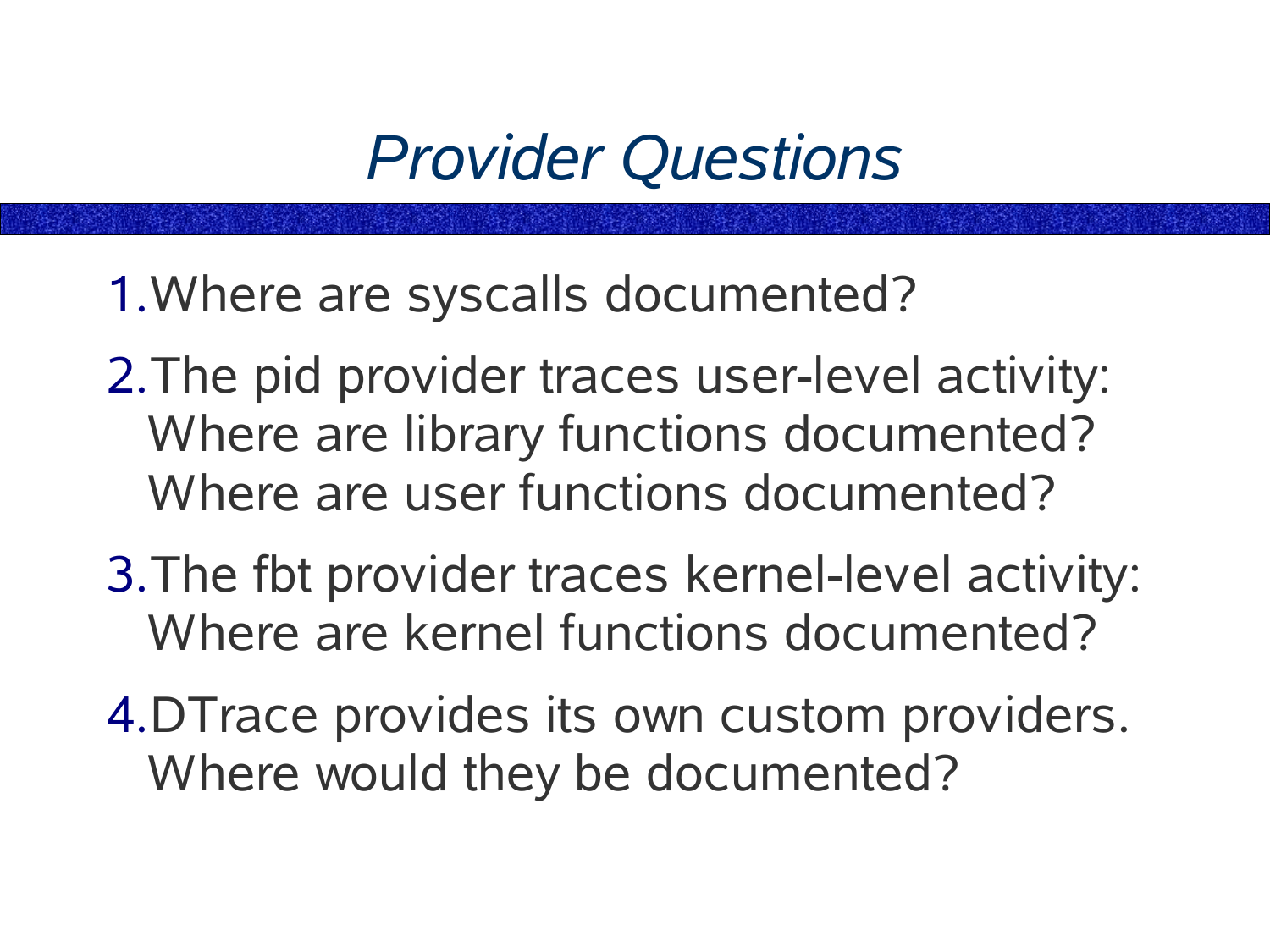### Provider Documentation

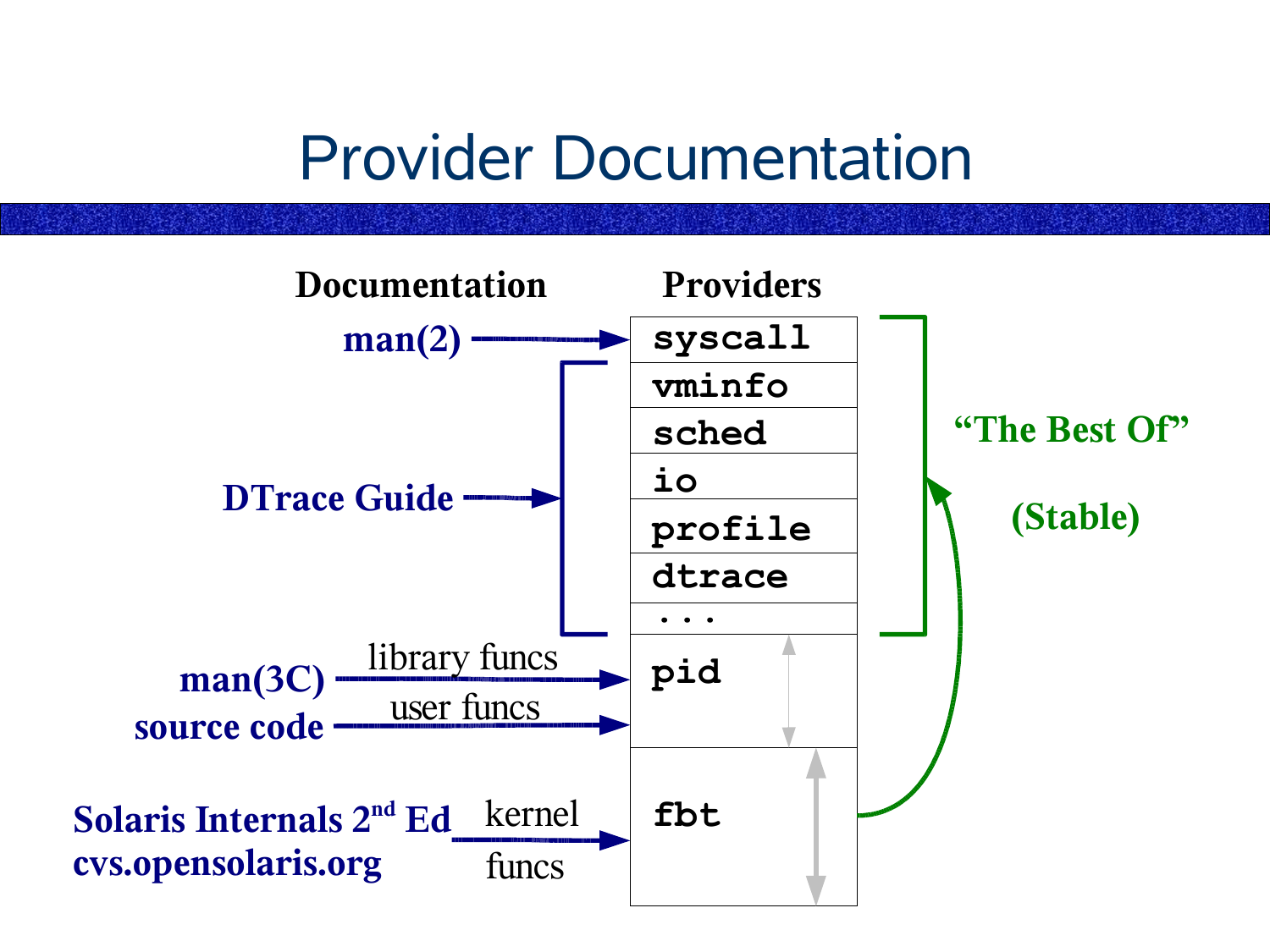# Action Intro

- trace() prints 1 argument
- printf() may also be used
- DTrace variable builtins include,
	- execname process name
	- pid process ID
	-
	-
	-
	-
	-

 $\cdot$  timestamp time since boot, nanoseconds • probefunc probe function component • probename probe name component • curthread pointer to current thread  $\cdot$  curpsinfo pointer to psinfo like structure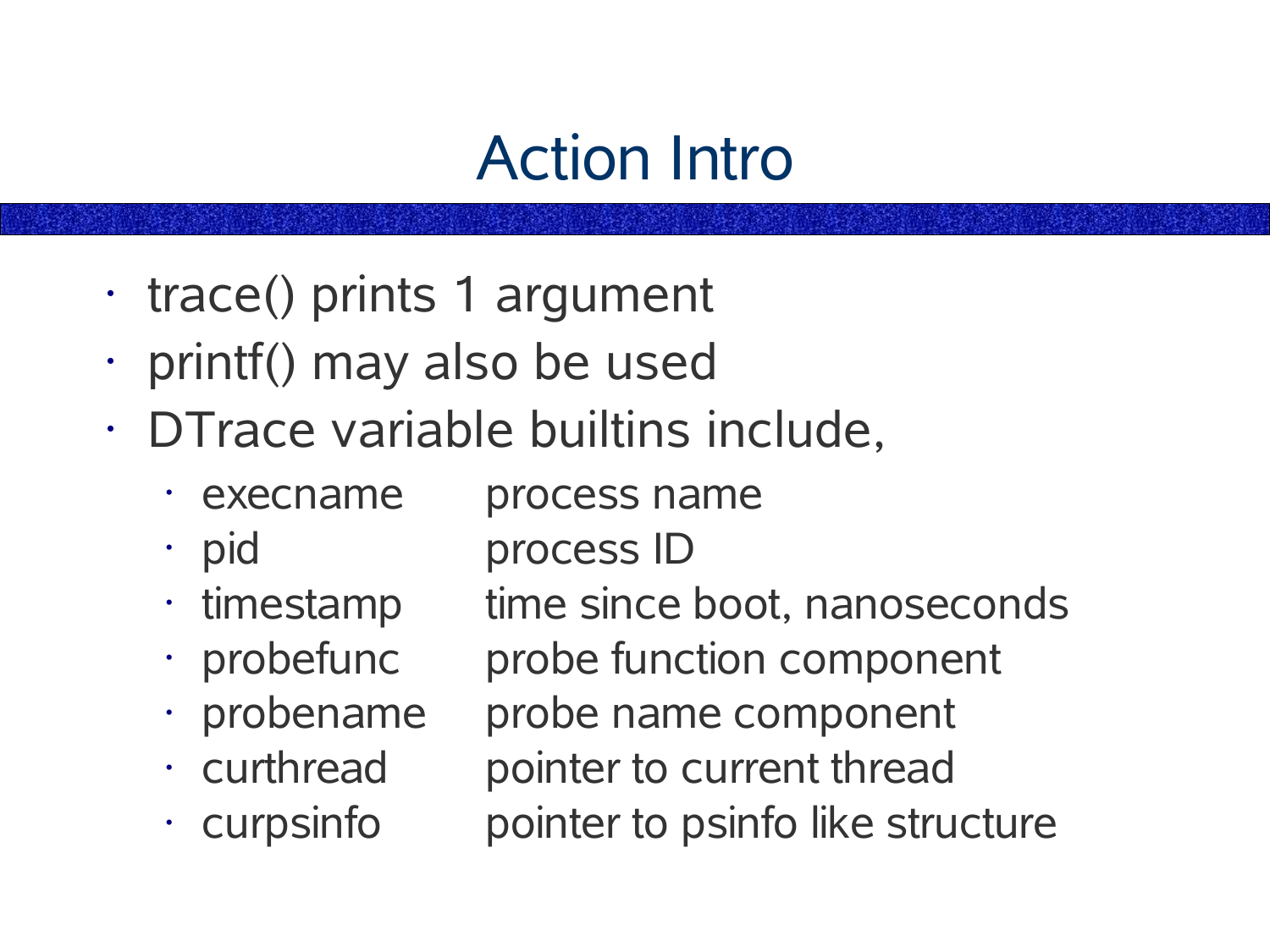# printf Example

• Enhancing our previous one-liner,

```
# dtrace -n 'syscall::exec*:return { printf("%6d %s", pid, execname); }'
dtrace: description 'syscall::exec*:return ' matched 2 probes
CPU ID FUNCTION:NAME
 0 5992 exece:return 28751 staroffice
 0 5992 exece:return 28752 grep
 0 5992 exece:return 28755 grep
 0 5992 exece:return 28753 soffice
...
```
- format characters include,
	- %d integers
	- %f floats
	- %s strings
	- %S safe strings escaped binary characters
	- %Y text formatted time (use with "walltimestamp")

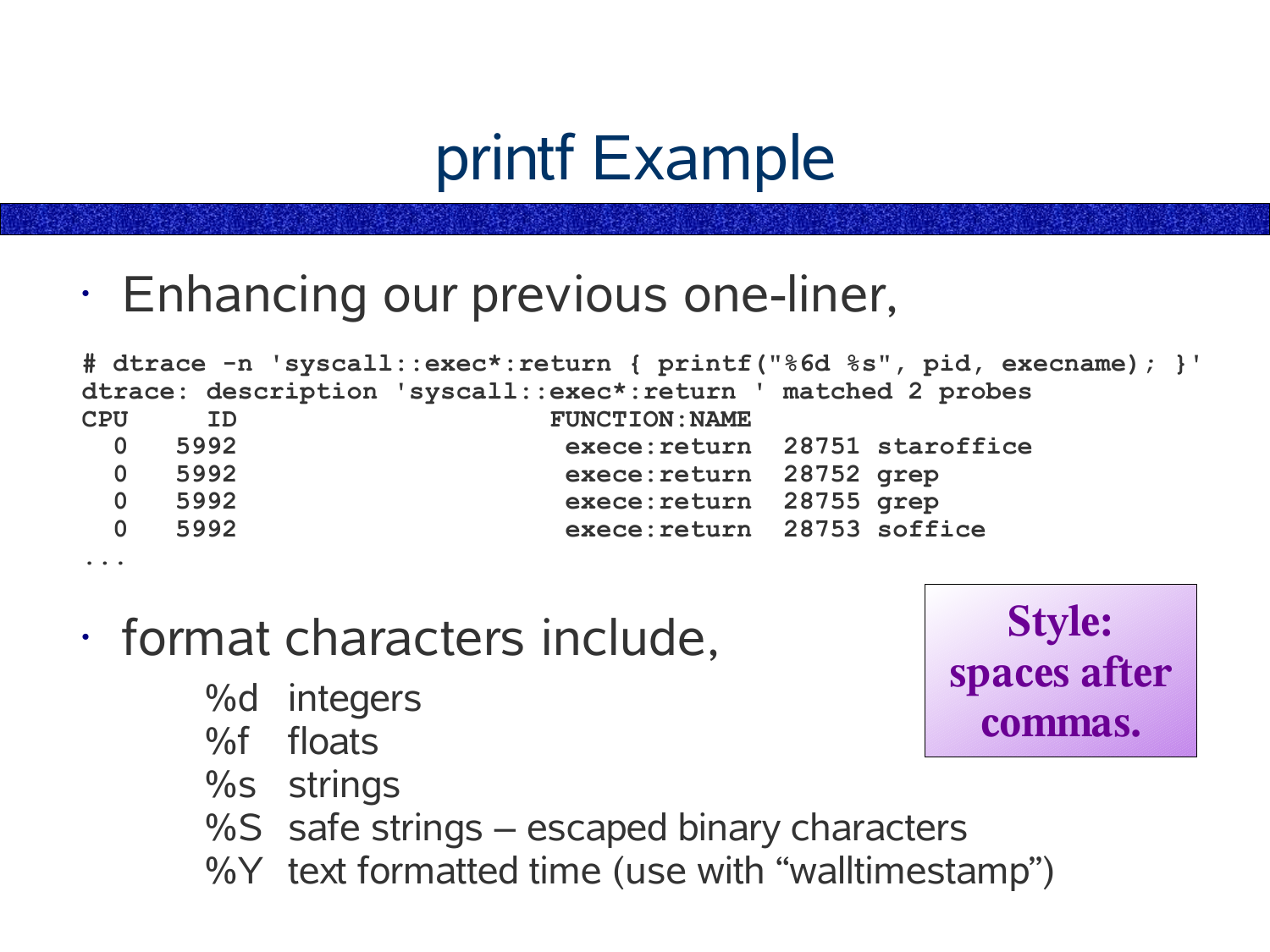### walltimestamp

| # dtrace -n 'syscall::exec*:return { printf("%-20Y %6d %s", walltimestamp, pid,<br>$execname)$ ; }' |                                                               |  |                                                     |  |  |  |  |  |
|-----------------------------------------------------------------------------------------------------|---------------------------------------------------------------|--|-----------------------------------------------------|--|--|--|--|--|
|                                                                                                     | dtrace: description 'syscall::exec*:return ' matched 2 probes |  |                                                     |  |  |  |  |  |
| <b>CPU</b>                                                                                          | ID                                                            |  | <b>FUNCTION: NAME</b>                               |  |  |  |  |  |
| $\mathbf 0$                                                                                         | 5992                                                          |  | exece: return 2006 May 22 02:12:36 28762 staroffice |  |  |  |  |  |
| $\mathbf 0$                                                                                         | 5992                                                          |  | exece: return 2006 May 22 02:12:36 28763 grep       |  |  |  |  |  |
| $\mathbf 0$                                                                                         | 5992                                                          |  | exece: return 2006 May 22 02:12:36 28765 grep       |  |  |  |  |  |
| $\mathbf 0$                                                                                         | 5992                                                          |  | exece: return 2006 May 22 02:12:36 28766 soffice    |  |  |  |  |  |
| $\mathbf 0$                                                                                         | 5992                                                          |  | exece: return 2006 May 22 02:12:36 28767 dirname    |  |  |  |  |  |
| $\mathbf 0$                                                                                         | 5992                                                          |  | exece: return 2006 May 22 02:12:36 28764 expr       |  |  |  |  |  |
| $\mathbf 0$                                                                                         | 5992                                                          |  | exece: return 2006 May 22 02:12:36 28768 basename   |  |  |  |  |  |
| $\bullet$ , $\bullet$ , $\bullet$                                                                   |                                                               |  |                                                     |  |  |  |  |  |

- *Our output still contains the DTrace defaults.* This can be eliminated using -q.
- *Our command is > 80 characters.* This can be better managed using a script file.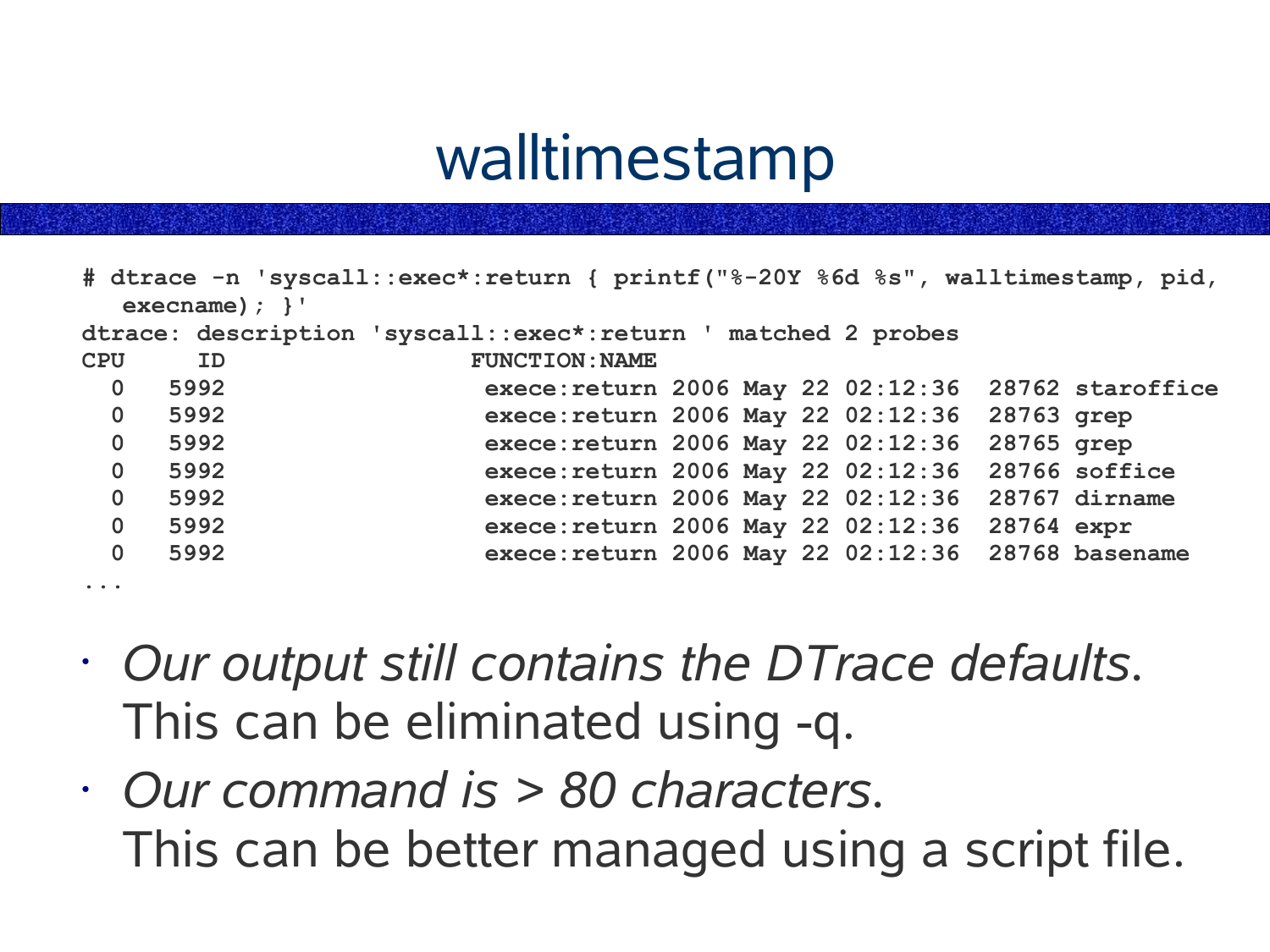#### quiet mode

```
# dtrace -qn 'syscall::exec*:return { printf("%-20Y %6d %s\n",
  walltimestamp, pid, execname); }'
2006 May 22 02:14:36 28773 staroffice
2006 May 22 02:14:36 28774 grep
2006 May 22 02:14:36 28776 grep
2006 May 22 02:14:36 28777 soffice
2006 May 22 02:14:36 28778 dirname
2006 May 22 02:14:36 28775 expr
2006 May 22 02:14:36 28779 basename
2006 May 22 02:14:36 28780 expr
2006 May 22 02:14:36 28781 sopatchlevel.sh
2006 May 22 02:14:36 28782 dirname
^{\wedge}C
```
- **dtrace -q** suppresses the default output
- A **\n** is now needed to terminate each line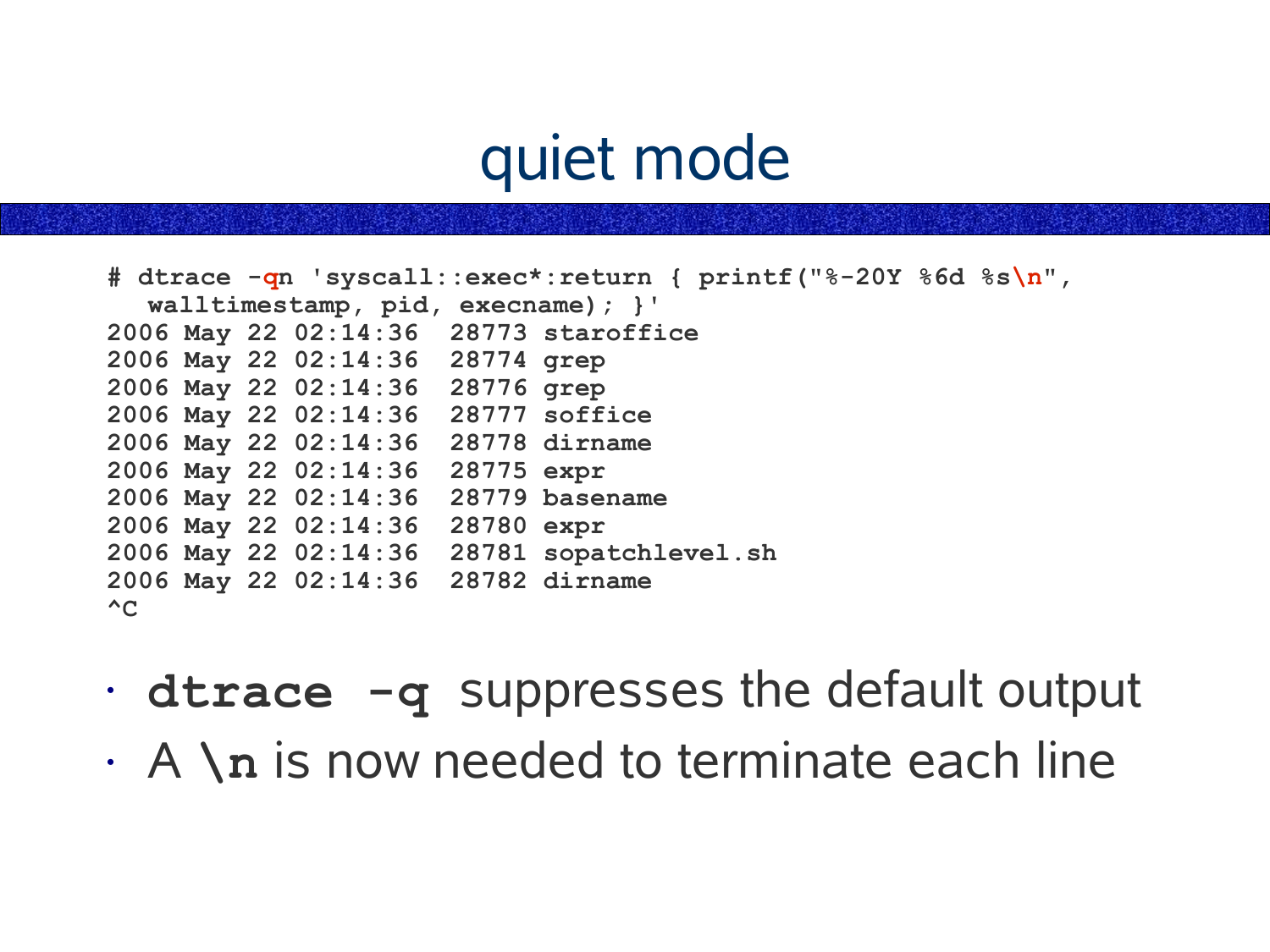# DTrace Script File

```
# cat -n exec.d
    1 #!/usr/sbin/dtrace -qs
    2
     3 syscall::exec*:return
    4 {
    5 printf("%-20Y %6d %s\n", walltimestamp, pid, execname);
    6 }
#
# chmod 755 exec.d
#
# ./exec.d
2006 May 22 02:20:59 28788 staroffice
2006 May 22 02:20:59 28789 grep
2006 May 22 02:20:59 28791 grep
2006 May 22 02:20:59 28792 soffice
2006 May 22 02:20:59 28793 dirname
...
                                                         Style:
                                                      tab indent
                                                        actions.
```
- So far, so good. The script file is easier to edit.
- *Some improvements can be made...*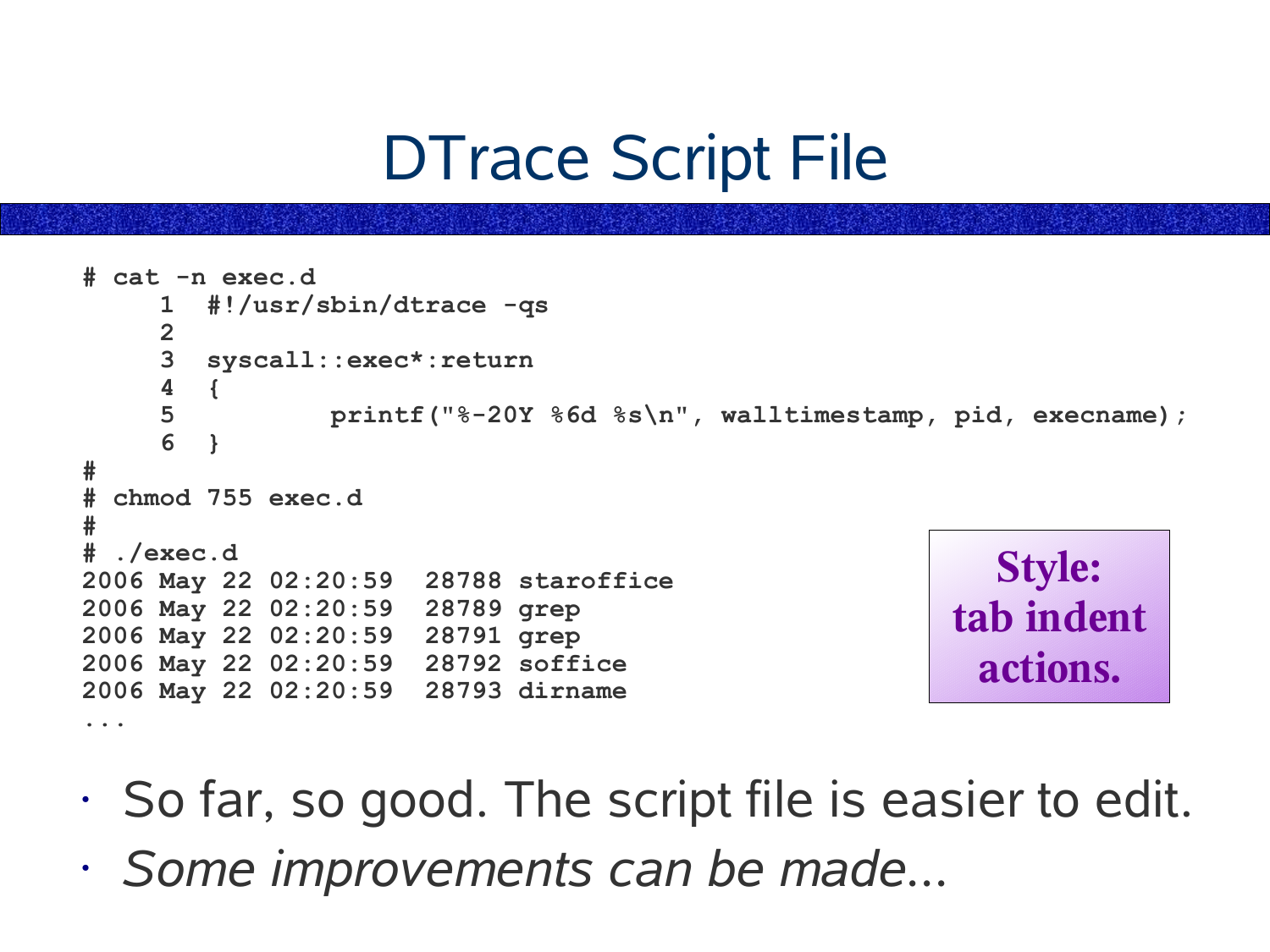### DTrace Scripting

```
# cat -n exec.d
    1 #!/usr/sbin/dtrace -s
    2
    3 #pragma D option quiet
    4
    5 dtrace:::BEGIN
    6 {
    7 printf("%-20s %6s %s\n", "TIME", "PID", "CMD");
    8 }
    9
   10 syscall::exec*:return
   11 {
              12 printf("%-20Y %6d %s\n", walltimestamp, pid, execname);
   13 }
#
# ./exec.d
TIME PID CMD
2006 May 22 02:24:17 28801 staroffice
2006 May 22 02:24:17 28802 grep
2006 May 22 02:24:17 28804 grep
2006 May 22 02:24:17 28805 soffice
...
```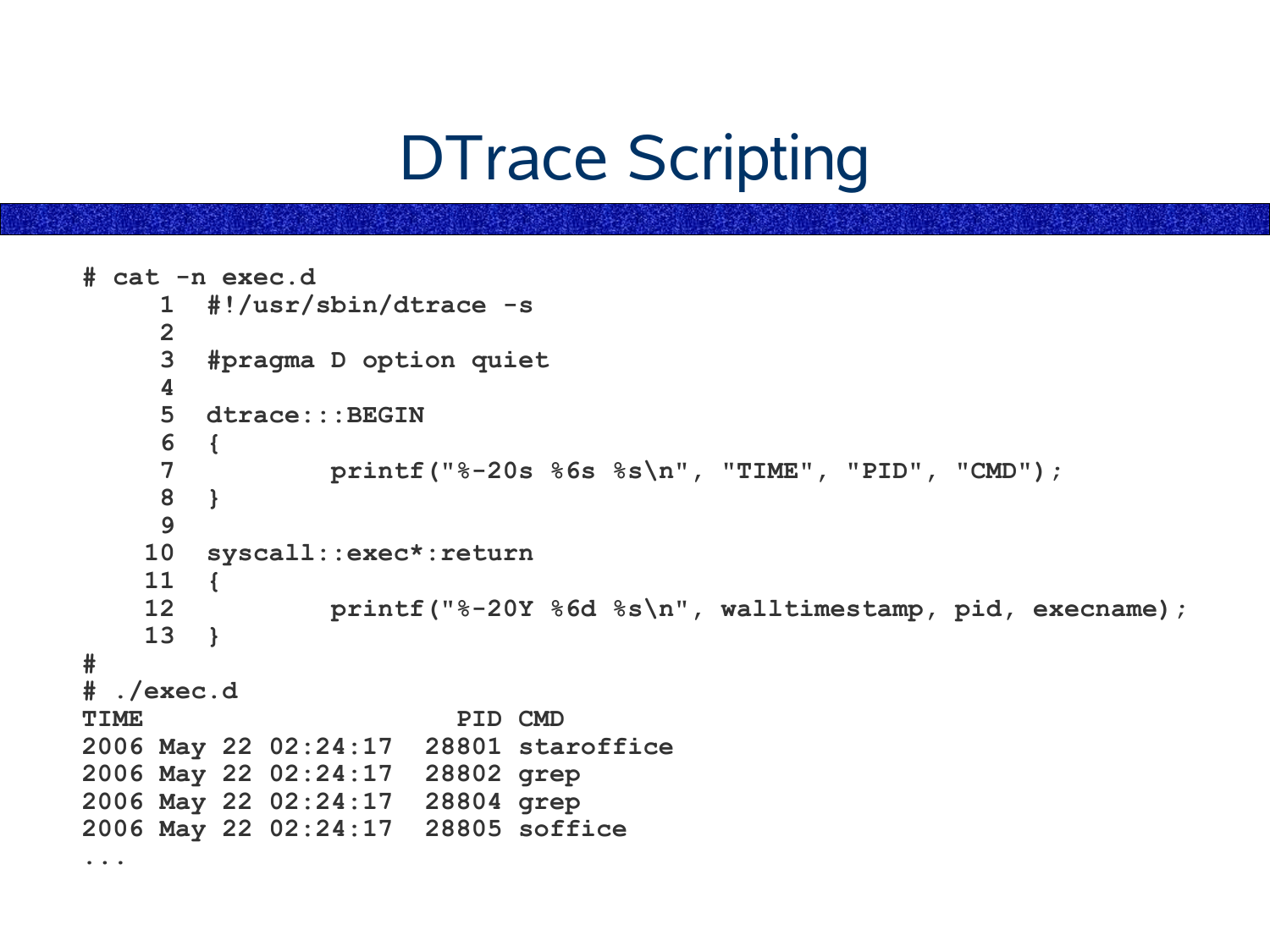# DTrace Scripting

- Seems like awk!
- "pragma D option quiet" is the same as -q, however is more obvious (especially when more options are used).
- $\cdot$  Printing a heading serves to both label the output, and to indicate when DTrace has began tracing.
	- dtrace:::BEGIN probe fires at start (headings)
	- dtrace:::END probe fires at end (reports)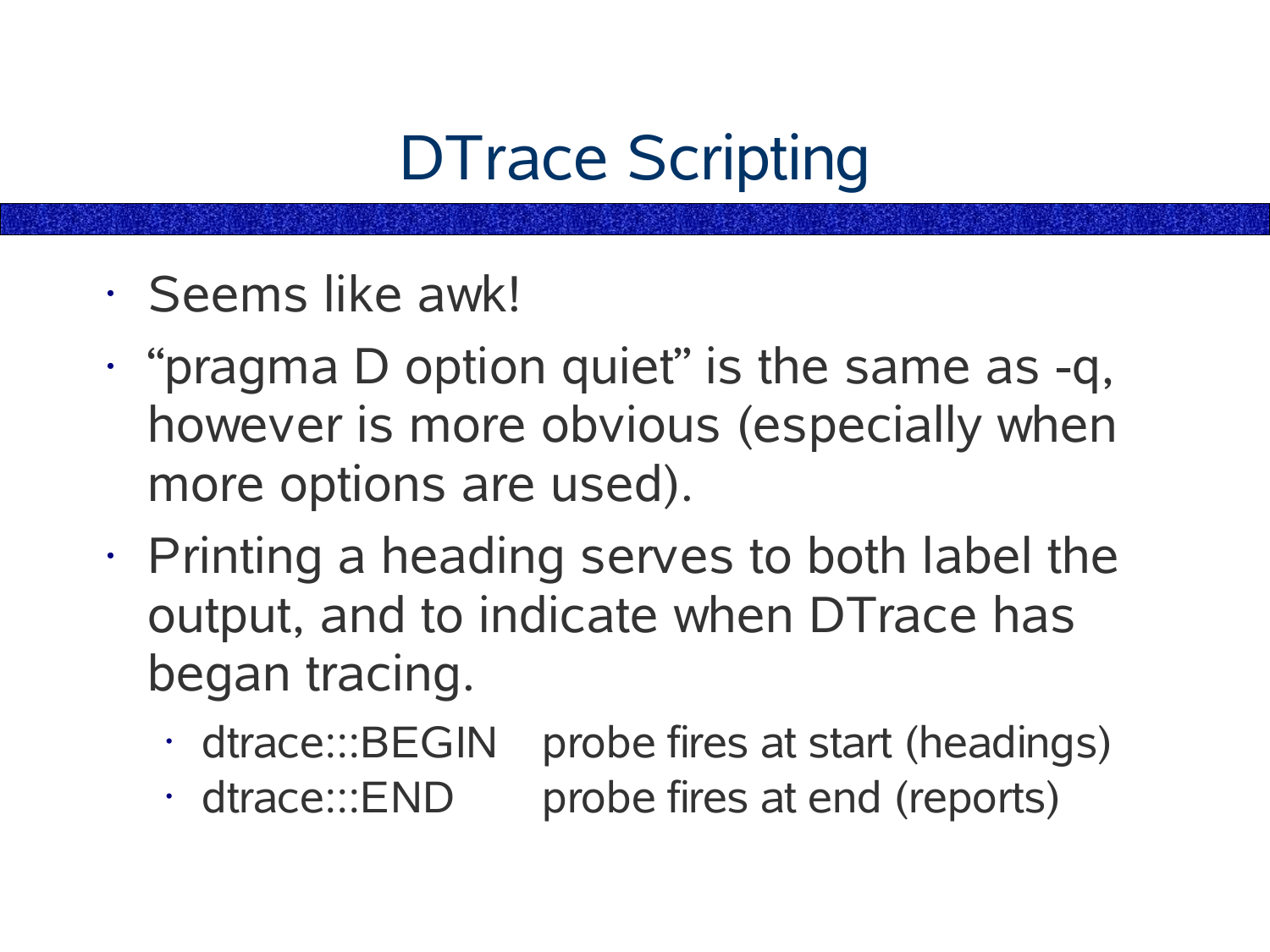### curpsinfo->pr\_psargs

 $\cdot$  To print more than just the execname: try,

```
# dtrace -qn 'syscall::exec*:return { printf("%6d %s\n", pid,
   curpsinfo->pr_psargs); }'
29396 /bin/sh /usr/bin/soffice
 29397 grep StarOffice 7 /export/home/brendan/.sversionrc
 29398 grep StarOffice 7 /export/home/brendan/.sversionrc
 29396 /bin/sh /usr/staroffice7/program/soffice
 29400 /usr/bin/sh /usr/bin/dirname /usr/staroffice7/program/soffice
 29400 /usr/bin/expr /usr/staroffice7/program/soffice/ : \(/\)/*[^/]*//*$
  | /usr/staro
29402 /usr/bin/sh /usr/bin/basename /usr/staroffice7/program/soffice
 29402 /usr/bin/expr //usr/staroffice7/program/soffice : \(.*[^/]\)/*$ : .
  */\(..*\) :
29404 /bin/sh /usr/staroffice7/program/sopatchlevel.sh
 29405 /usr/bin/sh /usr/bin/dirname /
  usr/staroffice7/program/sopatchlevel.sh
 29405 /usr/bin/expr /usr/staroffice7/program/sopatchlevel.sh/ : \(/\)/*
  [^/]*//*$ | /u
29406 uname -s
```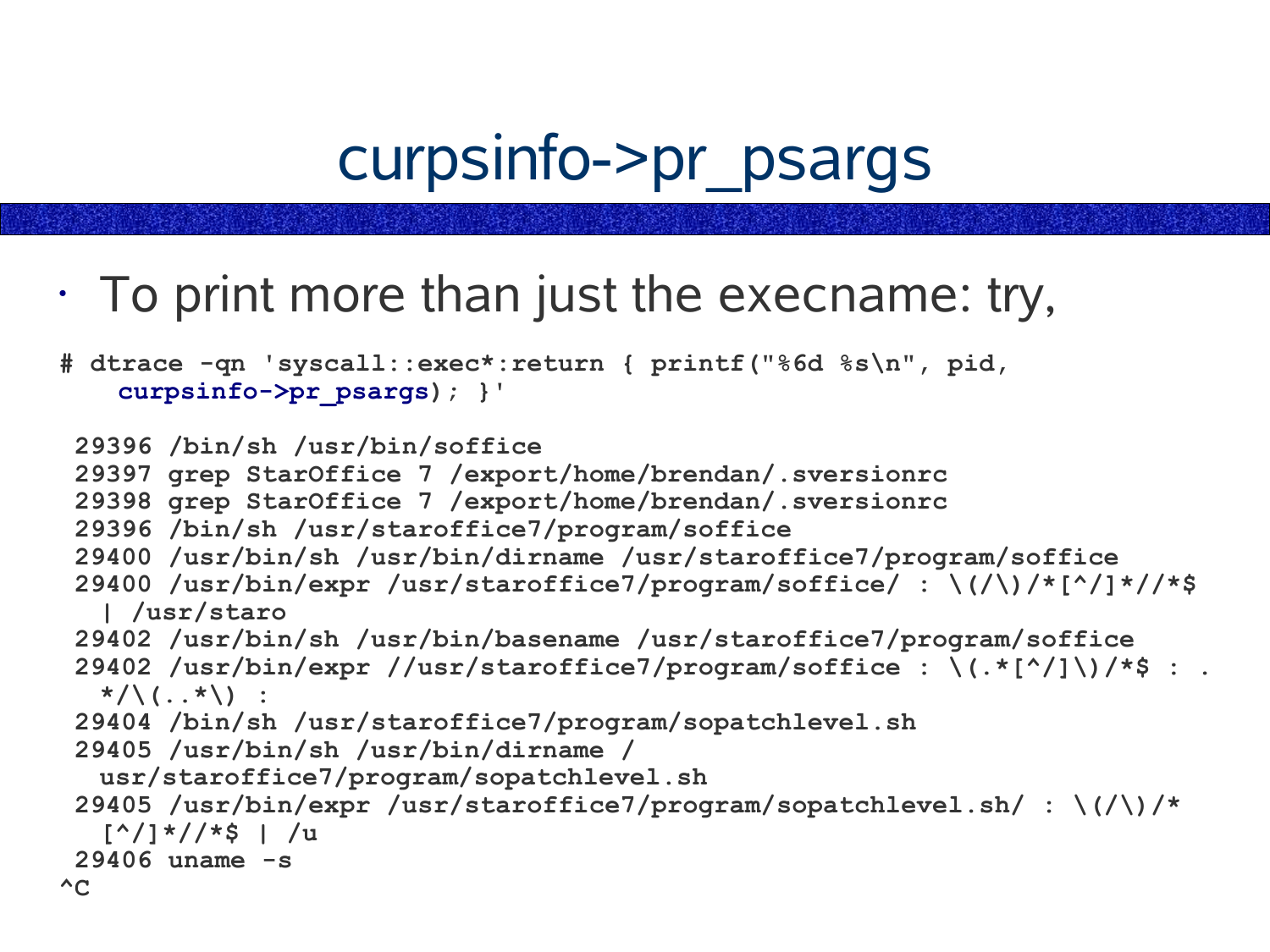#### DTrace Resources

- OpenSolaris DTrace Community http://www.opensolaris.org/os/community/dtrace
- DTrace Guide http://docs.sun.com/app/docs/doc/817-6223
- DTrace Tools http://www.brendangregg.com/dtrace.html
- Solaris Performance and Tools: DTrace and MDB Techniques for Solaris 10 and OpenSolaris. McDougall/Mauro/Gregg ISBN: 0-13-156819-1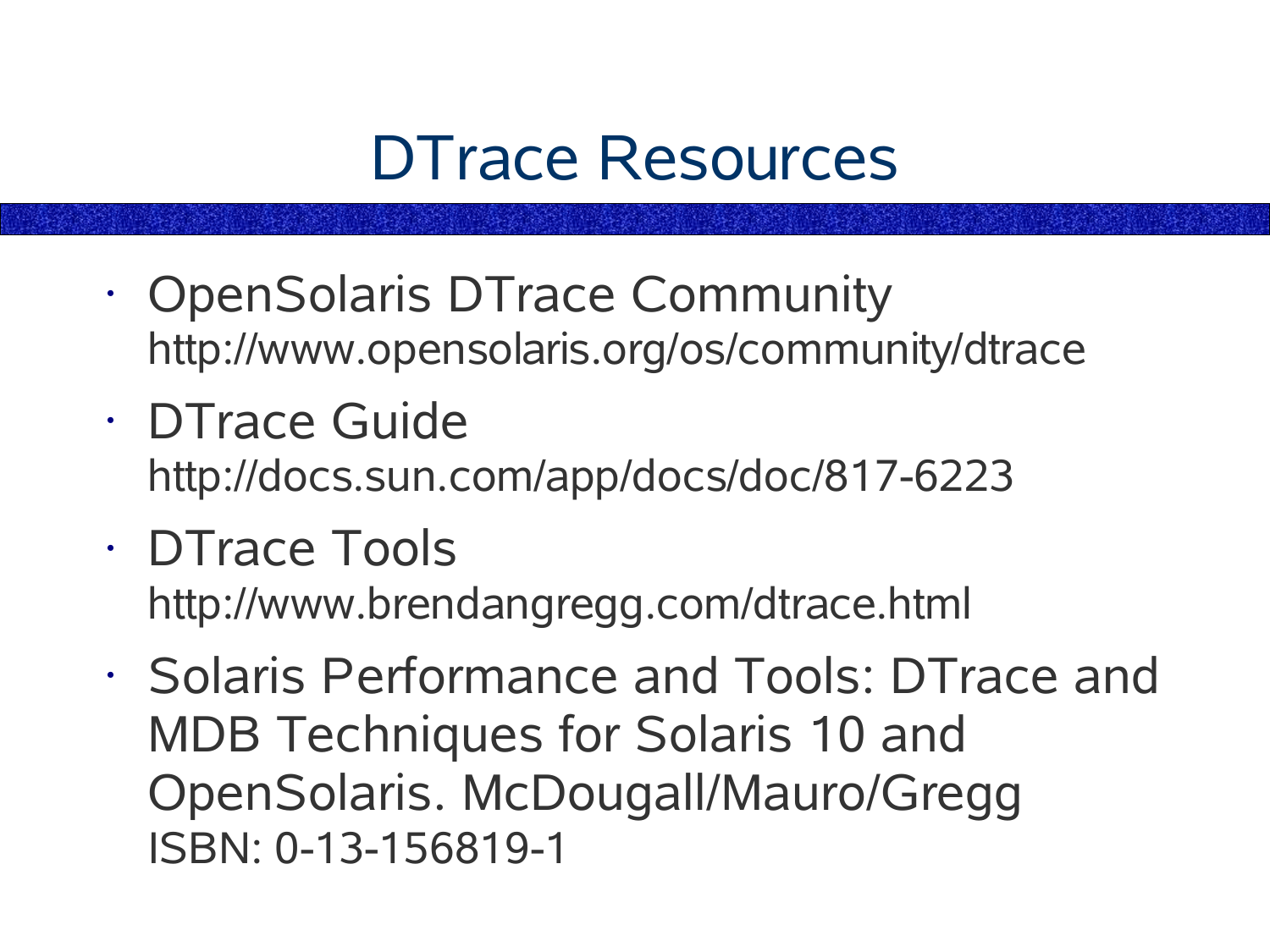# End of Chapter 2

Chapter 1 – Solaris 9 Performance Tools Chapter 2 – Introducing DTrace *Chapter 3 – Command Line DTrace* Chapter 4 – DTrace one-liners Chapter 5 – DTrace Mentality 1 Chapter 6 – Providers Chapter 7 – The D Language Chapter 8 – Advanced Scripting Chapter 9 – The DTraceToolkit Chapter 10 – DTrace Mentality 2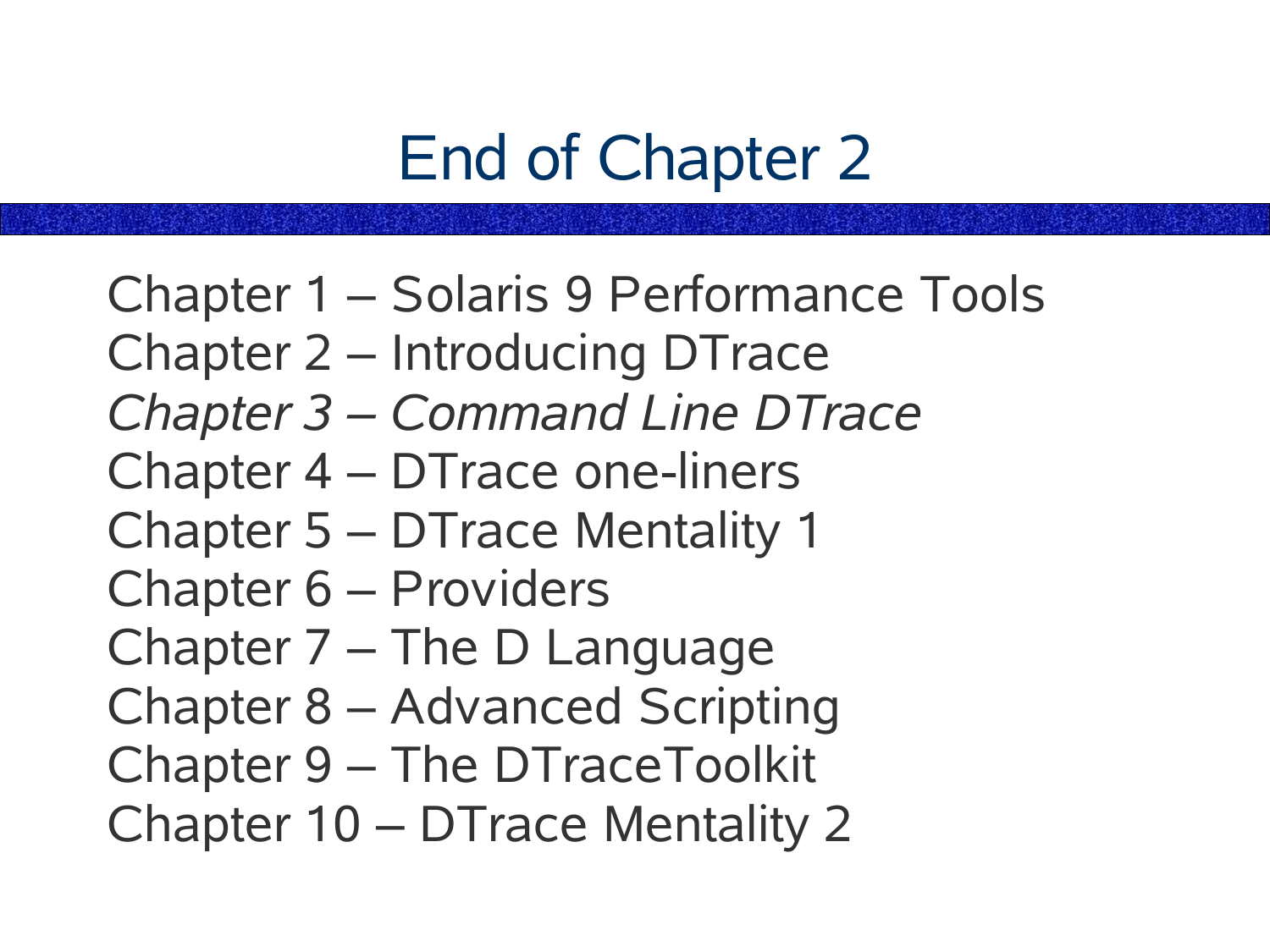#### Chapter 3

#### **Command Line DTrace**

- The syscall Provider
- Entry/Return Arguments
- Predicates
- Aggregations
- Stack tracing
- Intro to sysinfo Provider
- Intro to profile Provider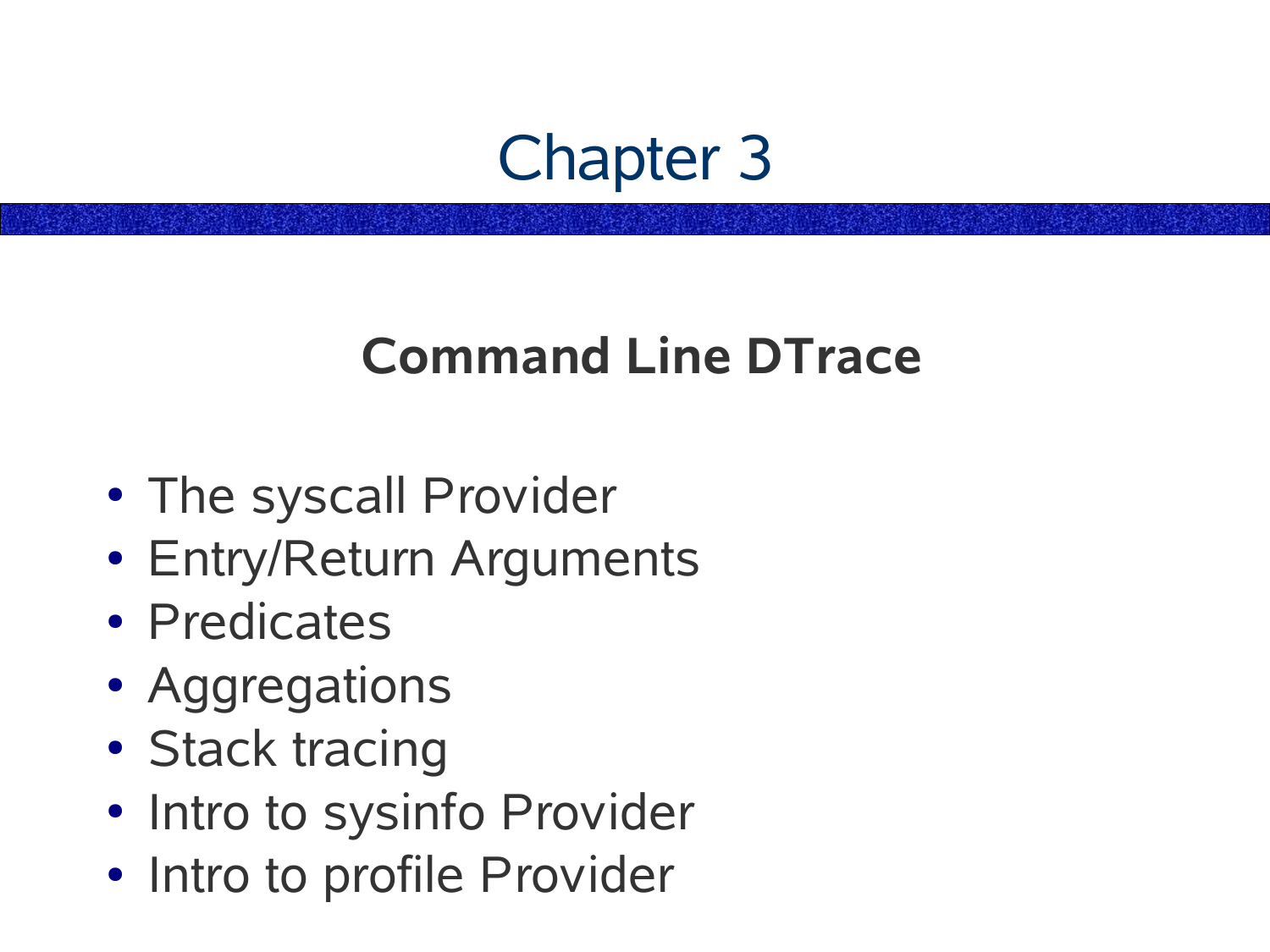# syscall Provider

- This provider traces syscall entry and returns
- syscalls are the interface between user-land and the kernel, and reflect much of an applications behaviour
- $\cdot$  syscalls are well documented man(2)
- This provider is a great place to start learning DTrace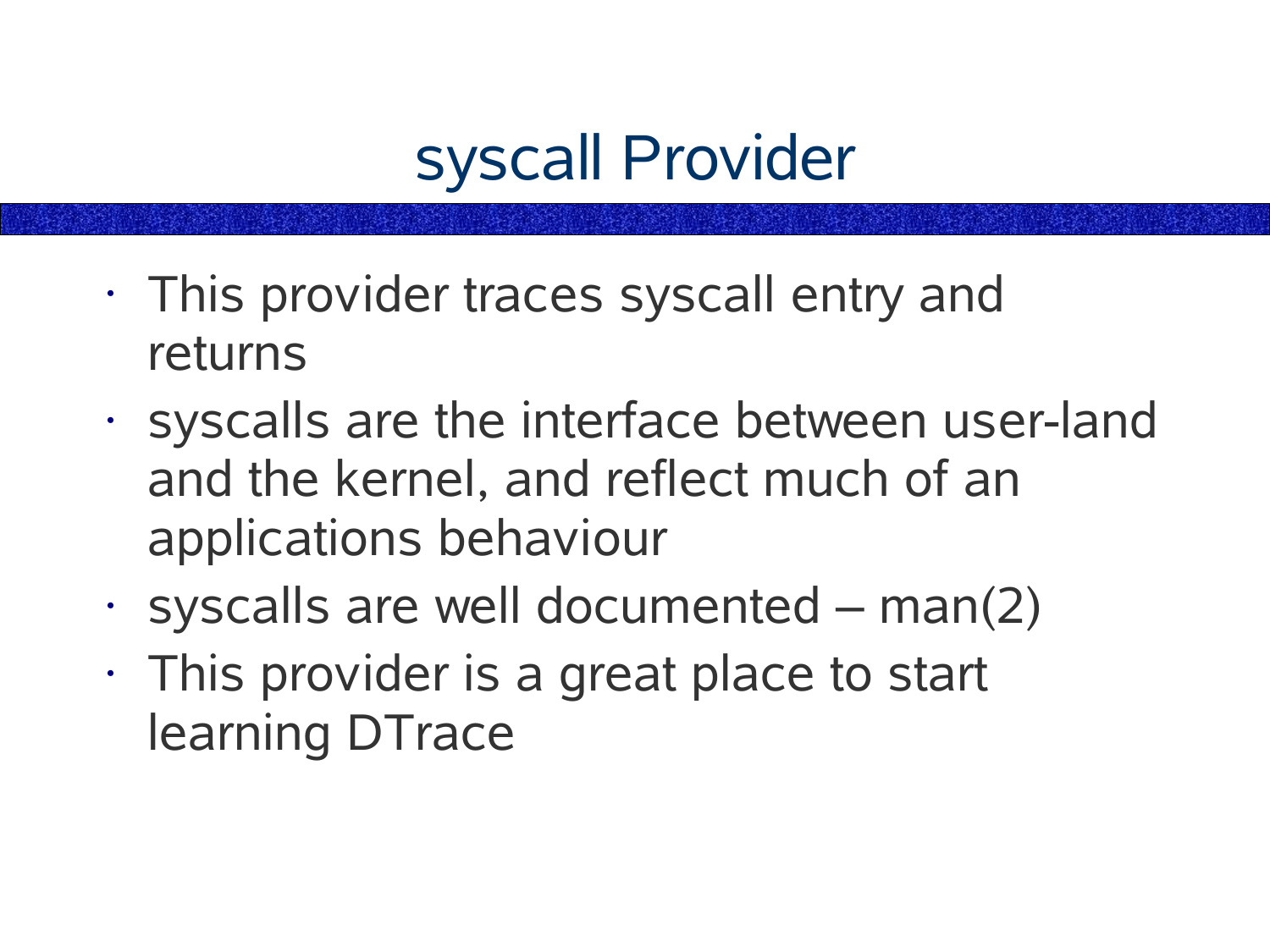# Entry Arguments

- The syscall entry arguments are available as unsigned 64-bit ints, with the names: arg0, arg1, arg2, ...
- These arguments can be casted if need be to the appropriate types. eg, (int)arg0
- Typed versions may be provided as args[0], args[1], args[2], ...
- Arguments are listed in the syscall's man page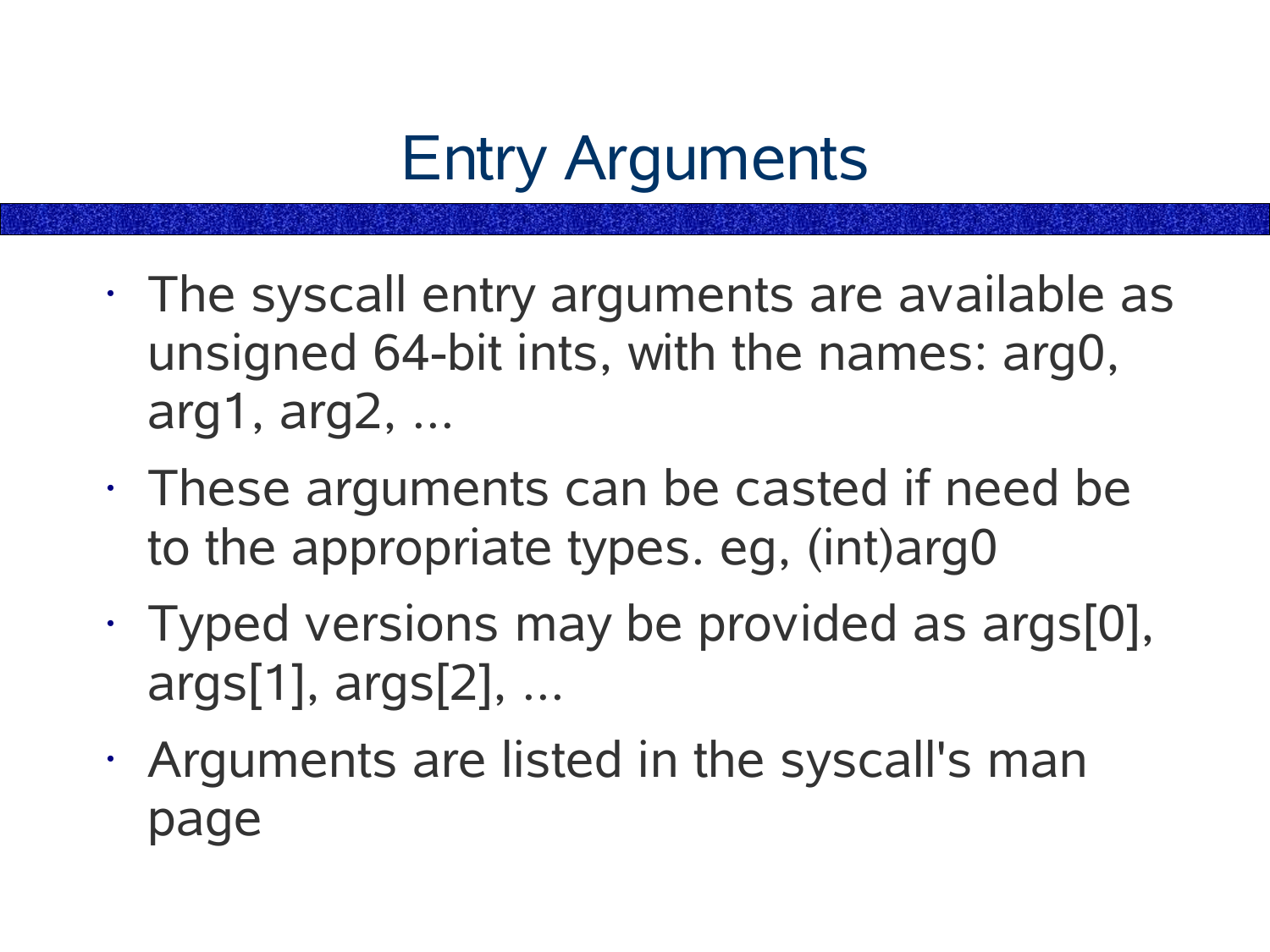# Entry Argument Examples

- syscall::read:entry,
	- arg0 (int) file descriptor
	- arg1 (void \*) buffer
	- arg2 (size t) requested read size
- syscall::mkdir:entry,

arg0 (char \*) path arg1 (mode\_t) mode

• String pointers can't be read unless you dereference them. Use copyinstr().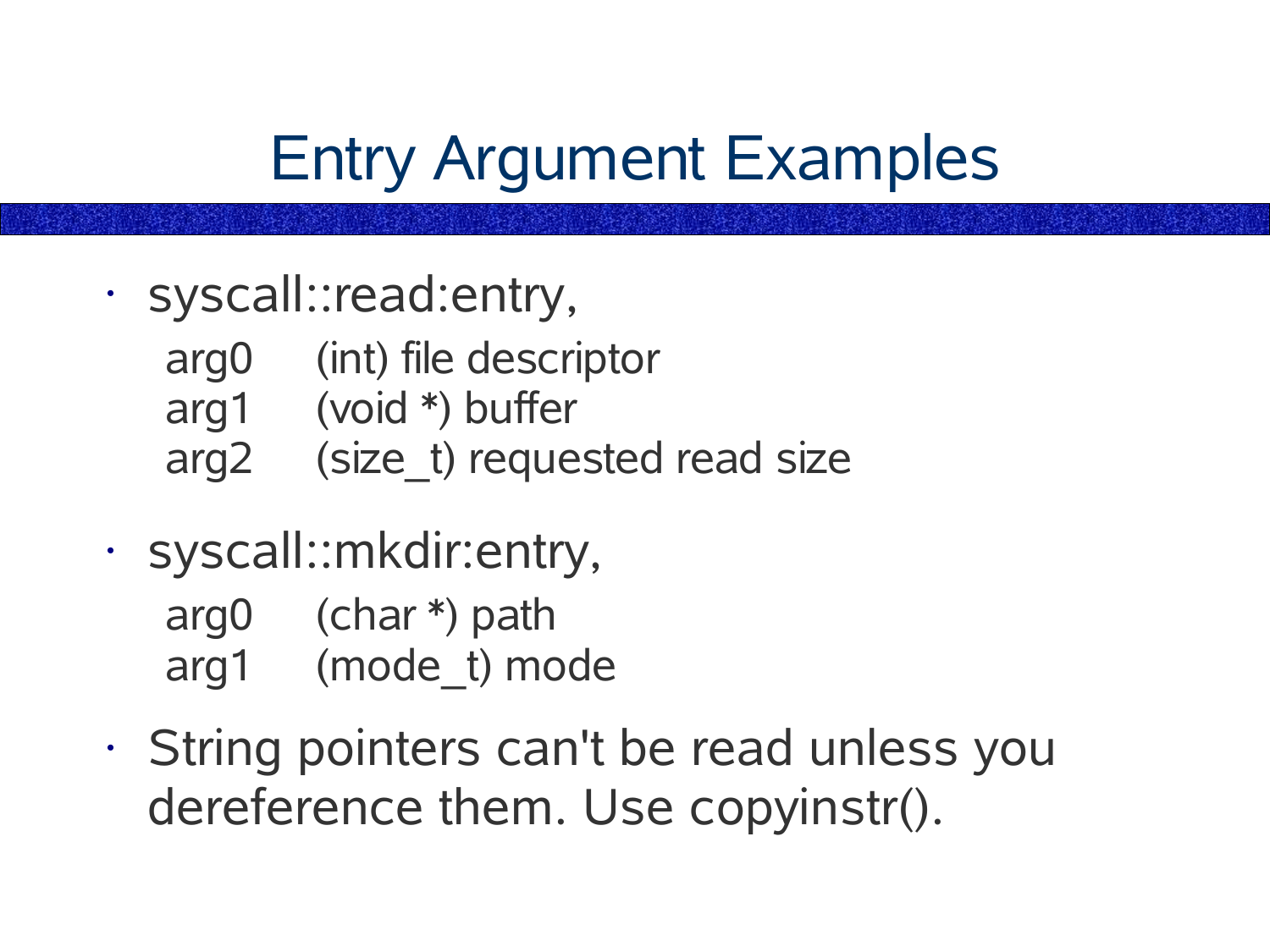### Entry Arguments: Integers

|             |      | # dtrace -n 'syscall::read:entry { trace(arg2); }'         |      |
|-------------|------|------------------------------------------------------------|------|
|             |      | dtrace: description 'syscall::read:entry ' matched 1 probe |      |
| <b>CPU</b>  | ID   | <b>FUNCTION: NAME</b>                                      |      |
| $\mathbf 0$ | 1073 | read: entry                                                | 8192 |
| $\mathbf 0$ | 1073 | read: entry                                                | 8192 |
| $\mathbf 0$ | 1073 | read: entry                                                | 8192 |
| $\mathbf 0$ | 1073 | read: entry                                                | 1495 |
| $\mathbf 0$ | 1073 | read: entry                                                | 1329 |
| $\mathbf 0$ | 1073 | read: entry                                                | 785  |
| $\mathbf 0$ | 1073 | read: entry                                                | 4096 |
| $\mathbf 0$ | 1073 | read: entry                                                | 4096 |
|             |      |                                                            |      |

- Integer arguments are easy to use.
- $\cdot$  Here read()'s arg2 is printed the requested read size. *Most are over 1 Kbyte.*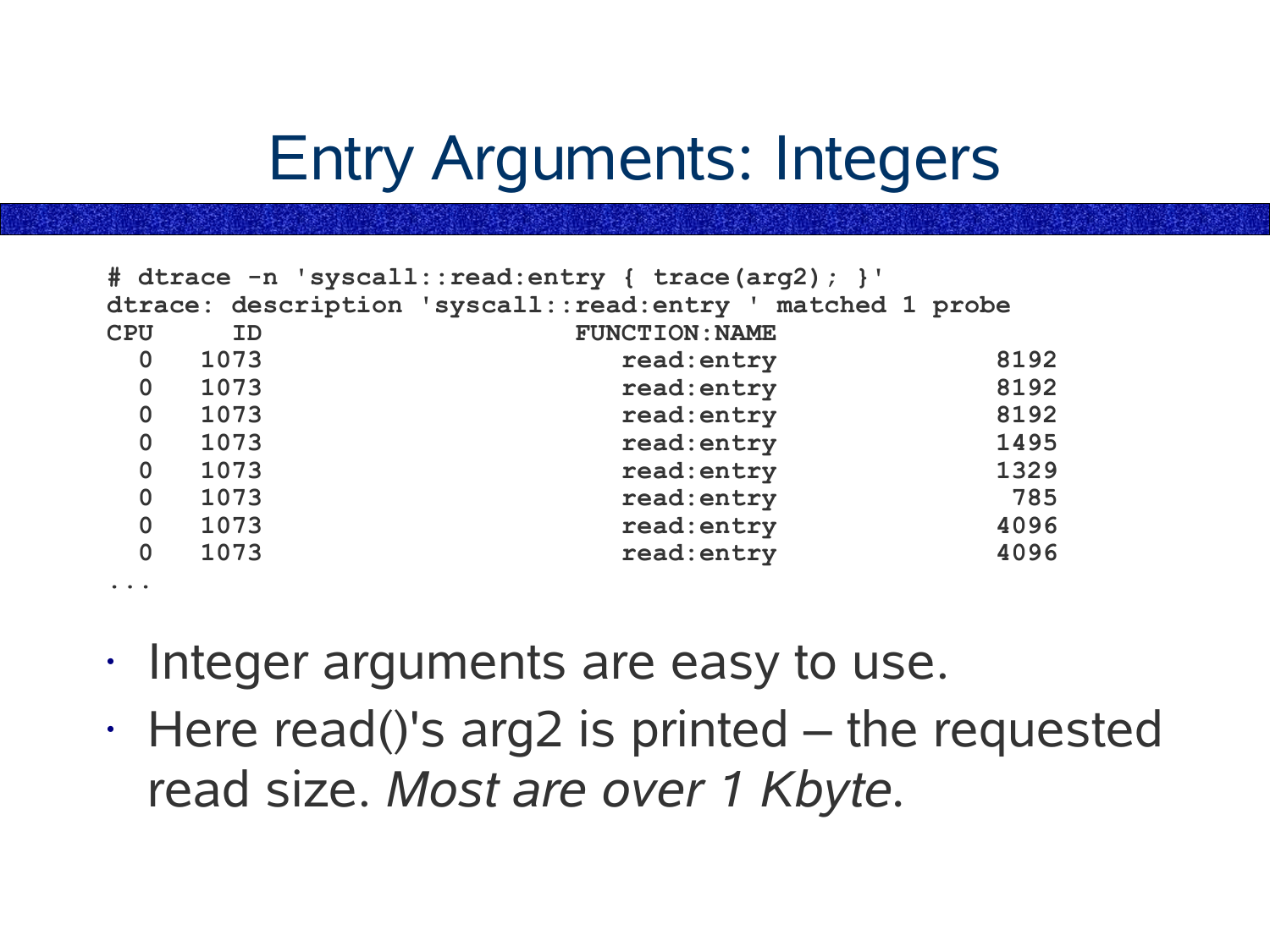# Entry Arguments: Strings

|                                       |                                                            | # dtrace -n 'syscall::open:entry { trace (copyinstr (arg0) ) ; } ' |                      |  |  |  |  |  |
|---------------------------------------|------------------------------------------------------------|--------------------------------------------------------------------|----------------------|--|--|--|--|--|
|                                       | dtrace: description 'syscall::open:entry ' matched 1 probe |                                                                    |                      |  |  |  |  |  |
| <b>CPU</b>                            | <b>ID</b>                                                  | <b>FUNCTION: NAME</b>                                              |                      |  |  |  |  |  |
| $\mathbf 0$                           | 1077                                                       | open: entry                                                        | $/var/ld/ld$ .config |  |  |  |  |  |
| $\mathbf 0$                           | 1077                                                       | open: entry                                                        | /usr/lib/libc. so.1  |  |  |  |  |  |
| $\mathbf 0$                           | 1077                                                       | open: entry                                                        | $/var/ld/ld$ .config |  |  |  |  |  |
| $\mathbf 0$                           | 1077                                                       | open: entry                                                        | /usr/lib/libgen.so.1 |  |  |  |  |  |
| $\mathbf 0$                           | 1077                                                       | open: entry                                                        | /usr/lib/libc. so.1  |  |  |  |  |  |
| $\mathbf 0$                           | 1077                                                       | open: entry                                                        | $/var/ld/ld$ .config |  |  |  |  |  |
| $\mathbf{0}$                          | 1077                                                       | open: entry                                                        | /usr/lib/libgen.so.1 |  |  |  |  |  |
| $\mathbf 0$                           | 1077                                                       | open: entry                                                        | /usr/lib/libc.so.1   |  |  |  |  |  |
| $\mathbf 0$                           | 1077                                                       | open: entry                                                        | $/var/ld/ld$ .config |  |  |  |  |  |
| $\mathbf 0$                           | 1077                                                       | open: entry                                                        | /usr/lib/libc. so.1  |  |  |  |  |  |
| $\bullet\qquad \bullet\qquad \bullet$ |                                                            |                                                                    |                      |  |  |  |  |  |

- $\cdot$  copyinstr() is a convienent function to fetch strings from user-land to the kernel.
- $\cdot$  copyin() also exists, for fetching any data.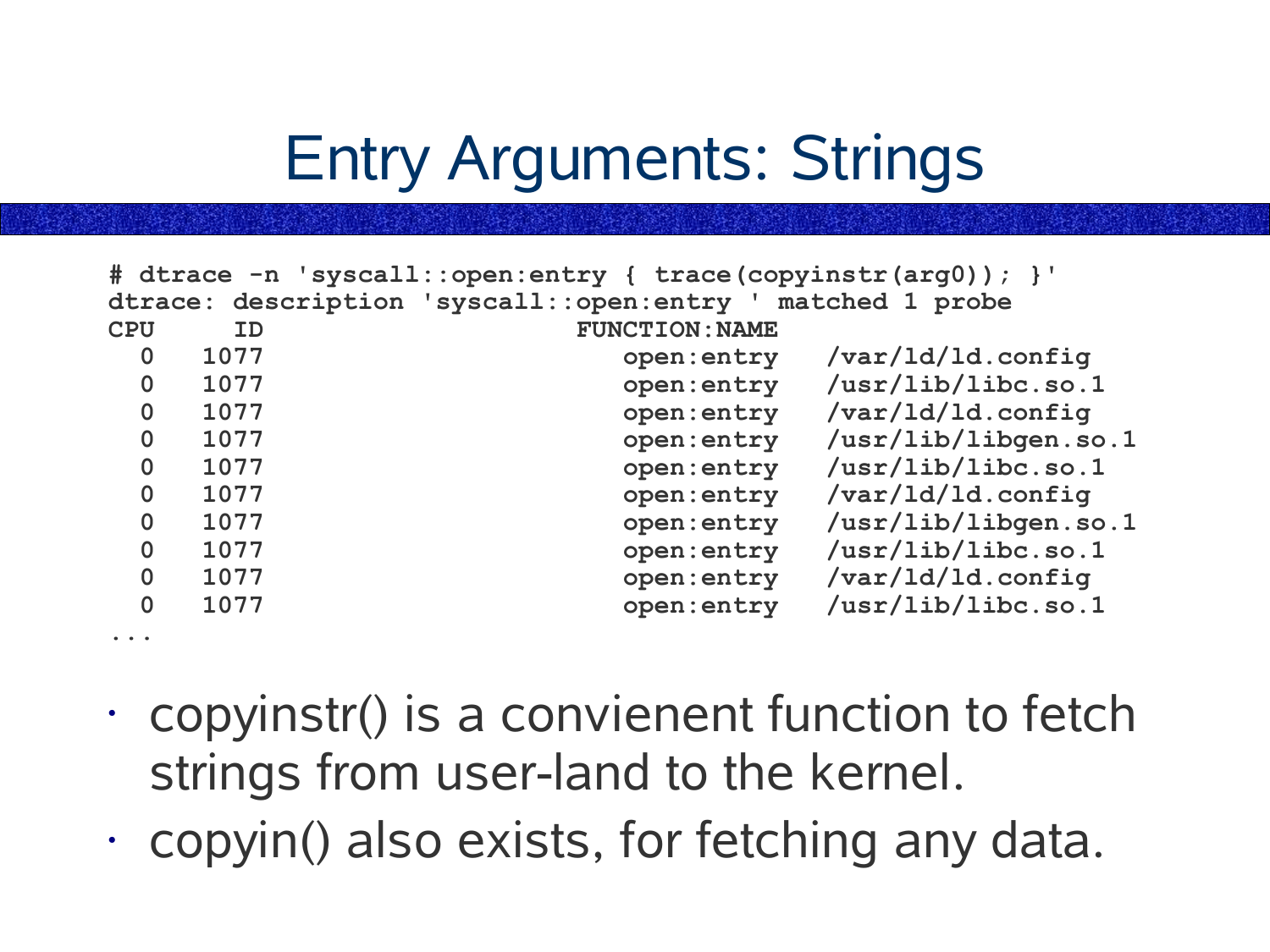### Return Code

- $\cdot$  The syscall return code is available from the return probe as arg0.
- $\cdot$  The man page for the syscall should explain what the return code is.
- In general, the return code is,
	- -1 failure
	- >= 0 success
- $\cdot$  If a syscall fails, the error code is available as the DTrace built-in "errno". See /usr/include/sys/errno.h for a description.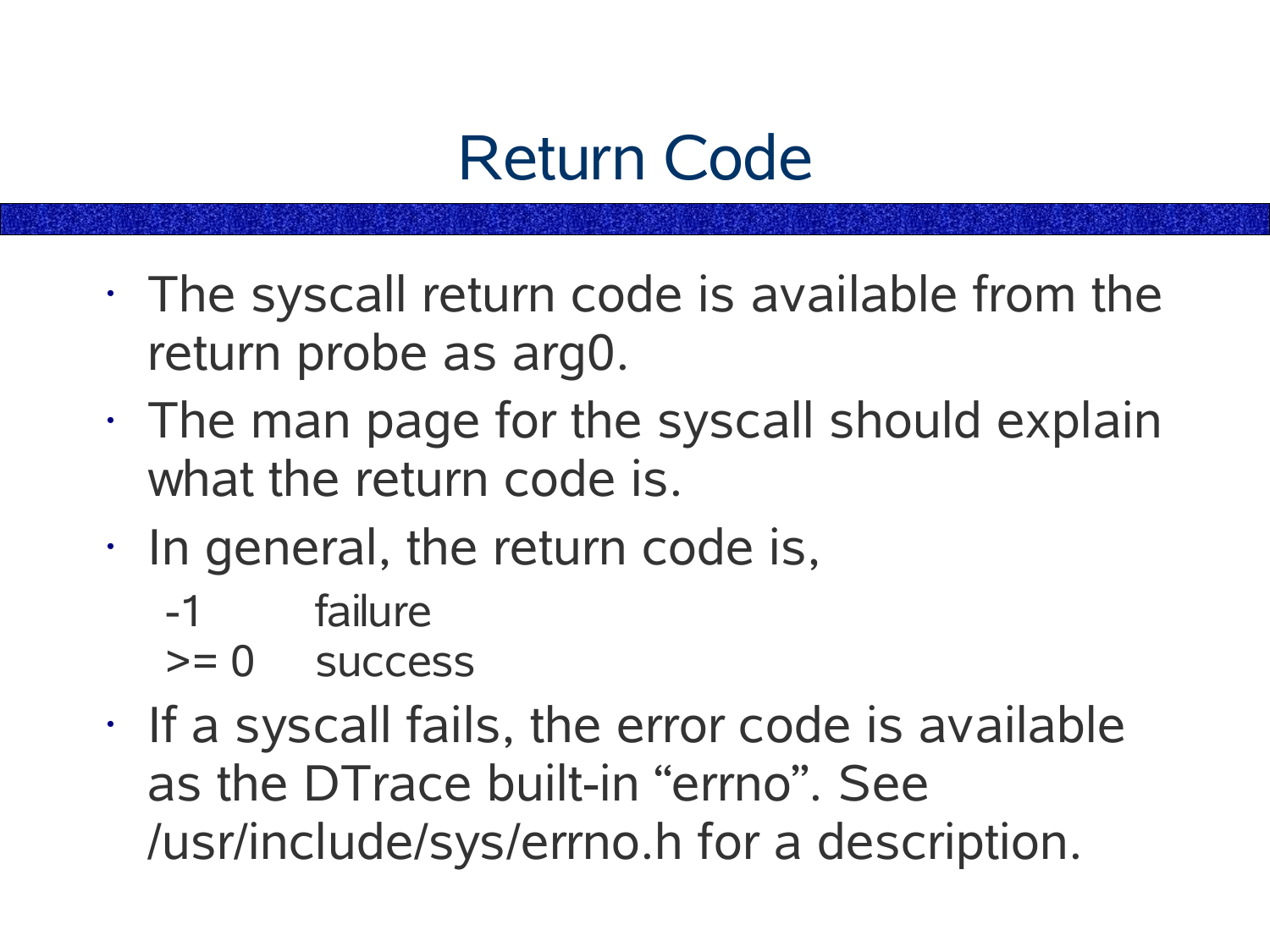#### Return Code Example

• For example, syscall::read:return has, arg0 number of successful bytes read, or -1 for failure

| # dtrace -n 'syscall::read:return { trace(arg0); }' |                                                             |                       |     |  |  |  |  |  |
|-----------------------------------------------------|-------------------------------------------------------------|-----------------------|-----|--|--|--|--|--|
|                                                     | dtrace: description 'syscall::read:return ' matched 1 probe |                       |     |  |  |  |  |  |
| <b>CPU</b>                                          | ID                                                          | <b>FUNCTION: NAME</b> |     |  |  |  |  |  |
| $\mathbf 0$                                         | 1074                                                        | read: return          | 80  |  |  |  |  |  |
| $\mathbf 0$                                         | 1074                                                        | read: return          | 45  |  |  |  |  |  |
| $\mathbf 0$                                         | 1074                                                        | read: return          | 63  |  |  |  |  |  |
| $\mathbf 0$                                         | 1074                                                        | read: return          | 63  |  |  |  |  |  |
| $\mathbf 0$                                         | 1074                                                        | read: return          | 80  |  |  |  |  |  |
| $\mathbf 0$                                         | 1074                                                        | read: return          | 315 |  |  |  |  |  |
| $\mathbf 0$                                         | 1074                                                        | read: return          | 80  |  |  |  |  |  |
|                                                     |                                                             |                       |     |  |  |  |  |  |

• Most actual bytes read are < 1 Kbyte.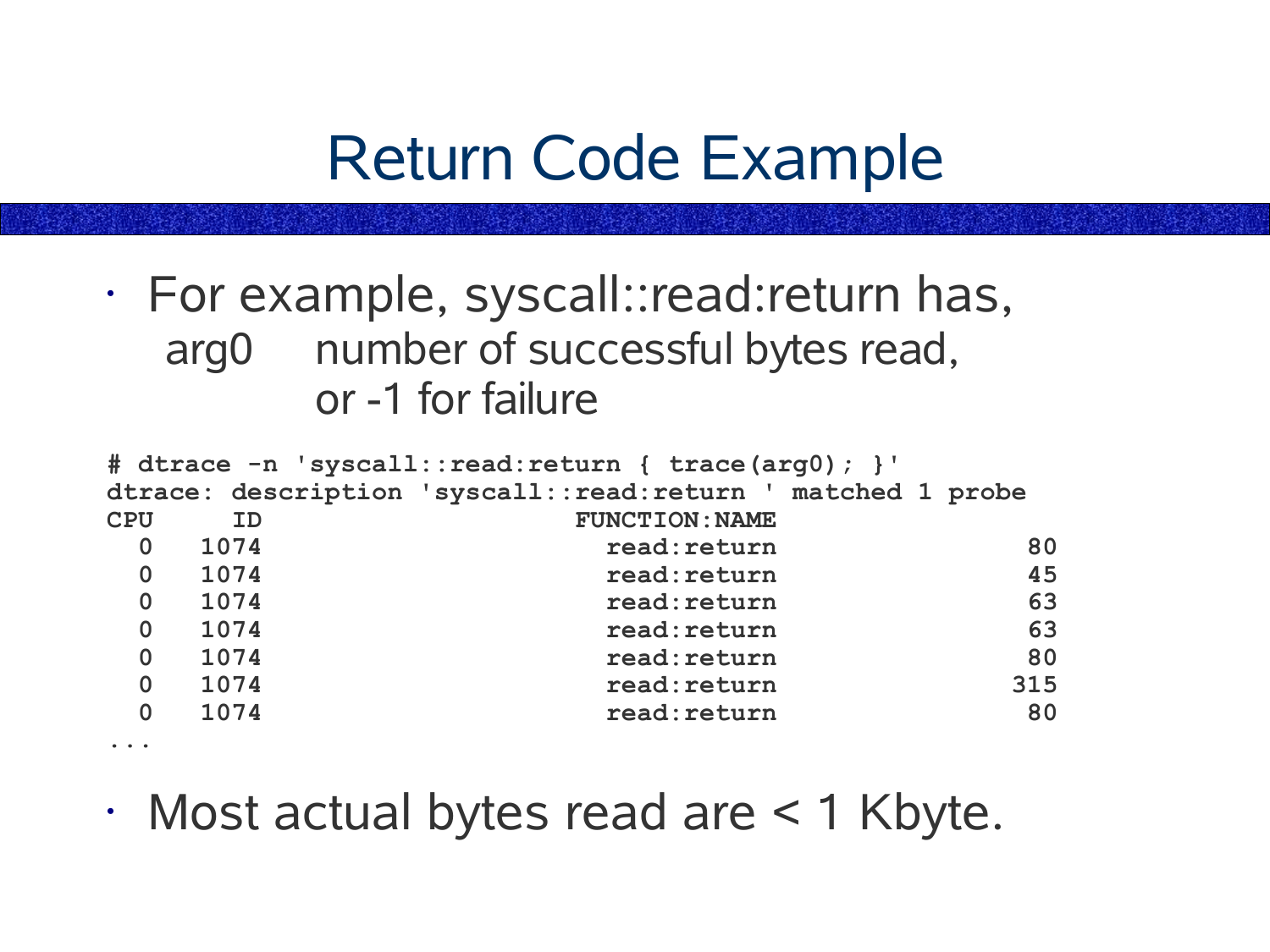#### Return Code Hints

 $\cdot$  The return code is often typed as an int, but sometimes (x86) isn't,

```
# dtrace -n 'syscall::open:return { trace(arg0); }'
dtrace: description 'syscall::open:return ' matched 1 probe
CPU ID FUNCTION:NAME
 0 1078 open:return 4294967295
 0 1078 open:return 3
 0 6280 open64:return 4294967295
AC# dtrace -n 'syscall::open:return { trace((int)arg0); }'
dtrace: description 'syscall::open:return ' matched 1 probe
CPU ID FUNCTION:NAME
 0 1078 open:return -1
 0 1078 open:return 3
 0 6280 open64:return -1
```
• Here a "cat /etc/shadow" was run as non-root on x86, with arg0 uncasted and casted.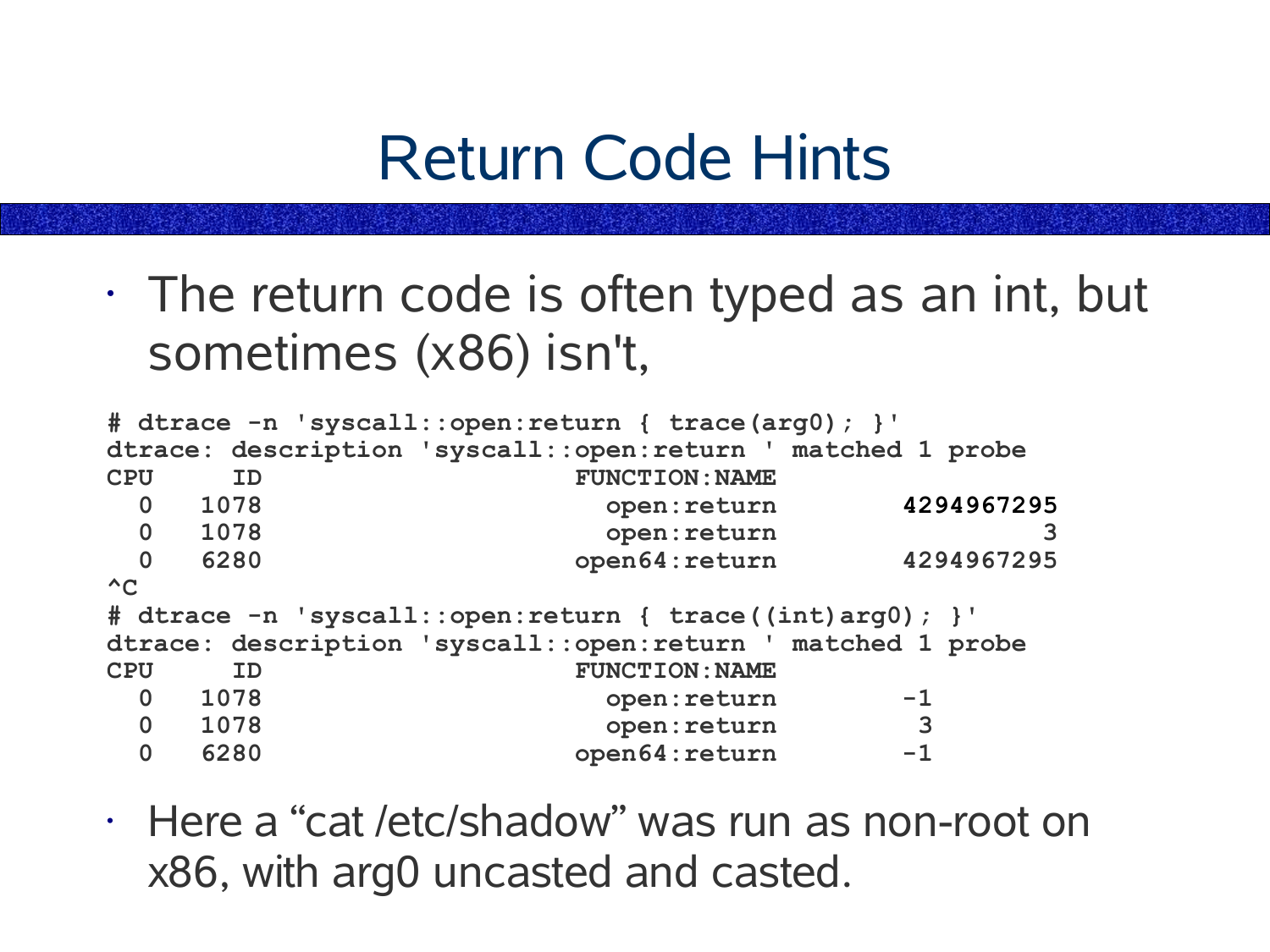### *Questions*

- Would it be useful to only trace syscalls that failed? (ie, return arg $0 == -1$ )
- Would it be useful to trace syscalls with unusual entry arguments: eg, read()s of a size less than 8 bytes?
- Would it be useful to match on execname and pid?
- You could just dump everything and grep later. But there is a better way...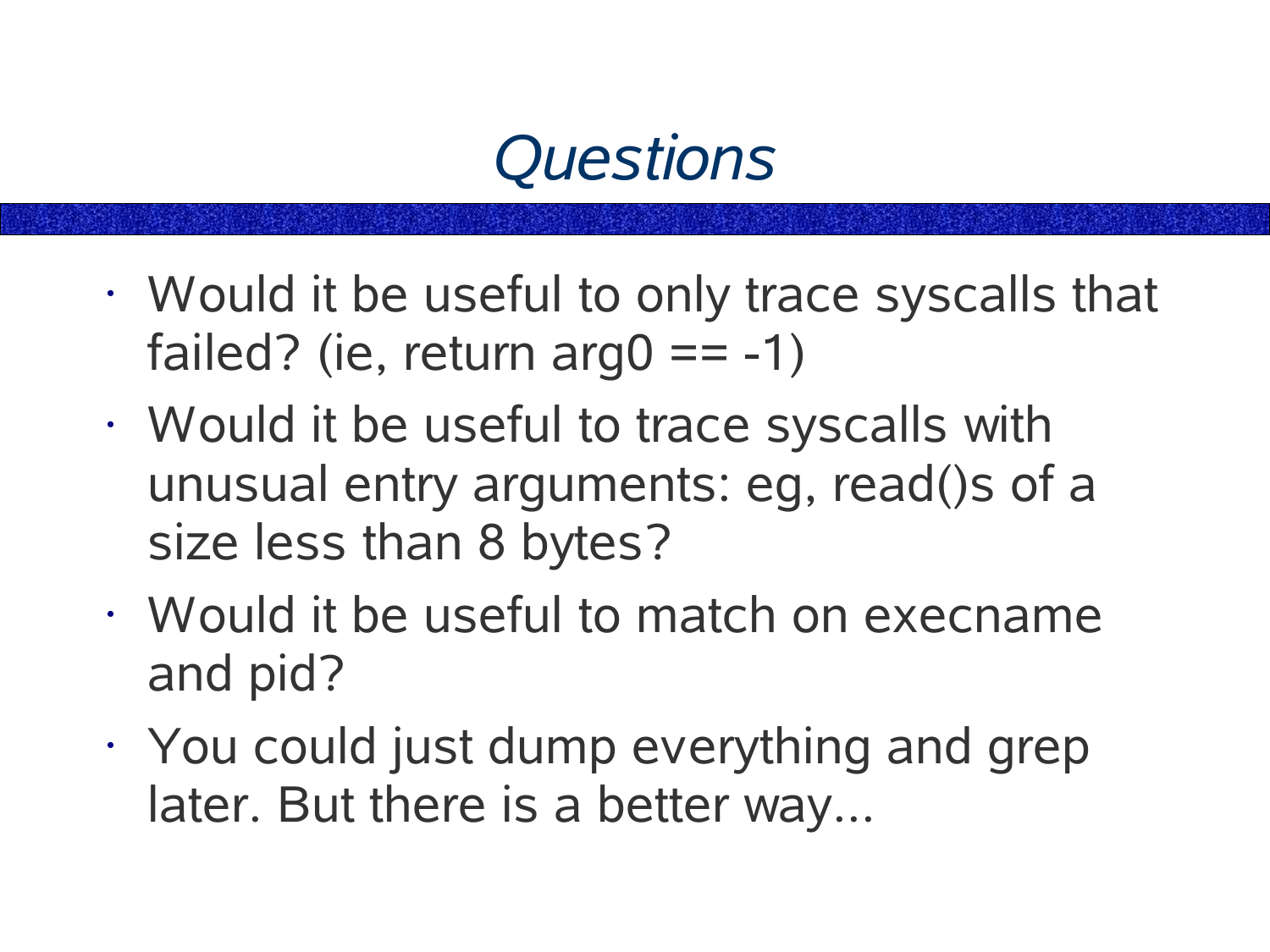#### **Predicates**

- Allow filtering of trace data
- Are a boolean expression used to determine if an action is performed
- For example,

```
# dtrace -n 'syscall::read:entry /arg2 < 8/ { printf("%-16s %d",
 execname, arg2); }'
dtrace: description 'syscall::read:entry ' matched 1 probe
CPU ID FUNCTION:NAME
 0 1073 read:entry bash 1
 0 1073 read:entry bash 1
 0 1073 read:entry bash 1
...
```
 $\cdot$  This matches < 8 byte requested read()s.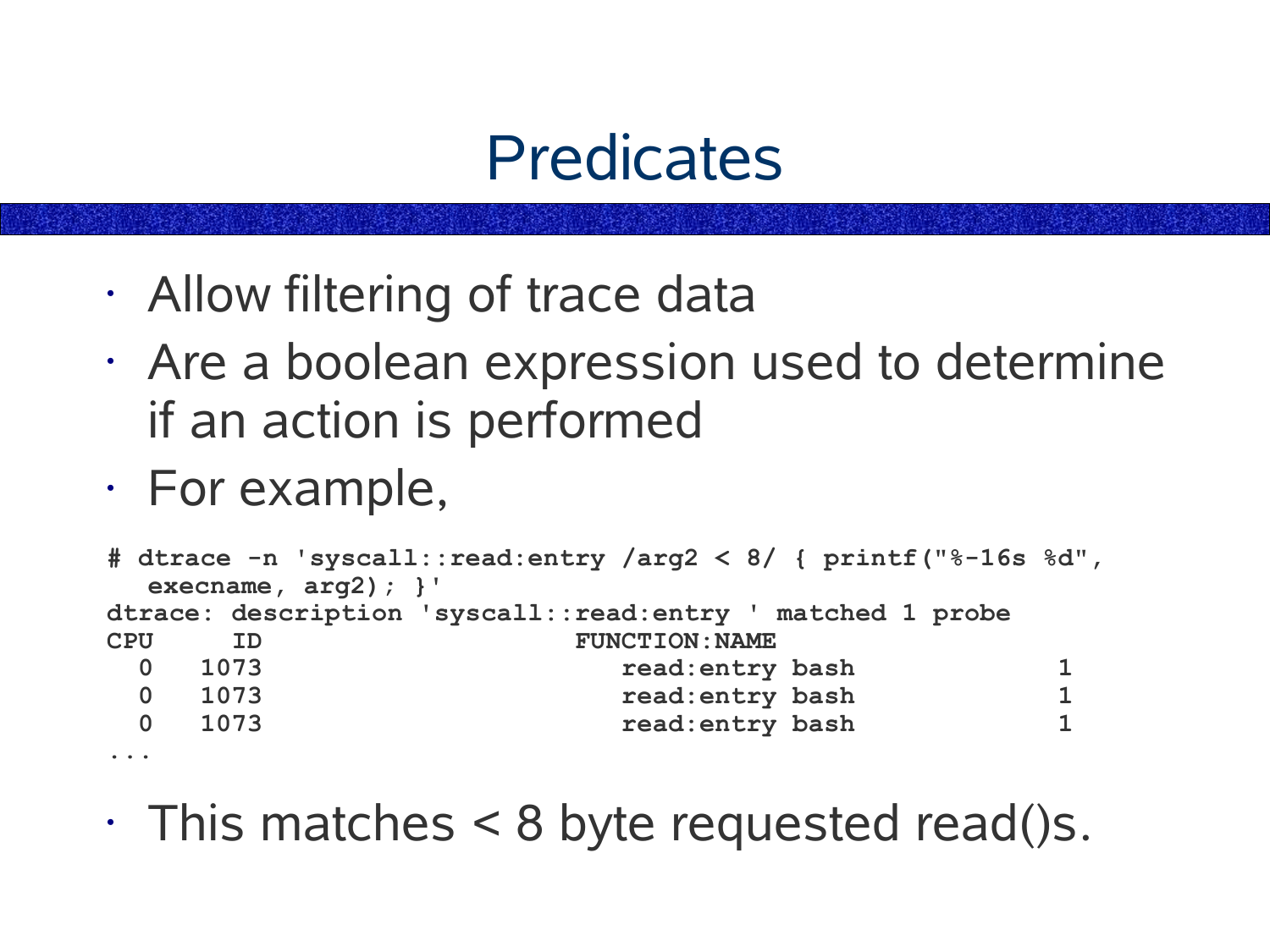#### **Predicates**

• General Syntax,

**}**

```
probe-description
/predicate/
{
    action;
    action;
    ...
```
**Style: place the probe, predicate and braces on separate lines.**

 $\cdot$  This is the most common way DT race does if-then-else statements (which DTrace does not have directly).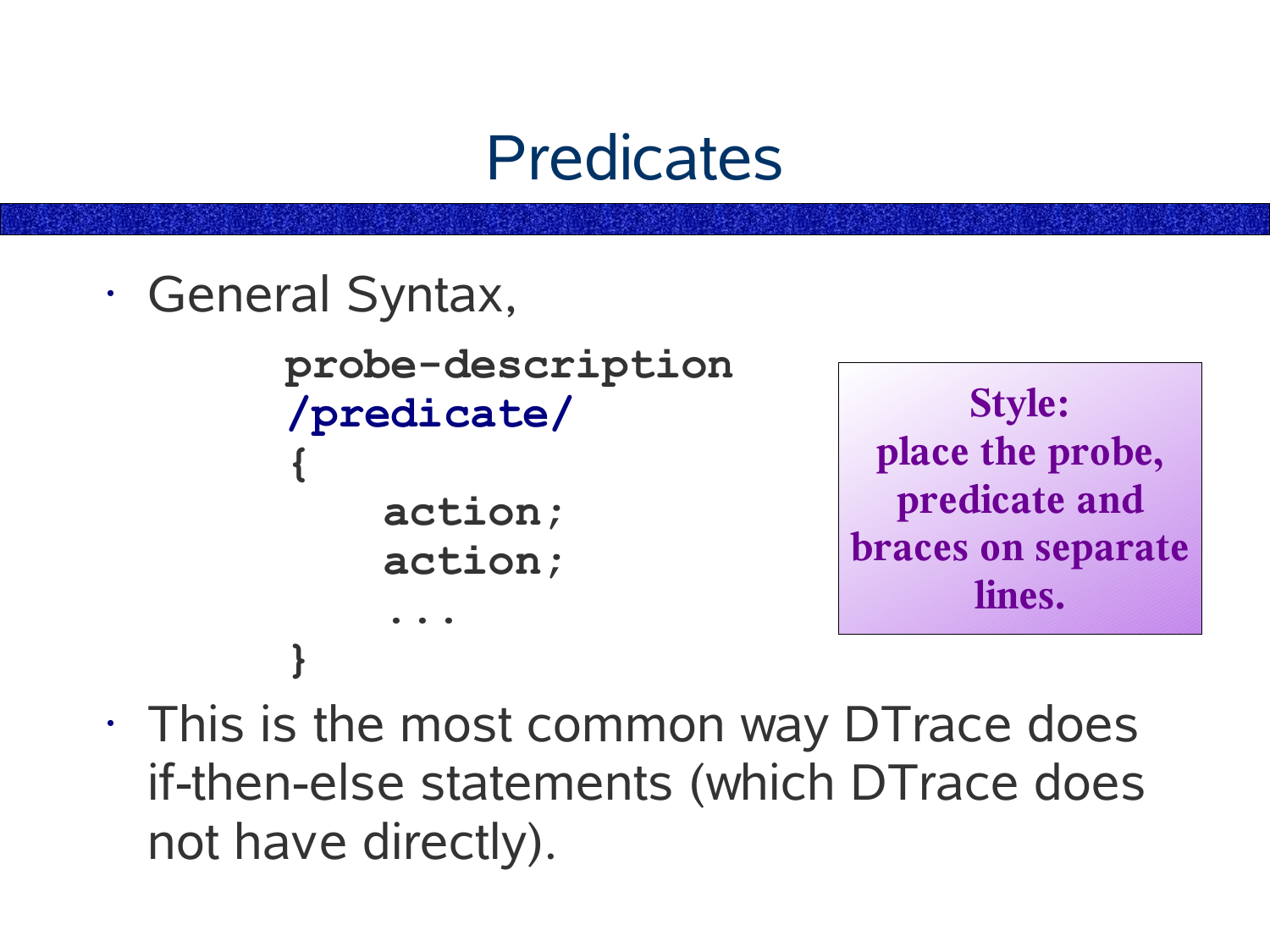### Predicate Examples

- **/execname == "ls"/** process is "ls" will match multiple processes, all called "ls"
- **/(int)arg0 < 0/** arg0 as int is less than 0
- **/pid != 0/** not the kernel
- **/pid/** same as above
- **/execname != "dtrace" && pid != 0/** neither the dtrace command nor the kernel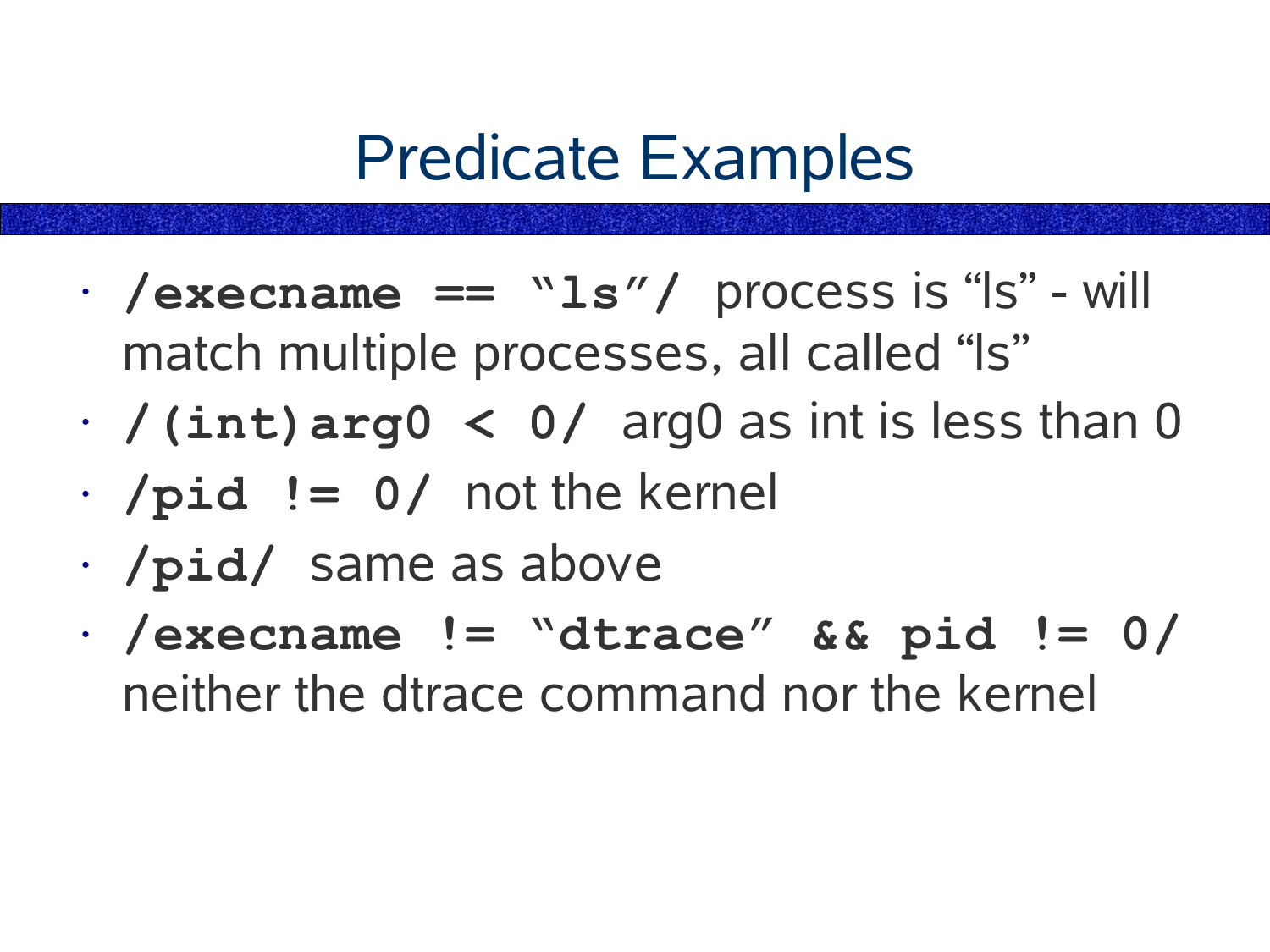#### truss-like DTrace

|                |                          |                                                           | # dtrace -n 'syscall:::entry /execname == "ls"/ { printf ("%x %x %x", |
|----------------|--------------------------|-----------------------------------------------------------|-----------------------------------------------------------------------|
|                | $arg0, arg1, arg2)$ ; }' |                                                           |                                                                       |
|                |                          | dtrace: description 'syscall:::entry ' matched 231 probes |                                                                       |
| <b>CPU</b>     | <b>ID</b>                | <b>FUNCTION: NAME</b>                                     |                                                                       |
| $\overline{0}$ | 6247                     |                                                           | resolvepath: entry 8047fed 804738c 3ff                                |
| $\overline{0}$ | 6119                     |                                                           | sysconfig: entry 6 468d fec1d444                                      |
| $\overline{0}$ | 6247                     |                                                           | resolvepath: entry d27fd9dc 804738c 3ff                               |
| $\overline{0}$ | 6093                     |                                                           | xstat: entry 2 8047fed 80477b8                                        |
| $\mathbf 0$    | 1077                     |                                                           | open: entry d27f7a24 0 0                                              |
| $\mathbf 0$    | 6093                     |                                                           | xstat: entry 2 d27fbf38 8047070                                       |
| $\mathbf 0$    | 6247                     |                                                           | resolvepath: entry d27fbf38 80470f8 3ff                               |
| $\mathbf 0$    | 1077                     |                                                           | open: entry d27fbf38 0 0                                              |
|                |                          |                                                           |                                                                       |

- This snoops syscalls from all processes called "ls"
- $\cdot$  It prints three arguments in hex (or tries to)

**...**

 $\cdot$  The output is verbose. Much more so for bigger apps. Remember truss -c?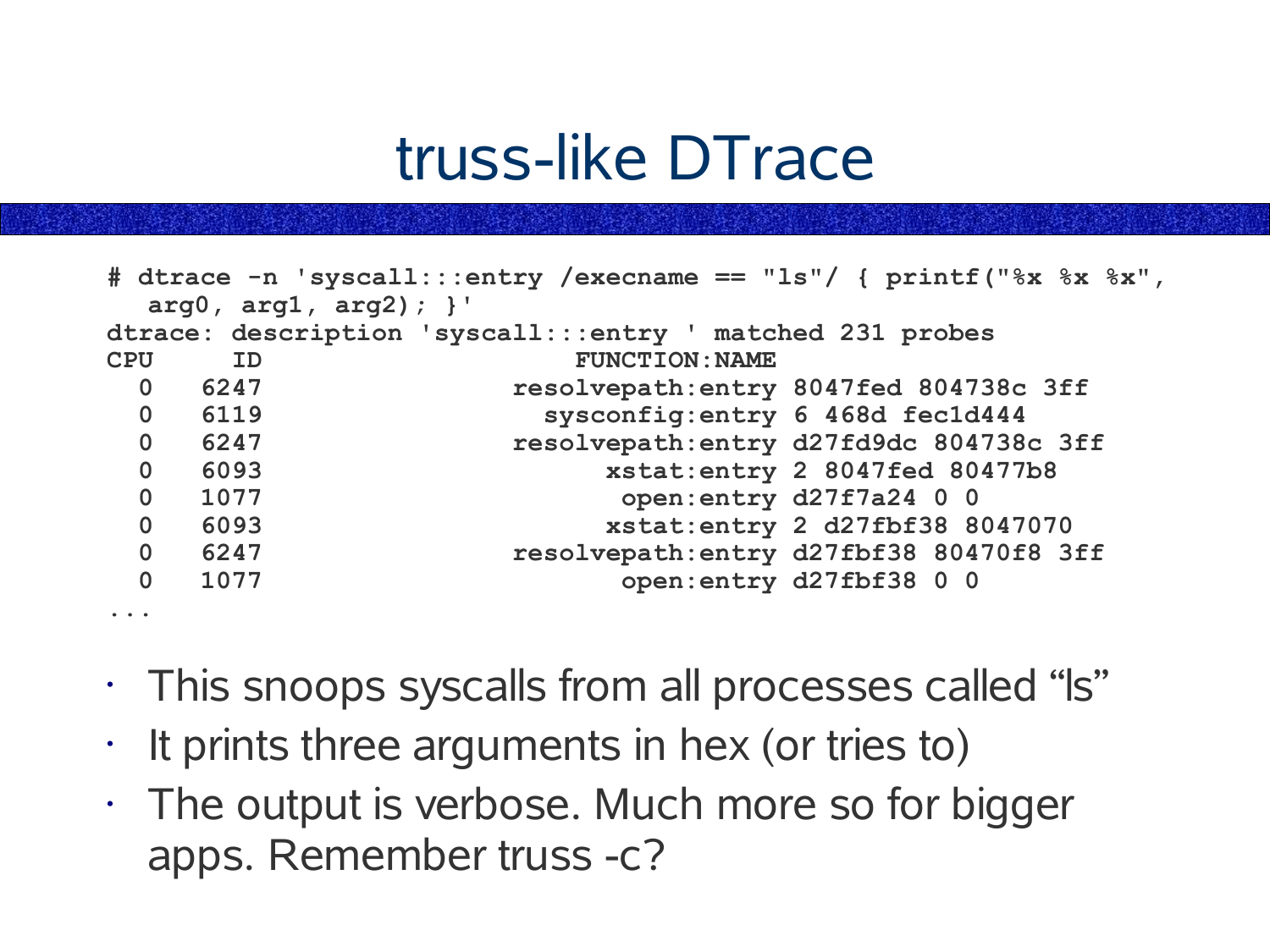## **Aggregations**

- A DTrace variable type.
- In rough order of complexity,
	- char
	- int

#### **Common**

- long
- double
- float

**Programming Language**

- **Variable Types**
- pointer
- array

**Co**

**mp**

**l e**

**xity**

- associative array
- *aggregation*
- struct
- object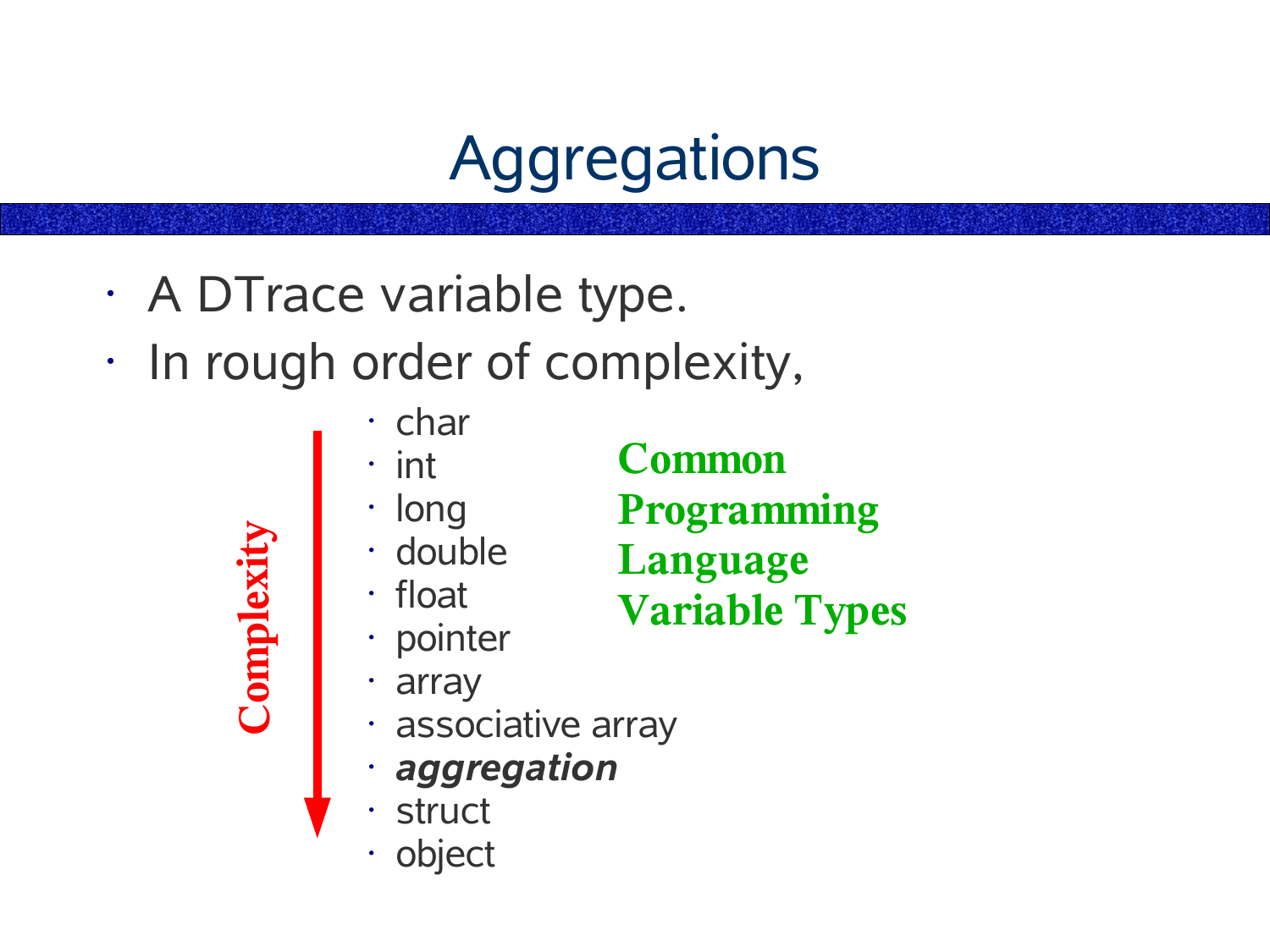# Why Aggregations First

- Aggregations are introduced early because we *want* you to use them as much as possible!
- Their advantages are:
	- $\cdot$  They summarise the data in often the most appropriate way – providing the final report
	- Aggregations are **fast** they do not lock between CPUs in the same way as other data types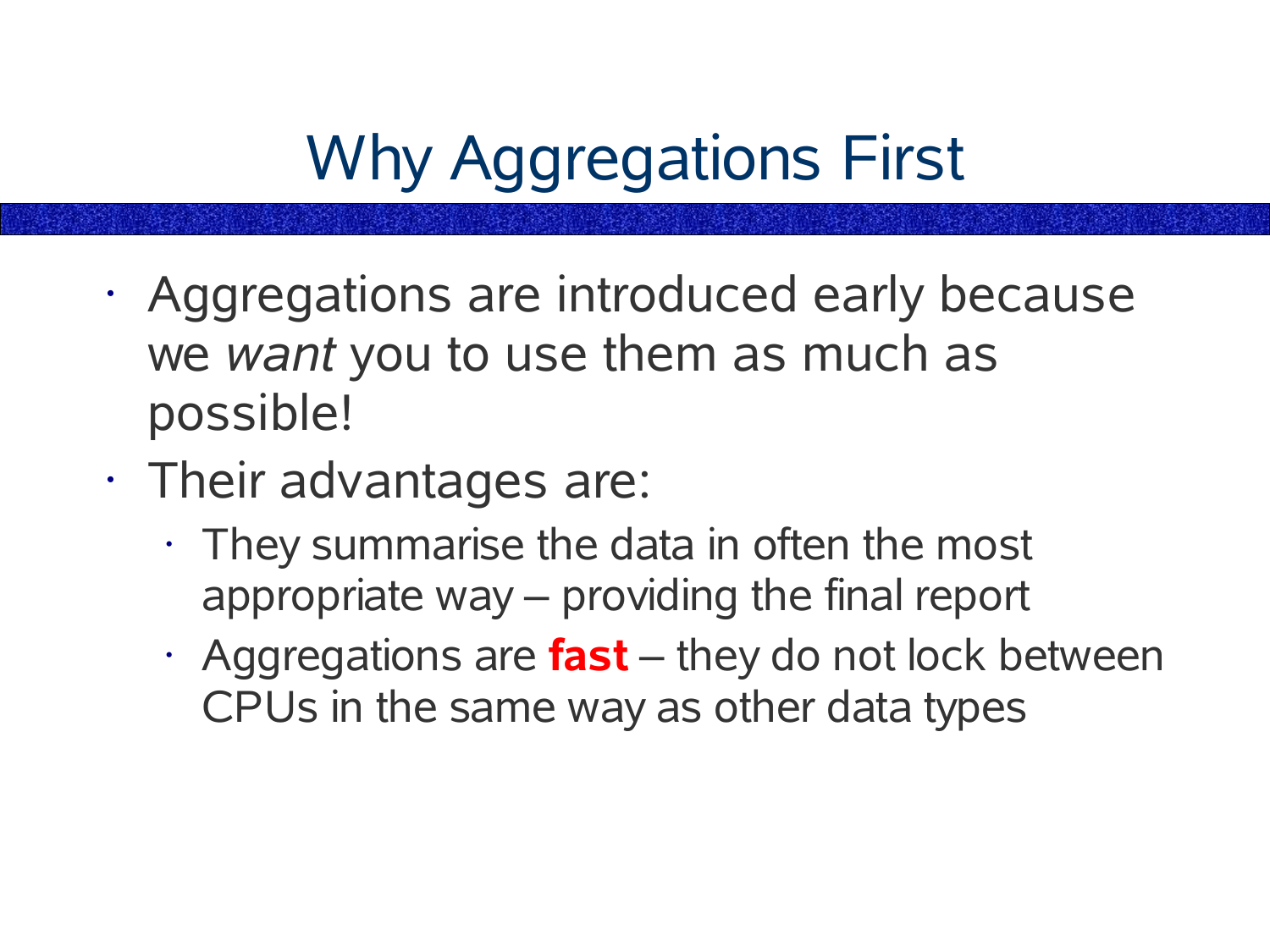Aggregation count()

```
# dtrace -n 'syscall:::entry { @fred = count(); }'
dtrace: description 'syscall:::entry ' matched 231 probes
\LambdaC
```
#### **11783**

- $\cdot$  The Aggregation name is "@fred"
- $\cdot$  The Aggregation function is "count()" which counts occurrences
- $\cdot$  When Ctrl-C is hit, DTrace prints @fred. This is for convience. Manually printing aggregations is possible if desired.
- Here, DTrace observed 11783 system calls.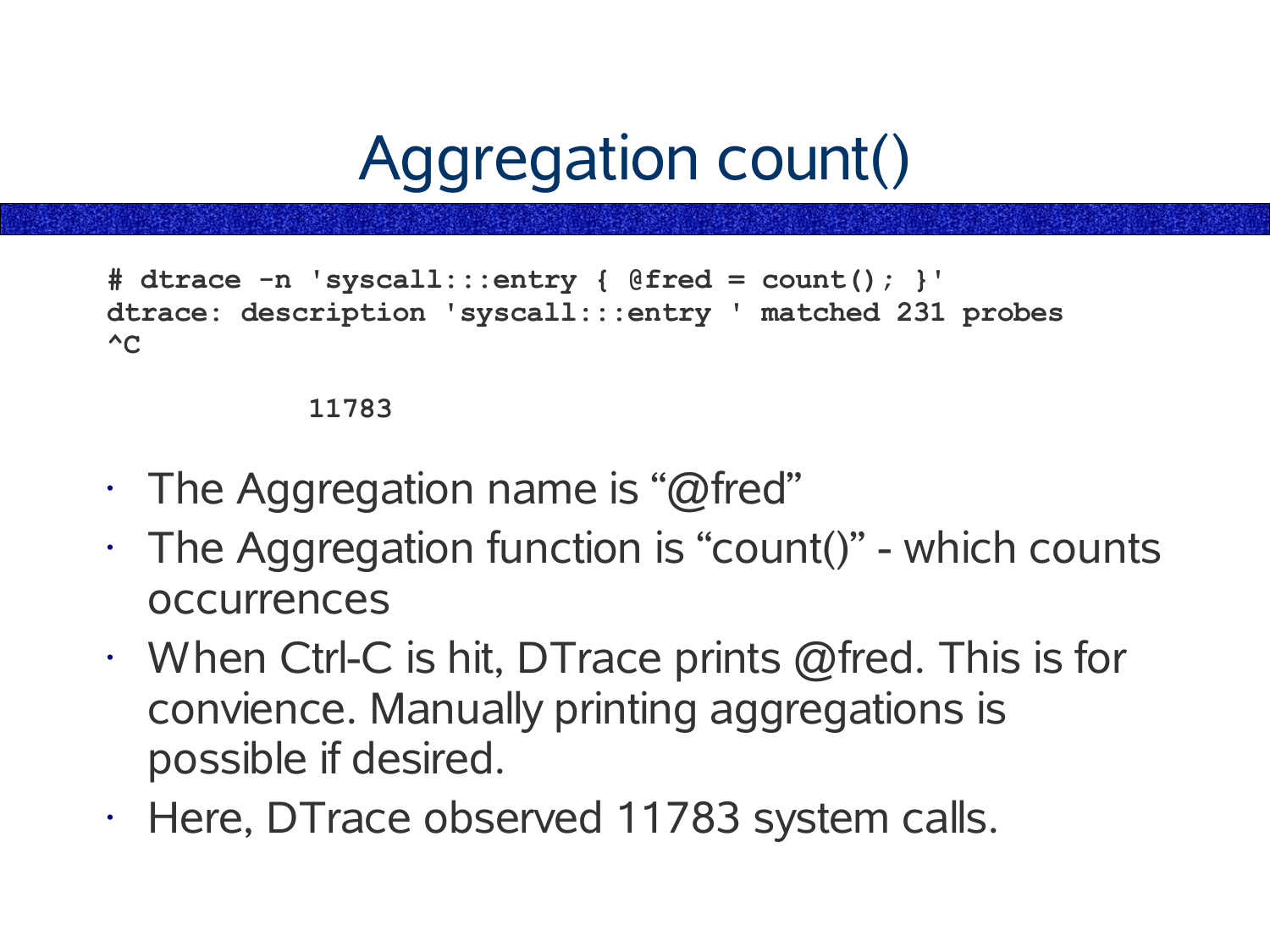## Aggregation by execname

```
# dtrace -n 'syscall:::entry { @fred[execname] = count(); }'
dtrace: description 'syscall:::entry ' matched 231 probes
\Lambda\cap
```

| svc.configd<br>svc.startd<br>nautilus | $\mathbf 1$<br>3<br>3 |
|---------------------------------------|-----------------------|
| httpd                                 | 6                     |
| nscd                                  | 38                    |
| java                                  | 73                    |
| bash                                  | 95                    |
| dtrace                                | 119                   |
| sshd                                  | 128                   |
| acroread                              | 321                   |
| find                                  | 15068                 |

- $\cdot$  The key is now execname, using "@fred[execname]"
- $\cdot$  This is producing a frequency count by execname report
- Here, "find" processes caused 15,068 syscalls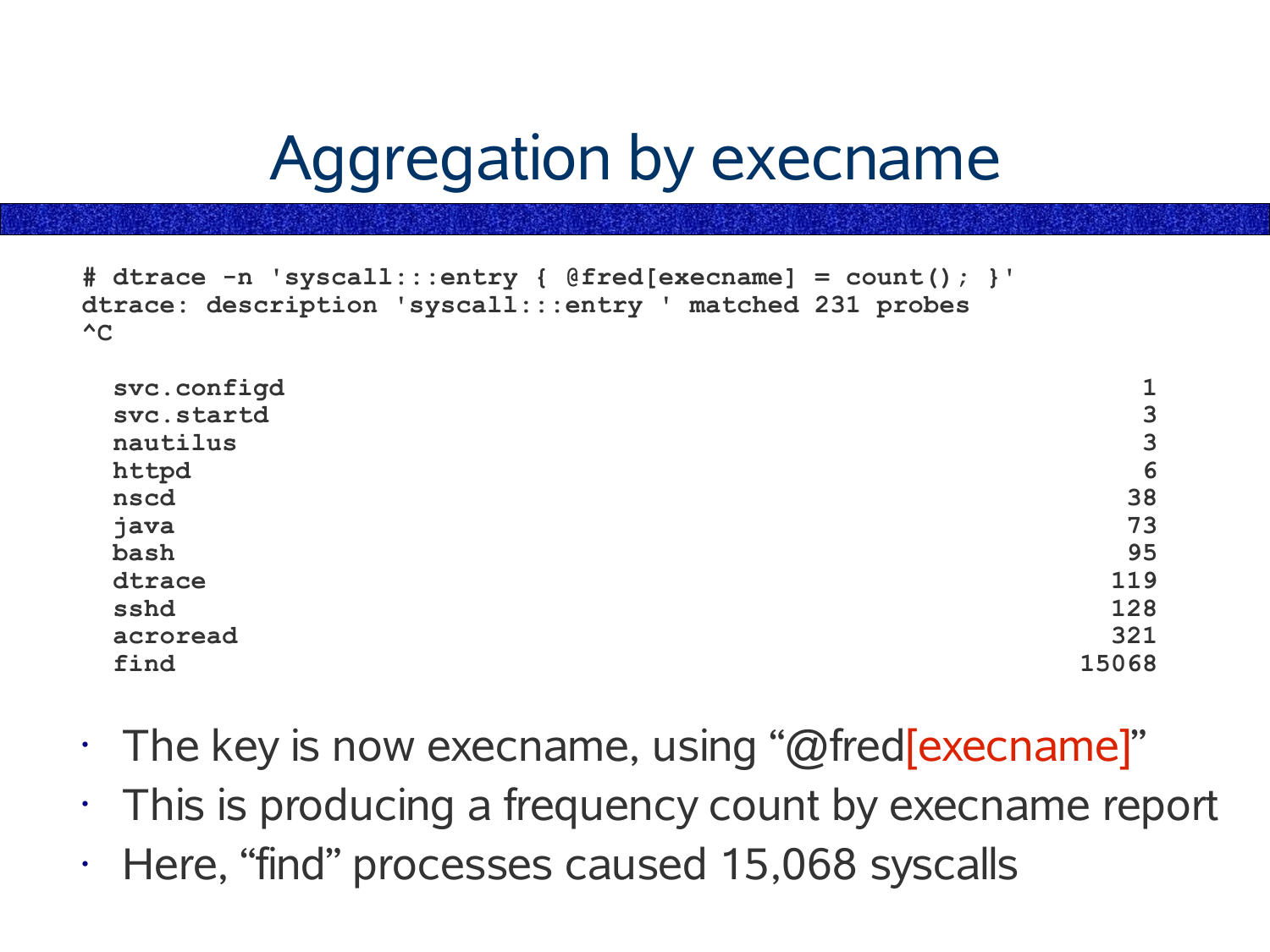## Aggregation by syscall

```
# dtrace -n 'syscall:::entry /execname == "find"/ { @fred[probefunc] =
  count(); }'
dtrace: description 'syscall:::entry ' matched 231 probes
\wedgeC
```

| write      | 47   |
|------------|------|
| fcntl      | 127  |
| fsat       | 127  |
| close      | 129  |
| fstat64    | 254  |
| fchdir     | 256  |
| getdents64 | 261  |
| ac1        | 3131 |
| gtime      | 3131 |
| 1stat64    | 3132 |

- $\cdot$  "probefunc" is the 3 $^{rd}$  probe field, which for the syscall provider is the syscall name
- $\cdot$  Here, we can see which syscalls find is calling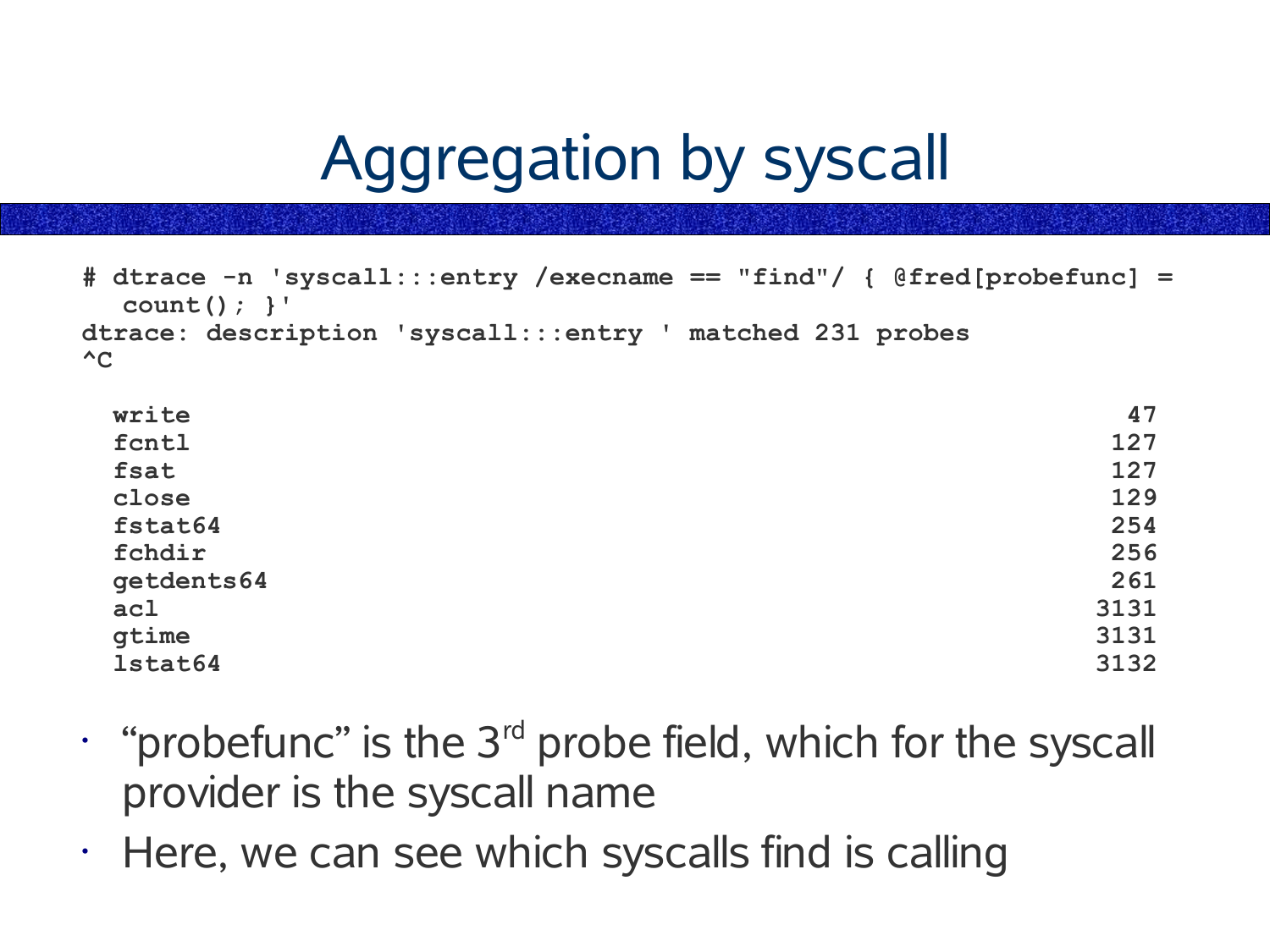# Aggregation Syntax

• The general syntax is,

 $[$ *@name*[key] = function(args)

- $\cdot$  The name and the key are optional
- Examples,
	- $\cdot$  @num[execname] = count();
	- $\cdot$  @[execname] = count();
	- $\cdot$  @total = count();
- Multiple keys can be used. Eg,
	- $\cdot$  @num[pid, execname] = count();

**Style: I like to name my aggregates**.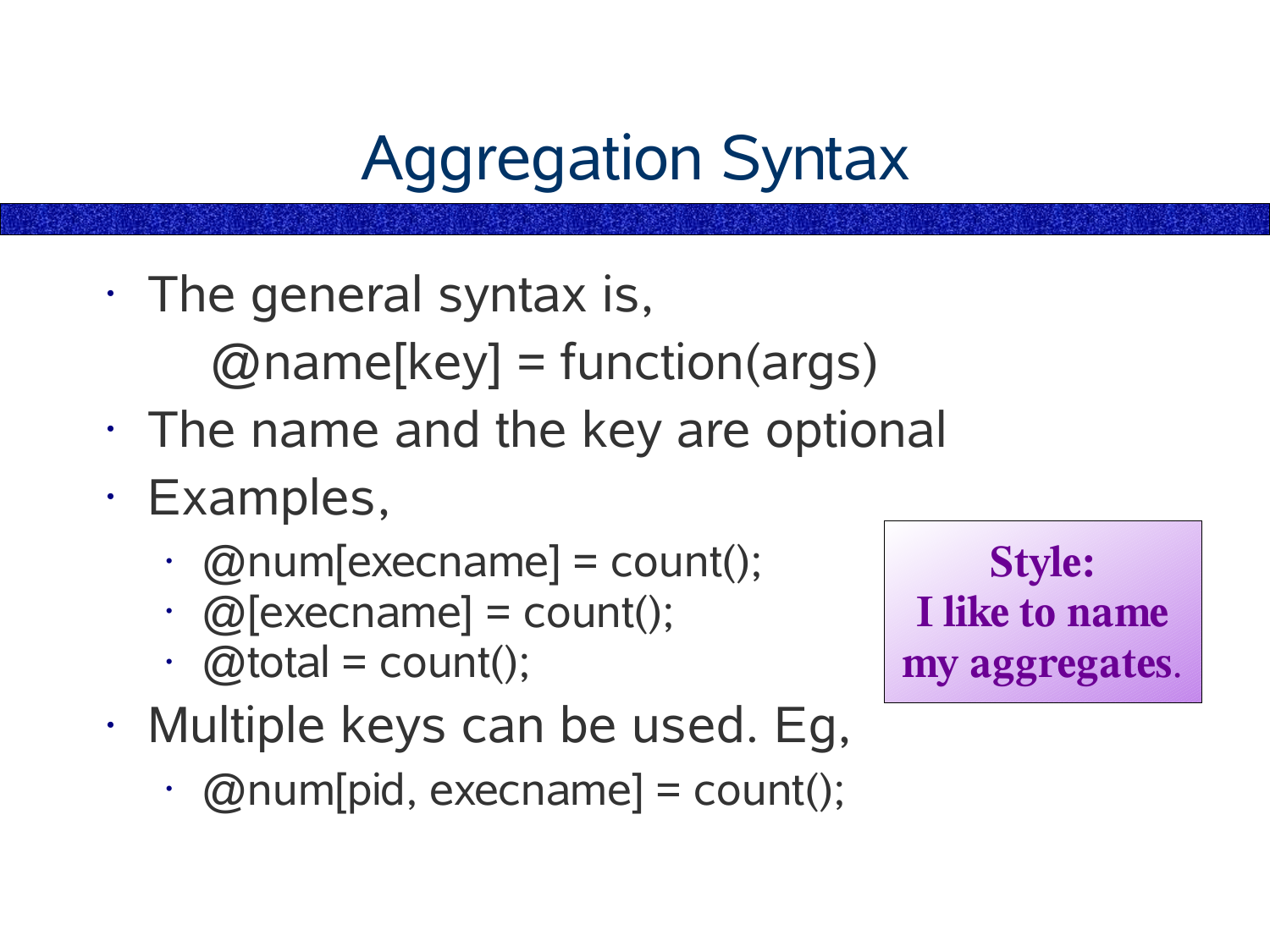## Multiple Keys

```
# dtrace -n 'syscall:::entry { @num[pid, execname] = count(); }'
dtrace: description 'syscall:::entry ' matched 231 probes
\wedgeC
```

|       | 3104<br>gnome-terminal | $\overline{2}$ |
|-------|------------------------|----------------|
|       | gnome-terminal<br>3153 | $\overline{2}$ |
|       | 3098<br>nautilus       | 3              |
|       | 4804<br>java           | 10             |
|       | 599<br>sshd            | 24             |
|       | 8117<br>acroread       | 45             |
| 28921 | dtrace                 | 71             |
|       | 113<br>nscd            | 270            |
| 28920 | find                   | 3418           |
|       |                        |                |

- The key is now [pid, execname]
- DTrace has printed them in neat columns Any fancier key combinations, and DTrace may not be so neat – we'll need to tweak the output.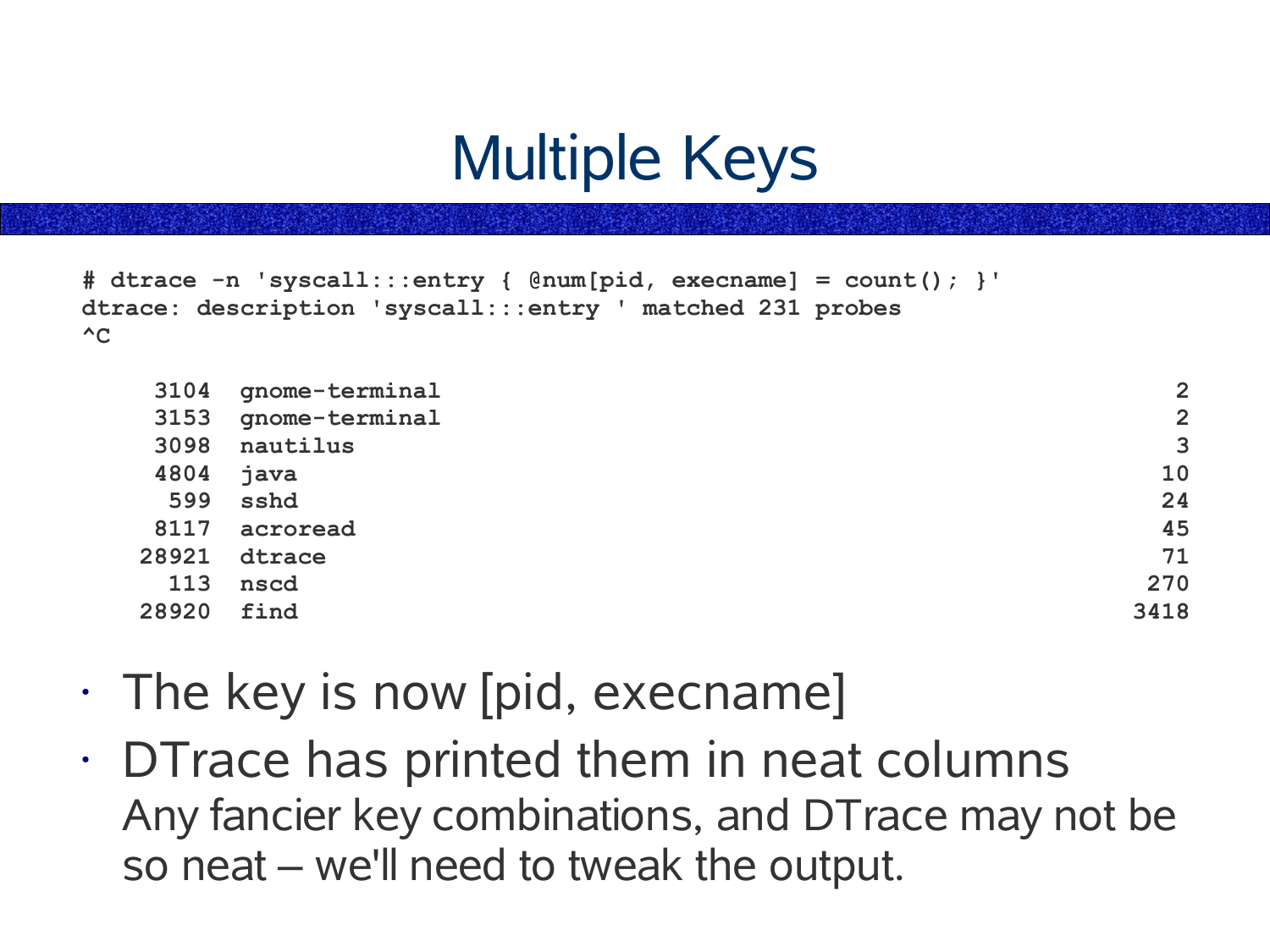# Aggregating Functions

- So far we have only seen count(). Which is certainly fairly useful.
- Aggregating functions,
	- count() count occurances
	- sum(value) sum value
	- avg(value) average value
	- min(value) find value minimum
	-
	-
	- max(value) find value maximum • quantize(value) power-of-2 distribution plot
	- lquantize(value, min, max, step)

linear distribution plot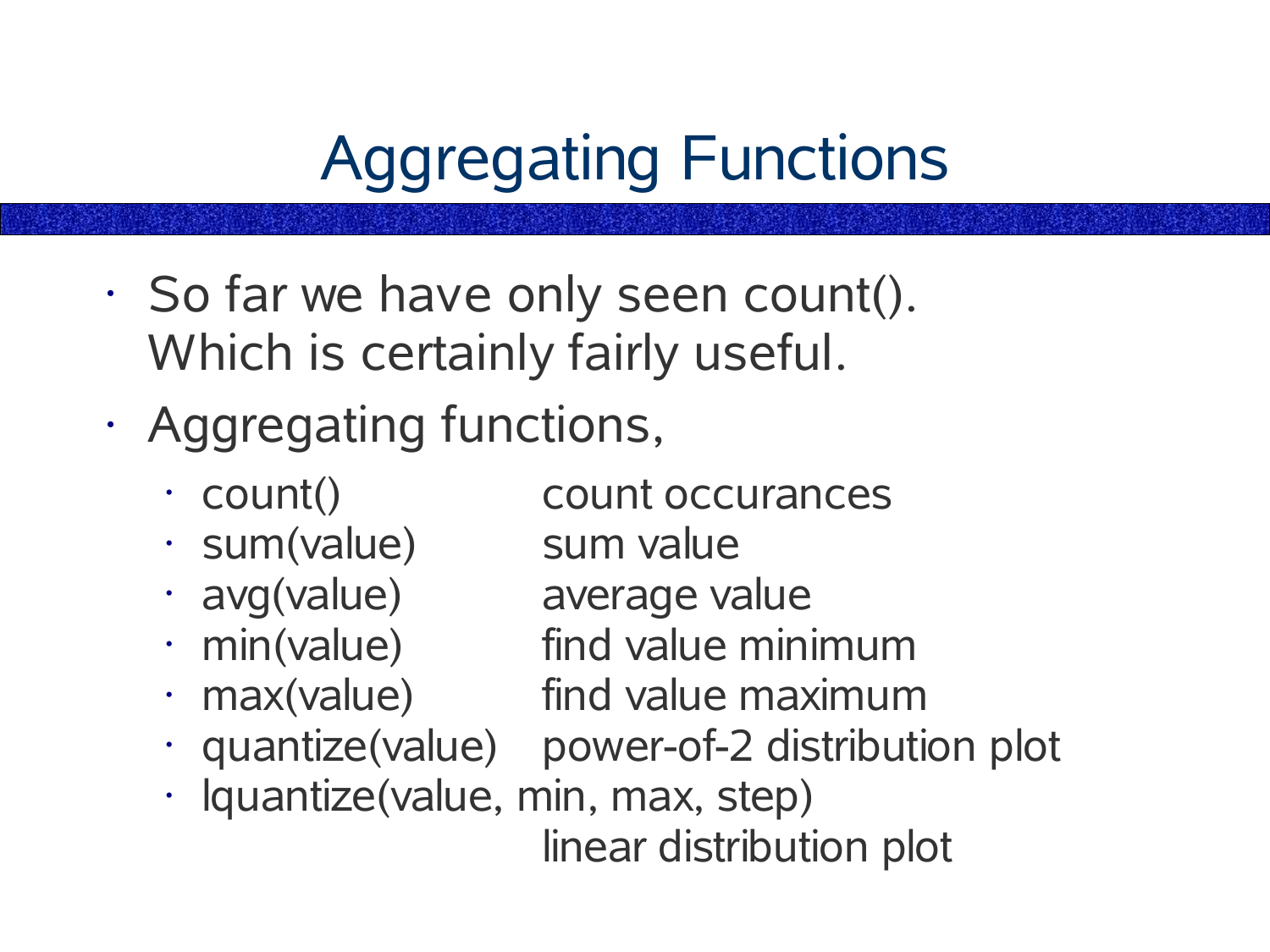## Aggregation Demos

- The Aggregating functions will be used to analyse the behaviour of the following "wc" command:
- **# wc /usr/share/man/windex**
- This file is 931886 bytes (910 Kbytes)
- The "wc" command will read through the input file – so there should be many syscalls to trace.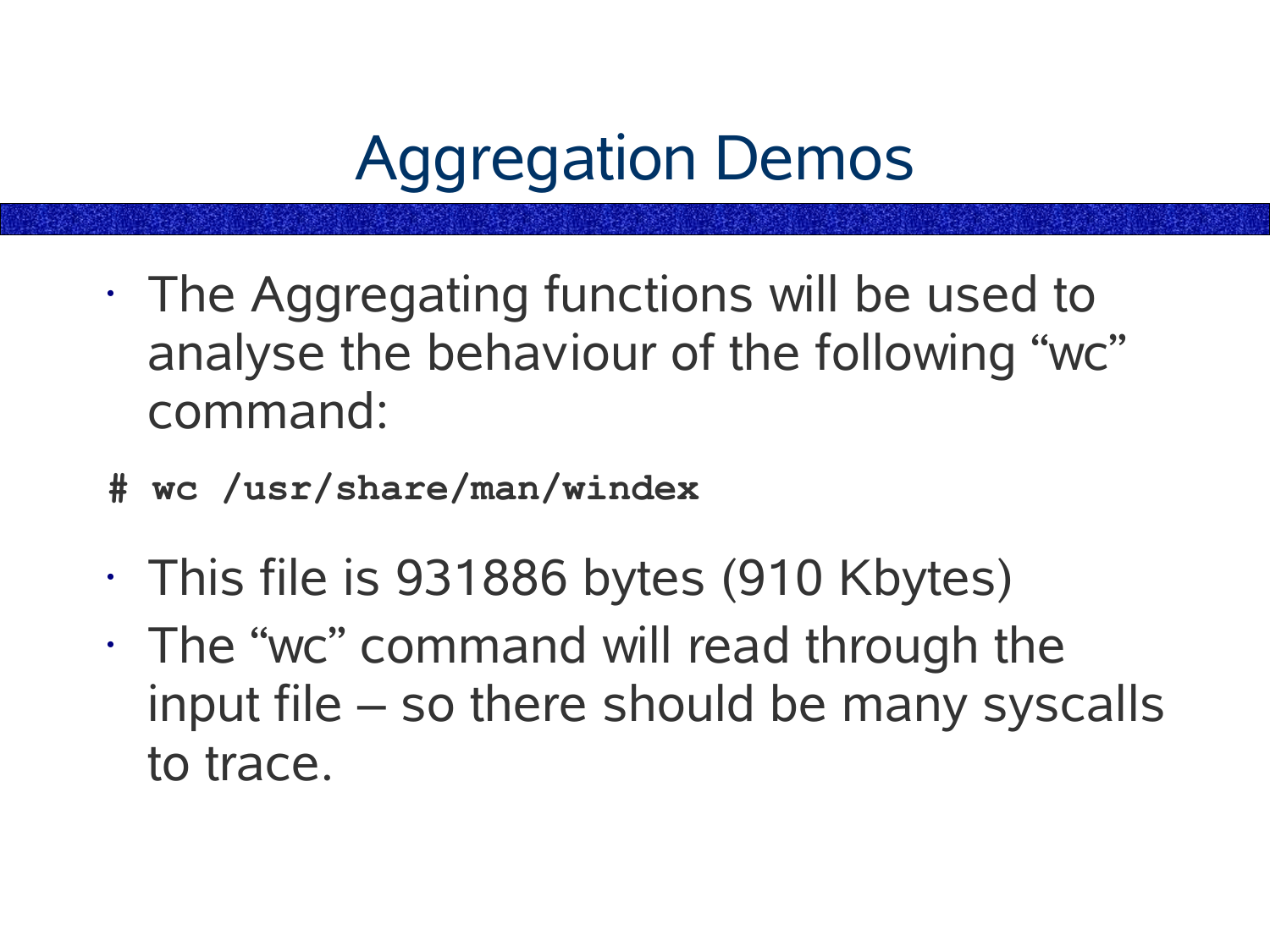## Aggregation sum()

```
# dtrace -n 'syscall::read:entry { @bytes[execname] = sum(arg2); }'
dtrace: description 'syscall::read:entry ' matched 1 probe
\wedgeC
```

| bash      | 4      |
|-----------|--------|
| sshd      | 98304  |
| <b>WC</b> | 942080 |

- $\cdot$  This sums the requested read() bytes by execname
- "wc" requested 942080 bytes. This almost matches the file,

| # 1s -1 /usr/share/man/windex |  |  |                                                                    |
|-------------------------------|--|--|--------------------------------------------------------------------|
|                               |  |  | $-rw-r--r--$ 1 root root 931886 Dec 22 14:23 /usr/share/man/windex |

• *Why would there be a difference?*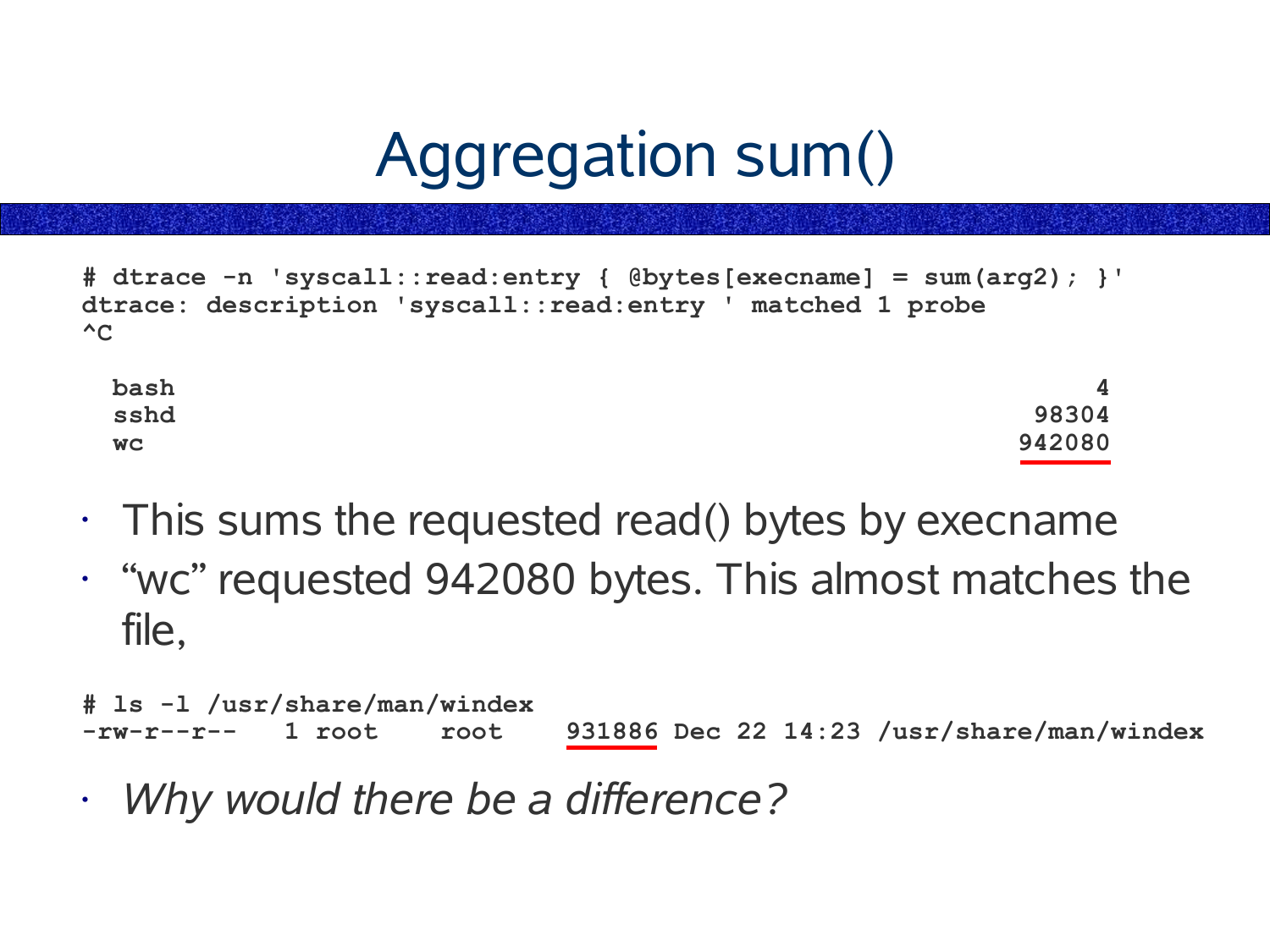## sum() on return

• Summing the return is now attempted,

**# dtrace -n 'syscall::read:return { @bytes[execname] = sum(arg0); }' dtrace: description 'syscall::read:return ' matched 1 probe**  $\wedge$ C

| sshd      | 188    |
|-----------|--------|
| <b>WC</b> | 931886 |

• Perfect match!

**# ls -l /usr/share/man/windex -rw-r--r-- 1 root root 931886 Dec 22 14:23 /usr/share/man/windex**

• Although be careful: syscalls can return -1 for failure – which would wreck our sum() value. A predicate could be used to avoid this.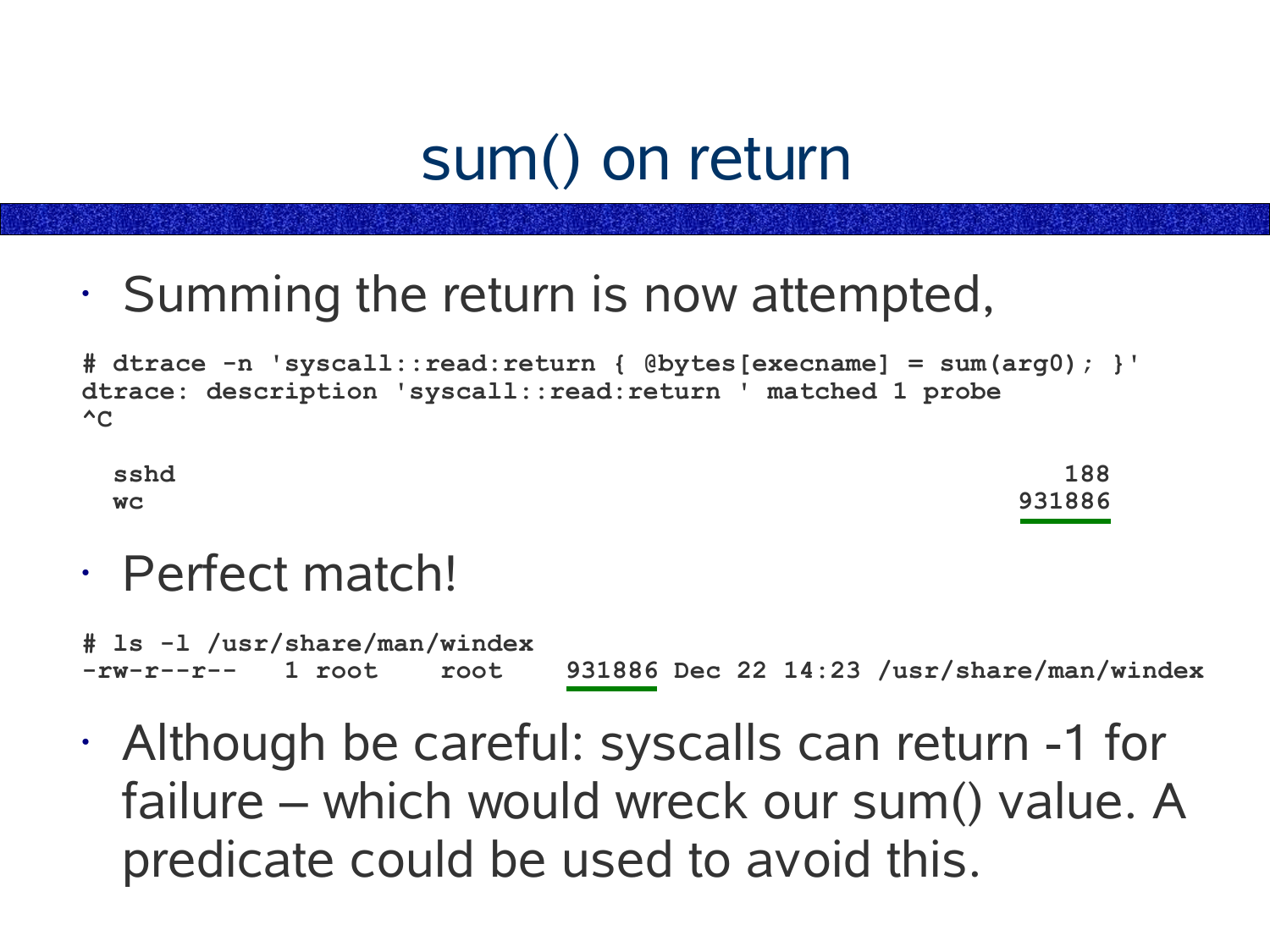

- What would be the size of each read?
- How many reads would occur?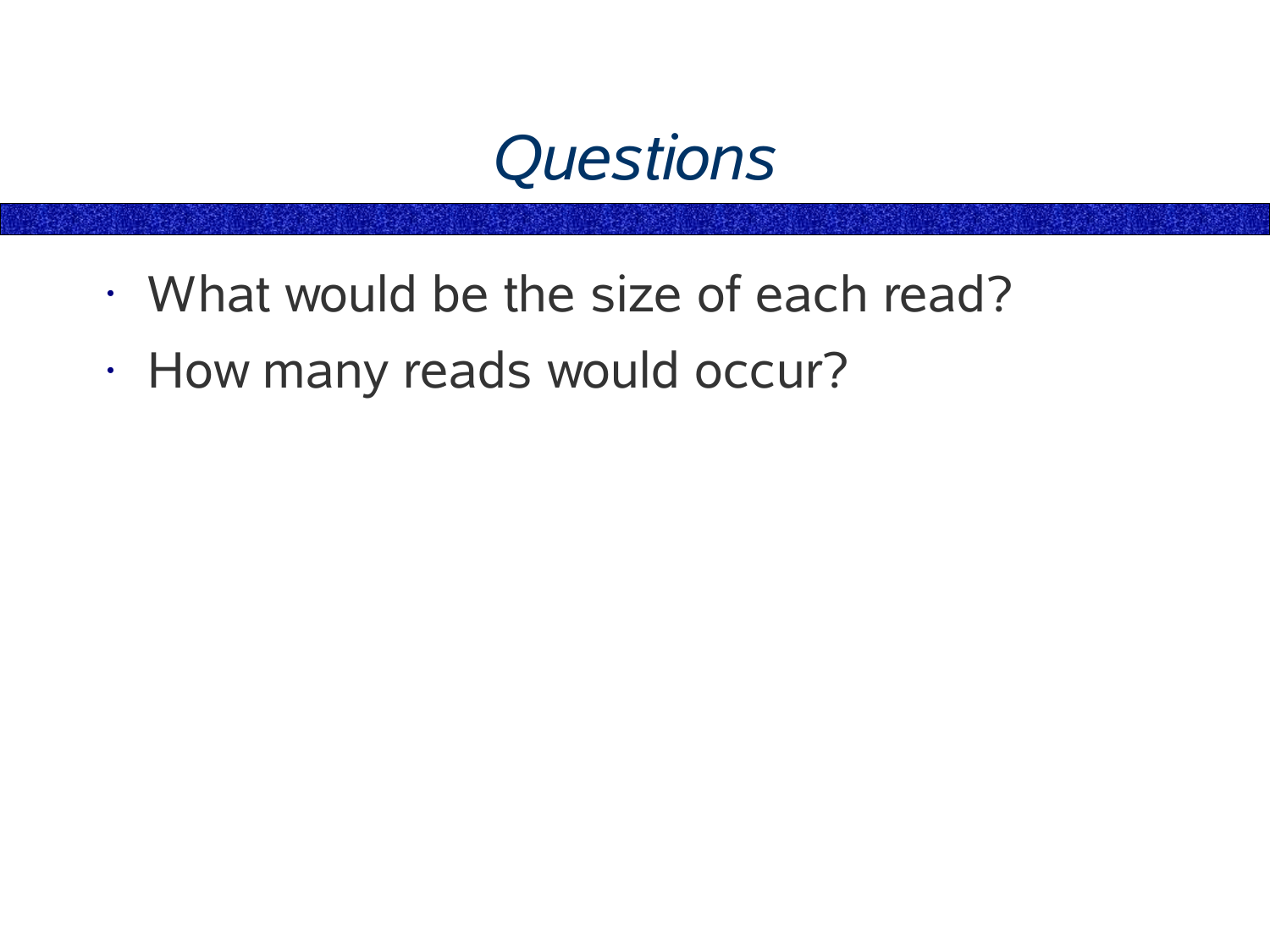## Aggregation avg()

• The average read size can be aggregated:

**# dtrace -n 'syscall::read:return { @bytes[execname] = avg(arg0); }' dtrace: description 'syscall::read:return ' matched 1 probe**  $\wedge$ C

| bash      | $\mathbf 1$<br>ᆂ |
|-----------|------------------|
| sshd      | 37               |
| <b>WC</b> | 8103             |

- The average read size is 8103 bytes.
- $\cdot$  Since 8 Kbytes == 8192 bytes, it sounds like there is an 8 Kbyte ceiling. Could we check this?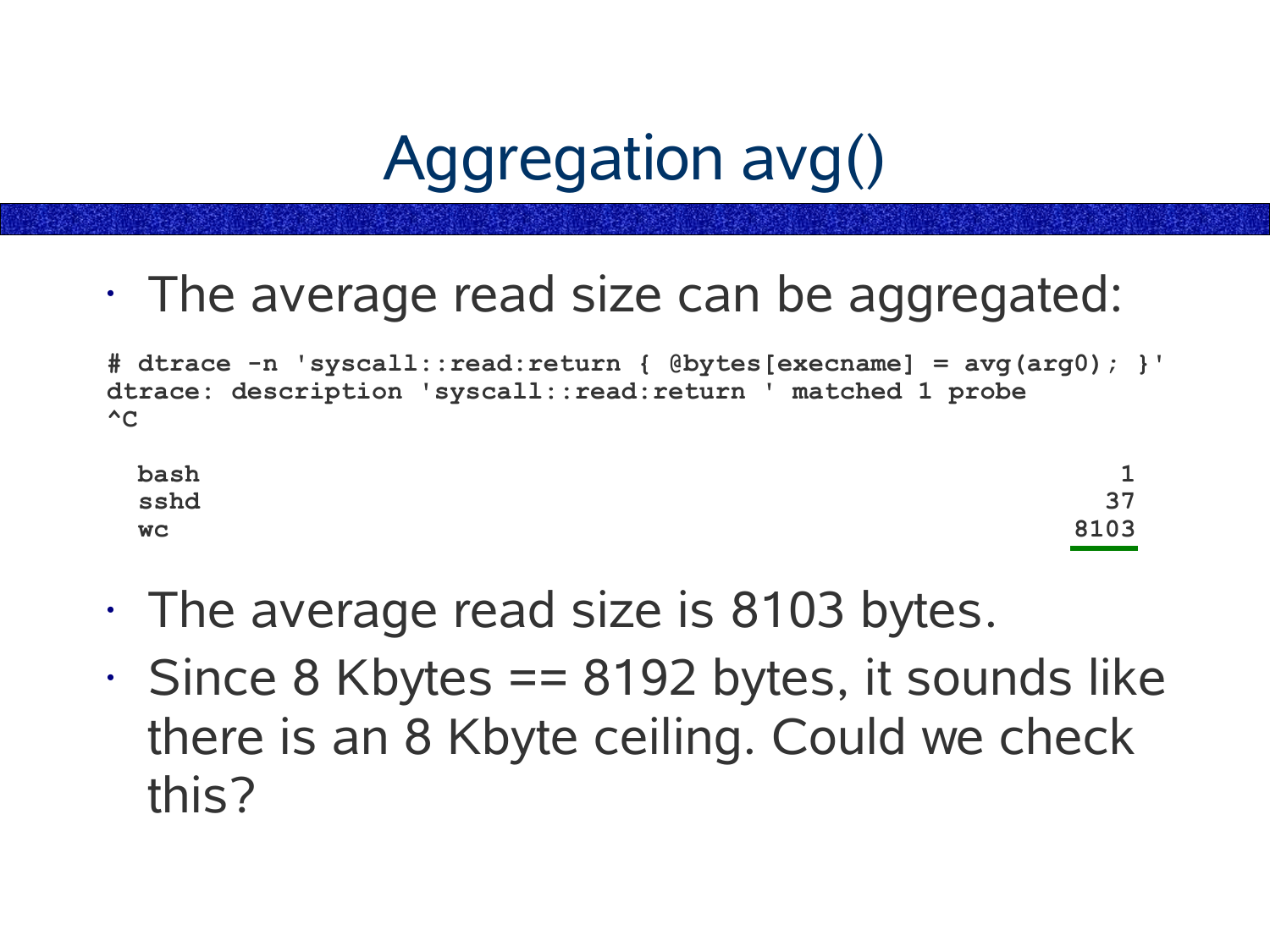Aggregation min(), max()

 $\cdot$  The following fetches the min then max:

```
# dtrace -n 'syscall::read:return { @bytes[execname] = min(arg0); }'
dtrace: description 'syscall::read:return ' matched 1 probe
^R
\wedgeC
 wc 0
 bash 1
 sshd 2
# dtrace -n 'syscall::read:return { @bytes[execname] = max(arg0); }'
dtrace: description 'syscall::read:return ' matched 1 probe
\wedgeC
 bash 1
 sshd 52
 wc 8192
```
• 8.00 Kbytes is indeed the maximum.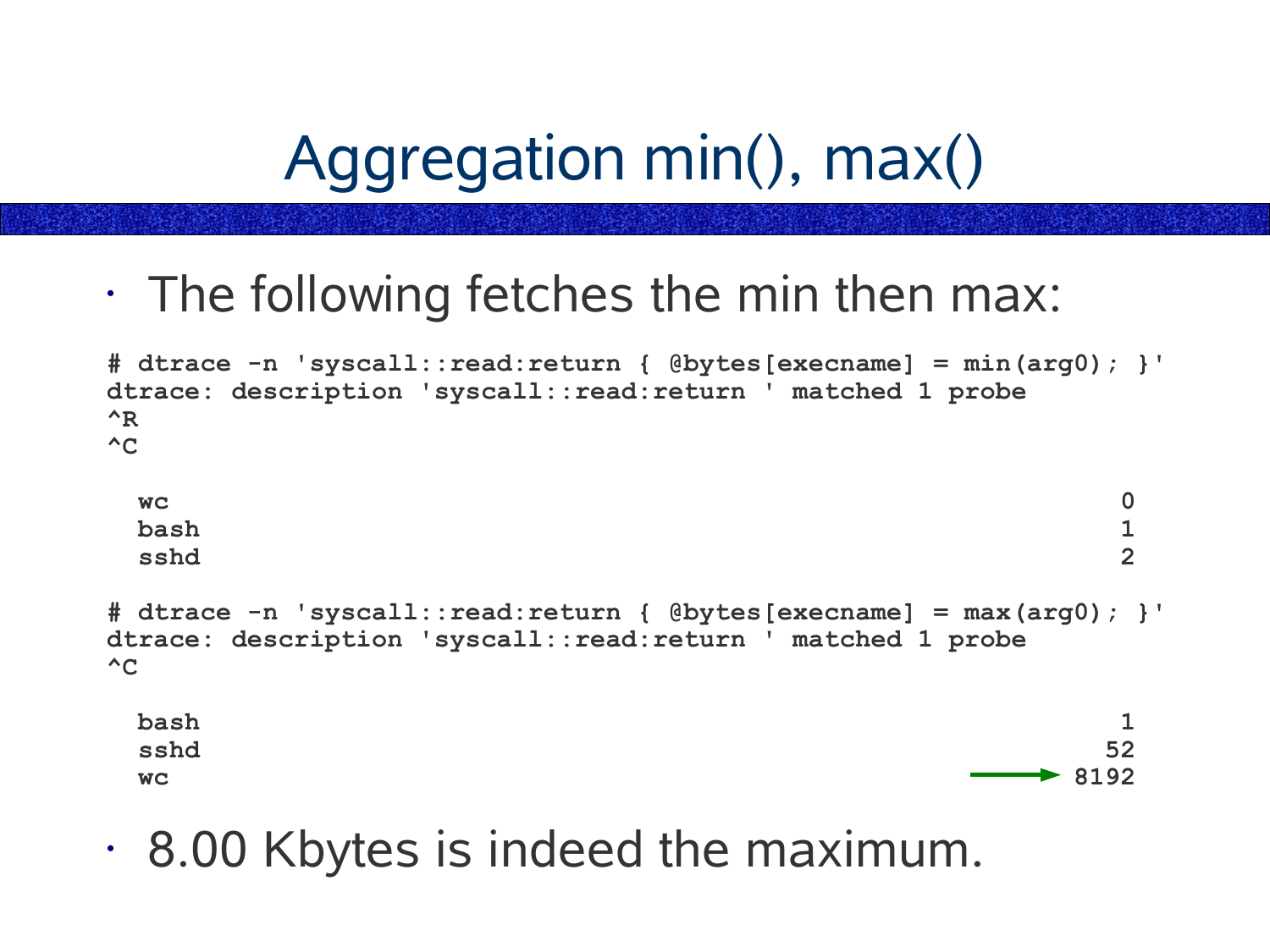## Aggregation count()

• Counting syscalls is always useful:

**# dtrace -n 'syscall::read:entry { @num[execname] = count(); }' dtrace: description 'syscall::read:entry ' matched 1 probe**  $\wedge$ C



- 115 reads()s occurred.
- This makes sense,
	- average read size: 8103 bytes
	- file size: 931886 bytes
	- $\cdot$  931886 / 8103 = 115.005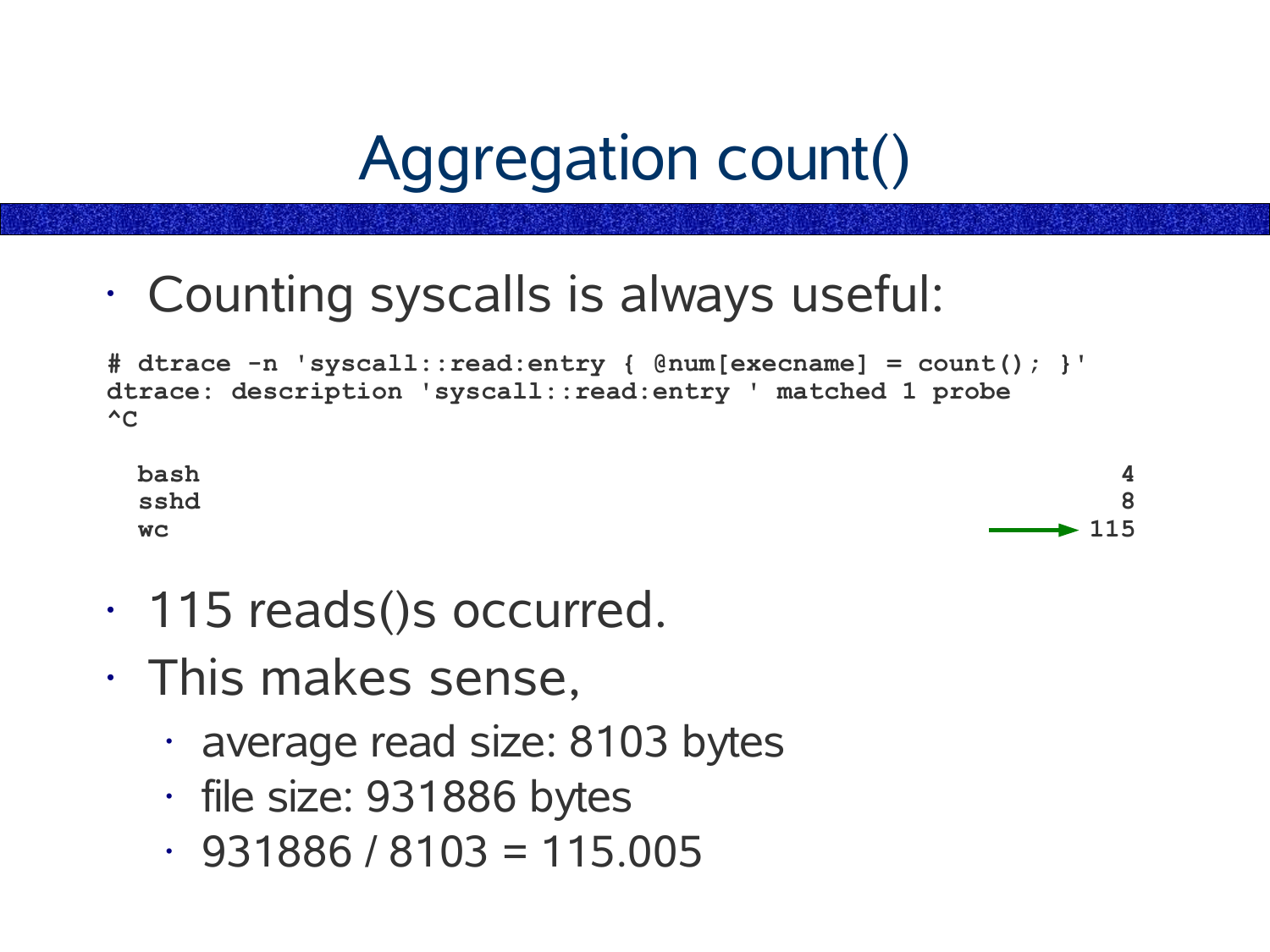*Aggregations so far*

- By running,
	- count()
	- $\cdot$  sum()
	- $\cdot$  min(), max()
	- $\cdot$  avg()
- we have learnt much about the behaviour of the wc command.
- Similar knowledge can be gained much more quickly using quantize().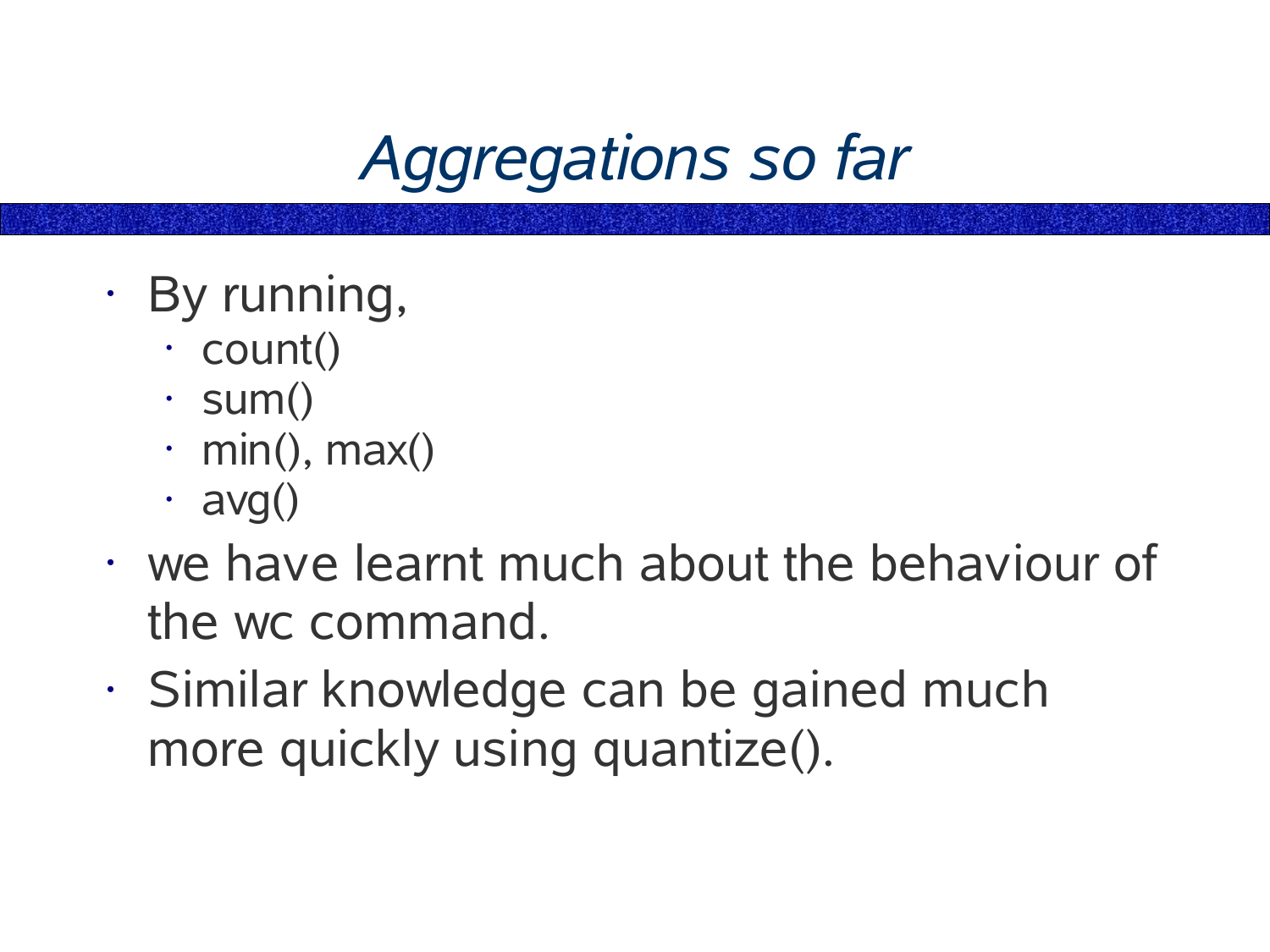## Aggregation quantize()

**# dtrace -n 'syscall::read:return { @dist[execname] = quantize(arg0); }' dtrace: description 'syscall::read:return ' matched 1 probe**  $^{\wedge}C$ 

**wc**

**...**

| value          | Distribution | count |
|----------------|--------------|-------|
| $-1$           |              | 0     |
| O              |              |       |
| 1              |              | 0     |
| $\overline{2}$ |              | 0     |
| 4              |              | 0     |
| 8              |              | 0     |
| 16             |              | 0     |
| 32             |              | 0     |
| 64             |              | 0     |
| 128            |              | 0     |
| 256            |              | 0     |
| 512            |              | 0     |
| 1024           |              | O     |
| 2048           |              | O     |
| 4096           |              |       |
| 8192           |              | 113   |
| 16384          |              | 0     |
|                |              |       |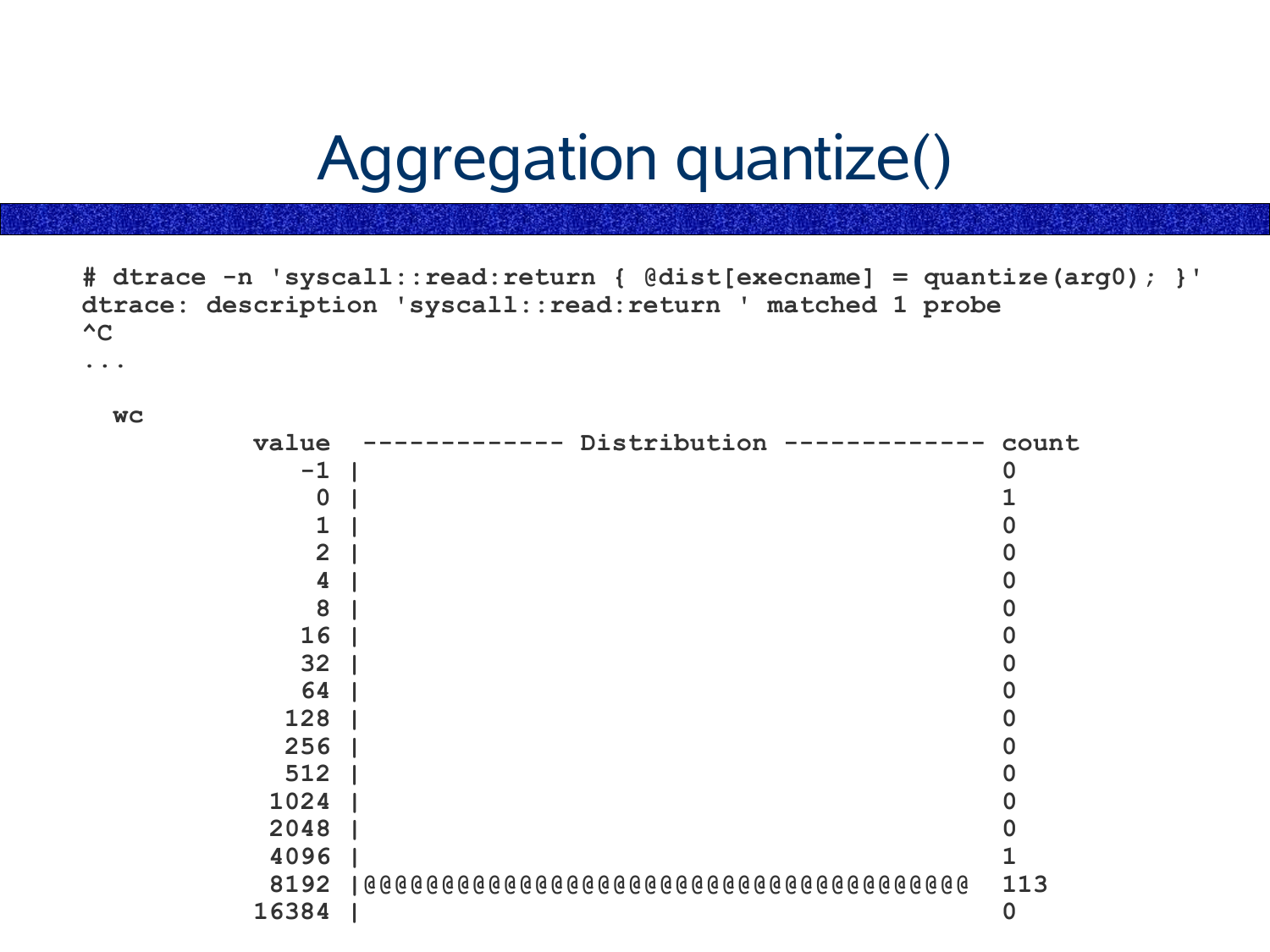### Distribution Plots



• Conveys a count, min, max, avg, (and with some mental calculations) a sum; all at once!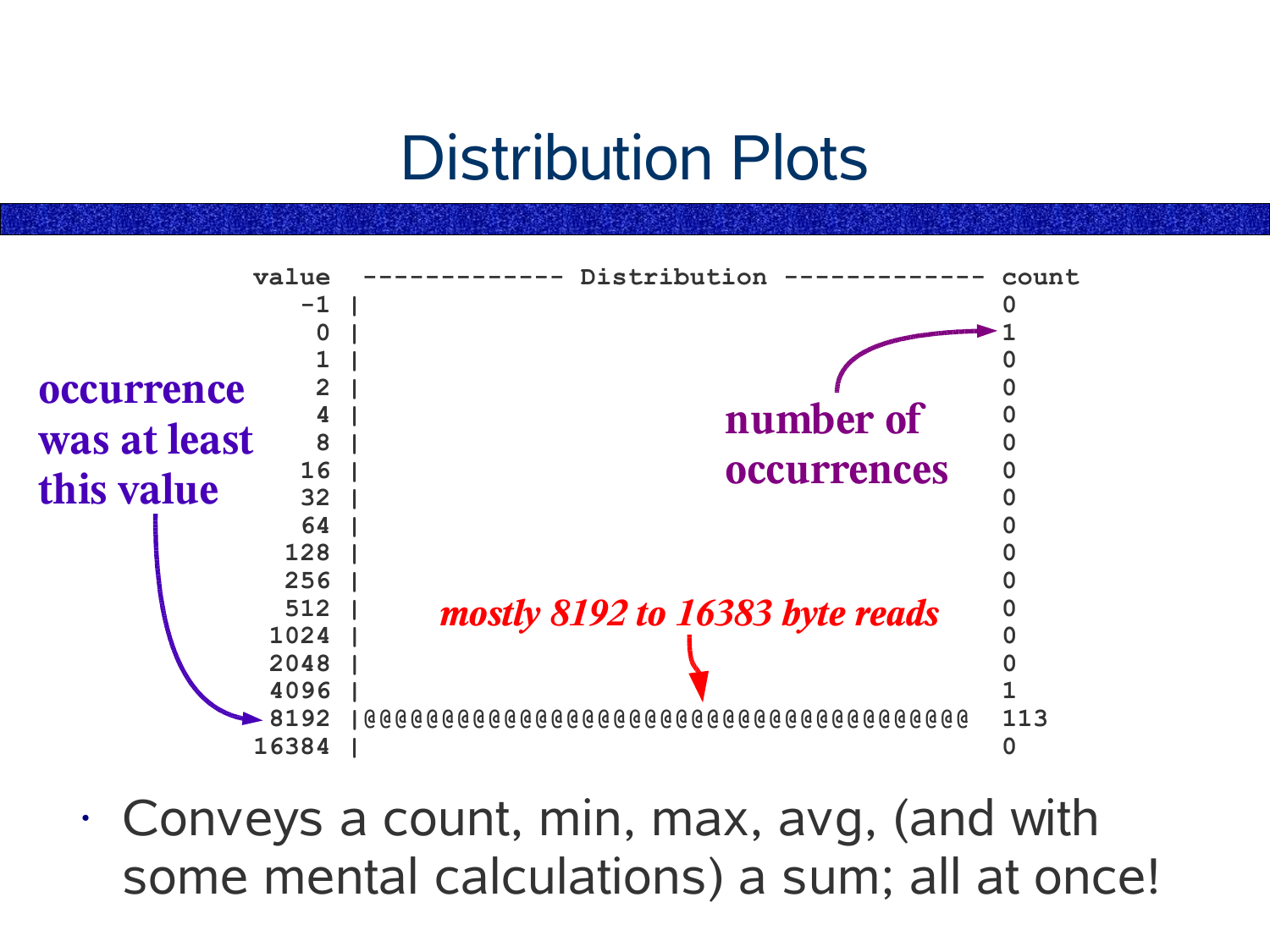# Aggregation lquantize()

- When power-of-2 distributions are not suitable, lquantize provides linear customisable distributions.
- The arguments are, lquantize(value, min, max, step)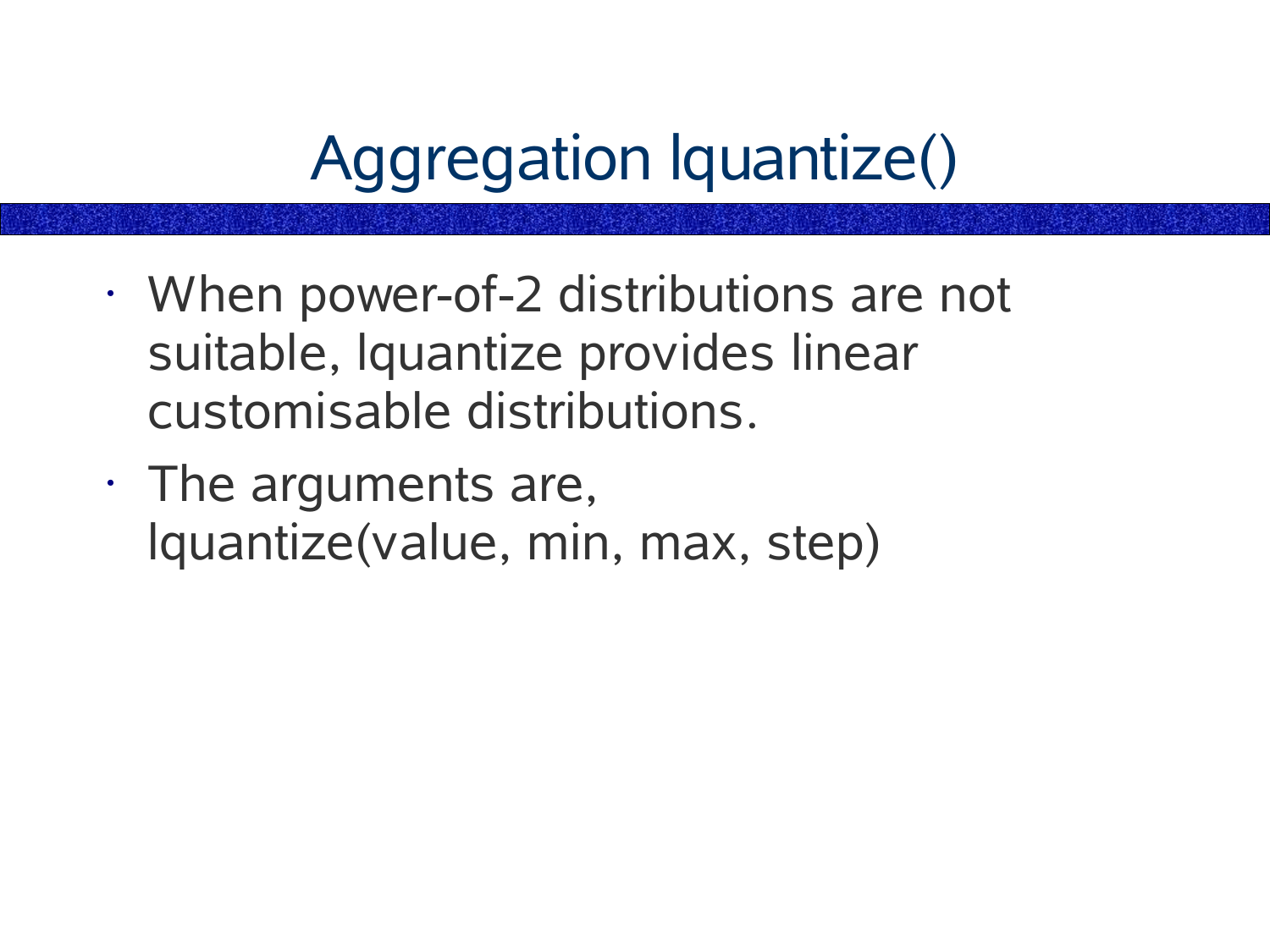## Aggregation lquantize()

```
# dtrace -n 'syscall::read:entry { @dist[execname] = lquantize(arg0, 0,
  128, 1); }'
dtrace: description 'syscall::read:entry ' matched 1 probe
\wedgeC
```

```
bash
```
**...**

**value ------------- Distribution ------------- count < 0 | 0 0 |@@@@@@@@@@@@@@@@@@@@@@@@@@@@@@@@@@@@@@@@ 4 1 | 0 wc value ------------- Distribution ------------- count 2 | 0**

**3 |@@@@@@@@@@@@@@@@@@@@@@@@@@@@@@@@@@@@@@@@ 115 4 | 0**

 $\cdot$  This is read() file discriptor. wc used FD 3, while bash using FD 0 (STDIN).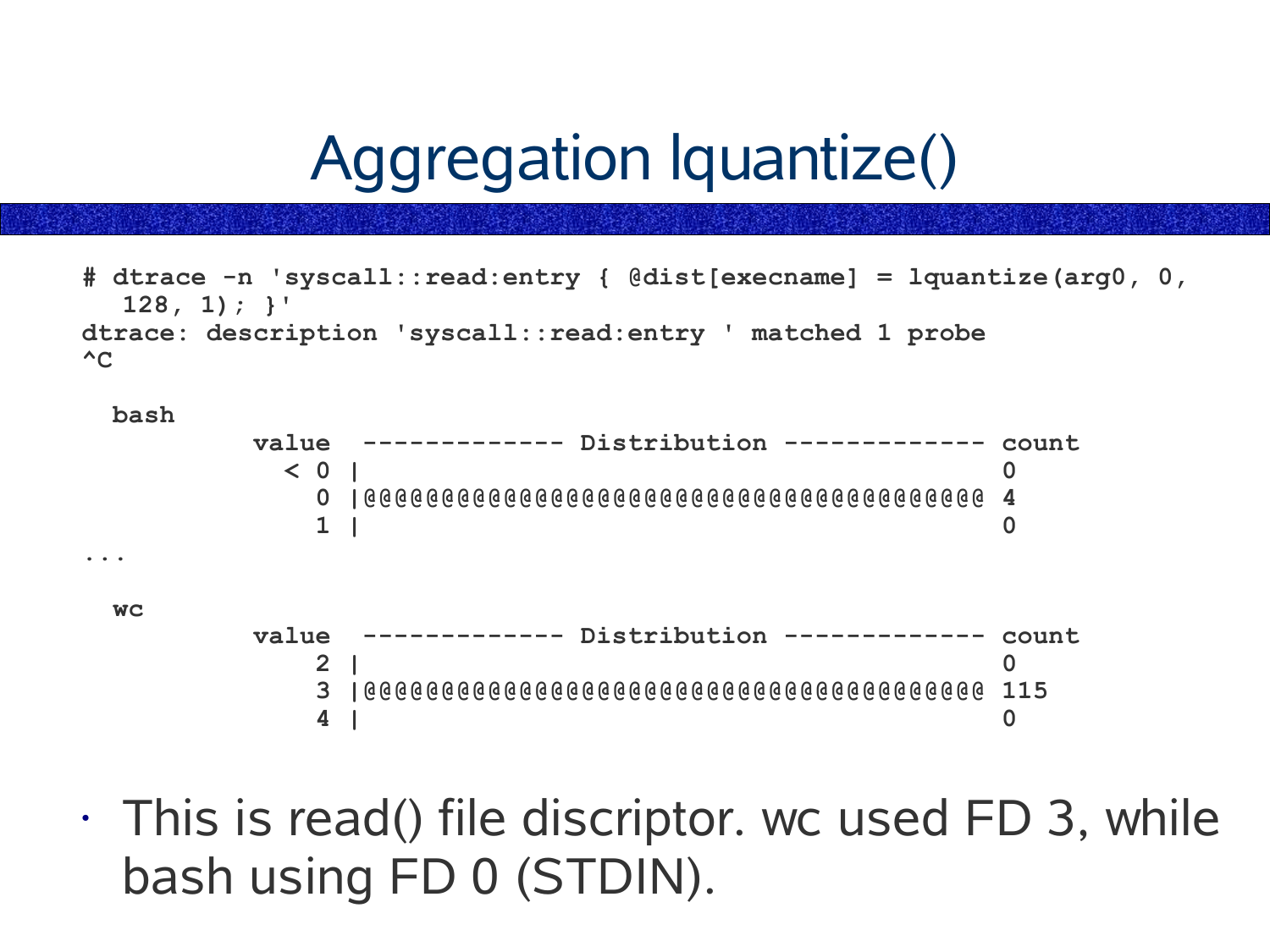#### Raw Data

• Remember that raw data can always be dumped, for other post processing:

|                                   |                |      |                                                             | # dtrace -n 'syscall::read:return /execname == "wc"/ { trace (arg0) ; } ' |
|-----------------------------------|----------------|------|-------------------------------------------------------------|---------------------------------------------------------------------------|
|                                   |                |      | dtrace: description 'syscall::read:return ' matched 1 probe |                                                                           |
| <b>CPU</b>                        |                | ID   | <b>FUNCTION: NAME</b>                                       |                                                                           |
|                                   | $\mathbf 0$    | 1074 | read: return                                                | 8192                                                                      |
|                                   | $\overline{0}$ | 1074 | read: return                                                | 8192                                                                      |
|                                   | $\mathbf 0$    | 1074 | read: return                                                | 8192                                                                      |
| $\bullet\quad\bullet\quad\bullet$ |                |      |                                                             |                                                                           |
|                                   | $\overline{0}$ | 1074 | read: return                                                | 8192                                                                      |
|                                   | $\mathbf 0$    | 1074 | read: return                                                | 6190                                                                      |
|                                   | $\mathbf{0}$   | 1074 | read: return                                                | $\bf{0}$                                                                  |
| $^{\wedge}C$                      |                |      |                                                             |                                                                           |

• Aggregations are great summaries, but sometimes you just want the raw data.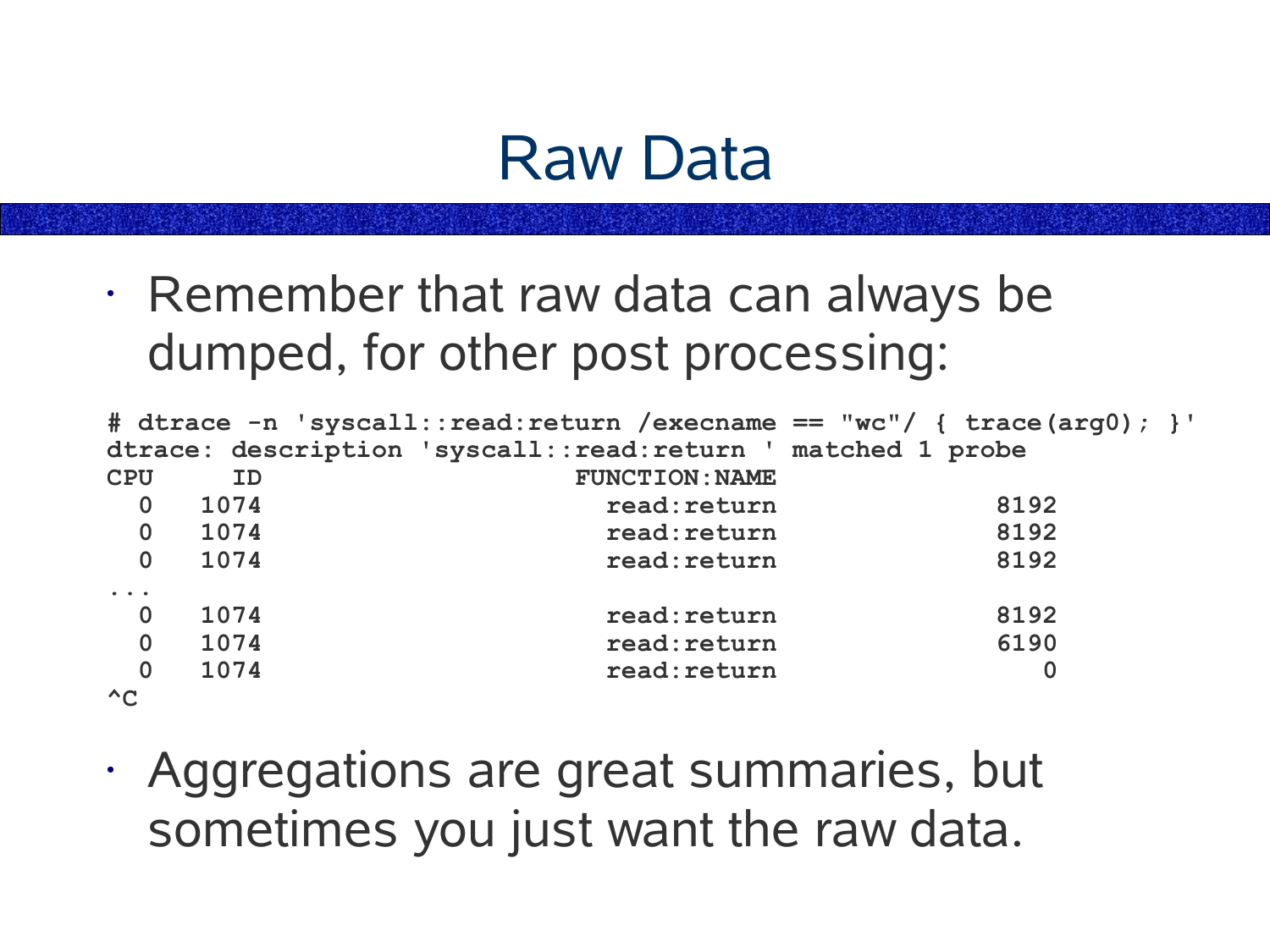### Stack Traces

- DTrace provides 3 stack trace functions:
	- stack() kernel stack trace
	- ustack() user stack trace
	- jstack() java stack trace
- $\cdot$  These explain why your event is occurring  $$ the ancestory.
- dtrace(1M) needs the process to still exist to evaluate symbols for ustack() and jstack().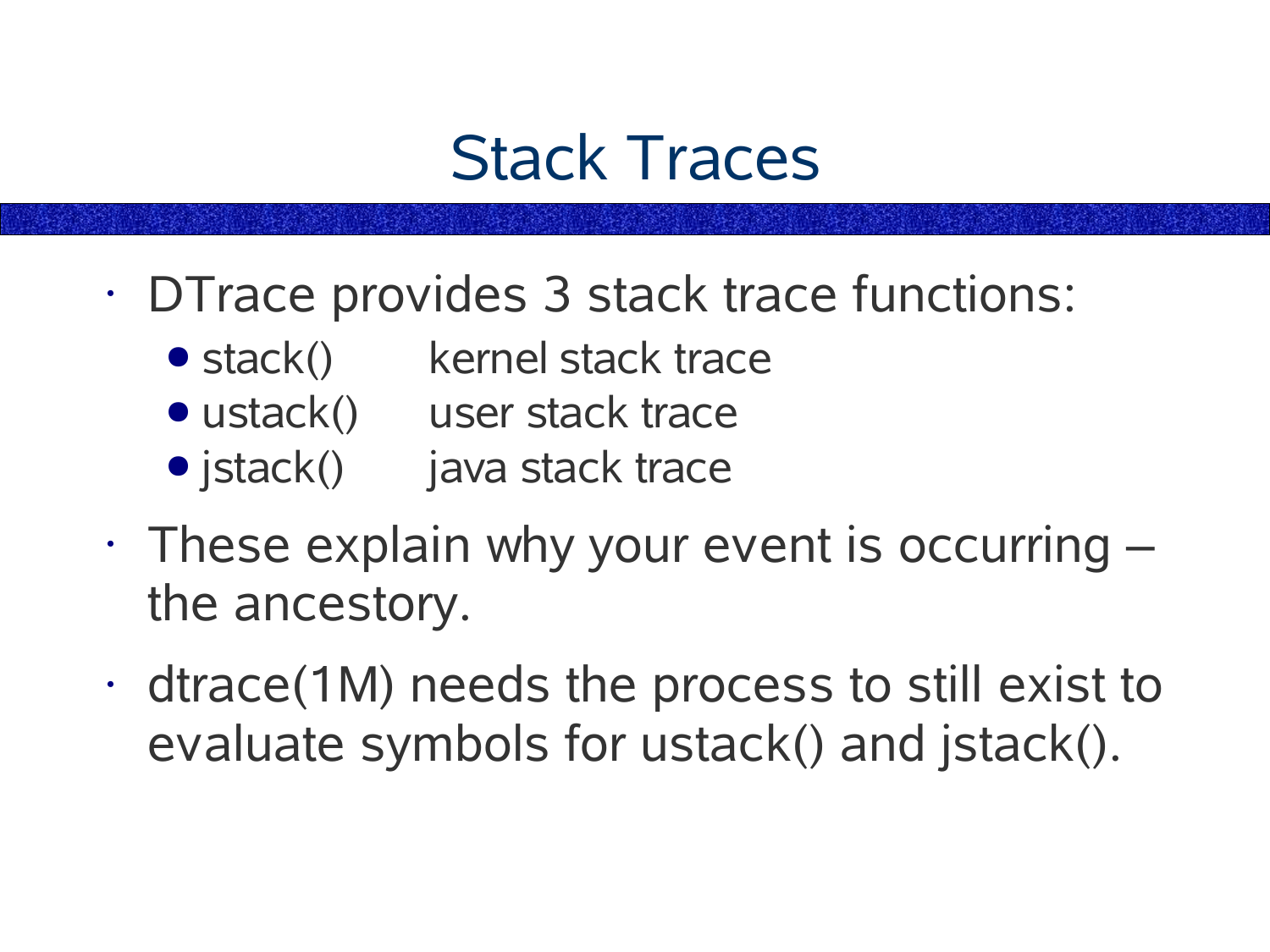## ustack()

```
# dtrace -n 'syscall::read:return /execname == "bash"/ { ustack(); }'
dtrace: description 'syscall::read:return ' matched 1 probe
CPU ID FUNCTION:NAME
 0 1074 read:return
             libc.so.1`_read+0x15
            bash`rl_getc+0x1f
             bash`rl_read_key+0xad
             bash`readline_internal_char+0x5c
             bash`0x80abf72
             bash`0x80abf8c
            bash`readline+0x37
            bash`0x80675ad
            bash`0x8067525
             bash`0x8067d2b
             bash`0x80686b4
             bash`0x8068275
             bash`yyparse+0x12f
             bash`parse_command+0x56
             bash`read_command+0x8c
             bash`reader_loop+0xdd
             bash`main+0x638
             bash`0x806395a
```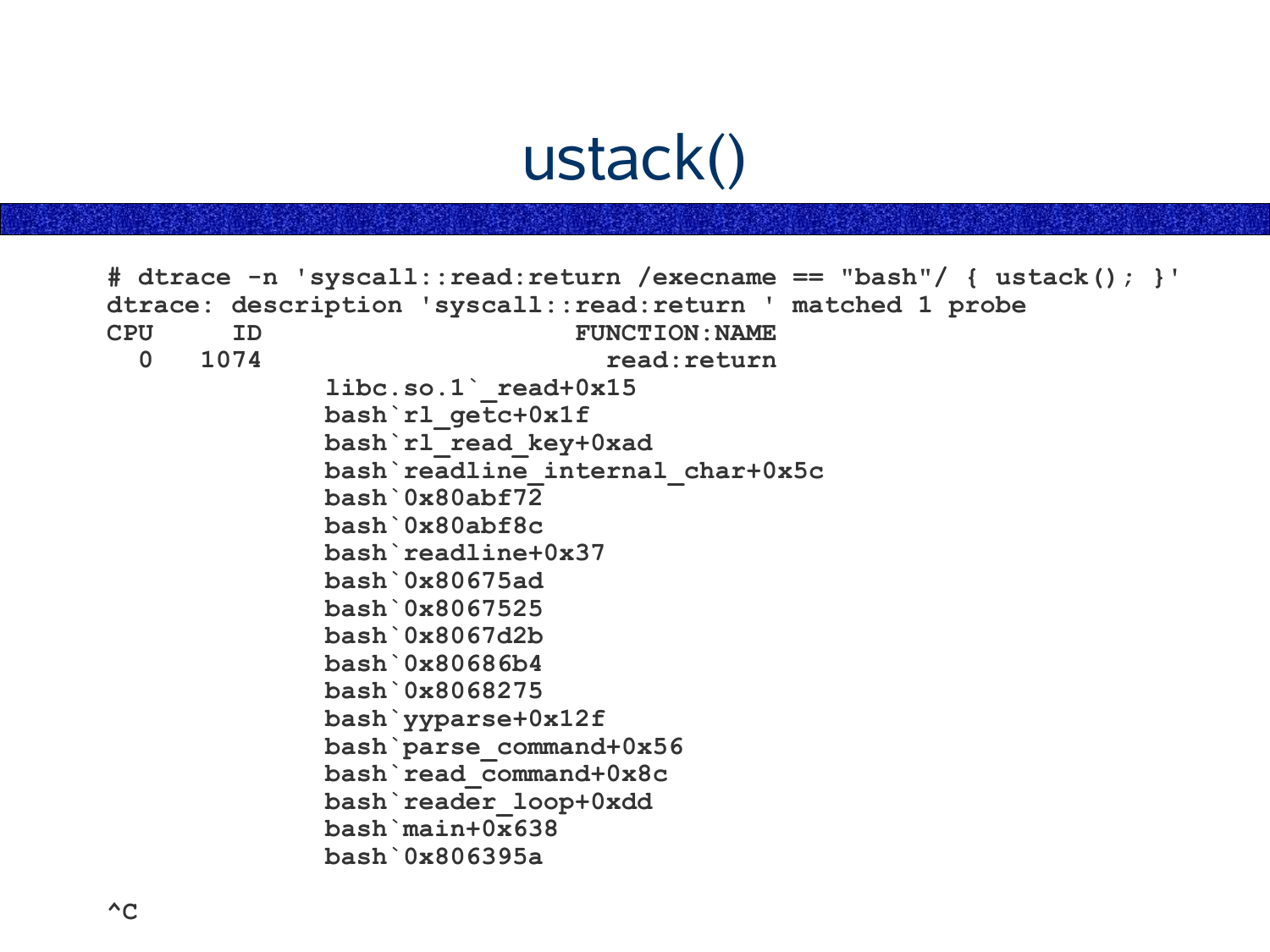## ustack() short-lived processes

• Now we will run ustack() on the read() from the short-lived "wc" command:

|             |      | # dtrace -n 'syscall::read:return /execname == "wc"/ { ustack(); }' |  |
|-------------|------|---------------------------------------------------------------------|--|
|             |      | dtrace: description 'syscall::read:return ' matched 1 probe         |  |
| <b>CPU</b>  | ID   | <b>FUNCTION: NAME</b>                                               |  |
| $\mathbf 0$ | 1074 | read: return                                                        |  |
|             |      | 0xd279e465                                                          |  |
|             |      | 0xd27856de                                                          |  |
|             |      | $\sim$<br>0x8050c70                                                 |  |
|             |      | 0x8050a56                                                           |  |

• wc completes and dissapears before the dtrace(1M) command can read its symbol table.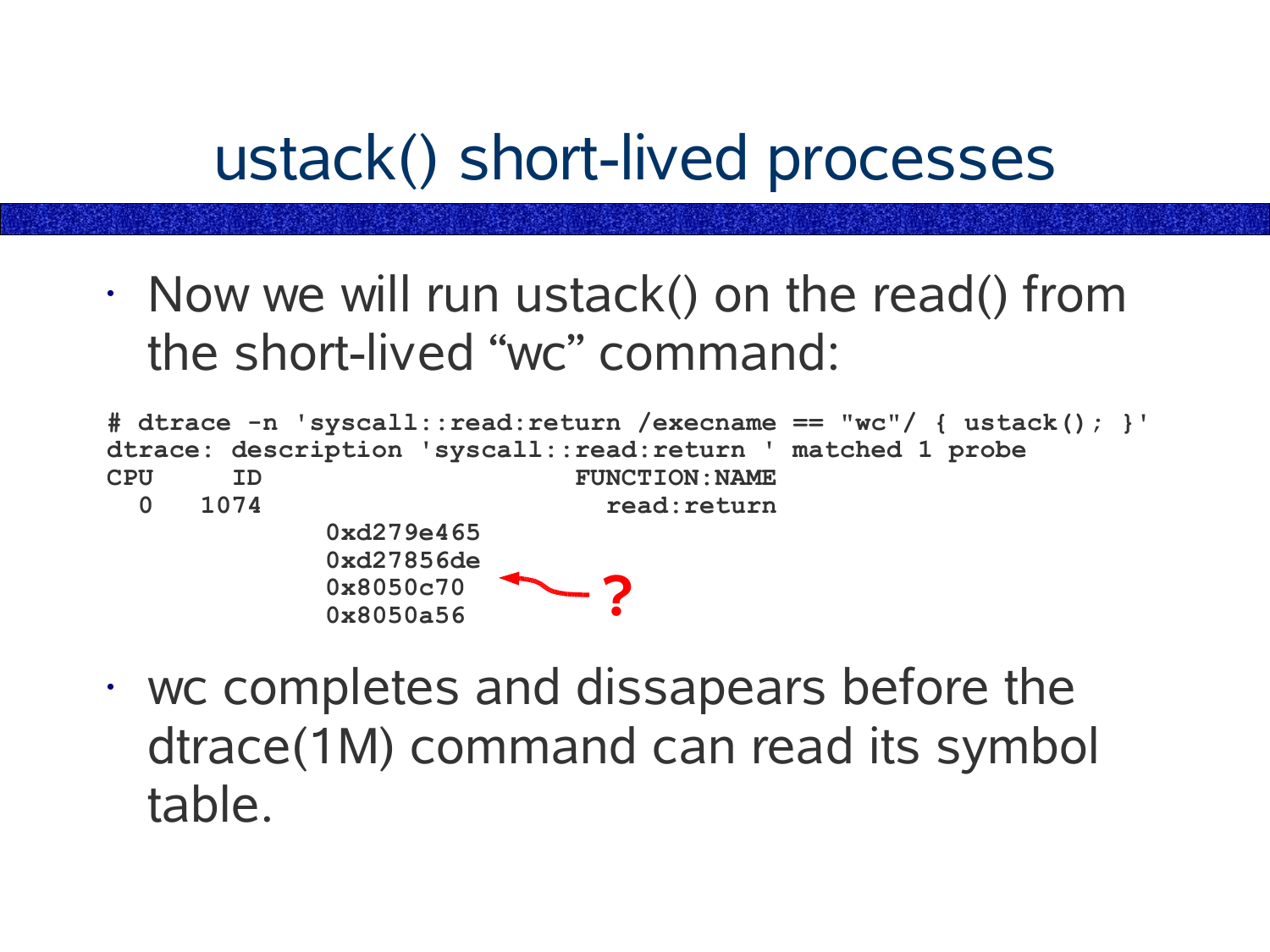## ustack() and mdb

• One technique is to use mdb to set a breakpoint on exit:

**...**

```
$ mdb /usr/bin/wc
> exit:b
> :r /usr/share/man/windex
  11821 113846 931886 /usr/share/man/windex
mdb: stop at 0x805090c
mdb: target stopped at:
PLT:exit: jmp *0x8062014
>
# dtrace -n 'syscall::read:return /execname == "wc"/ { ustack(); }'
dtrace: description 'syscall::read:return ' matched 1 probe
CPU ID FUNCTION:NAME
 0 1074 read:return
            libc.so.1`_read+0x15
            libc.so.1`fread+0xb6
            wc`main+0x184
            wc`0x8050a56
                                  !
```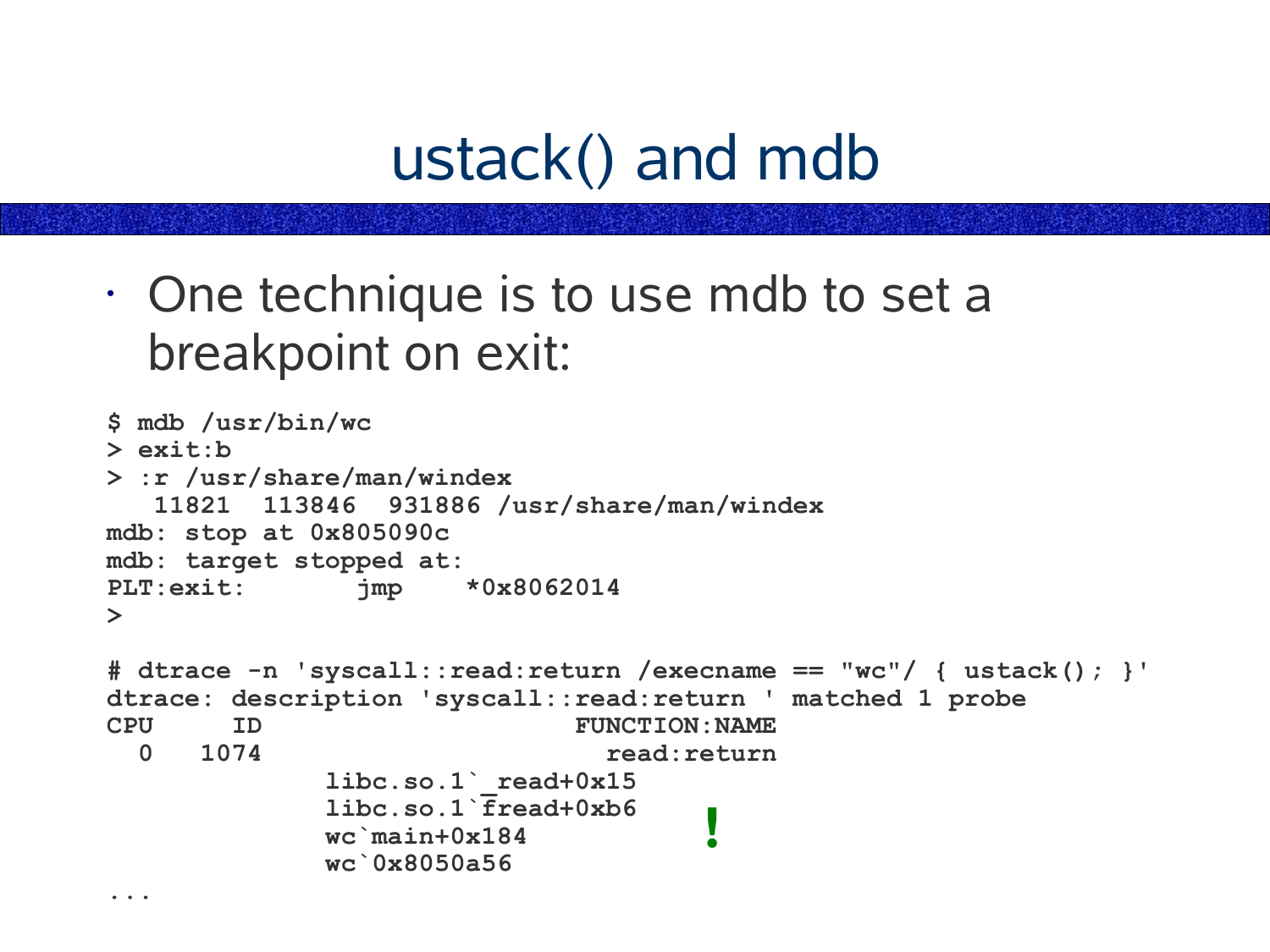## ustack() aggregations

- $\cdot$  The entire stack trace can be used as a key.
- This measures the most frequent stack trace that caused the probe.
- $\cdot$  The stack can be truncated using an integer argument: eg, ustack(5) for 5 lines only.

```
# dtrace -n 'syscall::read:return /execname == "zsh"/ { @num[ustack
   ()] = count(); }'
dtrace: description 'syscall::read:return ' matched 1 probe
AClibc.so.1`_read+0x15
              libc.so.1`getlogin+0x2a
              zsh`createparamtable+0x1e2
              zsh`setupvals+0x5bd
              zsh`zsh_main+0x1ae
              zsh`main+0xe
              zsh`0x8059b9e
                1
                                           This stack trace
                                           occurred only once
```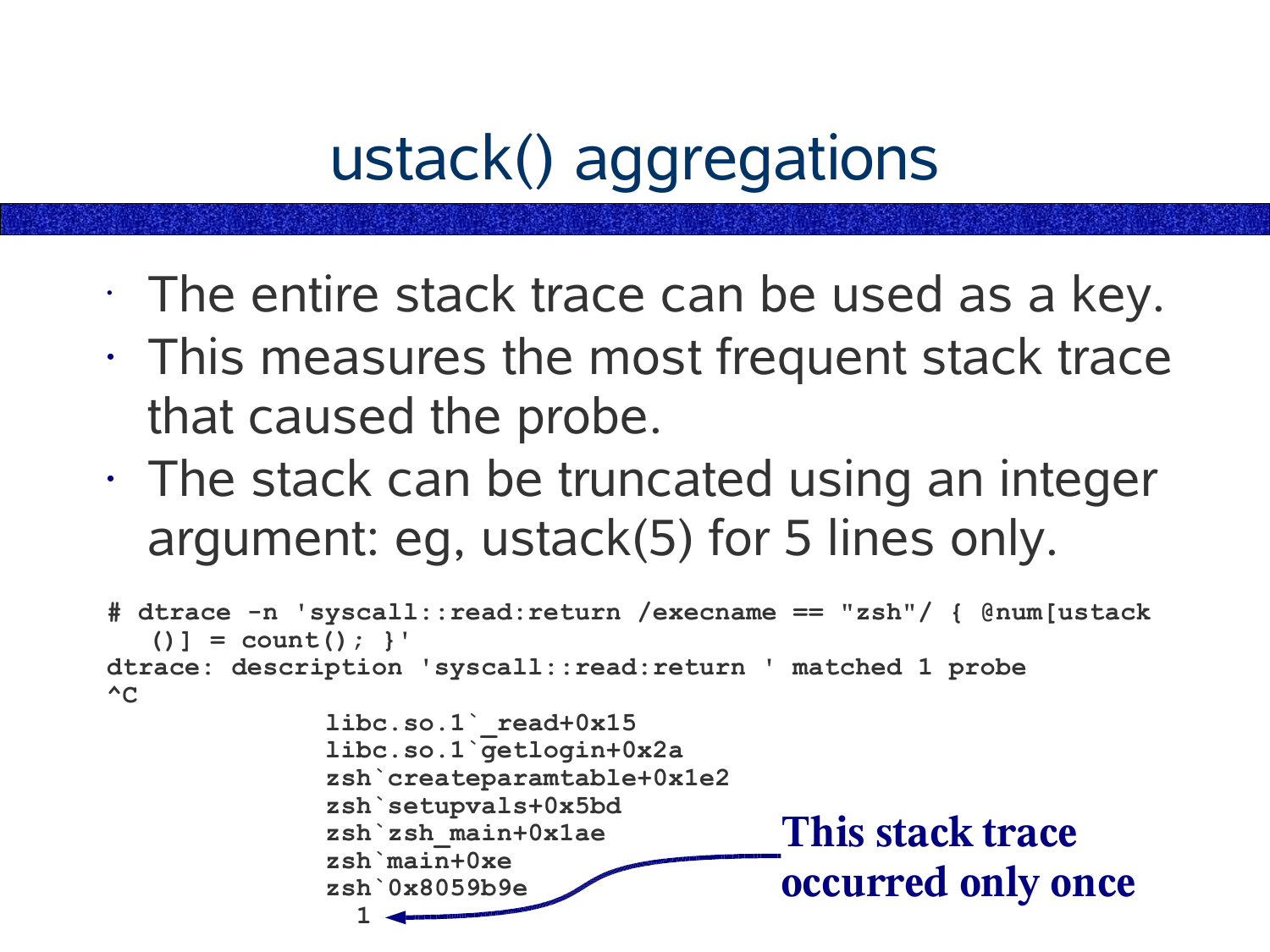#### ... continued

**...**

**libc.so.1`\_read+0x15 zle.so`0xd251fd22 zle.so`getkey+0x130 zle.so`0xd251f520 zle.so`getkeymapcmd+0x48 zle.so`getkeycmd+0x2c zle.so`zlecore+0x6b zle.so`zleread+0x403 zsh`autoload\_zleread+0x3e zsh`0x8079c59 zsh`ingetc+0x6d zsh`0x80734fa zsh`gettok+0x18 zsh`yylex+0x17 zsh`parse\_event+0x23 zsh`loop+0x91 zsh`zsh\_main+0x1d0 zsh`main+0xe zsh`0x8059b9e 20 This entire stack trace occurred 20 times**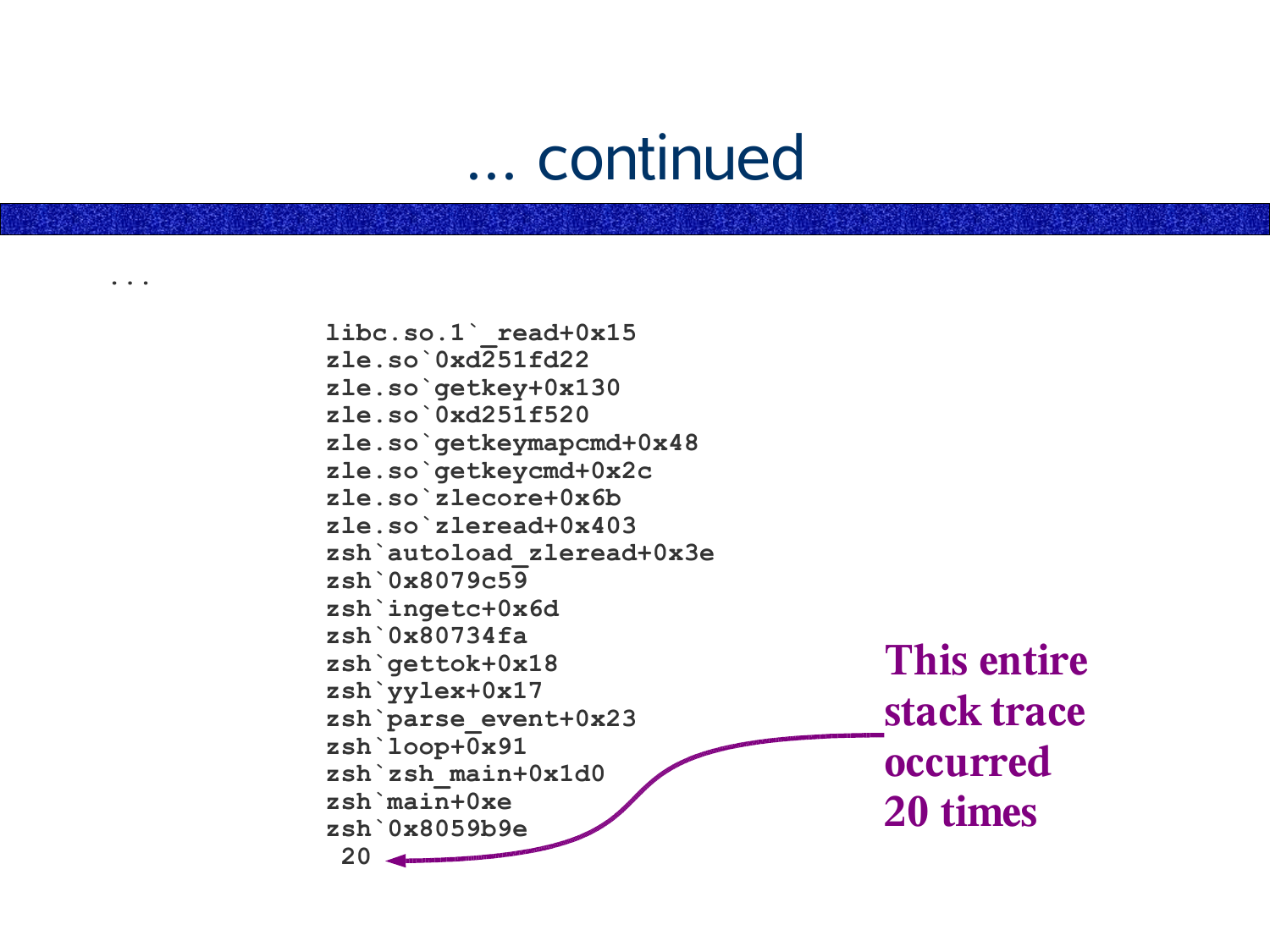## Back to the Syscall Provider

- So far we have just used the syscall provider
- $\cdot$  There are some difficulties to be aware of:
	- $\cdot$  when tracing writes be aware that there is write(), writev(), pwrite(), pwrite64()
	- $\cdot$  when tracing reads be aware that there is read(), readv(), pread(), pread64() There is also readlink() - for symlinks
	- $\cdot$  other variants exist. open(), open64()...
- $\cdot$  readv() and writev() cause problems  $$ fetching the size from an iovec isn't easy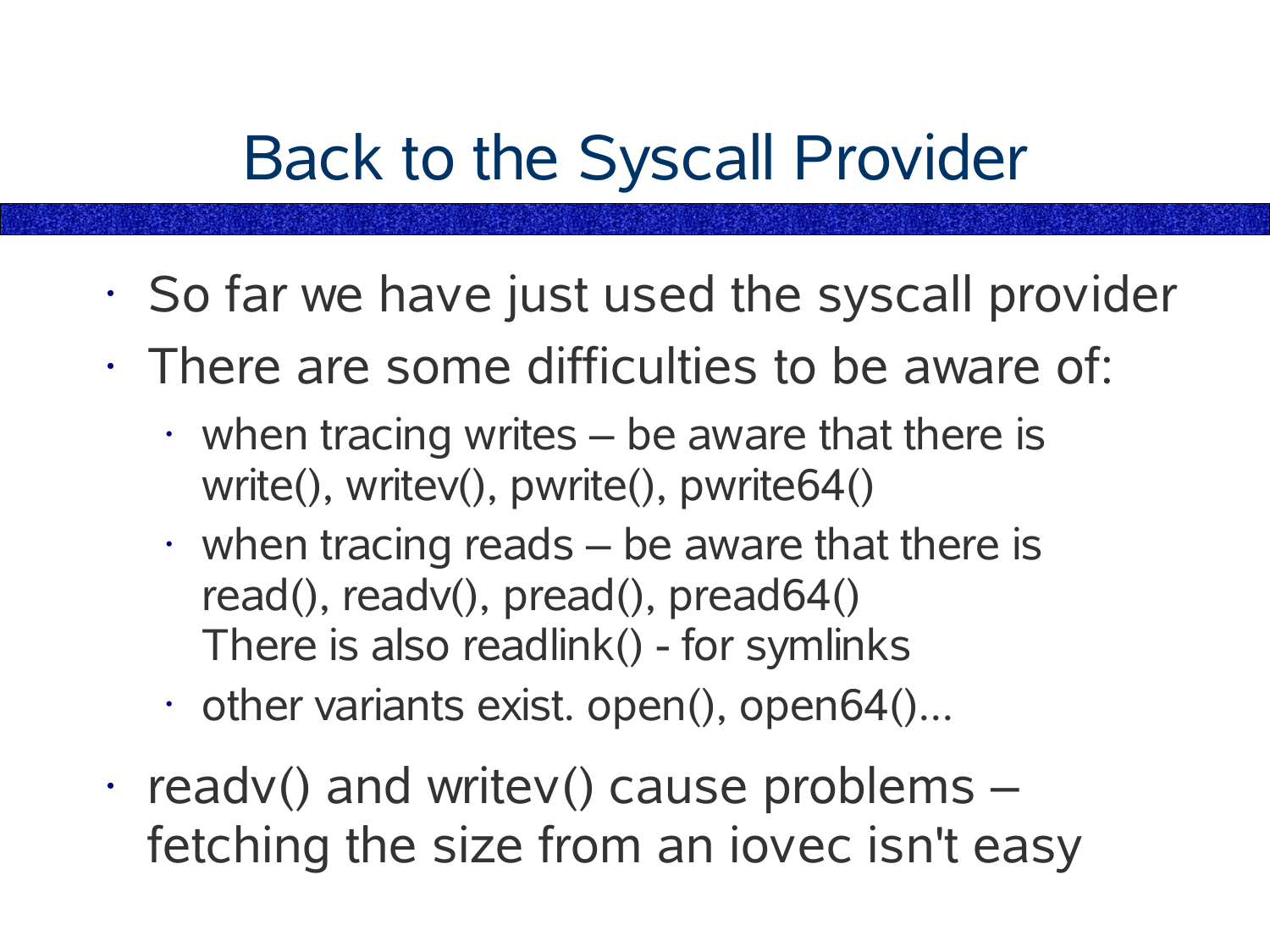## sysinfo Provider Intro

- sysinfo provides probes that trace regular system activity
- sysinfo:::readch traces all the read variants, and provides the successful bytes read as arg0
- sysinfo:::writech traces all the write variants, and provides the successful bytes written as arg0
- Don't need to worry about syscall return of -1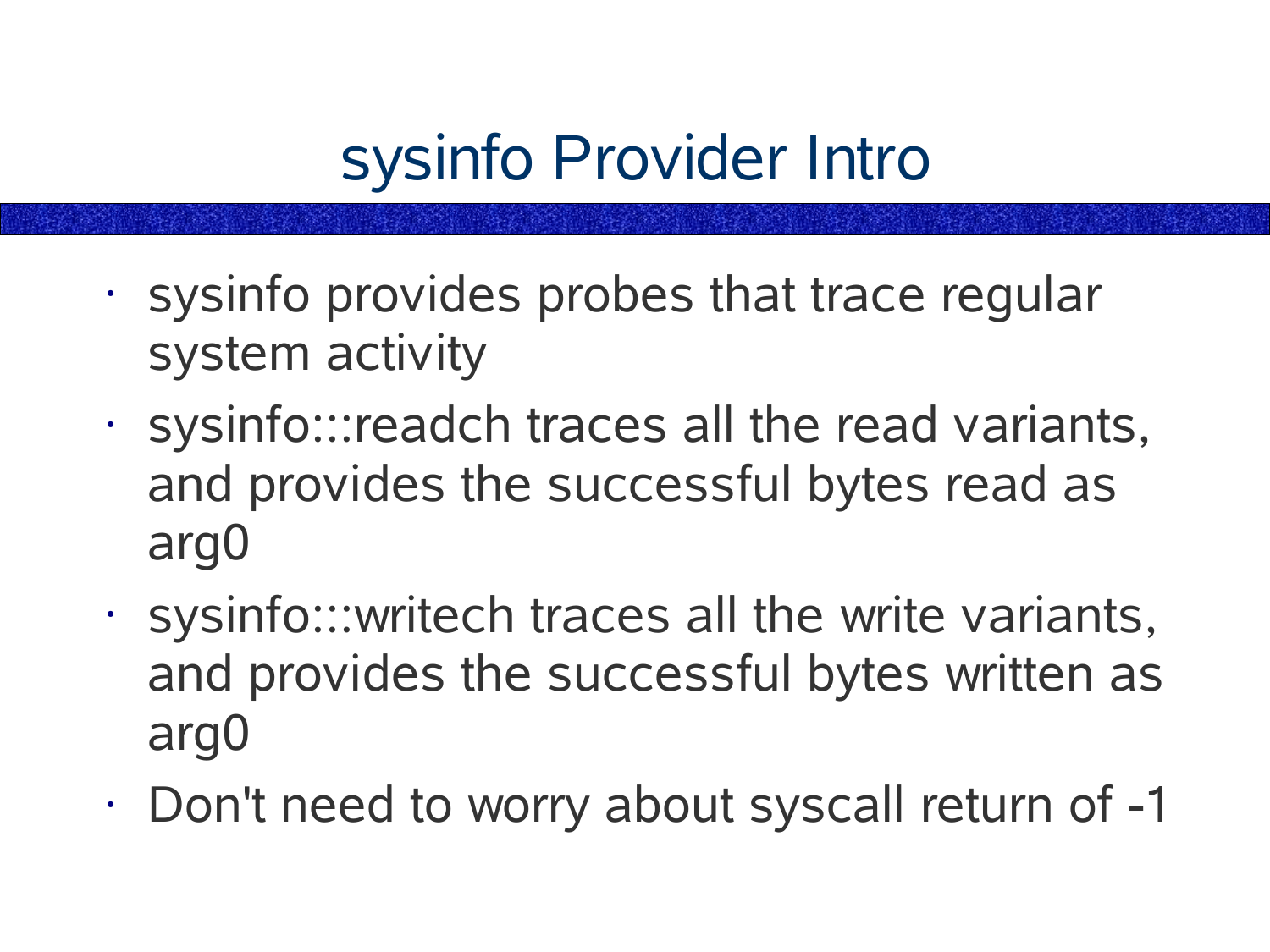## Bytes Read by Process Name

• sysinfo does this easily,

**# dtrace -n 'sysinfo:::readch { @bytes[execname] = sum(arg0); }' dtrace: description 'sysinfo:::readch ' matched 4 probes**  $\wedge$ C

**bash 14 sshd 591**

- Handles read variants
- $\cdot$  This could use quantize(), or trace writech
- We should now be able to construct many useful one-liners using syscall, sysinfo and aggregations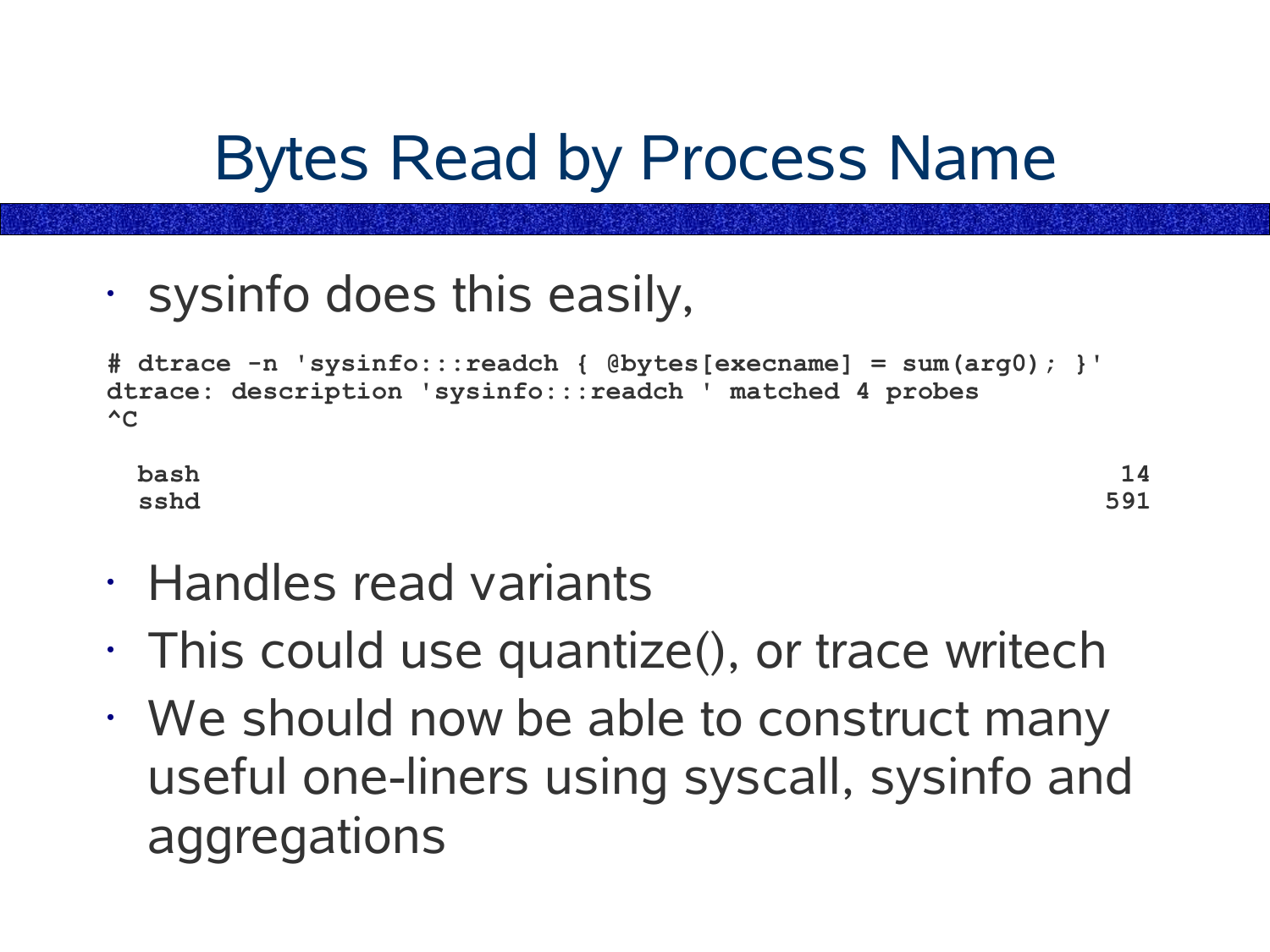## profile Provider Intro

- profile samples activity at a custom rate
- The maximum sample rate is 5000 Hertz

**# dtrace -n 'profile:::profile-100hz { @num[execname] = count(); }' dtrace: description 'profile:::profile-100hz ' matched 1 probe**  $\wedge$ C

| dirname         |                         |
|-----------------|-------------------------|
| bash            | $\overline{2}$          |
| sopatchlevel.sh | $\overline{2}$          |
| uname           | $\overline{2}$          |
| expr            | 3                       |
| soffice         | 3                       |
| staroffice      | 3                       |
| javaldx         | $\overline{\mathbf{4}}$ |
| soffice.bin     | 8                       |
| pagein          | 84                      |
| sched           | 389                     |

• This is sampling execname at 100 Hertz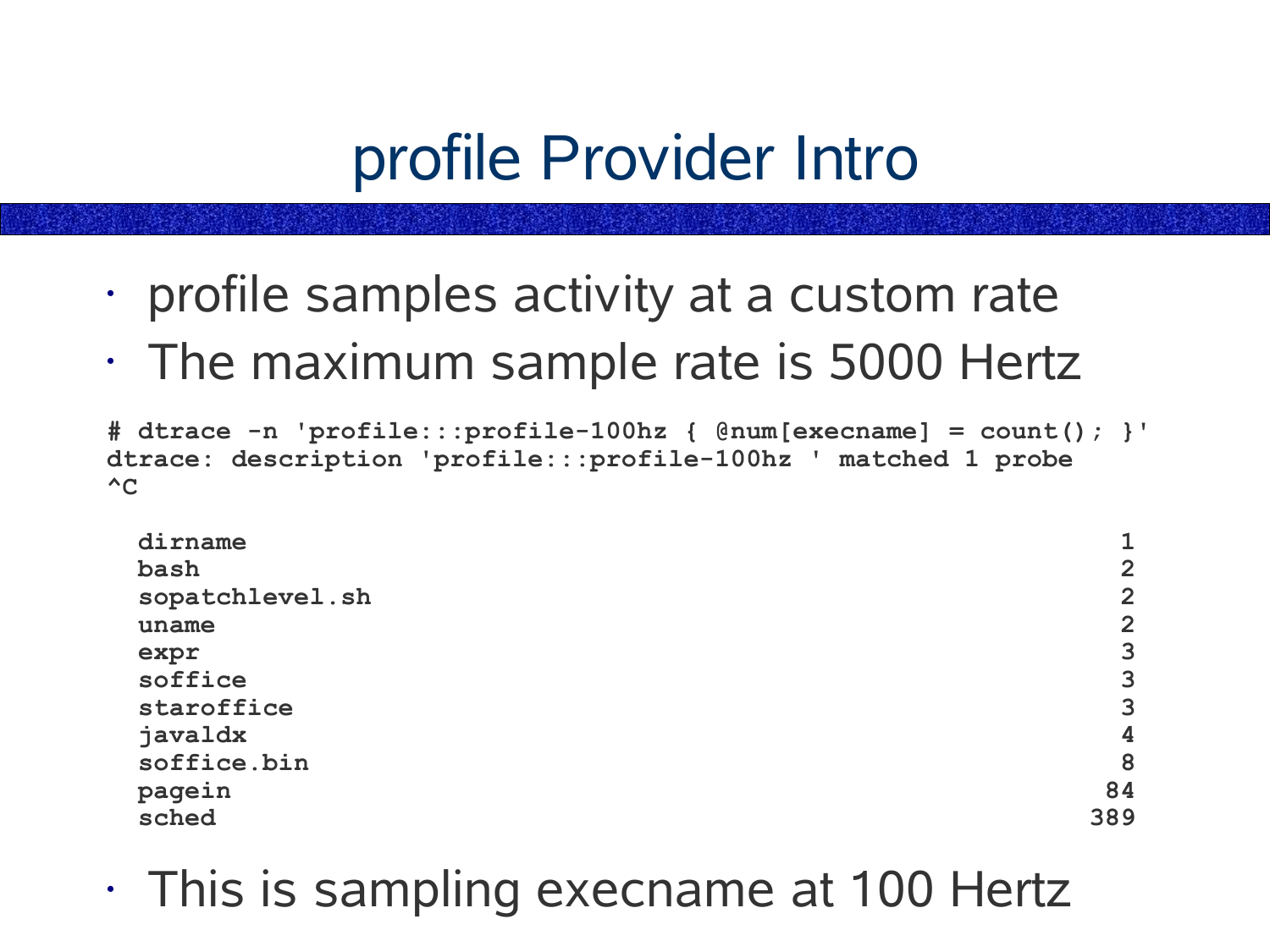#### profile and ustack()

```
# dtrace -n 'profile:::profile-100hz /execname == "prstat"/ {
   @num[ustack(5)] = count(); }'
dtrace: description 'profile:::profile-100hz ' matched 1 probe
AC
```

```
libc.so.1`memcpy+0x41
prstat`0x8053a54
prstat`main+0x791
prstat`0x8051dc2
  1
libc.so.1`_pread+0x15
prstat`0x8053606
prstat`0x80537d3
prstat`main+0x791
prstat`0x8051dc2
```
**39**

**...**

• This can help identify where a process is spending its time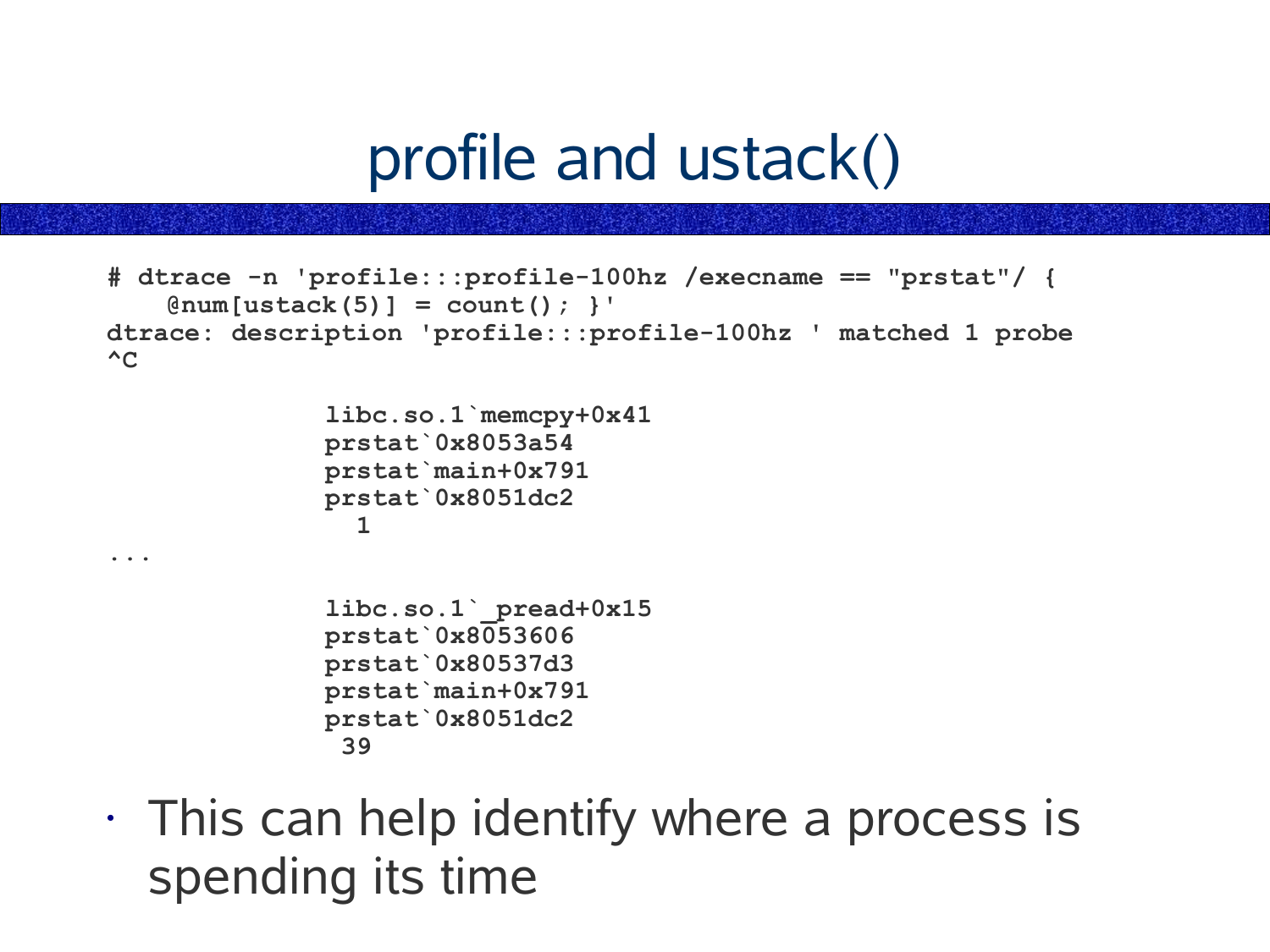# Using profile

- The profile provider allows simple and useful one-liners and scripts to be written
- The overheads of using profile are fixed to the sampling rate; unlike other providers, where a high frequency of traced events can slow the target.
- Be aware of sampling issues. If accurate measurements are desired, use other providers to measure on an event-by-event basis.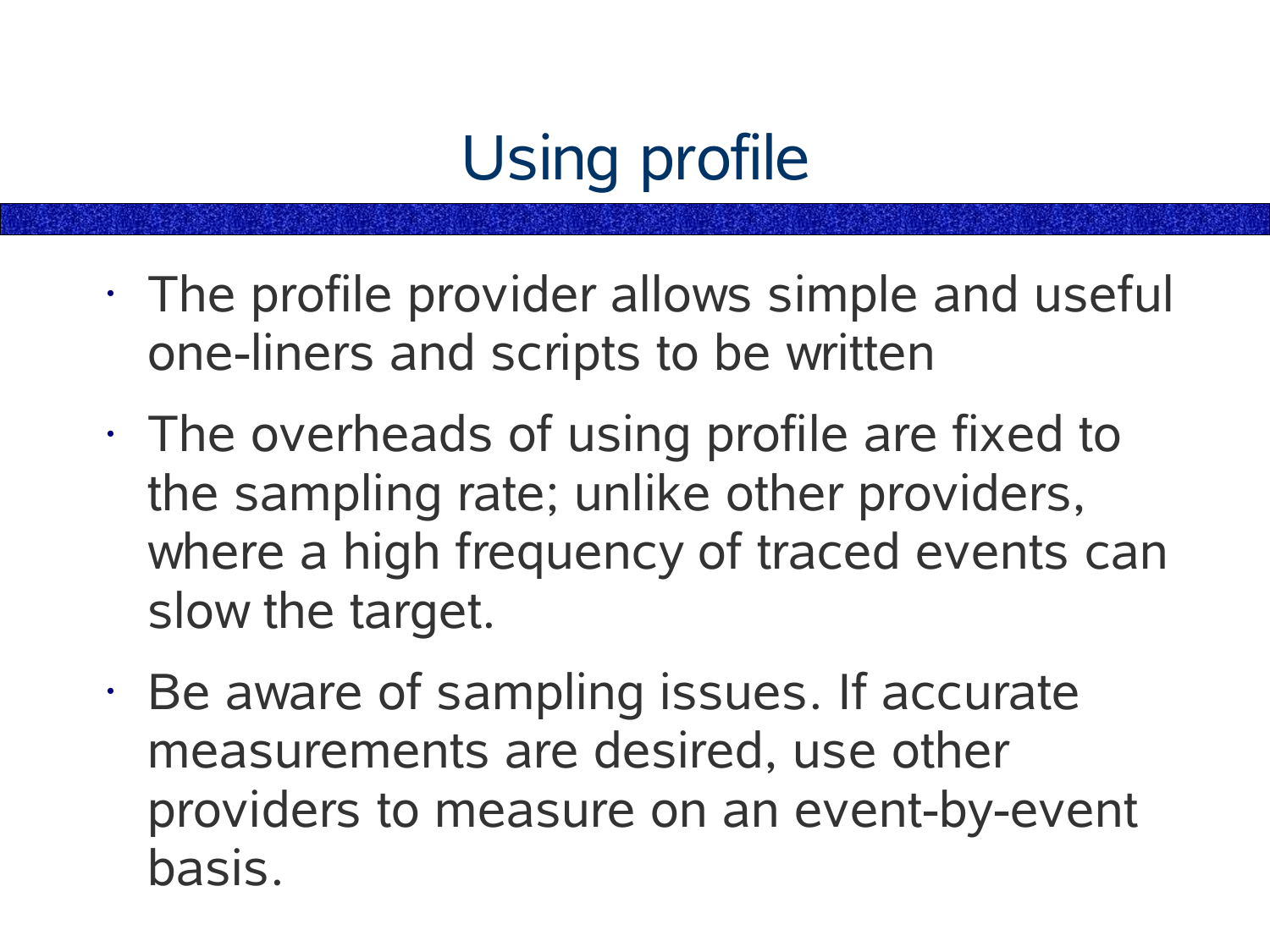## End of Chapter 3

Chapter 1 – Solaris 9 Performance Tools Chapter 2 – Introducing DTrace Chapter 3 – Command Line DTrace *Chapter 4 – DTrace one-liners* Chapter 5 – DTrace Mentality 1 Chapter 6 – Providers Chapter 7 – The D Language Chapter 8 – Advanced Scripting Chapter 9 – The DTraceToolkit Chapter 10 – DTrace Mentality 2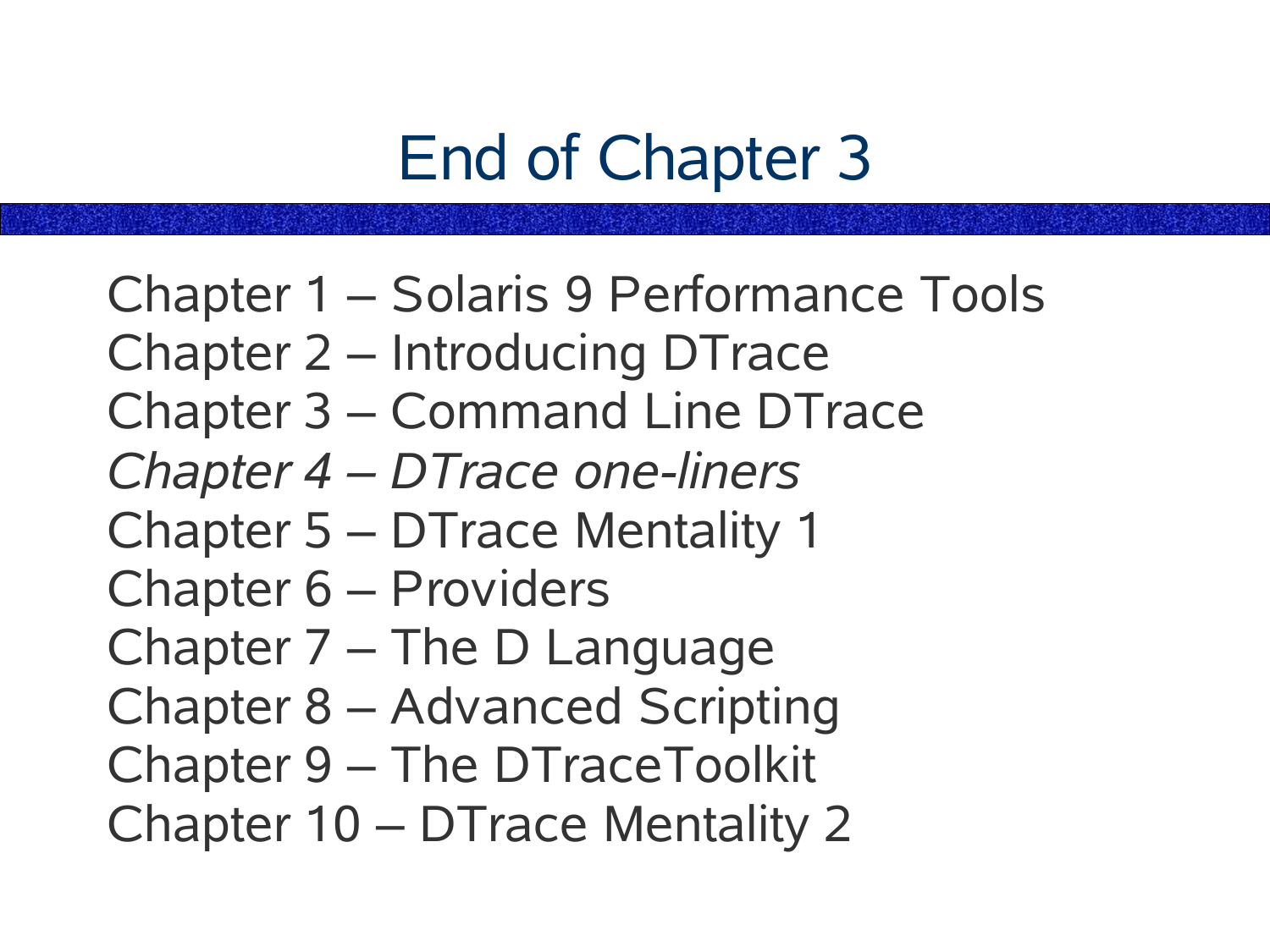#### Chapter 4

#### **DTrace one-liners**

- List useful one-liners
- Discuss when to use them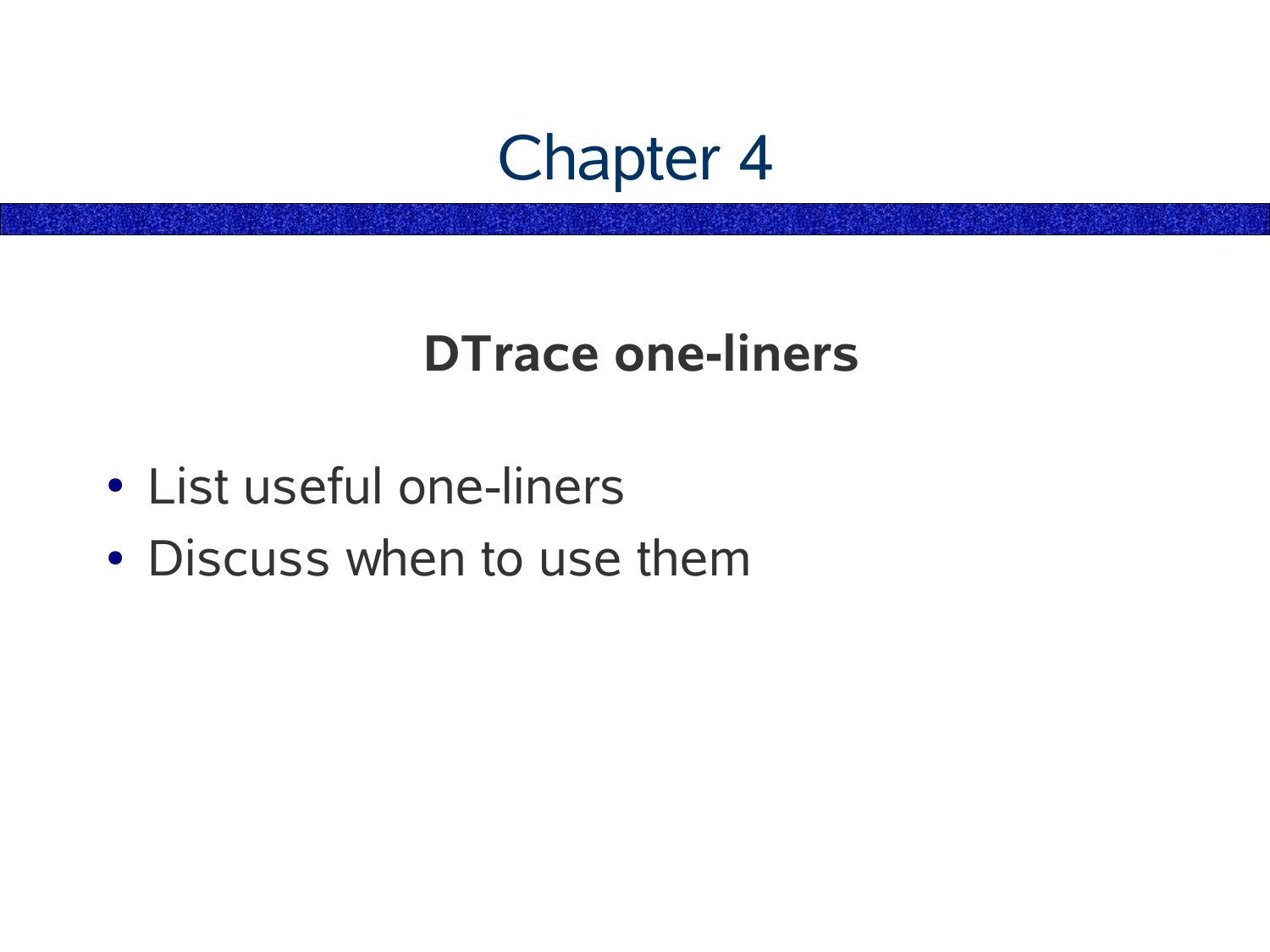## One-Liners Are Great

- Remember "handy one-liners for sed"?
- One-liners can provide simple solutions to common problems
- One-liners may not need the same arduous approval procedures that scripts may require
- Someone once emailed me to say:

*thanks for the DTraceToolkit. I got as far as the one-liners, and found I could do everything I needed to.*

(so much for writing 100+ scripts!)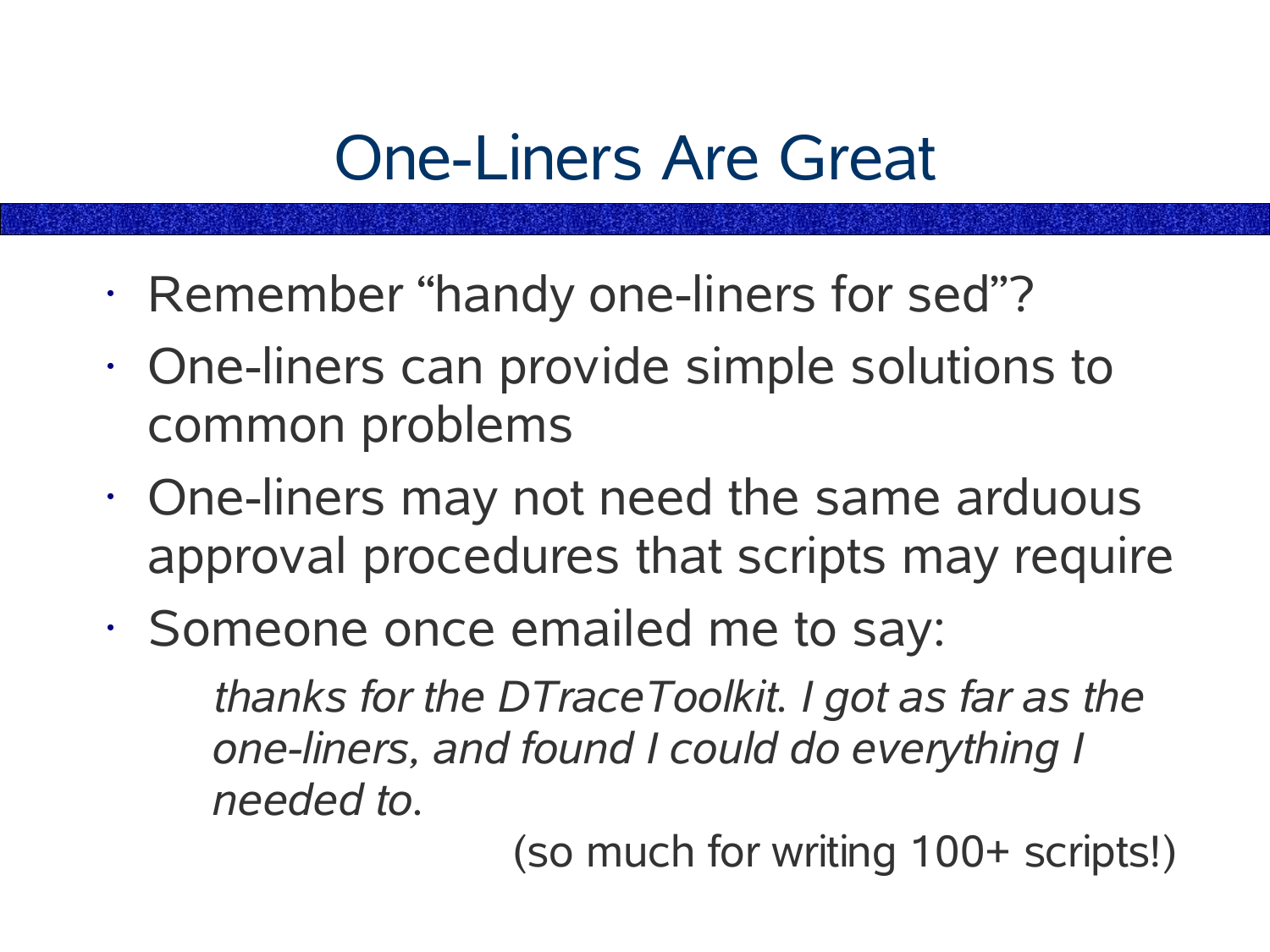## Useful One-Liners

 $\cdot$  The DT race one-liners list is kept in the DTraceToolkit under Docs/oneliners.txt

(http://www.opensolaris.org/os/community/dtrace/dtracetoolkit)

- So far we have covered enough DTrace syntax to understand most of them.
- Many probes they use will be new, but readily understandable in such a practical context.
- I will demonstrate many of these live...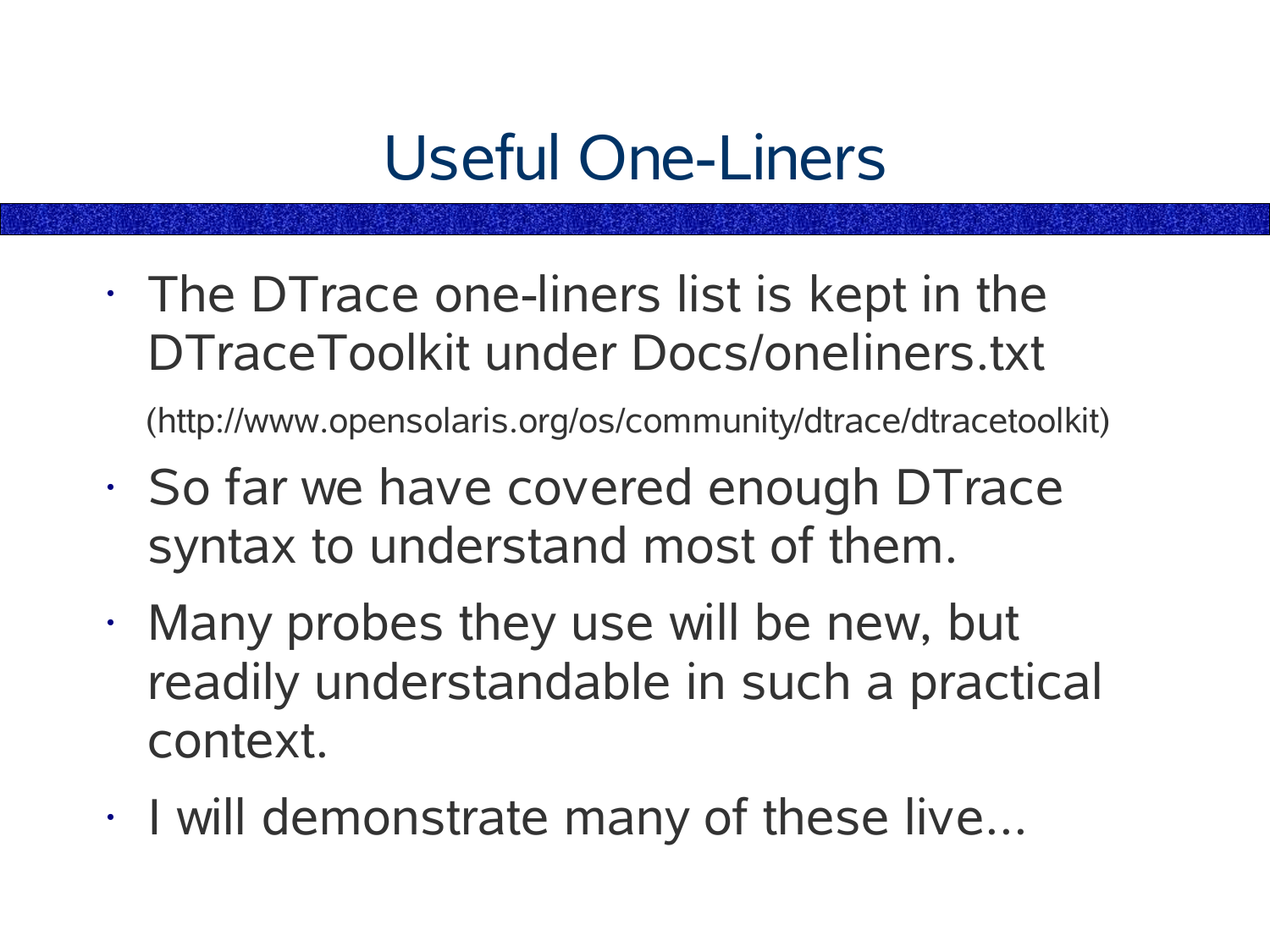#### One-liners #1

```
# New processes with arguments,
dtrace -n 'proc:::exec-success { trace(curpsinfo->pr_psargs); }'
# Files opened by process name,
dtrace -n 'syscall::open*:entry { printf("%s %s",execname,copyinstr(arg0)); }'
# Files created using creat() by process name,
dtrace -n 'syscall::creat*:entry { printf("%s %s",execname,copyinstr(arg0)); }'
# Syscall count by process name,
dtrace -n 'syscall:::entry { @num[execname] = count(); }'
# Syscall count by syscall,
dtrace -n 'syscall:::entry { @num[probefunc] = count(); }'
# Syscall count by process ID,
dtrace -n 'syscall:::entry { @num[pid,execname] = count(); }'
# Read bytes by process name,
dtrace -n 'sysinfo:::readch { @bytes[execname] = sum(arg0); }'
# Write bytes by process name,
dtrace -n 'sysinfo:::writech { @bytes[execname] = sum(arg0); }'
```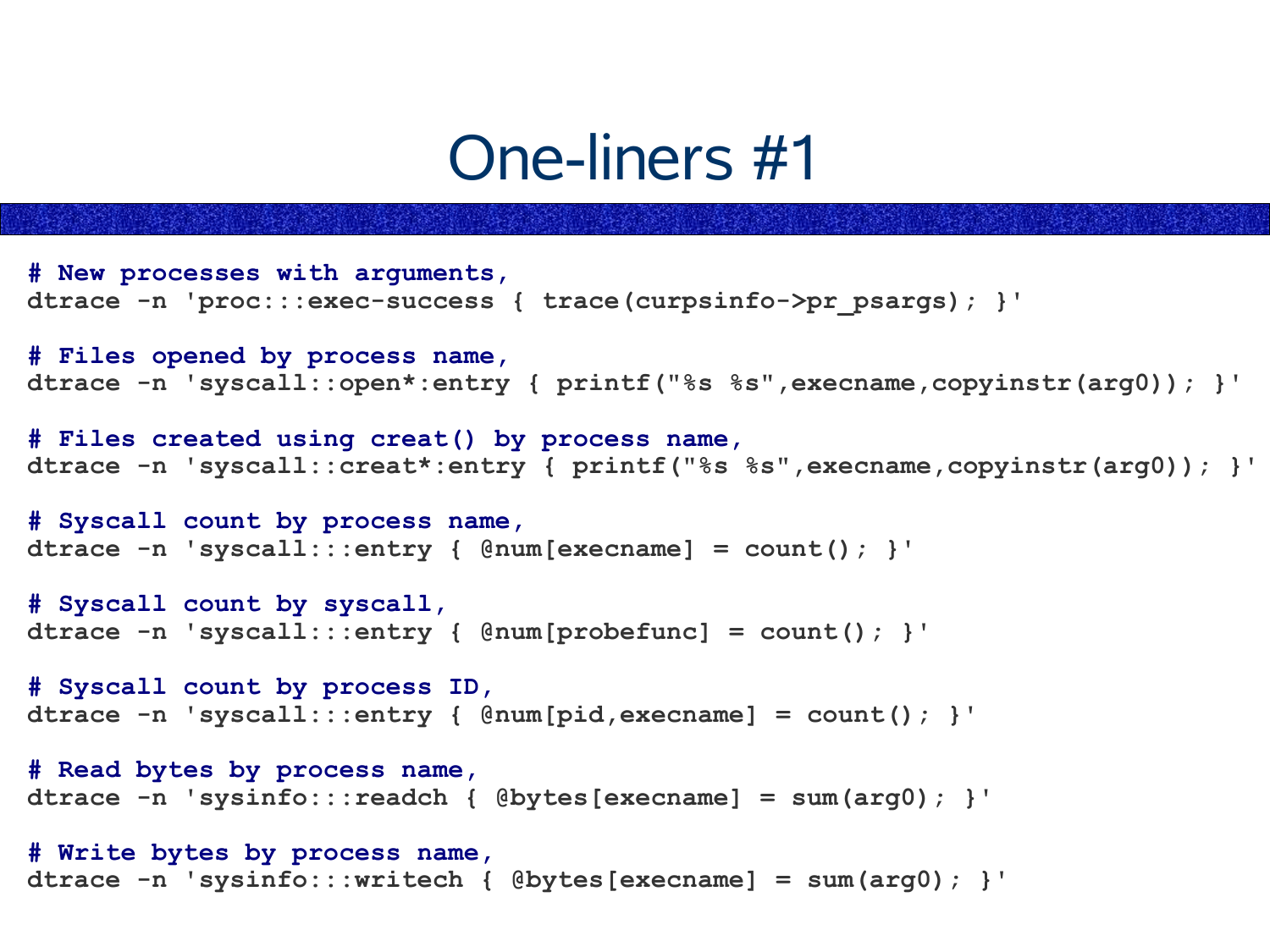#### One-liners #2

```
# Read size distribution by process name,
dtrace -n 'sysinfo:::readch { @dist[execname] = quantize(arg0); }'
# Write size distribution by process name,
dtrace -n 'sysinfo:::writech { @dist[execname] = quantize(arg0); }'
# Disk size by process ID,
dtrace -n 'io:::start { printf("%d %s %d",pid,execname,args[0]->b_bcount); }'
# Disk size aggregation
dtrace -n 'io:::start { @size[execname] = quantize(args[0]->b_bcount); }'
# Pages paged in by process name,
dtrace -n 'vminfo:::pgpgin { @pg[execname] = sum(arg0); }'
# Minor faults by process name,
dtrace -n 'vminfo:::as_fault { @mem[execname] = sum(arg0); }'
# Interrupts by CPU,
dtrace -n 'sdt:::interrupt-start { @num[cpu] = count(); }'
# CPU cross calls by process name,
dtrace -n 'sysinfo:::xcalls { @num[execname] = count(); }'
```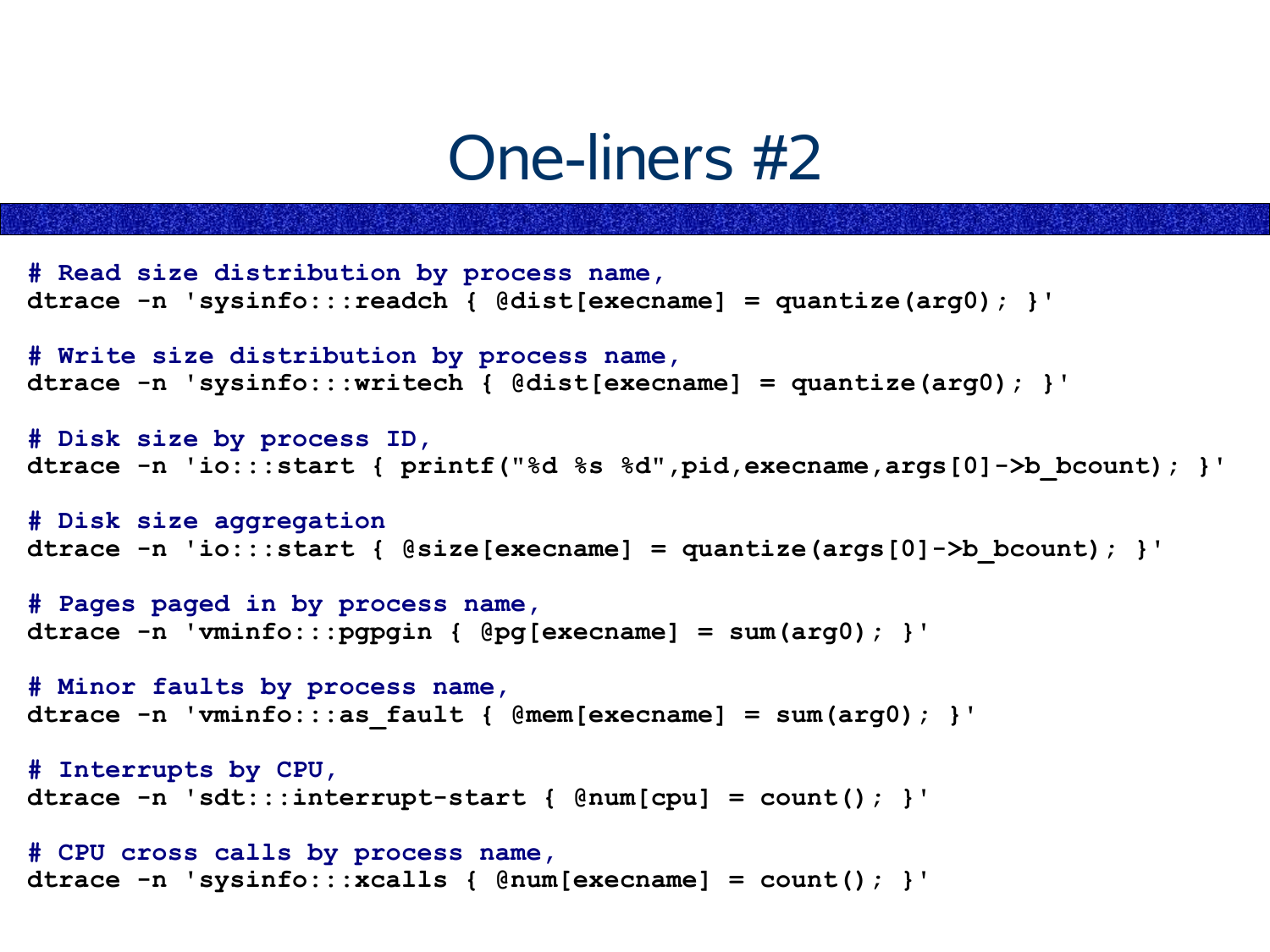#### One-liners #3

```
# Lock time by process name,
dtrace -n 'lockstat:::adaptive-block { @time[execname] = sum(arg1); }'
# Lock distribution by process name,
dtrace -n 'lockstat:::adaptive-block { @time[execname] = quantize(arg1); }'
# Kernel funtion calls by module
dtrace -n 'fbt:::entry { @calls[probemod] = count(); }'
# Stack size for processes
dtrace -n 'sched:::on-cpu { @[execname] = max(curthread->t_procp->p_stksize);}'
# Kill all top processes when they are invoked,
dtrace -wn 'syscall::exece:return /execname == "top"/ { raise(9); }'
# New processes with arguments and time,
dtrace -qn 'syscall::exec*:return { printf("%Y %s\n",walltimestamp,
   curpsinfo->pr_psargs); }'
# Successful signal details,
dtrace -n 'proc:::signal-send /pid/ { printf("%s -%d %d",execname,args[2],
   args[1]->pr_pid); }'
```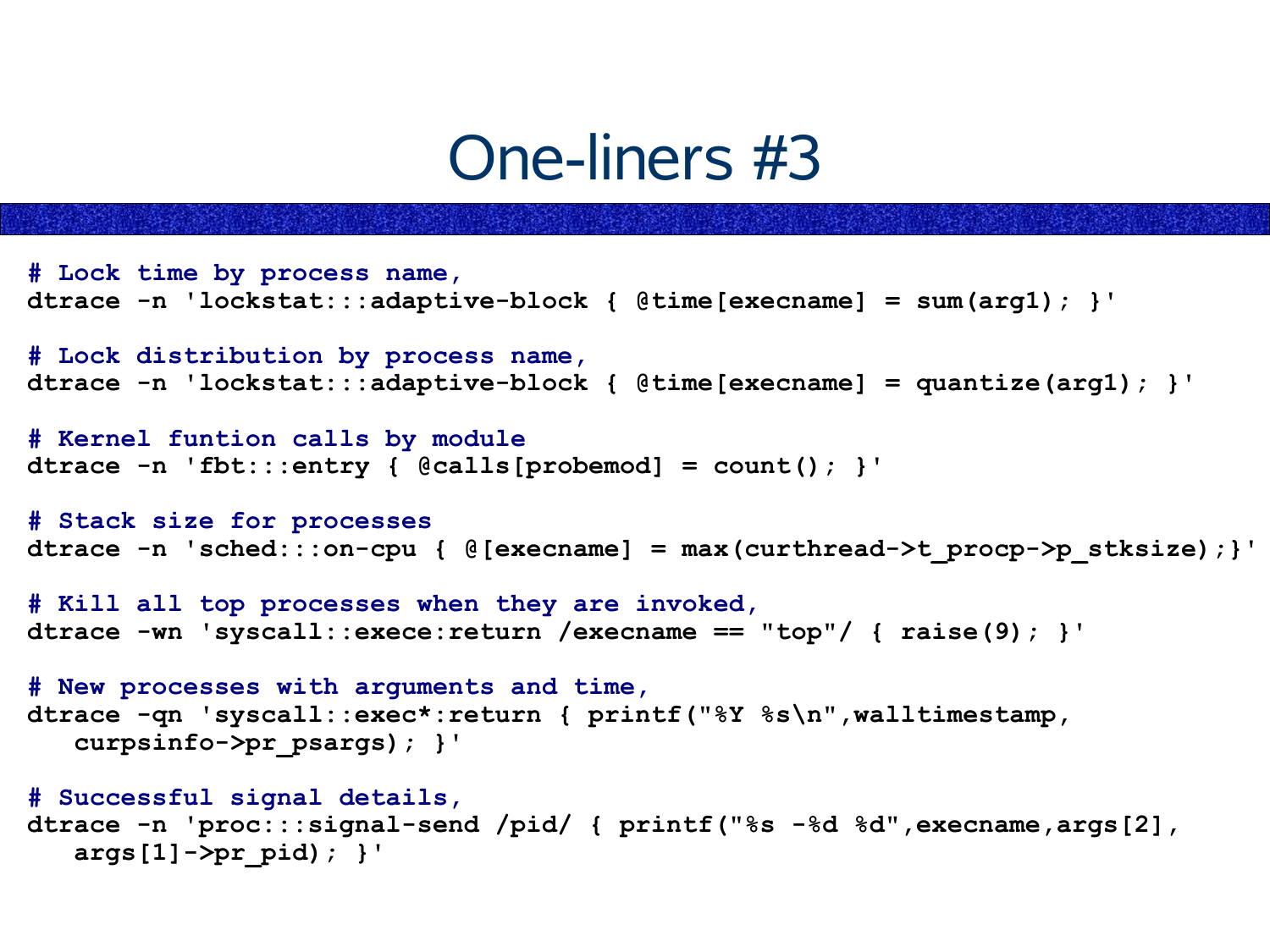## End of Chapter 4

Chapter 1 – Solaris 9 Performance Tools Chapter 2 – Introducing DTrace Chapter 3 – Command Line DTrace Chapter 4 – DTrace one-liners *Chapter 5 – DTrace Mentality 1* Chapter 6 – Providers Chapter 7 – The D Language Chapter 8 – Advanced Scripting Chapter 9 – The DTraceToolkit Chapter 10 – DTrace Mentality 2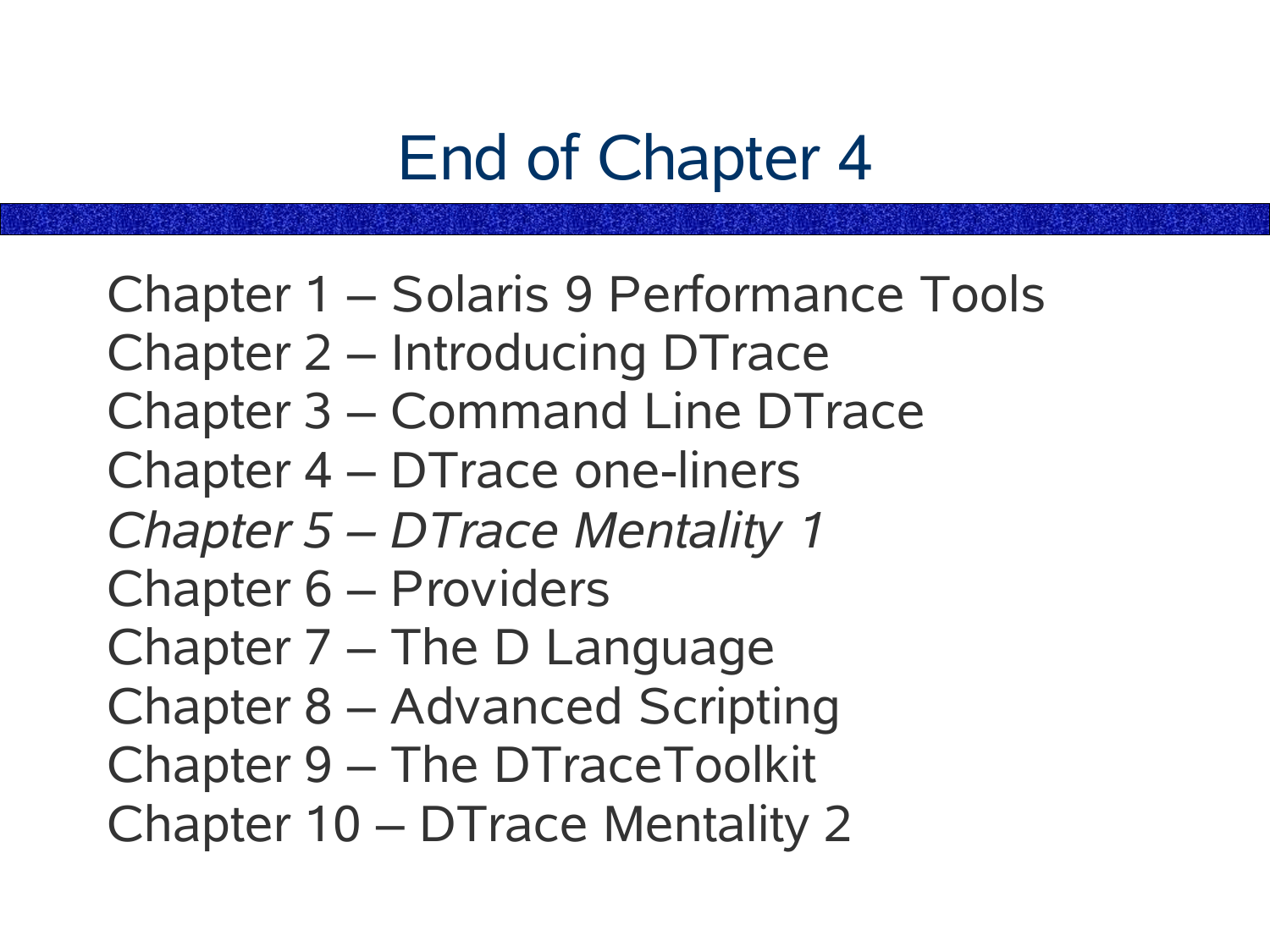#### Chapter 5

#### **DTrace Mentality 1**

- Approach Strategies
- Thinking in DTrace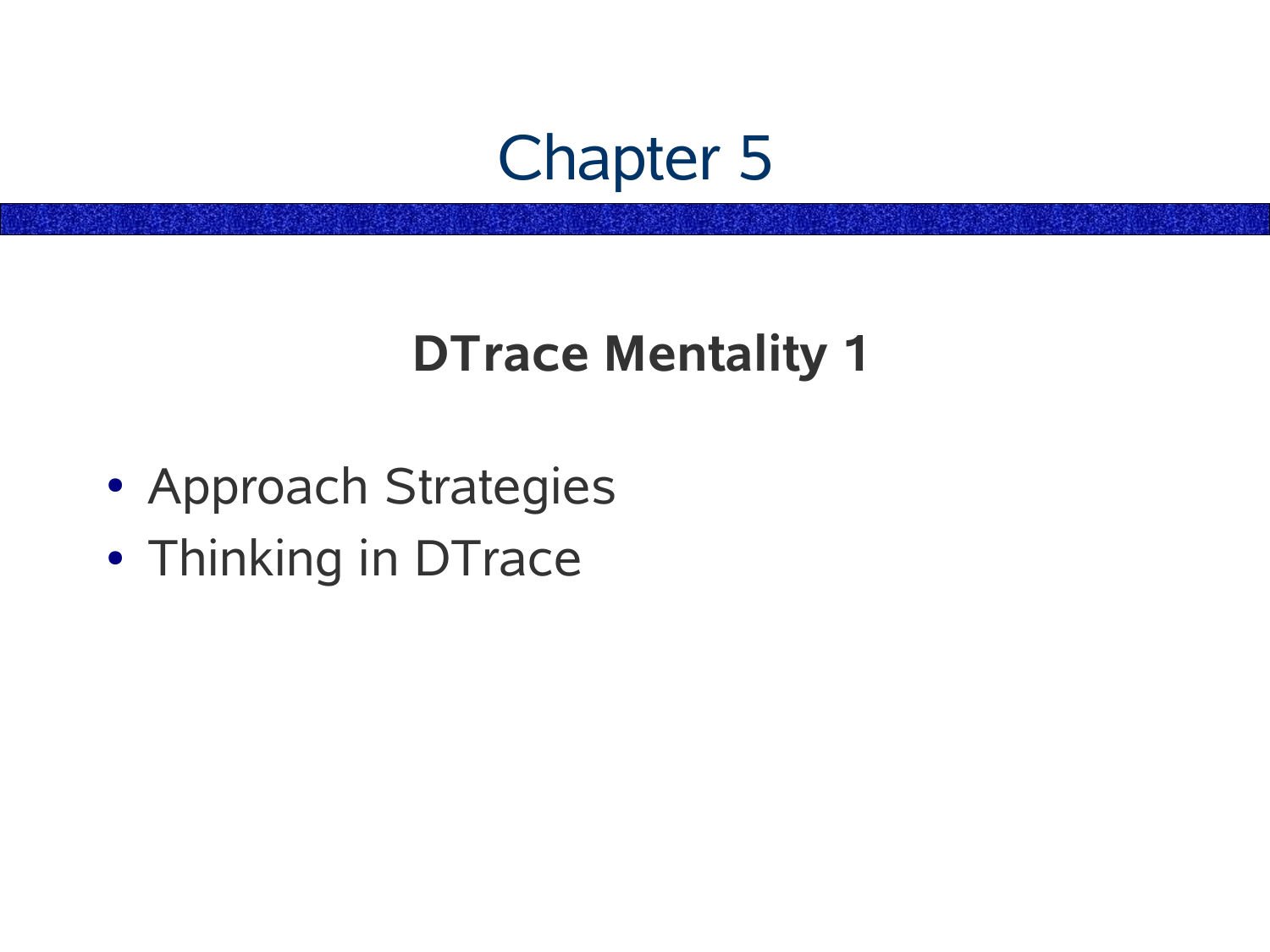### Strategy #1: snoop or summary

- snoop
	- + watch events as they occur
	- + raw data shows all details
	- may be too verbose achieved using trace() or printf()
- summary
	- + produce a summary report of data
	- + often the fastest way to process data
	- may lose information due to summarising achieved using aggregates @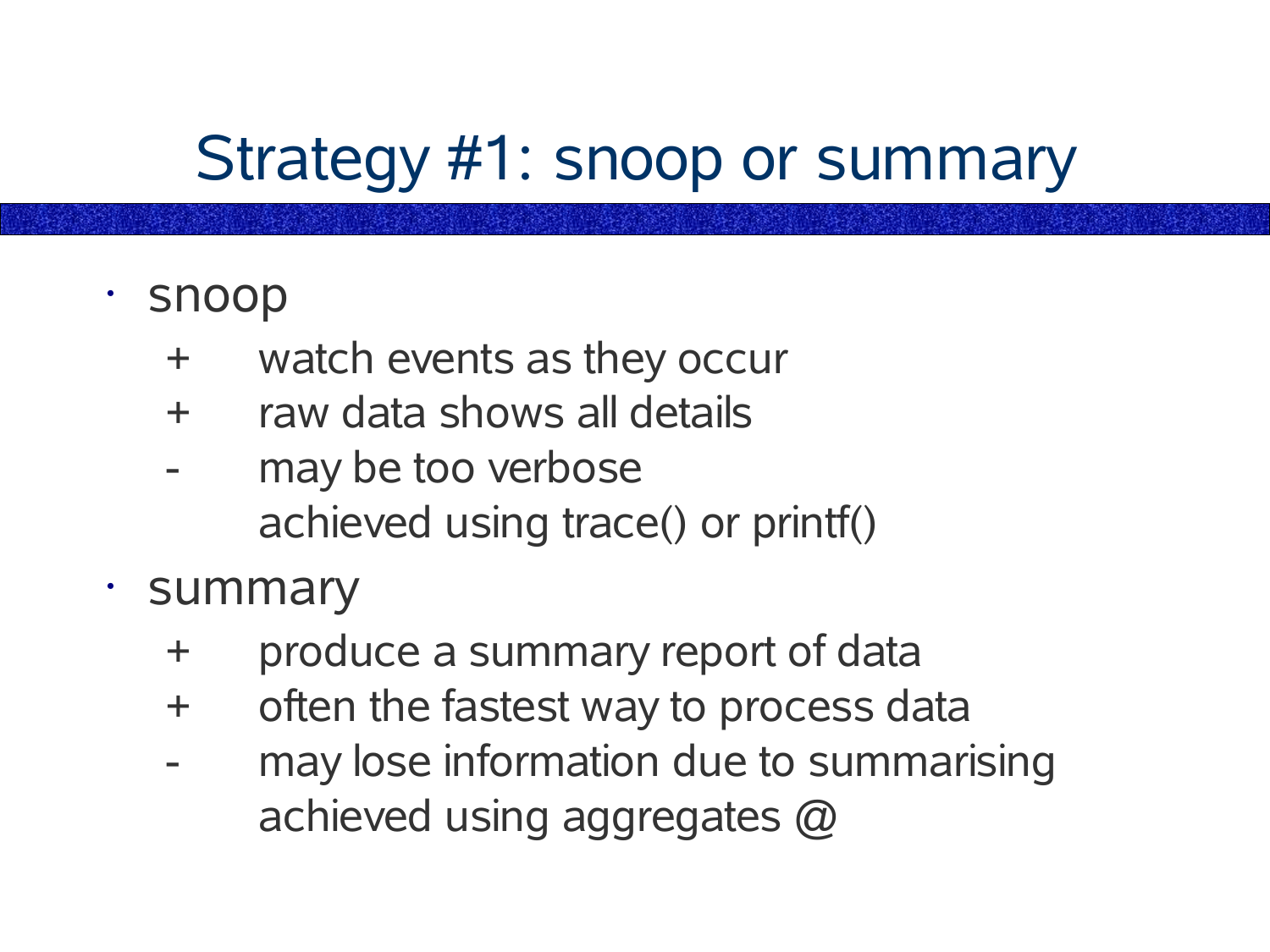#### Snoop

|                |           | # dtrace -n 'syscall::exece:return { trace(execname) ; }'    |            |
|----------------|-----------|--------------------------------------------------------------|------------|
|                |           | dtrace: description 'syscall::exece:return ' matched 1 probe |            |
| <b>CPU</b>     | <b>ID</b> | <b>FUNCTION: NAME</b>                                        |            |
| $\mathbf 0$    | 5992      | exece: return                                                | staroffice |
| $\mathbf 0$    | 5992      | exece: return                                                | grep       |
| $\mathbf 0$    | 5992      | exece: return                                                | qrep       |
| $\mathbf 0$    | 5992      | exece: return                                                | soffice    |
| $\overline{0}$ | 5992      | exece: return                                                | dirname    |
| $\mathbf 0$    | 5992      | exece: return                                                | expr       |
| $\cdots$       |           |                                                              |            |

- Output "chugs" along at 1 Hertz. To improve:
	- **dtrace -x switchrate=10hz** command line
	- **#pragma D option switchrate=10hz** script
- $\cdot$  Output can be shuffled slightly check the CPU column, or print timestamp and post-process.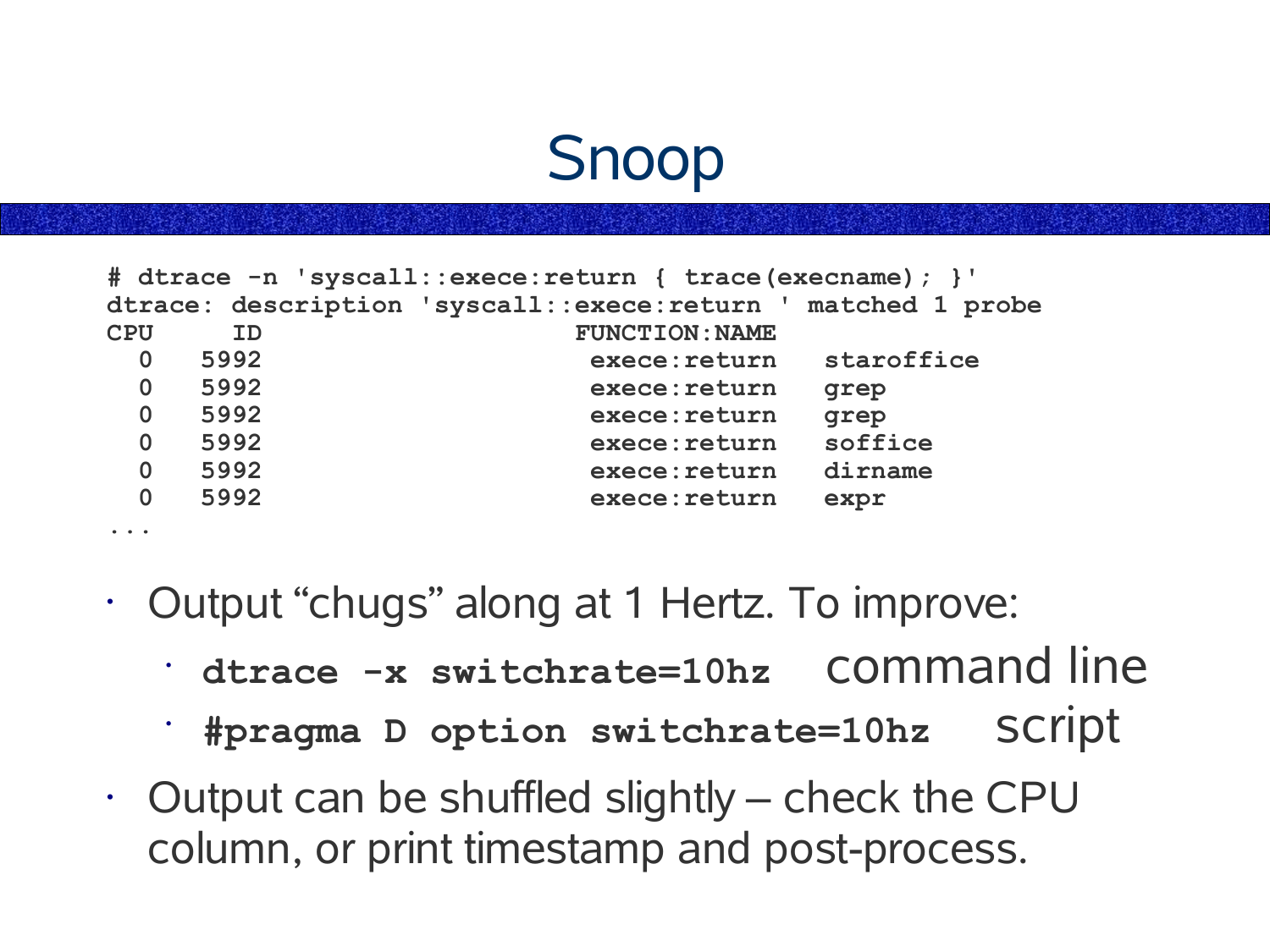

```
# dtrace -n 'syscall::exece:return { @num[execname] = count(); }'
dtrace: description 'syscall::exece:return ' matched 1 probe
^{\wedge}C
```

| soffice.bin     |                         |
|-----------------|-------------------------|
| pagein          |                         |
| javaldx         |                         |
| basename        |                         |
| sopatchlevel.sh |                         |
| soffice         |                         |
| staroffice      |                         |
| dirname         | $\overline{2}$          |
| grep            | $\overline{2}$          |
| expr            | 3                       |
| uname           | $\overline{\mathbf{4}}$ |

 $\cdot$  The most frequent occurring item is often an issue, but not always.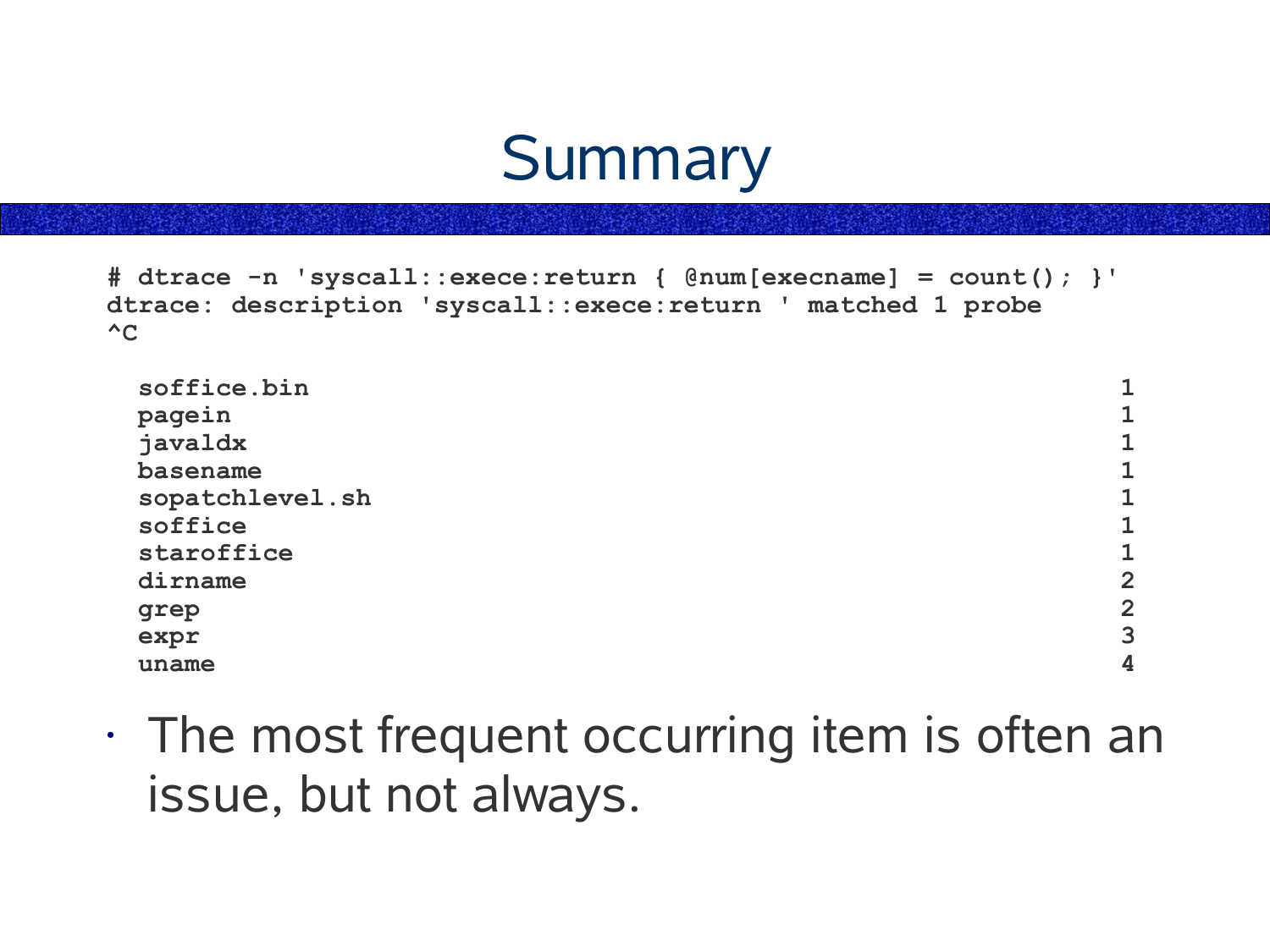## Strategy #2: drill down analysis

- Start broad, then focus on potential issues
- For example:

| # vmstat 1     |       |  |                                                                  |                                                              |  |  |  |      |  |  |  |        |  |  |     |  |  |  |  |     |
|----------------|-------|--|------------------------------------------------------------------|--------------------------------------------------------------|--|--|--|------|--|--|--|--------|--|--|-----|--|--|--|--|-----|
| kthr<br>memory |       |  |                                                                  | page                                                         |  |  |  | disk |  |  |  | faults |  |  | cpu |  |  |  |  |     |
|                | r b w |  |                                                                  | swap free re mf pi po fr de sr cd s0 -- -- in sy cs us sy id |  |  |  |      |  |  |  |        |  |  |     |  |  |  |  |     |
|                |       |  | 0 0 41 857772 109964 20 86 24 1 1 0 4 2 0 0 0 277 416 216 1 1 98 |                                                              |  |  |  |      |  |  |  |        |  |  |     |  |  |  |  |     |
|                |       |  | 0 0 51 707120 75408 0 36 0 0 0 0 0 0 0 0 0 0 290 1218 268 1 3 96 |                                                              |  |  |  |      |  |  |  |        |  |  |     |  |  |  |  |     |
|                |       |  | 0 0 51 707120 75408 0 0 0 0 0 0 0 0 0 0 0 0 0 279 1285 269 1     |                                                              |  |  |  |      |  |  |  |        |  |  |     |  |  |  |  | 495 |
|                |       |  | 0 0 51 707120 75408 0 0 0 0 0 0 0 0 0 0 0 0 285 1188 263 0       |                                                              |  |  |  |      |  |  |  |        |  |  |     |  |  |  |  | 397 |
|                |       |  | 0 0 51 707120 75408 0 0 0 0 0 0 0 0 0 0 0 0 276 1154 234 1 3 96  |                                                              |  |  |  |      |  |  |  |        |  |  |     |  |  |  |  |     |
| $^{\wedge}C$   |       |  |                                                                  |                                                              |  |  |  |      |  |  |  |        |  |  |     |  |  |  |  |     |

- vmstat provides a general system-wide view a good starting point. Chapter 1 lists others.
- *What may be interesting from this output?*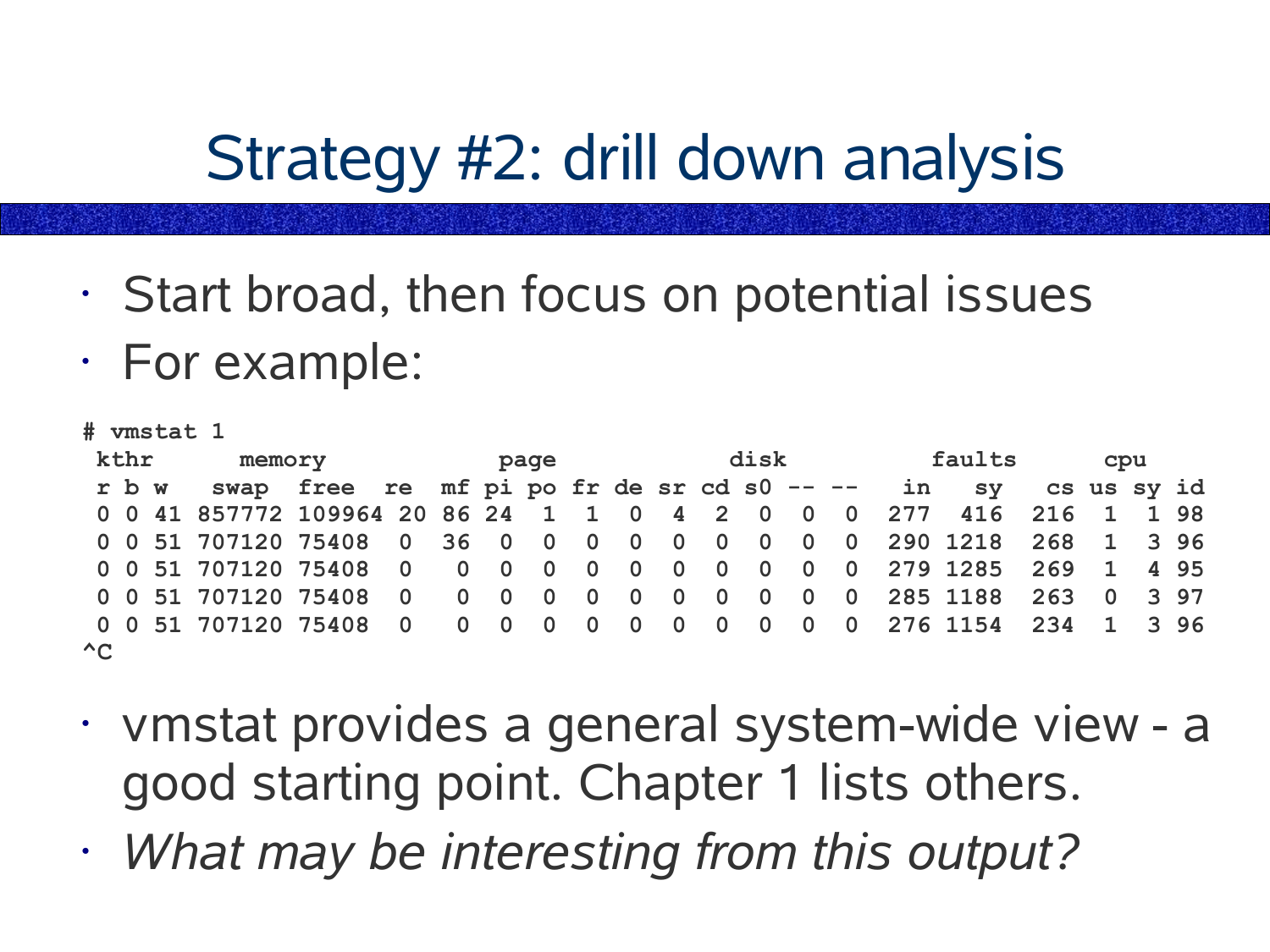- vmstat showed many syscalls
- DTrace can identify if a single process (name) is responsible:

```
# dtrace -n 'syscall:::entry { @num[execname] = count(); }'
dtrace: description 'syscall:::entry ' matched 231 probes
^{\wedge}C
```

| svc.configd |              |
|-------------|--------------|
| inetd       | $\mathbf{1}$ |
| nscd        | 13           |
| httpd       | 15           |
| svc.startd  | 46           |
| sshd        | 56           |
| java        | 155          |
| dtrace      | 167          |
| acroread    | 659          |
| top         | 4615         |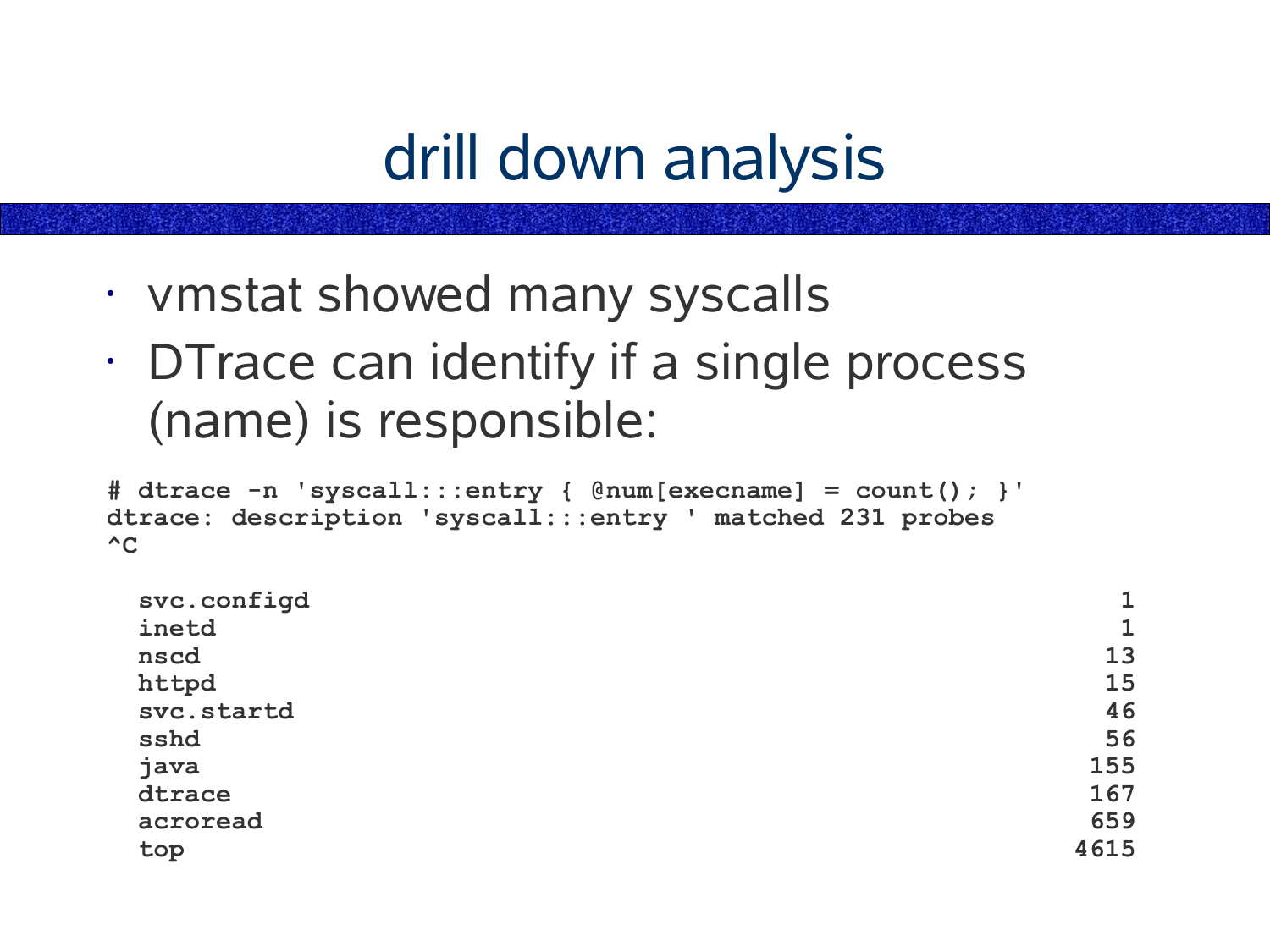- $\cdot$  top is calling most of the system calls
- Now the syscall type is identified:

```
# dtrace -n 'syscall:::entry /execname == "top"/ { @num[probefunc] =
  count(); }'
dtrace: description 'syscall:::entry ' matched 231 probes
AC
```

| pollsys       | $\overline{7}$ |
|---------------|----------------|
| write         | $\overline{7}$ |
| gtime         | $\overline{7}$ |
| sysconfig     | $\overline{7}$ |
| getuid        | $\overline{7}$ |
| uadmin        | 7              |
| <b>llseek</b> | 14             |
| getdents64    | 14             |
| ioctl         | 28             |
| open          | 2121           |
| read          | 2121           |
| close         | 2121           |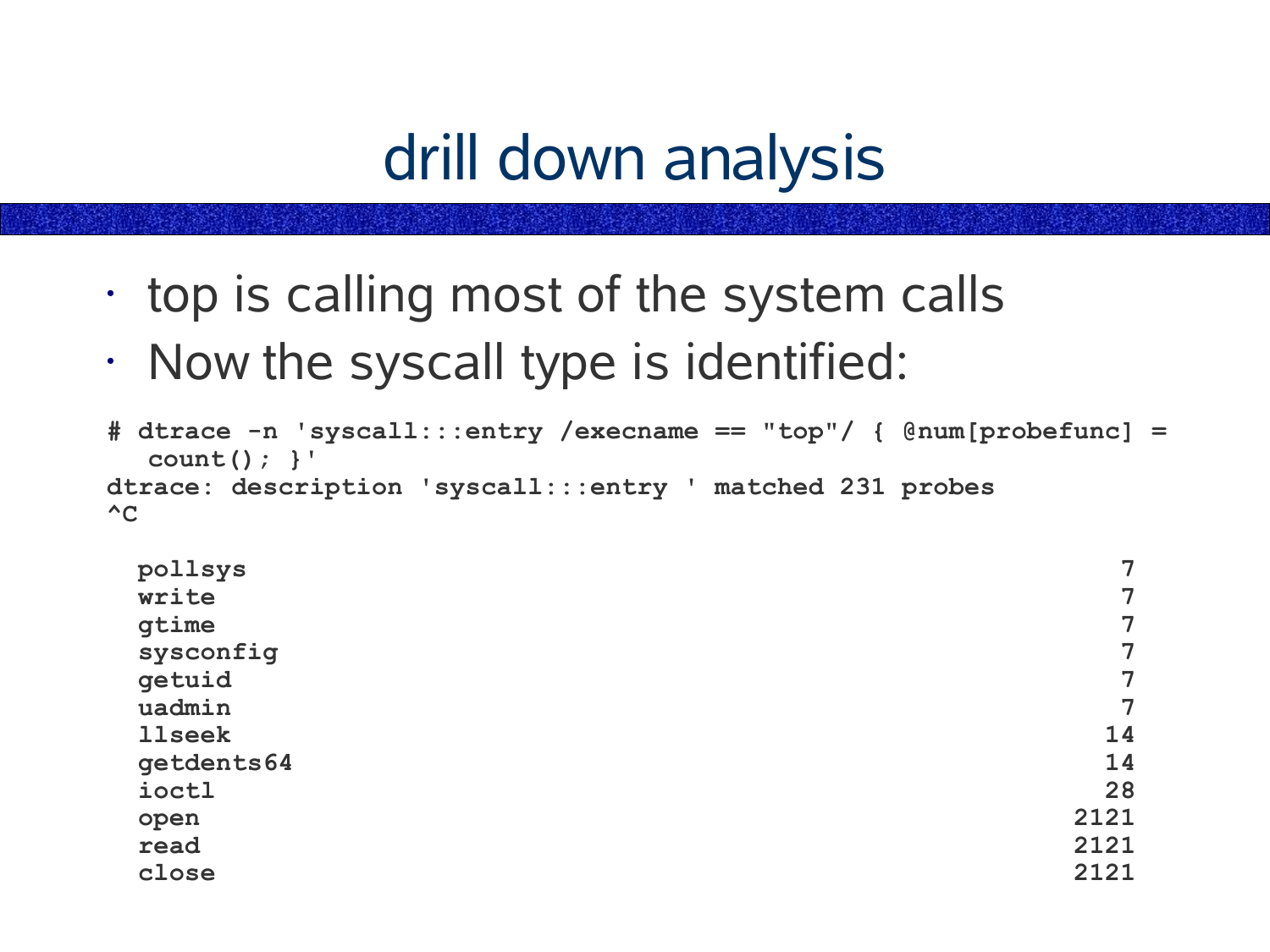- open(), read(), close() were all called 2121 times – perhaps by the same function.
- $\cdot$  DT race can now aggregate the user stack for these functions:

```
# dtrace -n 'syscall::open:entry /execname == "top"/ {
   @num[ustack()] = count(); }'
dtrace: description 'syscall::open:entry ' matched 1 probe
\wedgeC
```

```
libc.so.1`__open+0x15
 libc.so.1`open+0x77
 top`getptable+0xe5
 top`get_process_info+0x14
 top`main+0x695
top`_start+0x80
2424
```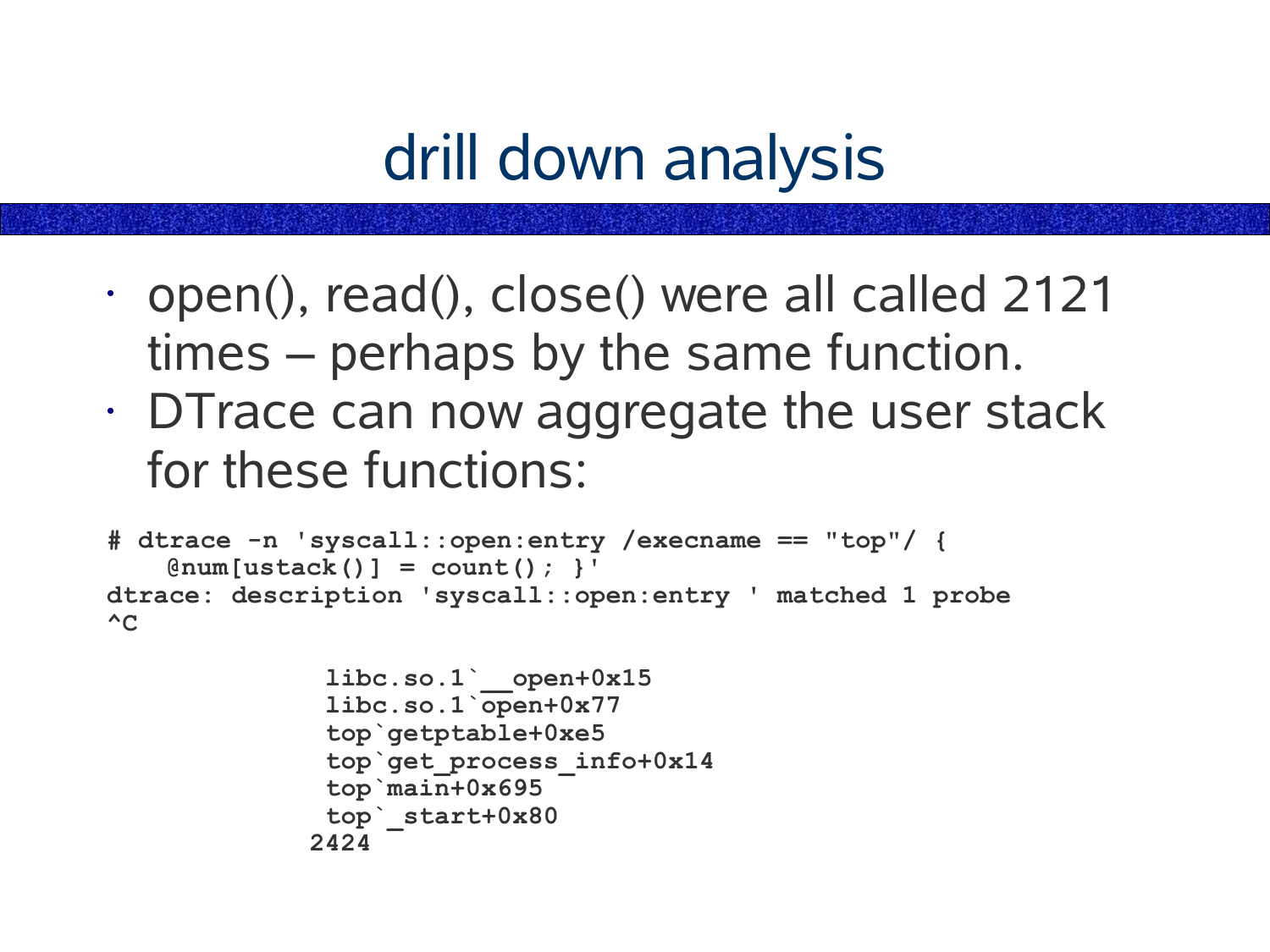

- The same stack trace is seen for all syscalls
- $\cdot$  Great we have identified the function responsible for calling so many syscalls
- *What can be done next?*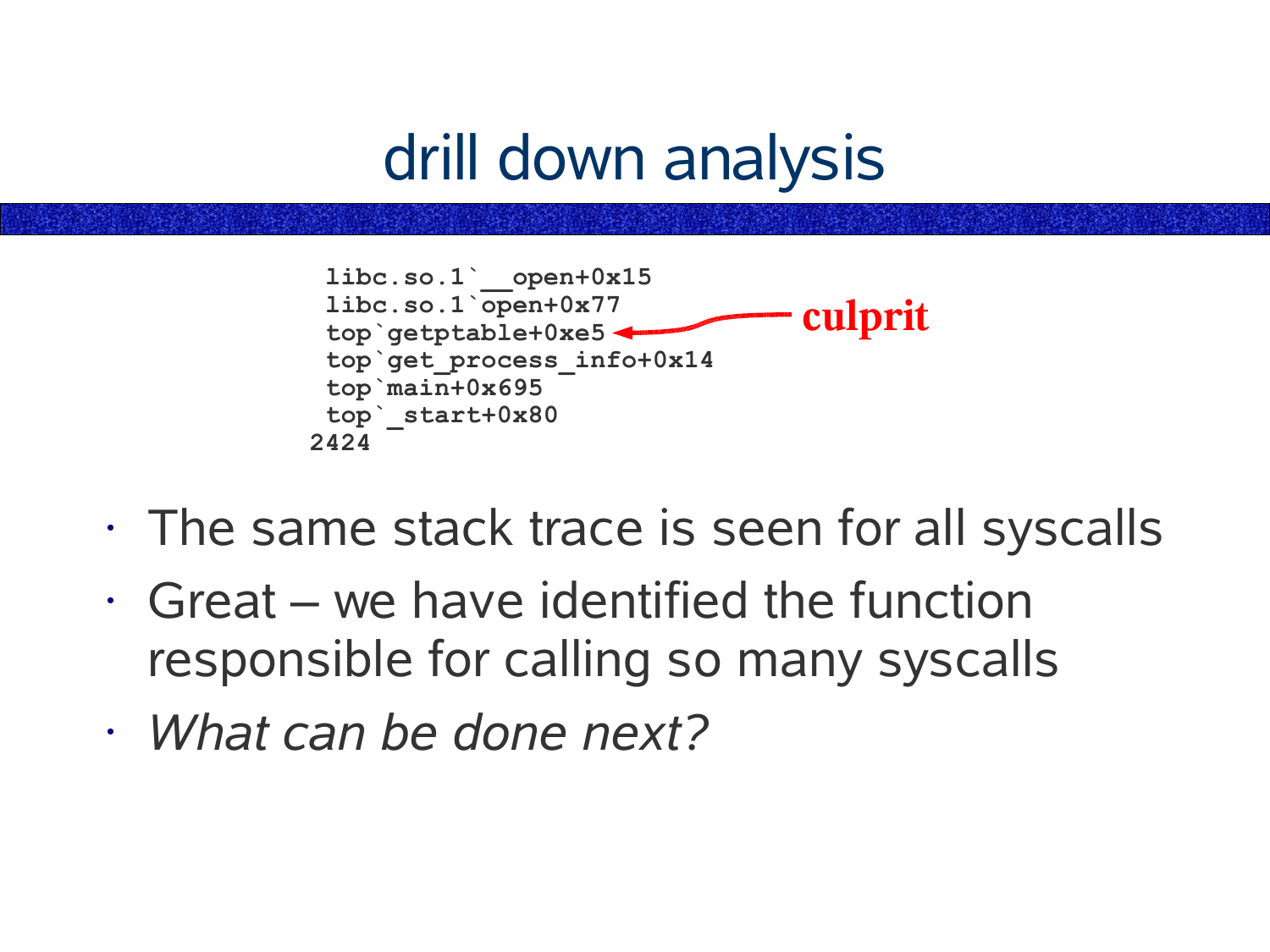## further drill down analysis

- Other analysis that can then be performed:
	- $\cdot$  examine arguments to syscalls to understand the nature of the activity.
	- measure elapsed and on-cpu timestamps to prove that this large number of syscalls really is an issue (it may not be!)
	- $\cdot$  read the source code to the application (if available) to fully understand the issue and suggest a fix.
	- $\cdot$  examine activity from other providers other than the syscall layer.
- A *lot* more can be done. We have only just begun!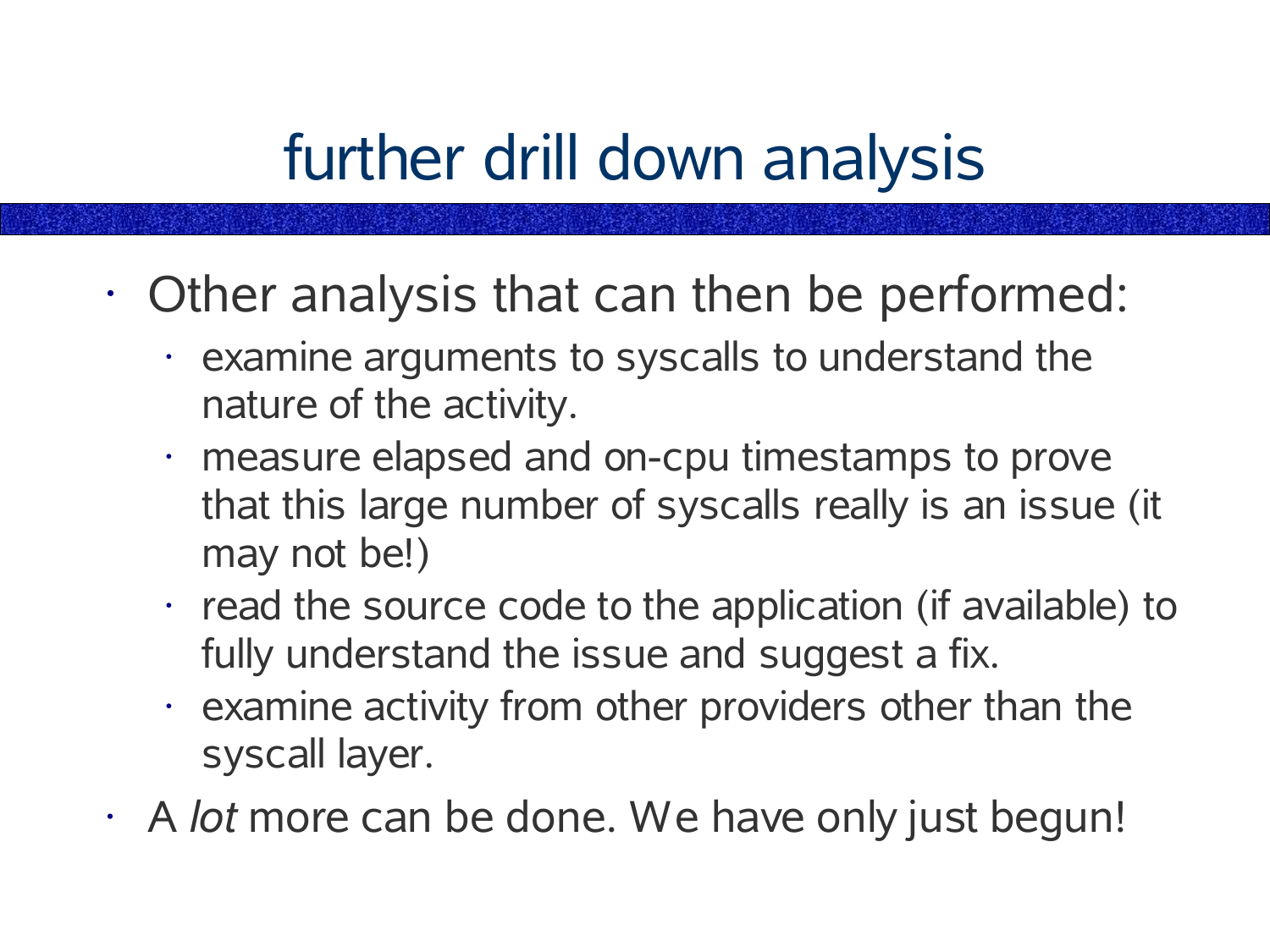### Strategy #3: frequency count

• When in doubt, frequency count.

```
# dtrace -n 'sysinfo::: /execname == "top"/ { @num[probename] =
 count(); }'
dtrace: description 'sysinfo::: ' matched 59 probes
\wedgeC
trap 2
writech 9
syswrite 9
outch 9
inv_swtch 48
pswitch 68
```

```
readch 2727
sysread 2727
namei 2727
```
 $\cdot$  Be aware that this is counting occurrences that a probe was fired. ie, the readch statistic probe was called 2727 times. Don't infer too much...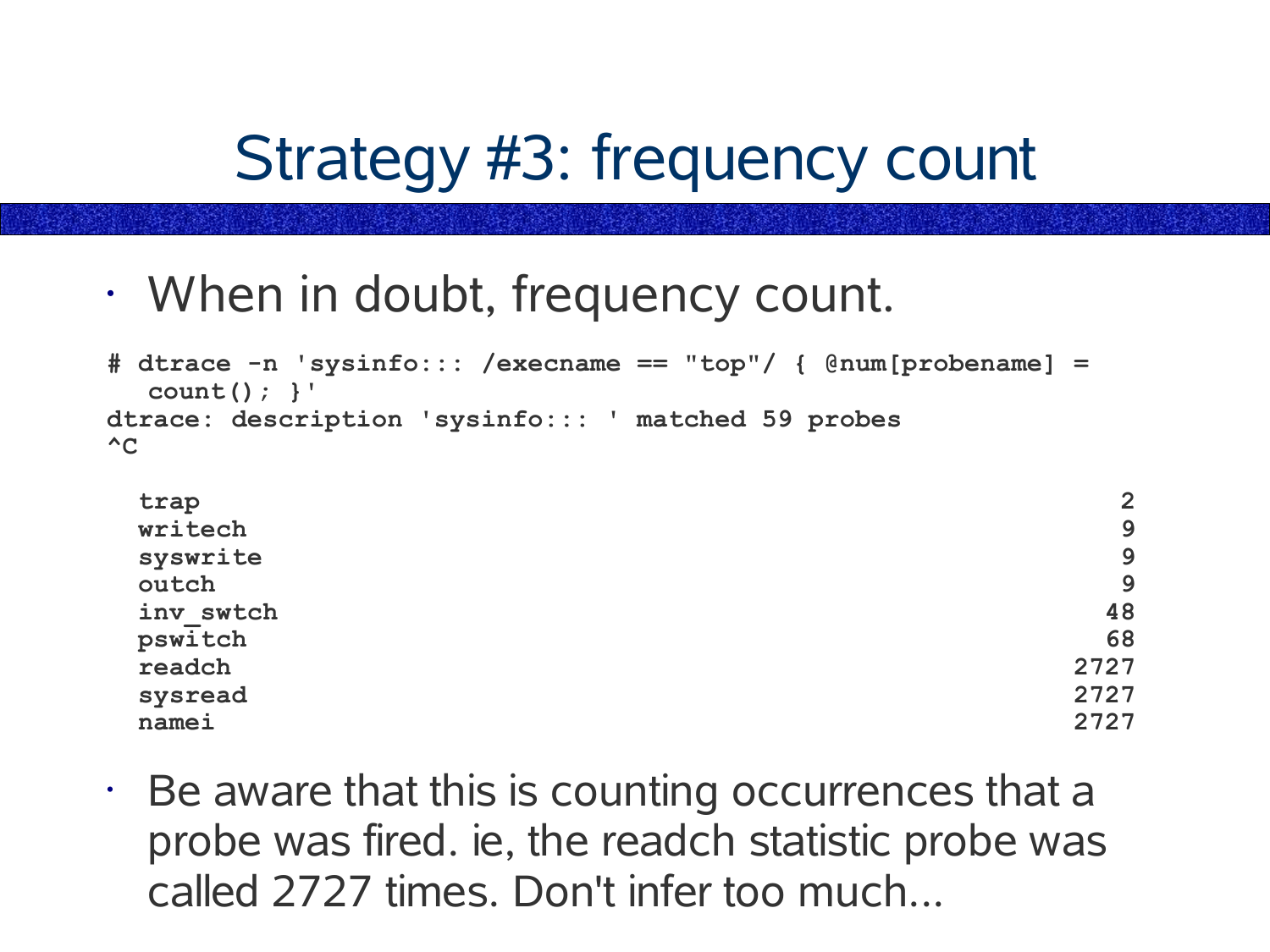#### Frequency Count

```
# dtrace -n 'sysinfo::: /execname == "top"/ { @num[probename] =
   sum(arg0); }'
dtrace: description 'sysinfo::: ' matched 59 probes
AC
```

| syswrite  | 8      |
|-----------|--------|
| inv swtch | 38     |
| pswitch   | 56     |
| sysread   | 2424   |
| namei     | 2424   |
| writech   | 3135   |
| outch     | 3158   |
| readch    | 814464 |

• Now we can see the value of the statistic. readch is at 814464 bytes.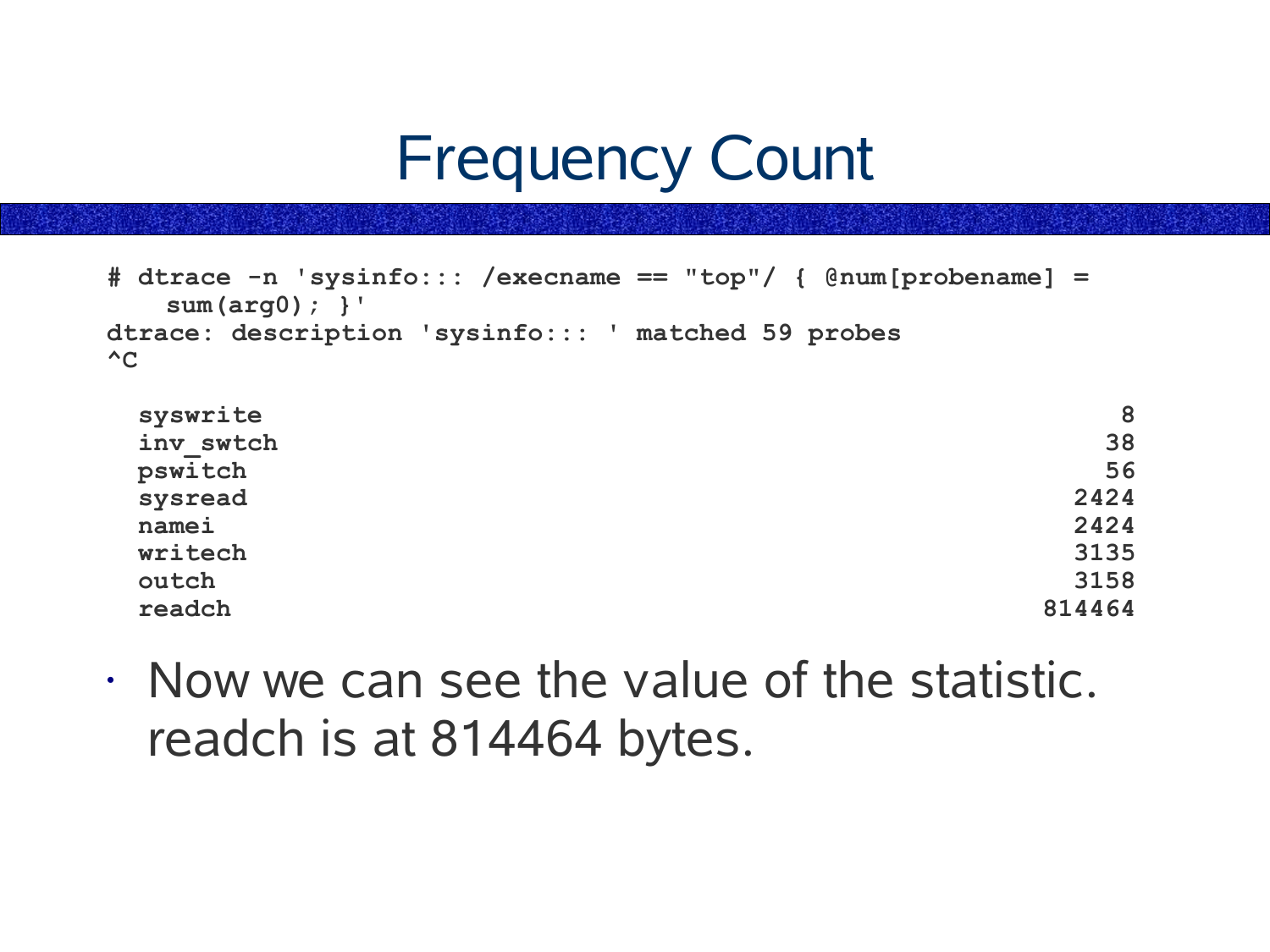#### Frequency Count

```
# dtrace -ln mib:::| wc
    486 2430 41475
```
• Why study 485 probes if most are *never* called? If it's never called, it's never called!

```
# dtrace -n 'mib::: { @num[probename] = count(); }'
dtrace: description 'mib::: ' matched 485 probes
\wedgeC
```

| udpInDatagrams        |     |
|-----------------------|-----|
| ipInDelivers          |     |
| tcpInAckBytes         | 74  |
| tcpRttUpdate          | 74  |
| tcpInDataInorderSegs  | 74  |
| tcpInAckSegs          | 74  |
| tcpInDataInorderBytes | 74  |
| ipOutRequests         | 81  |
| tcpOutDataBytes       | 81  |
| tcpOutDataSegs        | 81  |
| ipInReceives          | 142 |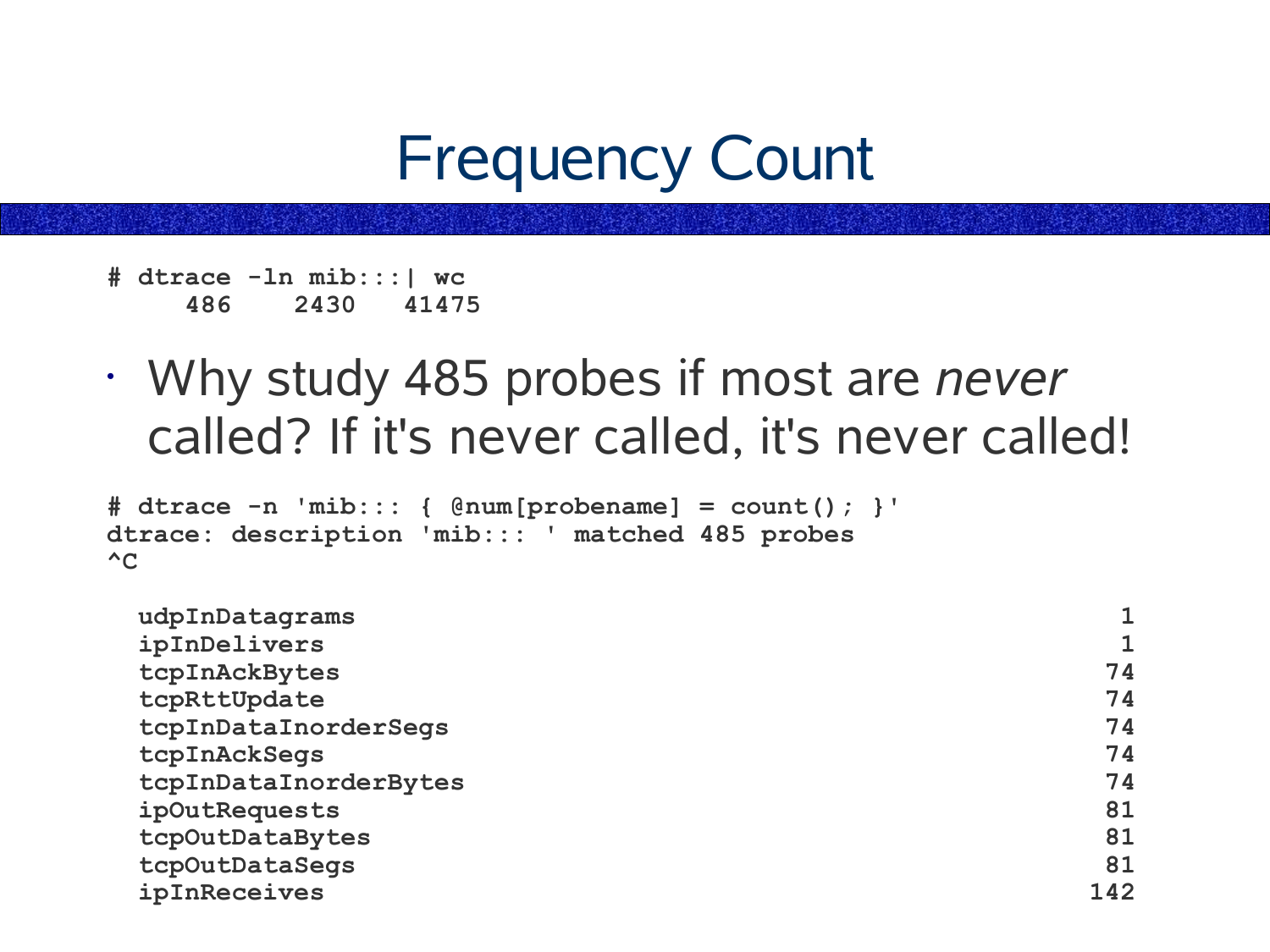## Strategy #4: known count

- Cause a fault or workload a known number of times. Probes of interest will occur that known number of times (or a multiple).
- Here a non-root user modifies /etc/motd and tries to save 17 times:

```
# dtrace -n 'syscall:::entry /execname == "vi"/ { @num[probefunc] =
  count(); }'
dtrace: description 'syscall:::entry ' matched 231 probes
\wedgeC
 getpid 17
```
**stat64 17 ioctl 34 read 51 write 102**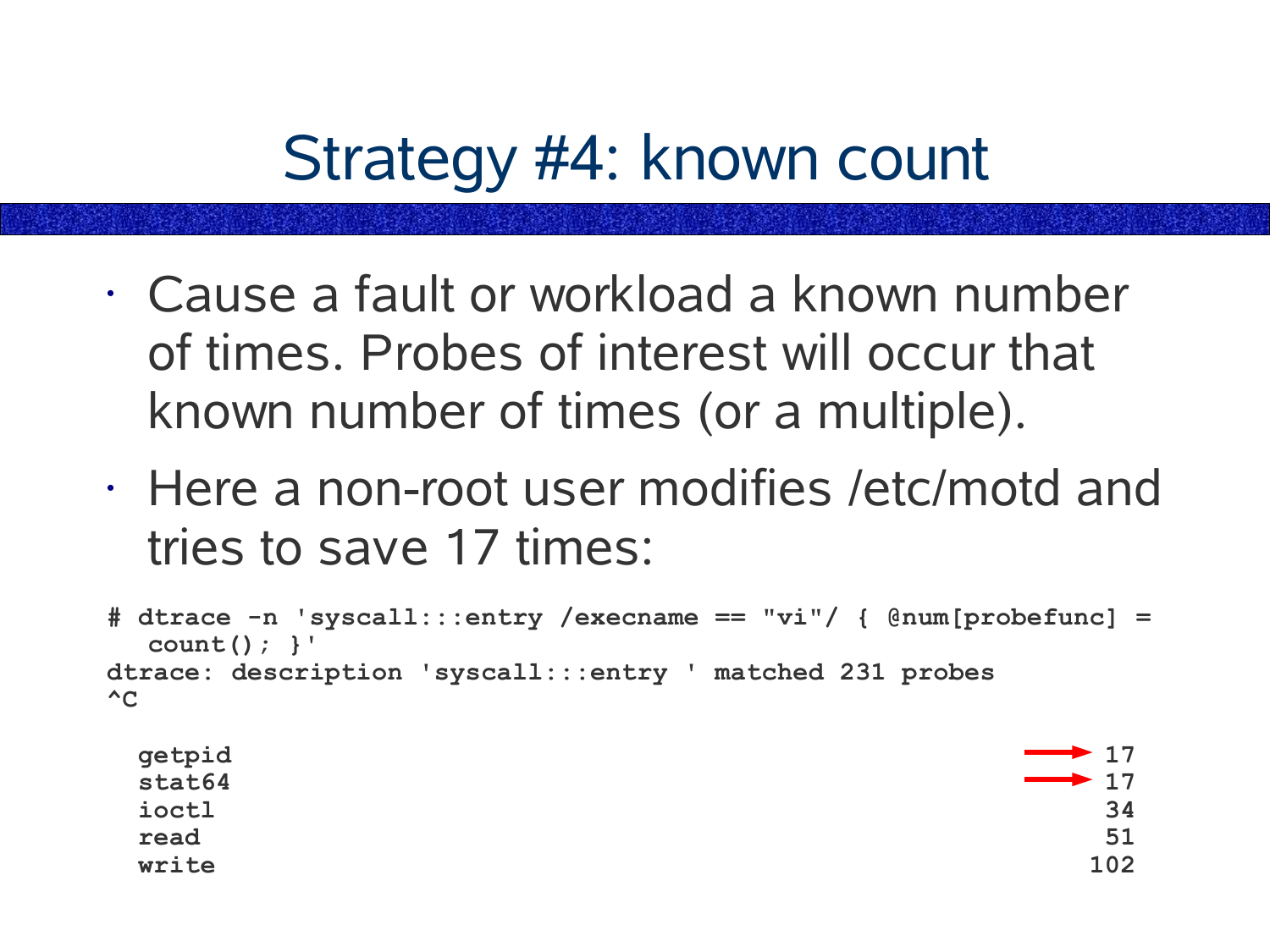# Yellow Pig

- I like to create 17 events, as 17 is not a commonly occurring number, and is more likely to be related to your test. A similar moderately sized prime would be 23.
- $\cdot$  The number of eyelashes on a yellow pig is supposedly 17
- Hence, the "Yellow Pig number" is 17
- "Yellow Pig Day" is July 17th, celebrated by mathematicians
- (I'm not making this up try google!)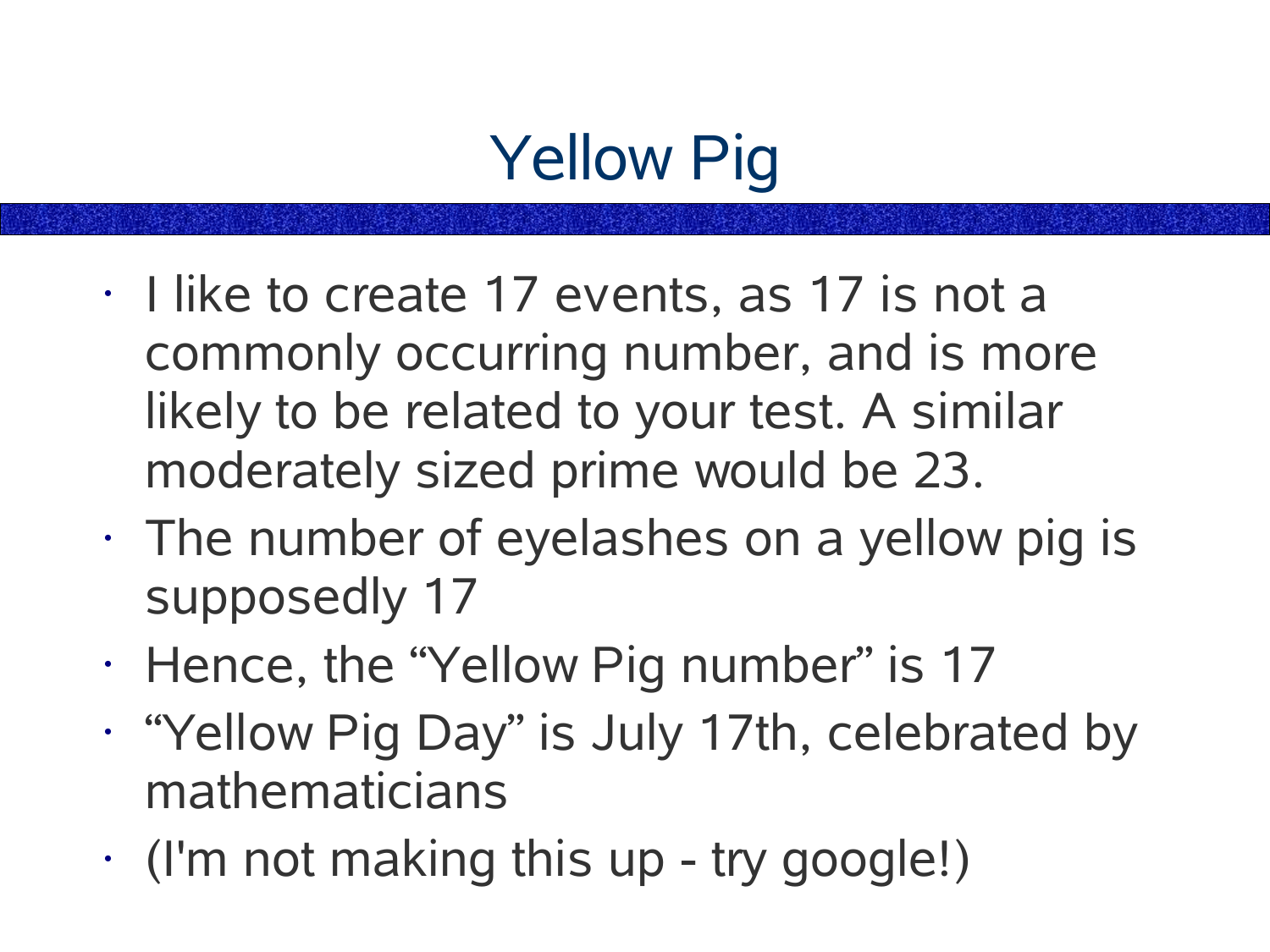## Strategy #5: aggregate stacks

- Stack Traces can be aggregated in at least two ways:
	- A) Event probes
		- $\cdot$  when an event of interest occurs, the stack is aggregated
		- this can explain why the event is taking place the functions that lead up to the event
	- B) Profile sampling
		- the stack trace is aggregated at 100hz (at least)
		- $\cdot$  this is a crude but often effective way to show where the application is spending most of its time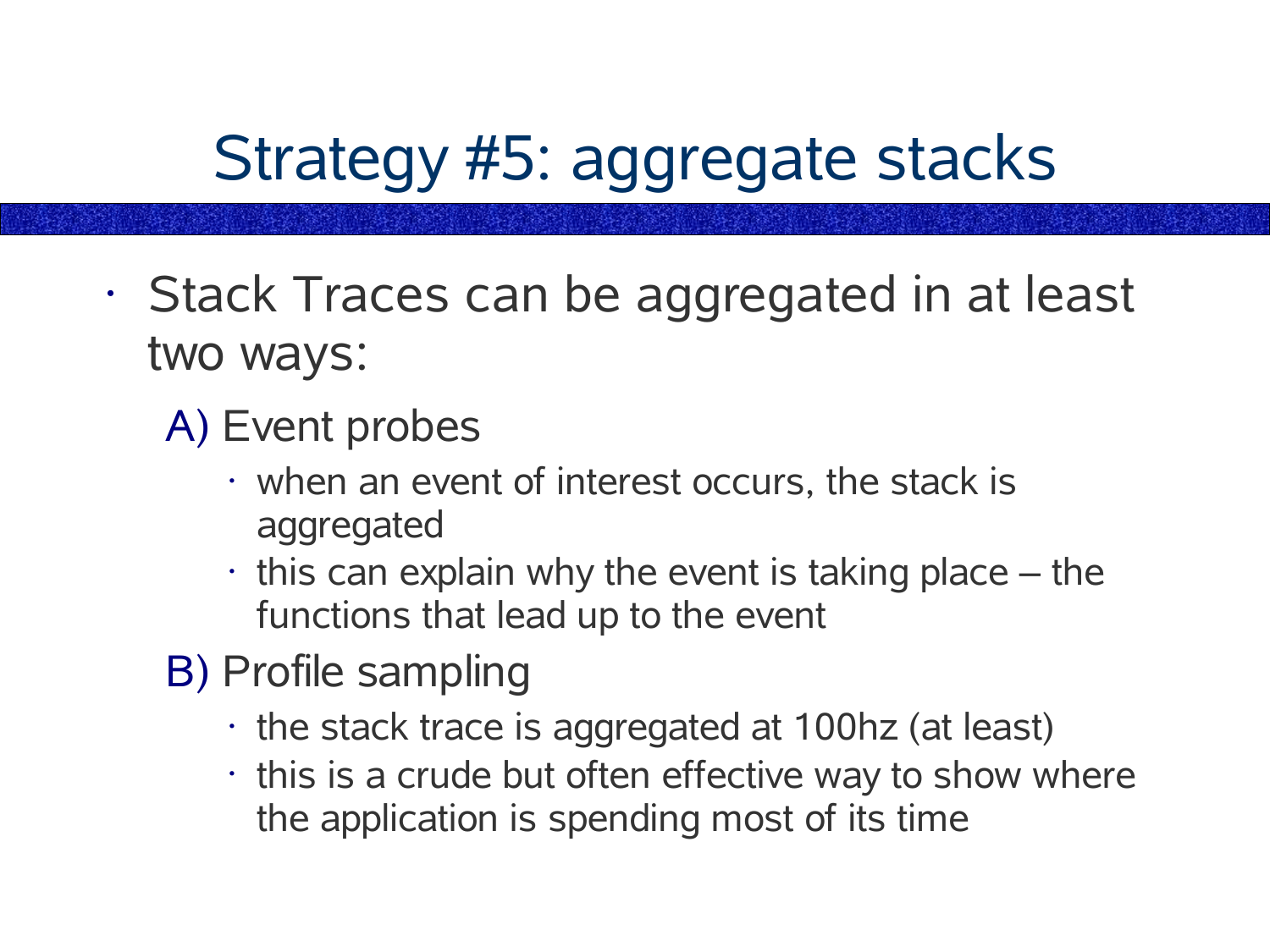# Thinking in DTrace

- $\cdot$  DT race itself is an easy language, with the syntax well defined in the DTrace Guide
- Being successful with DTrace is about the application – being able to think in DTrace
- Tips for thinking in DTrace
	- practise, practise, practise
	- $\cdot$  know the existing tools inside out (chapter 1)
	- $\cdot$  know the OS well (Solaris Internals 2<sup>nd</sup> edition)
	- study source code, and how applications are constructed and operate
	- think outside the box!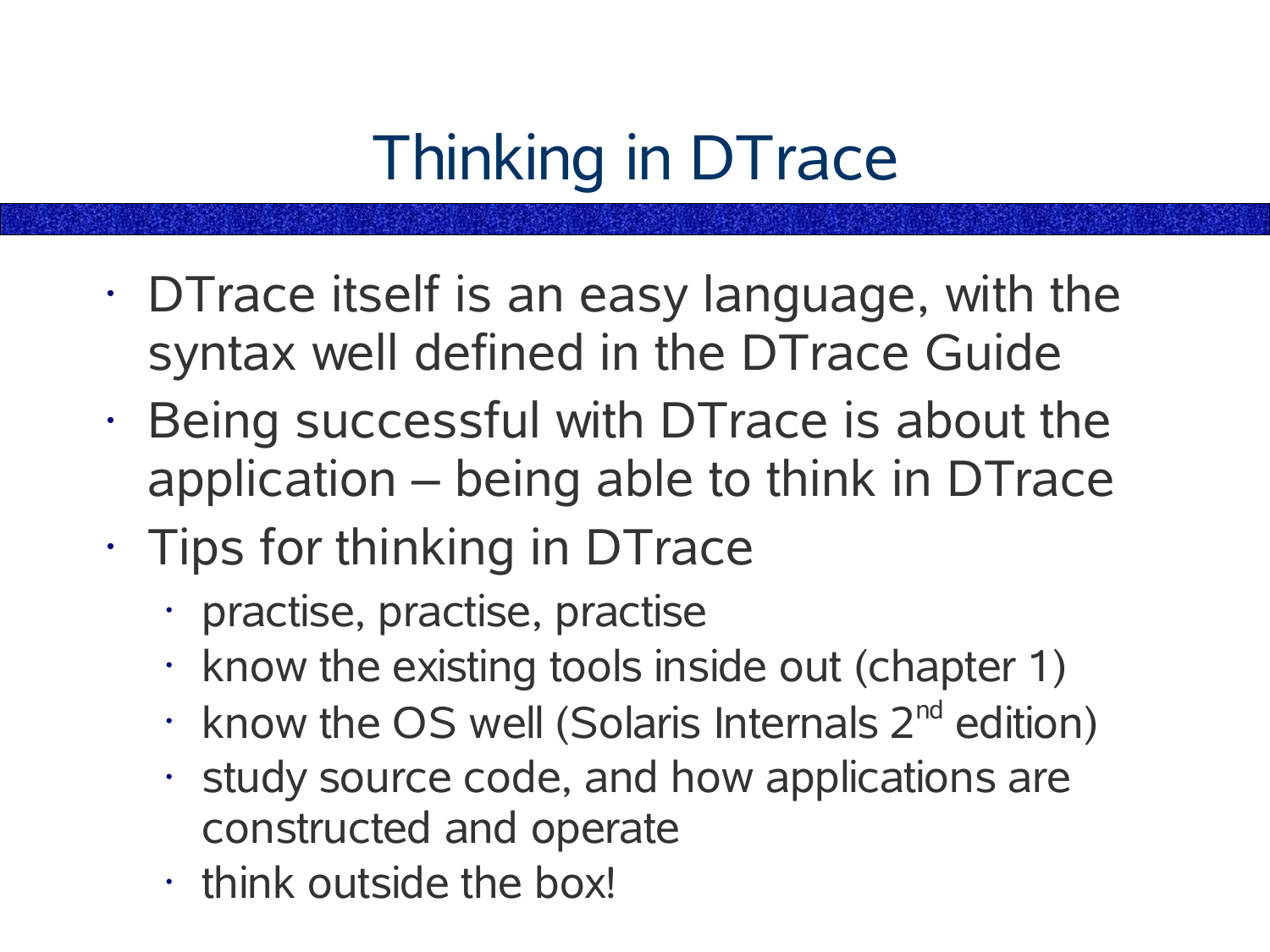## End of Chapter 5

Chapter 1 – Solaris 9 Performance Tools Chapter 2 – Introducing DTrace Chapter 3 – Command Line DTrace Chapter 4 – DTrace one-liners Chapter 5 – DTrace Mentality 1 *Chapter 6 – Providers* Chapter 7 – The D Language Chapter 8 – Advanced Scripting Chapter 9 – The DTraceToolkit Chapter 10 – DTrace Mentality 2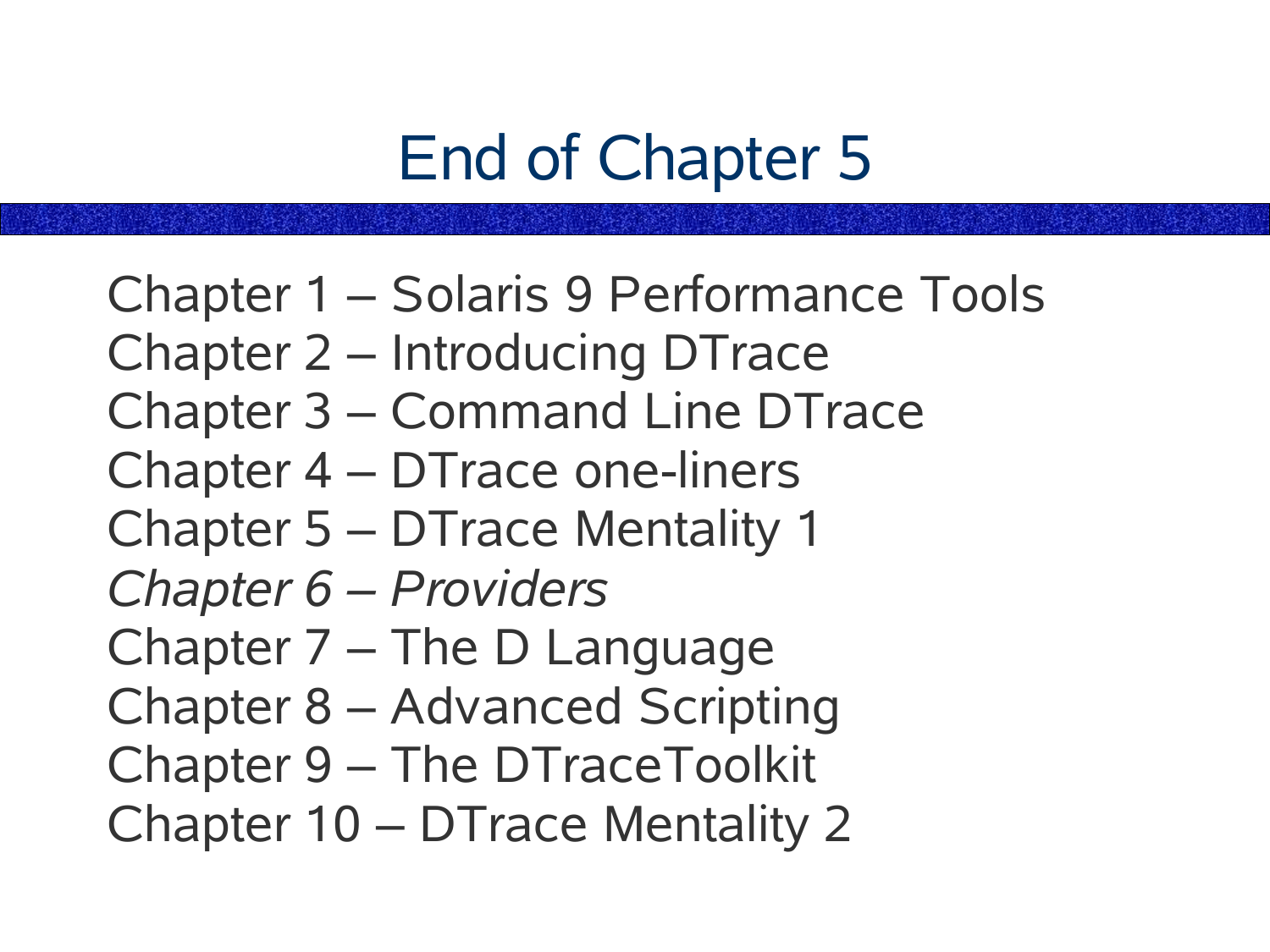#### Chapter 6

#### **Providers**

- Provider Guide
- Using fbt
- Using pid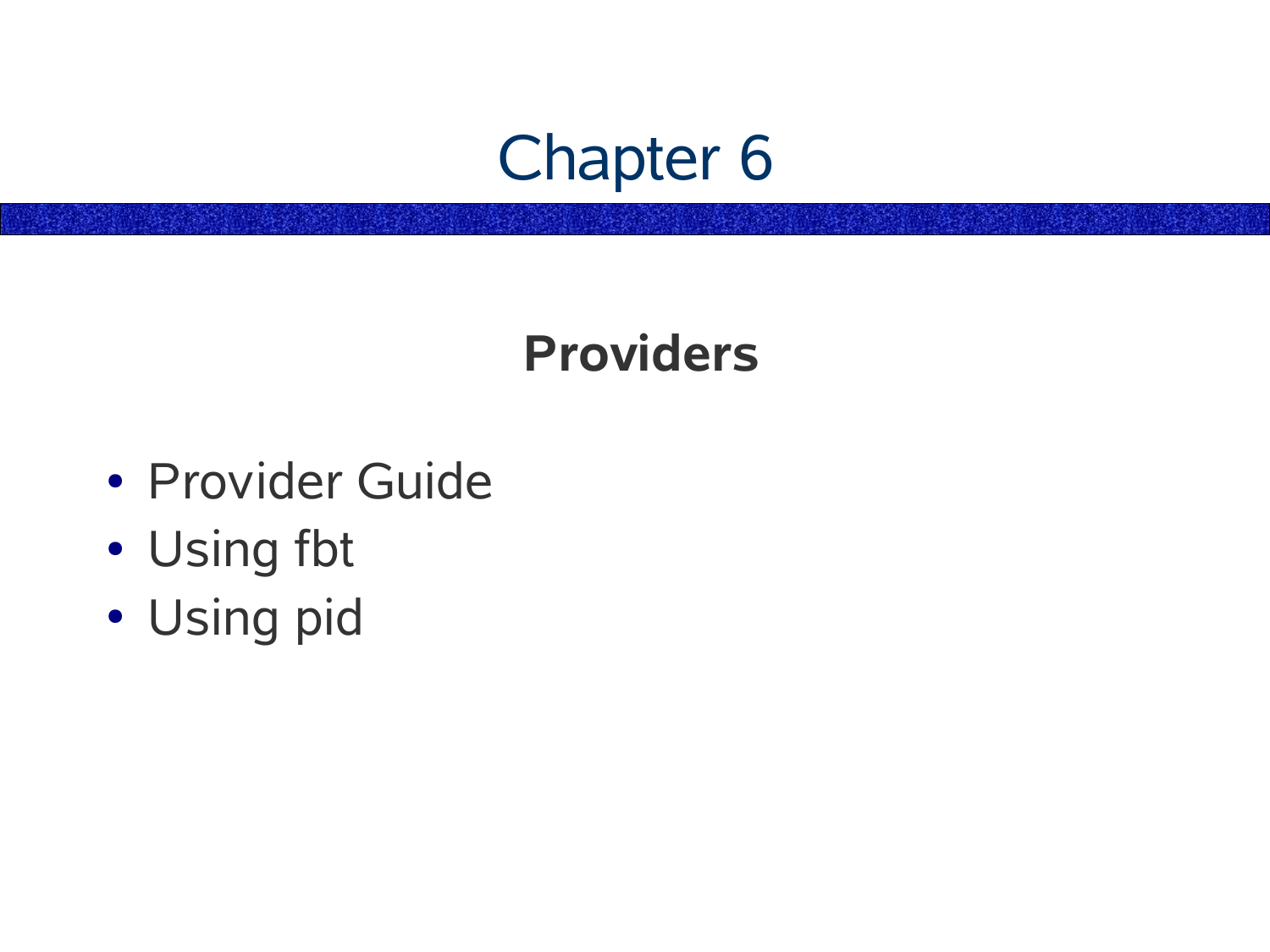#### Providers

- **syscall** System call entry and return probes
- **sysinfo** Classic sysinfo statistic probes
- **vminfo** Virtual Memory statistic probes
- **io** Disk and NFS events
- **proc** Process events such as creation
- **sched** System scheduling events
- **lockstat** Kernel synchronisation lock events
- **plockstat** User synchronisation lock events
- **mib** MIB statistic updates
- **fasttrap** User location tracing
- **fpuinfo** SPARC FPU simulation events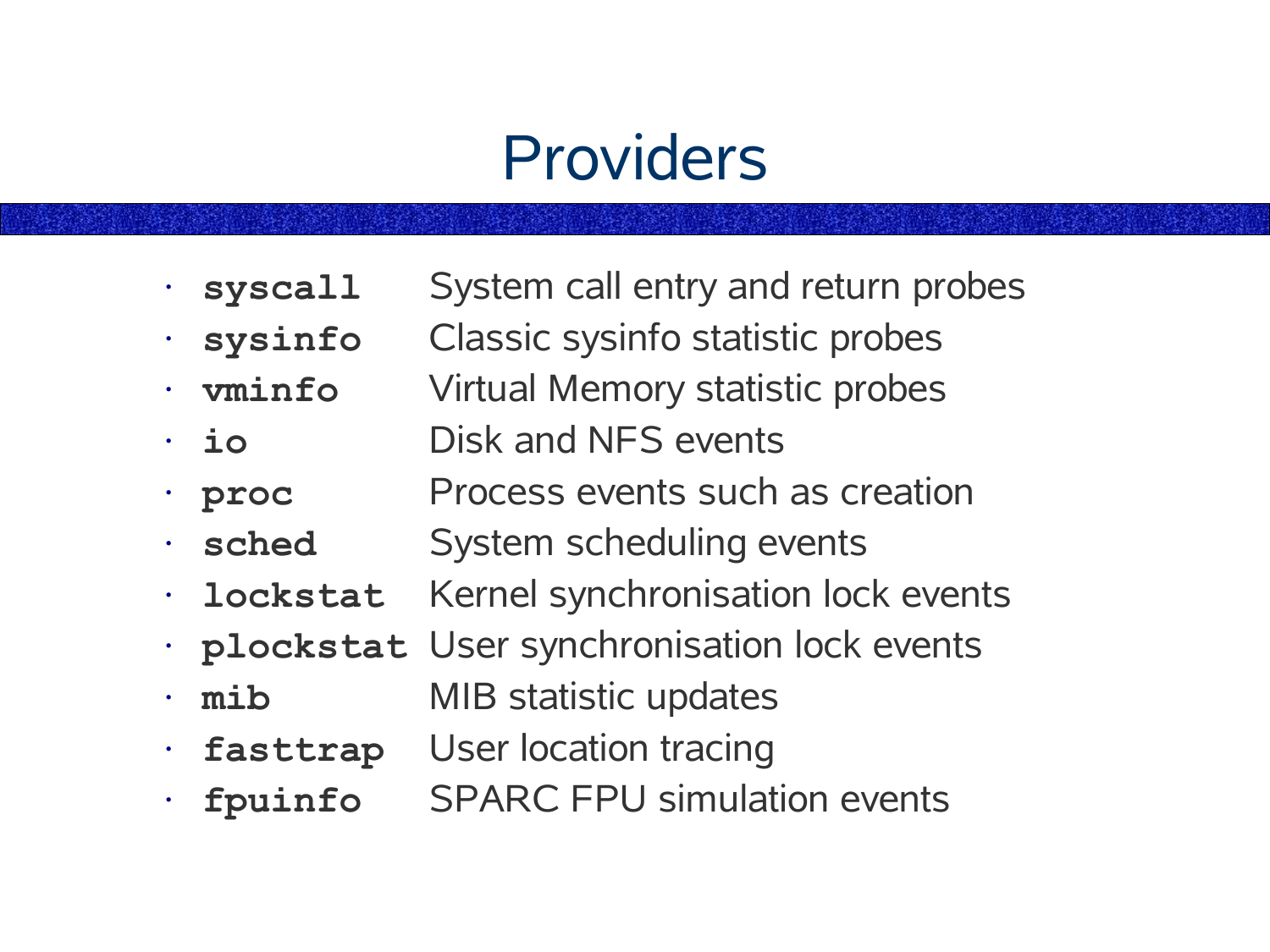#### Providers

- **sdt** Statically defined tracing
- **profile** Fixed sampling
- **dtrace** Program BEGIN/END probes
- **fbt** Raw kernel tracing
- **pid** User-level tracing
- Check the DTrace Guide for additional providers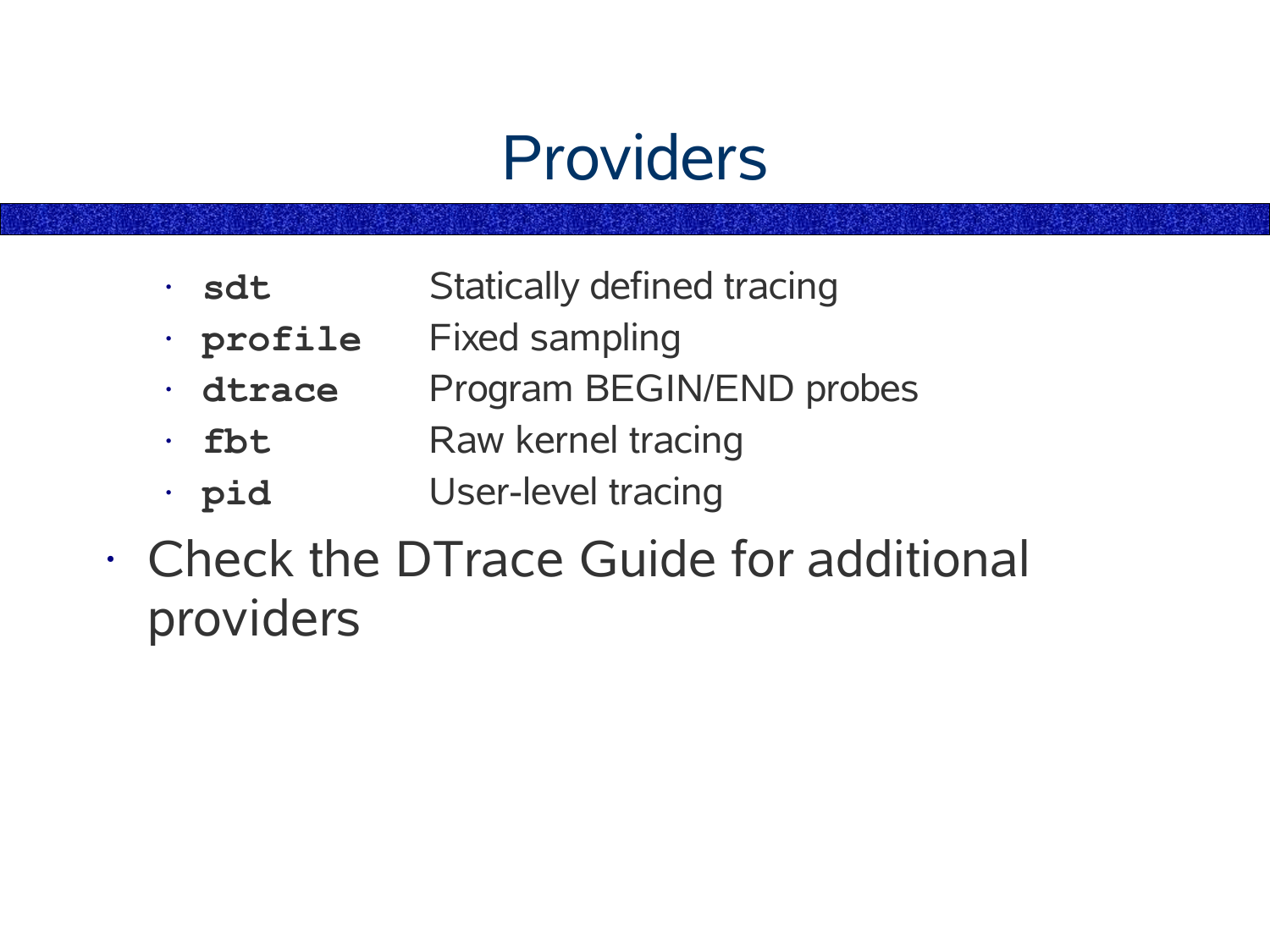

```
• Example one-liner,
```

```
# Syscall count by syscall,
dtrace -n 'syscall:::entry { @num[probefunc] = count(); }'
```
- Probes the interface between user-land and the kernel
- Provides many insights into application behaivour
- syscalls are documented in section 2 of the man pages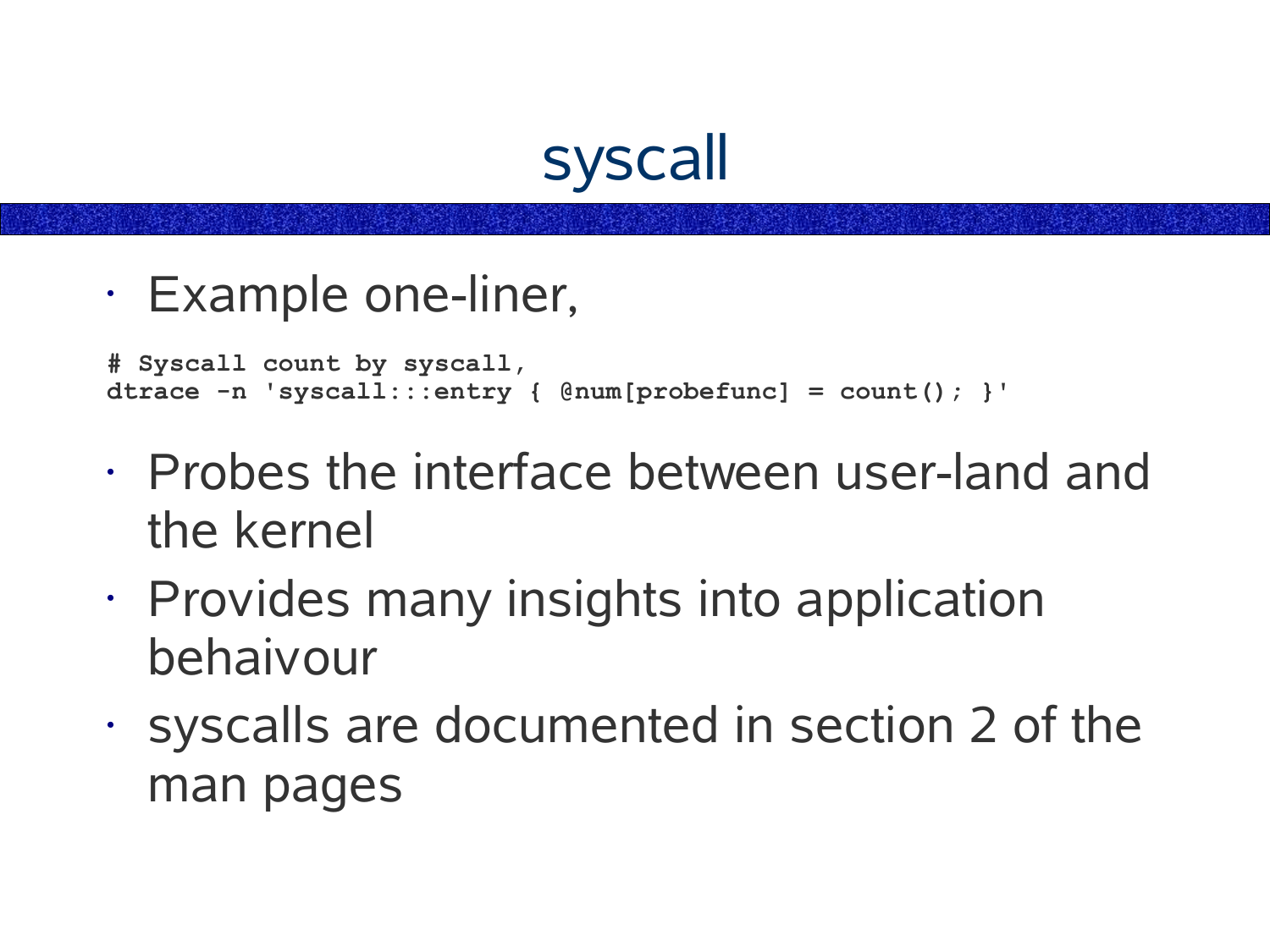

• Example one-liner,

**# Read bytes by process name, dtrace -n 'sysinfo:::readch { @bytes[execname] = sum(arg0); }'**

- $\cdot$  Probes the sysinfo statistics, which are provided by kstat to tools such as mpstat
- Provides many insights into application and system behaivour
- Documented in the DTrace Guide (chap 23)
- Also see /usr/include/sys/sysinfo.h, cpu\_sysinfo.h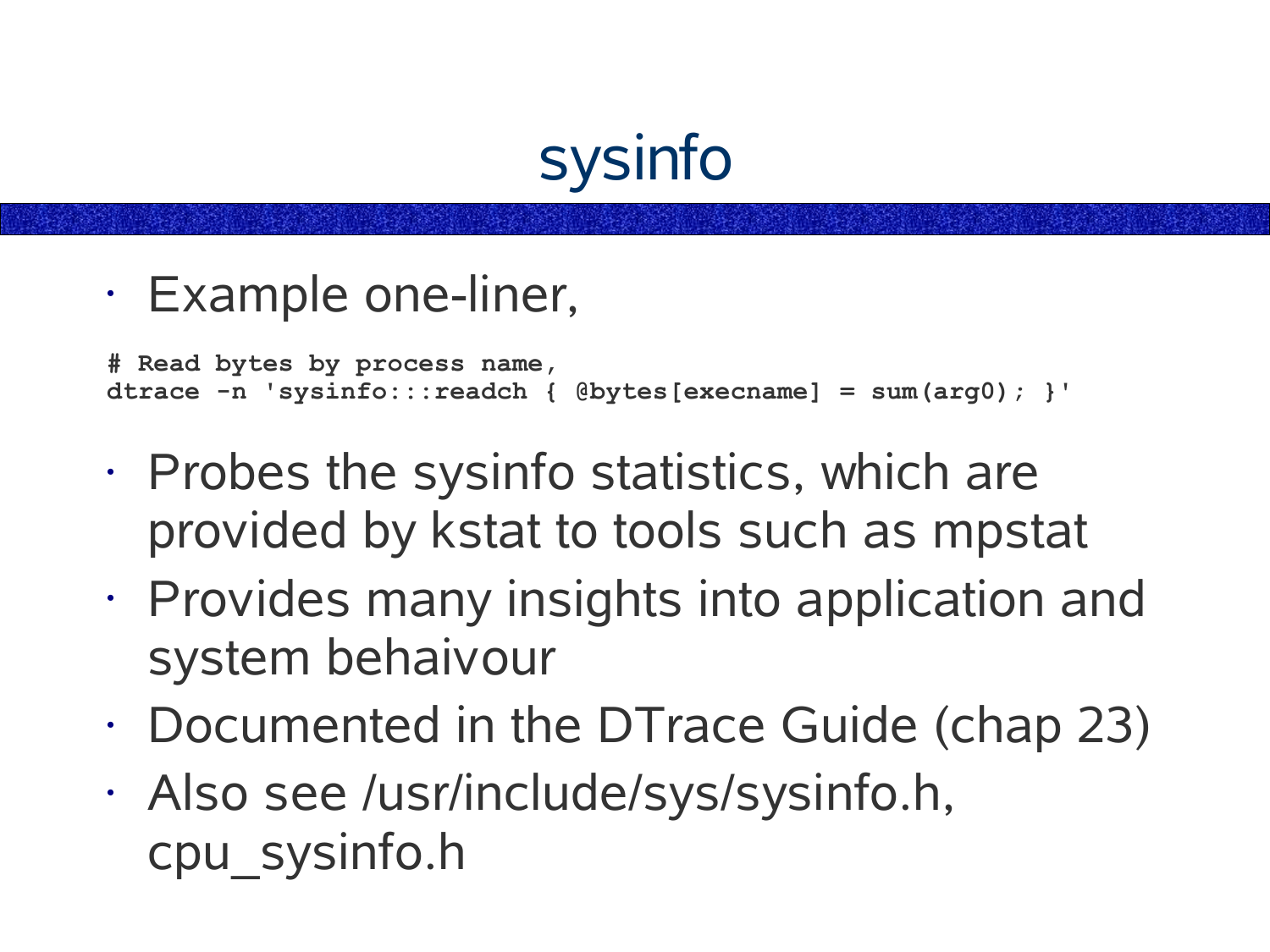#### vminfo

• Example one-liner,

```
# Pages paged in by process name,
dtrace -n 'vminfo:::pgpgin { @pg[execname] = sum(arg0); }'
```
- $\cdot$  Probes the vminfo statistics, which are provided by kstat to tools such as vmstat
- Provides many insights into virtual memory behaivour
- Documented in the DTrace Guide (chap 24)
- Also see /usr/include/sys/sysinfo.h, cpu\_vminfo.h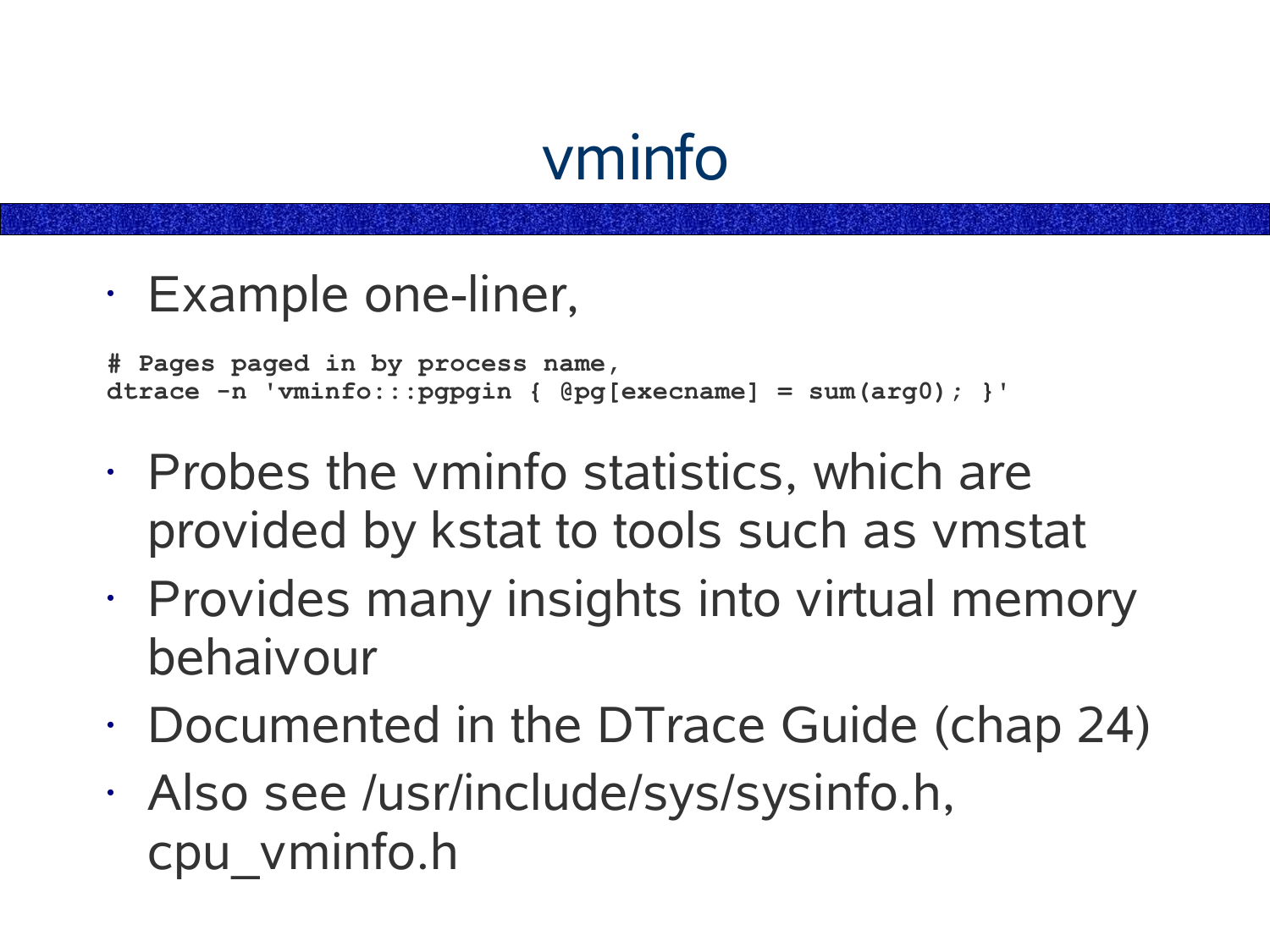```
• Example one-liner,
```

```
# Disk size aggregation
dtrace -n 'io:::start { @sz[execname] = quantize(args[0]->b_bcount); }'
```
- Probes I/O events, for both disk and NFS
- $\cdot$  Provides a probe for the start and finish of each I/O transaction
- Provides crucial data for understanding how applications are driving the disks
- Documented in the DTrace Guide (chap 27)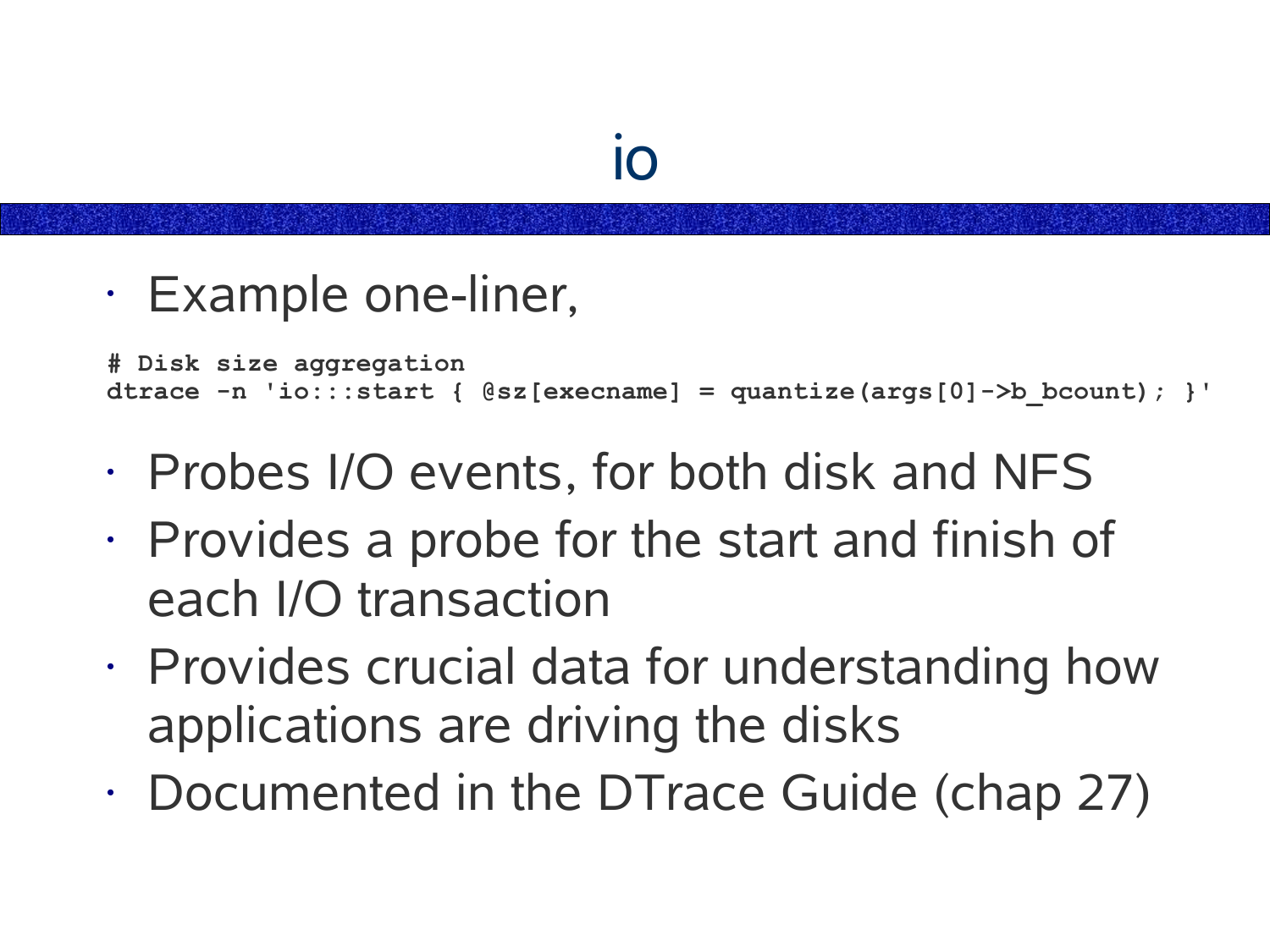#### proc

```
• Example one-liner,
```

```
# New processes with arguments,
dtrace -n 'proc:::exec-success { trace(curpsinfo->pr_psargs); }'
```
- Probes process events such as exec, exit, thread creation and exit, and signals
- Provides high level probes so that process analysis can be performed easily
- Documented in the DTrace Guide (chap 25)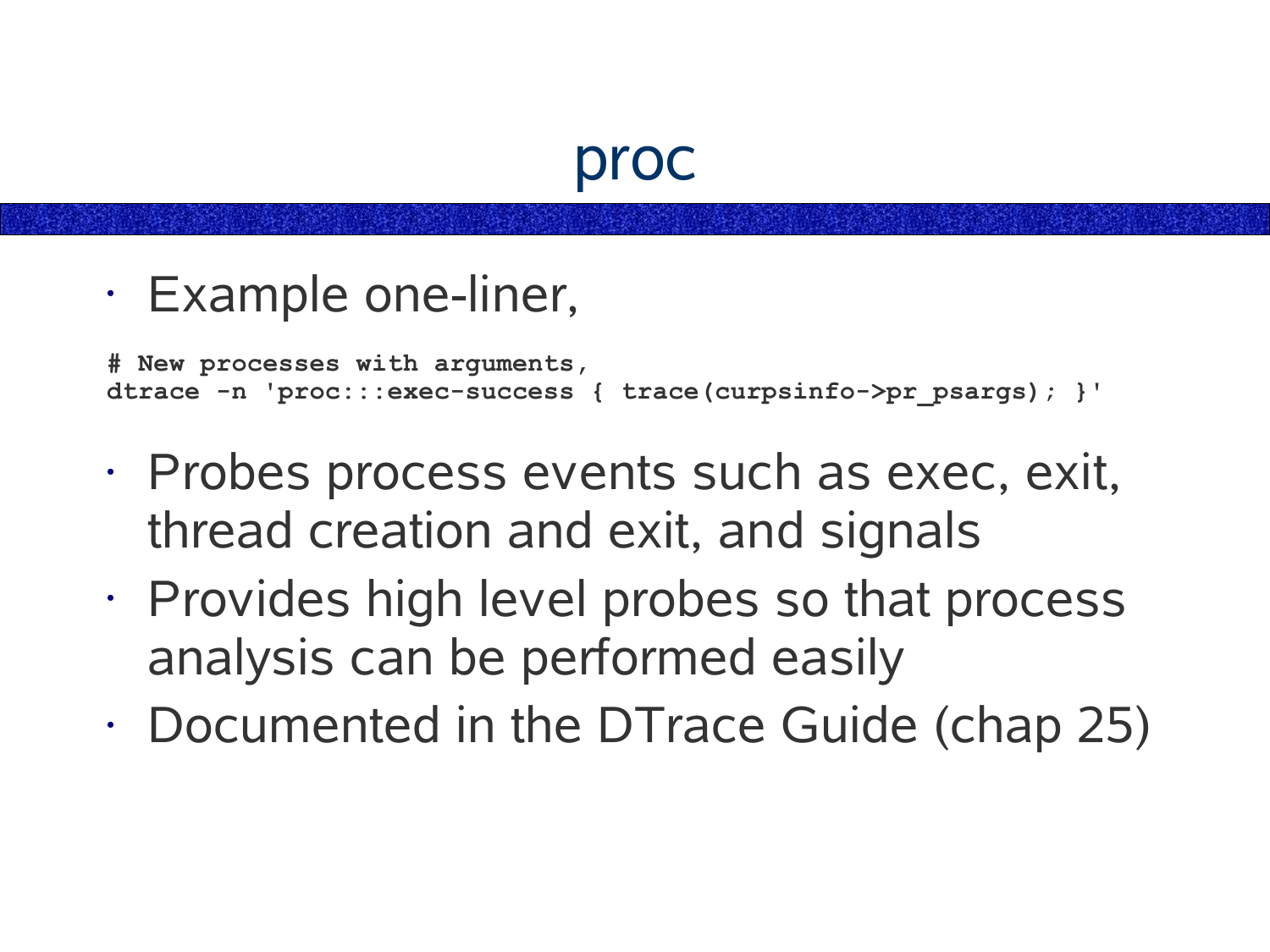#### sched

```
• Example one-liner,
```

```
# Times the schedular begins to run a thread,
dtrace -n 'sched:::on-cpu { @on[execname] = count(); }'
```
- Probes thread scheduling events
- Provides high level probes so that schedular analysis can be performed easily
- Documented in the DTrace Guide (chap 26)
- · Also see Solaris Internals 2<sup>nd</sup> edition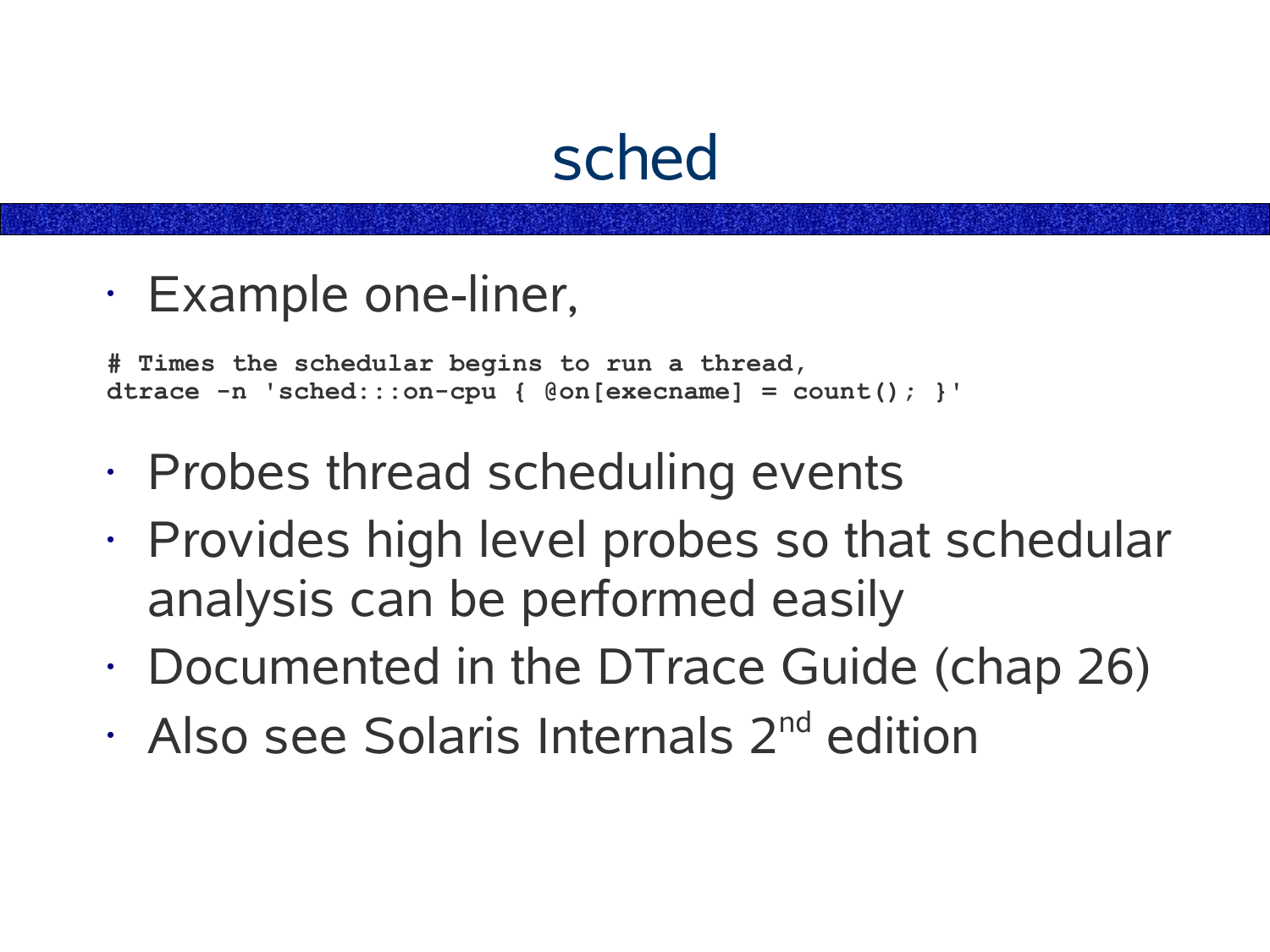### fbt

```
• Example one-liner,
```

```
# Kernel funtion calls by module
dtrace -n 'fbt:::entry { @calls[probemod] = count(); }'
```
- Function Boundary Tracing traces raw kernel function events
- $\cdot$  These probes are "unstable" their names and arguments can and do change between minor releases of Solaris (which is why we have the higher level providers)
- $\cdot$  fbt is usually the bulk of the probes: 30,000+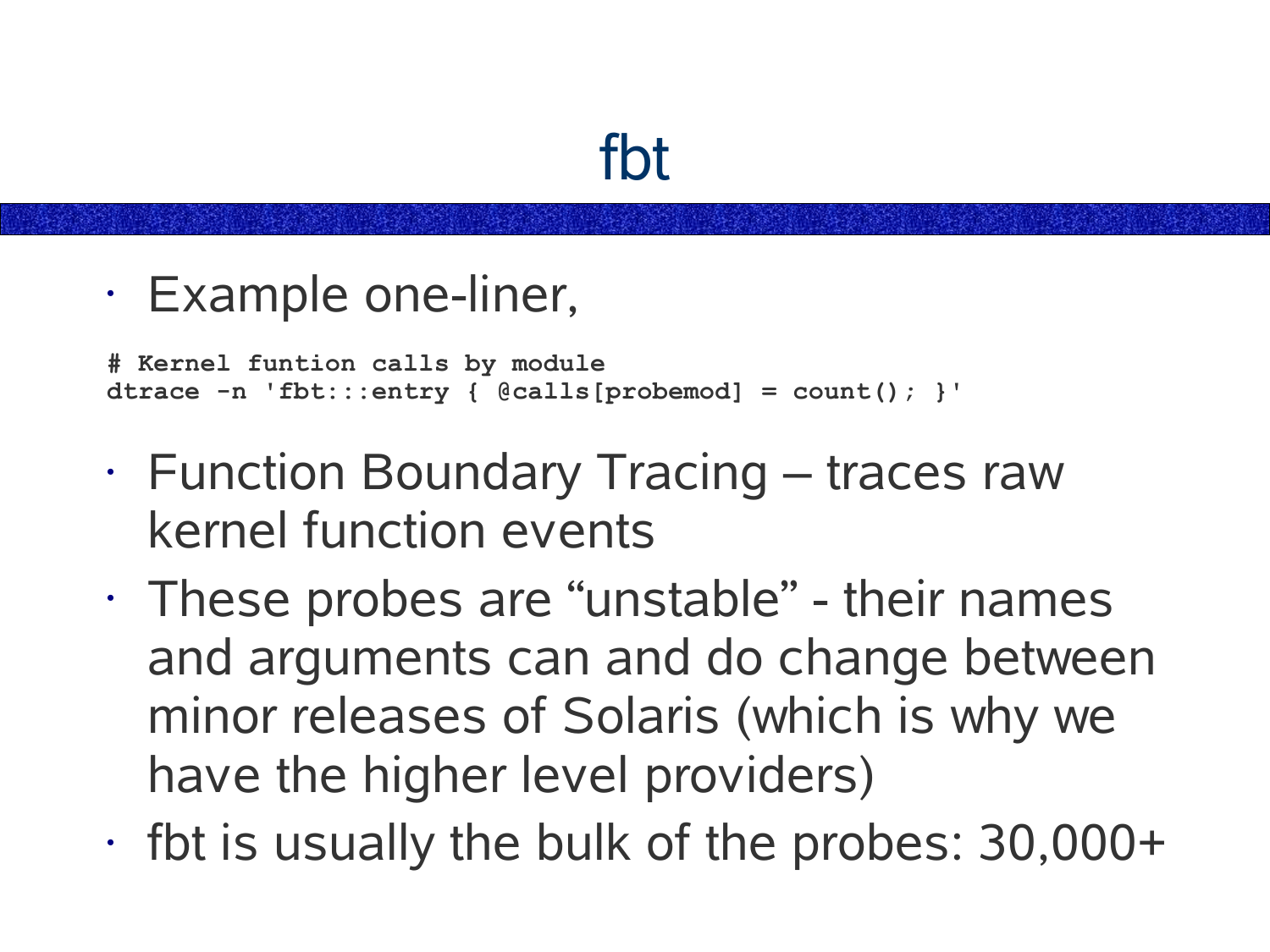## fbt

- Since fbt can trace the entire kernel, observing just about any kernel behaviour is possible
- Enabling all fbt probes (30,000+) will slow the kernel noticeably. Be selective
- Documentation for the fbt probes (which is really documentation for the kernel) is in:
	- The DTrace Guide (chap 20)
	- Solaris Internals 2<sup>nd</sup> edition
	- cvs.opensolaris.org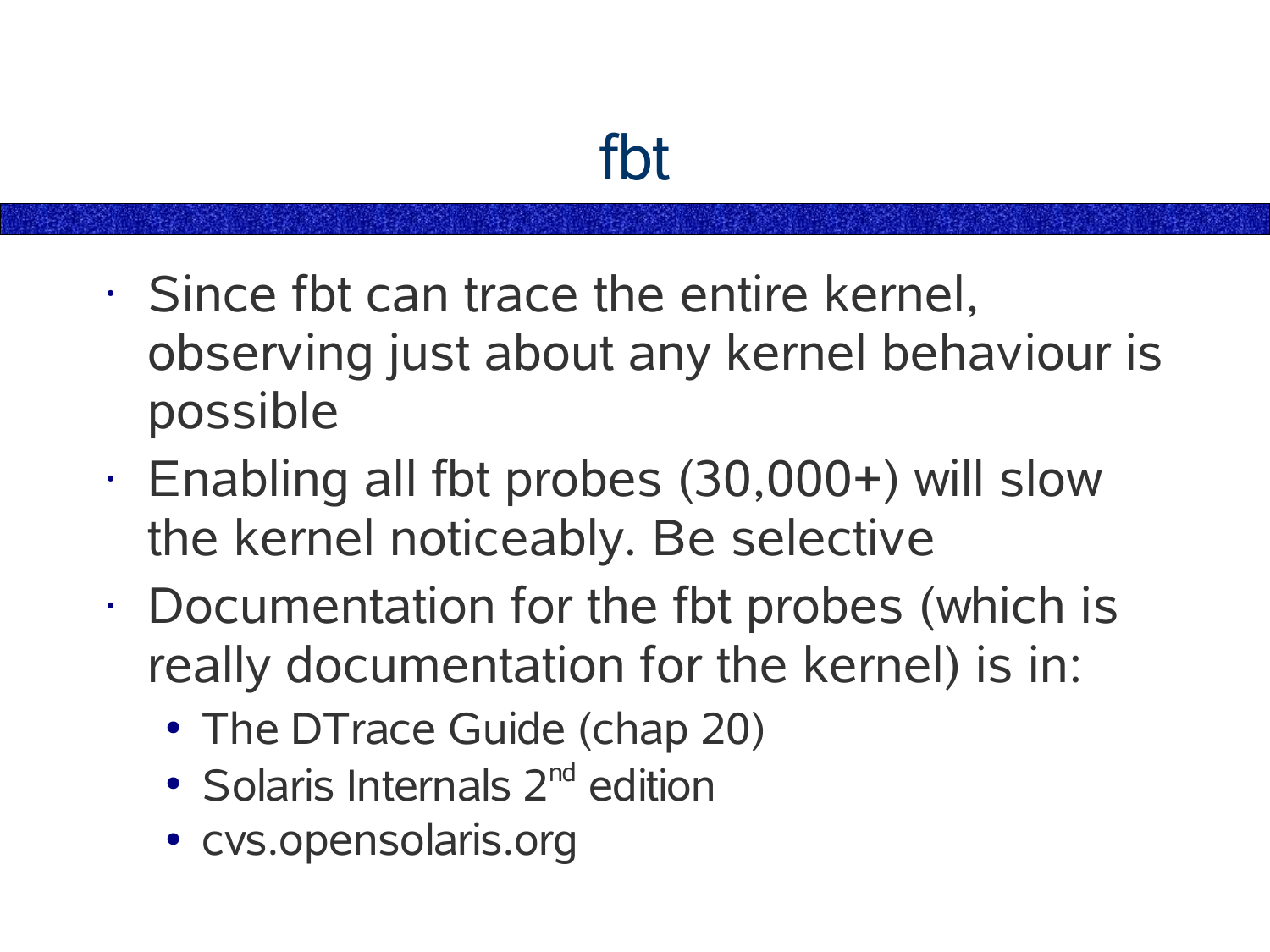# pid

```
• Example one-liner,
```

```
# Trace user-level function entries,
dtrace -n 'pid$target:a.out::entry' -c 'some_command'
```
- The pid provider runs a command (-c cmd), or traces a particular process (-p PID).
- The pid provider can:
	- trace user functions
	- trace user instructions
	- trace library functions
	- trace library instructions
- The pid provider can create millions of probes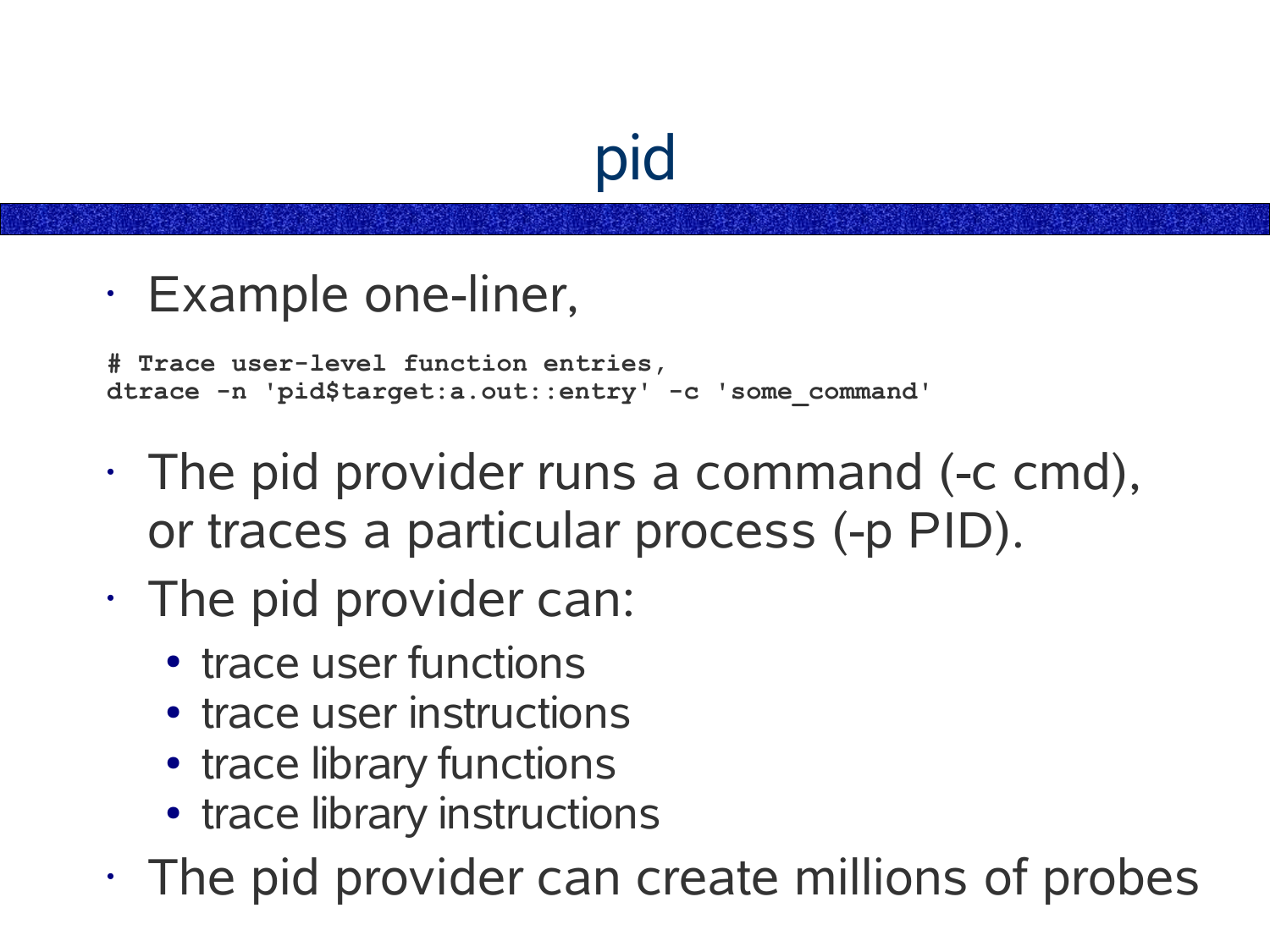- pid:::
- The provider name is,
	- $\cdot$  pidPID Where PID is the target to trace
	- pid81 Trace PID 81
	- $\cdot$  pid\$target Trace the target of -c or -p
- $\cdot$  The full syntax is, pidPID:segment:function:name
	- $\cdot$  segment is the name of the mapping. eg.
		- libc.so.1 (or "libc") a library
		- $\cdot$  a.out the binary
	- function is the function name. eg, "main"
	- name is either: entry, return, or an instruction address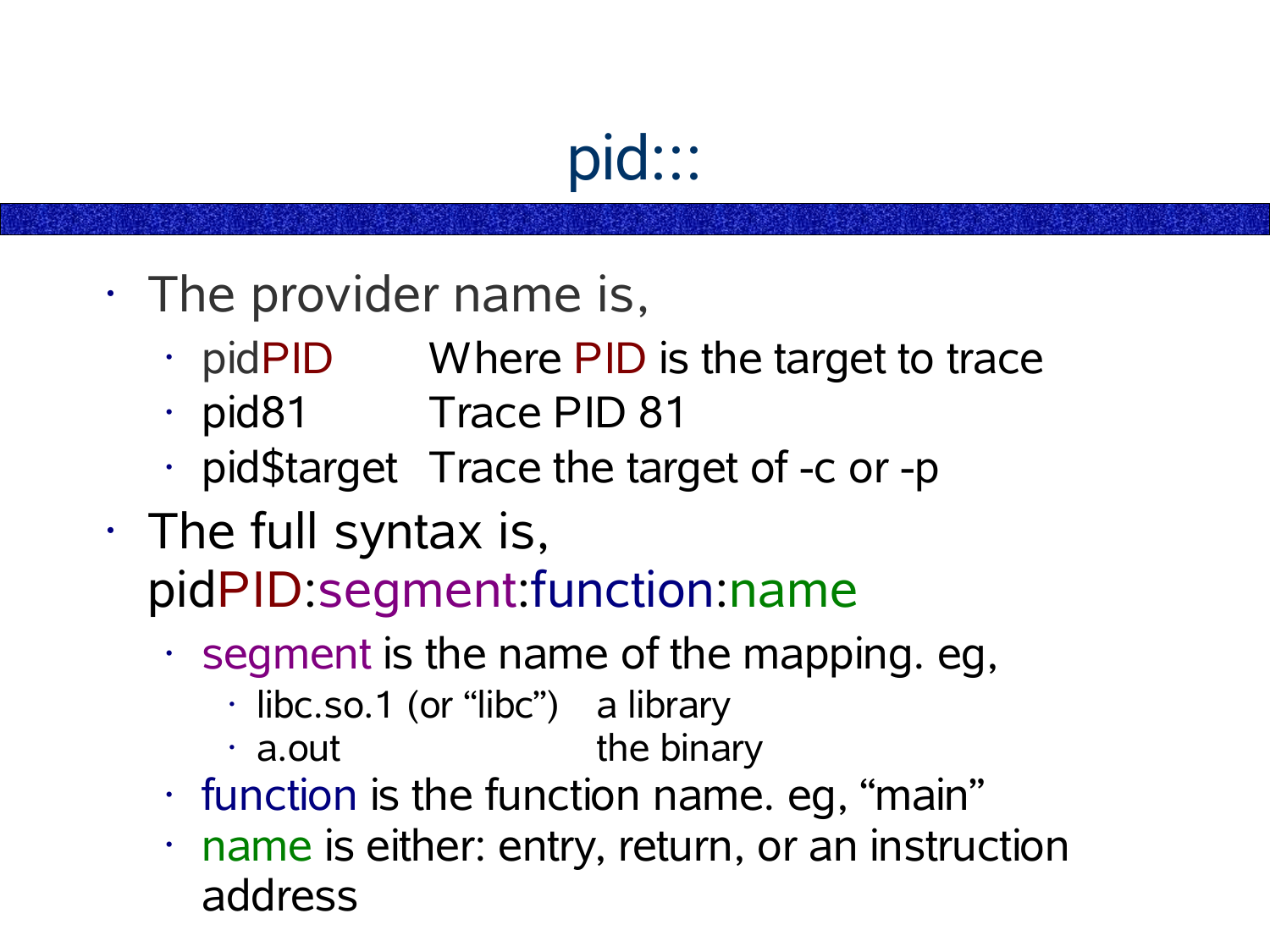• user functions,

```
# dtrace -n 'pid$target:a.out::entry' -c 'ping mars'
dtrace: description 'pid$target:a.out::entry' matched 16 probes
mars is alive
dtrace: pid 29890 has exited
CPU ID FUNCTION:NAME
 0 39187 __fsr:entry
 0 39188 main:entry
 0 39191 send_scheduled_probe:entry
                0 39198 set_IPv4_options:entry
 0 39190 schedule_sigalrm:entry
 0 39199 check_reply:entry
 0 39195 seq_match:entry
 0 39191 send_scheduled_probe:entry
```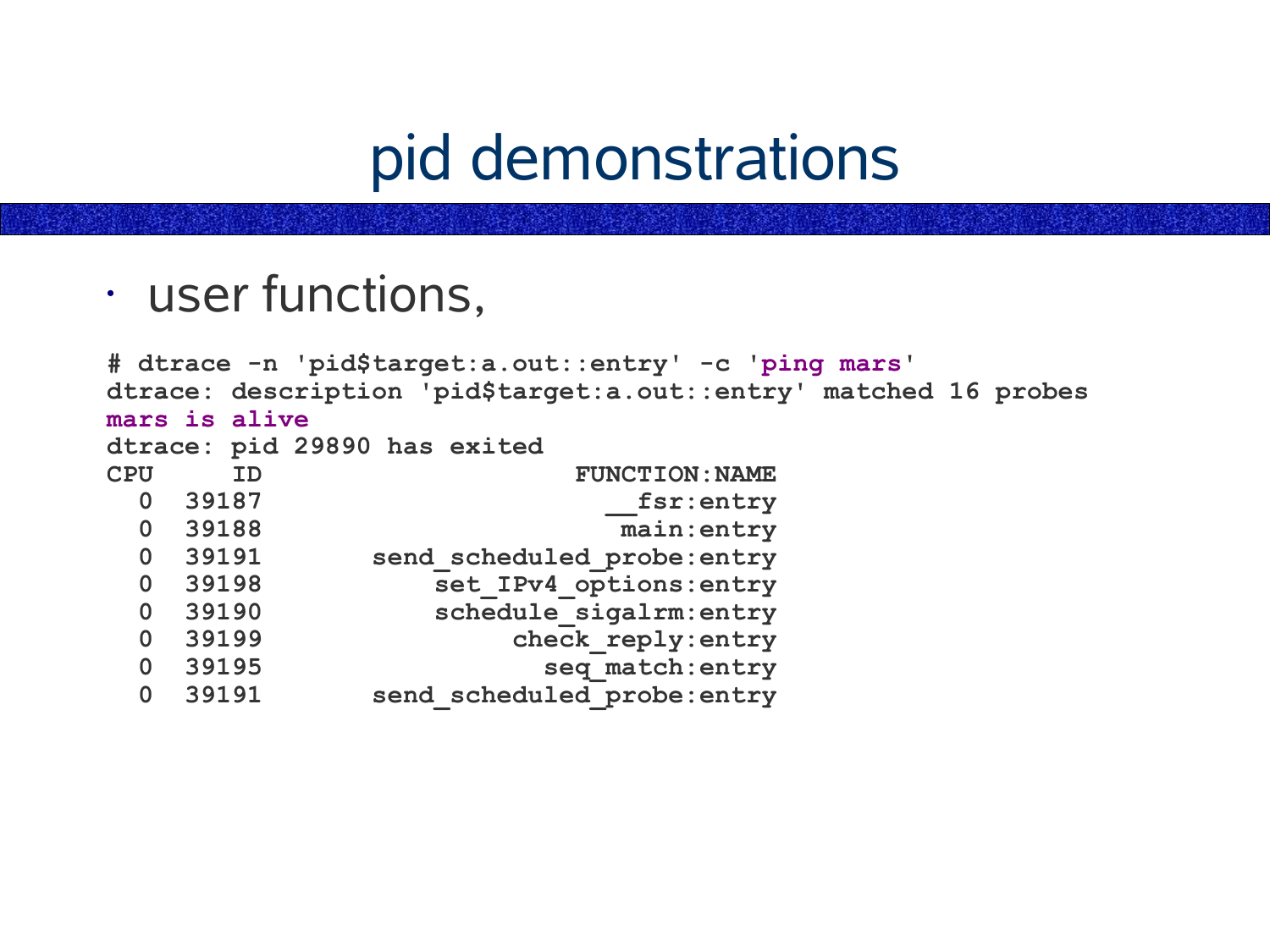• user instructions,

**# dtrace -n 'pid\$target:a.out:set\_IPv4\_options:' -c 'ping mars' dtrace: description 'pid\$target:a.out:set\_IPv4\_options:' matched 169 probes mars is alive dtrace: pid 29900 has exited CPU ID FUNCTION:NAME 39188 set\_IPv4\_options:entry 39189 set\_IPv4\_options:0 39190 set\_IPv4\_options:1 39191 set\_IPv4\_options:3 39192 set\_IPv4\_options:6 39193 set\_IPv4\_options:7 39194 set\_IPv4\_options:8 39195 set\_IPv4\_options:9 39196 set\_IPv4\_options:10 39197 set\_IPv4\_options:12 39198 set\_IPv4\_options:19 39199 set\_IPv4\_options:1b 39200 set\_IPv4\_options:1f 39301 set\_IPv4\_options:15d 39302 set\_IPv4\_options:15e 39303 set\_IPv4\_options:15f 39304 set\_IPv4\_options:160 39305 set\_IPv4\_options:162 39306 set\_IPv4\_options:163 39187 set\_IPv4\_options:return**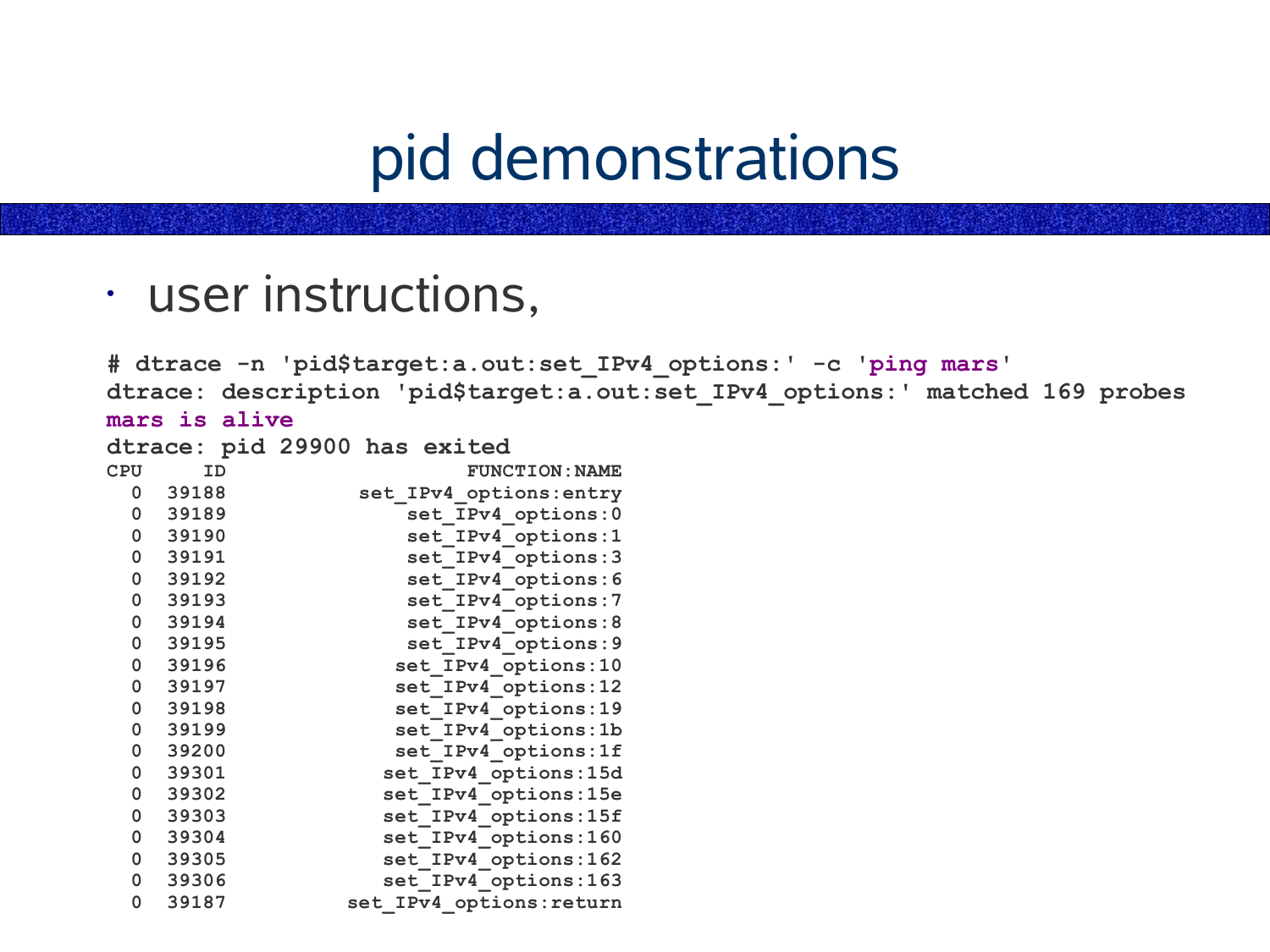```
•
  library functions,
```
**...**

```
# dtrace -n 'pid$target:::entry' -c 'ping mars'
dtrace: description 'pid$target:::entry' matched 5318 probes
mars is alive
dtrace: pid 29905 has exited
CPU ID FUNCTION:NAME
  0 39320 call_array:entry
  0 39321 call_init:entry
  0 39352 leave:entry
  0 39351 fmap_setup:entry
  0 39596 munmap:entry
  0 39296 rt_bind_clear:entry
  0 39287 _rt_bind_clear:entry
  0 39294 rt_mutex_unlock:entry
  0 39289 _rt_null:entry
  0 39296 rt_bind_clear:entry
  0 39287 _rt_bind_clear:entry
  0 65195 libc_init:entry
  0 63314 atexit:entry
  0 64852 lmalloc:entry
```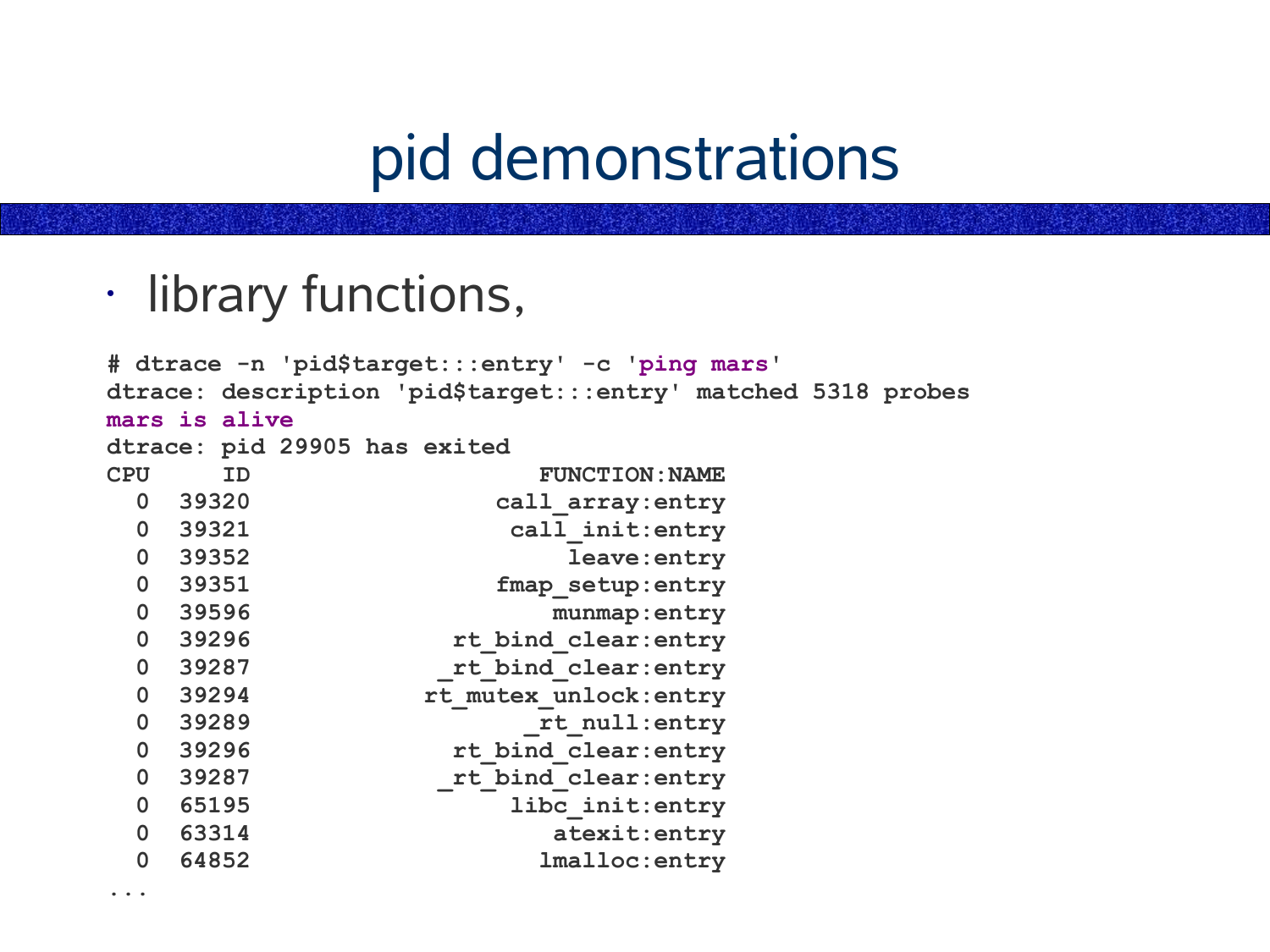• library instructions,

```
# dtrace -n 'pid$target:libc:getpid:' -c 'ping mars'
dtrace: description 'pid$target:libc:getpid:' matched 9 probes
mars is alive
dtrace: pid 29914 has exited
CPU ID FUNCTION:NAME
  0 39188 getpid:entry
  0 39189 getpid:0
  0 39190 getpid:5
  0 39191 getpid:6
  0 39192 getpid:b
  0 39193 getpid:d
  0 39194 getpid:13
  0 39195 getpid:15
  0 39187 getpid:return
  0 39188 getpid:entry
  0 39189 getpid:0
  0 39190 getpid:5
  0 39191 getpid:6
```
**...**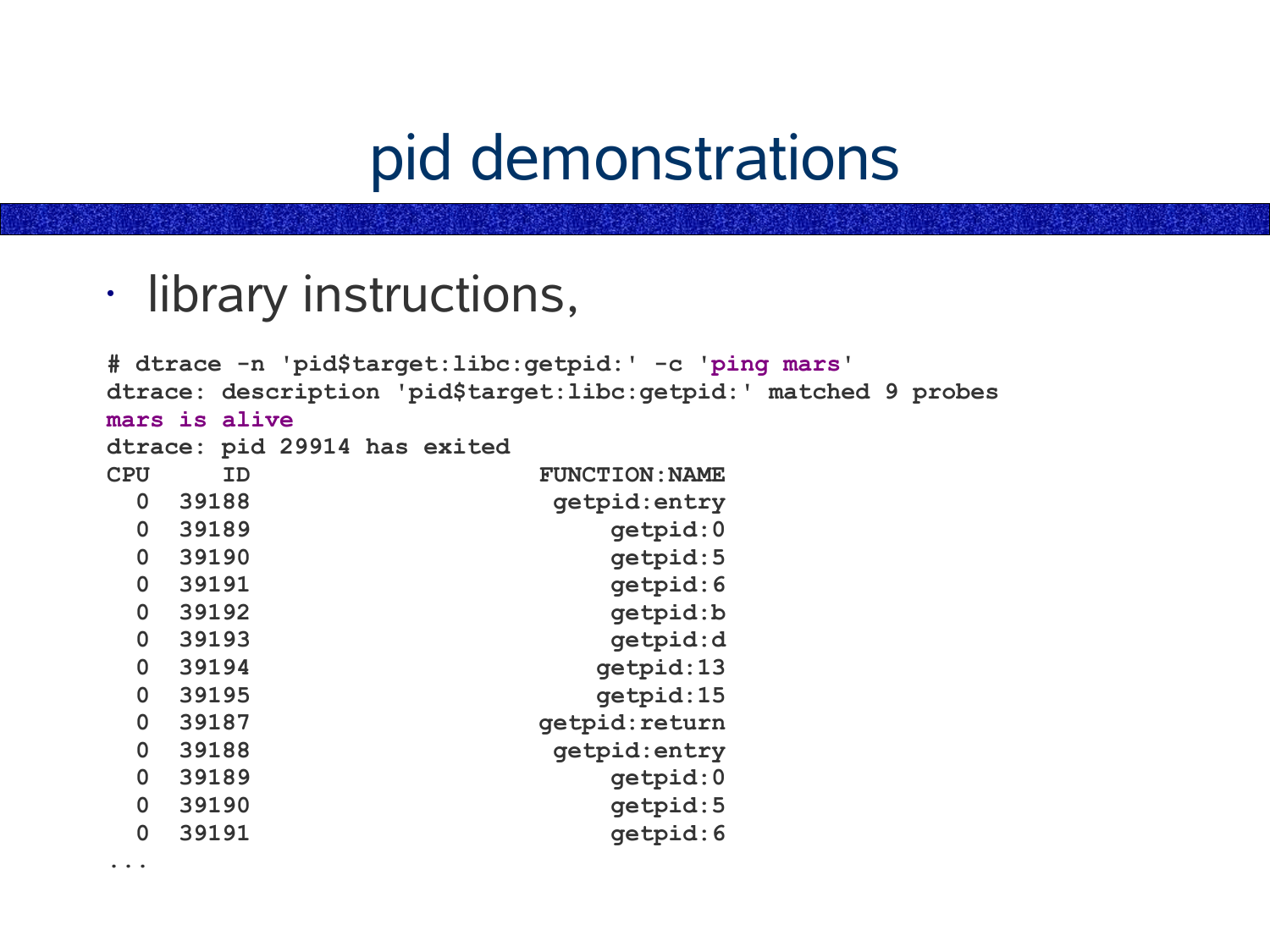# End of Chapter 6

Chapter 1 – Solaris 9 Performance Tools Chapter 2 – Introducing DTrace Chapter 3 – Command Line DTrace Chapter 4 – DTrace one-liners Chapter 5 – DTrace Mentality 1 Chapter 6 – Providers *Chapter 7 – The D Language* Chapter 8 – Advanced Scripting Chapter 9 – The DTraceToolkit Chapter 10 – DTrace Mentality 2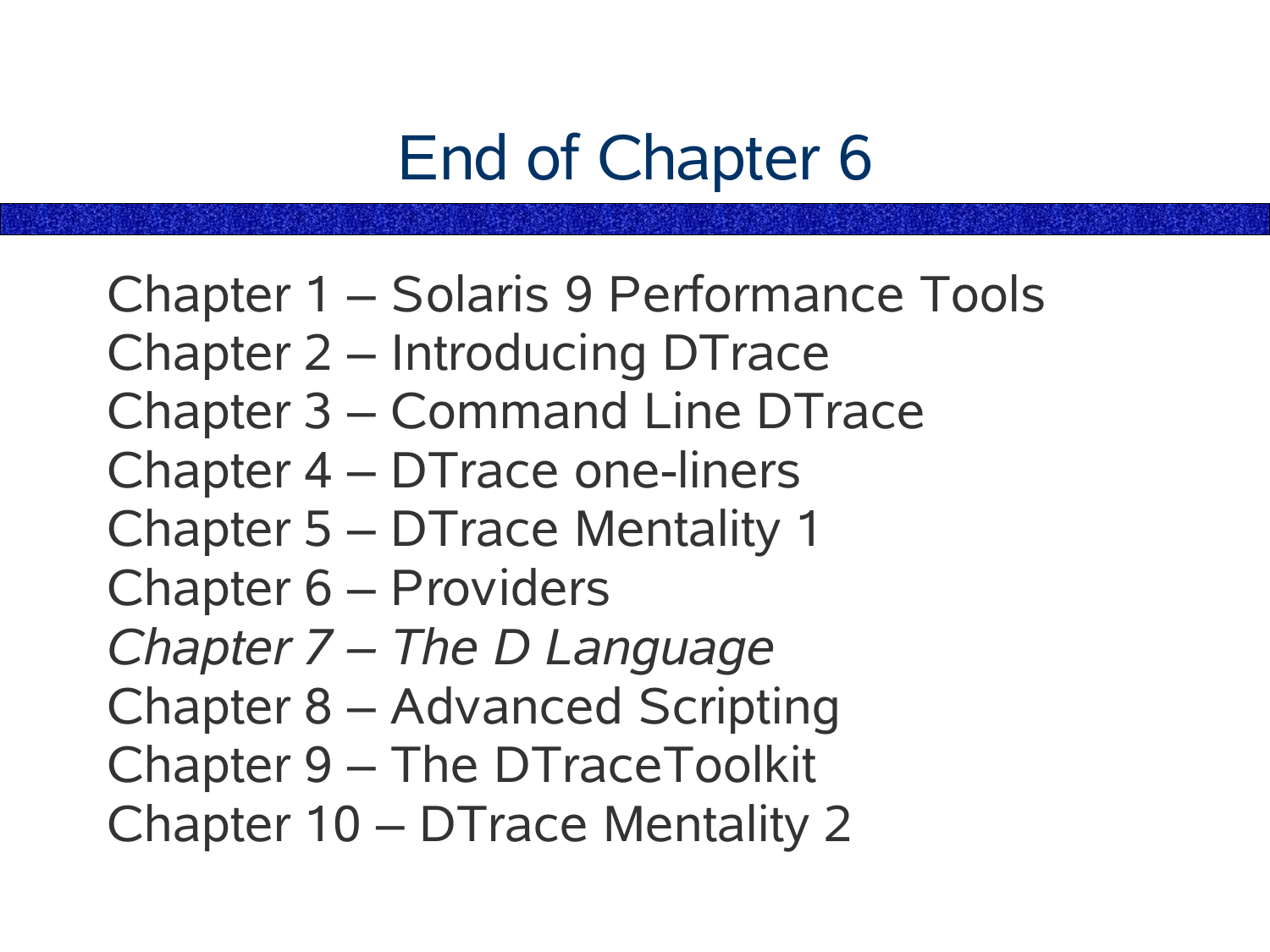### Chapter 7

#### **The D Language**

- Comments
- Variable Types
- Macros
- Script Options
- Pragmas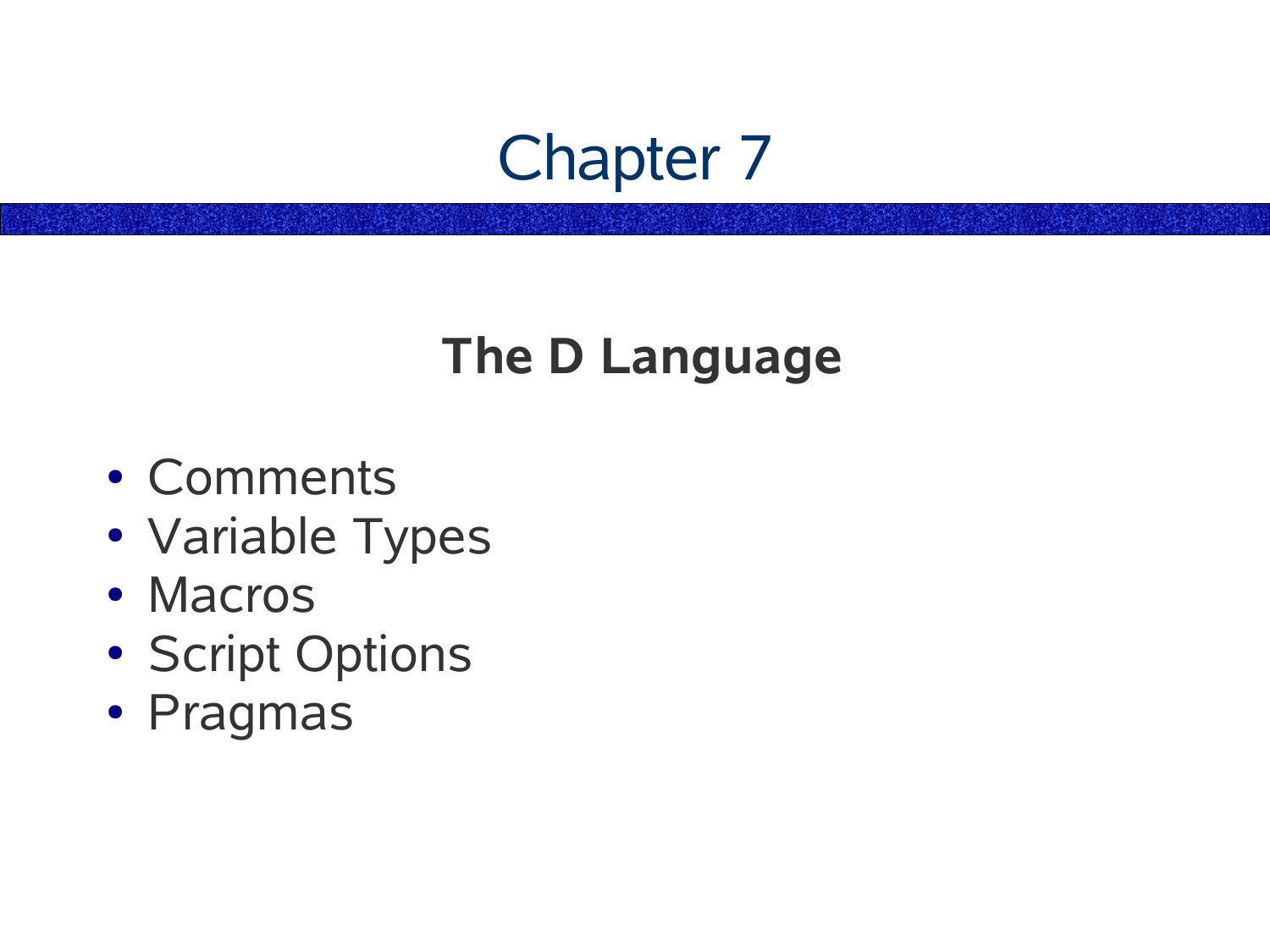#### **Comments**

• The D language is related to the C programming language. This includes comment syntax:

```
/* this is a one line comment */
/*
* This is a
* block comment.
*/
```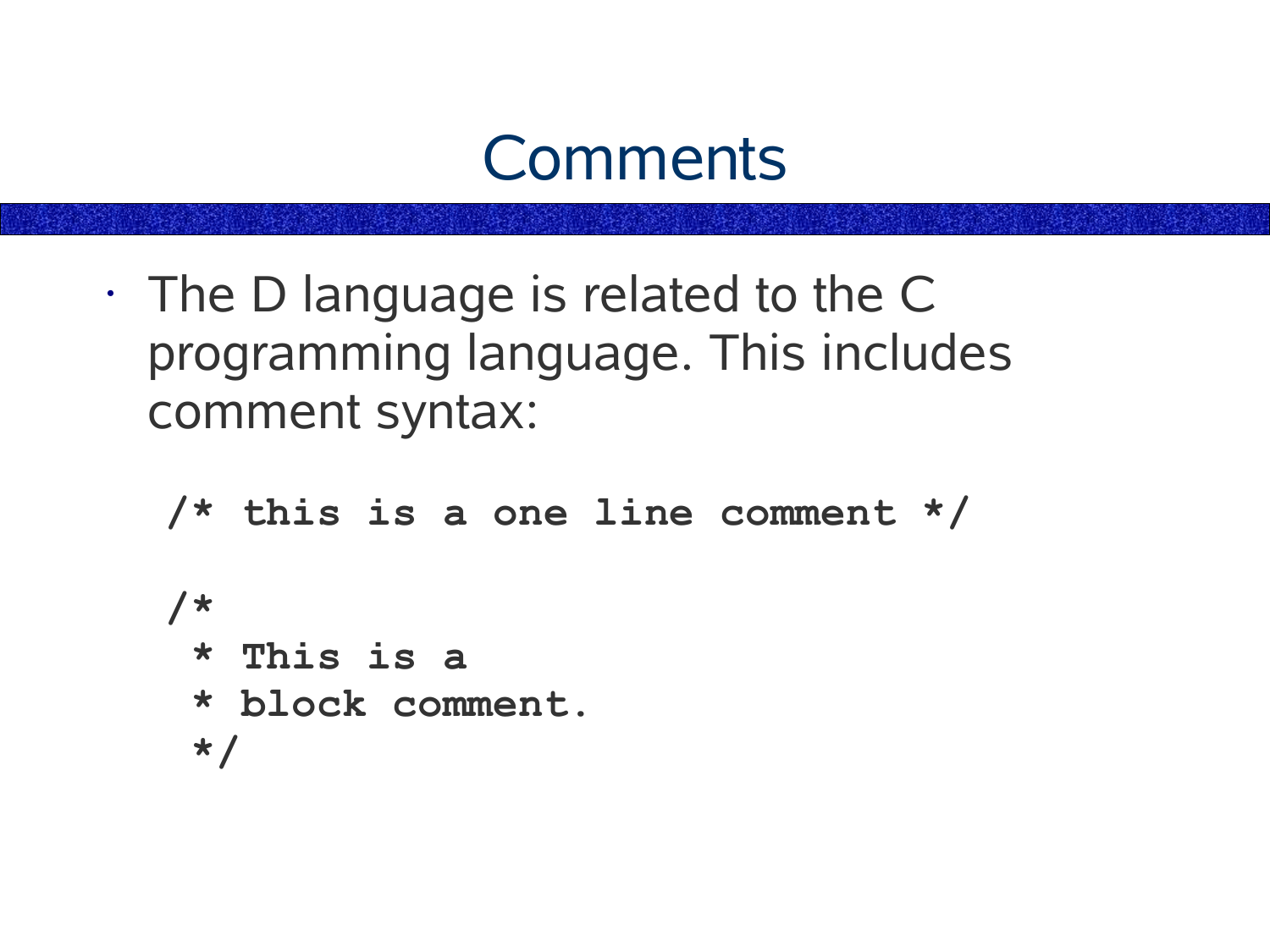# Variable Types

- DTrace tries to figure out the variable type on first declaration
- Variable types can be predeclared
- Types include:
	- integer
	- string
	- pointer
	- associative array
	- aggregate
	- thread-local
	- clause-local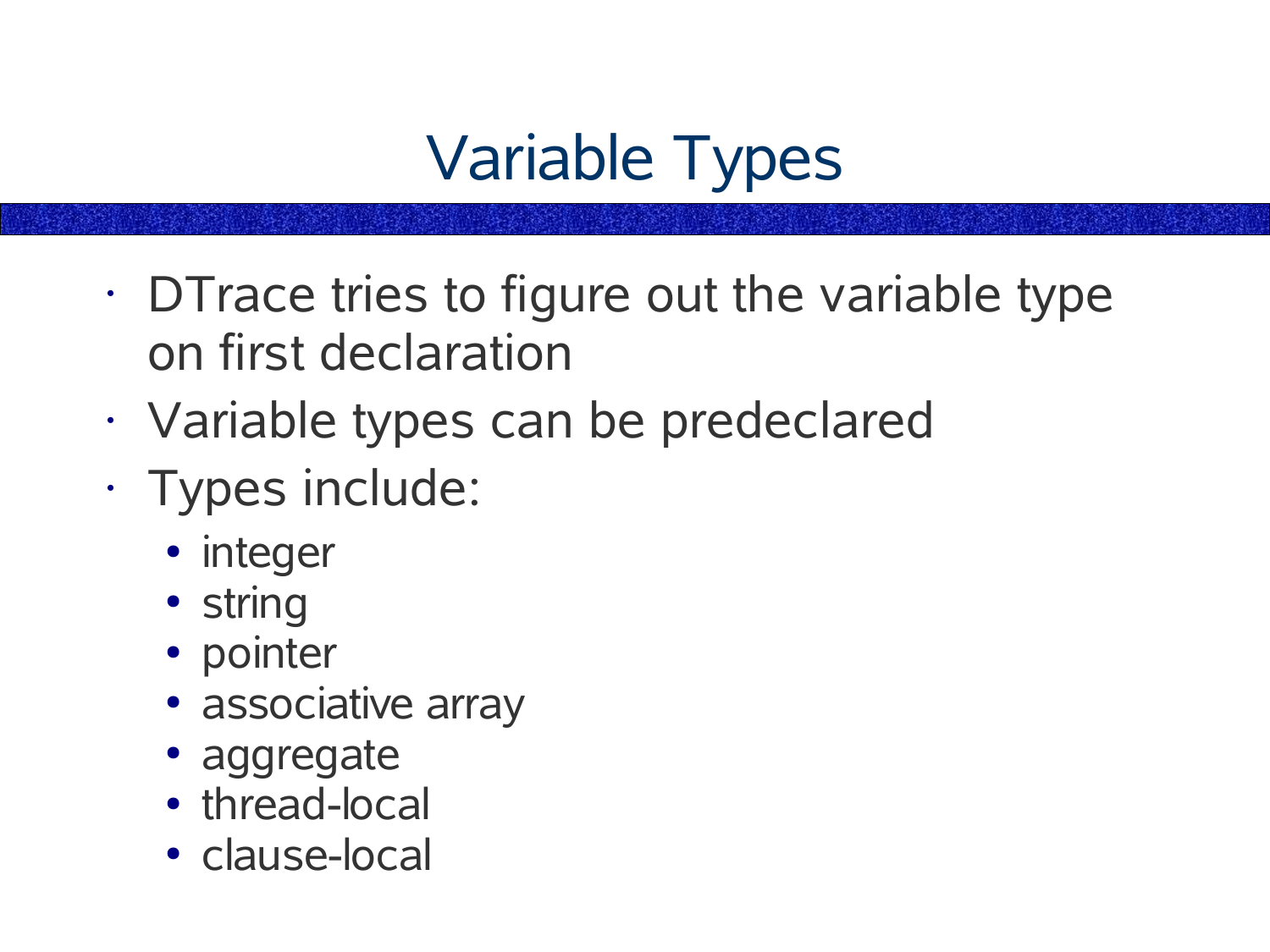## **Integers**

- Using integers:
	- int mycount; declaration
	- $mycount = 1$ ; declaration / setting
	-

- mycount++; increment by 1
- /mycount > 10/ testing in a predicate
- A declaration of the form "int mycount;" must be placed outside of any action block. They are usually placed at the top of the program.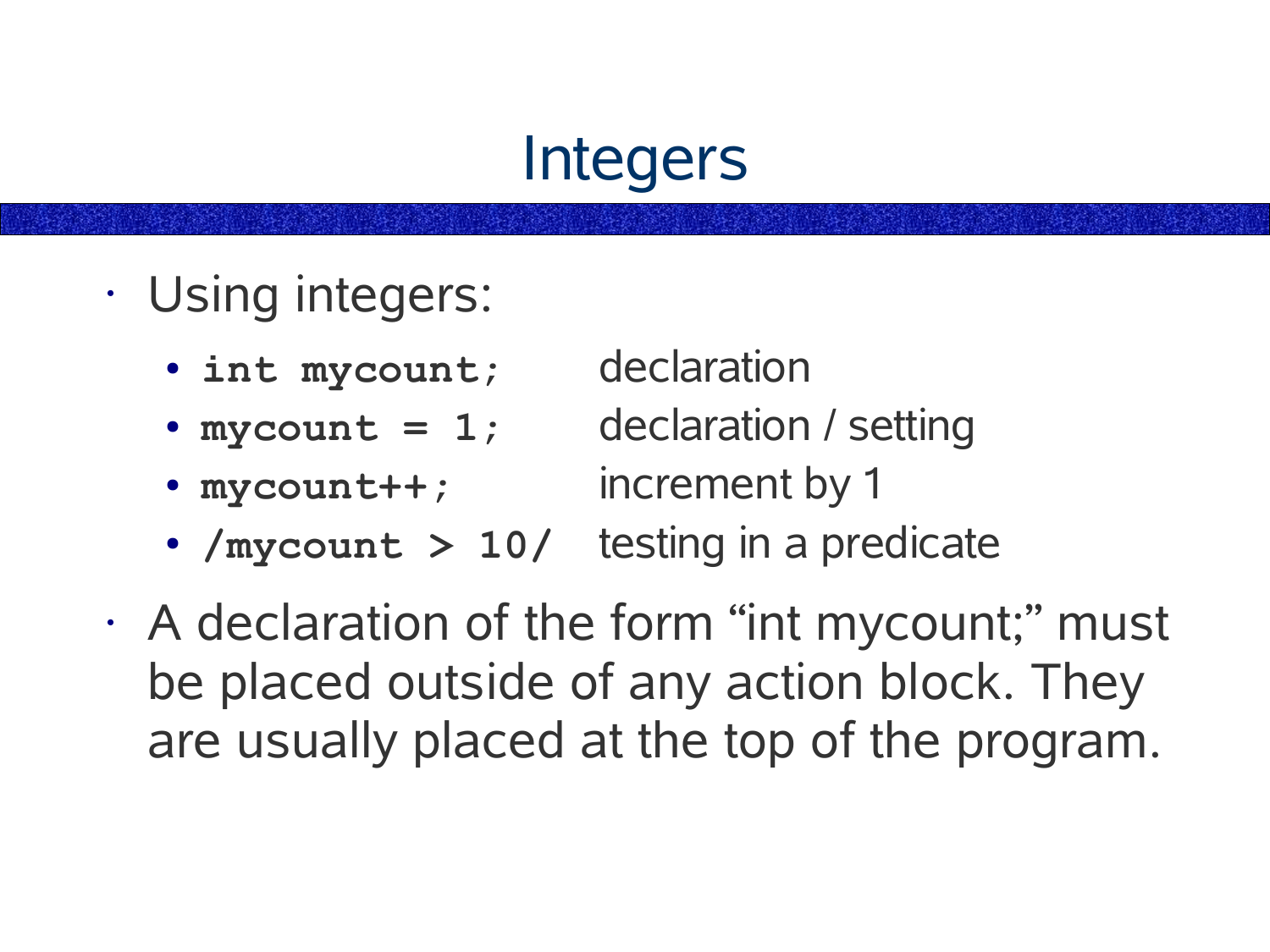# **Strings**

- Using strings:
	- **string name;** declaration
	- **name = "Fred Nurke";** declaration / setting
	- **/name == "Fred"/** predicate testing
	-

- name = 0; memory cleanup
- Strings are null terminated
- printf() supports,
	- %s string format
	- %S safe string format (escapes odd chars)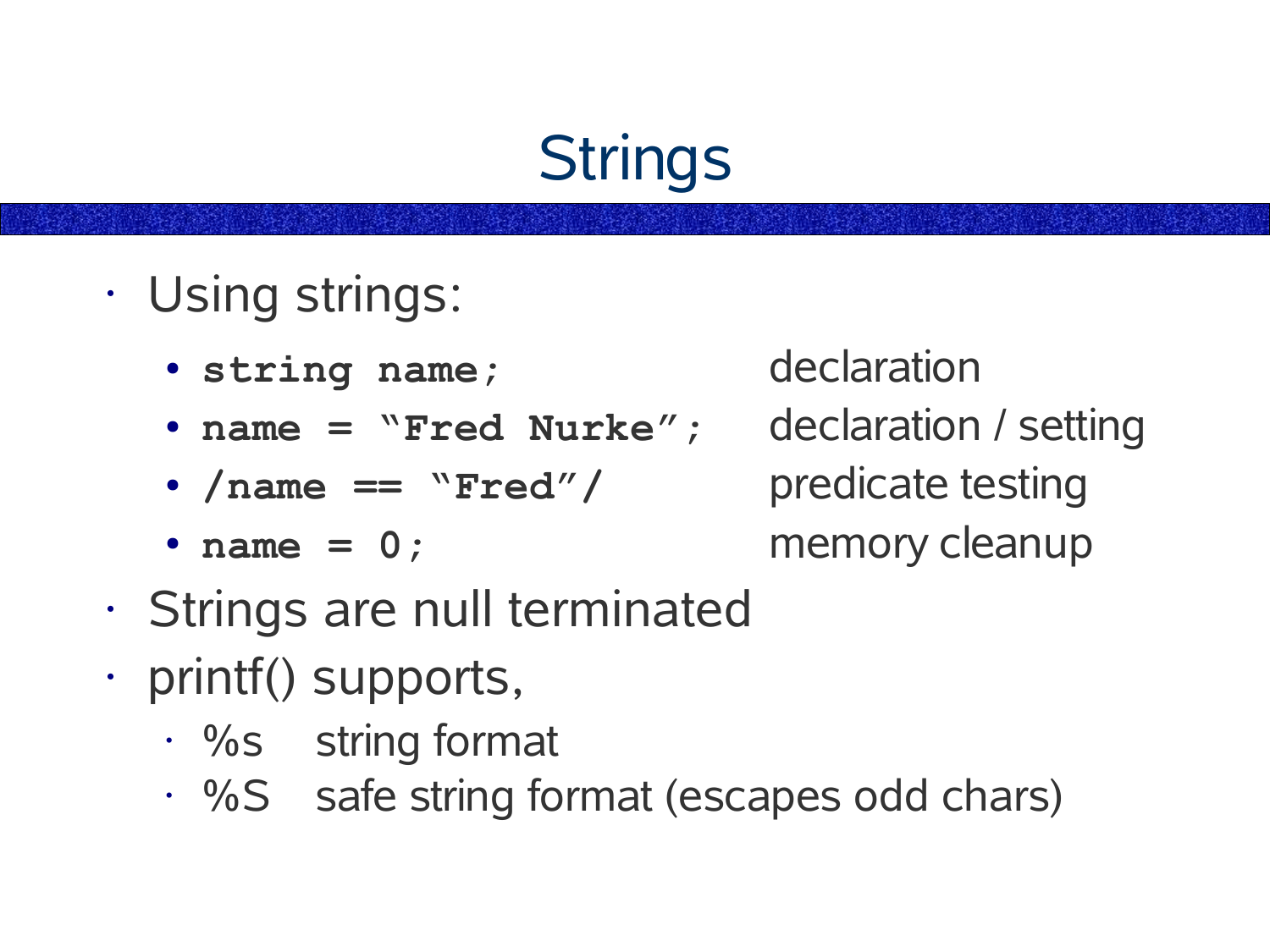## **Pointers**

- Used in the same way as C programming
- DTrace can walk most structures without casting (eg, vnode  $t$ , proc  $t, ...$ )
- Special builtins,
	- curthread pointer to the on-cpu thread
	- curpsinfo poniter to a psinfo like structure
- $\cdot$  Eg,
	- curpsinfo->pr psargs 80 char arg list
	- curthread->t procp->p lwpcnt # of LWPs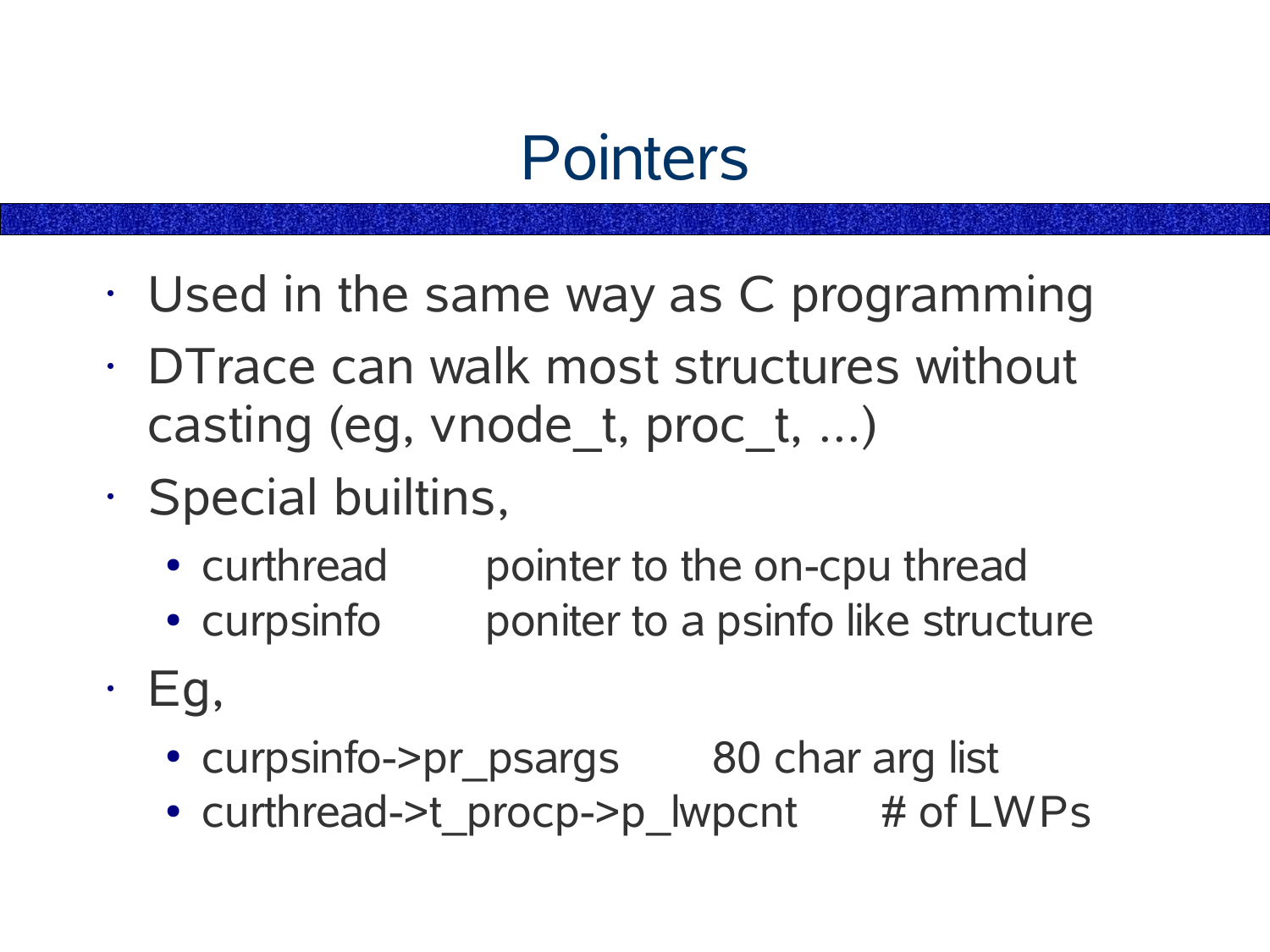### Associative Arrays

- Also known as "hashed arrays" , or "key/value arrays"
- Using associative arrays:
	- **string name[int];** decleration
	- name [3] = "Fred"; decleration / setting
	- **/name[3] == "Fred"/** predicate testing
	- **name** [3] = 0; memory cleanup
	- $name['sd0'', 1] = 4;$

- 
- 
- 
- **, 1] = 4;** two key array
- *Try to use aggregates instead*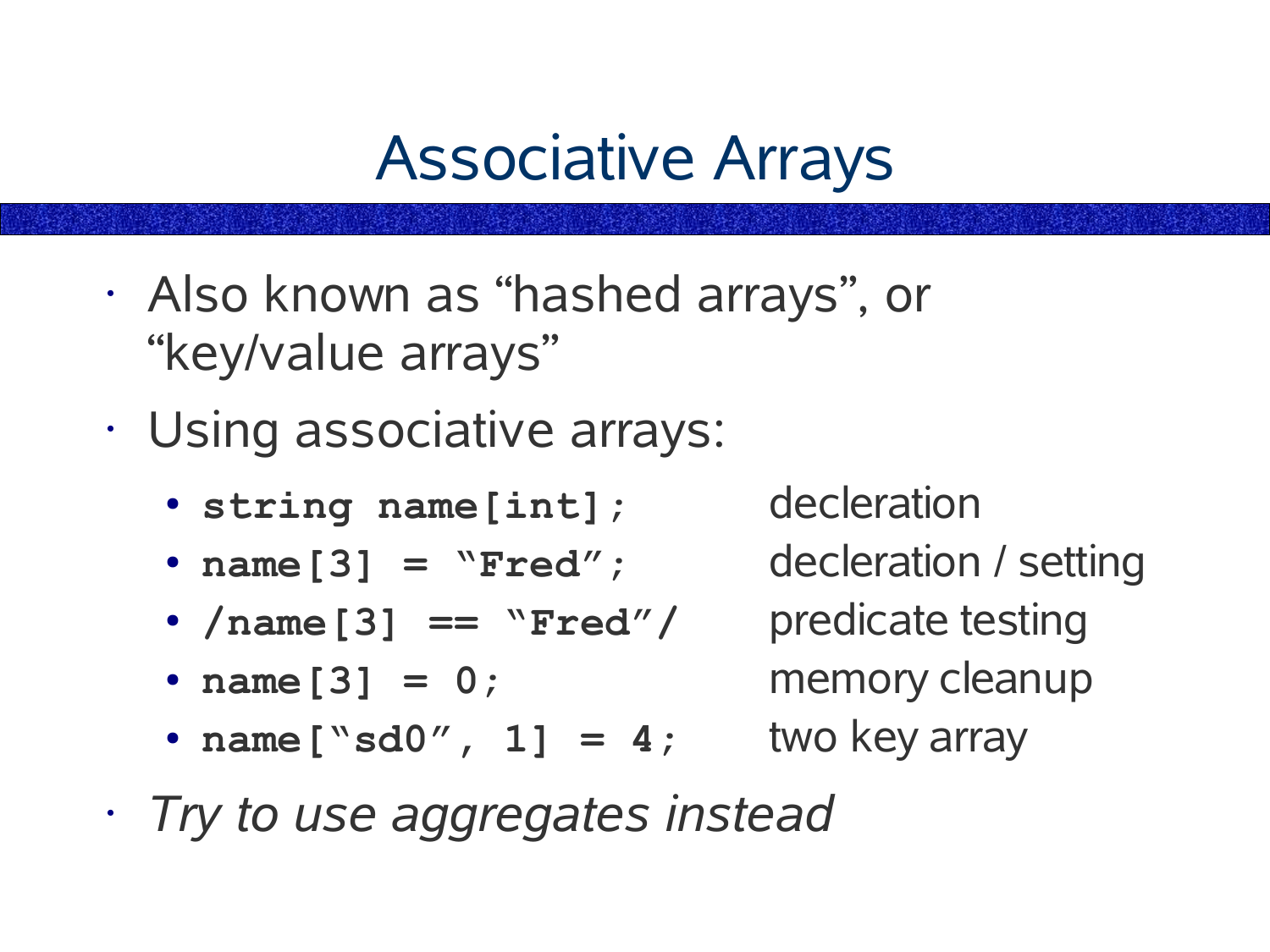## **Aggregates**

- Discussed in Chapter 3
- Using Aggregates:
	- $\bullet$  **@name[keys]** =  $func()$ ; setting
	- **printa("%s... %@d" , @name);** printing
	- **trunc(@name);** clearing
	- trunc (@name, size); truncating to size
	- **clear(@name);** clearing values
- - **normalize(@name, n);** dividing by n
- Aggregates perform well, and produce great reports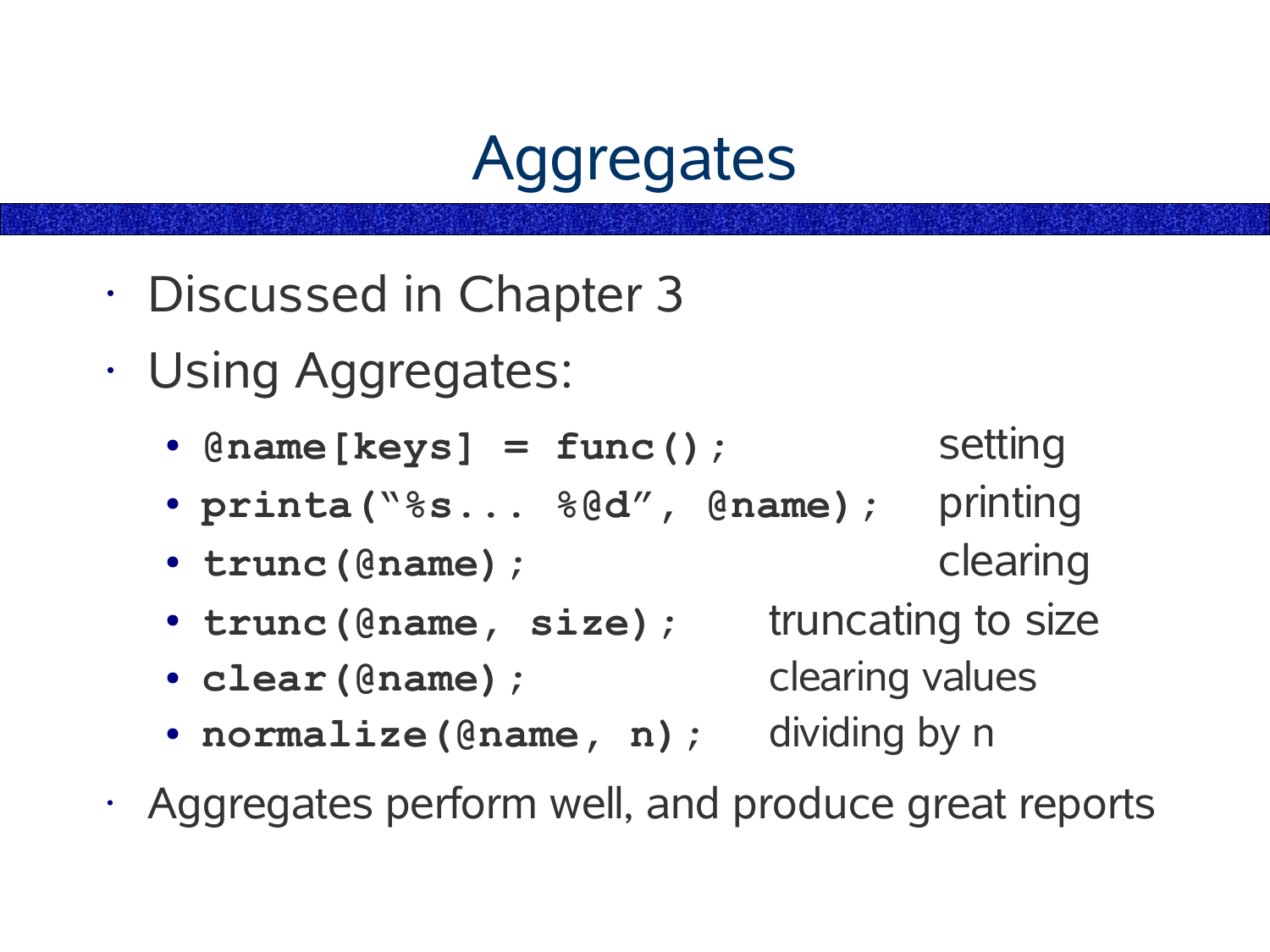## Thread-local

- A variable stored private to each thread.
- Using thread-local:
	- **self->start = timestamp;** setting
	- **self int start;** declaration
	- **/self->start > 0/** predicates
	- self->start = 0; memory cleanup
- Thread-local variables are crucial, and are used heavily when scripting in DTrace.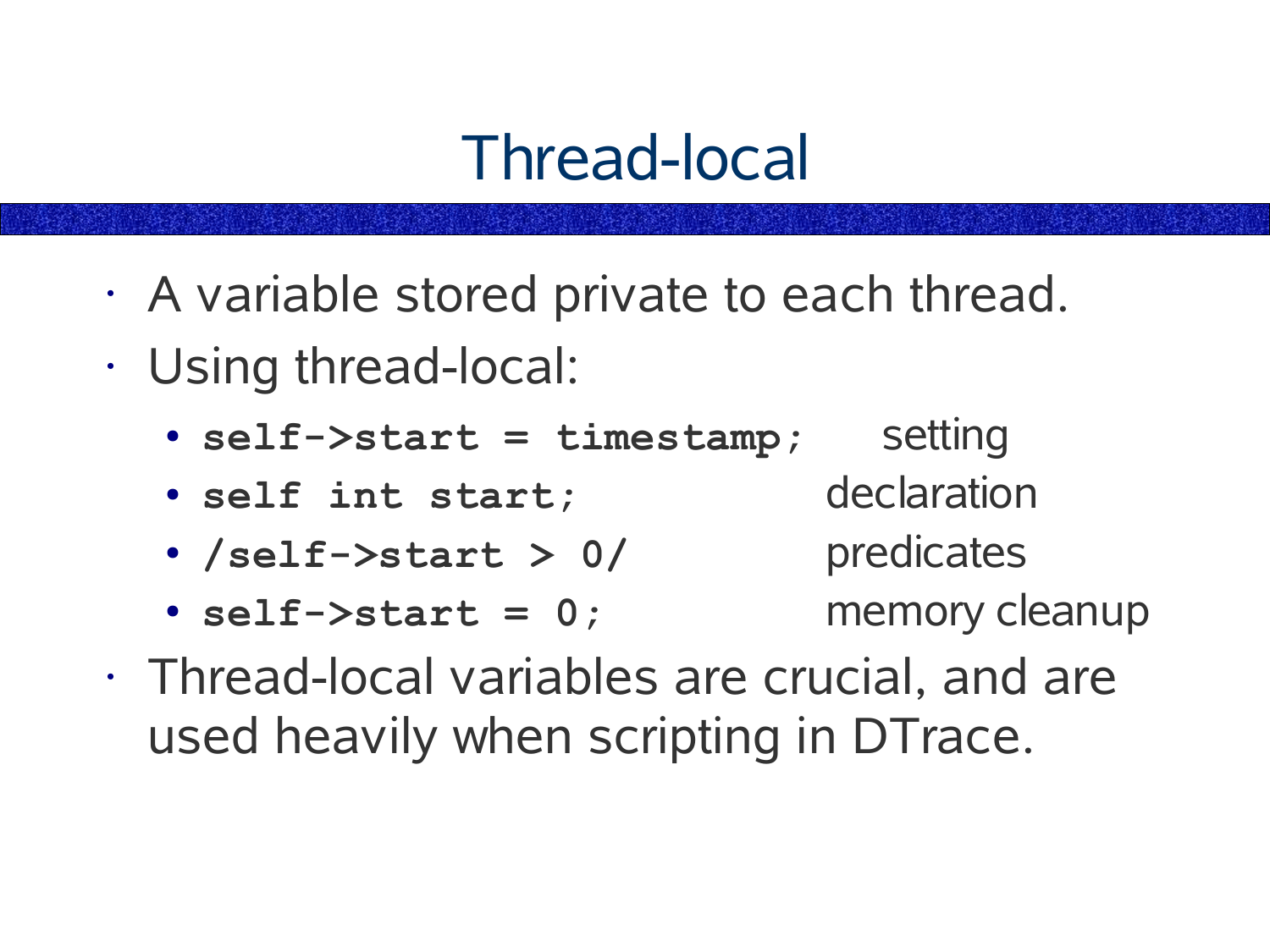## Clause-local

- A temporary variable for calculations within an action clause
- Using clause-local:
	- $\bullet$  **this->delta = 5;** setting
	- **this int delta;** declaration

- These are used to improve performance, rather than using global integers or strings that require lock overheads between CPUs
- Only use these within one action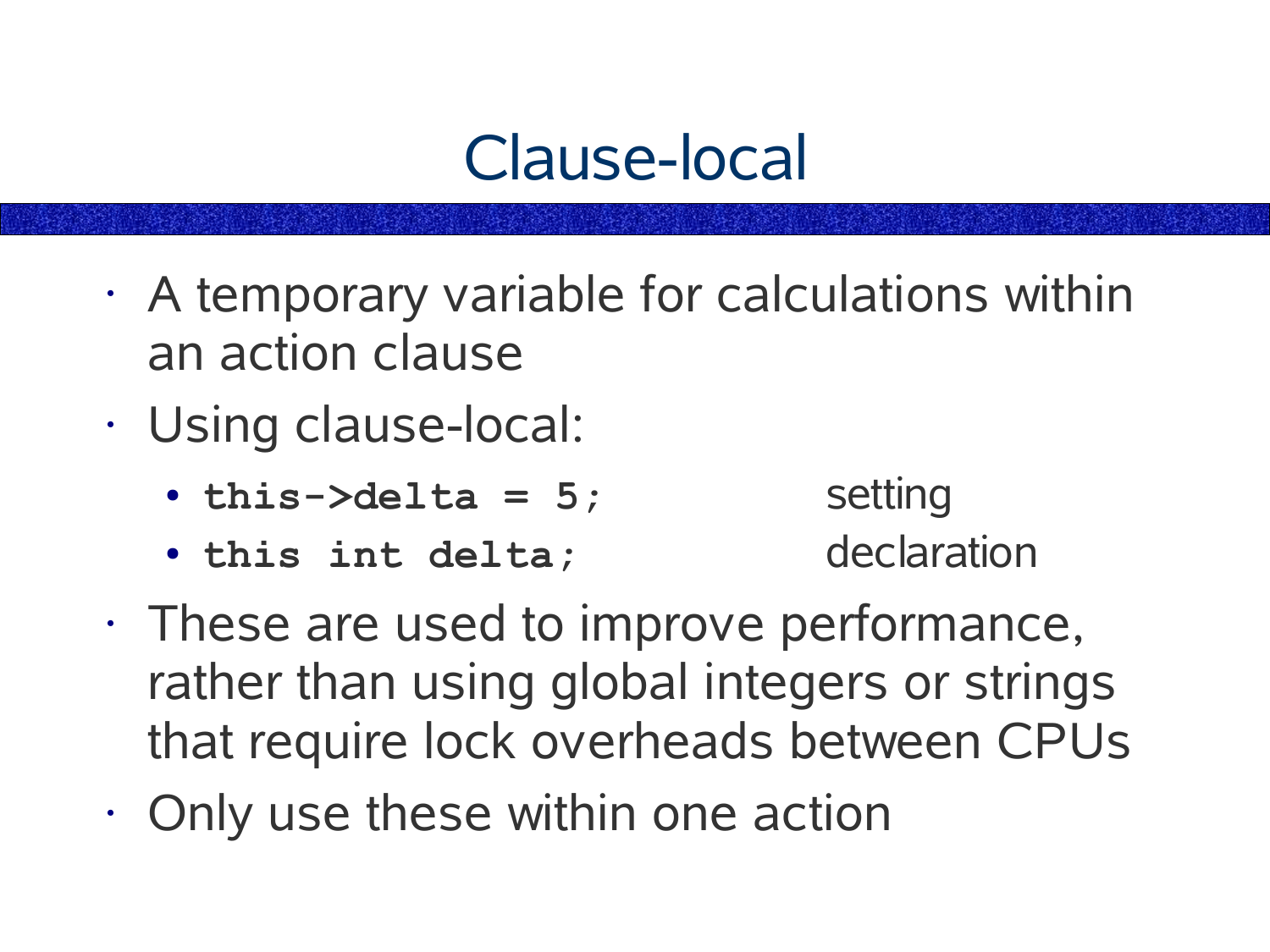## Kernel Variables

- Any symbol from the kernel can be read, along with its struct members
- Example kernel variables:
	- **`freemem** free mem in pages
	- **`utsname.nodename** hostname
- Often only the source code can explain what these really are
- Module variables can also be read (prefix with the module name)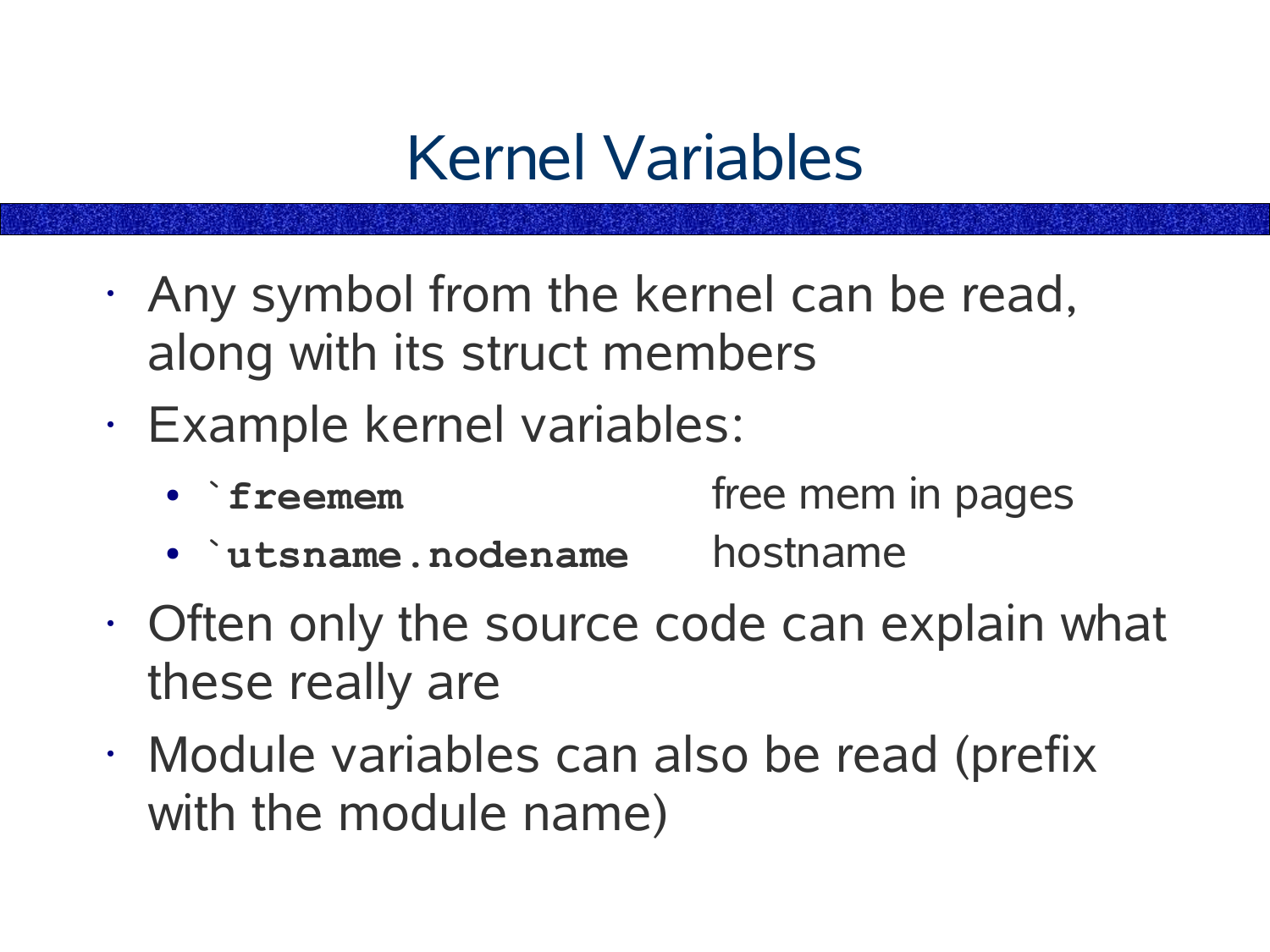## Macro Variables

- DTrace provides some useful macro variables for scripting:
	- **\$1, \$2, ...** arguments to script as ints
	- **\$\$1, \$\$2, ...** arguments to script as strings
	- **\$pid** PID of dtrace(1M)
	- **\$uid** real UID of dtrace(1M)
	- **\$target** PID target of dtrace (-c or -p)
- $\cdot$  For the argument variables to assume default values (0 or ""), use:
	- **#pragma D option defaultargs**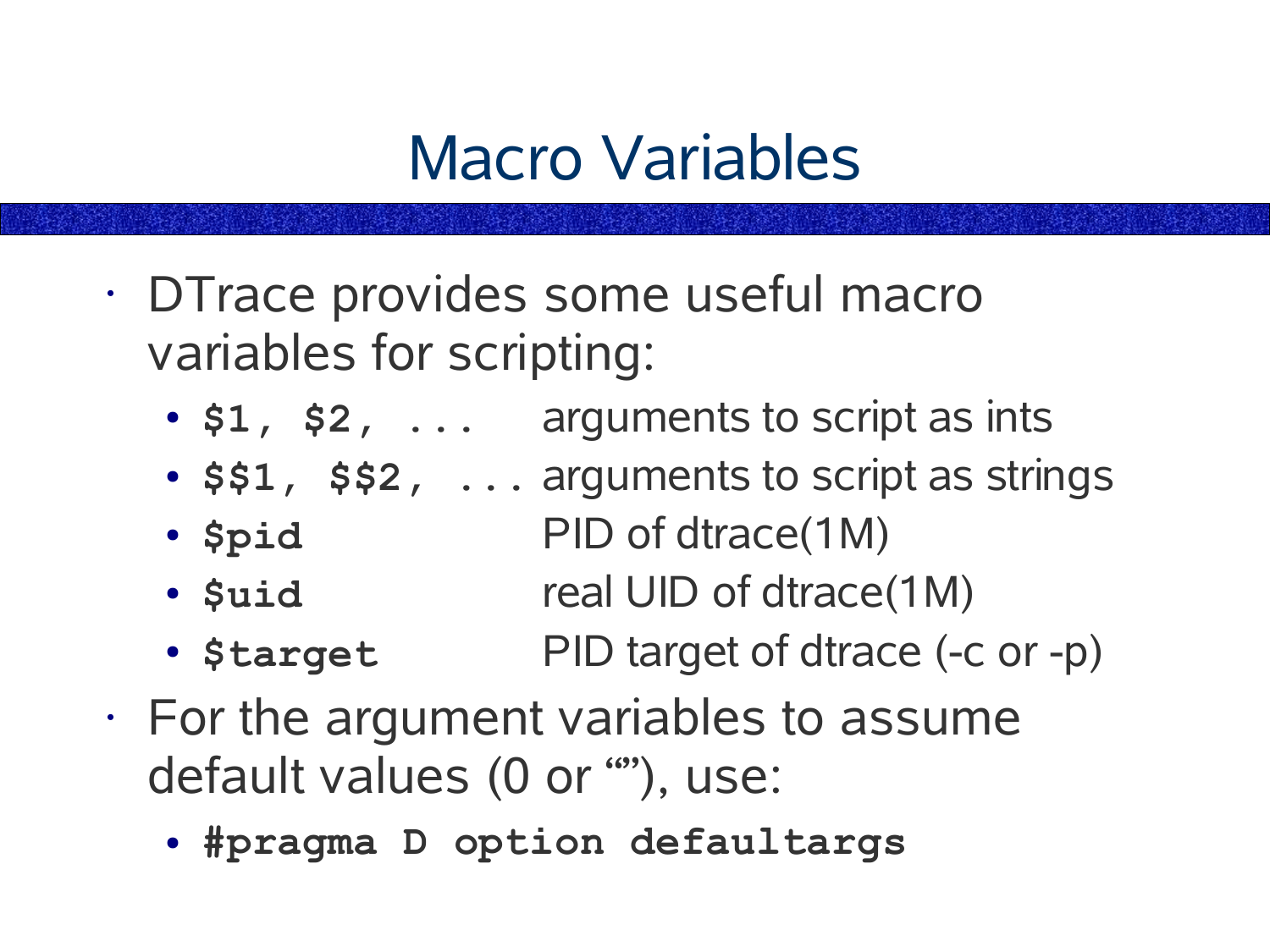# Script Options

• When writing complex scripts, it can be useful for them to process options. Eg:

| # ./DTraceToolkit-0.96/dvmstat -h |                                                    |  |  |                                  |
|-----------------------------------|----------------------------------------------------|--|--|----------------------------------|
|                                   | USAGE: dvmstat [-h] { -p PID   -n name   command } |  |  |                                  |
|                                   | -p PID                                             |  |  | # examine this PID               |
|                                   | -n name                                            |  |  | # examine this process name      |
| eg <sub>l</sub>                   |                                                    |  |  |                                  |
|                                   | dymstat $-p$ 1871                                  |  |  | # examine PID 1871               |
|                                   | dvmstat -n tar                                     |  |  | # examine processes called "tar" |
|                                   | dymstat df -h                                      |  |  | # run and examine "df -h"        |

 $\cdot$  Currently this is best achieved by embedding the DTrace script in a shell script, and using the shell's getopts function. Be careful to write neatly and follow programming best practices – such scripts get messy fast.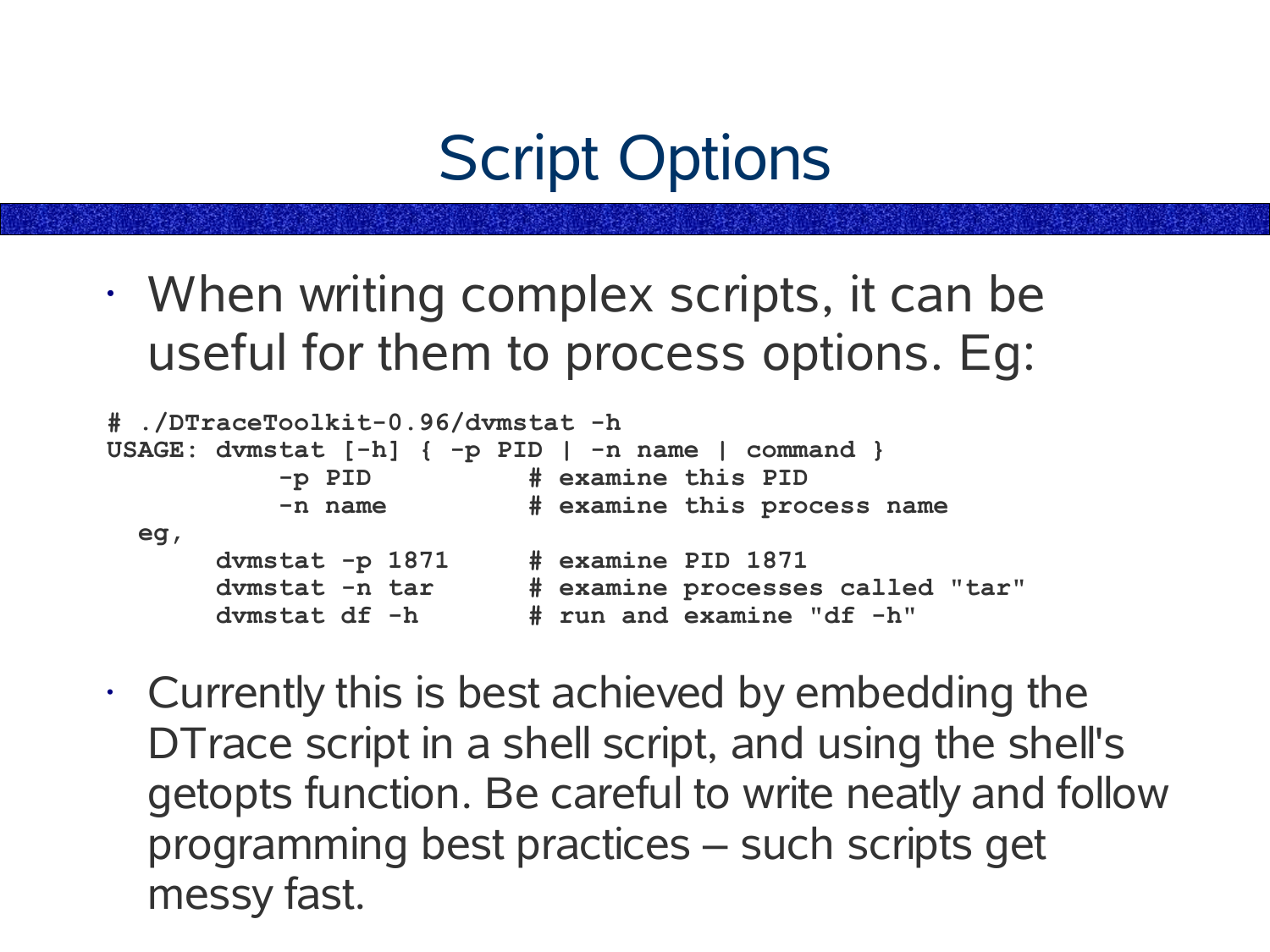### Pragmas

- These change the behaviour of DTrace, and often an alternative to command line options
- Useful pragmas:
	- **#pragma D option quiet**
	- **#pragma D option switchrate=10hz**
	- **#pragma D option bufsize=16m**
	- **#pragma D option flowindent**
	- **#pragma D option destructive**
- Others are listed in the DTrace Guide (chapter 16)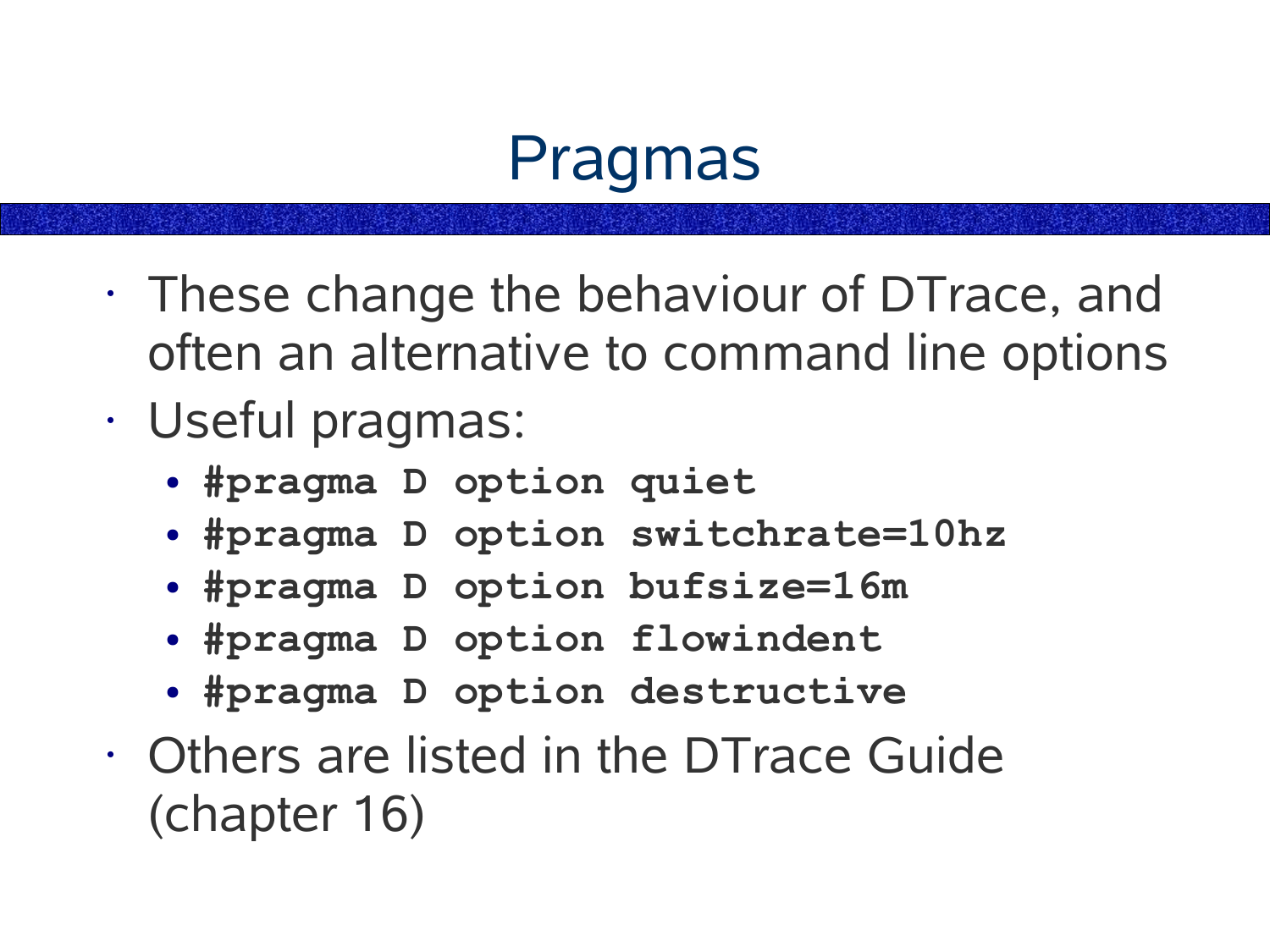### Destructive Actions

- These do more than just read data:
	- **stop()** freeze the current process
	- raise (sig) send this sig to the current PID
	- **chill(ns)** pause for nanoseconds
	- system (cmd) run this shell command
	- **copyout(buf, addr, bytes)** copy this data to user-land
- Use extreme caution when using destructive actions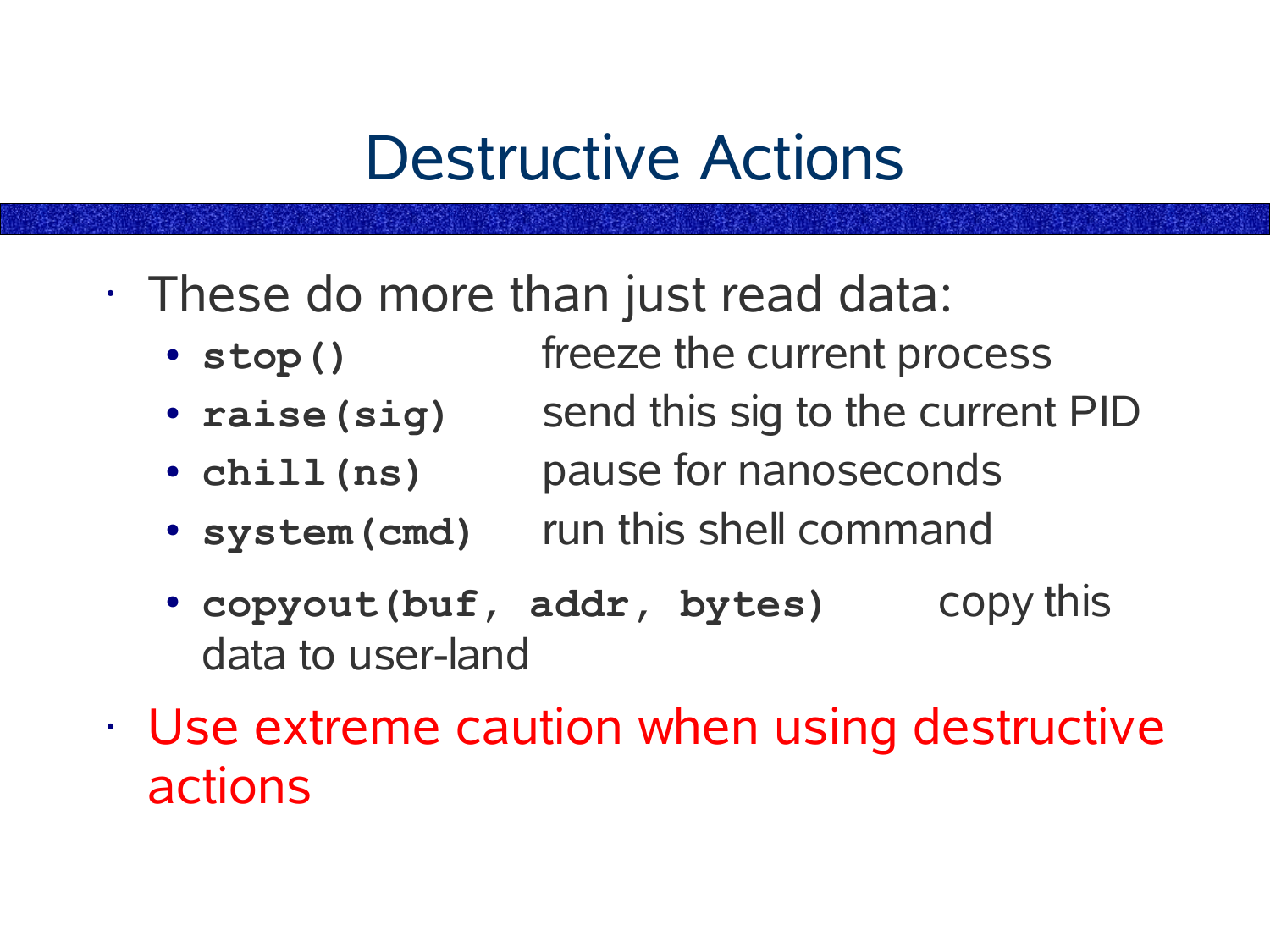# End of Chapter 7

Chapter 1 – Solaris 9 Performance Tools Chapter 2 – Introducing DTrace Chapter 3 – Command Line DTrace Chapter 4 – DTrace one-liners Chapter 5 – DTrace Mentality 1 Chapter 6 – Providers Chapter 7 – The D Language *Chapter 8 – Advanced Scripting* Chapter 9 – The DTraceToolkit Chapter 10 – DTrace Mentality 2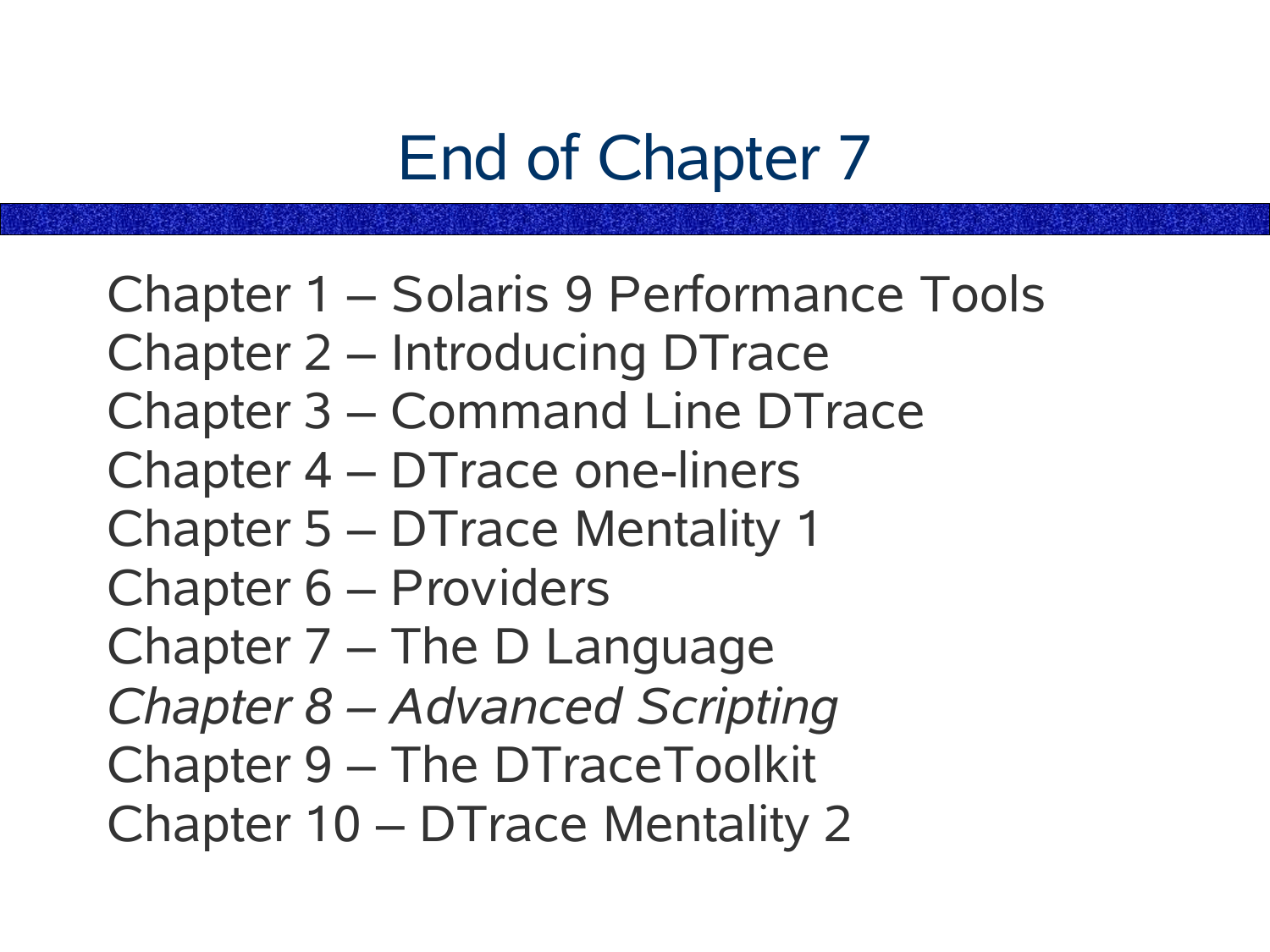#### Chapter 8

#### **Advanced Scripting**

- Step through an example script
- Discuss script internals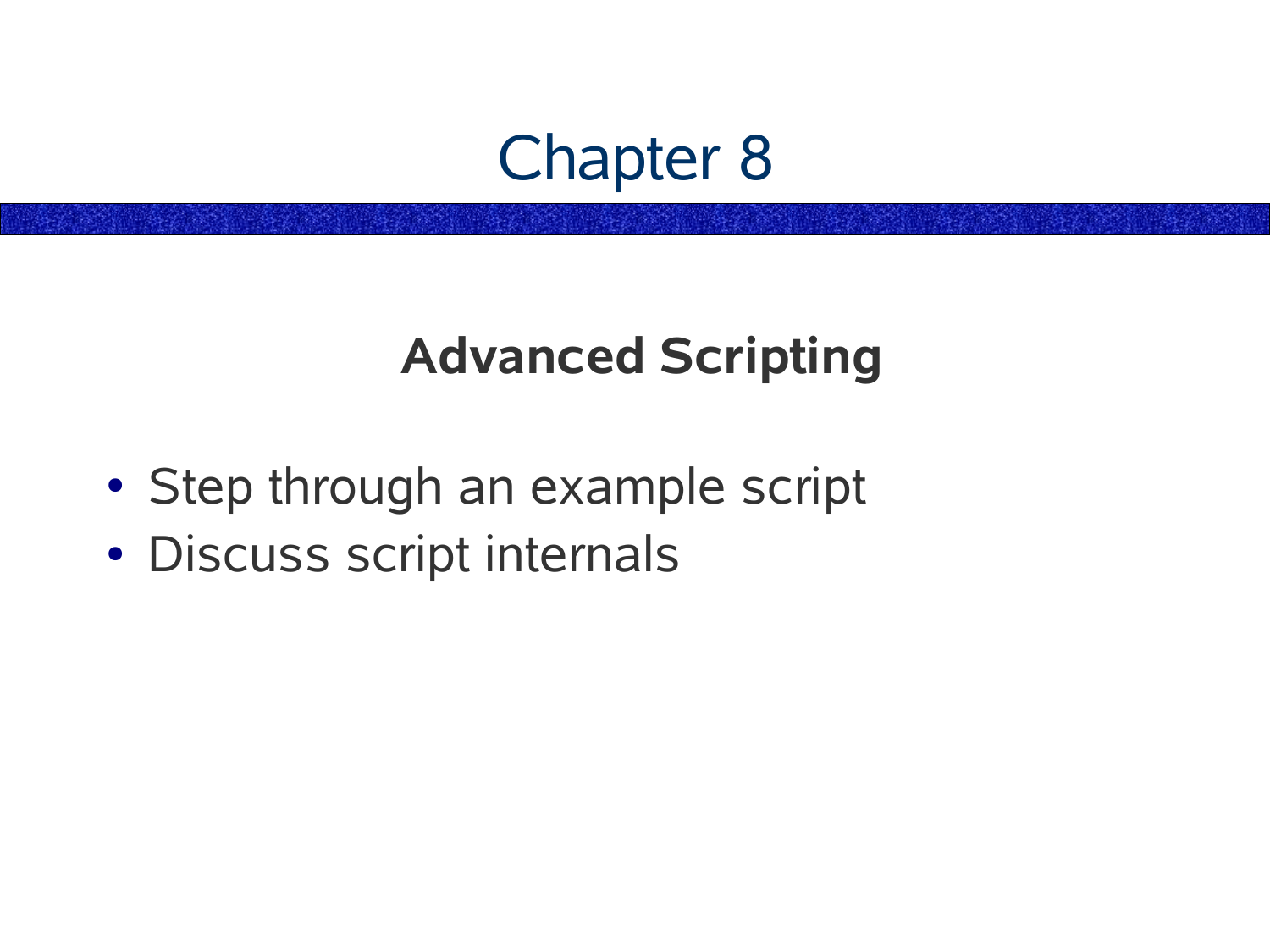### Example: shortlived.d

• The following is from the DTraceToolkit:

```
# ./shortlived.d
Tracing... Hit Ctrl-C to stop.
\wedgeC
short lived processes: 0.924 secs
total sample duration: 4.308 secs
Total time by process name,
        soffice 3 ms
  sopatchlevel.sh 10 ms
          grep 14 ms
         uname 24 ms
        javaldx 33 ms
          expr 36 ms
     soffice.bin 93 ms
        pagein 696 ms
Total time by PPID,
         29854 30 ms
           625 93 ms
         29846 786 ms
```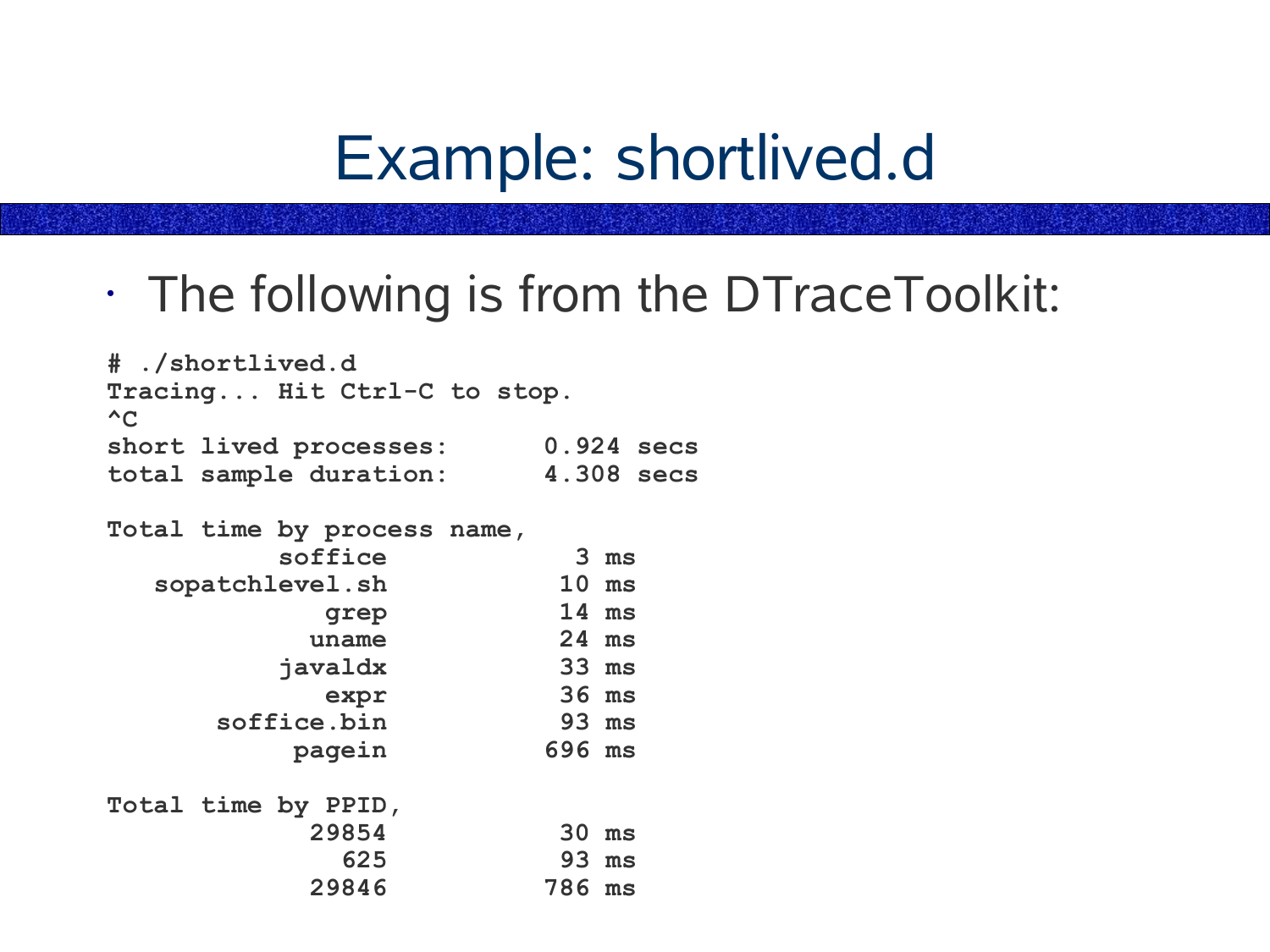- shortlived.d calculates CPU time consumed by short-lived processes (processes that began and ended while DTrace was tracing).
- A common performance issue is short-lived processes hogging the CPU, which can be difficult to identify using traditional tools such as prstat.
- $\cdot$  It is useful to discuss the entire internals of this script, from comments to code.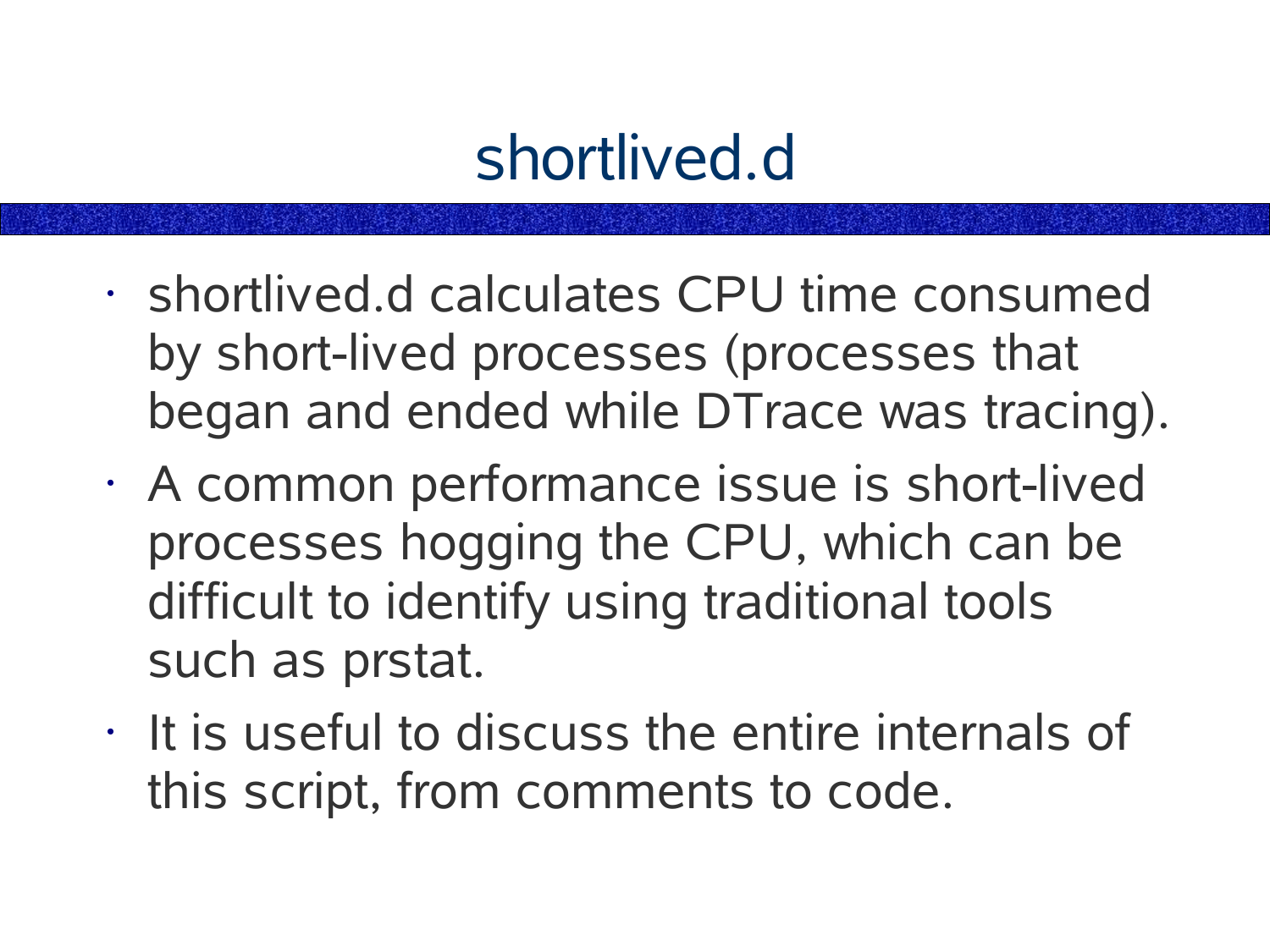```
#!/usr/sbin/dtrace -qs
/*
 * shortlived.d - determine time spent by short lived processes.
 * Written in DTrace (Solaris 10 3/05).
 *
 * 27-May-2006, ver 0.94
 *
 * USAGE: shortlived.d # wait, then hit Ctrl-C
 *
 * Applications that run many short lived processes can cause load
 * on the system that is difficult to identify - the processes
 * aren't sampled in time by programs such as prstat. This program
 * illustrates how much time was spent processing those extra
 * processes, and a table of process name by total times for each.
 *
 * SEE ALSO: execsnoop
 *
 * Notes:
 * - The measurements are minimum values, not all of the overheads
 * caused by process generation and destruction are measured (DTrace
 * can do so, but the script would become seriously complex).
 * - The summary values are accurate, the by program and by PPID values
 * are usually slightly smaller due to rounding errors.
 *
```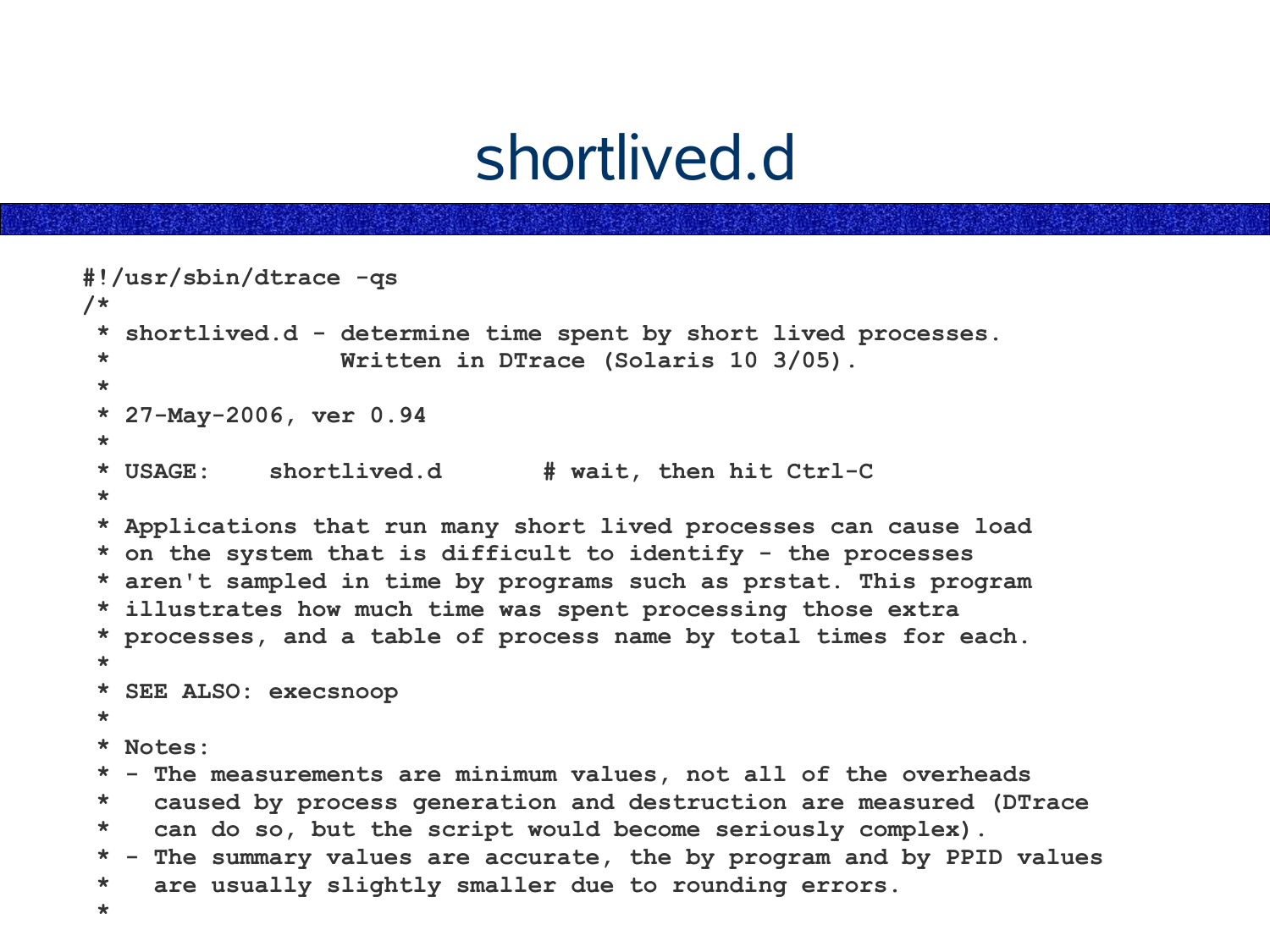```
* COPYRIGHT: Copyright (c) 2005, 2006 Brendan Gregg.
*
* CDDL HEADER START
*
* The contents of this file are subject to the terms of the
* Common Development and Distribution License, Version 1.0 only
* (the "License"). You may not use this file except in compliance
* with the License.
*
* You can obtain a copy of the license at Docs/cddl1.txt
* or http://www.opensolaris.org/os/licensing.
* See the License for the specific language governing permissions
* and limitations under the License.
*
* CDDL HEADER END
*
* 22-Apr-2005 Brendan Gregg Created this.
*/
```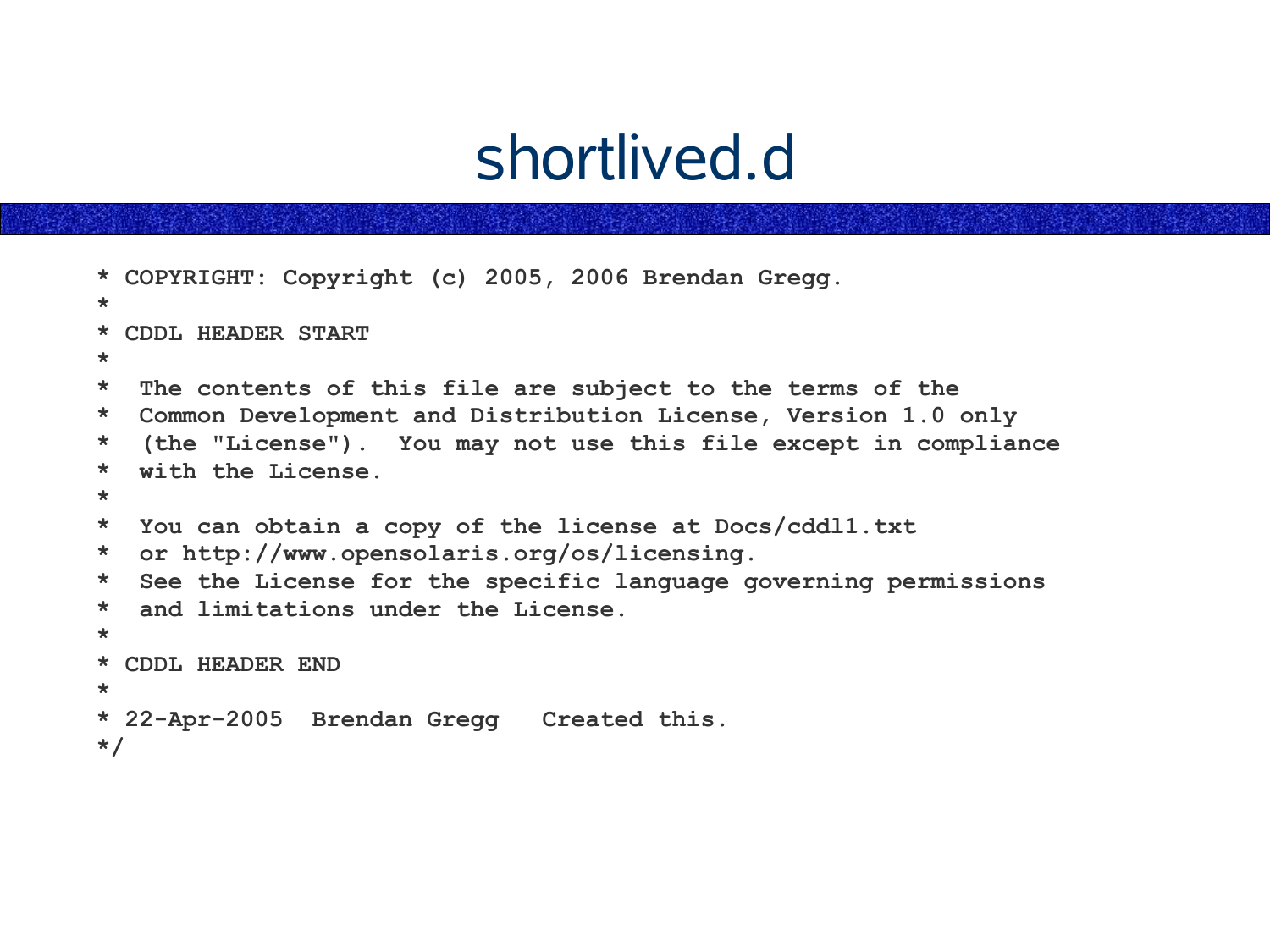```
/*
* Start
 */
dtrace:::BEGIN
{
         /* save start time */
         start = timestamp;
         /* this is time spent on shortlived processes */
         procs = 0;
         /* print header */
         printf("Tracing... Hit Ctrl-C to stop.\n");
}
```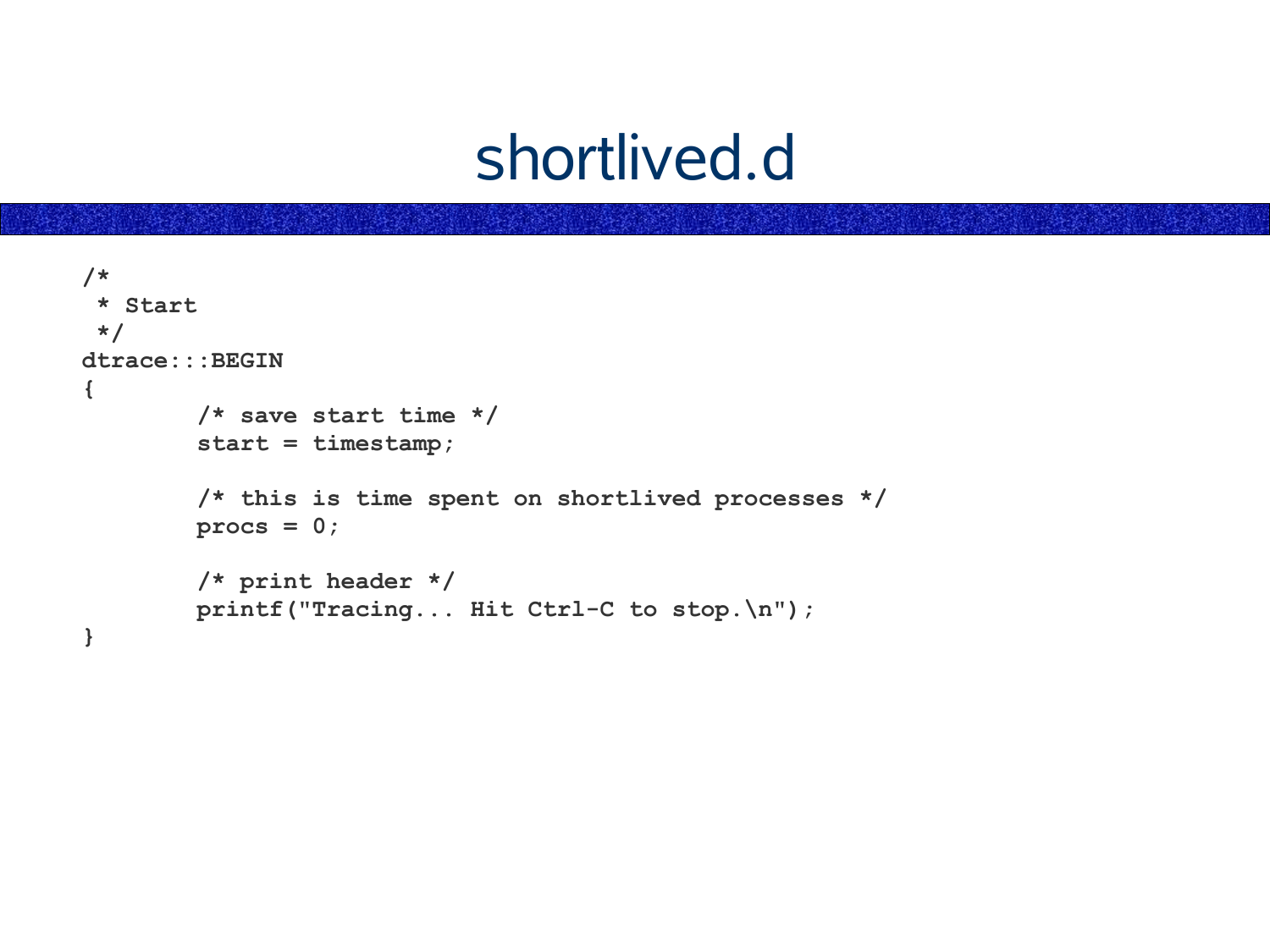```
/*
* Measure parent fork time
 */
syscall::*fork*:entry
{
         /* save start of fork */
         self->fork = vtimestamp;
}
syscall::*fork*:return
/arg0 != 0 && self->fork/
{
         /* record on-CPU time for the fork syscall */
         procs += vtimestamp - self->fork;
         self->fork = 0;
}
/*
 * Measure child processes time
```
**\*/**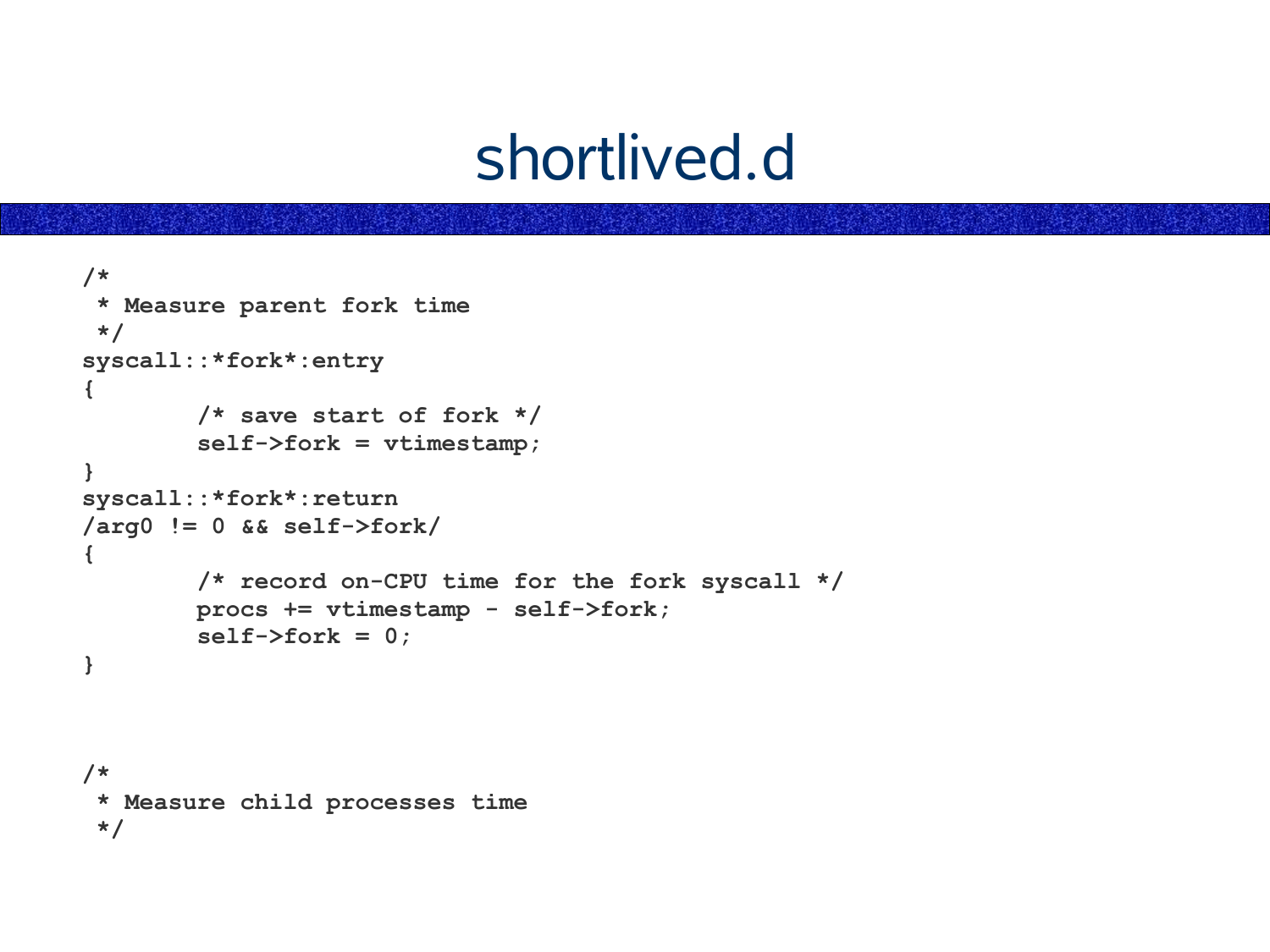```
syscall::*fork*:return
/arg0 == 0/
{
         /* save start of child process */
         self->start = vtimestamp;
         /* memory cleanup */
         self->fork = 0;
}
proc:::exit
/self->start/
{
         /* record on-CPU time for process execution */
         this->oncpu = vtimestamp - self->start;
         procs += this->oncpu;
         /* sum on-CPU by process name and ppid */
         @Times_exec[execname] = sum(this->oncpu/1000000);
         @Times_ppid[ppid] = sum(this->oncpu/1000000);
         /* memory cleanup */
         self->start = 0;
}
```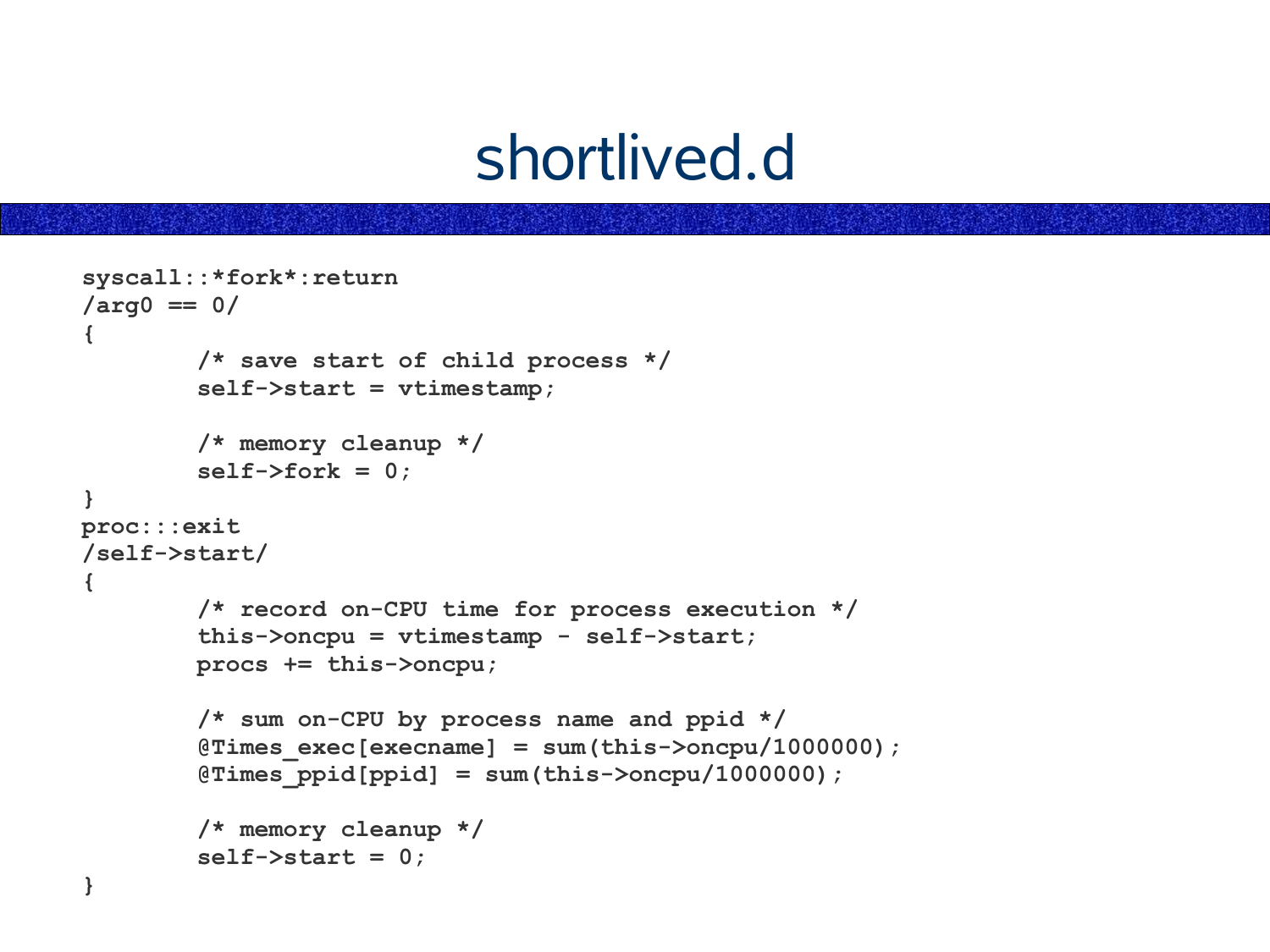```
/*
 * Print report
 */
dtrace:::END
{
         this->total = timestamp - start;
         printf("short lived processes: %6d.%03d secs\n",
             procs/1000000000, (procs%1000000000)/1000000);
         printf("total sample duration: %6d.%03d secs\n",
             this->total/1000000000, (this->total%1000000000)/1000000);
         printf("\nTotal time by process name,\n");
         printa("%18s %@12d ms\n", @Times_exec);
         printf("\nTotal time by PPID,\n");
         printa("%18d %@12d ms\n", @Times_ppid);
}
```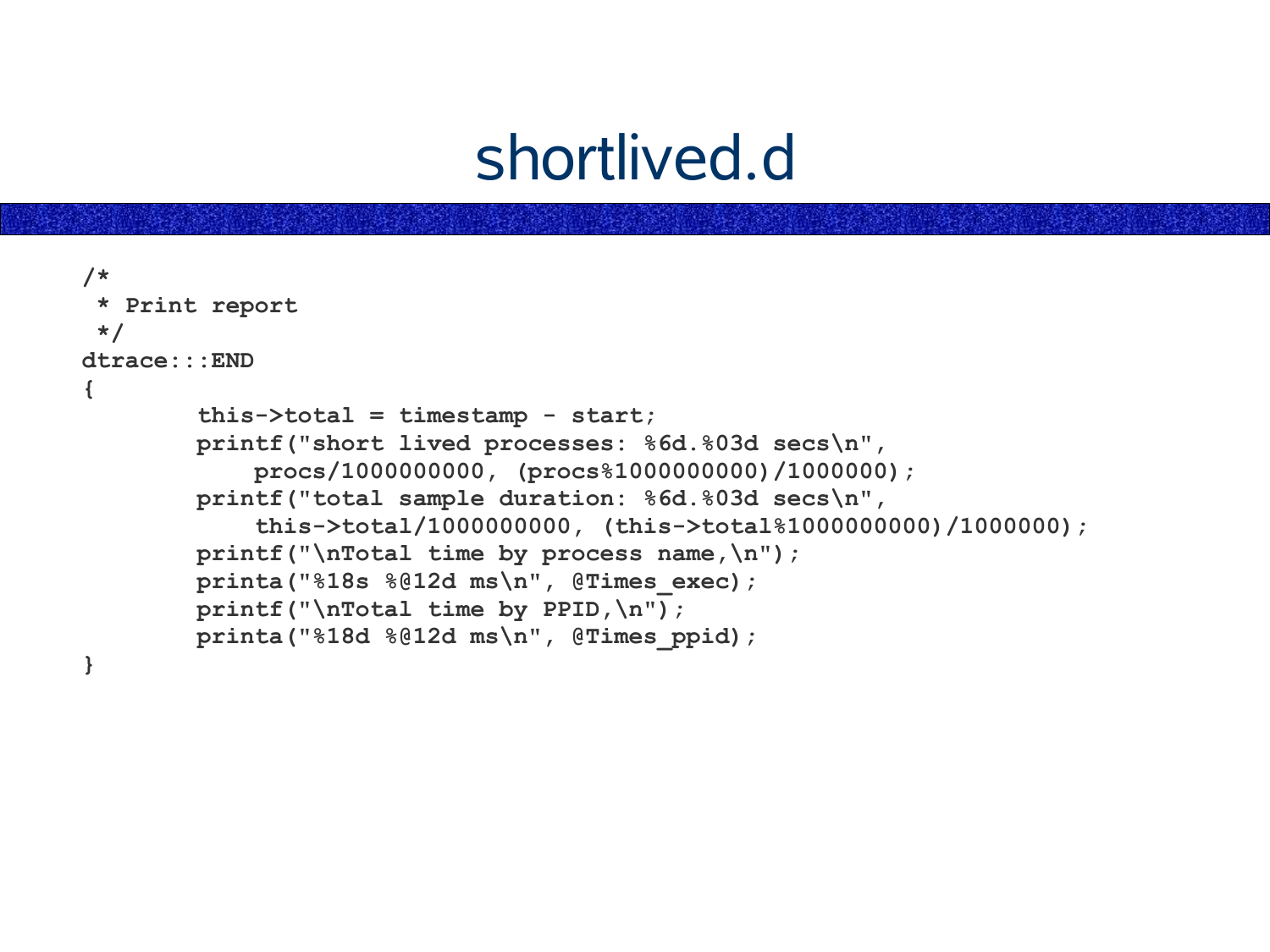# End of Chapter 8

- Chapter 1 Solaris 9 Performance Tools Chapter 2 – Introducing DTrace Chapter 3 – Command Line DTrace Chapter 4 – DTrace one-liners Chapter 5 – DTrace Mentality 1 Chapter 6 – Providers Chapter 7 – The D Language
- Chapter 8 Advanced Scripting
- *Chapter 9 – The DTraceToolkit*
- Chapter 10 DTrace Mentality 2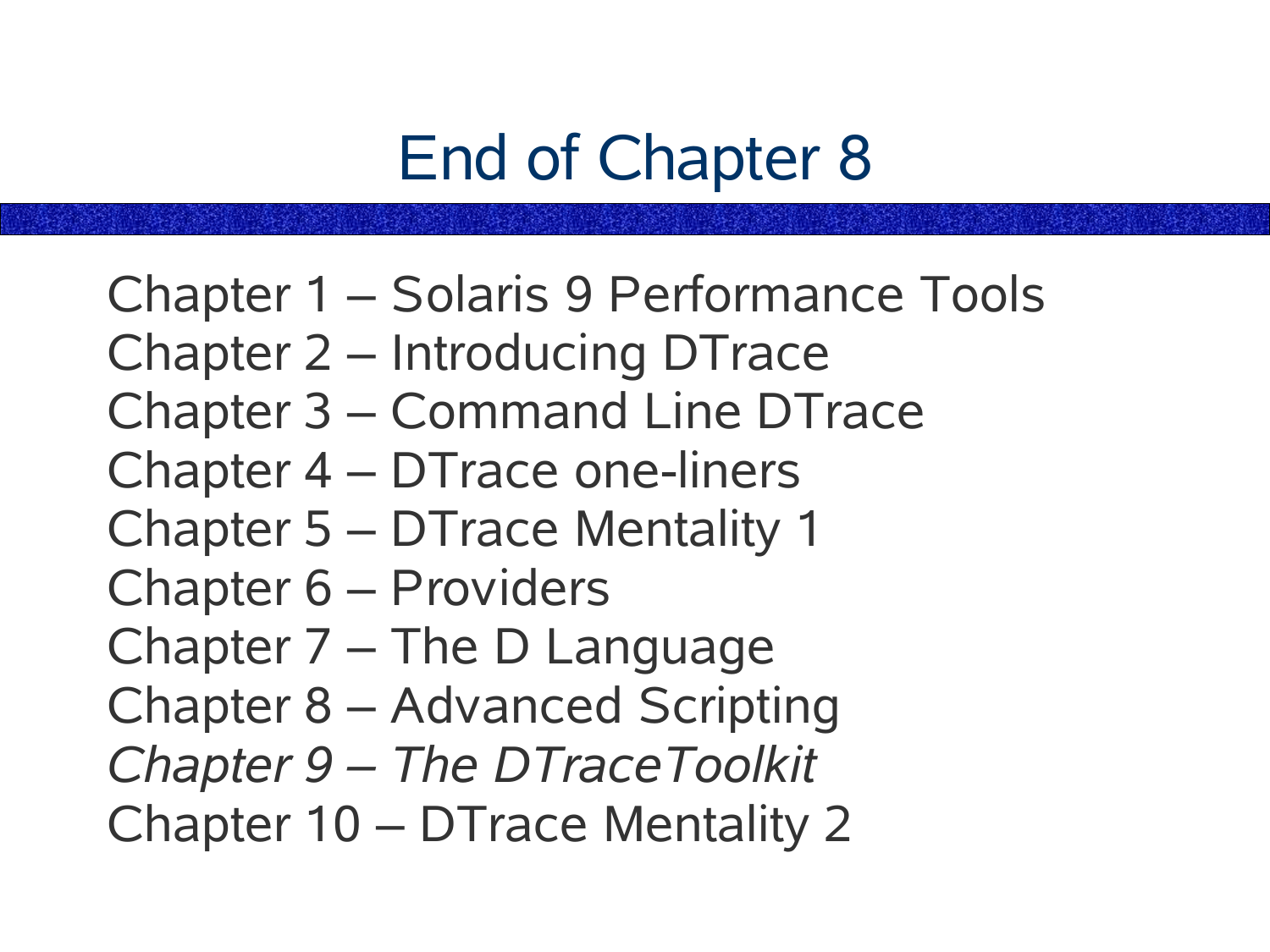### Chapter 9

#### **The DTraceToolkit**

- Introduce the DTraceToolkit
- Explain Layout
- A Recipe For Getting Started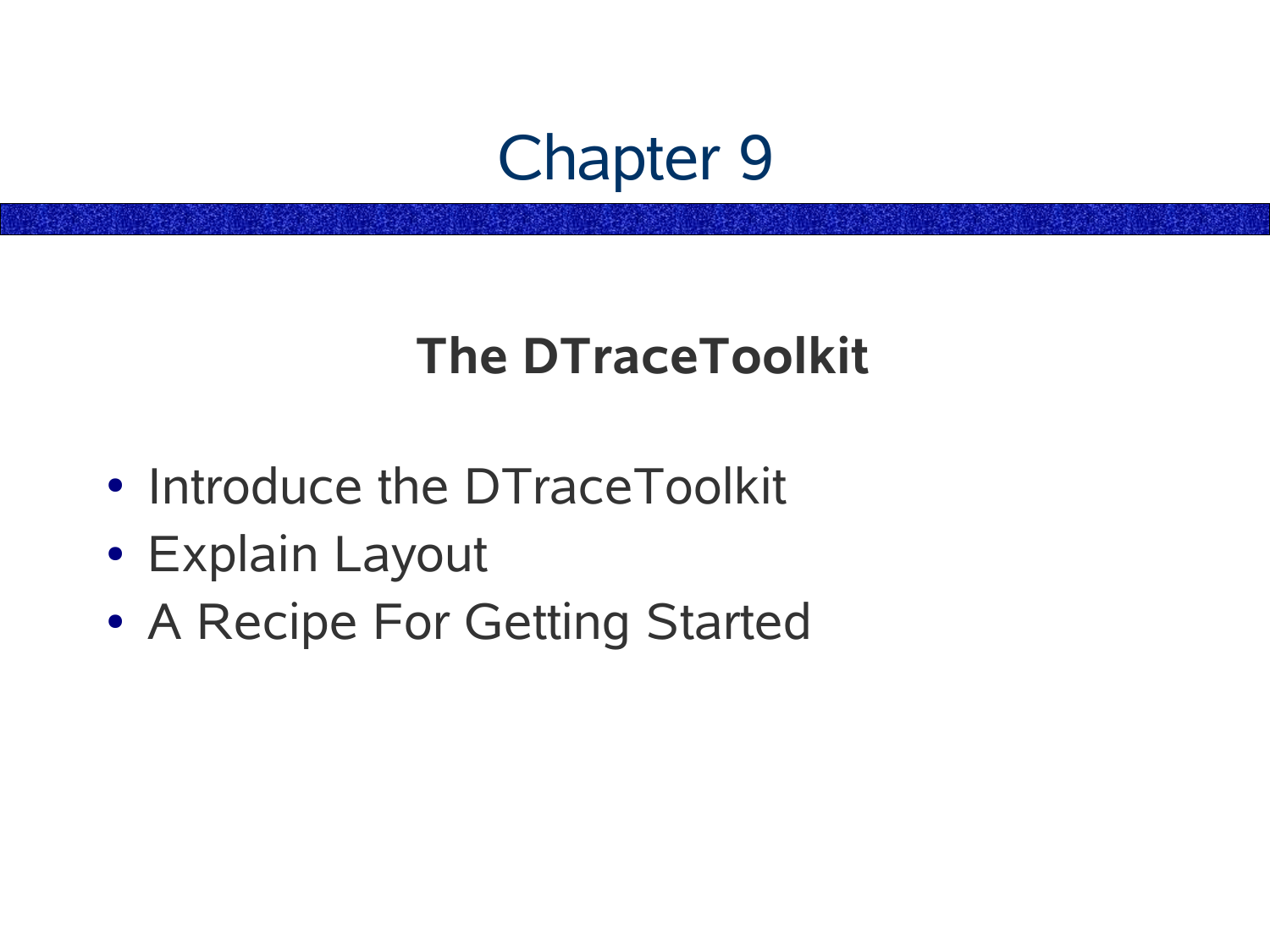# **DTraceToolkit**

- http://www.opensolaris.org/os/community/dtrace/dtracetoolkit
- http://www.brendangregg.com/dtrace.html
- Version 0.96 contains over 100 scripts
- Freeware (CDDL)
- Serves to:
	- Provide tools to analyse to common problems
	- Provide numerous demonstrations of programming in D
	- Promote DTrace
- Written for Solaris 10 3/05 as much as possible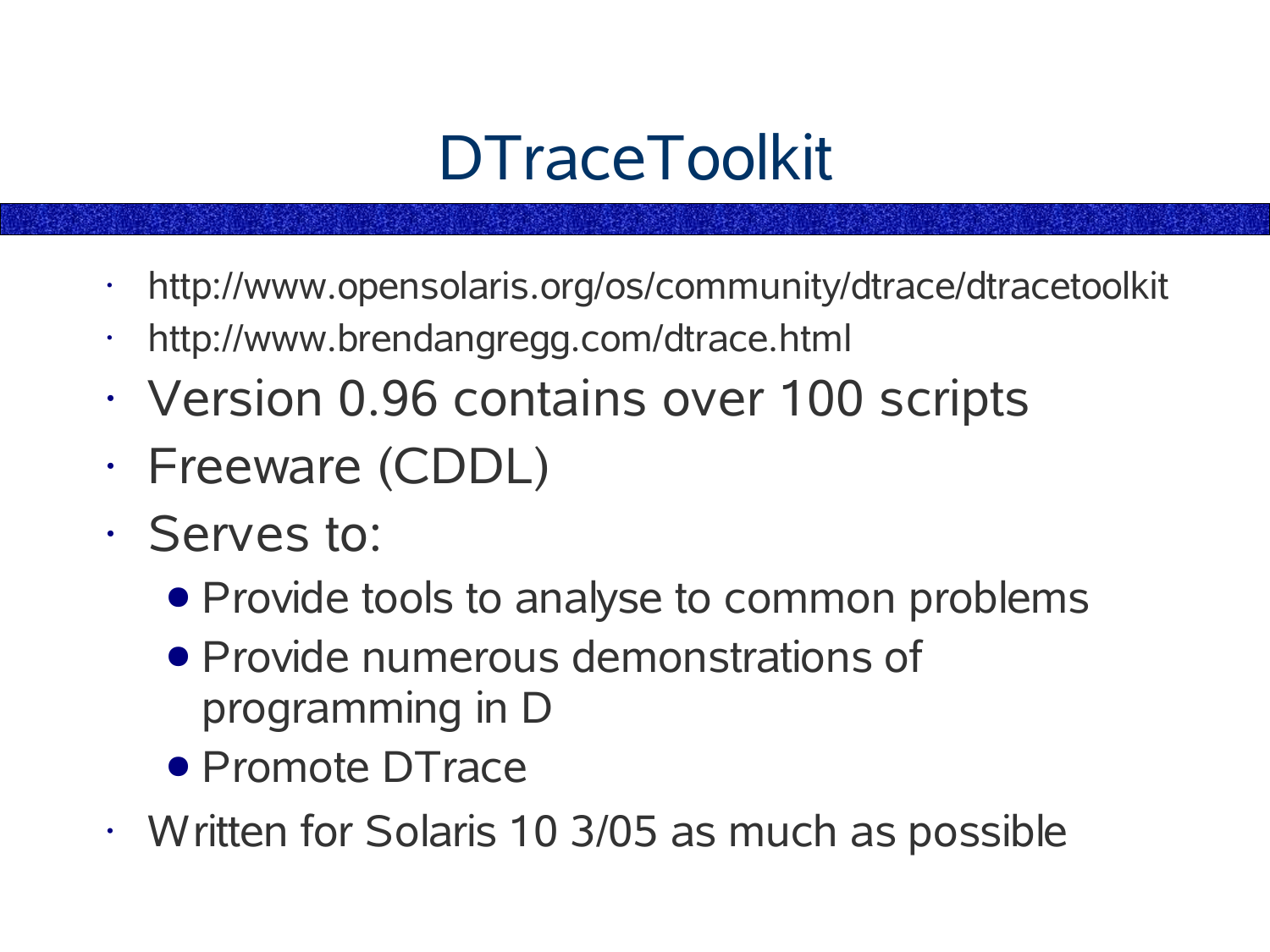## Main Parts

- The DTraceToolkit is currently 3 main parts:
	- The Scripts \*
	- Man Pages Man
	- Examples Docs/Examples
- There is a man page for every script, and an example file for every script.
- It took considerable time to write 100+ man pages – so please read them!
- The example files are often more useful than the man pages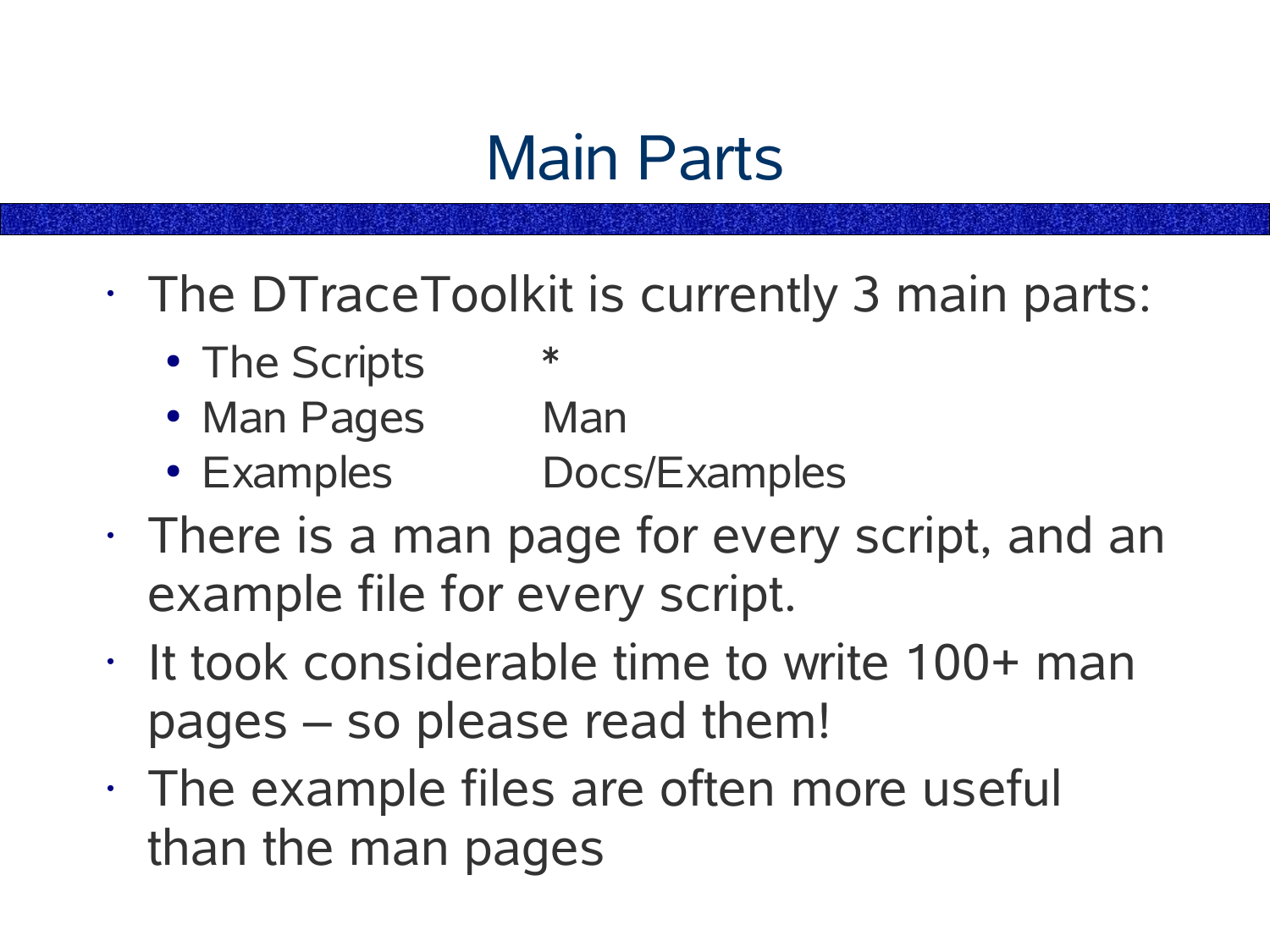## **Installation**

- Isn't required the scripts can be run immediately after extraction
- If desired, an install script has been provided. It prompts for install options, and defaults to installing under /opt/DTT

**# ./install**

**DTraceToolkit Installation**

**---------------------------**

**DTraceToolkit version 0.96, 24-Apr-2006**

**hit Ctrl-C any time you wish to quit.**

**Enter target directory for installation [/opt/DTT]:**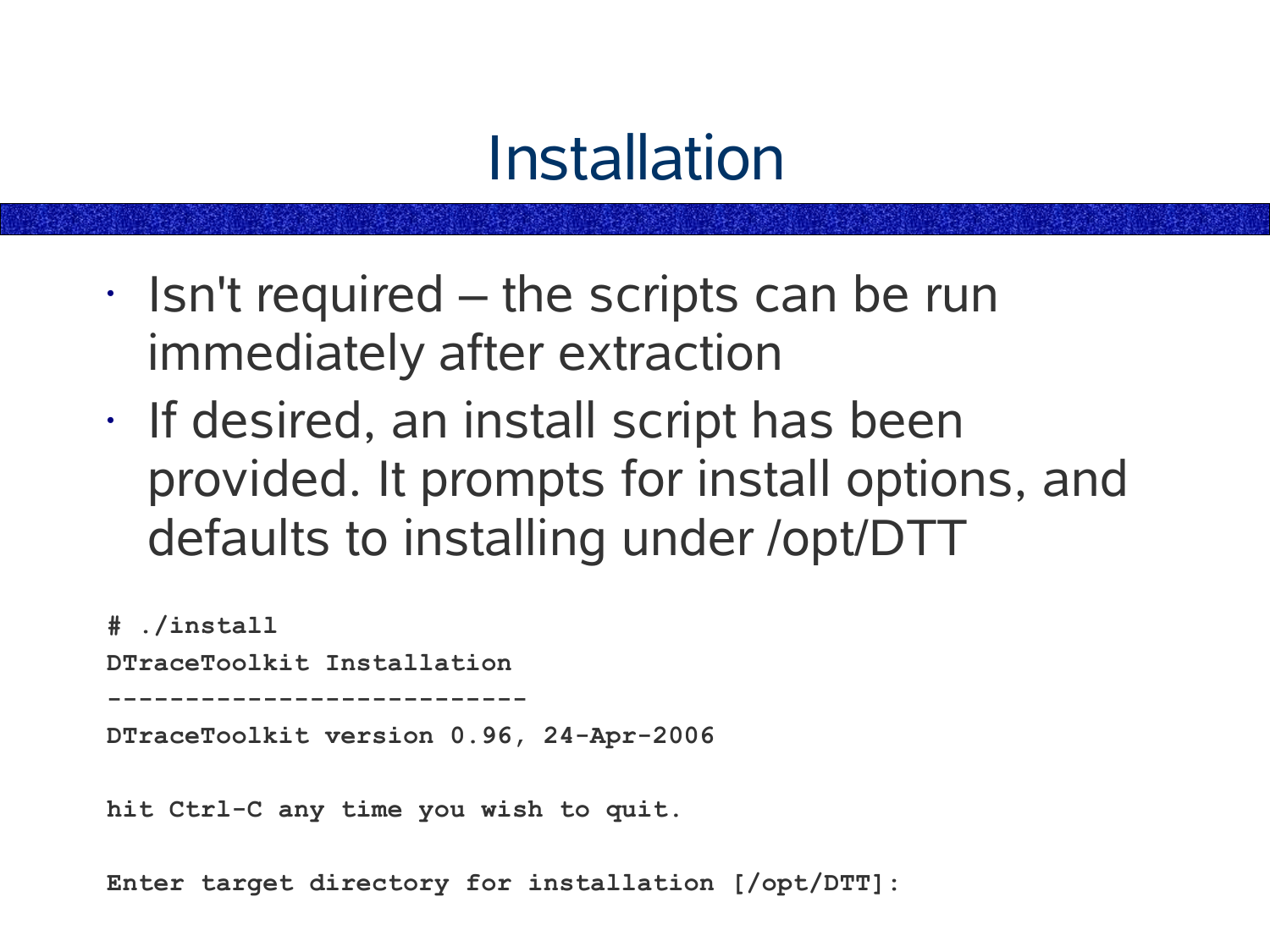# Script Layout

- $\cdot$  The scripts are positioned in a hierarchy: the most useful are in the top directory, and others are in meaningful subdirectories
- The "Bin" directory contains symlinks to all the scripts

**DTraceToolkit-0.96# ls -F Apps/ Guide Proc/ dapptrace\* iosnoop\* Bin/ Kernel/ README@ dexplorer\* iotop\* Cpu/ License@ System/ dtruss\* opensnoop\* Disk/ Locks/ User/ dvmstat\* procsystime\* Docs/ Man/ Version errinfo\* rwsnoop\* Extra/ Mem/ Zones/ execsnoop\* rwtop\* FS/ Net/ dappprof\* install\***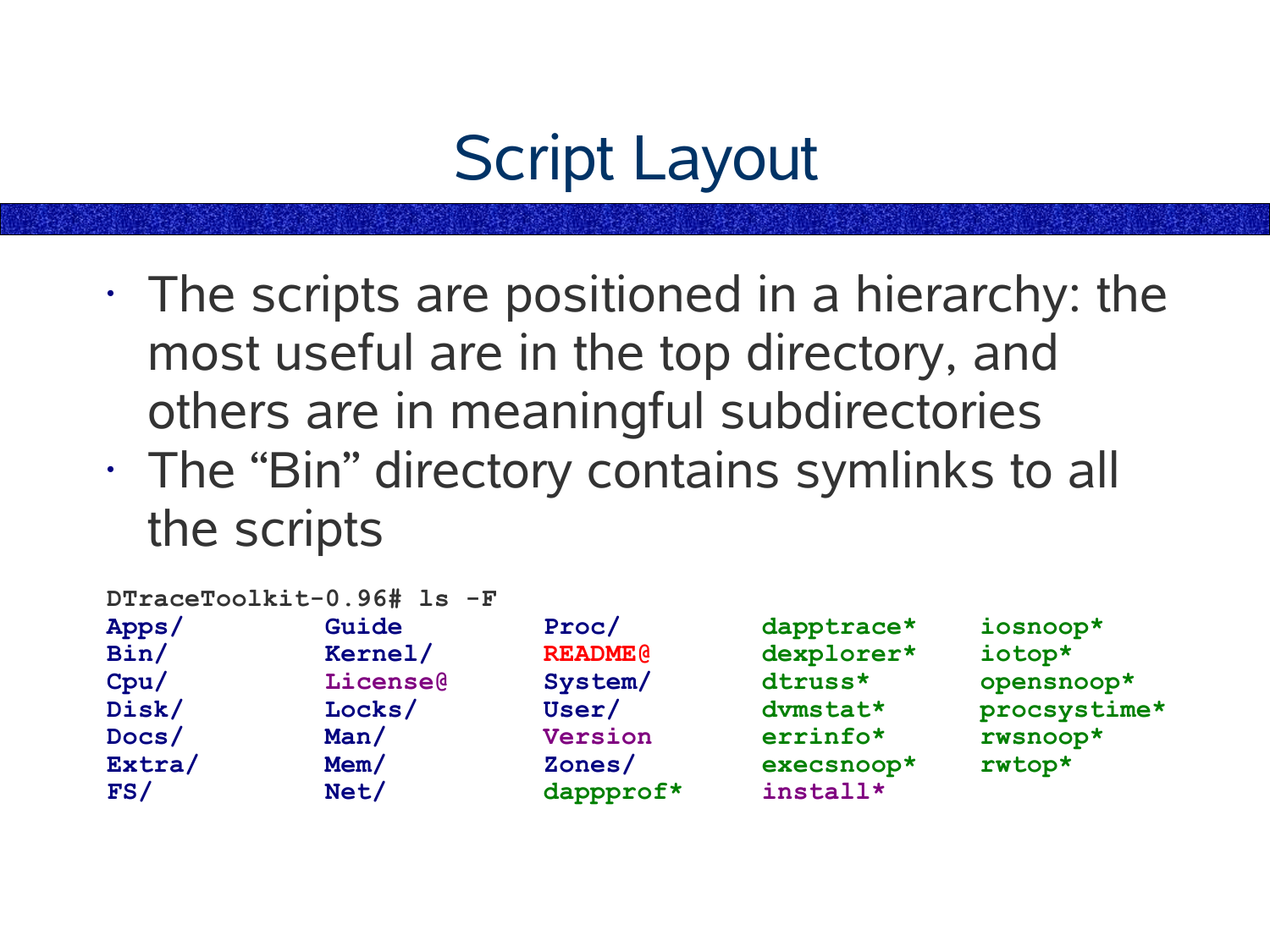# The Scripts

- If they end in **.d**, they are pure DTrace. See the man page or try reading their header.
- If they don't end in **.d**, they are wrapped in shell or Perl. See their man page and try running them with **-h**.
- If they begin with,
	- **Tracing... Hit Ctrl-C to end.** they are tracing events
	- **Sampling... Hit Ctrl-C to end.** they are sampling events using the profile provider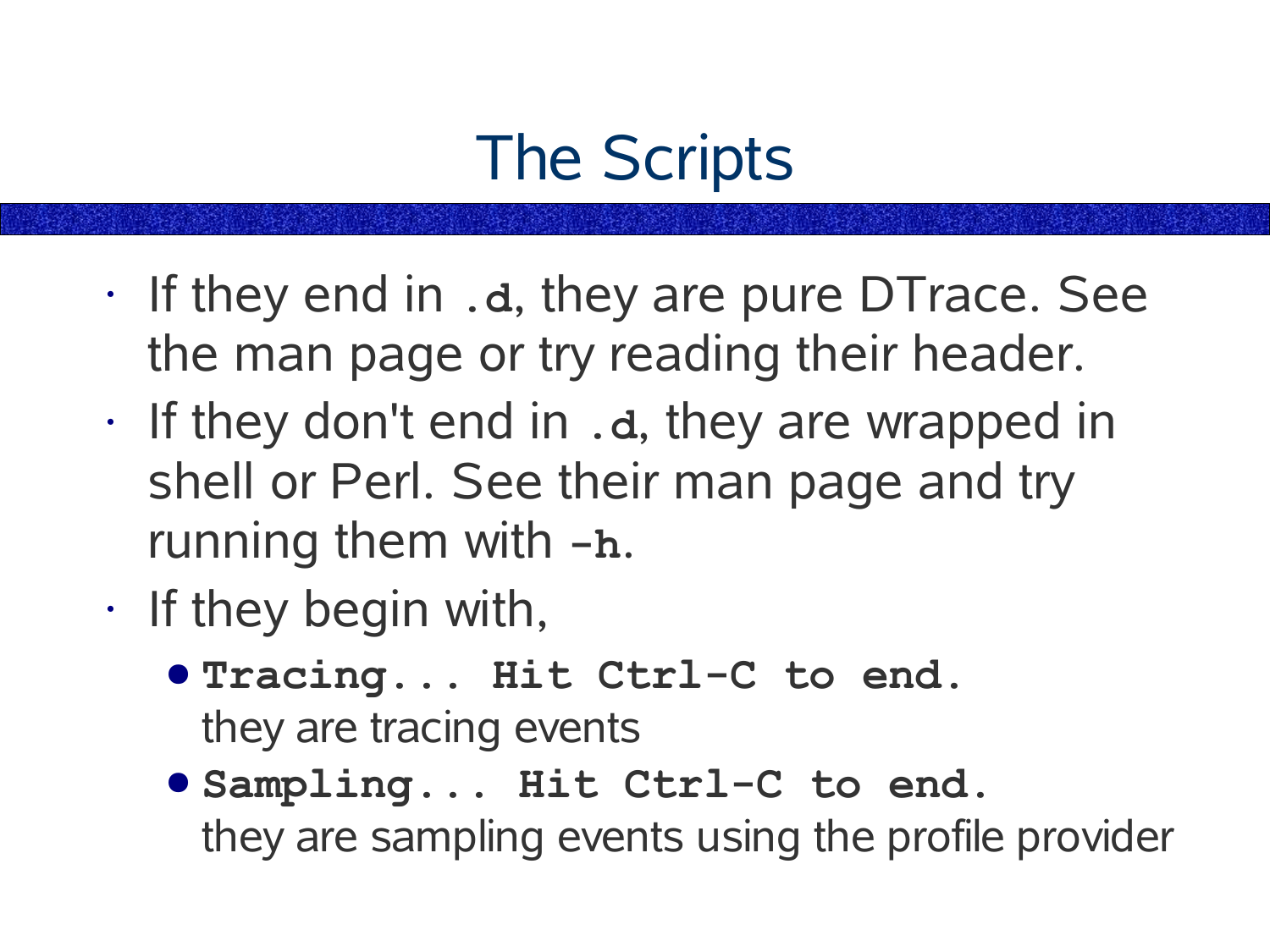## The Man Pages

• Man Pages can be read using,

**# MANPATH=\$MANPATH:/opt/DTT/Man** *# or wherever* **# man iosnoop Reformatting page. Please Wait... done**

**USER COMMANDS iosnoop(1m)**

### **NAME**

**iosnoop - snoop I/O events as they occur. Uses DTrace.**

#### **SYNOPSIS**

```
iosnoop [-a|-A|-Deghinostv] [-d device] [-f filename] [-m
mount_point] [-n name] [-p PID]
```
#### **DESCRIPTION**

**iosnoop prints I/O events as they happen, with useful details such as UID, PID, block number, size, filename, etc.**

**This is useful to determine the process responsible for using the disks, as well as details on what activity the process is requesting. Behaviour such as random or sequential I/O can be observed by reading the block numbers.**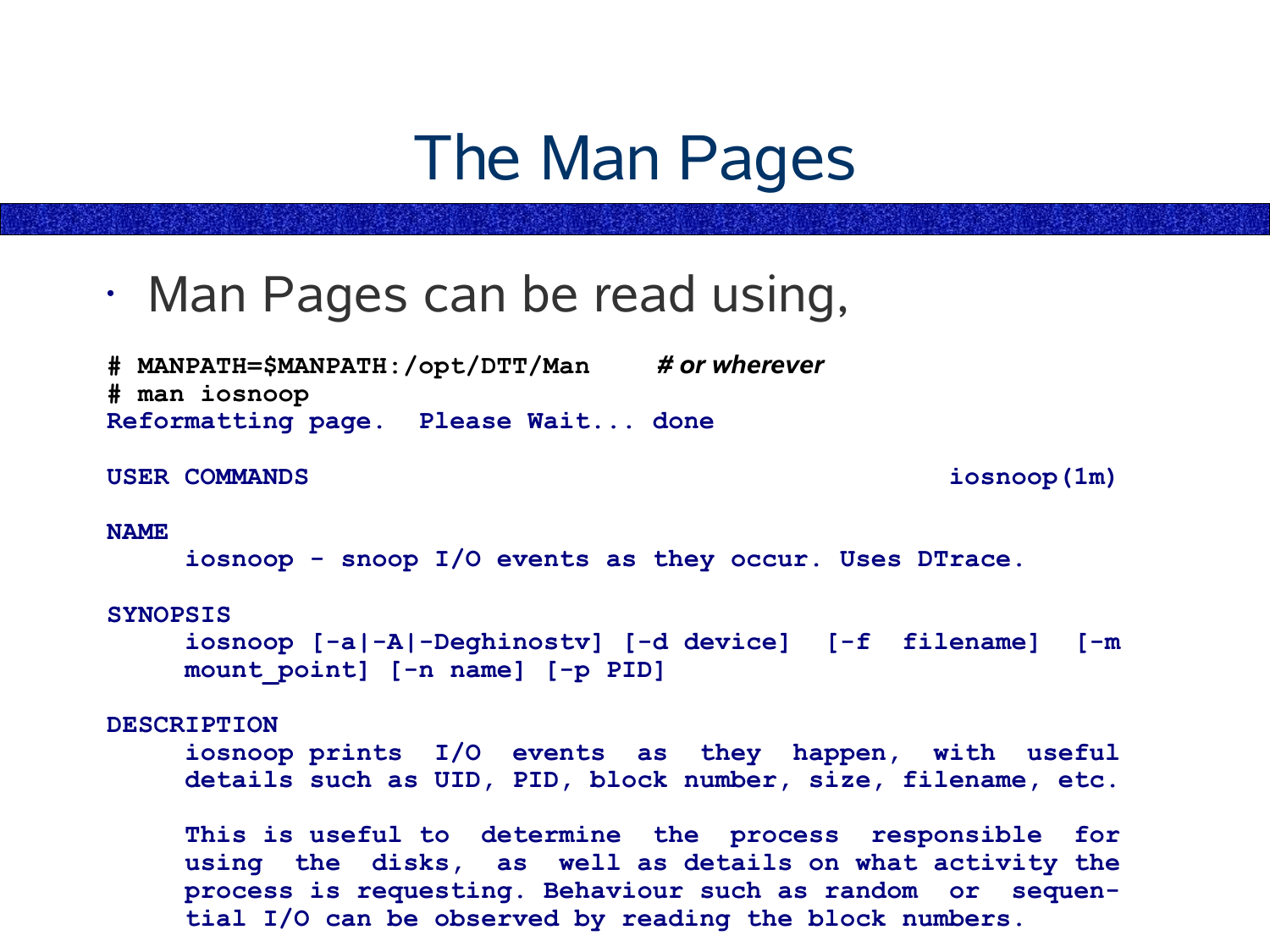## The Example Files

• Read using,

**# more Docs/Examples/bitesize\_example.txt**

**In this example, bitesize.d was run for several seconds then Ctrl-C was hit. As bitesize.d runs it records how processes on the system are accessing the disks - in particular the size of the I/O operation. It is usually desirable for processes to be requesting large I/O operations rather than taking many small "bites".**

**The final report highlights how processes performed. The find command mostly read 1K blocks while the tar command was reading large blocks - both as expected.**

```
# bitesize.d
Tracing... Hit Ctrl-C to end.
\LambdaC
   PID CMD
   7110 -bash\0
        value ------------- Distribution ------------- count
          512 | 0
         1024 |@@@@@@@@@@@@@@@@@@@@@@@@@@ 2
```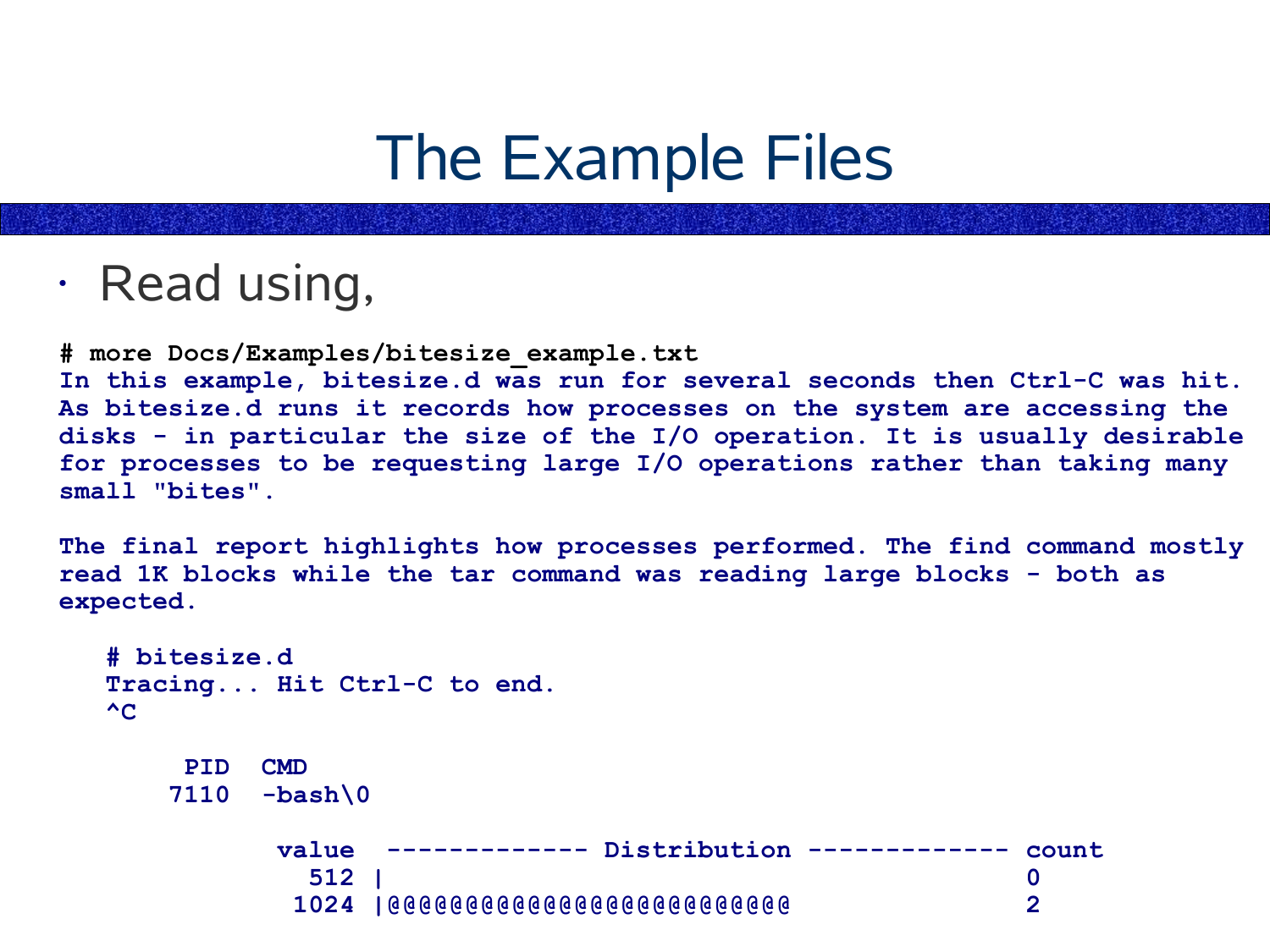## Script Subdirectories

• So far there is,

| Bin/    | Symlinks to the scripts                  |
|---------|------------------------------------------|
| Apps/   | Application specific scripts             |
| Cpu/    | Scripts for CPU analysis                 |
| Disk/   | Scripts for disk I/O analysis            |
| Extra/  | Misc scripts                             |
| Kernel/ | Scripts for kernel analysis              |
| Locks/  | Scripts for lock analysis                |
| Mem/    | Scripts for memory analysis              |
| Net/    | Scripts for network analysis             |
| Proc/   | Scripts for process analysis             |
| System/ | Scripts for system analysis              |
| User/   | Scripts for user based activity analysis |
| Zones/  | Scripts for analysis by zone             |

• Remember to check the top-level scripts first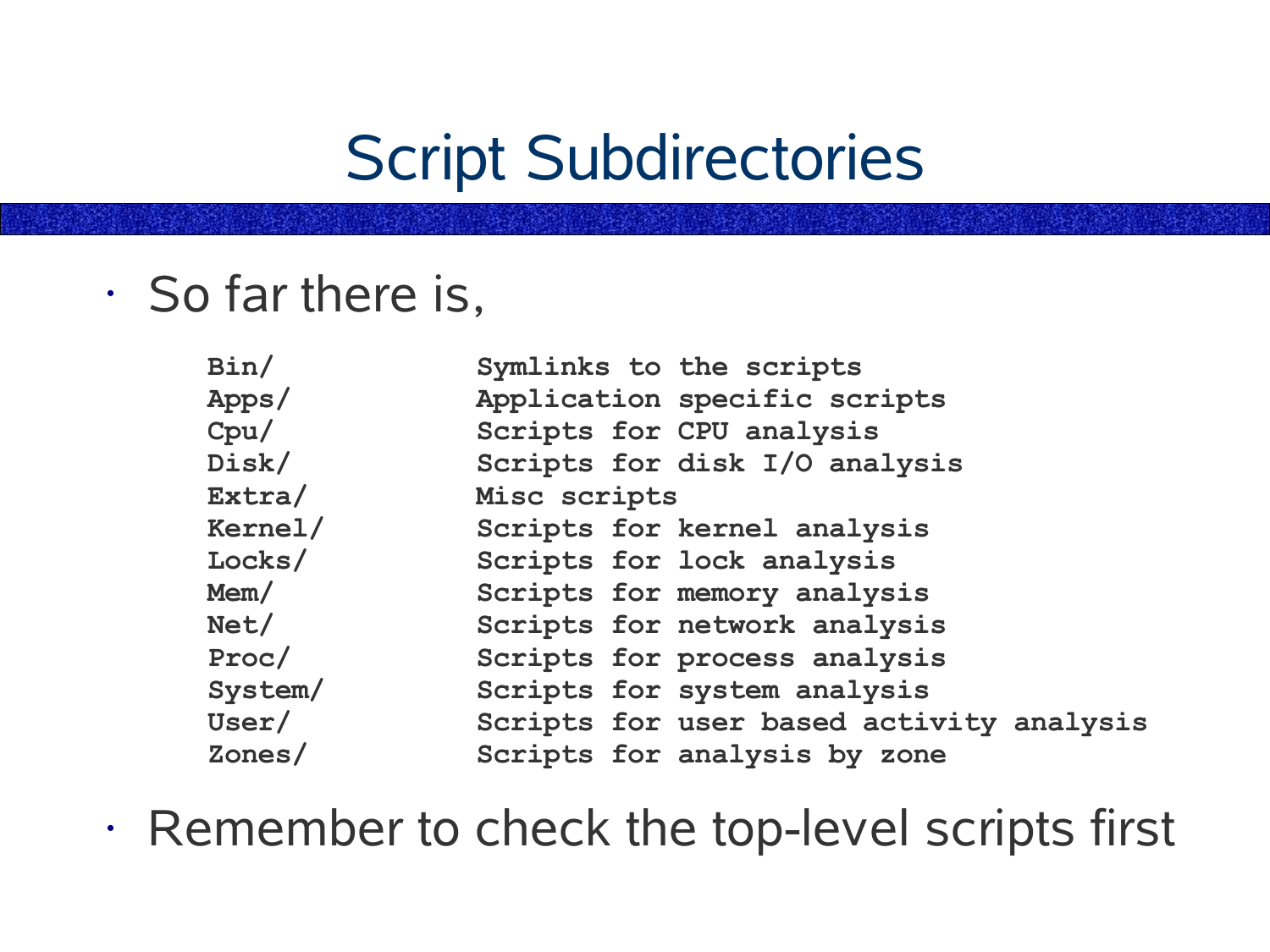# DTraceToolkit Recipe

- Running the following scripts in this order has proved a useful recipe:
	- **1)execsnoop**
	- **2)iosnoop**
	- **3)opensnoop**
	- **4)errinfo**
	- **5)procsystime**
	- **6)rwtop**
	- **7)iotop**
	- **8)dvmstat**
	- **9)Disk/bitesize.d**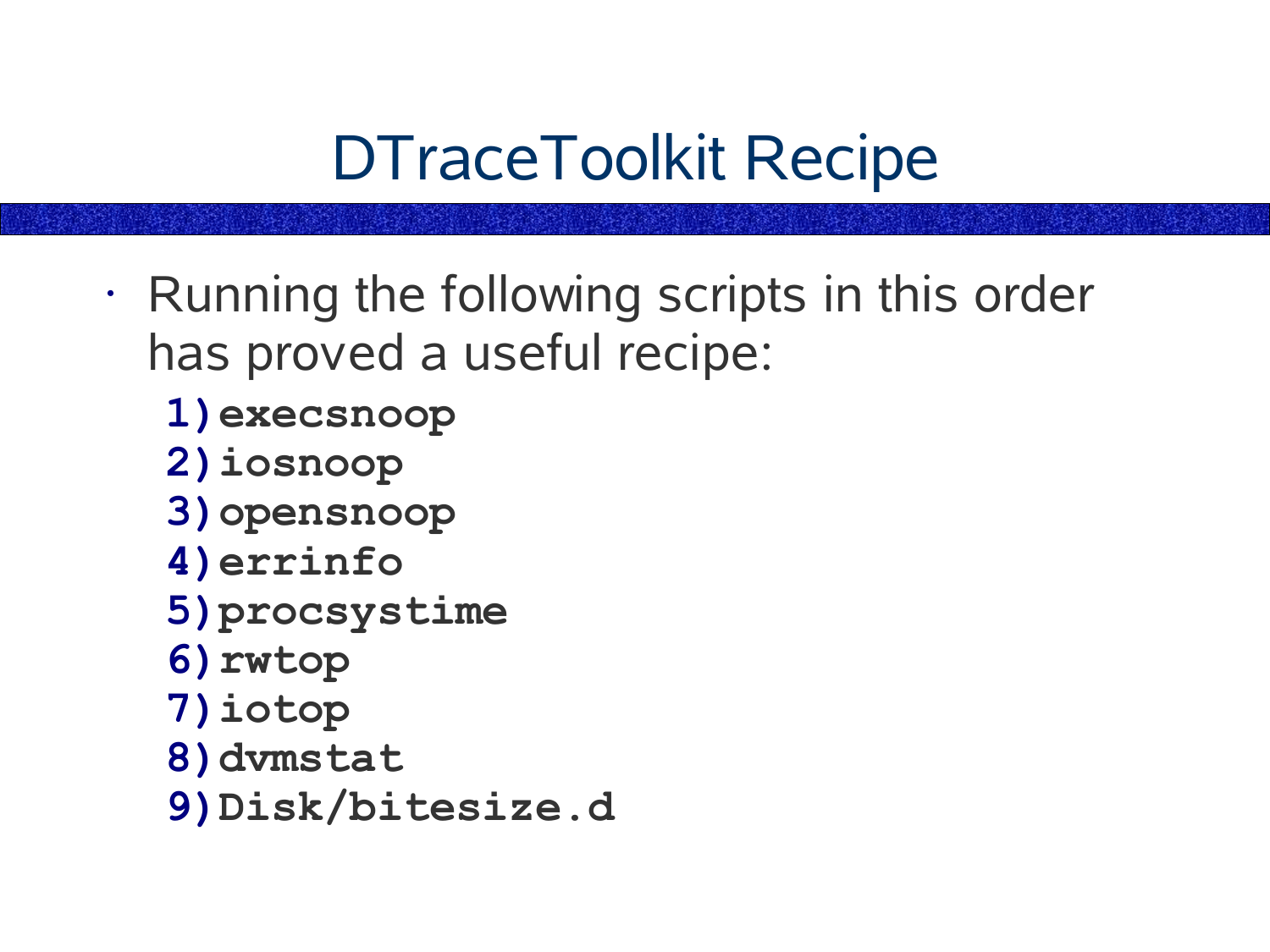## dexplorer

- $\cdot$  This exists to capture DT race data in the most broad possible way
- $\cdot$  It creates a tar file containing the output from numerous DTrace commands
- If you only had 5 minutes to "DTrace" a server, dexplorer may be the best tool to run – it creates many files for later offline analysis
- $\cdot$  A html-iser for dexplorer has yet to be written (it won't be hard to do)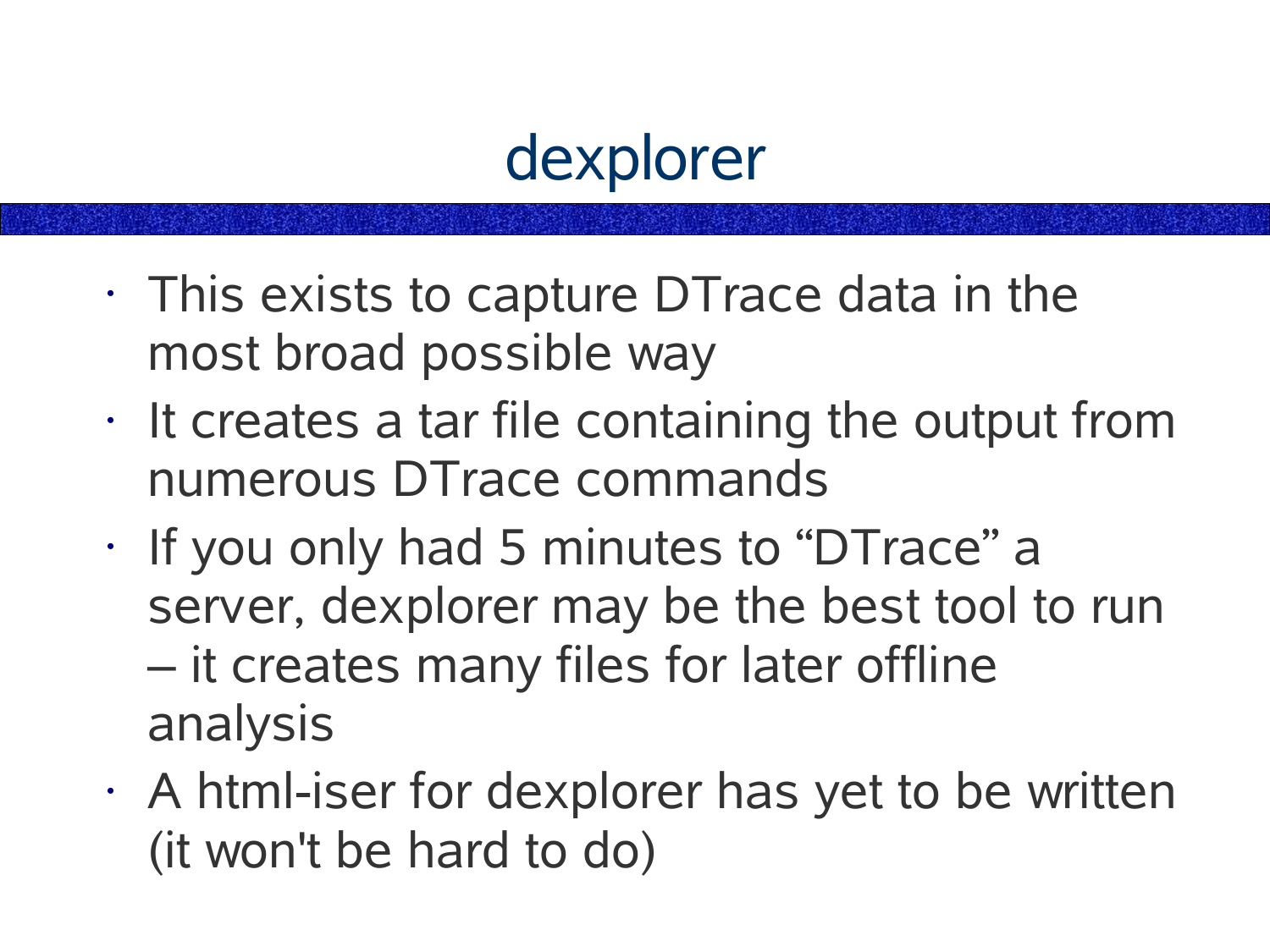# Behind the DTraceToolkit

- The DTraceToolkit is a product of much testing – far more time has gone into testing the scripts than actually writing them
- The scripts need to be tested on:
	- SPARC and x86
	- Solaris 10 3/05, Solaris 10 1/06, ...
	- Different builds of OpenSolaris (makes a huge difference for any fbt based scripts)
	- All possible workloads
- *If a script's output is 99% correct, is that "correct"?*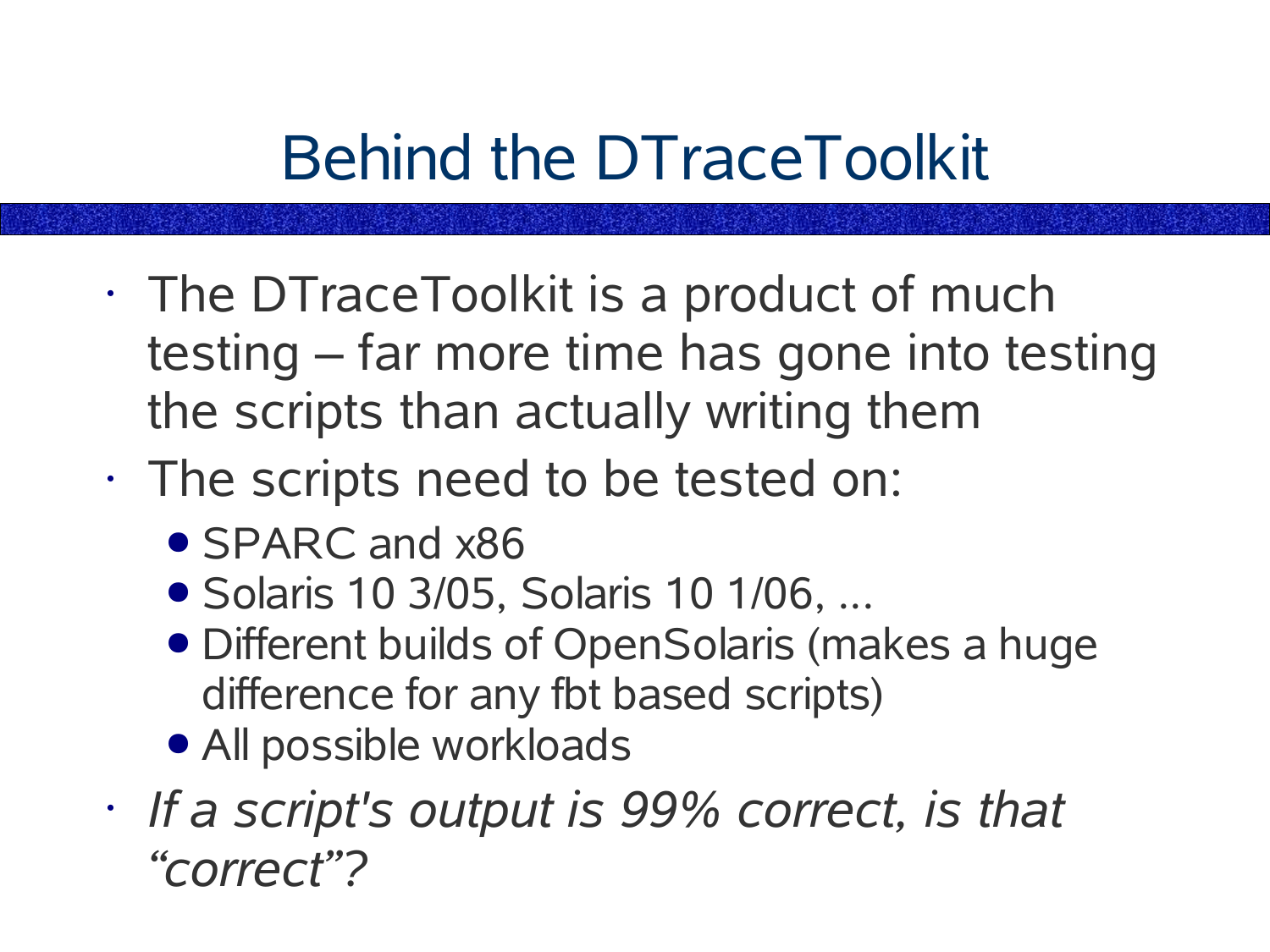# **Testing**

- $\cdot$  A script's output that is incorrect 1% of the time, is incorrect.
- Imagine a "ps -ef" that has 1 bad line out of every 100.
- $\cdot$  Only in some cases is this acceptable where the data is clearly marked as an estimation.
- For example, prstat's "SIZE" and "RSS" are not 100% accurate, but they are still useful estimates as we are aware that they are estimates.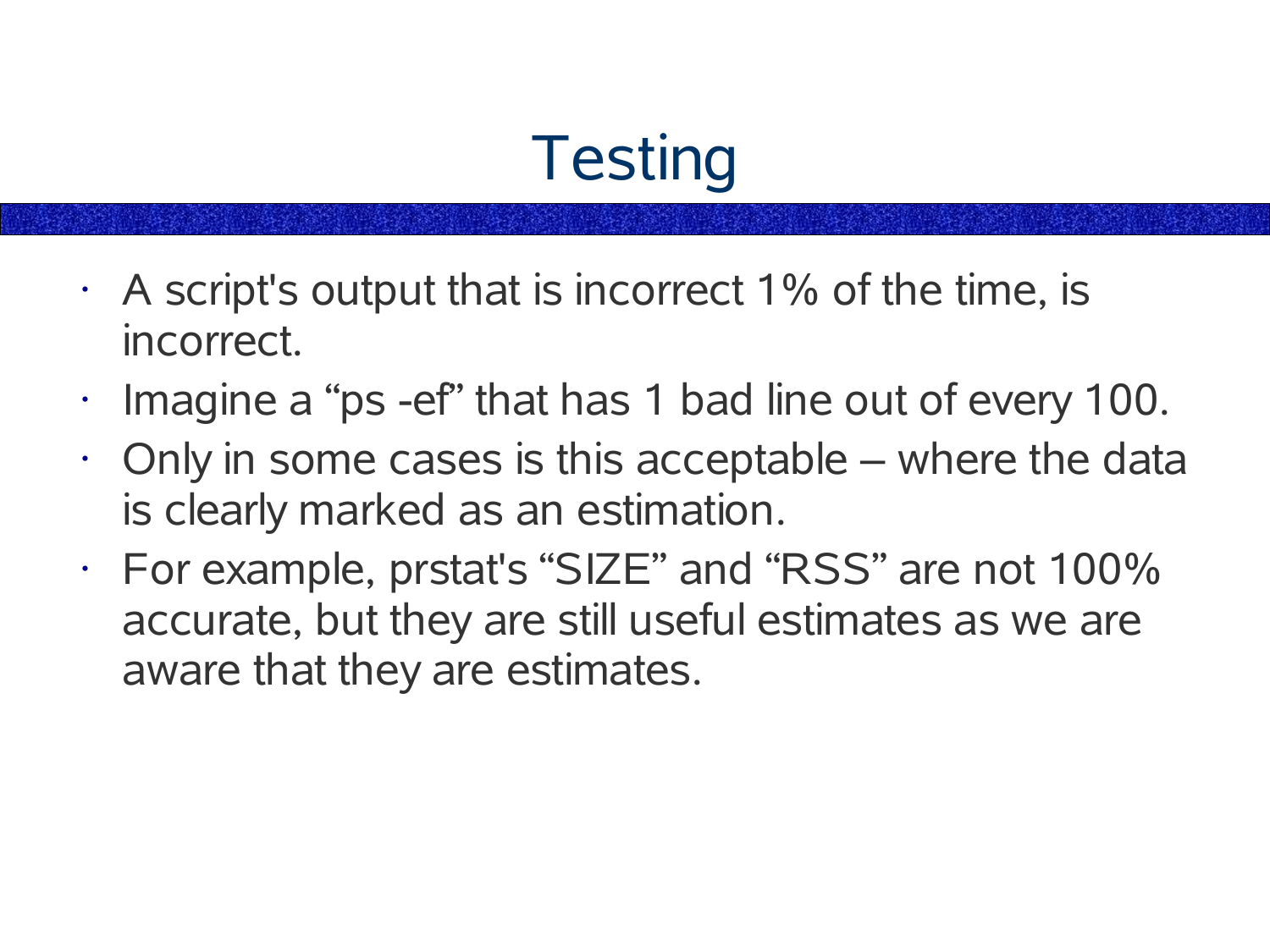# End of Chapter 9

Chapter 1 – Solaris 9 Performance Tools Chapter 2 – Introducing DTrace Chapter 3 – Command Line DTrace Chapter 4 – DTrace one-liners Chapter 5 – DTrace Mentality 1 Chapter 6 – Providers Chapter 7 – The D Language Chapter 8 – Advanced Scripting Chapter 9 – The DTraceToolkit *Chapter 10 – DTrace Mentality 2*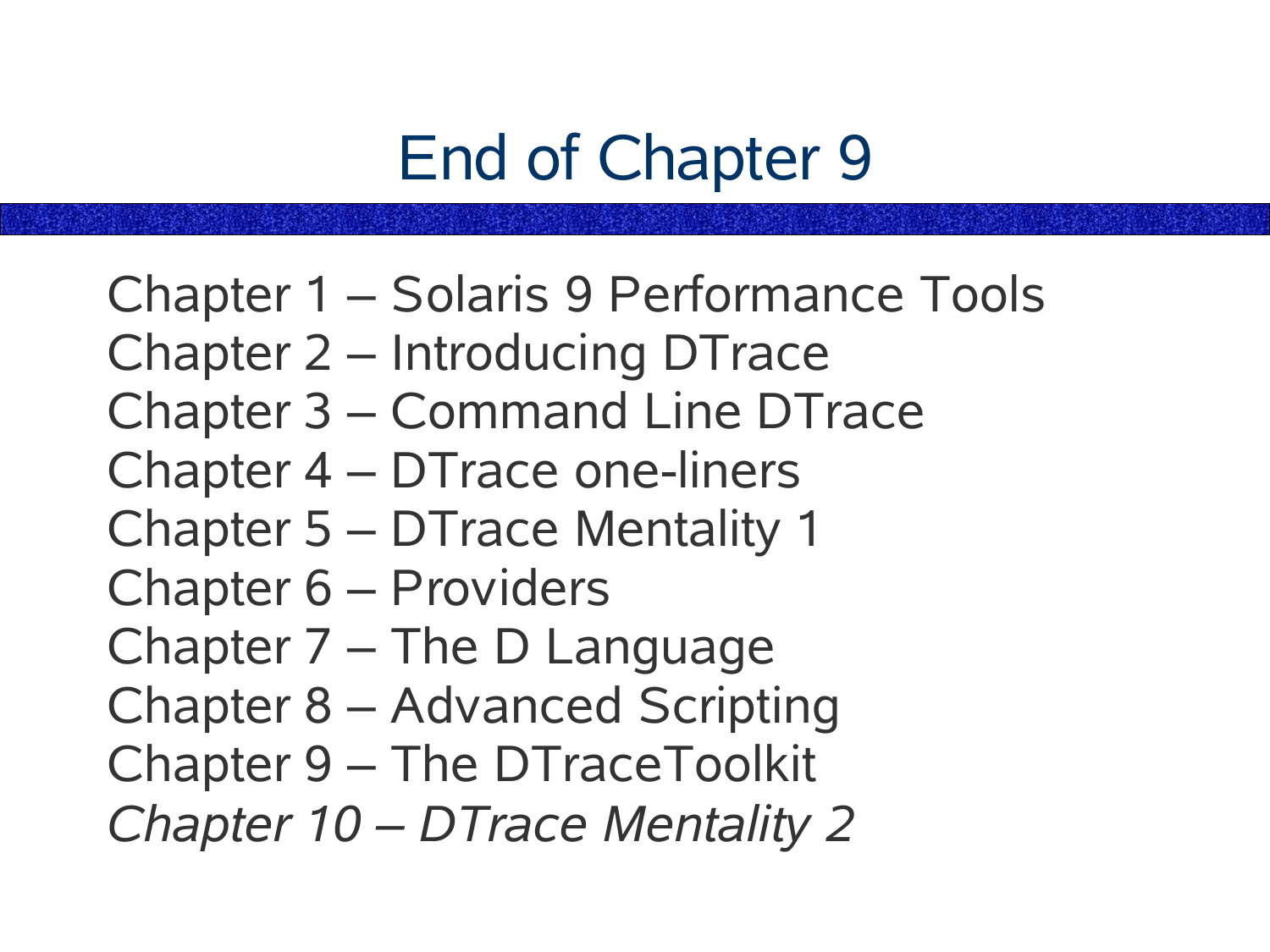## Chapter 10

### **DTrace Mentality 2**

• More DTrace Strategies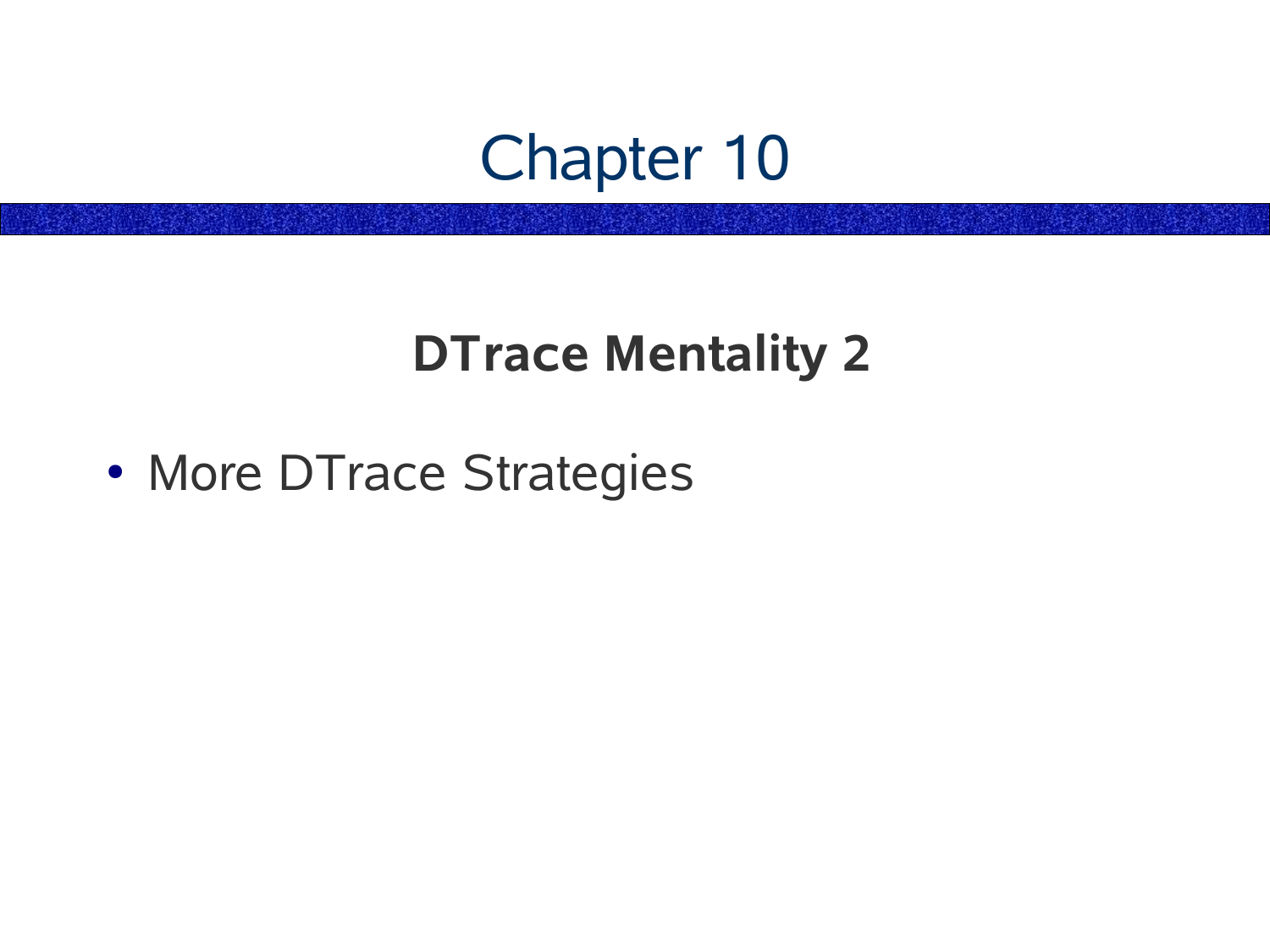Strategy #6: Elapsed Time

• Elapsed time is the calculated using,

```
start = timestamp;
```

```
...
elapsed = timestamp - start;
```
- Elapsed time explains why an application is experiencing slow response times
- Elapsed time includes disk I/O times, network I/O times, scheduling latency, ...
- Elapsed times can be measured at the application, treating the OS as a black box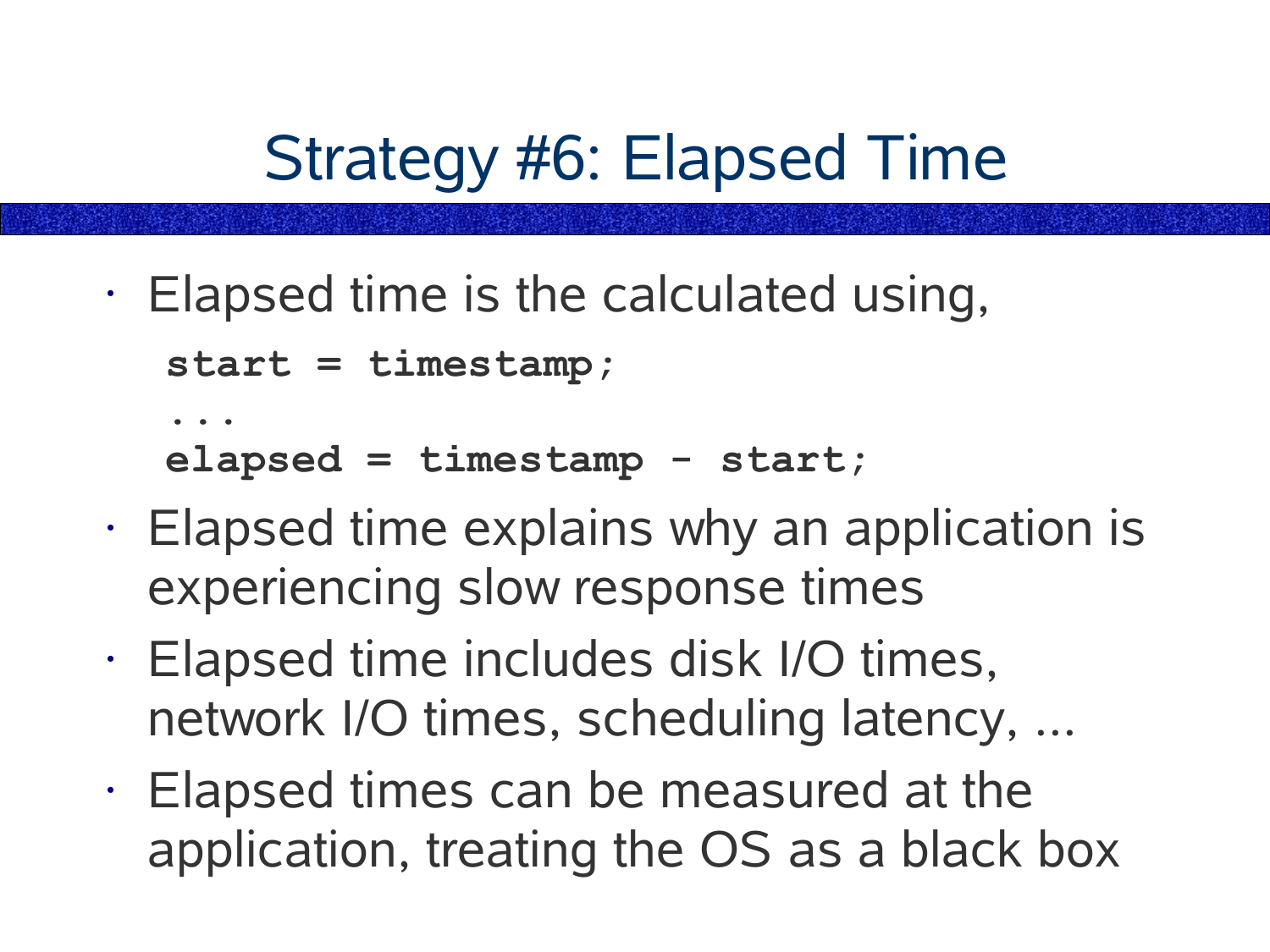# Measuring Times

- Some difficulties when measuring these:
	- Knowing what is the start probe and what is the end probe.
		- If you are lucky, the provider will already have it as :entry and :return, or :start and :done.
		- If you are unlucky, you will need to find the probes from what is available. Try a previous strategy – "known count".
	- Associating the start probe to the end probe
		- If you are lucky, they will be in the same thread and you can use a thread-local variable. Eg, self->start
		- If you are unlucky, you'll need associative arrays and some other ID as the key.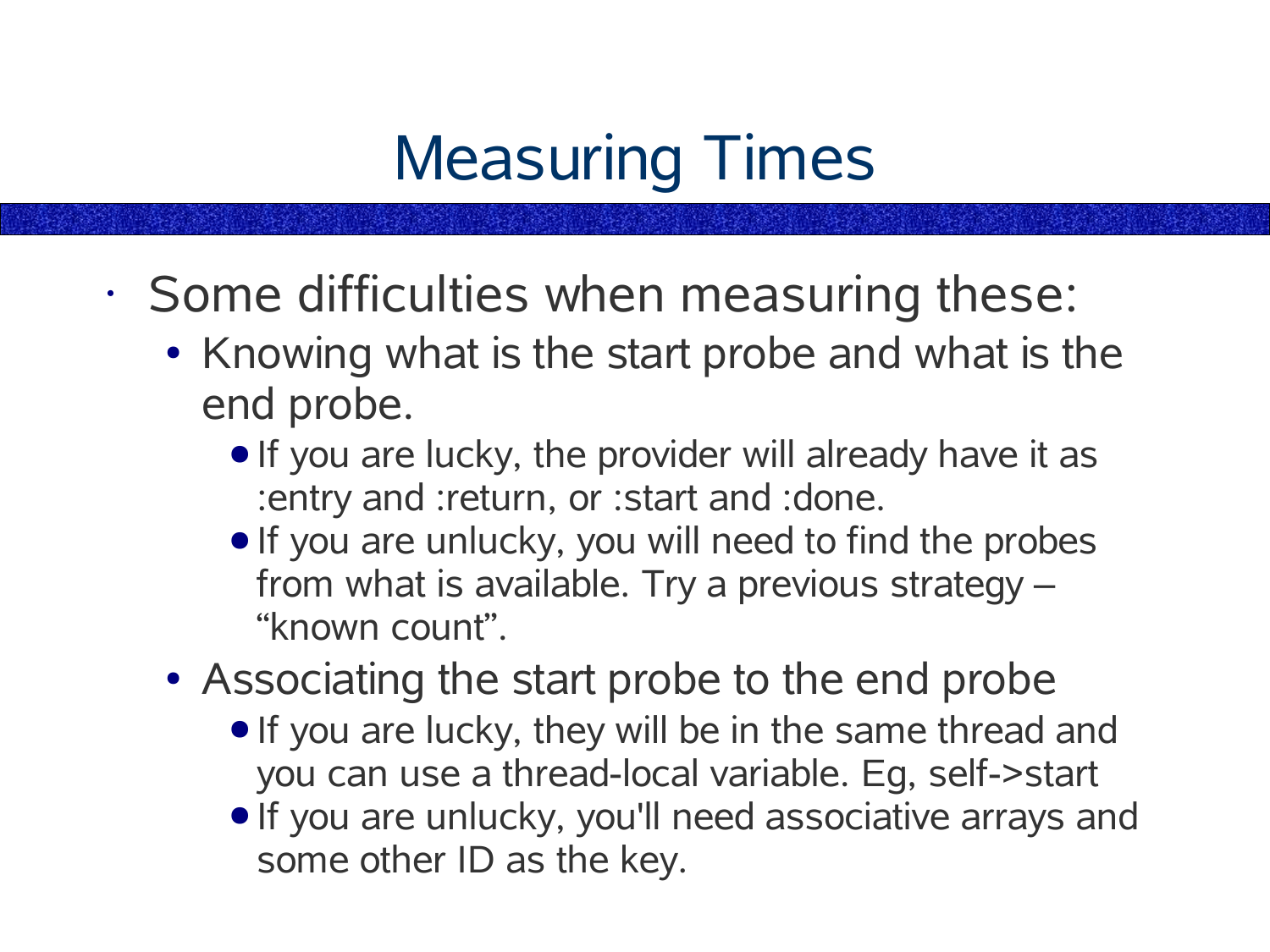Strategy #7: On-CPU Time

• On-CPU time is the calculated using,

```
start = vtimestamp;
```

```
...
```

```
oncpu = vtimestamp - start;
```
- On-CPU time explains why the CPUs are busy
- On-CPU time *excludes* disk I/O times, network I/O times, scheduling latency, ...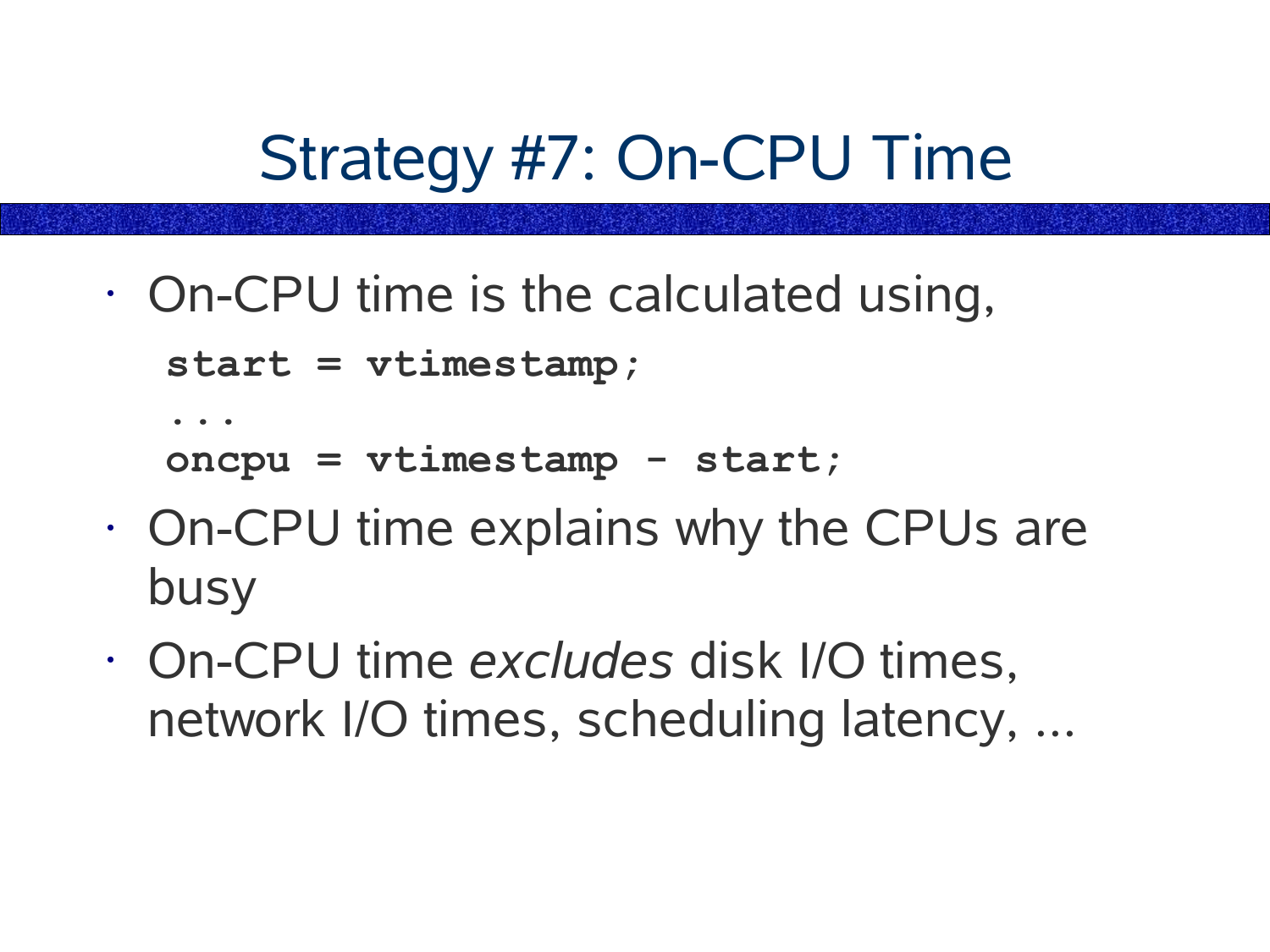## Elapsed vs On-CPU

**DTraceToolkit-0.96# more Docs/Examples/dtruss\_example.txt**

#### **...**

**In the following example, syscall elapsed and overhead times are measured. Elapsed times represent the time from syscall start to finish; overhead times measure the time spent on the CPU,**

|         | # dtruss -eon bash |                                           |         |         |                       |
|---------|--------------------|-------------------------------------------|---------|---------|-----------------------|
|         | PID/LWP ELAPSD     | $CPU$ SYSCALL (args) = return             |         |         |                       |
| 3911/1: | 41                 | 26 write $(0x2, "1\0", 0x1)$              |         | $= 1 0$ |                       |
|         | 3911/1: 1001579    | $43 \text{ read } (0x0, "s\0", 0x1) = 10$ |         |         |                       |
| 3911/1: | 38                 | $26 \text{ write } (0x2, "s\0", 0x1)$     | $= 1 0$ |         |                       |
|         | 3911/1: 1019129    | 43 read $(0x0, " \ 001\0", 0x1)$          |         | $= 1 0$ |                       |
|         | 3911/1: 38         | 26 write $(0x2, " \ 0", 0x1)$             |         | $= 1 0$ |                       |
|         | 3911/1: 998533     | 43 $read(0x0, "-\0", 0x1)$                |         | $= 1 0$ |                       |
|         | $3911/1:$ 38       | 26 write $(0x2, "-\001\0", 0x1)$          |         | $= 1 0$ |                       |
|         | 3911/1: 1094323    | 42 $read(0x0, "1\0", 0x1)$                |         | $= 1 0$ |                       |
| 3911/1: | 39                 | 27 write $(0x2, "1\001\0", 0x1)$          |         | $= 1 0$ |                       |
|         | 3911/1: 1210496    | 44 read $(0x0, "r\0", 0x1)$               |         | $= 1 0$ |                       |
|         | 3911/1: 40         | 28 write $(0x2, "n\001\0", 0x1)$          |         | $= 1 0$ |                       |
|         | $3911/1:$ 9        | $1$ lwp sigmask( $0x3$ , $0x2$ , $0x0$ )  |         |         | $=$ $0x$ FFBFFEFF $0$ |
|         | 3911/1: 70         | 63 ioctl (0x0, 0x540F, 0x80F6D00)         |         |         | $= 0 0$               |
|         |                    |                                           |         |         |                       |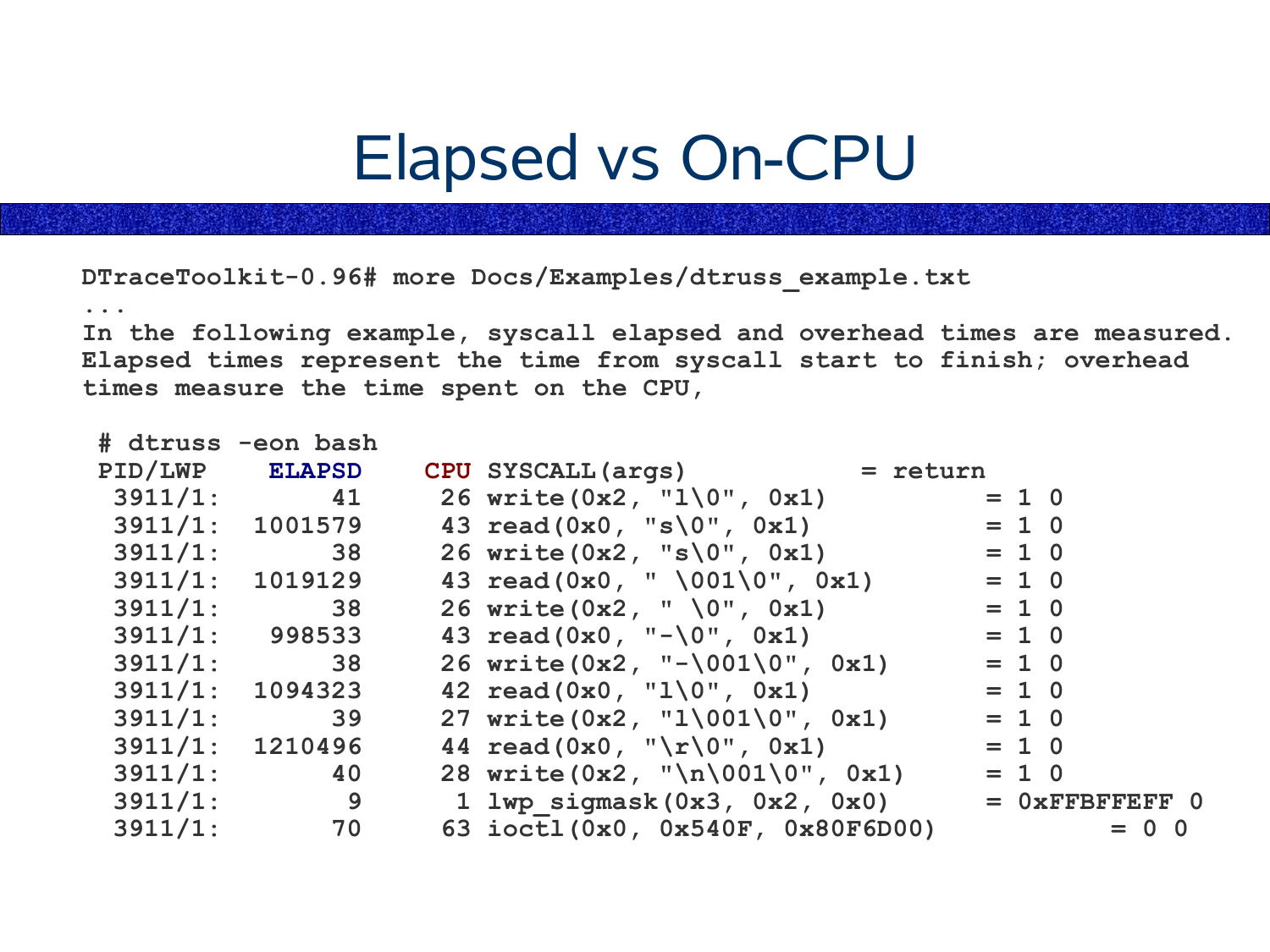# Strategy #8: Milestones

- $\cdot$  Try to understand the behaviour of the target by identifying application-level activity milestones. For example:
	- establishing a connection
	- beginning a transaction
	- completing a transaction
	- writing to a log
- These may be identified using:
	- the probe name ie, the function name
	- ustack() when solaris statistics are triggered
	- engaging in "known count" strategy
	- dereferencing random strings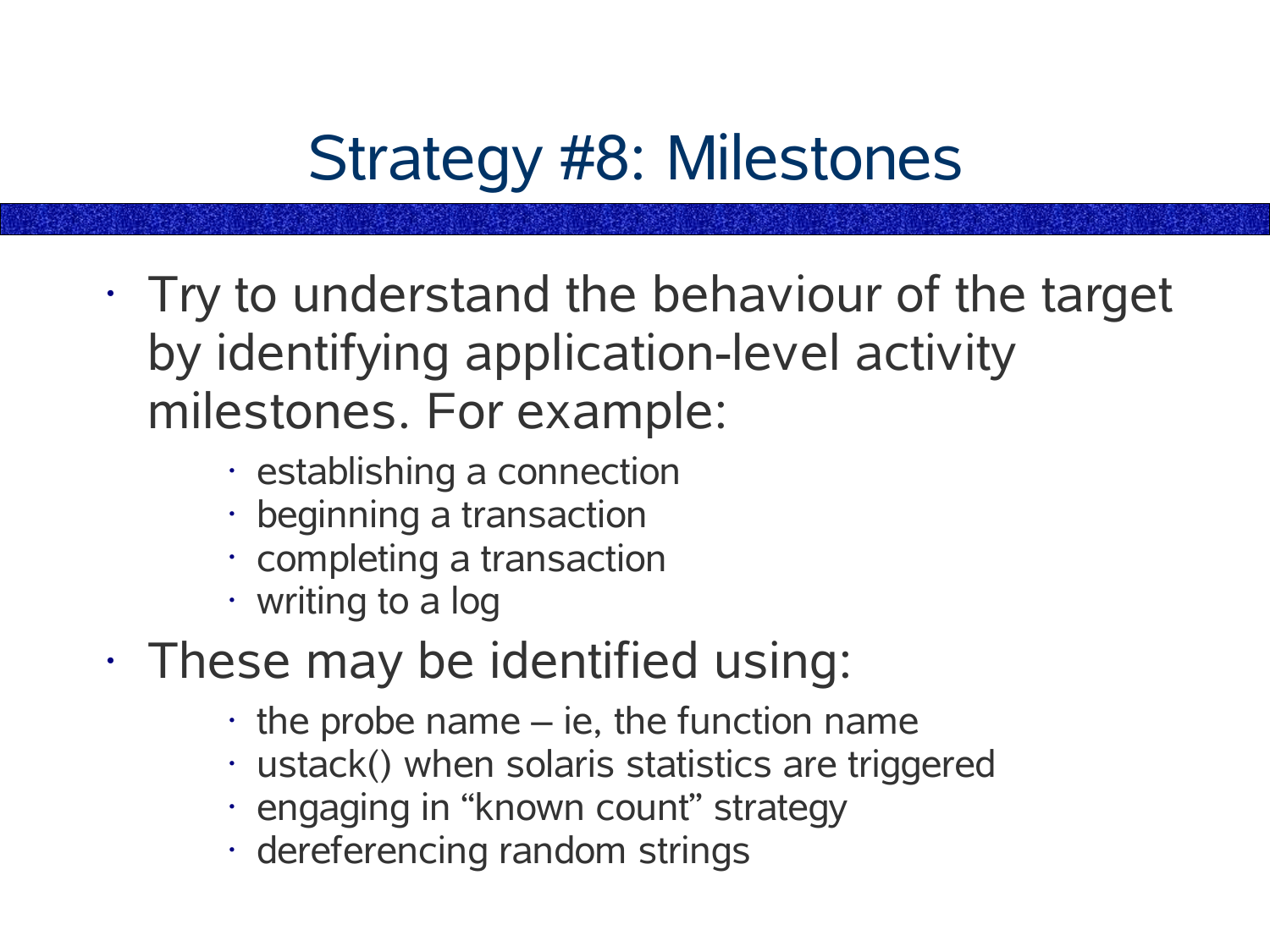# End of Chapter 10

Chapter 1 – Solaris 9 Performance Tools Chapter 2 – Introducing DTrace Chapter 3 – Command Line DTrace Chapter 4 – DTrace one-liners Chapter 5 – DTrace Mentality 1 Chapter 6 – Providers Chapter 7 – The D Language Chapter 8 – Advanced Scripting Chapter 9 – The DTraceToolkit Chapter 10 – DTrace Mentality 2